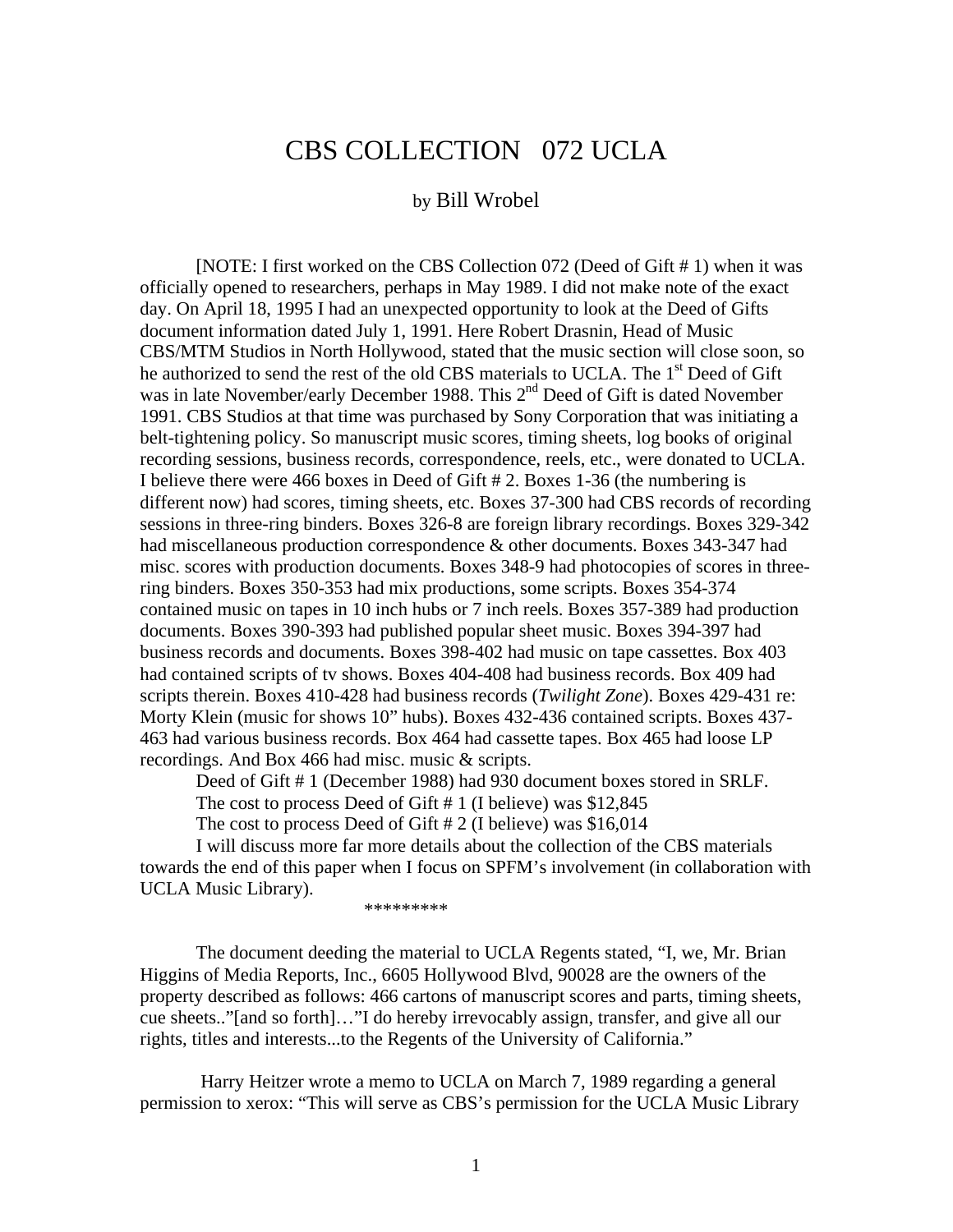to make copies of materials in the CBS Collection and provide such copies to individuals and institutions for educational and/or personal purposes…" I happily took advantage of this opportunity in the first several months or so when the collection was open to the public. And I'm glad I did, because before you knew it, UCLA decided to ignore this permission from Harry, and change its policy to refuse photocopying of music scores unless you got specific permission from CBS to xerox a specific score. Normally documents such as cue sheets (words) were allowed to be xeroxed, but not music scores as a general rule. I managed to xerox much of Herrmann's scores already identified and located in the boxes such as the *Twilight Zone* episodes, several of the old CBS radio scores from the Forties generally (*Corwin*, etc.), *Gunsmoke* episodes, some of the *Outer Space Suite*, *Ethan Allen*, and so on. The scores I discovered later on over the years that were un-inventoried (such as *Police Force*) I laboriously hand-copied.

 As given earlier, towards the end of this paper I will insert several pages of my detailed personal account of the difficulties I had with the old SPFM management regarding the CBS transcription discs (and later Dats format) that it had in its possession (but not ownership). Read it if you want a short history of how I was instrumental in getting this music back to UCLA where it belonged.

#### \*\*\*\*\*\*\*\*\*\*\*\*

 Now: As a general rule, the CBS Music Library of cues are organized in the following seasons (fall thru spring) associated with a certain numeral classification:

| VII(7)   |             | $= 1956 - 1957$ Season [Binders # 38-39]       |
|----------|-------------|------------------------------------------------|
| VIII(8)  |             | $= 1957 - 1958$ Season [Binders 40-41]         |
| IX $(9)$ |             | $= 1958 - 1959$ Season [Binders 42-43]         |
|          | X(10)       | $= 1959 - 1960$ Season [Binders 44-45]         |
|          | $XI$ $(11)$ | $= 1960 - 1961$ Season [Binders 46-47]         |
|          | $XII$ (12)  | $= 1961 - 1962$ Season [Binders 48-49]         |
|          |             | $XIII$ (13) = 1962-1963 Season [Binders 50-51] |

At the long period of my research there, and until relatively recently, there were a series of binders for these Music Library cues (and other CBS materials). Normally the binders were stored in the B-425 Special Collectors Reading Room (cramped in there as it was already!). At the time, there were two binders for each Season/Numeral starting with CBS VII: the larger black binder systematically described each and every cue classified in specific reel numbers; and the smaller companion red binder that detailed cues under composers' names. Relatively rarely in CBS cue sheets I would find references to CBS VI (6) cues, although I have never found a binder or otherwise series of listings derived from the VI season (ostensibly 1955-56). It would make sense that there should be because *Gunsmoke* started in 1955. I have never seen a *Gunsmoke* cue sheet of any episode from that first season, but I do have *Twilight Zone* cue sheets that occasionally indicate CBS VI cues. Here are most or all of the examples of such CBS VI cues listed in *Twilight Zone* episodes from the first three seasons: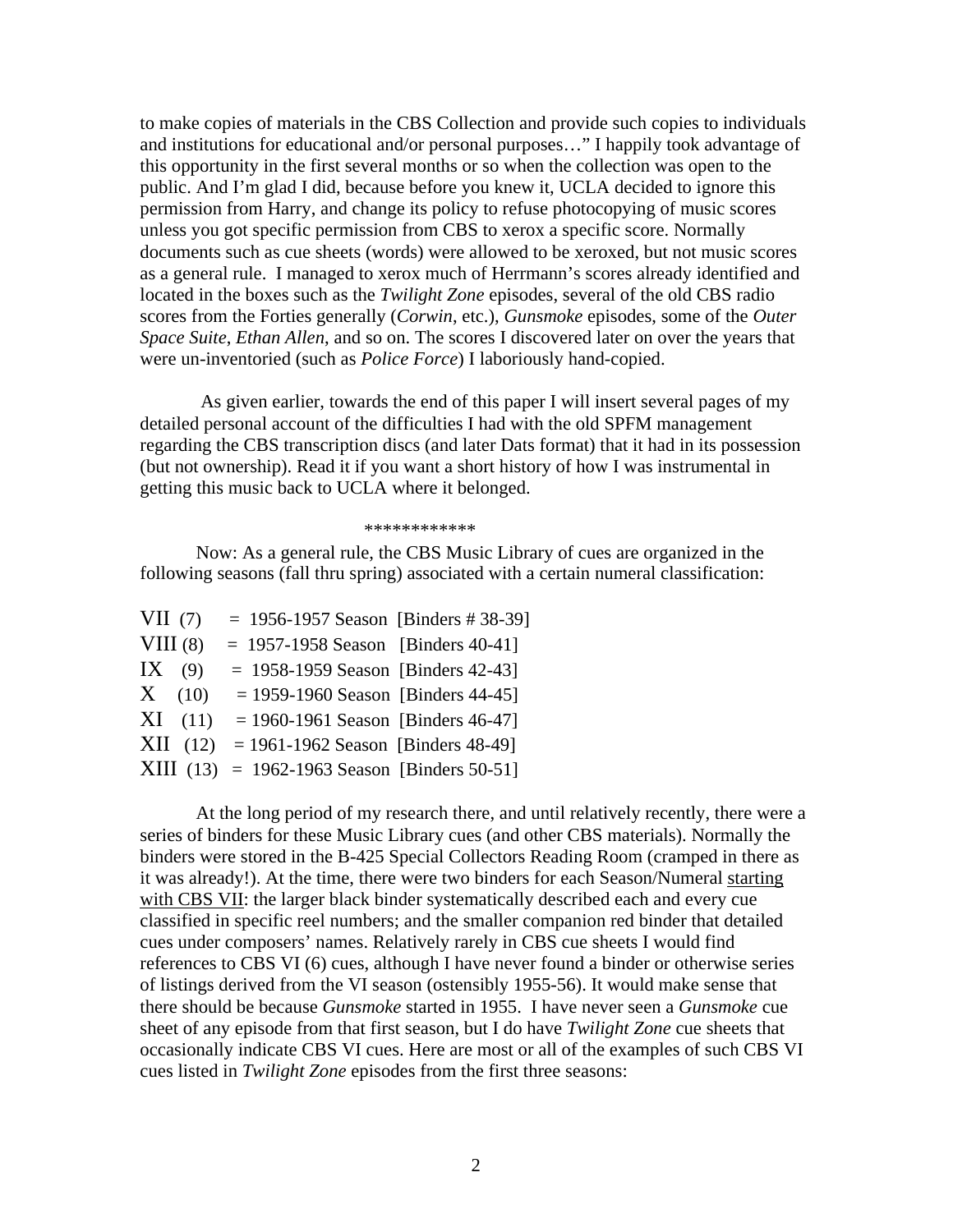Examples of CBS VI Cues (Twilight Zone episodes):

"Escape Clause" (1<sup>st</sup> Season) airdate November 6, 1959 9. Punctuation D2 & D 3 CBS 6-5 L. Moraweck :10 14. Comedy Tag # 4 CBS 6-21 Guy Luypaertz :04

"Long Live Mr. Jameson" (1<sup>st</sup> Season) airdate March 18, 1960 2. Gaudiamus Igitur CBS 6-18 Traditional :18

"The Mighty Casey"  $(1<sup>st</sup>$  Season) airdate June 17, 1960 6. Punctuation CBS VI-5 L. Moraweck :04 7. Knife Chord to Tail CBS VI-7 " :03 8. " " " " :06 12. Osgood CBS VI-12 M. Carlton :08 13. " " " :07 14. " " " :06

"The Night of the Meek"  $(2<sup>nd</sup>$  Season) airdate December 23, 1960 15. High String Tremolo CBS VI-22-5 L. Moraweck :41

"The Mind and the Matter" (2<sup>nd</sup> Season) airdate May 12, 1961 29. Little Fugue CBS VI-29-935 Fred Steiner :04

"The Whole Truth" (2<sup>nd</sup> Season) airdate January 20, 1961 34. Neutral Pleasant CBS VI-13-M-9 G. Luypaertz :05

"Nothing in the Dark" (3<sup>rd</sup> Season) airdate January 5, 1962 3. Eerie Theme CBS VI-5-14-OW-23 L. Moraweck 1:52

"Changing of the Guard" (3<sup>rd</sup> Season) airdate 6-1-62 2.Gaudiamus Igitur CBS VI-18-6 Traditional :16

\*\*\*\*\*\*\*\*\*\*\*\*\*\*\*\*\*\*\*\*\*\*\*\*\*\*\*

Now: Here is an example (full page) of a black binder page classifications from Library X:

### Library X

### Reel 46

### (Dramatic Backgrounds)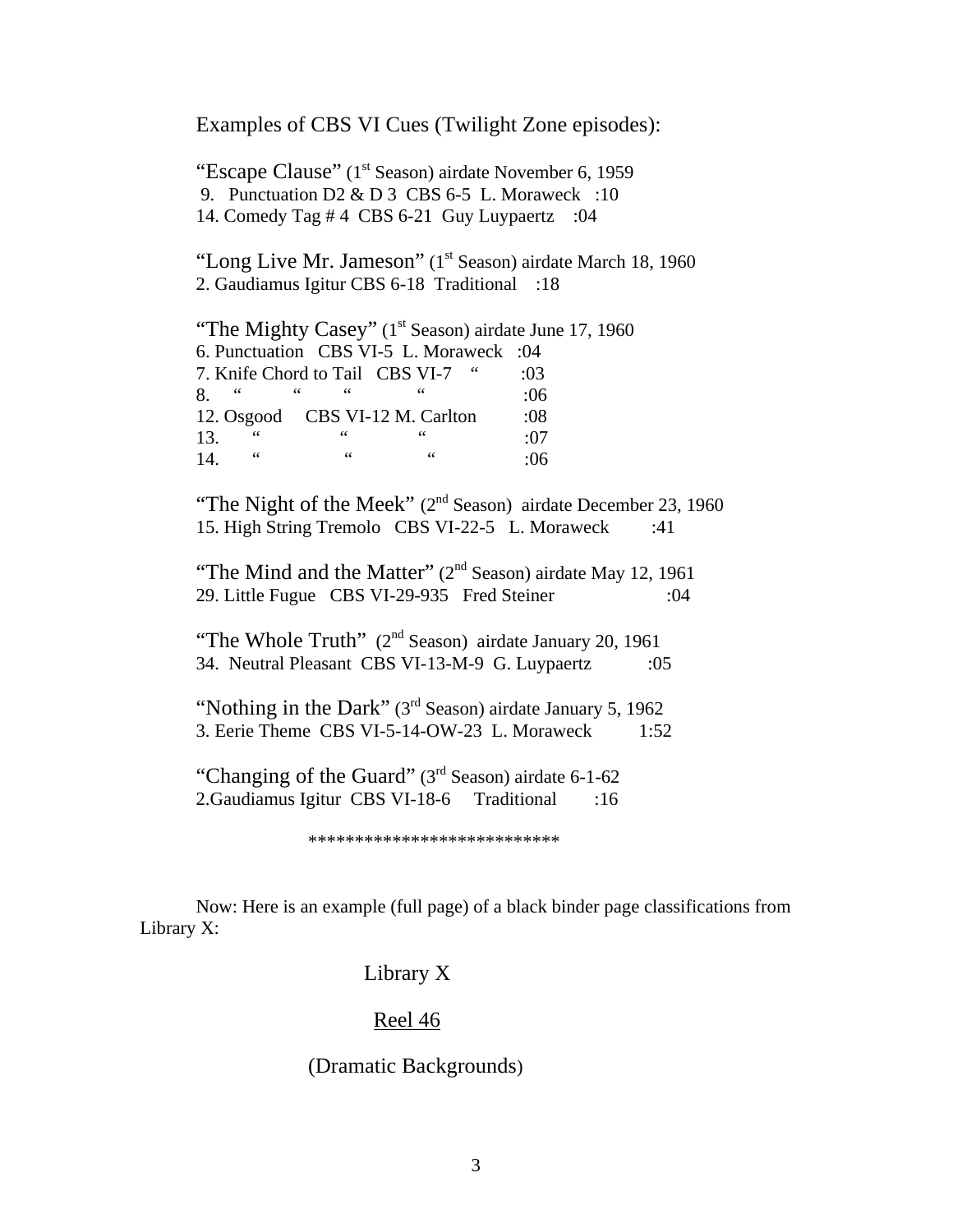| 1.1437<br>(take 1)   | "Fisticuffs"<br>Rene Garriguenc            | Dark intense percussive Bg                                                  | 1:46 |
|----------------------|--------------------------------------------|-----------------------------------------------------------------------------|------|
| 2.1437<br>(take 2)   | Ditto                                      | Ditto                                                                       | 1:45 |
| $3.387 - 4$          | "Dauber $#4"$                              | Full agitato leads to subdued                                               | :37  |
| (take 1)             | <b>Bernard Herrmann</b>                    | intense chase; to tail                                                      |      |
| 4.387-5              | "Dauber $# 5"$                             | Full agitato bridge to strange                                              | :29  |
| (take 1)             | <b>Bernard Herrmann</b>                    | dramatic Bg to tail                                                         |      |
| 5.387-9              | "Dauber $# 9"$                             | Dark punct. To intense                                                      | :58  |
| (take 1)             | <b>Bernard Herrmann</b>                    | subdued motion                                                              |      |
| $6.387-11$           | "Dauber $# 11$ "                           | Dark intense agitato to tail;                                               | :26  |
| (take 1)             | <b>Bernard Herrmann</b>                    | storm at sea; to tail                                                       |      |
| 7.387-12<br>(take 1) | "Dauber $# 12"$<br><b>Bernard Herrmann</b> | Fortissimo agitato bridge<br>(storm at sea or chase); to<br>Soft agitato Bg | 1:10 |

\*\*\*\*\*\*\*\*\*\*\*\*\*\*\*\*\*\*\*\*\*\*\*\*\*\*\*\*\*\*\*\*\*\*\*\*\*\*\*\*

Here's another example from Library VIII:

## LIBRARY VIII

### REEL 46-B

# (DRAMATIC BACKGROUNDS)

| 1.             | $359-D$                         | "Police Force Openings"<br>(take 3) Bernard Herrmann | FF sharp brass with tympani<br>accents—alternates with mp<br><b>Brass</b> | :41  |
|----------------|---------------------------------|------------------------------------------------------|---------------------------------------------------------------------------|------|
| 2.             | $359-D$<br>(part 2)<br>(take 1) | Ditto                                                | Ditto-last four measures                                                  | :18  |
| 3.             | 359-E<br>(muted)<br>(take 2)    | Ditto                                                | Low sinister tuba under sharp<br>muted brass, accented by<br>tympani      | :25  |
| $\overline{4}$ | 359-E                           | Ditto                                                | Ditto-entire cue faster                                                   | .7.I |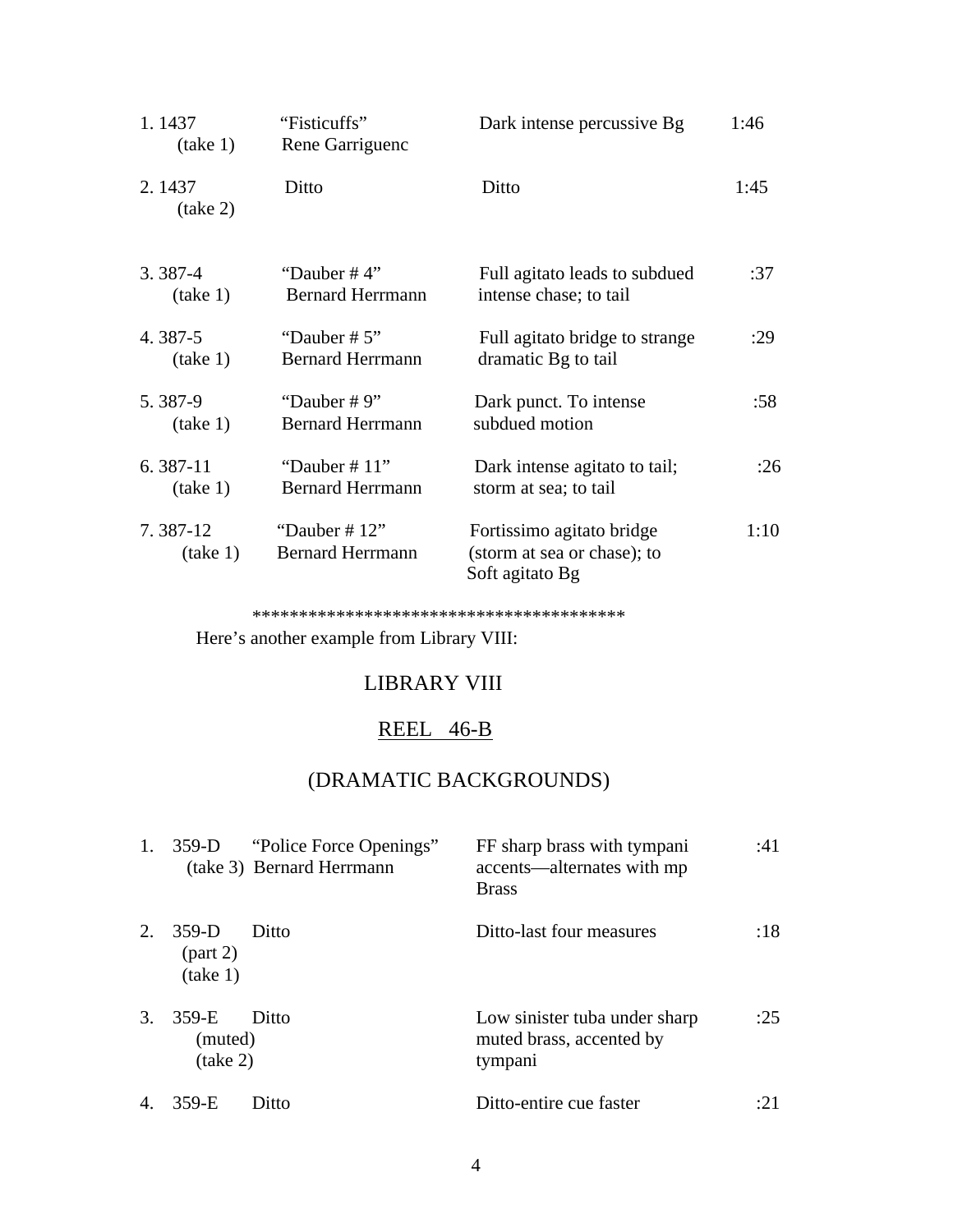|     | (muted, faster)<br>(take 2)                         |       | (becomes more urgent)                                                                           |     |
|-----|-----------------------------------------------------|-------|-------------------------------------------------------------------------------------------------|-----|
| 5.  | 359-E<br>(without mutes)<br>(take 1)                | Ditto | Menacing dark open brass<br>under knocking brass figure<br>accented by knocking tympani         | :27 |
| 6.  | 359-E<br>(faster,<br>without mutes)<br>(take 2)     | Ditto | Ditto – entire cue faster<br>(more urgent)                                                      | :21 |
| 7.  | $359-E$<br>$\text{(last 3 bars)}$<br>without mutes) | Ditto | $Ditto - last three bars$                                                                       | :11 |
| 8.  | $359-F$<br>(take 3)                                 | Ditto | Suspensefully dark brass<br>slowly descends chromatically<br>After each rumbling down beat      | :39 |
| 9.  | $359-F$<br>(part 2)<br>(take 2)                     | Ditto | Ditto – last four bars                                                                          | :20 |
| 10. | $359-G$<br>(take 4)                                 | Ditto | Crisp, muted, higher brass<br>alternating with low accented<br>Darker brass, staccato tenseness | :21 |

#### \*\*\*\*\*\*\*\*\*\*\*\*\*\*\*\*\*\*\*\*\*\*\*\*\*\*\*\*\*\*\*\*\*\*\*\*\*\*\*

 Note: The series continues on another page or two. Here is one more page example:

# Library VIII

# REEL 43-D (Cont'd)

| 26. 542<br>(faster)<br>(take 1)  | "Footsteps in the Night"<br>∗<br>(Bridge)<br>Lucien Moraweck | Exciting tremolando orch-<br>estral chord trails off as low<br>register instruments descend<br>To tail $-$ faster | :12 |
|----------------------------------|--------------------------------------------------------------|-------------------------------------------------------------------------------------------------------------------|-----|
| 27. 542<br>$\left($ last 2 bars) | Ditto                                                        | $Ditto - without opening chord$                                                                                   | :12 |
| (take 2)                         |                                                              |                                                                                                                   |     |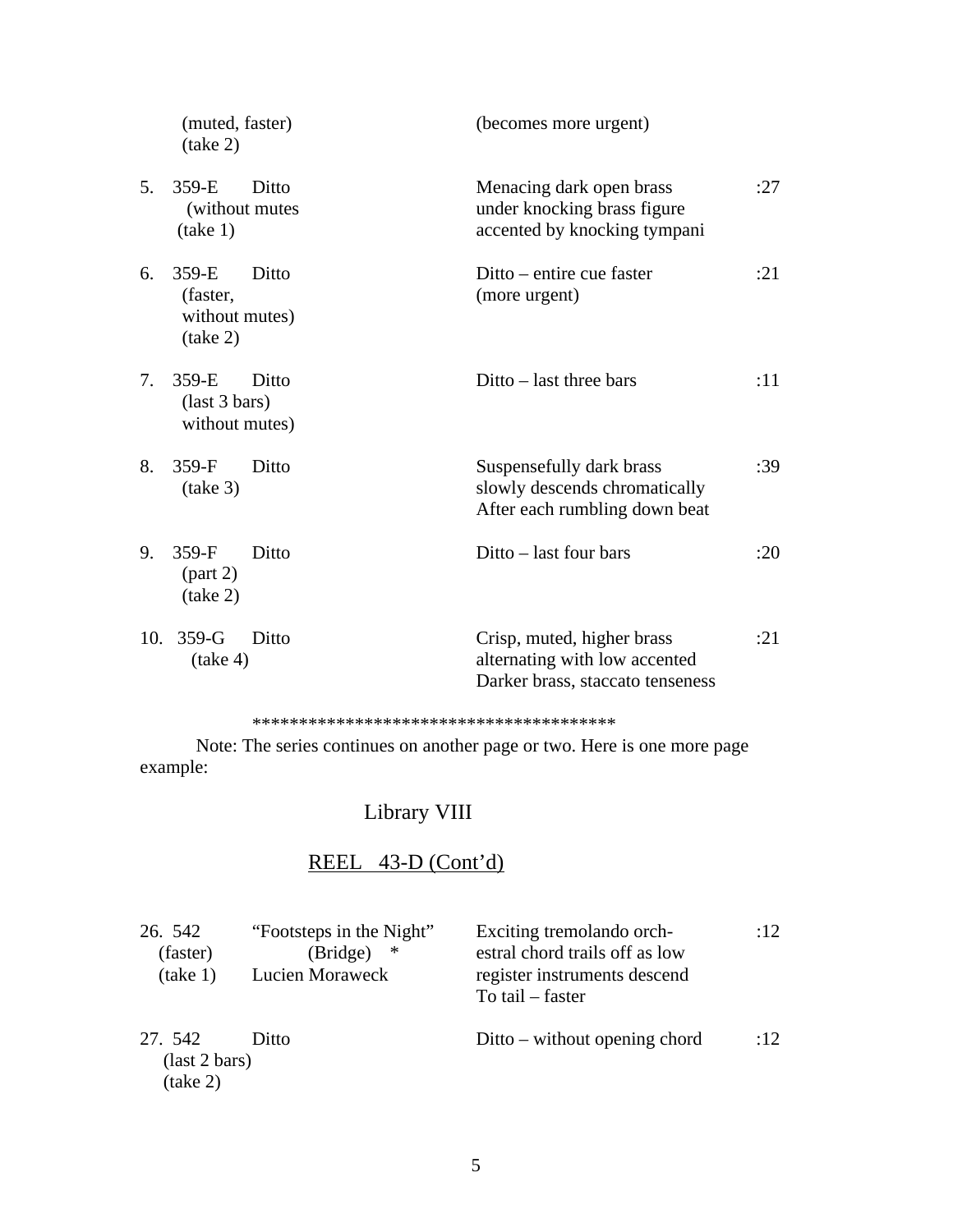|     | 28. 542<br>(last 2 bars)<br>Faster)<br>(take 2) | Ditto                                                       | Ditto – faster                                                                                                                                      | :10  |
|-----|-------------------------------------------------|-------------------------------------------------------------|-----------------------------------------------------------------------------------------------------------------------------------------------------|------|
|     | 29. 542<br>(last bar)<br>(take 1)               | Ditto                                                       | Ditto – last bar $(2 \text{ chords})$<br>only)                                                                                                      | :11  |
| 30. | 370<br>(part 1)<br>(take 2)                     | "The Jail" (XII)<br><b>Bernard Herrmann</b>                 | Brass and tymp alternate on<br>a telegraphic figure through-<br>out entire cue, with heavy<br>Unison notes supplying some<br>Melody. Abrupt ending. | 1:20 |
| 31. | 370<br>(take 5)                                 | Ditto                                                       | Ditto                                                                                                                                               | :52  |
| 32. | 370<br>(take 3)                                 | Ditto                                                       | Finale of "The Jail" similar<br>to above without telegraphic<br>ostinato figure. Plodding,<br>Masculine                                             | :26  |
|     |                                                 | $(*)$ (Also see VIII 48-D)<br>(Melodically related to #535, |                                                                                                                                                     |      |

 VIII 47-D; #543, 46-D; #544, VIII 46-D-ONE; #529, VIII 44-D; And # 447, VIII 46-D-ONE)

\*\*\*\*\*\*\*\*\*\*\*\*\*\*\*\*\*\*\*\*\*\*\*\*\*\*\*\*\*\*\*\*

 Black binders were even-numbered while red binders were odd-numbered. Black binders classifying the cues started in black binder # 38 (on the side of the binder was "VII" or Library 7—the 1956-57 season). Its companion binder was red binder # 39 for CBS VII. Black binder # 40 was for the VIII season ('57-'58) while its companion red binder was # 41. Here are examples from red binder # 41 of CBS Library VIII that I researched 4-30-99:

George Antheil:

| <b>City Night Suspense</b> | CBS cue $#181$ |          | $8-56-D$ |
|----------------------------|----------------|----------|----------|
| Detective Investigation    | cue $\#180$    | $8-46-D$ |          |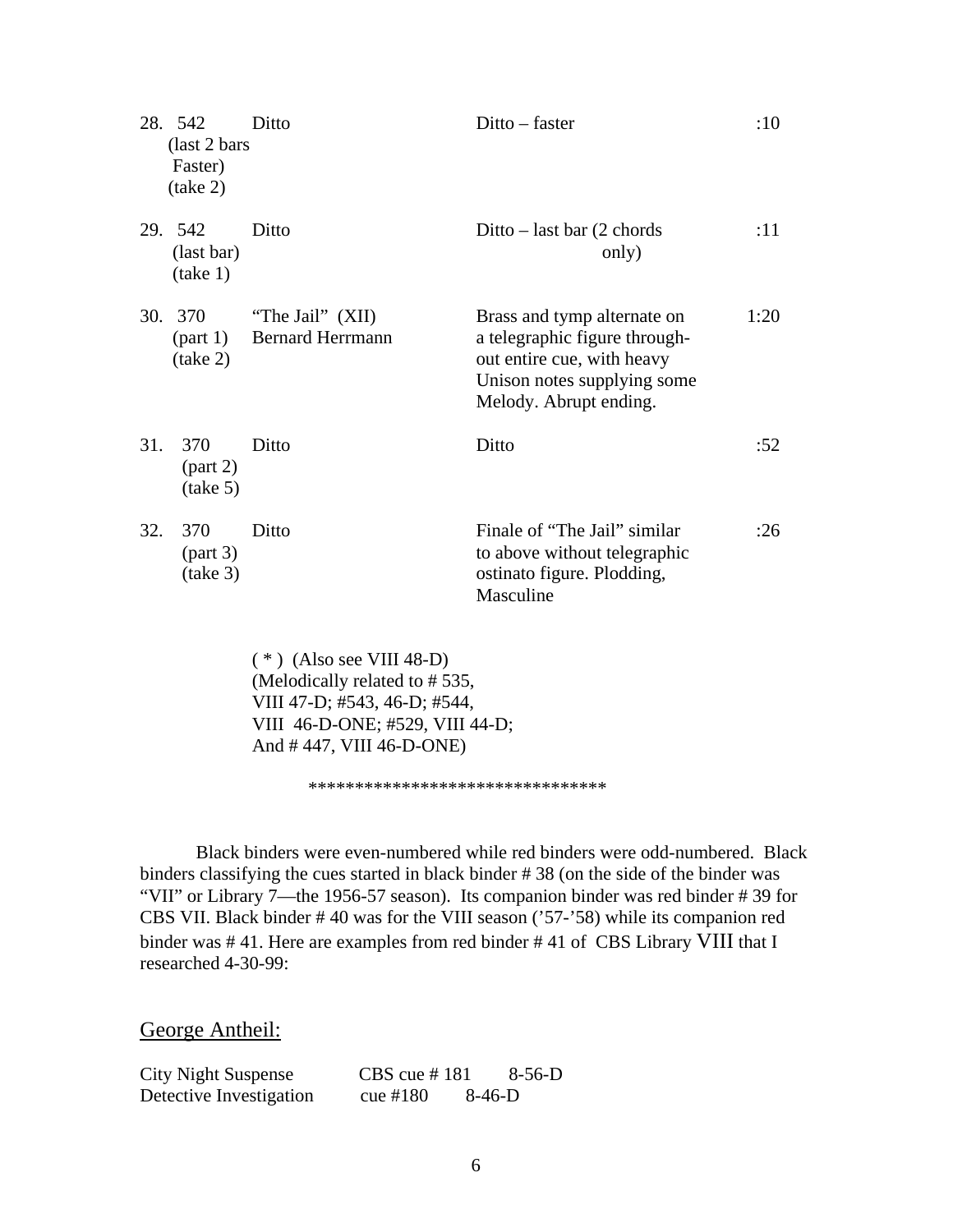| <b>Police Detectives</b><br>1776 Countryside Pastoral cue #160<br>1776 Dance<br>1776 Flirtation<br>1776 Menace<br>1776 Romance                                                                                                                                                                                                                       | cue # 153<br>cue # $161$<br>cue # 157<br>cue # 158<br>cue # $162$                                                                                                                                                                                      | $8-46-D$<br>$8-27-C$<br>$8-27-C$<br>$8-27-C$<br>$8-27-C$<br>$8-27-C$  |
|------------------------------------------------------------------------------------------------------------------------------------------------------------------------------------------------------------------------------------------------------------------------------------------------------------------------------------------------------|--------------------------------------------------------------------------------------------------------------------------------------------------------------------------------------------------------------------------------------------------------|-----------------------------------------------------------------------|
| Paul Baron:                                                                                                                                                                                                                                                                                                                                          |                                                                                                                                                                                                                                                        |                                                                       |
| Collector's Item<br>Comedy Intrigue<br>Dodge Day<br>Dodge Morning<br>Dodge Night<br>Dodge Street<br><b>Main Street</b><br><b>Missing Countess</b><br>Neutral<br>Suspense<br>Alan Bristow:                                                                                                                                                            | $M-26$ 8-63-C<br>M-26 A 8-51-C<br>cue # 286<br>cue # 284<br>cue # 283<br>cue # 285<br>cue # 287<br>M-25 A 8-47-C<br>$M-25A$<br>$M-25$                                                                                                                  |                                                                       |
| Susan                                                                                                                                                                                                                                                                                                                                                | cue # $1053$                                                                                                                                                                                                                                           | $8-42-D$                                                              |
| <u>B. Campbell:</u>                                                                                                                                                                                                                                                                                                                                  |                                                                                                                                                                                                                                                        |                                                                       |
| <b>Big Dipper</b><br><b>Chimney Corner</b><br><b>Git Along</b><br>Goldfish Bowl<br><b>Landing Strip</b><br>Lonely Lady<br><b>Natural Rock</b><br>Night Flight<br><b>Robot Rock</b><br>Rumberg<br><b>Soldiers on Strings</b><br>Stalagmites #1<br>Stalagmites #2<br><b>Summer Scene</b><br>Takeoff to Space<br>Takeoff to Space #2<br>Utility Cues #1 | cue # $1052$<br>cue # $520$<br>cue # $1041$<br>cue # $517$<br>cue # $1041$<br>cue #1050<br>cue # 1048<br>cue # 523<br>cue # $521$<br>cue #1046<br>cue # $522$<br>cue # $514$<br>cue # $515$<br>cue # $516$<br>cue # $518$<br>cue # $519$<br>cue # 1042 | $8-42-D$<br>$8-57-D$<br>$8-51-D2$<br>$8-63-D$<br>$8-29-D$<br>$8-33-D$ |

Maurice Carlton :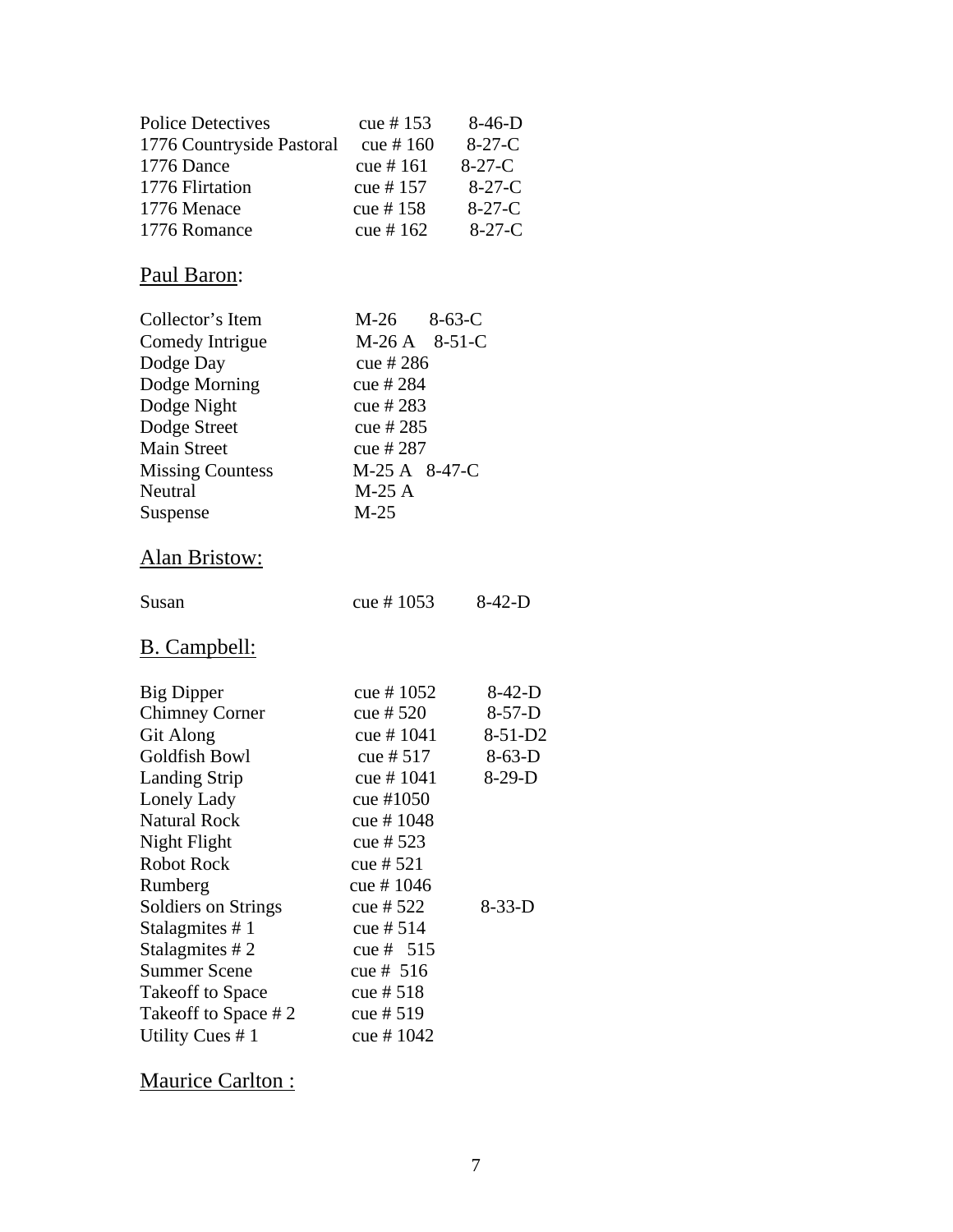A Slug cue # 743 8-54-D [ETC.] I will give many more examples of this sort towards the end of this paper…]

M. Castelnuovo-Tedesco: -"Passacaglia" cue # 85

#### Jack Cathcart:

-"Pantomime Drunk" cue # 195 CBS 8-52-C-1 -"Sweetheart Waltz" cue # 194

#### R. Challan:

 $-$ "Au Crepuscle" cue # 1003 CBS 8-56-2 -"Songe" cue # 1004 [Note: I believe these two cues are part of "Of the Twilight Dream"]

#### M. Constant:

-"Brouillard" cue # 1006 CBS 8-56-2  $-$ "Light Rain" cue # 1005

#### Rene Garriguenc:

-"Action Background" cue # 476 CBS 8-46-D-1 "Adventure Bridge" cue # 466 CBS 8-43-D  $\frac{1}{2}$  - " cue # 470  $\frac{1}{2}$  cue # 473  $cue$  # 473  $-$ "Adventurous Unison Bridge" cue # 466 CBS 8-67-D  $\frac{1}{2}$  "  $\frac{1}{2}$  "  $\frac{1}{2}$  "  $\frac{1}{2}$  "  $\frac{1}{2}$  "  $\frac{1}{2}$  "  $\frac{1}{2}$  "  $\frac{1}{2}$  "  $\frac{1}{2}$  "  $\frac{1}{2}$  "  $\frac{1}{2}$  "  $\frac{1}{2}$  "  $\frac{1}{2}$  "  $\frac{1}{2}$  "  $\frac{1}{2}$  "  $\frac{1}{2}$  "  $\frac{1}{2}$  "  $\frac{1}{2}$  "  $\frac{1$  $cue$  # 473  $-$ "Agitato Bridge" cue #465 CBS 8-42-D-1  $\ldots$   $\ldots$   $\ldots$   $\ldots$   $\ldots$   $\ldots$   $\ldots$   $\ldots$   $\ldots$   $\ldots$   $\ldots$   $\ldots$   $\ldots$   $\ldots$   $\ldots$  $-$ "Agitato Unison Bridge" cues # 465, 468, 471 -"Aupres de ma Blonde" (arra.) cue # 65 CBS 8-55-C -"Bridge to Emotional Background" cue # 240-A CBS 8-56-D -"Bridge to Neutral Suspense" cue #238 -"Bridge to Western Panoramic" cue # 241  $-$ "Confession" cue # 1040 CBS 8-23-D -"Clutch of the Law" cue # 172 CBS 8-46-D -"Dark Quiet" cue # 257 CBS 8-56-C-3  $-$ "Desert # 1" cue # 178 CBS 8-56-C3  $-$ "Desert # 2" cue # 189 -"Dream" cue # 264 -"Dramatic Finale" cue # 187 CBS 8-47-C -"Dream Mood" cue # 260-B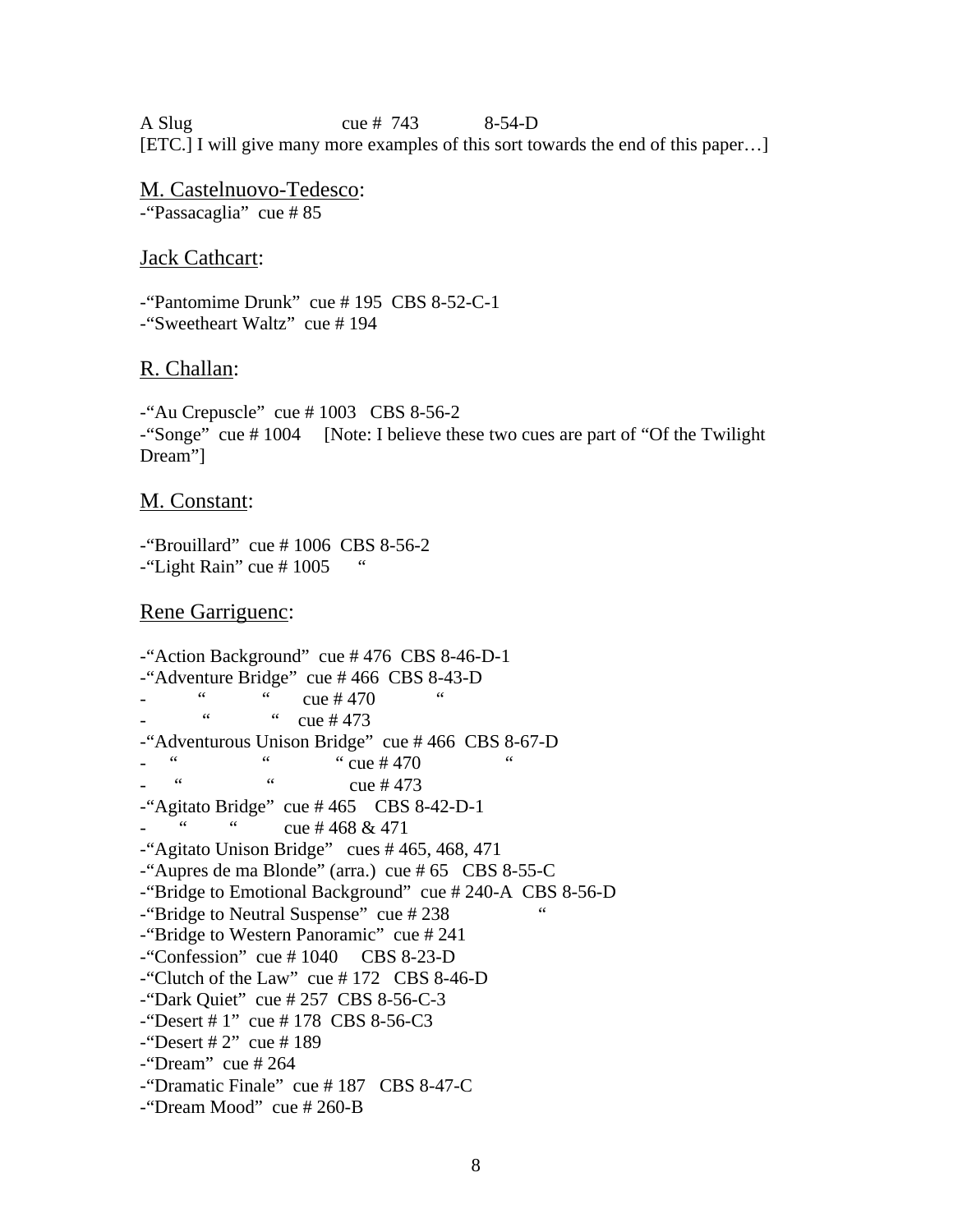$-$ "Emotional" cue # 266 CBS 8-57-C -"Emotional Bridge" cue # 467 CBS 8-43-D -"Emotional Pathetic Sneak to Finale" cue # 166 CBS 8-47-C -"Emotional Sneak to Finale" cue # 250 [ETC. There are about 70 more entries for this season]

Jerry Goldsmith: -"Knife Chord" cue # 54 CBS 8-44-C -"New England Countryside" cue # 53 [etc]

#### Leigh Harline:

 $-$ "Chase # 1" cue # 96  $-$ "Chase # 2" cue # 97 -"Vaudeville Playoff" cue # 95

#### Howard Jackson:

-"Collector's Item" M-33 CBS 8-57-C -"Hoax" M-32

### Rex Koury:

-"Finale # 3" cue # 1088-C CBS 8-58-D-2  $-$ "Finale #4" cue #1088-D  $-$ "Finale # 5" cue # 1088-E -"Gunsmoke Composite" cue # 1088-L " -"Gunsmoke Minor Suspense" cue # 1088-K -"Punctuation  $\# 1$ " cue  $\# 1088$ -F [thru  $\# 5$ ]  $-$ "Sneak & Final # 1" cue # 1088-A -"Sneak & Final  $# 2"$  cue  $# 1088-B$ 

#### John Leipold:

-"Burglar Tag" cue # 86 -"Comic Burglar" cue # 87 -"Comic Burglar" cue # 88 -"Hollywood Fanfare" cue # 75 CBS 8-37-C -"Newsreel March" cue # 74 CBS 8-64-C

#### Guy Luypaertz:

-"Spoutnik # 1" cue # 1001 CBS 8-66-2  $# 2"$  cue  $# 1002$  "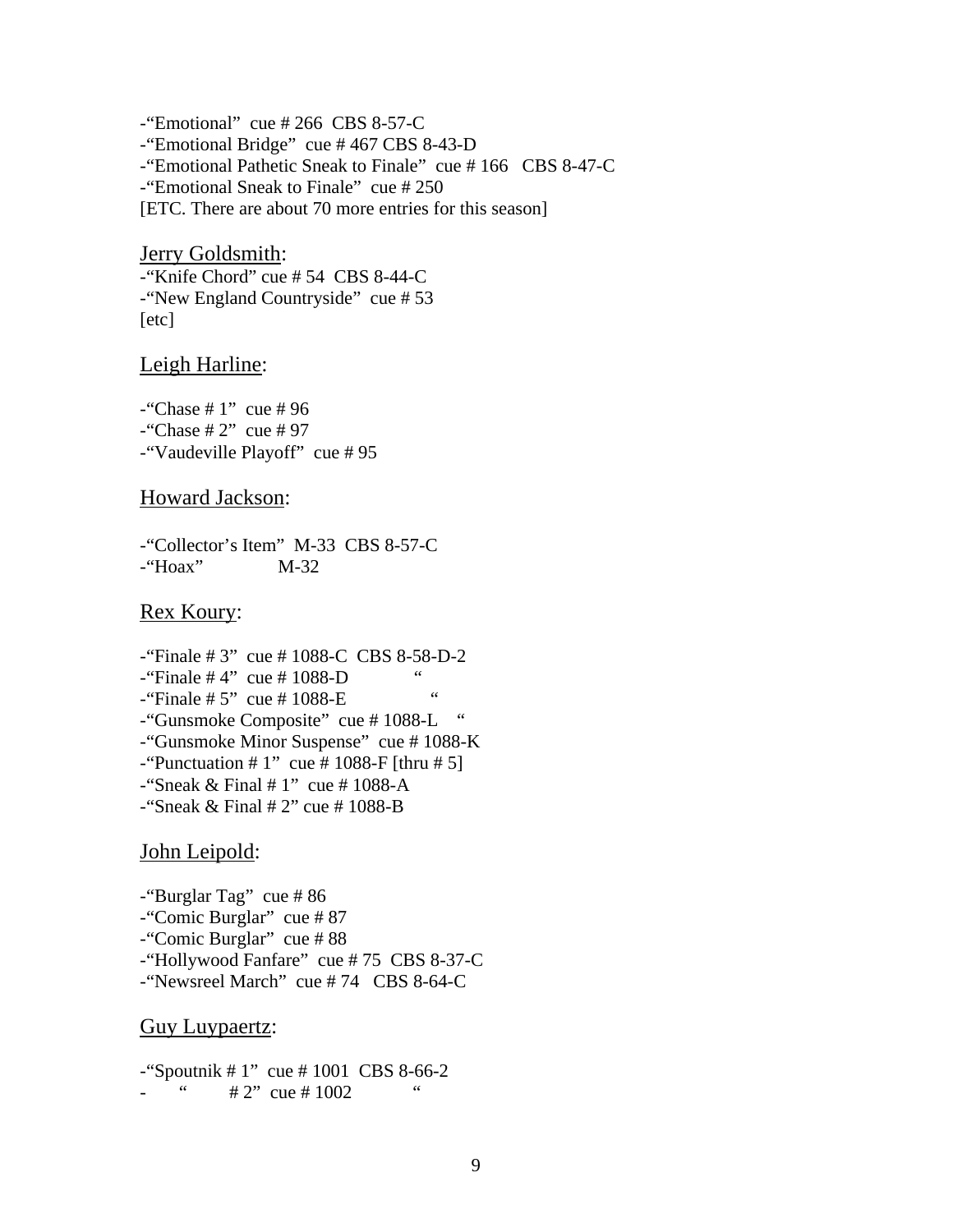#### L. Moraweck:

 $-$ "Anxiety # 1" cue # 58 CBS 8-56-C  $-$ "Anxiety # 2" cue # 59 -"Arizona Trail" cue # 261 CBS 8-51-C -"Aztec Music" cue # 90 CBS 8-39-C -"Bridal Chorus" cue # 62 CBS 8-55  $-$ "Buildup # 2" cue # 533 CBD 8-46-D-2 [etc]

### Lyn Murray:

-"Deject Marie" cue # 148 -"Hollywood Hustle" cue # 55 CBS 8-45-C  $\degree$  cue # 296 CBS 8-60-C -"Marie Final" cue # 151 " -"Marie in Hollywood" cue #149 " -"Marie in New York" cue # 150

#### Frank Perkins:

 $-$ "Commercial # 1" cue # 69 CBS 8-26-C  $-$ "Commercial # 2" cue # 68 "[etc]

### Fred Steiner:

-"Ambush" cue # 293 CBS 8-56-C-2 -"Ancient Fanfares" cue # 70 CBS 8-37-C -"Big Boy" cue # 305 CBS 8-56-C-2 -"Cavalry Ambush" cue # 292 CBS 8-62-C -"Cavalry March Tag" cue # 291 "  $-$  "Fanfares # 1 & # 2" cue # 80 CBS 8-37-C  $-$ "Lullaby" cue #301 CBS 8-57-C -"Mexican Suspense" cue # 320 -"Net Drag" cue # 78 -"On the Avenue" cue # 306  $-$ "On the Beat" cue # 303  $-$ "P.M. Call to Duty" cue #310 CBS 8-46-D "  $\frac{1}{2}$  cue # 309  $\cdot$  # 7 cue # 308 -"P.M. Detective Watch # 2" cue # 304  $-$ "P.M. Horn cues" cue # 1091-A CBS 8-58  $-$ "P.M. Night Effect" cue # 307 CBS 8-56-D -"P.M. Romantic Detective" cue # 306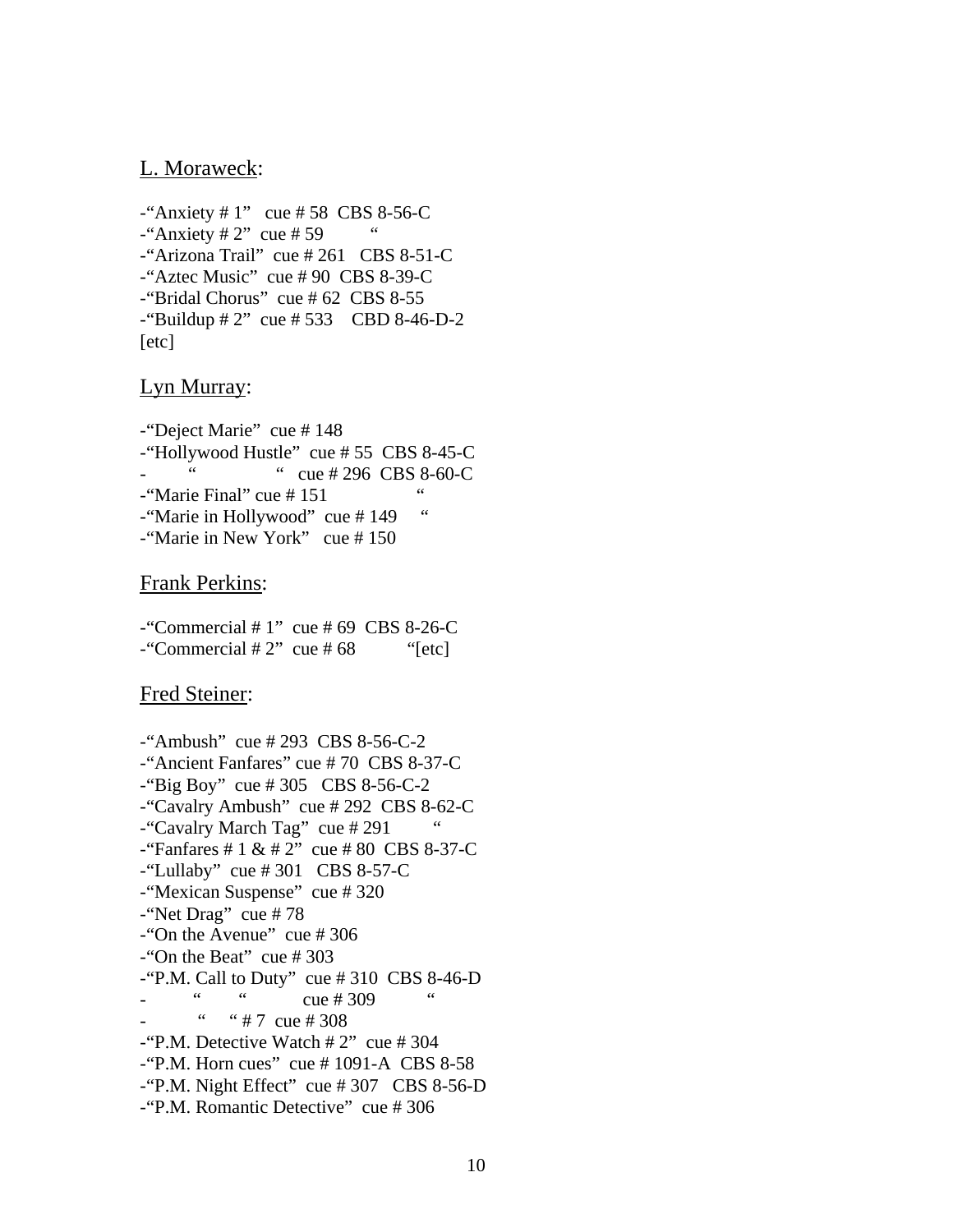-"P.M. Sneak to Tag" cue  $\#311$  CBS 8-47-D -"P.M. Street Animation" cue # 305 CBS 8-45-D [etc]

William Grant Still:

 $-4$  City Scene" cue # 315 CBS 8-45-D -"A City Speaks of Love" cue # 316 CBS 8-56-D -"Bridge to Background" cue # 478 -"Cowpoke" cue # 393 -"Headin' West" cue # 313 CBS 8-51-D -"Plaintive Voice in Harlem" cue # 314 CBS 8-45-D -"Romantic Scene for Strings # 2" cue # 439 CBS 8-57-D \*\*\*\*\*\*\*\*\*\*\*\*\*\*\*\*\*\*\*\*

 As indicated, each Reel classification was meant for a certain type of music. Here are many examples:

-Reel 23-D "Orchestral Composites"

 -Reel 24 "Harp Effects" For example, in CBS VII, we have Miss Annie Challan as the harpist. # 3 is "soft, cascading glissando fantasy" :25. # 5 is "Hard, ascending, arpeggio chords" C-dim  $(.05)$ . # 17 is "Gliss piano to forte"  $(.07)$ .

-Reel 26-C "Commercials"

-Reel 27-C "Period Backgrounds"

-Reel 28 "Miscellaneous Soli and Orchestral Effects"

 -Reel 29-D "String Effects" (for example, from CBS VIII, "Series progressions" by Wilbur Hatch). It is also indicated on other sheets as "Orchestral Musical Motion Effects."

-Reel 31 "Snare Soli"

-Reel 32 "Miscellaneous Percussion"

-Reel 33-C "Children's Material"

-Reel 34-A "Religious Materials"

-Reel 35-D "Miscellaneous Tympani Effects"

-Reel 37 "Fanfares"

 -Reel 39-C "Nationalistic Music—Ethnic" For example, "Mariachuchena" (take 1) 3:25 duration.

-Reel 40 ""Restaurant Music: Foreign, Piano, Solo Piano"

-Reel 42 "Restaurant Music—Dance Band"

 -Reel 43-B "Dramatic Bridges" For example, #359-A "Police Force Opening" by Herrmann (:27). Reel 43-C (still Dramatic Bridges) has, as an example, "Mexican Arrival" by Fred Steiner, and "Neutral Suspense" (from Collector's Item # 1) by Paul Baron.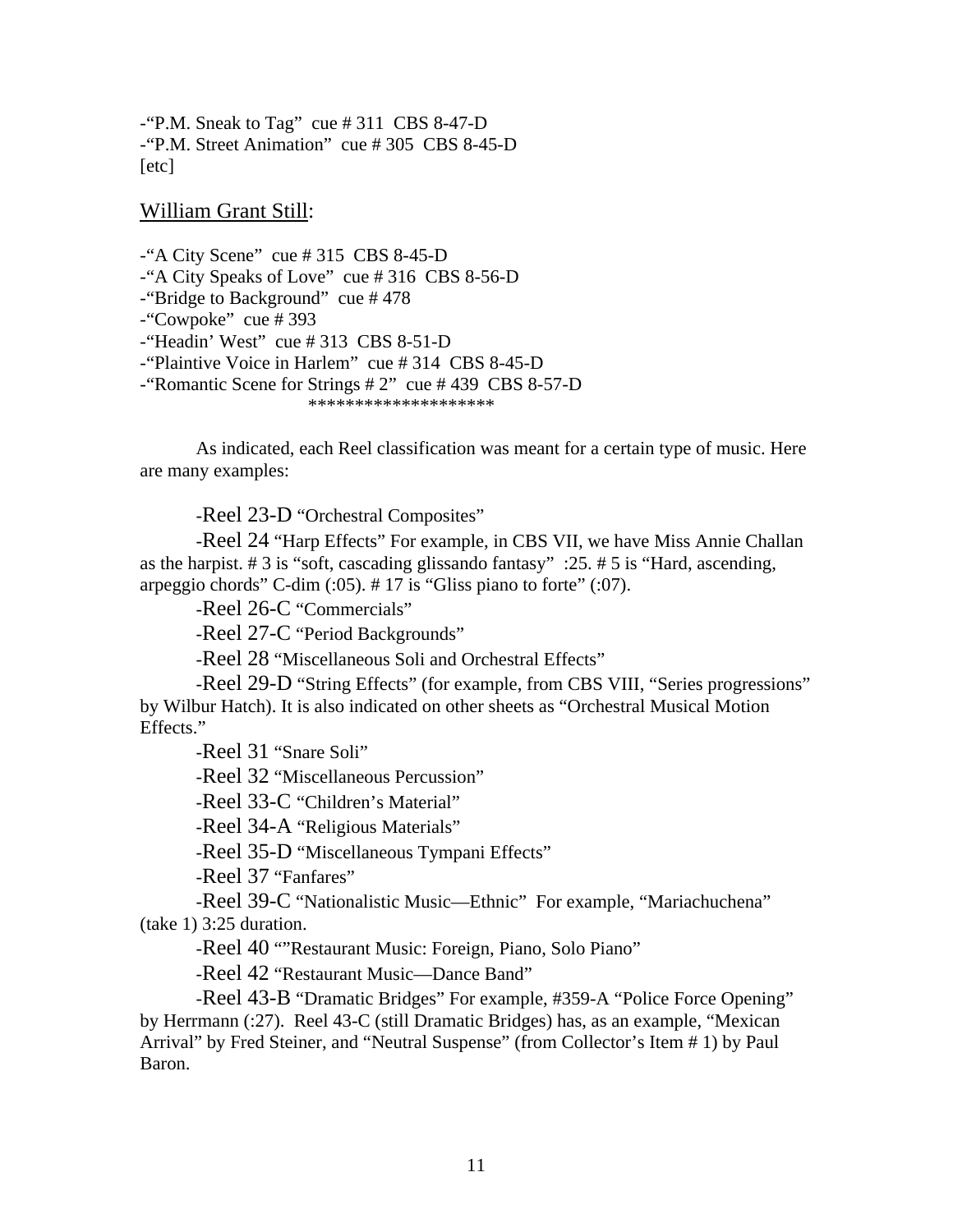-Reel 44 "Dramatic Punctuations and Flareouts" For example, "Expectation" (cue # 282) in Library IX by Rene Garriguenc. "Dark shock punct. To tail" (:07 duration). Contract July 1957. Another example: "Discouragement # 2" by Lucien Moraweck (cue # 237) last three bars, "Dark brass punct. To soft tail"(:14 duration).

 -Reel 45-C "City Backgrounds" For example, in CBS VIII, included is "The Street" (HGWT) by Herrmann (1:05). Also "Mexican Street Tour" by Fred Steiner (:57).

 -Reel 46-A "Dramatic Backgrounds" For example from CBS VIII, #361-A "Lead-In" by Herrmann for his *Police Force* series of cues.

 -Reel 47 "Sneaks to Dramatic Tags" In Reel 47-C, cue #187 "Dramatic Finale" by Garriguenc is included (:30). So is M-37 "End Tag" (*Have Gun Will Travel*) by Herrmann (:12).

 -Reel 48 "Dramatic Tags" For example, in CBS X, "Drink of Water No. 10" (take 1) by B. Herrmann (:28). In CBS VIII, Reel 48-A had #360-E "Middle Tag" (E) by Herrmann.

-Reel 50 "Descriptive Seascapes" (or simply "Seascapes")

 -Reel 51 "Western Bridges and Backgrounds and Western Curtains" It is also called "Western Material" in some sheets. For example, in CBS VIII, "Arizona Trail-Riding" by L. Moraweck (1:21).

 -Reel 52 "Comedy Material" For example, in Reel 52-C is "Comic Burglar"(cue # 88) by John Leipold (:24). Also "Net Drag" (CBS cue # 78) by Moraweck (:27).

-Reel 54 "Comedy Tags"

-Reel 53-D "Western—Featuring Guitar: Gunsmoke Thematic Material"

-Reel 54 "Comedy Curtains"

-Reel 56 "Suspense Backgrounds and Bridges—Indian Suspense"

 -Reel 57 "Romantic Material" Sometimes it is called "Romantic Bridges & Backgrounds." For example, in CBS VIII in Reel 57-C, we find "Indian Romance" (cue # 295) by B. Herrmann (1:56). "Lyric oboe solo over soft sustained strings." Take 6. In CBS IX it includes "Summer Love" (CBS cue # 1380) by Jerry Goldsmith (:56).

 -Reel 58-D-Three "Dramatic and Anthology Main Titles: Restricted Thematic Material" For example, in CBS X "Twilight Zone Theme" by B. Herrmann.

-Reel 58-D-Six "Hotel De Paree Materials"

-Reel 58-E-One "Have Gun Will Travel"

-Reel 60 series "Comedy Main Titles"

-Reel 61 "Billboard Montages"

 -Reel 62 "Military and Cavalry Bridges and Backgrounds" For example in CBS X, 387-16 "Dauber No. 16" by Herrmann ):43).

-Reel 63 series "Dramatic Landscapes"

 -Reel 64 "Descriptive Pastoral" For instance, in CBS VIII, "Rural Grotesque" (take 7) by Herrmann (:45). "Droll, rural clumsy comedy brass only." Also #389 "Monday Morning" by Herrmann (take 7) by Herrmann (:35). "Light cheerful winds & strings on western or English folk song; relaxed."

 -Reel 66 "Space Music and Fantasy" For example, in CBS X, "Spinozza" cues by Constant.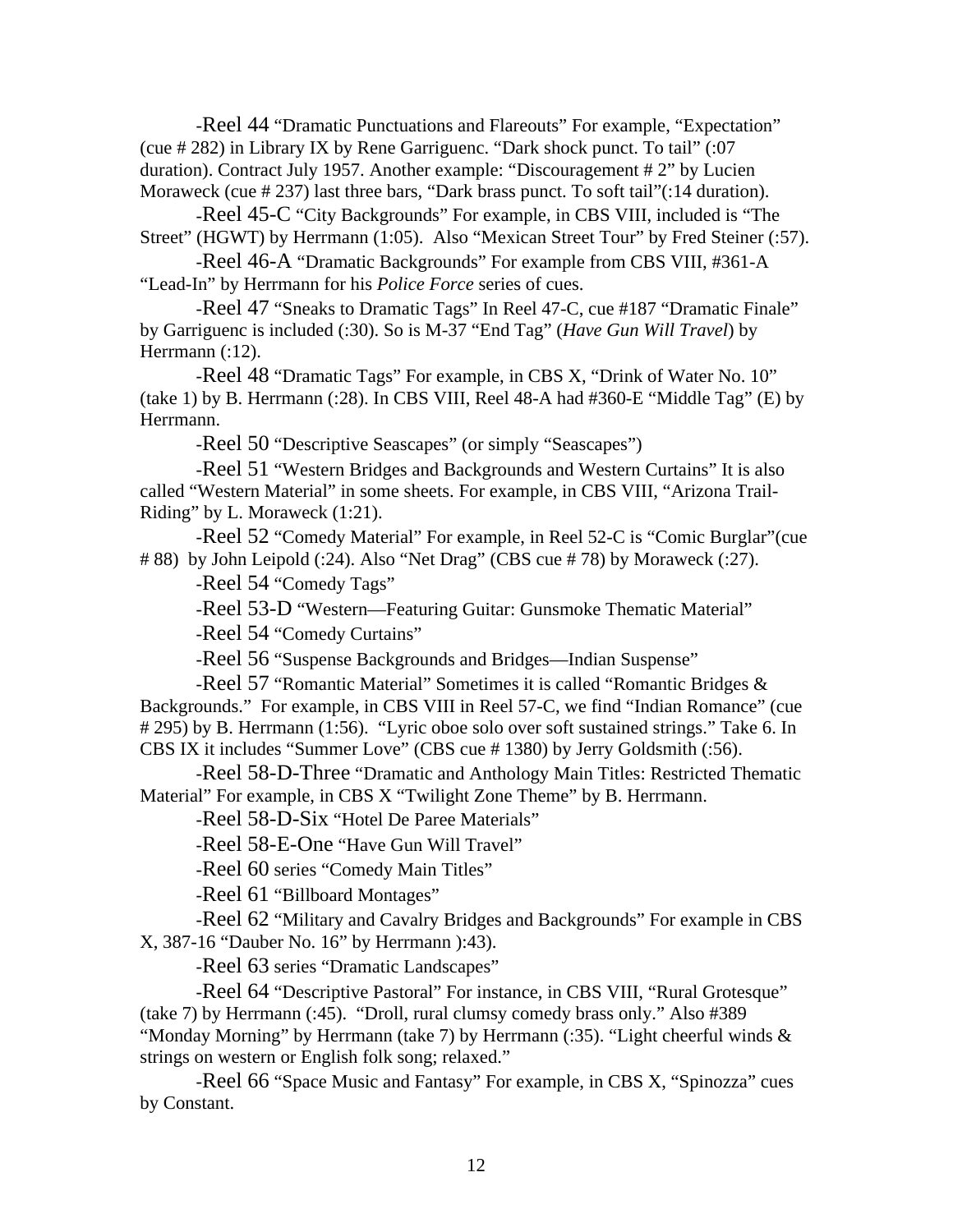-Reel 70 "Single Instruments"

-Reel 71 "Progressive Jazz"

-Reel 72 "Copyrighted Dance Music"

 -Reel 73 "Serious Source Music" For example, in CBS IX, "Symphony No. 5— 1<sup>st</sup> Movement" L. van Beethoven (7:50).

-Reel 74 "Panoramics"

-Reel 75 "Indian Material" For example, in CBS X, "Mohawk Plot" (cue # 324).

 I will discuss more of the contents of this collection after I have listed the 930 acid-free storage boxes below that constitute the bulk of the collection in Deed of Gift # 1. While this first part of the archive is not currently online for whatever reason (being updated??), you can access the old index of the 930 boxes from the Wayback Machine (web.archive.org):

http://web.archive.org/web/19970704055624/www.library.ucla.edu/libraries/music/mlsc/ cbs/index.htm

\*\*\*\*\*\*\*\*\*\*\*\*\*\*\*\*\*\*\*\*\*\*\*\*\*\*\*

[Box # 1] "**Moraweck, Lucien.** Foreign Library : folders 101-180; **Carlton, Maurice.** Foreign Library : folders 101-180; **Hatch, Wilbur.** Foreign Library : folders 101-180; **Skiles, Marlin.** Foreign Library : folders 101-180"

 [Note: As you can see, there is no great detail here regarding the specific contents of this box! After each box number (for example, [Box # 1]) in brackets, I will immediately encase the UCLA offering in quotation marks describing (or not!) the precise contents of that box. After that I will place in brackets "Note:" and then give the date (s) when I worked on that box (if I still have the dates noted by me). Then I will offer what I have personally researched. It will not be an exhaustive cue-by-cue or folderby-folder rundown since I usually did not do that (not enough time!) but at least I can verify what was given (at least in part). The font size for the boxes I researched with be 16 (the normal font size of the paper's text is 12). If I did not place a certain box in the 16 size that means I definitely did not work on it (never pulled it). There will be boxes I pulled but did not make personal notes on the contents (the contents not of interest to me or I lost my research notes, etc.) but will still put it on 16 font size for some, and not do so (leave them at 12 font size for series of other boxes such as the Hawaii 5-0 boxes). Now: There are indeed instances below (in quotation marks) where the boxes are given terrific, detailed treatment by UCLA (such as, for instance Box # 19), and then you get many boxes that are given mere one-liners.

At any rate, here are my own research contributions of the contents of this particular box (Box # 1) that I researched at least on January 13, 1998 when I handcopied various Garriguenc cues. Of course I did not list every single item in the box (not enough time at the day of research). Note also that the term "Foreign Library" often refers to that period in 1957 when there was a musicians strike in the United States, and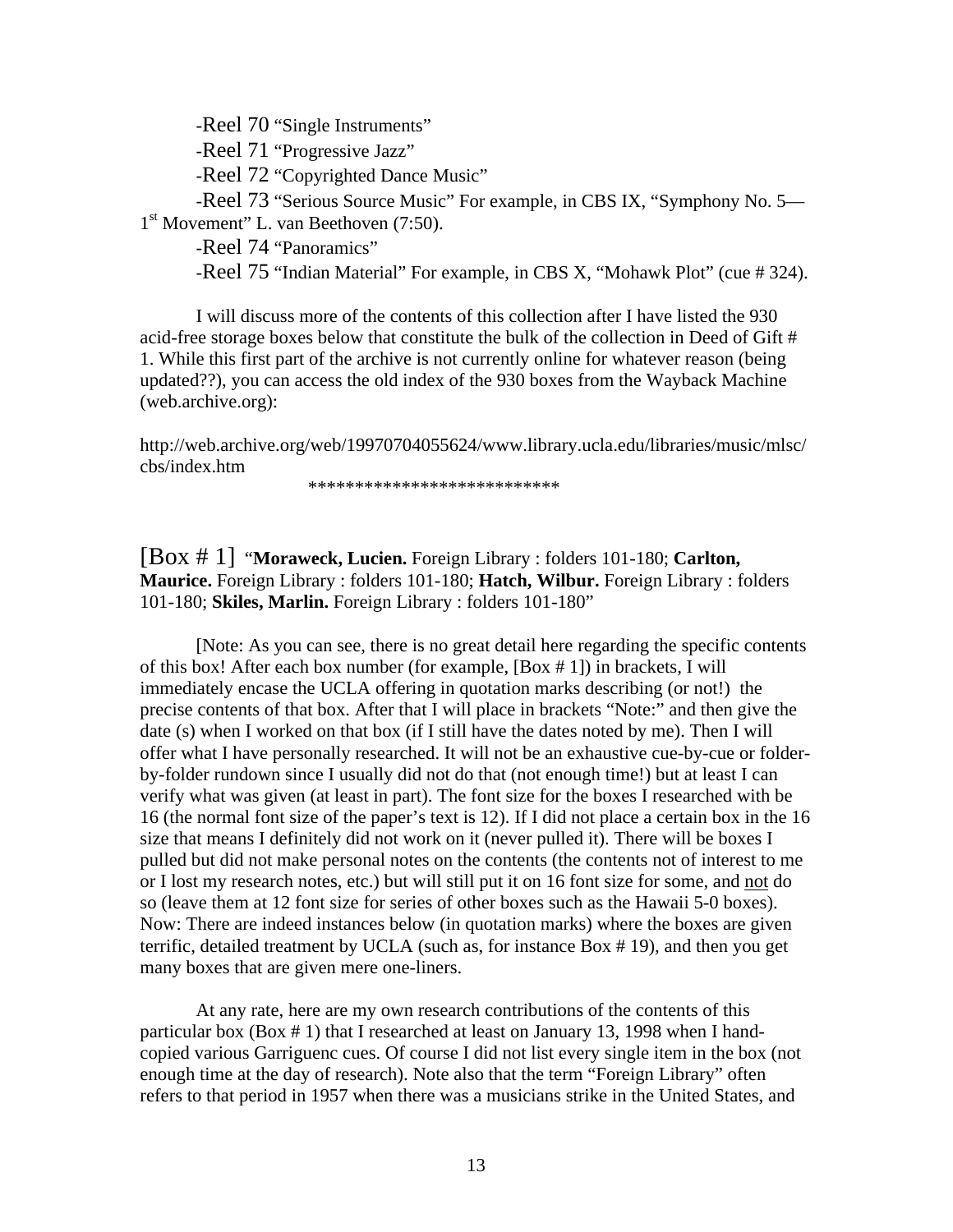recordings had to be done in foreign locations such as Mexico, London, Paris, Munich, etc. But even after that CBS apparently allowed recordings in foreign countries on the sly to save money. This was not technically legal (to avoid union fees, etc.) but I understand it was done nonetheless!]

-#151 "Emotional (M.T. BG) CBS 7-46, 18 bars W.W. & strings  $-#162$  Patriotic (Theme) Rene Garriguenc CBS 7-46-1<br> $-#163$  "Riot & Battle" """ "3 minutes  $-#163$  "Riot & Battle" " -#164 "Punctuations" " " CBS 7-44 -??? "Suspense Motion (Investigating) 7-46-1, 48 bars -#165 "Neutral Suspense # 4" 73 bars. CBS 8-56C1. 5 minutes -#166 "Romantic Emotional (build to finale) 8-47-C, 48 bars, W.W. strings, etc. -#167 "Emotional Pathetic" " 15 bars -#168 "Minor Mood-Emotional" " 19 bars -#170 "The Law's First" 8-46-D 32 bars -#171 "The Law Closes In" Rene Garriguenc CBS 8-46D  $-#172$  "The Clutch of the Law" -#174 "The Gunman" Rene Garriguenc. CBS 8-46D, :35 duration, 16 bars. -#175 "Street Scene # 6" " CBS 8-45-C. 23 bars, :40. Instrumentation: 3 horns, 3 trumpets, 3 Pos, tuba, timp. *Allo Vivace* in 4/4 time. I hand-copied this cue on Jan 13, 1998. -#176 "Quiet Street" Garriguenc 8-56-C. 24 bars, 1:24 duration. *Modto* in 4/4 time. Brass and timp. I hand-copied this cue on 1-13-98. -#177 "Reunion" (Garriguenc) 8-57-C. 24 bars, 1:00. *Andante con calmo* in Cut time. Instrumentation: 4 horns and 3 trombones. -#178 "The Desert" (Garriguenc) 25 bars, 1:21 CBS 8-56-C. Brass, timp, and optional piano. -#180 "Detective Investigation" CBS VIII-46-D, George Antheil -ETC. [Whatever else is within this box I cannot verify since I did not make further notes

### [Box # 2] "**Garriguenc, Rene.** Foreign Library : folders 181-260"

on them]

 [Note: Once again, there are no details given, so researchers have to investigate for themselves to see what treasures are inside this box. Of course there are other composers represented in this box besides Rene Garriguenc. I researched this box at least several times, including November 1994 (when I hand-copied cues), October 14, 1996, January 9, 1998, 1-12-98 but also years earlier—I believe July 11, 1995. Another researcher that I'll simply identify with initials (J. B.) pulled this box on or for March 9, 1995 according to an order slip still attached to the box. Here are the results of my own research (remember that I did not identify each and every cue in the box in my original researches):]

-#181 "City—Night Suspense" Antheil Dated 13/6/57. 3 pages, 11 bars. -#181 [???] "Walla-Walla Series" -#182 "Detective Watch # 1" Moraweck CBS 8-46-C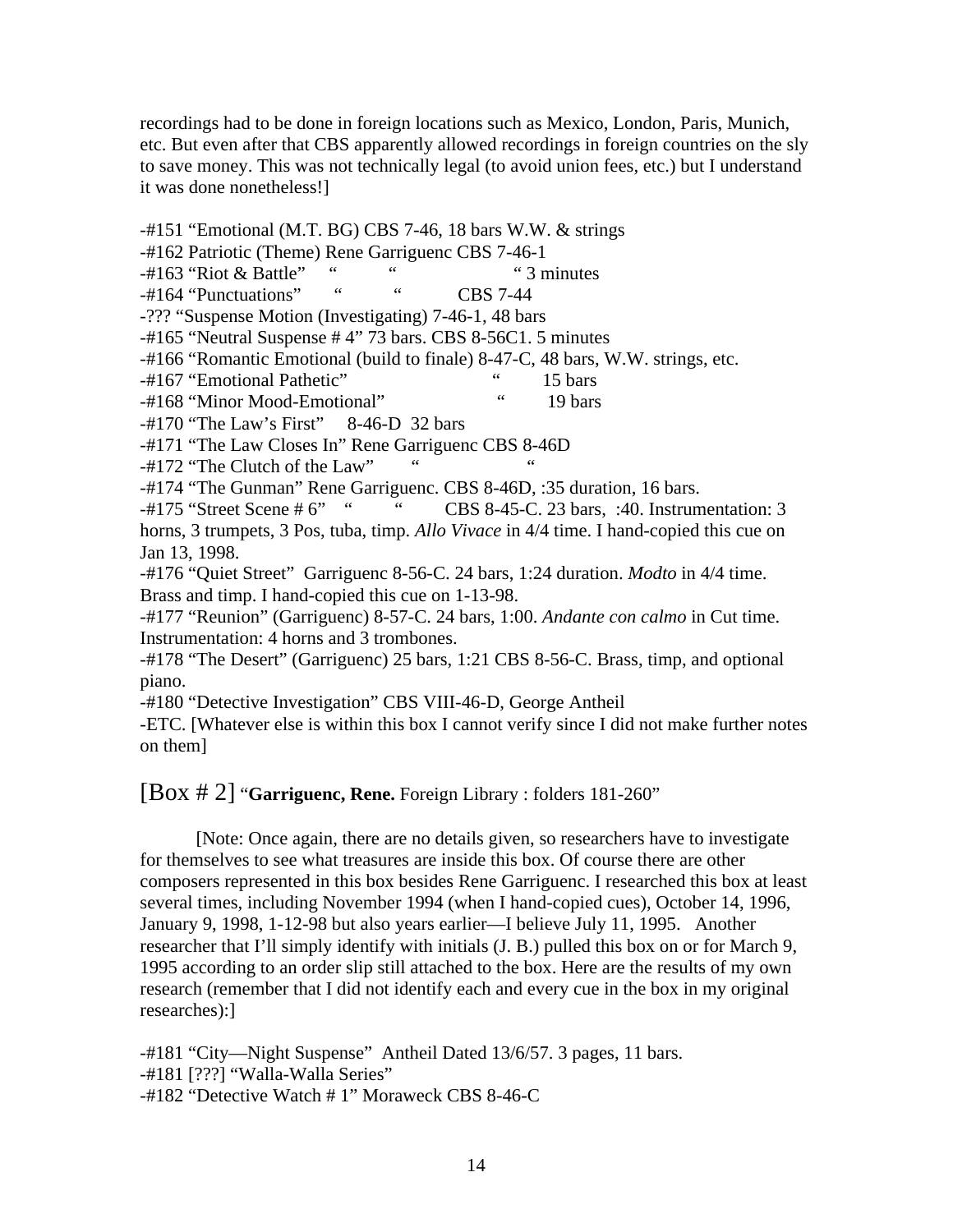-#183 "Sneak to Curtain" Moraweck 00:37 duration

-#184 "Sneak to Curtain" Lucien Moraweck 00:35 duration

-#185 "Tension and Fight" Rene Garriguenc CBS 8-46-D. Brass and timp.

-#186 "Quietness (Country Scene)" Rene Garriguenc. 25 bars, 1:25. CBS 8-56-C. Brass only. I hand-copied this cue on 1-12-98.

-#187 "Dramatic Finale (American)" CBS 8-47-C. *Modto* in 4/4 time, 10 bars, :30. 4

horns, 3 trumpets, 3 trombones, tuba, and timp.

-#188 "Journeying" Garriguenc CBS 8-56-C1. Brass only.

-#189 "The Desert No. II" Rene Garriguenc CBS 8-56-C-3. 34 bars, 1:52 duration.

Brass, piano & timp. I hand-copied the entire cue on 1-12-98.

-#190 "Trouble No. 1" Garriguenc

-#191 "Trouble No. 2" " CBS 8-46-D. Brass and timp. 21 bars, :35.

-#192 "Suspense Mysterioso (Night, Outdoors, Fear…)" Garriguenc. CBS 8-56-C3.

*Andante* in Cut time, 25 bars, :54 duration. 4 horns, 3 trumpets, 3 Pos, tuba, timp.

-#193 "Tough Going (Outdoor Scene)" Garriguenc CBS 8-46-C. 22 bars, 00:38 duration. Brass and timp.

-#210 "The Sleuth" M. Carlton

[Also in Box 2 are Herrmann cues (all pencil) from the so-called "Indian Suite" (not actually named as such. Note that #219 "Echo I" CBS 8-56-C2 Herrmann and #220 "Echo II (The Hunt)" are in Box 11. I discovered these Herrmann cues in the collection since they were not identified by UCLA as being there]

-#221 Echo III CBS 8-56-C-2 Herrmann

-#222 Echo IV (The Chase) CBS 8-56-C-2

-#223 "Indian Suspense" 8-56-C-3

-#224 "Indian Ambush" CBS 8-62-C

 $-$ #225 "Indian Fight"

-#226 "Indian Signal" CBS 8-56-C3

 $-#227$  "The Journey"

-#228 "Indian Romance" CBS 8-57-C

-#234 "Bunglers" M. Carlton

-#238 "Bridge & Neutral Suspense" Garriguenc CBS 8-56-D3. Brass and timp. 12 bars, :35 duration. I hand-copied this cue on 1-13-98.

-#239 "Suspense Bridge & B.G." Garriguenc CBS 8-56-D 00:37 duration. I handcopied a portion of this cue on 1-13-98.

#240 A "Bridge to Emotional B/G." Garriguenc CBS 8-56-D 00:42 duration

-#240 "Bridge & Ostinato Suspense B/G." Garriguenc CBS 8-56-D, 00:40. I hand-copied a portion of this cue on 1-13-98.

-#241 "Bridge & Western Panoramic (Suspense)" R. Garriguenc. 22 bars, 1:18 duration. Brass only. I hand-copied this cue in Room B-425 on Jan 9, 1998.

-#242 "Time Bomb" Part II L. Moraweck. 6 violins, 2 violas, etc.

-#234 "Burglars" M. Carlton

-#241 "Bridge & Western Panoramic (Suspense)" Rene Garriguenc CBS 8-56-D 1:18

-#242 "Night Vigil # 2" Lucien Moraweck

-#243 "Time Bomb" Lucien Moraweck

-#244 "Short Tags" Garriguenc CBS 8-48-C. Brass, harp, and timp. I hand-copied several of the tags on 1-13-98.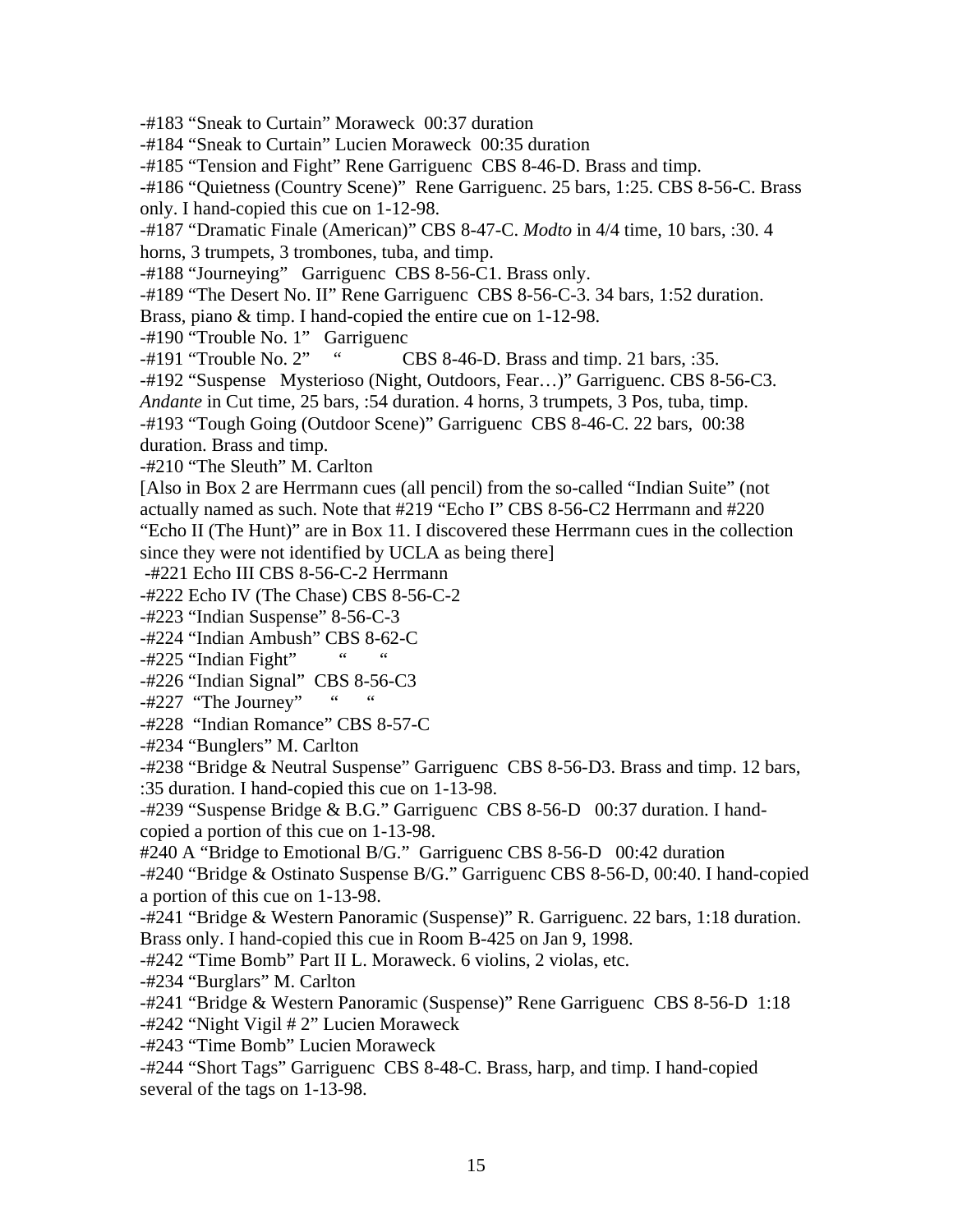-#245 "Bridge & Ostinato B.G. No. 2" Garriguenc CBS 9-56-1, 21 bars. The piano plays Great octave Gb/small octave F/B/Line 1 D dotted 8ths (followed by a  $16<sup>th</sup>$  rest and quarter rest marks) to Great octave A/small octave C/Eb/Ab dotted 8ths (followed by a  $16^{th}$  rest).

-#246A "Greensleeves, Scherzando" Lucien Moraweck CBS 8-55-C-3

-#246 B "Greensleeves, Quiet Evening" Moraweck 8-55-C-3

-#246 C "Greensleeves, Dream" Moraweck

-#246 D "Greensleeves, W.W. & Strings" Moraweck

-#246 E "Greensleevs, Heavy Suspense" Moraweck " "

-#246 F "Greensleeves, Suspense B" Moraweck

-#246 G "Greensleeves, Sneak to Finale" Moraweck

-#246 H "Greensleeves, Suspense (Dark version)" Garriguenc 8-55-C3 1:04 duration

-#246 I "Greensleeves, The Camp (Heroic version)" " 1:36 duration

-#246 J "Greensleeves, Neutral Mood" Rene Garriguenc 8-55-D 1:16 duration

-#247 "Desert Scene & A Guitar" Garriguenc CBS 9-51-E, 42 bars 3:04 duration.

-#248 "Romantic Sneak to Finale(new version)" Garriguenc CBS 8-47-C 00:39 duration [Note: Set in <sup>3</sup>/<sub>4</sub> time, flute I plays *mp* Line 1 F# half note to D quarter note to (Bar 2) Line 1 B half note to G#-A 8ths to (Bar 3) A quarter note followed by rests. In Bar 3, the oboe takes over the melody line on A half note to F quarter note up to (Bar 4) Line 2 D quarter note to C quarter note down to I believe B-B 8ths]

-#249 "Minor Emotional Ending" Garriguenc " " 00:47 duration -#250 "Emotional Sneak to Finale (New)" Garriguenc 00:40 duration

-#251 "Romantic Sneak to Finale in E Maj" CBS 8-47-C 00:35 duration

-#252 "Minor Emotional Suspense in D min" CBS 8-47 C 00:31 duration

-#253 "Religious Procession No. 1" Rene Garriguenc CBS 8-34-D. (great cue!). *Modto* in 4/4 time, 37 bars, 3:31 duration. 2 flutes, oboe, English horn, 2 clarinets, bass clarinet,

bassoon, 3 horns, trombone, harp, celeste, strings. I hand-copied this cue on 1-9-98.

-#254 "Religious Procession No. II" Rene Garriguenc (terrific cue!) CBS 8-34-D.

Instrumentation: 2 flutes, oboe, English horn, 2 clarinets, bass clarinet, bassoon, 3 horns, strings.

-#256 "Trays" Maurice Carlton

-#256 [???] "Dejection" Moraweck CBS 7-56-A 1.

-#257 "West Indies" Moraweck CBS 7-63-A

-#258 "Return from War" (*Massacre River* 1948) Moraweck CBS 7-62-A. [Note: The Pos play forte small octave Eb-Eb 8ths to D-D 8ths back to Eb-Eb-D-D, and repeated next bar]

-#260 B "Dream Mood" Rene Garriguenc CBS 8-39-D 1:17 duration

-#260 F "Suspense (based on Laiment Espanol) Garriguenc 8-39-D 1:03 duration. *Lento*  [etc. Note that I did not personally notate all of the existing cues of this series in this box…]

-#295 "Indian Romance" Herrmann. CBS 8-57-C. 35 bars. Green score paper. I handcopied this cue in November 1994.

ETC [whatever else is contained in this box I cannot identify or verify at this writing]

<sup>-#250 [???] &</sup>quot;Waiting # 1" Lucien Moraweck CBS 7-56-A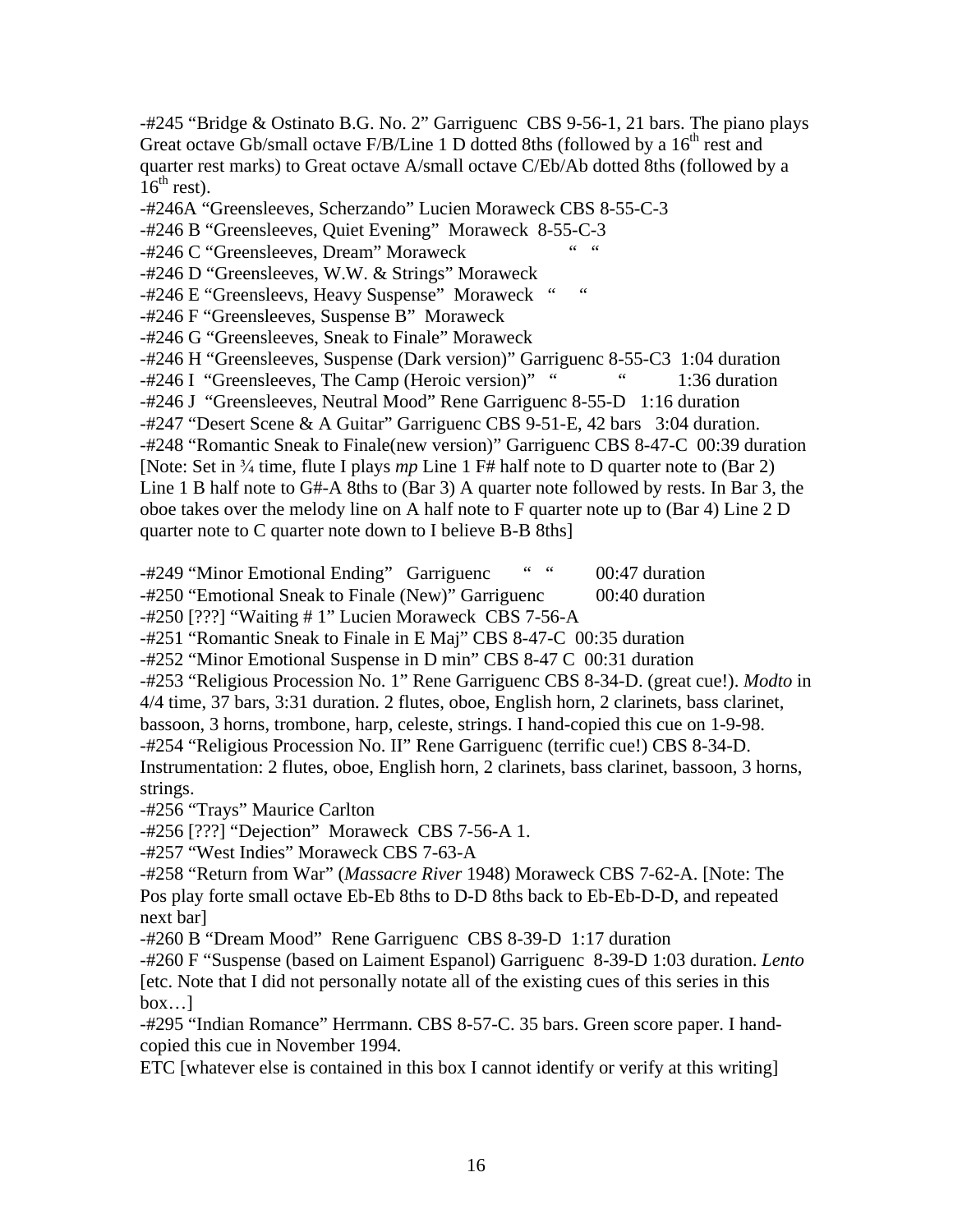[Box # 3] "Foreign Library : folders 261-300" [I worked on this box on 10-14-96, 1- 15-98 and probably also another time]

-#264 "The Dream" Garriguenc CBS 8-56-C1 1:32 duration

-#265 "Scherzando (Indoors) Garriguenc CBS 9-65 1:12 duration

-#266 "Emotional;" Garriguenc CBS 8-57-C 1:32 duration

-#267 "Ostinato (Suspense)" Garriguenc CBS 8-56-C1, 22 bars, 1:20. *Andante* in -

time. Instrumentation: flute, 2 oboes, english horn, 3 bassoons, 2 horns, 2 harps, timp. I hand-copied this cue on 1-15-98.

-#268 "Neutral Suspense" Garriguenc CBS 9-56 31 bars, 2:22

-#269 "Tragic Suspense" Garriguenc CBS 9-56, 20 bars, 1:28. *Andante* in 4/4 time. 2 oboes, english horn, 3 bassoons, 3 horns, VC/CB.

 $-$ #270 "Forte Dramatico" Garriguenc CBS 9-46, 00:47  $\frac{1}{2}$  duration

-#276 "Neutral Suspense" R. Garriguenc. CBS 9-56. Flute, 2 oboes, English horn, 3 bassoons, harp.

-#282 "Expectation (Neutral Suspense)" CBS 9-56 Rene Garriguenc. Brass only.

-#282 [???] "Investigation # 4" Lucien Moraweck CBS 7-46-A1

-#283 "Dodge Night" Paul Baron CBS 8-51-C

-#284 "Dodge Morning" Paul Baron

-#285 "Dodge Street" Paul Baron

-#286 "Dodge Day" Paul Baron (guitar, pizzicato strings, etc).

-#287 "Main Street" Paul Baron

-#291 "Western Calvary Outbreak" Fred Steiner CBS 8-62-C-1

-#293 "Western Calvary # 2" Fred Steiner CBS 8-56-C-2. 10 pages, 41 bars.

-#297 "Western Calvary Ambush Playoff" Steiner. CBS 8-47-C

-#297 [???] "Impending Doom" Lucien Moraweck. CBS 8-56-A

-#299 "Western Suspense" Fred Steiner CBS 8-56-C-2 5 pages

-#300 "Mexican Suspense" Fred Steiner

ETC. [Whatever else is contained in this box I did not note, so I cannot at this time list those cues]

[Box # 4] "Foreign Library : folders 301-340" [Note: I definitely worked on this box on 10-14-96, January 12  $& 15$ , 1998, and probably other times]

-#301 "Lullaby" Fred Steiner CBS 8-57-C

-#303 "Sign on Door" Wilbur Hatch

-#304 "Detective Watch # 3" Lucien Moraweck CBS 8-46-D

-#305 "Big Boy" Hatch

-#307 "Fine One" Hatch

-#312 "Tension on the Trail # 1" L. Moraweck. 2 horns, trumpet, 2 trombones, piano, cello, bass, guitar.

-#313 "Heading West" William Grant Still CBS 8-51-D. 9 pages. 2:20 duration.

-#314 "Eerie Dream" L. Moraweck. *Modto* in C time. English horn, vibe, celeste, harp, muted strings, timp.

-#315 "A City Scene" " CBS D 8-45-D [2 flutes, 2 oboes, 2 clarinets, 2 bassoons, 3 horns, 2 trumpets, 2 Pos, tuba]

-"A Plaintive Voice in Harlem" Still 2:52 duration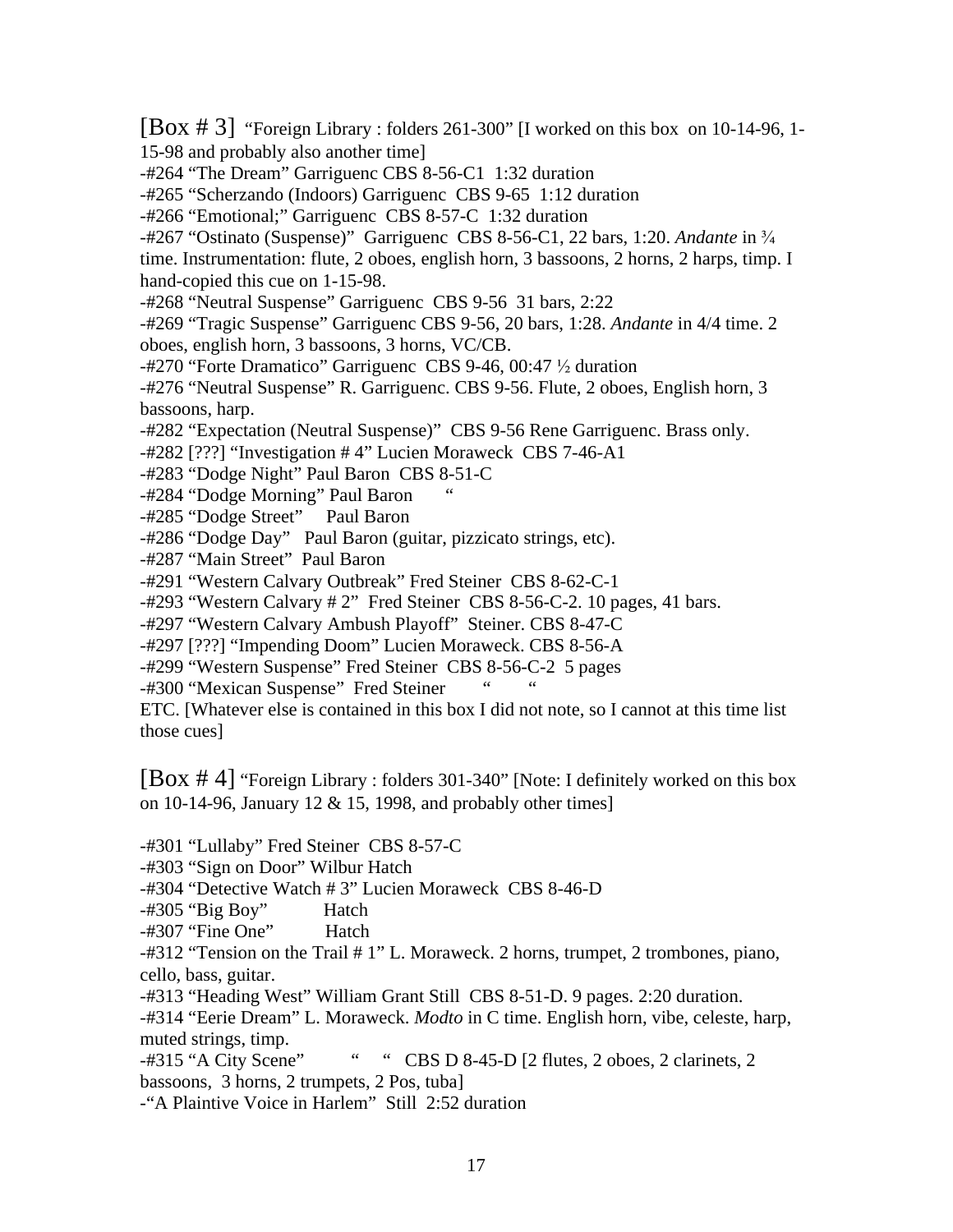-"A City Speaks of Love" Still. 4:40 duration.

-#318 "Rio Branco (Samba)" Rene Garriguenc CBS 8-42-D-One<br>-#319 "Pitiquito (Ramba-Mambo)" """

-#319 "Pitiquito (Ramba-Mambo)"

-#319 [???] "Adam & Eve Theme" Rene Garriguenc CBS 7-60-A. Cut time. Six violins

play Line 1 B half note in the grace bar (Bar 1) up to (Bar 2) Line 2 E/F/B dotted half

notes on the down-bow to E/F/A quarter notes to (Bar 3) E/F/Ab dotted half notes down

to Line 1 F/A/Line 2 Cb quarter notes on the up-bow up to (Bar 4)Line 2 D/F/G quarter

notes down to Line 1 G/B/Line 2 D quarter notes to B/Line 2 D/F half notes on the downbow. Etc.

-#322 "Magdalena Curtains" Lyn Murray CBS X-47-E. 1 thru 4. CBS X 47-E

-#323 "Portage (Mohawk Story)" Lyn Murray

-#323 [???] "Scherzando No. 1 (Adam & Eve Theme)" Garriguenc. CBS 7-52-A

-#324 "Mohawk Plot (The Mohawk Story)" L. Murray CBS X-75-E

-#324 [???] "Scherzando No. II" Rene Garriguenc

-#325 "Valley of the Mohawk Part I" L. Murray CBS X-56 E

-#325 [???] "Scherzando No. III" Garriguenc

-#326 [???] "Valley of the Mohawk Part II" Murray

-#326 "Scherzando No. IV" Garriguenc

-#327 "Log Haul" CBS X-51-E Lyn Murray

-#327 [???] "Scherzando No. V" Garriguenc

-#328 "The Mohawk" L. Murray CBS X-75-E

-#328 [???] "Scherzando No. VI" Garriguenc

-#329 "Suspense" Rene Garriguenc CBS VII-56-A

-#330 "Train Effect" Rene Garriguenc CBS 7-28-A *Prestissimo*. *Prestissimo* in 2/4 time. Flute, oboe, 2 clarinets, bassoon, 2 trumpets, 2 Pos, 2 horns, strings, piano, snare drum. I hand-copied the first 16 bars of this cue on 1-15-98.

-#331 "Galop (Horses)" Garriguenc CBS 7-28-A

-#332 "Car Motion" Garriguenc CBS 7-28-A [Violins I and trumpets play in 2/4 time

Line 1 G  $8<sup>th</sup>$  to G-G 16ths figure to F#  $8<sup>th</sup>$  to F#-F# 16ths to (Bar 2) D  $8<sup>th</sup>$  to D0D 16ths to  $C# 8<sup>th</sup>$  to  $C#$ - $C# 16$ ths]

-#333 "Magdalena Legend L. Murray CBS X-57-E

-#333 [???] "Small Town Motion" CBS 7-45-A

-#334 "Traffic (Big Town)"

-#335 "Prisoners' March (Slow March)" CBS 7-49-A. 44 bars.

-#336 "Rescue No. II" CBS 7-56-A-One and 7-47-A. 83 bars.

-"Search # 5" L. Moraweck CBS VIII-46-D-Three cuts 1-7

-Search # 4" L. Moraweck CBS VIII-46-D-3 cuts 8-21

ETC. [whatever else is within this box I did not make notes on]

[Box # 5] "**Goldsmith, Jerry.** Foreign Library : folders 341-400; **Garriguenc, Rene.** Foreign Library : folders 341-400." [NOTE: I worked on this box a few times, including 10-27-91, Oct 1994 (when I hand-copied) and 1-12-98. My direct verification research is as follows:]

-#341 "Neutral # 3" Rene Garriguenc CBS 7-43-A -#342 "Suspense Dramatic" Garriguenc "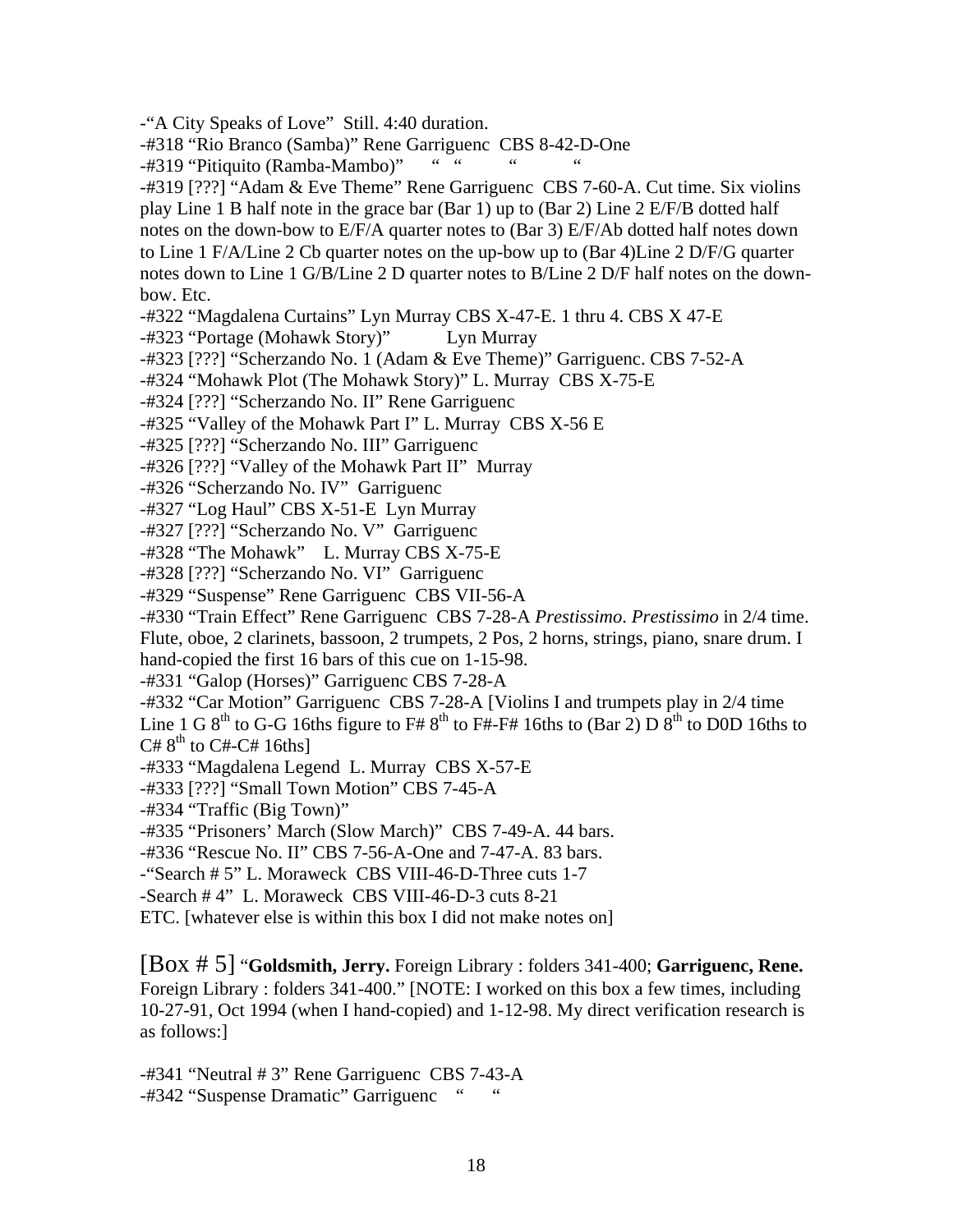-#342 A "Arizona Trail # 3 Bridge" L. Moraweck CBS 9-51 -#343 "Open Space" or "Sailing (Suspense) Garriguenc CBS 7-43-A, 2 bars -#344 "Neutral # 4" Garriguenc 3 bars -#345 "Agitato # 1" Garriguenc 5 bars  $-$ #345 [???] 'The Search # 2" L. Moraweck -#346 "Agitato # 2" Garriguenc 6 and 1/ seconds. -#346 [???] "The Search # 3" L. Moraweck, 44 bars -#347 "Suspense Motion" Rene Garriguenc -#348 "Suspense (Dramatic)" Garriguenc, 3 bars -#349 "Neutral Suspense (Slightly Emotional) Garriguenc -#350 "Neutral Waiting" Garriguenc, 3 bars -#351 "Suspense (some motion)" Rene Garriguenc CBS VII-43-A 00:07 duration -#352 "Neutral (Susp). Motion)" Garriguenc CBS VII-43-A, 4 bars, 00:13 duration -#353 "Neutral Suspense" Garriguenc 4 bars -#354 "Dramatic Suspense to Calmando" Garriguenc CBS 7-43-A -#355 "Dramatic (Heroic)" Garriguenc, 4 bars, 00:13 duration -#356 "Emotional Dramatic" Garriguenc 3 bars, 00:13  $-$ #357 "Suspense (Dramatic)" Garriguenc 3 bars, 00:09  $\frac{1}{2}$ -#357 [???] "All Keys Ending" C maj/Db maj/Eb maj/E maj/F maj/F# maj/G maj/Ab maj/A maj/Bb maj/ B maj) CBS IX-47-E -#358 "Neutral # 5 Garriguenc 3 bars, 00:09 -#359 thru 372 *Police Force* cues (Bernard Herrmann) [Note: Please see my "Television Works of Bernard Herrmann" paper online in this site to learn the specific cue titles are reel locations. I discovered these Herrmann cues in the collection since they were not identified by UCLA as being there. I hand-copied them in November 1994. The following cue numbers are identical for some reason, all composed by Garriguenc:] -#359 "Neutral # 6" Garriguenc 3 bars, 00:08 duration -#360 "Neutral to Emotional Suspense" Garriguenc 3 bars, 00:11 -#361 "Emotional Dramatic" Garriguenc CBS VII-43-A, 4 bars 00:16 duration -#362 "Agitato"Garrigunc 5 bars, 00:09  $-$ #363 "Investigations (Bridge)" Garriguenc 3 bars, 00:10  $\frac{1}{2}$ -#364 "Street Scene No. 2" Garriguenc 27 bars, 00:50 duration -#365 "Street Scene No. 3" Garriguenc 6 bars, 00:10 duration -#366 "Street Scene No. 5" Garriguenc CBS VII-45-A, 21 bars, 00:42. -#367 "Anxiety (Suspense)" Garriguenc CBS VII-23-A 22 bars -#368 "Romantic (Sneak & Finale)" Garriguenc CBS 7-47-A, 6 bars, 00:15 -#369 "Patriotic Finale (Cavalry)" Garriguenc CBS 7-48-A 00:13 -#370 "Emotional Dramatic (Final)" CBS 7-48-A -#371 "Final (Dramatic Agitato)" Garriguenc CBS 7-47-A, 10 bars -#372 "Pathetic (Final)" Garriguenc CBS 7-47-A -# 373 thru 386 *Western Saga* cues (Bernard Herrmann) [Once again, see my Television Works paper for details of the cues. Most of the cues are in Box 5 but some are in Box 11 and one 9"Street Music" in Box 150. I discovered these Herrmann cues in the collection since they were not identified by UCLA as being there. Also once again the same cue numbers were assigned to Garriguenc cues: -#373 "Patriotic (Finale)" Garriguenc CBS VII-48-A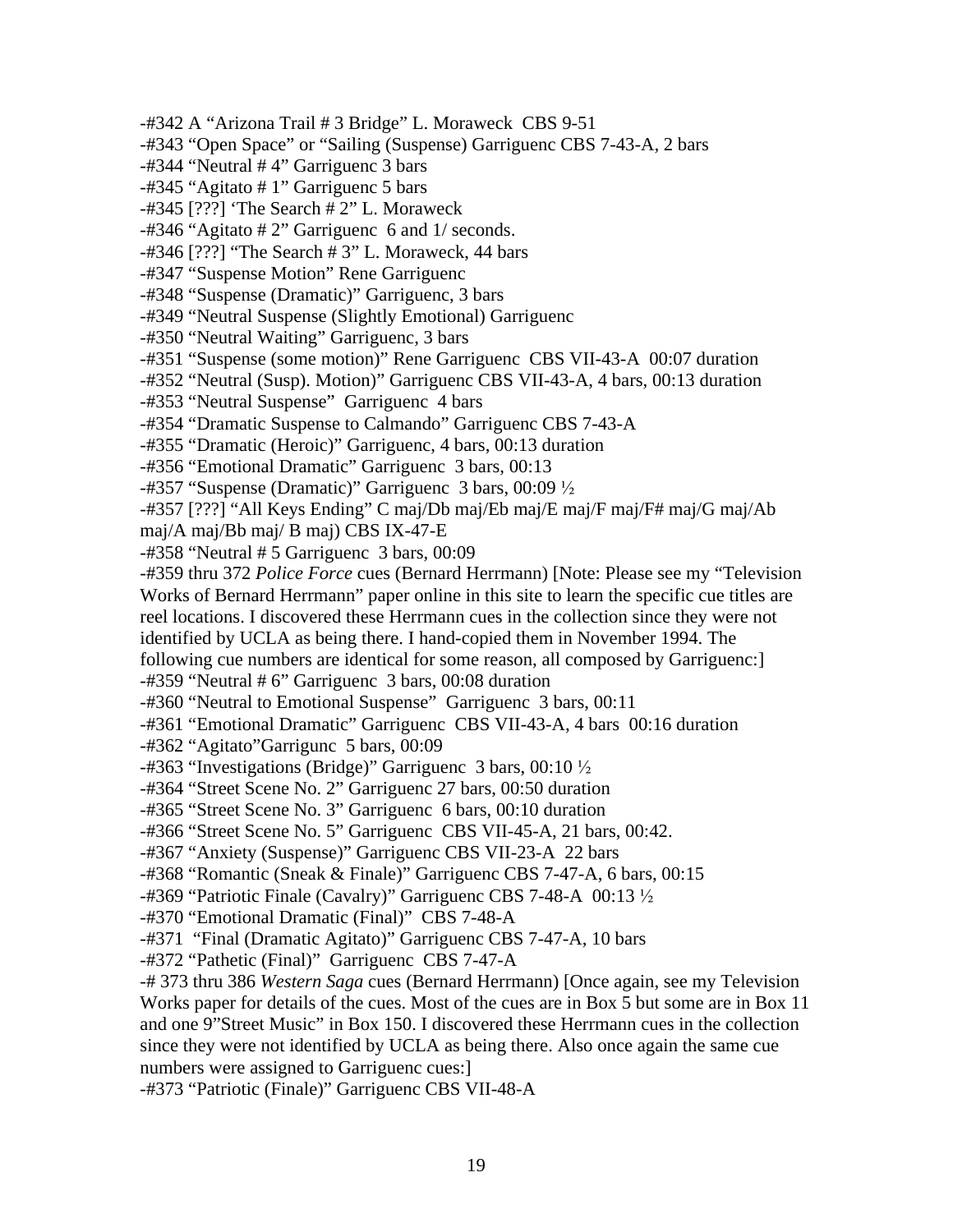-#374 "Finale" Garriguenc CBS 7-47-A, 10 bars -#375 "Emotional (Final)" Garriguenc CBS 7-47-A -#376 "Pathetic (Final)" Garriguenc -#377 "Patriotic (Final)" -#378 "Finale (Patriotic) CBS 7-48-A -#379 "Patriotic (Final) Garriguenc CBS 7-48-A -#381 "Introduction Punct." Wilbur Hatch CBS 7-61-A -#382 "Silent Flight" Jerry Goldsmith CBS 7-23-A, 24 bars (in ink). -#383R "Night Reflection" Goldsmith CBS 7-57-A, 5 bars -#384 "Rural Bounce" Goldsmith CBS 7-63-A, 14 bars. -#385R "Good Morning" Goldsmith CBS 7-63-A, 4 bars. -#386R "Up and At Them" Goldsmith CBS 7-63-A, 7 bars. -#387 "A Clever Trick" Goldsmith CBS 7-52-A, 8 bars -#388R "Hop and a Skip" Goldsmith CBS 7-52-A, 4 bars. -#389 "Knight's Entrance" "Jerrald Goldsmith" CBS 7-37-A, 17 bars. -#390R "Knight's Farewell" Goldsmith -#391 "At the Fountain" Goldsmith CBS 7-59-A -#392R "Dragon's End" Goldsmith CBS 7-48-A -#393R "Departure in the Fog" Goldsmith CBS 7-56-A, (oboe/bass clarinet/bassoon/2 horns/ timp/harp/strings)

-#393 "Laredo" Suite CBS 8-51-D, master # 2, 6, 11, 12, 13 D. Wm. Grant Still. Series of cues: #393-1 = "Neutral", CBS 8-63-D, 48 bars, 1:08 duration. #393-2 = "Premonition" 18 bars, 1:07 duration. #393-3 = "Romance" CBS 8-57-D, 32 bars, 1:13. #393-4 = "Cowpoke Visits Mexico" CBS 8-55-D, 11 bars, 00:10. #393-5 = "Radiant Heat" CBS 8-63-D 35 bars, 1:55 duration. #393-6 = "Humor" CBS 8-51-D, 16 bars, 00:26 duration.  $\#393-7 =$  "Tragedy" CBS 8-56-D-1, 8 bars, 00:31 duration.  $\#393-8 =$ "Frontier Fort" CBS 62-D, 16 bars, 00:40 duration. #393-9 = "Mysterious Night" CBS 8- 56-D-1, 12 bars, 00:57 duration. #393-10 = "Open Spaces & Shimmering Heat" CBS 8- 56-D-1, 11 bars, 00:25. #393-11 = "Shindig" CBS 51-D, 16 bars, 00:58 duration. #393-  $12 =$  "Lonesome Cowboy" CBS 51-D, 16 bars, 00:58 duration.

 -#393-1 "Neutral" (Laredo Suite). *Moderately* in 2/4 time, key signature of one flat. Piccolo, flute, 2 clarinets, horns, guitar, strings.

 -#393-2 "Premonition" *Moderato* in C time. Piccolos (change to flutes), 2 oboes, 2 clarinets, 3 horns, trumpet, 2 Pos, timp, susp cymbal, strings.

-#394R "Drunk at G" Goldsmith CBS 7-56-A-1

-#397R "Leaping Sneak" Goldsmith CBS 7-56-A

-#398R "Sleeping Cr[rest unreadable] Goldsmith "

-#398 "Glum" M. Carlton CBS 8-65-D-1

-#399 "Figures in the Fog" Goldsmith "

-#400R "Mist Lifts" Goldsmith CBS 7-56-A-One

-#401R "Leap From the Mist" Goldsmith CBS 7-56-A-1 (flute/oboe/clarinet/bassoons/4

horns/2 trumpets/2 Pos/timp/strings)

-#402 R "Lurking Figure" Goldsmith (trumpet, trombone, piano)

-#403R "Thrust in the Dark" Goldsmith

-#404R "Run Afoul" Goldsmith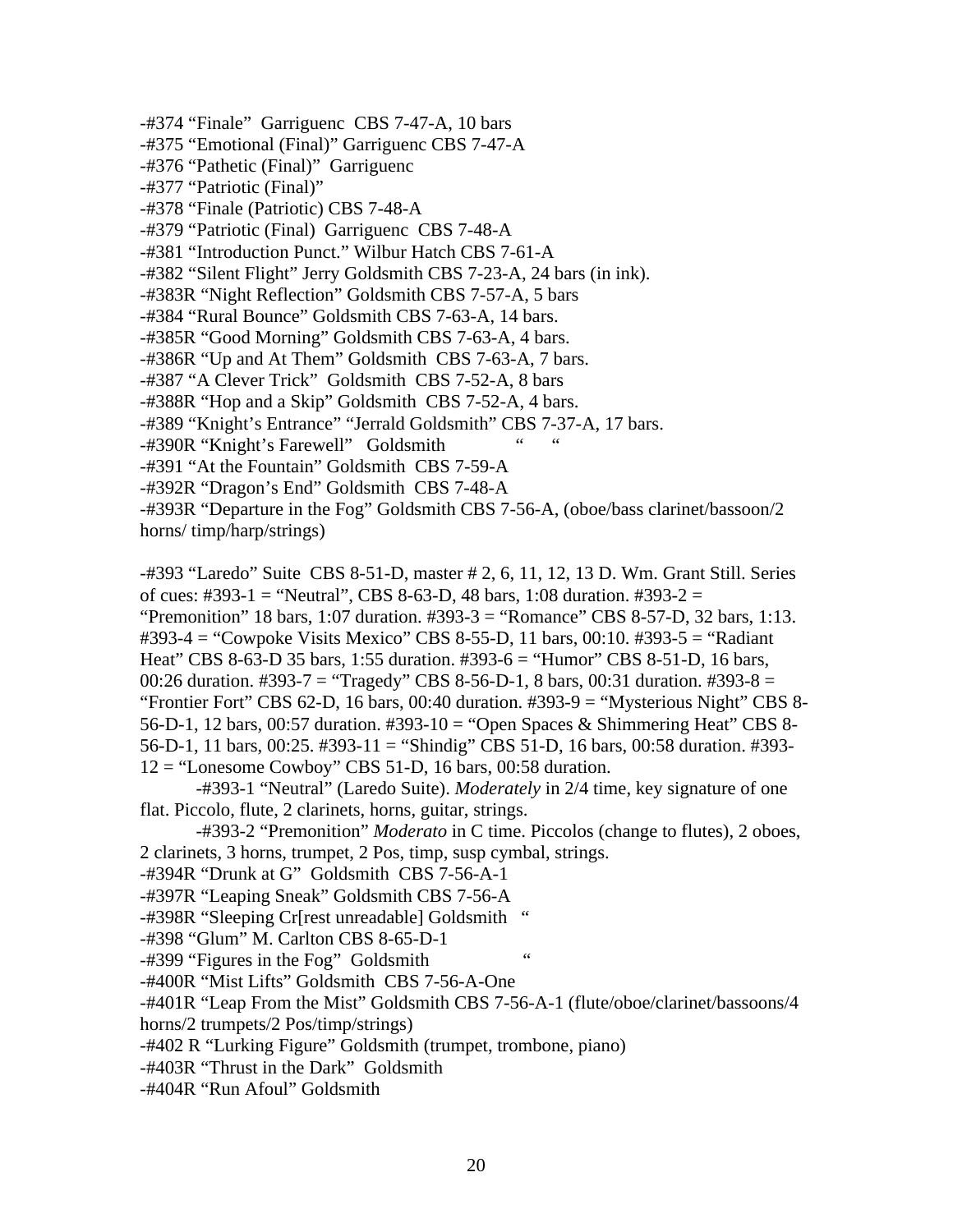-#405R "Released" Goldsmith -#406R "Run to the Sea" Goldsmith -#407R "Gray Morning" Goldsmith -#408R "Autumn Mist" Goldsmith (flute/oboes/ 2 clarinets/vibe/harp) -#410 "Nocturnal Interlude" Goldsmith -#412R "Dirge" Goldsmith -#413 "Autumn End" Goldsmith -#414 "Calvary Patrol" Goldsmith CBS 7-62-A (snare drum, 2 horns) -#415R "Quince Wince" CBS 7—51-A -#416 "Dry View" CBS 7-51-A Goldsmith -#417R "Gallop Ho" CBS 7-62-A-1 -#418R "Lament" CBS 7-57-A Goldsmith (oboe/vibe/violins solo/violas/VC/CB) -#419R "Indian Ambush" CBS 7-56-A-1 Goldsmith -#420R "Calvary Overture" Goldsmith -*Dauber* Horn I part [Note: This actually belonged in Box 597 but somehow got in here. I believe I eventually put it in the proper box] ETC. [whatever else is contained in this box I did not include in my notes]

[Box # 6] "**Hatch, Wilbur.** Foreign Library : folders 401-460; **Schrager, Rudy.** Foreign Library : folders 401-460" [NOTE: I worked on this box more than once]

-#453 thru 460. *Western Suite* cues (B. Herrmann). Recorded in Paris in 1957. I discovered these Herrmann cues in the collection since they were not identified by UCLA as being there. I hand-copied the cues in November 1994. Note: See my Television Works paper to get specifics on these cues.

ETC. [I did not make notes of other contents in this box, or perhaps I lost them]

[Box # 7] "**Carlton, Maurice.** Foreign Library : folders 461-540 **Garriguenc, Rene.** Foreign Library : folders 461-540" [I worked on this box a few times, including (according to my notes) January 15, 1998]

-#554-3 "North Horizon" Herrmann. CBS 8-56-D-5. Note: Part of the so-called *Desert Suite* series of cues. The rest of the 16 cues are in Box 8.

-Several "Western Suite cues by Herrmann were placed in this box, including # 461 "Sun Clouds"; #462 "Rain Clouds"; #463 "Dramatic I": and # 464 "Dramatic II."

-*Studio One"* Bernard Herrmann (Dec' 57) autograph score. See my Television Works paper for details. I discovered these Herrmann cues in the collection since they were not identified by UCLA as being there. Sample cue immediately below:

-#464 "Dramatic II" (aka "Gunfight"). *Moderato* in C time, 34 bars. Recorded in July 1957 in Paris. CBS VIII 56-One, master Reel IV. The score is in ink.

-#465 "Agitato Unison Bridge" Rene Garriguenc CBS 8-43-DX

-#466 "Adventurous Unison Bridge" Garriguenc

-#468 "Agitato Unison Bridge to Ostinato Suspense B.G." Garriguenc CBS 8-43-DX

-#469 "Emotional Unison Bridge to Ostinato Suspense B.G." Recorded 8-30-57

 $-$ #472 "Emotional Unison Bridge to Action B.G." Garriguenc CBS 8-67-DX ":07  $\frac{1}{2}$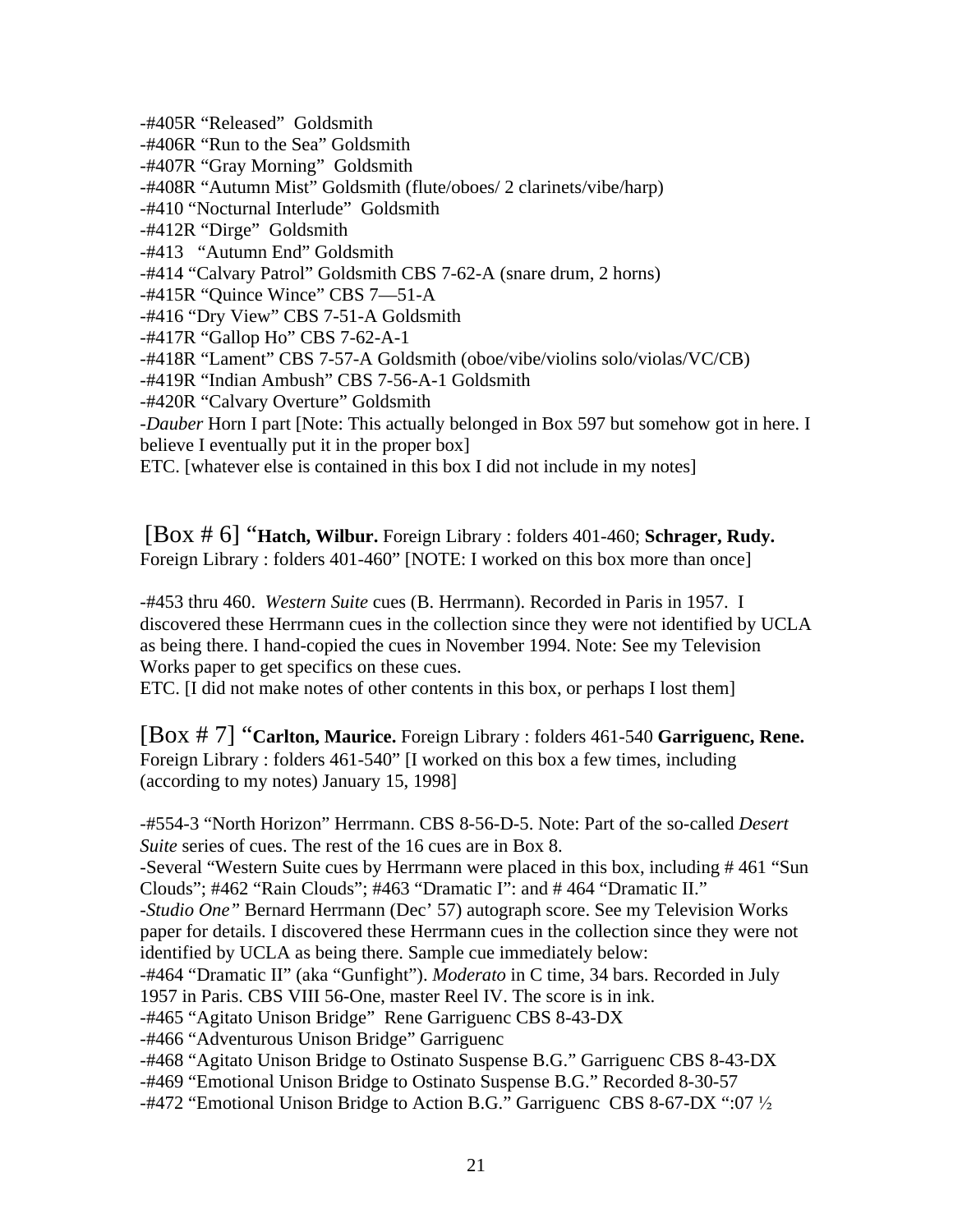-#474 "Ostinato Suspense (No. D A E B G)" Garriguenc. *Andante* in 4/4 time, 41 bars, 2:38. Strings, timp and piano. CBS 8-56-D-3. I hand-copied this cue on 1-15-98. -#478 "Heading West # 1" CBS 8-56-D2, 48 bars, 1:31 duration -#500 "Romantic Montage No. II" Garriguenc CBS 8-67-D-1 1:00 duration -#501 "Romantic Montage" Garriguenc CBS 8-67-D 01:13 duration. Violins play in 4/4 time Line 1 G-A-Bb-Line 2 C 8ths to D-Eb-F-G 8ths legato to (Bar 2) A quarter note to "3" triplet value 8ths G-A-G down to Line 1 G to A quarter notes. -#502 "Love Song(Montage) " Garriguenc CBS 8-67-D ETC. [I did not make notes of the other contents in this box]

[Box # 8] "Foreign Library : folders 541-660" [NOTE: I worked on this box more than once since important Herrmann cues were contained therein.

-# 554-1 thru 554-16 *Desert Suite* (B. Herrmann). Note: #554-3 is in Box 7. I discovered these Herrmann cues in the collection since they were not identified by UCLA as being there. I hand-copied the cues in October 1994.

ETC. [Note: I did not make notes of other contents in this box or lost them]

[Box # 9] "**Carlton, Maurice.** Foreign Library : folders 661-800; **Green, Bernard.** Foreign Library : folders 661-800" [I worked on this box at least once on 10-14-96] -#800 "Western Side Kick" Bernard Green CBS 11-65-D

[Box # 10] "**Cook, Eric.** Foreign Library : folders 801-850; **Green, Bernard.** Foreign Library : folders 801-850; **Camarata, Tutti.** Foreign Library : folders 801-850; **Campbell, Bruce.** Foreign Library : folders 801-850; **Dankworth, John.** Foreign Library : folders 801-850; **Jeanjean, Faustin.** Foreign Library : folders 801-850; **Constant, Maurice.** Foreign Library : folders 801-850" [NOTE: I worked on this box at least once on 10-14-96]

-#850 "F-Story" M. Constant. CBS 7-66, also CBS XII-66, Master # 32. ETC. [I did not personally verify the other contents in this box]

[Box # 11] "**Herrmann, Bernard.** *Twilight Zone*. TV Series. Foreign Library : folders 851-1050, some missing; **Steiner, Fred.** Foreign Library : folders: 851-1050, some missing; **Luypaertz, Guy.** Foreign Library : folders 851-1050, some missing; **Moraweck, Lucien.** Foreign Library : folders 851-1050, some missing; **Perkins, Frank.** Foreign Library : folders 851-1050, some missing."

[I worked on this box several times, including in Sept 1994, Nov '94, 10-25-96  $\&$ 1-13-98]

-#215 *Climax* cue "Prelude" (Herrmann) CBS 8-56-C2. I hand-copied this cue in Sept 1994.

-#216 *Climax* Middle Tag (Herrmann) CBS 8-48-C. I hand-copied this cue on 1-30-98. -#217 *Climax* Middle Lead-In (Herrmann) CBS 8-56-C2. I hand-copied this cue on 1-30- 98.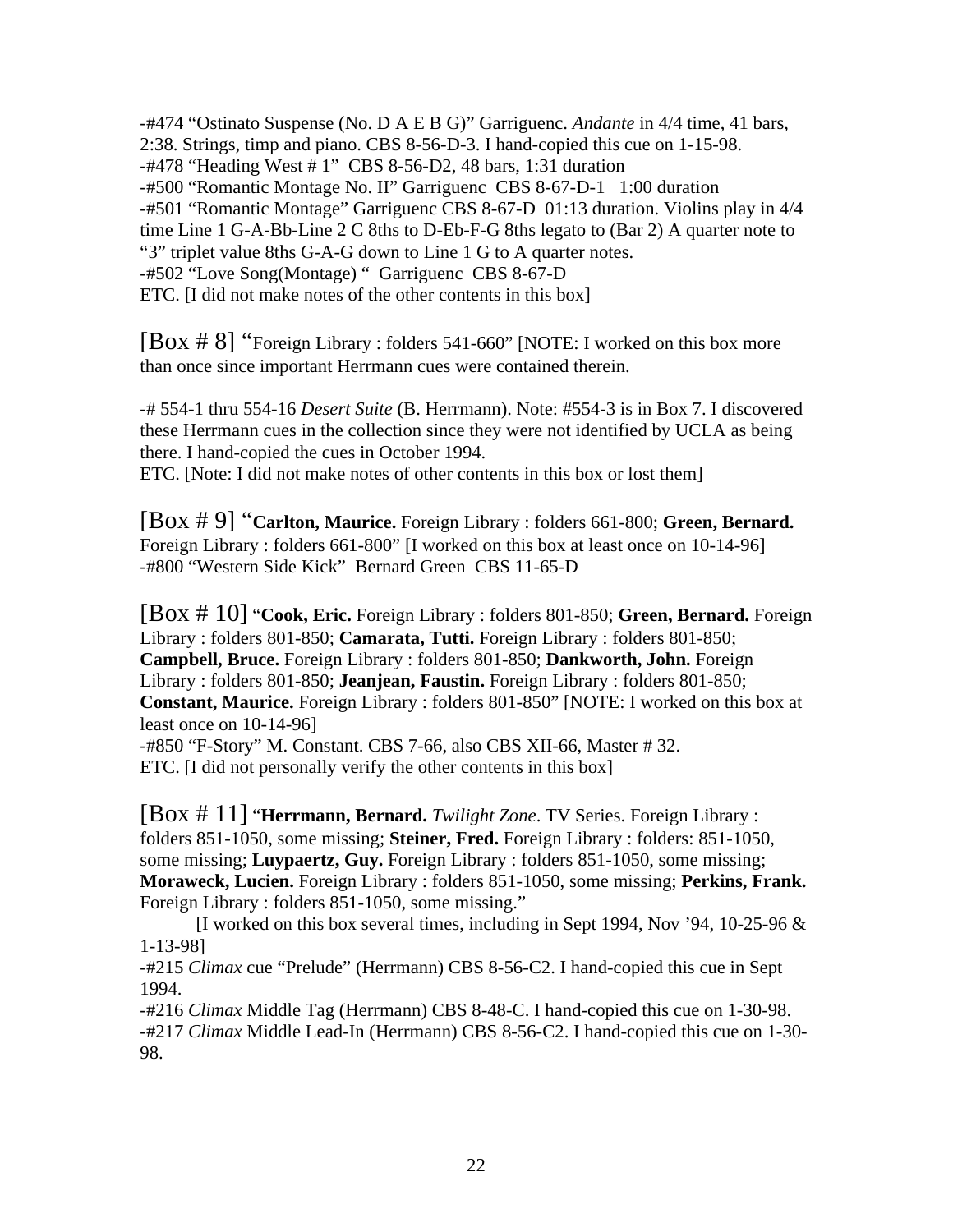-#218 *Climax* Close (Herrmann) CBS 8-48-C. Note: I discovered these Herrmann cues in the collection since they were not identified by UCLA as being there. I hand-copied it on 1-30-98.

-#219 "Echo I" Bernard Herrmann (beige paper). CBS 8-56-C 2

-#220 "Echo II (The Hunt)" Herrmann. (beige paper). 32 bars. I hand-copied this cue in October 1994.

-#378 "Comedy Curtains" Herrmann (several comedy curtains (not all) in this box, part of the so-called *Western Saga* suite of cues. CBS VIII 54-D. I hand-copied these series of cues in November 1994.

-#380 "Short Curtains" Herrmann (part of the so-called *Western Saga* suite of cues). -#381 "Lead-Ins" Herrmann (part of the *Western Saga* series of cues)

-#856 "F-Story 8" M. Constant

-#866 "Perry's Problem" Fred Steiner, dated May 1961. 30 bars, 2:45.Slow in C time. 2 flutes, oboe, English horn, 2 clarinets, bass clarinet, bassoon, 2 horns, 2 trumpets, 2 Pos, timp, vibe, piano/celeste, harp, 4 VC, 2 CB. Harmon mutes for the trumpets and trombones.

-#1007 thru 1018 *Outer Space Suite* Bernard Herrmann, CBS VIII-66 (see my Television Works paper). I discovered these Herrmann cues in the collection since they were not identified by UCLA as being there. In this box is also cue # 1001 "Spoutnik No. 1" and # 1002 "Spoutnik No. 2" by Guy Luypaertz with the exact same instrumentation as

Herrmann's *Outer Space Suite* series of cues. Since Guy's cue was written first, I suspect Herrmann had looked at it as a guideline before composing his own set of cues.

-#1034 "Suspense B.G." (HGWT)" Garriguenc 9-58-D-Six. 18 bars, 2:57 duration. I hand-copied this cue on 1-13-98.

-#1035 "Emotional Pathetique (HGWT) Garriguenc CBS 9-58-D-Six

-#1038 "HGWT Buildup # 1" L. Moraweck. 3:00 duration. CBS IX 58-D Six

 $-#1039$  "HGWT Buildup  $#2$ " " 2:35 duration

-#1040 "Confession (Emotional Pathetic)" Garriguenc CBS 8-23-D, 2:01 duration. In  $2/4$  time, violins play "3" triplet value  $8<sup>th</sup>$  notes Line 1 C-Db-Eb to D quarter note tied to half note next bar, and so forth.

--*Studio One"* Bernard Herrmann (Dec' 57). I believe this is a xeroxed copy of the score. -"Reflection" # 1 thru # 4 L. Moraweck CBS IX 70

-"Until Today" CBS VIII 42-D-2

-Note: A xeroxed  $8\frac{1}{2}$  x 11 copy of *Studio One* (Herrmann) is in this box (the autograph score is in Box # 7).

-*Drink of Water* (Herrmann) Columbia Workshop dated 11/10/38. Dated Nov 10, 1938. Cue # 392-1 thru 10.

-*Never Come Monday* (Herrmann) Cue(s) # 389-1 thru 3. Columbia Workshop dated 7/13/39. CBS VIII 63-D.

-*Hitchhiker* (Herrmann) Suspense radio show dated 9/2/42.

-*Thomas Wolfe* (Herrmann) Cue(s) # 388. CBS 9-34-A. Corwin radio episode dated 6/13/44. Dated June 8, 1944. Herrmann signed another contract for this score on June 1, 1957.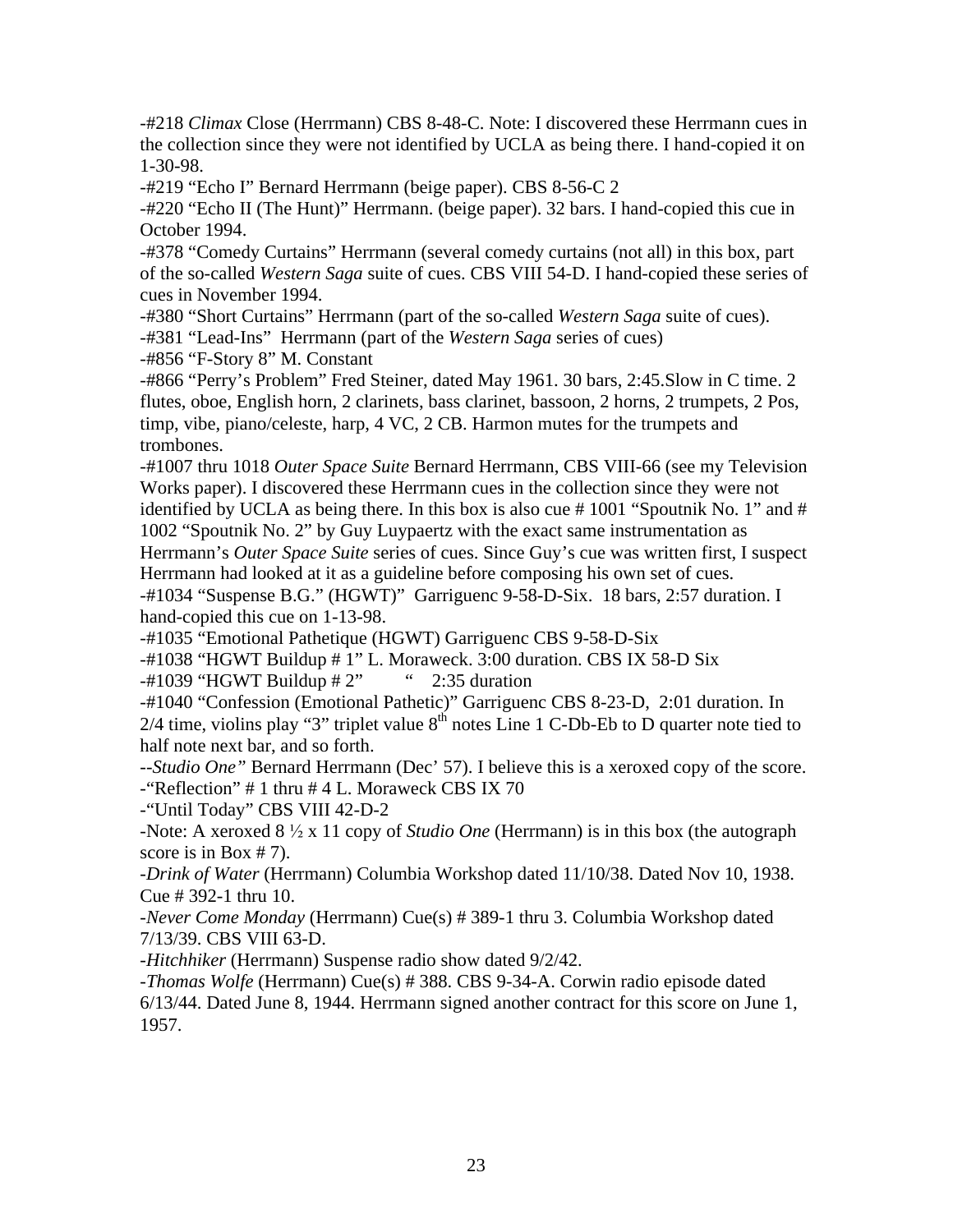[Box # 12] "**Cook, Eric.** Foreign Library : folders 1051-1150, some missing ;**Garriguenc, Rene.** Foreign Library : folders 1051-1150, some missing; **Steiner, Fred.** *Have Gun Will Travel*. TV Series. Foreign Library : folders 1051-1150, some missing; **Garcia, Russ.** *Rawhide*. TV Series. Foreign Library : folders 1051-1150, some missing; **Moraweck, Lucien.** *Gunsmoke*. TV Series. Foreign Library : folders 1051-1150, some missing." [NOTE: I worked on this box on 10-14-96 and 1-6-98, 1-12-98 at least]

-#1051 "George's Bar" Cook CBS 8-42-D

-#1052 "Big Dipper" Bruce Campbell CBS 8-42-D

-#1053 "Susan" Alan Bristow CBS 8-42-D

-#1054 "Turkish Delight" Eric Cook CBS 8-42-D-1 10 am, April 1, 1957

-#1055 "No Tricks" Bruce Campbell

-#1056 "Fanfares" Cook (no score) [???] CBS 8-33-D

-#1058 Charm (2 versions)" R. Schrager CBS 8-52-D-4

-#1059 "Play (2 versions)" Schrager

-#1065 "Dramatic Journey (Car Motion) Rene Garriguenc CBS 9-46-E, Master 25; 2:30. I hand-copied much of this cue on 1-13-98.

-#1066 "Suspense Motion (GS)" Garriguienc CBS 9-58-C 2:19 duration

-#1067 "Punct. & Passing of Time No. 1" Garriguenc CBS 9-43-C; 00:07 duration

-#1068 " " No. 2 " 00:07 1/2

-#1071 "Punt. & Passing of Time No. 5" Rene Garriguenc CBS 9-43-C

 $-#1072$  "  $\ldots$  " No. 6" Garriguenc

<sup>-#1073</sup> " No. 7" Garriguenc CBS 9-43-E<br>
" No. 8" Gerriguence" " 00

 $-#1074$  "  $\leq$  No. 8" Garriguenc "  $\leq$  00:06  $\frac{1}{2}$  duration

-#1077 "Ostinato Suspense Motion" Garriguenc CBS 9-46-E, master tape # 25, 3:55.

Instrumentation: Oboe, 2 clarinets, bass clarinet, bassoon, 2 horns, 3 trumpets, 3 Pos, tuba, strings, piano and timp. I hand-copied the first 18 bars of this cue on 1-12-98 in Room B-425 Reading Room at UCLA (music library).

-#1078 "City Melancholy" CBS 9-45-C, 9-45-E Garriguenc 82 bars, 21 pages, 2:30

-#1083 "Western Sneak & 1<sup>st</sup> Act Finale" Garriguenc CBS 9-51-E, master # 26; :20

 $-#1084$  "Adventurous Sneak & 1<sup>st</sup> Act Finale" CBS 9-47-E

-#1085 "Sidewalk Serenade" Fred Steiner CBS 9-45-C. 13 pages, 50 bars

-#1086 A "R.H. Main Title" Russ Garcia. "Incident at Barker Springs" episode Rawhide -#1086 "The Herd # 2" Garcia

-#1086 E "Nite Herd" from "Incident at Barker Springs" episode Rawhide by Russ Garcia. CBS IX-58-C1, oboe solo, strings. 4 bars.

-#1086 F (Rawhide) "Night Herd" 4 bars [????]

-#1089 G "H.G. Sneak & Finale No. 1" Garriguenc.

-#1089K "Emotional Sneak & Finale" CBS 8-58-D4. Brass, strings, timp.

-#1118 "Western Desolation" Garriguenc CBS 9-51-A, master 33. 14 pages, 53 bars.

-#1120 "Ghost Town, Sneak to Curtain" L. Moraweck CBS 9-58-E1, 00:25

-#1121 "Ghost Town #1" Lucien Moraweck CBS 9-58-E- master # 25, 1:05 duration

 $-#1122$  "Ghost Town  $#2$ " "  $\qquad$  " 1:25 duration

-#1125 "Punctuation & Background Theme" (HGWT series) Rene Garriguenc. 20 bars,

:31 duration. CBS 9-58-E-1. I hand-copied this cue on 1-8-98.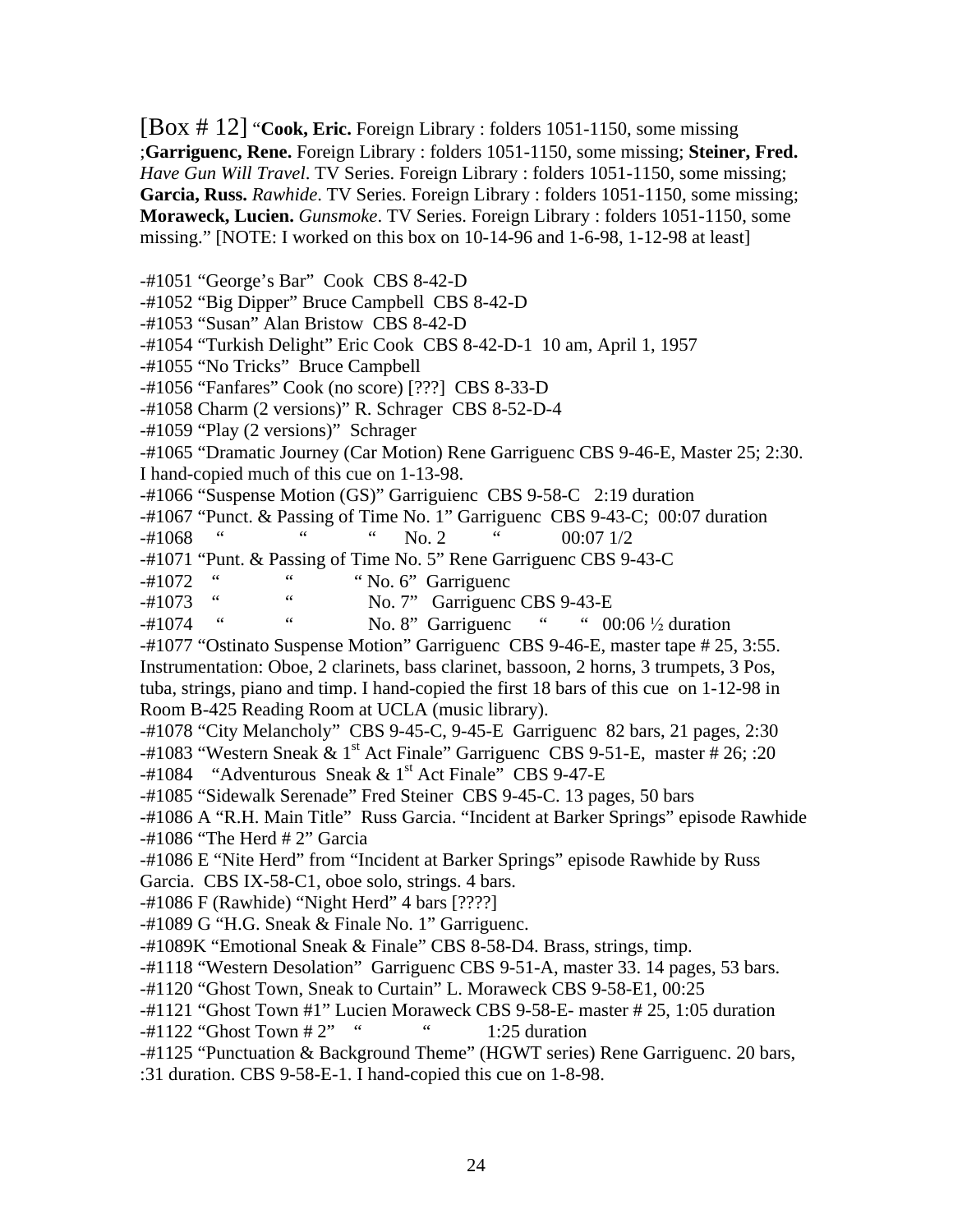-#1128 "Neutral Mood—Bridges & Background" Rene Garriguenc. CBS IX 58-E-1. 18 bars, 28 seconds and a half. 2 flutes, E.H., 2 clarinets, bass clarinet, bassoon, 3 horns, 2 Bb trumpets, harp, piano, vibe. I hand-copied this cue on 1-8-98.

-#1129 "Action Bridge & Background" Garriguenc. CBS 9-58-E-1. 17 bars, :18 duration. E.H., 2 clarinets, bass clarinet, bassoon, 3 trumpets, 3 Pos, violas, VC/CB, piano, timp. I hand-copied this cue on 1-8-98.

-#1130 "The Prairie" Rene Garriguenc CBS 9-58-E-1, master # 24

-#1131 "Emotional Dramatic (HGWT series)" Rene Garriguenc. CBS 9-58-E-1, master # 24. E.H., 2 clarinets, bassoon, 2 horns, harp, 3 Pos, tuba, strings, piano, timp. 16 bars, :47 duration. I hand-copied this cue on January 6, 1998.

-#1132 "Heavy Suspense" Garriguenc. *Modto Pesante* in <sup>3</sup>/<sub>4</sub> time, 20 bars, :50 duration. I hand-copied this cue on 1-12-98.

-#1145 "Suspense Motion No. 6" Garriguenc CBS 9-46-A, 14 pages,02:38 duration In 3/4 time, violins play in Bar 13 small octave Bb/Line 1 Eb tenuto and rinforzandomarked 8ths sounded twice (followed by an  $8<sup>th</sup>$  rest) to two more such 8ths (followed by an  $8<sup>th</sup>$  rest) to (Bar 14) small octave Ab/Line 1 Db 8ths in that same pattern. -*Gunsmoke*,"Minor Suspense" L. Moraweck. Rerecorded 11-10-64, revised by H.B. Gilbert. 4 pages, 21 bars.

[Box # 13] "**Constant, .** Foreign Library : folders 1151-1200, some missing; **Garriguenc, Rene.** Foreign Library : folders 1151-1200, some missing; **Moraweck, Lucien.** Foreign Library : folders 1151-1200, some missing." [NOTE: I worked on this box a few times, including 10-14-96, but I only listed several of the cues below]

-#1146 "Western Pastoral Sneak & Finale No. II" Garriguenc CBS 9-47-A, master # 33 -#1159 "Desert Scene (*Rawhide* scene)" Rene Garriguenc CBS 9-58-A

-#1164 "Fringe" M. Constant CBS 9-57-A

 $-#1165$  "Poetry" M. Constant

-#1246 "Western Pastoral Sneak & Finale No. II" Garriguenc. CBS 9-47-A, master 33

-#1639 "Dog Eat Dog" ("Fair Haired" episode) Jerry Goldsmith, etc.

-#1821 "# 1--The Committee Man" (*G E Theater*) Jerry Goldsmith CPN 5840

 $-#1822$  " $#2$ —The Prediction" " " " (etc)

[Box # 14] "**Goldsmith, Jerry.** *Sergeant and the Lady, The*. Foreign Library : folders 1261-1350, some missing; **Garcia, Russ.** Foreign Library : folders 1261-1350, some missing; **Steiner, Fred.** *Pursuit 2*. Foreign Library : folders 1261-1350, some missing; **Shindo, Tak.** Foreign Library : folders 1261-1350, some missing; **Alexander, Van.** Foreign Library : folders 1261-1350, some missing; **Herrmann, Bernard.** *Brave New World*. Foreign Library : folders 1261-1350, some missing; **Garriguenc, Rene.** Foreign Library : folders 1261-1350." [I worked on this box at least twice, once on 1-6-98] -#1266 A "Lady Detective" Rene Garriguenc CBS 9-58-E -#1298 B "Pursuit" Alex North

-#1269 *Lady & the Sergeant* Main Title by Goldsmith. CBS 9-58-D-1. CPN 5727

-#1312 thru 1320 "Pursuit II" Fred Steiner "Joe Jupiter" etc.

-#1321 – 1323 "Pursuit III" Fred Steiner CBS 10-56-A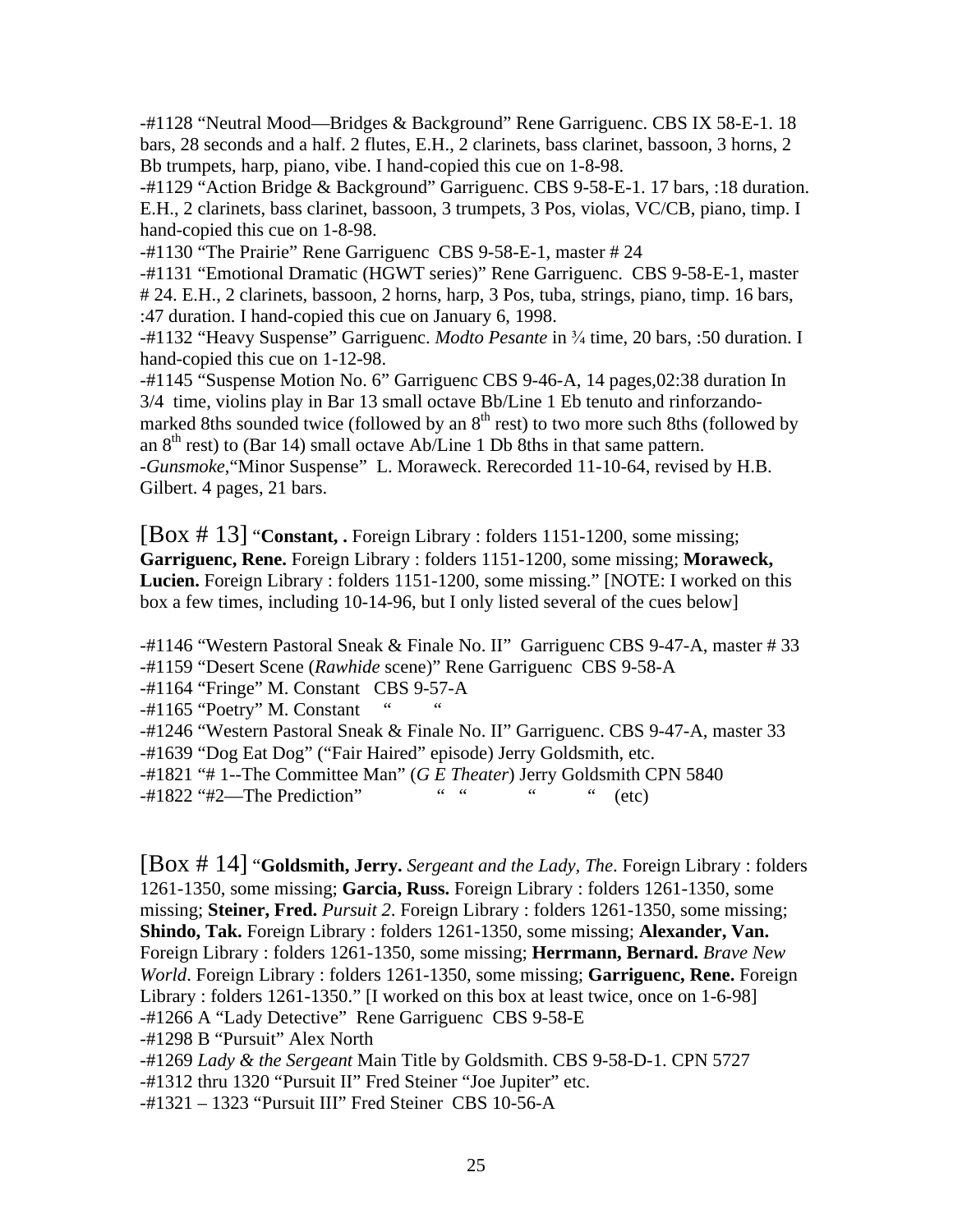-#1326 "Bel-air Outdoors" Garriguenc. CBS 9-46-E 88 bars (ETC) -#1339 Russ Garcia cue -#1343 "Melodie" Garriguenc CBS 9-57-A -#1345 *Brave New World* (Herrmann) copyist version -#1469*Sergeant & the Lady* "Main Title" score by Jerry Goldsmith CBS 9-58-D1. CPN 5727

[Box # 15] "**Shindo, Tak.** Foreign Library : folders 1351-1400; **Goldsmith, Jerry.** *Summer Love*. Foreign Library : folders 1351-1400; **Moraweck, Lucien.** Foreign Library : folders 1351-1400; **Cook, Eric.** Foreign Library : folders 1351-1400; **Moross, Jerome.** Foreign Library : folders 1351-1400; **Crawford, Robert.** Foreign Library : folders 1351- 1400" [NOTE: I pulled this box at least once and hand-copied part of the Moross score]

-#1397 (M-10) "Theme I –Forward" Jerome Moross. CBS X-58-D-1. 3Bb trumpets, 3 Pos, timp, snare drum, vibe, piano, bass. 28 bars, :34 duration.

[Box # 16] "**North, Alex.** *I Am a Lawyer*. Foreign Library : folders 1401-1490; **Garriguenc, Rene.** Foreign Library : folders 1401-1490; **Goldsmith, Jerry.** *Fair Hair*. Foreign Library : folders 1401-1490; **Hatch, Wilbur.** *Rocket Roll*. Foreign Library : folders 1401-1490; **Herrmann, Bernard.** *Pursuit*. Foreign Library : folders 1401-1490" [NOTE: I worked on this box a few times at least, especially since Herrmann material is contained therein]

-1402 *I Am A Lawyer* Main Title CBS X-58-D-1

-#1404 " "End Title, Credit"

- -#1462 :The Big Time" Goldsmith CBS 9-71-D-4
- -#1463 *Fair Hair* "The Giant Killer" Goldsmith. Reeds, trombone, percussion.
- -#1464 Hopes
- -#1467 "Too Many Ideas" Goldsmith [etc. for these series of Goldsmith cues]

-#1471 "Just One of Those Things" (Cole Porter) orchestrated by L. Moraweck. CBS X-72

-#1472 "Easy Love" (Cole Poter) orchestrated by Moraweck

-#1473 *Pursuit* "Opening" Herrmann (in ink on beige paper), 21 bars. Dated 8-25-58. CBS 9-58-D3.

-#1473 *Pursuit* "Closing" Herrmann (in pencil on green paper) Dated 8-15-58.

 $-#1474$  "Punct. Into Inquiry  $#3$ " L. Moraweck. CBS X 43-A

-#1477 "Rock and Roll" Bill Hatch CBS X 42-D-1

 $-#1478$  pt. 1 "Punct & Finale  $# 1$ " Rene Garriguenc CBS X 61-E

 $-#1479$  Pt. 1 "Punct & Finale  $#2"$ 

-#1480 "Punct & Finale # 3" CBS X 61 A

-#1481 "Jazz Main Title # 1" Rene Garriguenc CBS X 42-D-1

-#1484 "Punct & Curtain" L. Moraweck CBS X 61-D

-#1485 "The Law # 3 (Adventure)" L. Moraweck CBS X 43; CBS X 56-D

 $-#1488$  "Opening  $# 1$ " L. Moraweck CBS X 43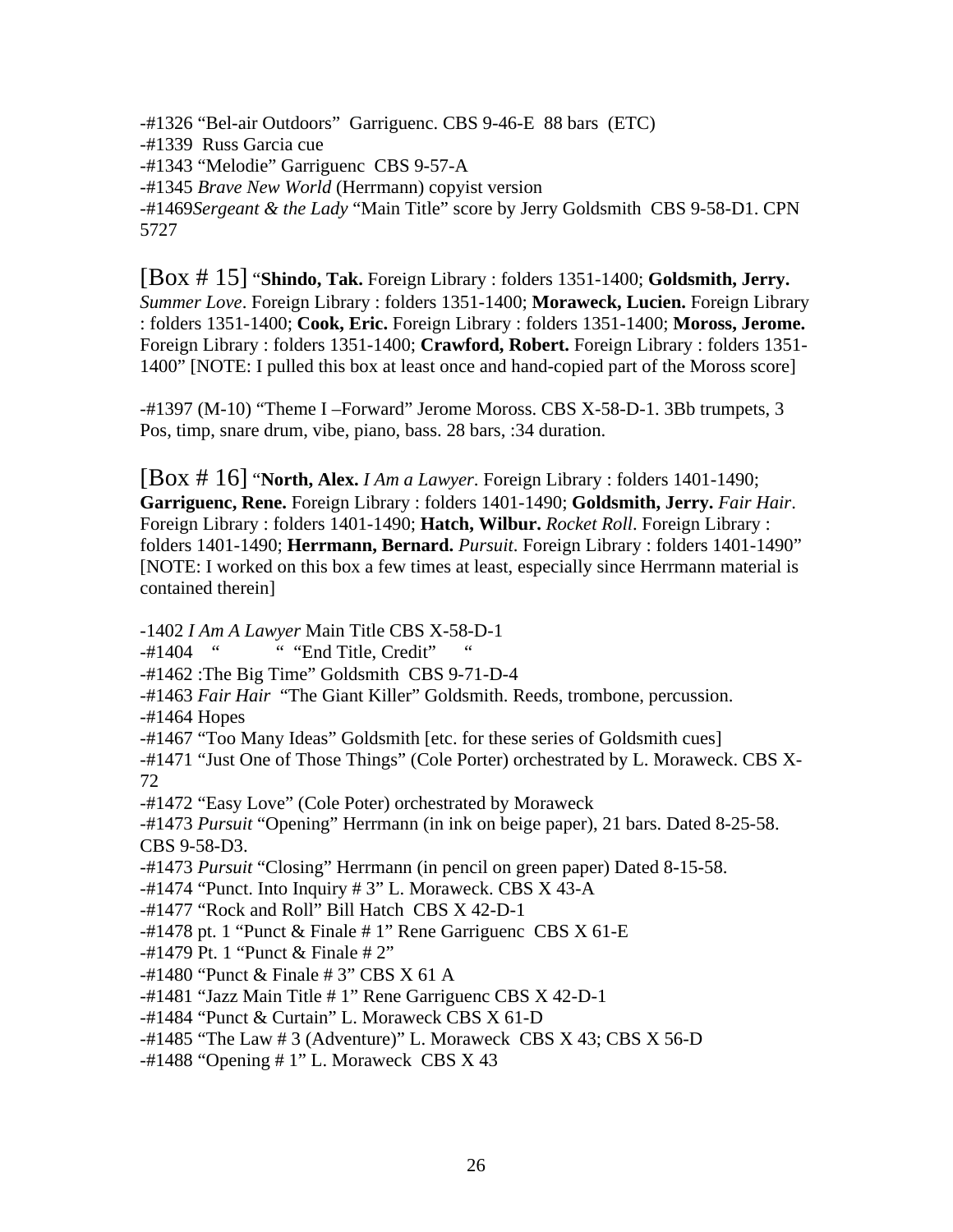[Box # 17] "**Moraweck, Lucien.** Foreign Library : folders 1491-1570; **Garriguenc, Rene.** Foreign Library : folders 1491-1570; **Herrmann, Bernard.** *Twilight Zone*. TV Pilot. Foreign Library : folders 1491-1570" [NOTE: I worked on this box at least once and very early in the public access to the CBS Collection because I managed to xerox the pilot score (piano-reduction type).

-#1561 "Twilight Zone Theme" (Herrmann) CBS 10-58-D3

-#1561-A "Twilight Zone Credits" (Herrmann)

-#1562 "Twilight Zone Finale" (Herrmann)

-#1563 thru 1577 *Twilight Zone*, "Where Is Everybody?" CBS 10-56-D & D1 (see my Television Works paper for details). Note: This is simply a two-stave copyist version. No full score was ever found in the collection (so far).

[Box # 18] "**Goldsmith, Jerry.** *Man On The Beach*. Foreign Library : folders 1581- 1740; **Waxman, Franz.** *Open Windows*. Foreign Library : folders 1581-1740 ;**Goldsmith, Jerry.** *Autumn Love*. Foreign Library : folders 1581-1740.; **Garriguenc, Rene.** *Gunsmoke*. TV Series. Foreign Library : folders 1581-1740; **Hatch, Wilbur.** Foreign Library : folders 1581-1740; **Barnett, William A..** *Perry Mason*. TV Series. Foreign Library : folders 1581-1740"

[Box # 19] "**Garriguenc, Rene.** *Have Gun Will Travel*. TV Series. Foreign Library : folders 1741-1750. Based on Herrmann theme; **Tiomkin, Dimitri.** *Hotel de Paris*. TV Pilot. Foreign Library : folders 1741-1750; **Goldsmith, Jerry.** Foreign Library : folders 1761-1770; **Goldsmith, Jerry.** *Fanfares*. Foreign Library : folders 1771-1780; **Tiomkin, Dimitri.** *Fanfares*. Foreign Library : folders 1771-1780 **Gold, Ernest.** Foreign Library : folders 1781-1790; **Goldsmith, Jerry.** *Dodger, The*. Foreign Library : folders 1791- 1800; **Cook, Eric.** *Dodger, The*. Foreign Library : folders 1791-1800; **Goldsmith, Jerry.** *Bouncer, The*. Foreign Library : folders 1791-1800; **Bristow, .** *Beverly Hills*. Foreign Library : folders 1791-1800; **Campbell, Bruce.** *Take Two*. Foreign Library : folders 1791-1800; **Campbell, Bruce.** *It's Never June*. Foreign Library : folders 1791-1800 ;**Marinuzzi, Gino.** *Misterioso*. FS. Foreign Library : folders 1791-1800; **Cook, Eric.** *Threat*. Foreign Library : folders 1801-1810; **Tiomkin, Dimitri.** *Hotel de Paris*. TV Series. Foreign Library : folders 1801-1810; **Steiner, Fred.** *Shock Harmonies*. Foreign Library : folders 1801-1810" [NOTE: I pulled this box at least once on 1-30-98]

-#1741 *HGWT*, "Spotted! To the Hideout" by R. Garriguenc. CBS X-58-E. -#1742 "Have Gun Will Travel Series (Impact Punctuations). Rene Garriguenc. Oboes, 2 clarinets, bass clarinet, bassoon, 4 horns, 2 trumpets, 3 Pos, 4 celli, bass, piano, timp, drums.

-#1743 "Have Gun Will Travel Series –Sneak & Finale I-II" Rene Garriguenc etc.

20 "**Goldsmith, Jerry.** *Jackson Gentry*. Score no: CPN5891. FS. Foreign Library : folders 1831-1860, some missing; **Goldsmith, Jerry.** *Perry Mason*. TV Series. FS.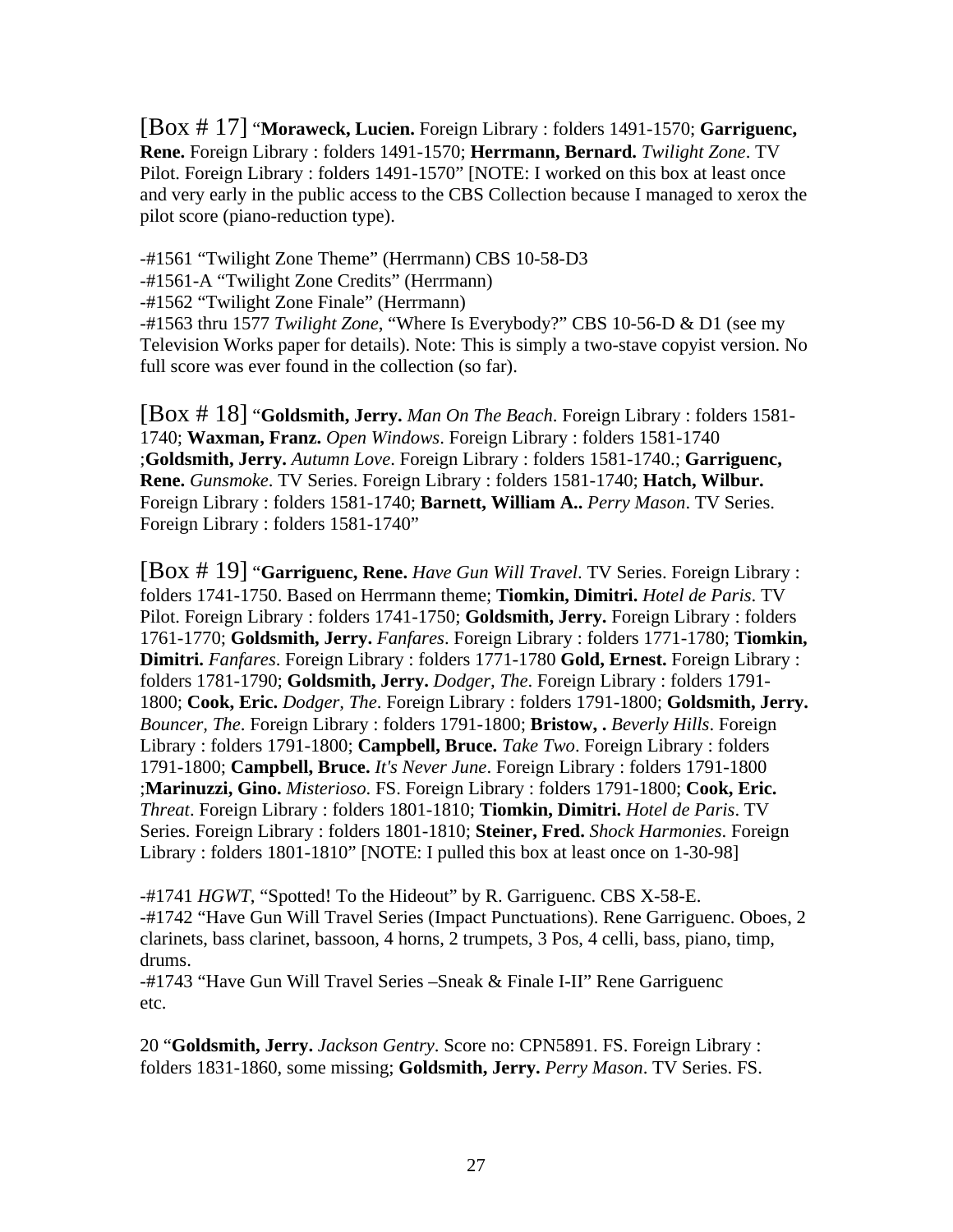Foreign Library : folders 1901-1910; **Goldsmith, Jerry.** FS. Foreign Library : folders 1911-1920"

[Box # 21] "**Goldenberg, Billy.** *Ben Franklin*. TV Special. Score no: FR0001-0100." [NOTE: I looked into this box on 4-18-95] -*Benjamin Franklin* score indeed (Goldenberg). Flute, oboe, bassoon, lute, strings.

[Box # 22] "**Goldenberg, Billy.** *Ben Franklin*. TV Special. Score no: FR0101-0118." [NOTE: I looked into this box on 4-18-95] -*Benjamin Franklin* by Goldenberg

[Box # 23] "**Geller, Harry.** *Baileys of Balboa*. TV Series. 1964 . Score no: BB1100- 1149; **Geller, Harry.** *Baileys of Balboa*. TV Series. 1964 . Score no: BB11101-11200." [NOTE: I looked into this box on April 18, 1995] -*Baileys of Balboa* confirmed

[Box # 24] "**Geller, Harry.** *Baileys of Balboa*. TV Series. 1964 . Score no: BB1150- 11100." [NOTE: I looked into this box as indicated above] Continuation of above.

[Box # 25] "**Lightfoot, Gordon.** *Hail Hero*. Th. Feature. Score no: CCF.; **Moross, Jerome.** *Wherefor of Why*. Th. Feature. Score no: CCF.; *Royal Hunt of the Sun, The*. Th. Feature. Score no: CCF. PT. Format: MS.' [NOTE: It appears I looked briefly into this box on a date I did not take note of but indicated elsewhere. I confirmed the *Hail Hero* score being there. According to the old Binder # 29, *Hail Hero* has a date of 8-14-69 I believe. ]

[Box # 26] "*Adam at 6:00*. Th. Feature. Score no: CCF.; *Monty Walsh*. Th. Feature. Score no: CCF." [NOTE: It appears I worked on this box briefly and even took notes on *Monty Walsh* but I'll check some other time if I indeed have hand-copies.]

27 *Royal Hunt of the Sun, The*. Th. Feature. Score no: CCF. PT.

[Box # 28] "**Schifrin, Lalo.** *Reivers, The*. Th. Feature. Score no: CCF. Main Title; **Hazard, Richard.** *Reivers, The*. Th. Feature. Score no: CCF. PT. Main Title" [NOTE: It appears I glanced inside this box as well and confirmed *The Reivers* being there. According to the old Binder # 29, *Reivers* had the (I believe recording) date of 8-10-68]

[Box # 29] "**Williams, John.** *Reivers, The*. Th. Feature. Score no: CCF. PT." [NOTE: Same as above when I also looked in Box # 28]

[Box # 30] "**Rosenman, Leonard.** *Man Called Horse, A*. Th. Feature. Score no: CCF.; **Scott, Kay.** *Revengers, The*. Th. Feature. Score no: CCF." [NOTE: It appears I at least looked into this box and confirmed *Man Called Horse* being there but I did not do hand-copying work.]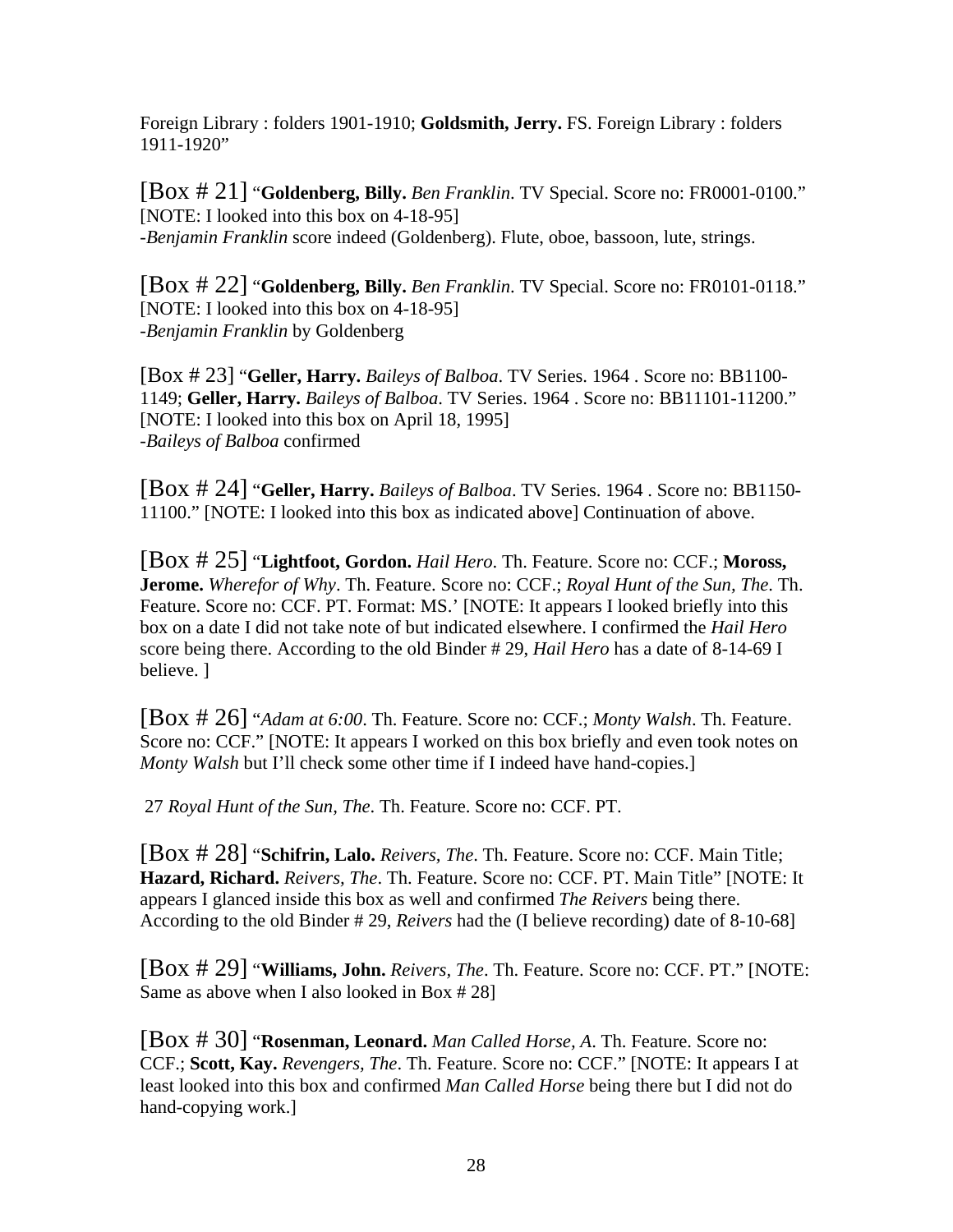31 "**Hamlisch, Marvin.** *Junior Frisbee*. Th. Feature. Score no: CCF.; **Mancini, Henry.** *Me, Natalie Theme*. Score no: CCF."

32 "**Parker, John Carl.** *Amber*. Score no: CCF."

33 "**Hamlish, Marvin.** *April Fools*. Th. Feature. Score no: CCF. FS. Title song by Burt Bacharach, music score by Hamlisch; **Bacharach, Burt.** *April Fools*. Th. Feature. Score no: CCF. FS. Music score by Marvin Hamlisch, title song by Bacharach "

34 "**Rosenthal, Leonard.** *African Elephant*. Score no: CCF. "

35 "**Rosenthal, Leonard.** *African Elephant*. Score no: CCF."

36 "**Parker, John Carl.** *Spanish Portrait*. TV Film. Show no: 6004. Score no: CED."

[Box # 37] "**Glass, Paul.** *Sole Survivor*. TV Film. Score no: CC100.; **Rosenman, Leonard.** *Man Called Horse, A*." [NOTE: I believe I also looked into this box as well. Release date is marked as 1-9-70. Paul Glass is indicated but also Morton Stevens and perhaps other composers. This is according to the old Binder # 23 (probably UCLA took the binder off and put it somewhere in Deed of Gift # 2). The cost of musicians was \$22,183.63. Copying was \$3,993.64. The arranging was \$1,122.50. Etc. Apparently this was the first made-for-tv movie for CBS, and it starred Richard Basehart, Vince Edwards, and Wm. Shatner. ]

38 "**Goldenberg, Billy.** *Country Gold*. TV Film. Score no: CED1133.; **Goldenberg, Billy.** *Country Gold*. TV Film. Score no: CED1139.; **Goldenberg, Billy.** *Country Gold*. TV Film. Score no: CED1142.; **Goldenberg, Billy.** *Country Gold*. TV Film. Score no: CED1126.; **Goldenberg, Billy.** *Country Gold*. TV Film. Score no: CED1127. "

39 "**Drasnin, Robert.** *Raging Rivers*. TV Film. Score no: CED.; **Snow, Mark.** *Anxious Pumpkin*. TV Film. Score no: CED.; **Holdridge, Lee.** *Paper Castles*. TV Film. Score no: CED. "

[Box # 40] "**Butler, Artie.** *Misc. scores*. TV Film. Score no: CED." [NOTE: I glanced in side this box on 4-28-95]

-*Artie Butler* (MacWeil Theme)

41 "**Rackin, Martin.** *Revengers, The*. TV Film. Score no: CED.; **Matz, Peter.** *Drop Out Father*. TV Film. Score no: CED.; **Butler, Arnie.** *Misc. scores*. TV Film. Score no: CED."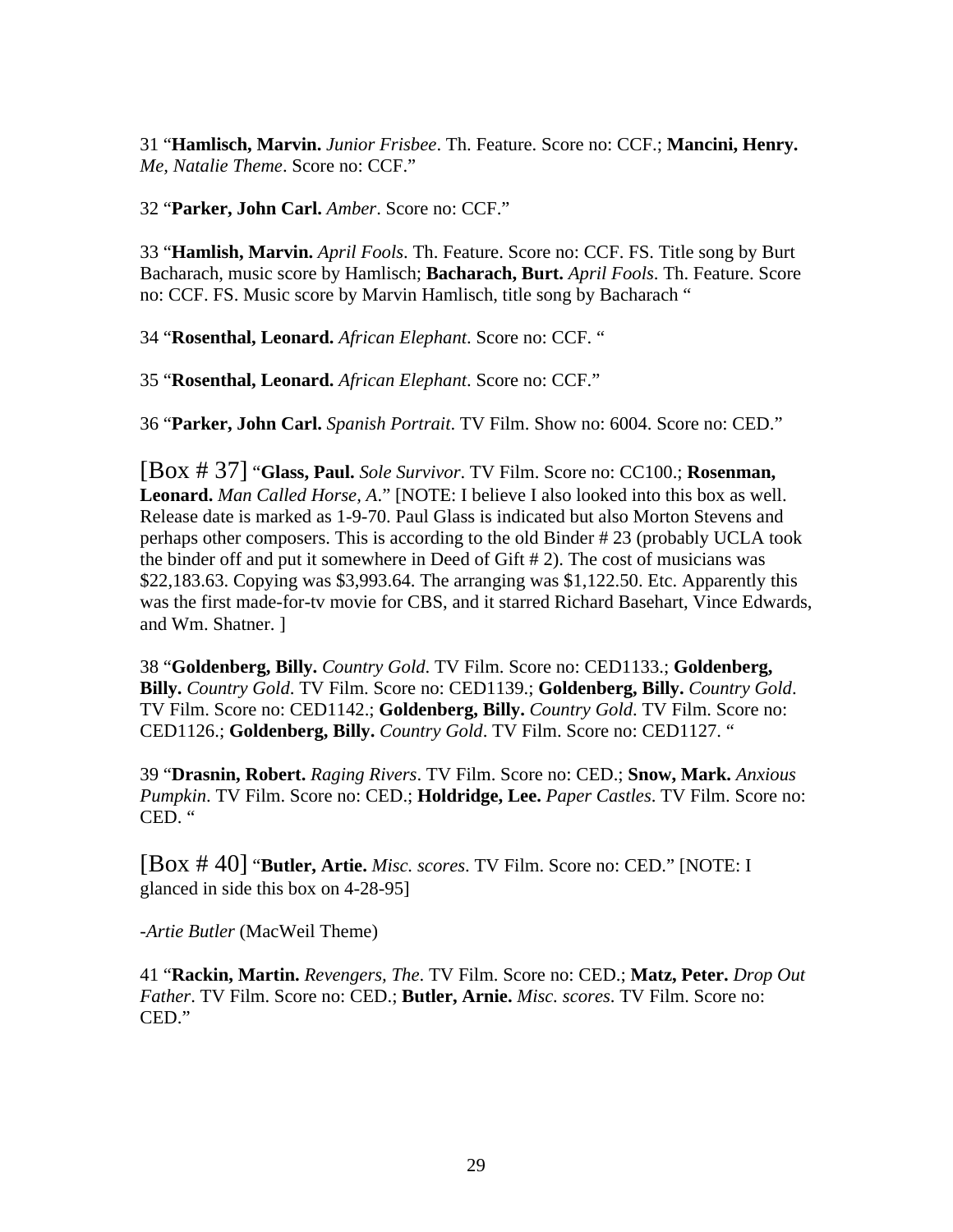[Box # 42] "**Ray, D. B..** *Misc. scores*. FS.; **Carpenter, P..** *Misc. scores*. FS.; **Geller, H..** *Pay-Off*.; **Shores, Richard.** *Cimarron Strip*. TV Series." [Note: I worked on this box at least on 6-9-95]

 There was no mention of Herrmann above but in fact the rest of the *Cimarron Strip* episode "Knife in the Darkness" (scored by Herrmann) is in this box (cues 14 thru 22). The other half is in an adjacent box below. See my "Television Works of Bernard Herrmann" for specifics. Herrmann dated the "Wardrobe" cue on Dec 16, 1967. I handcopied this and other cues on June 9, 1995.

-Scores/cues include "Big Jessie," "Cattle Camp," "The Noose," "Pay-Off," etc.

[Box # 43] "**Geller, Harry.** *Cimarron Strip*. Glad to be Home (ep). TV Series. Score no: CIM0151-0200.; **Mockridge, Cyril.** *Cimarron Strip*. TV Series.; **Herrmann, Bernard.** *Knife in the Darkness, A*." [NOTE: I pulled this box at least a few times obviously because of the Herrmann score] -*Cimarron Strip*, "Knife in the Darkness" (Herrmann) first 13 cues.

44 "**Butler, Artie.** TV Movie. **Fox, Charles.** *Easy With You*.; **Rosenman, Leonard.** *Man Called Horse, A*.; **Glass, Paul.** *Sole Survivor*."

[Box # 45] "**Jarre, Maurice.** *Cimarron Strip*. TV Series. **Mercer, Johnny.** *Tomorrow Never Comes*. **Stevens, Morton.** *Tomorrow Never Comes*. **Stevens, Morton.** *Empty Track*. **Geller, Harry.** *Crown & Dulcey*." [NOTE: I pulled this box at least once]

-*Cimarron Strip*, Jarre's full score theme of the series.

46 "*Cimarron Strip*. TV Series. Score no: CM 051-082. Various comps.: Shores, Geller, Mercer, Stevens, Mockridge"

47 "*Cimarron Strip*. TV Series. Score no: CM 083-118. Various comps.: Shores, Geller, Mercer, Stevens, Mockridge"

48 "*Cimarron Strip*. TV Series. Score no: CM 119-150. Various comps.: Shores, Geller, Mercer, Stevens, Mockridge"

[Box # 49] "**Murray, Lyn.** *G.E. Theater*. Mr. O'Malley (ep). TV Series. 12/16/59. Score no: CPN5859. FS. Format: MS.; **May, Billy.** *Man on the Beach*. TV Pilot II. Score no: CPN5858. FS. Format: MS.; **Goldsmith, Jerry.** *Playhouse 90*. Tunnel, The (ep). TV Series. 12/16/59. Score no: CPN5857. FS. Format: MS.; **Newman, Lionel.** *Dobie Gillis Theme*. TV Series. Score no: CPN5853. RS. Format: OZC. Music by Newman, words by Max Schulman ; **Schulman, Max.** *Dobie Gillis Theme*. TV Series. Score no: CPN5853. RS. Format: OZC. Words by Shulman, music by Lionel Newman; **Fielding, Jerry.** *Goldie Theme*. Score no: CPN5852. Format: MS. Lead sheet with chords and words; **Moraweck, Lucien.** *Hotel de Paris*. Sundance & Hostiles (ep). TV Series. Score no: CPN5851. FS. Format: MS. Includes copy of orchestra sheet (2553-2562); **Steiner, Fred.** *G.E. Theater*. Sarah's Laughter (ep). TV Series. Score no: CPN5848. FS. Format: MS.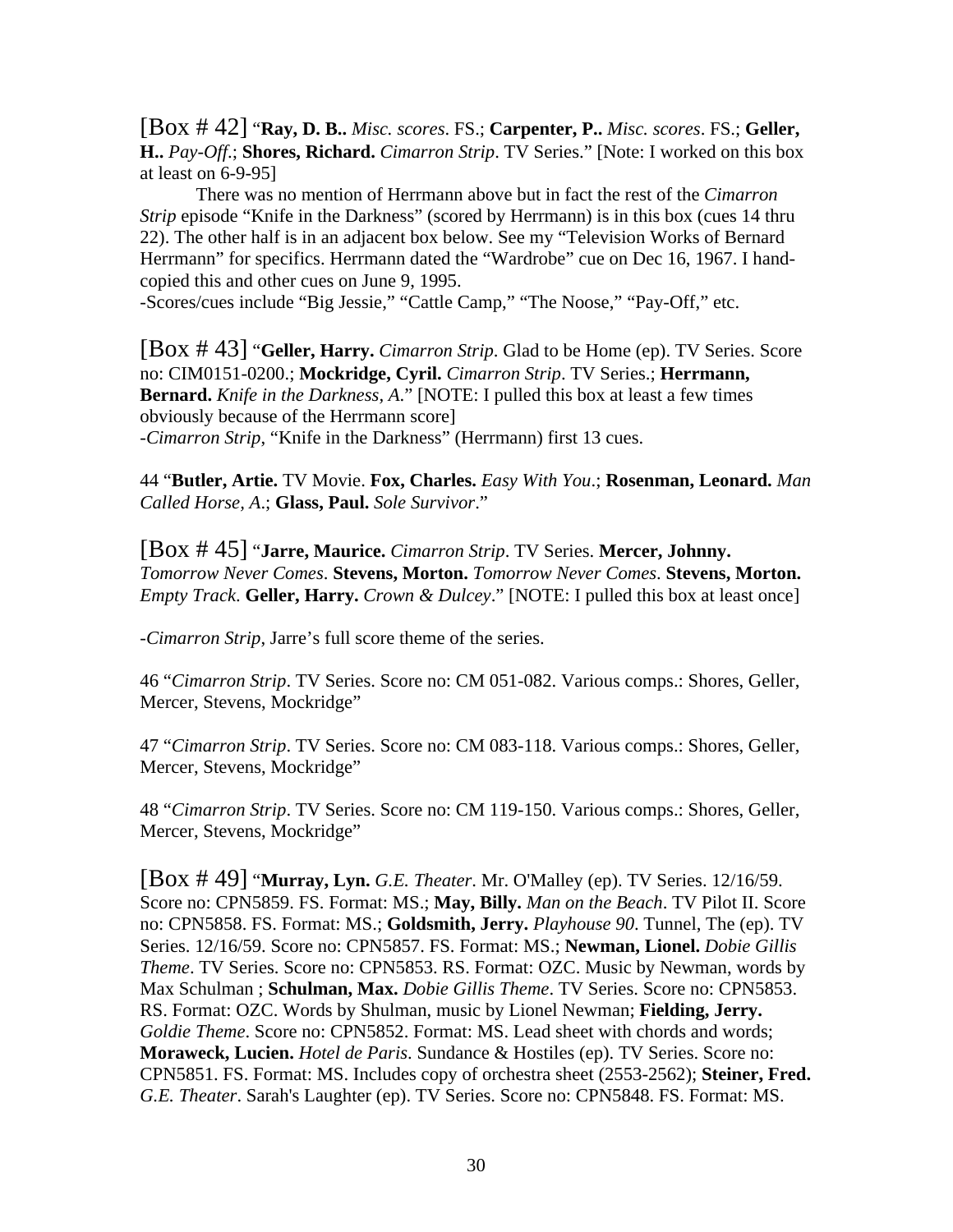Includes breakdown of typescript with annotations; **Steiner, Fred.** *Gunsmoke*. Hinka-do (ep). TV Series. 11/27/59. Score no: CPN5844. FS. Format: MS. Includes Hinka-do polka for two pianos; **Stevens, Leith.** *House of K Street*. Lost Bomber Story (ep). TV Series. 11/17/59. Score no: CPN5841. FS. Format: MS.; **Goldsmith, Jerry.** *G.E. Theater*. Sarah's Laughter (ep). TV Series. 11/24/59. Score no: CPN5849. FS. Format: MS. Includes copy of orchestra sheet" [NOTE: I pulled this box on 8-16-95 and also 2- 21-97]

-*Playhouse 90*, "The Tunnel" Jerry Goldsmith, score dated 12-10-59 (also, strangely, the airdate is 12-10-59) starring Richard Boone and Jack Weston. Sample cues:

-#1 "Inspection" (tpt, 2 horns, 2 Pos, snake drum, field drum, timp). 16 bars, 1:20

-#2 "The Rampart" (tpt, 2 horns, 2 Pos, chimes, picc. Drum, timp). 4 bars, :16.

-#3 "The Bargain"

-# 4 "The Tunnel"

-#5 "Hard Ground"

-#6 "The Forge"

-*Man on the Beach* (Pilot II) dated 12-14-59

-*G.E. Theater* "Sarah's Daughter" Fred Steiner (with script). Note: This score was not used.

-*G.E. Theater* "Sarah's Daughter" Jerry Goldsmith dated 11-24-59. Note: This score *was* used.

-*House on K Street* "Last Bomber Story" Leith Stevens, dated Nov 17, 1959. CPN 5841. Note: This is the second pilot. The first pilot was entirely scored by Herrmann. In this second version only the Main and End titles of Herrmann's original score were used. Sample cues:

 -M11 "Last Bomber Intro" -M12 "Parkhurst Leaves" -M13 "Someone Aboard" -M14 "The Lab" -M15 "The Flower Shop" M21 "Jarrett Slugged"

-*Gunsmoke* "Hinka-Do" music by Fred Steiner, dated November 1959. Production # 154- 177. Sample cues:

 -#2815 (M-7711) "Boot Hill Walk" 10 bars, :48 1/3 duration. CBS 11-78-E6 -#2822 "Old Vest" Scene: Matt states, "Well, let's go."

[Box # 50] "**Hatch, Wilbur.** *Pete & Gladys*. Crime and Passion (ep). TV Series. 09/60 . Score no: CPN5921. Reel cue no: M14. FS. Format: MS. **Stevens, Leith.** *Have Gun Will Travel*. Poker Fiend (ep). TV Series. 08/19/60. Score no: CPN5920. FS. Format: MS. **Murray, Lyn.** *Gunsmoke*. Friends Pay off (ep). TV Series. 07/26/60. Score no: CPN5918. FS. Format: MS. **Hatch, Wilbur.** *Gunsmoke*. Don Matteo (ep). TV Series. 07/26/60. Score no: CPN5917. FS. Format: MS. **Hatch, Wilbur.** *Have Gun Will Travel*. Love's Young Dream (ep). TV Series. 07/01/60. Score no: CPN5916. FS. Format: MS. **Goldsmith, Jerry.** *Have Gun Will Travel*. Fatalist, The (ep). TV Series. 07/01/60. Score no: CPN5915. FS. Format: MS." [NOTE: I worked on this box at least once but not sure of the date]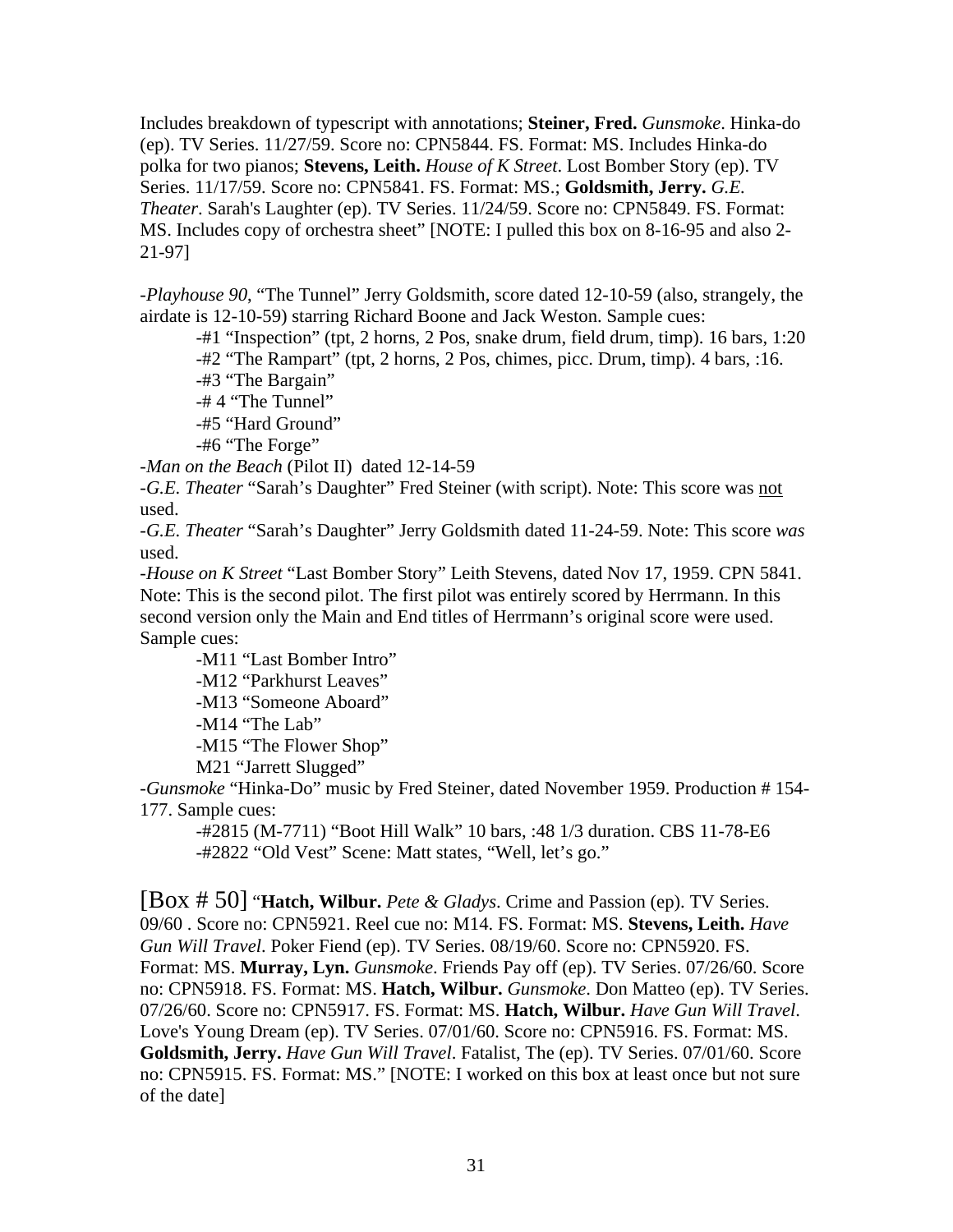-*Gunsmoke*, "Don Matteo" episode, score by Hatch, dated July 26, 1960.

[Box # 51] "**Spencer, Herbert.** *Scrooge*. Theatrical Film. Score no: CCF. Format: MS,OZM. Includes sketches, songs, orchestrations **Bricusse, Leslie.** Spencer, Herbert (o). *Scrooge*. Theatrical Film. Score no: CCF. Format: MS,OZM. Includes sketches *Scrooge*. Theatrical Film. Score no: CCF. Format: CPY. Vocal set" [NOTE: I looked into this box but very quickly indeed. The contents did not interest me]

[Box # 52] "**Rosenman, Leonard.** *Man Called Horse, A*. Theatrical Film. Score no: CCF. FS. Format: MS. **Mancini, Henry.** *Me, Natalie*. Theatrical Film. 02/69 . Score no: CCF. FS. Format: OZC." [NOTE: Looked into this box as well at some date undisclosed]

53 "**Moross, Jerome.** *Hail Hero*. Theatrical Film. Score no: CCF. FS. Format: MS,OZC. Includes sketches "

54 "**Mersey, Robert.** *With Six You Get Eggroll*. Theatrical Film. Score no: CCF. FS. Format: MS."

55 "**Bricusse, Leslie.** *Scrooge*. Theatrical Film. Score no: CCF. FS. Format: MS. Reels 1- 9"

56 "**Bricusse, Leslie.** *Scrooge*. Theatrical Film. Score no: CCF. FS. Format: MS. Reels 10-end "

57 "**Hamlisch, Marvin.** *War Between Men and Women, The*. Theatrical Film. Score no: CCF. FS. Format: MS,OZM. **Goldsmith, Jerry.** *Rio Lobo*. Theatrical Film. Score no: CCF. FS. Format: OZC. "

58 "**Goldsmith, Jerry.** *Rio Lobo*. Theatrical Film. Score no: CCF. FS. Format: MS. Includes sketches "

59 "**Moross, Jerome.** *Hail Hero*. Theatrical Film. Score no: CCF. FS. Format: MS. "

60 "**Shifrin, Lalo.** *Christian Licorice Store*. Theatrical Film. Score no: CCF."

61 "**Legrand, Michel.** *Le Mans*. Theatrical Film. Score no: CCF. RS,FS. Format: OZC."

62 "**Karlin, Fred.** *Little Ark, The*. Theatrical Film. Score no: CCF. FS. Format: OZC."

63 "**Mancini, Henry.** *Me, Natalie*. Theatrical Film. 02/69 . Score no: CCF. FS. Format: MS."

 64 "**Bricusse, Leslie.** Fraser, Ian (a). *Scrooge*. Theatrical Film. 01/29/69. Score no: CCF. FS,PT. Format: MS,OZM,OZC. "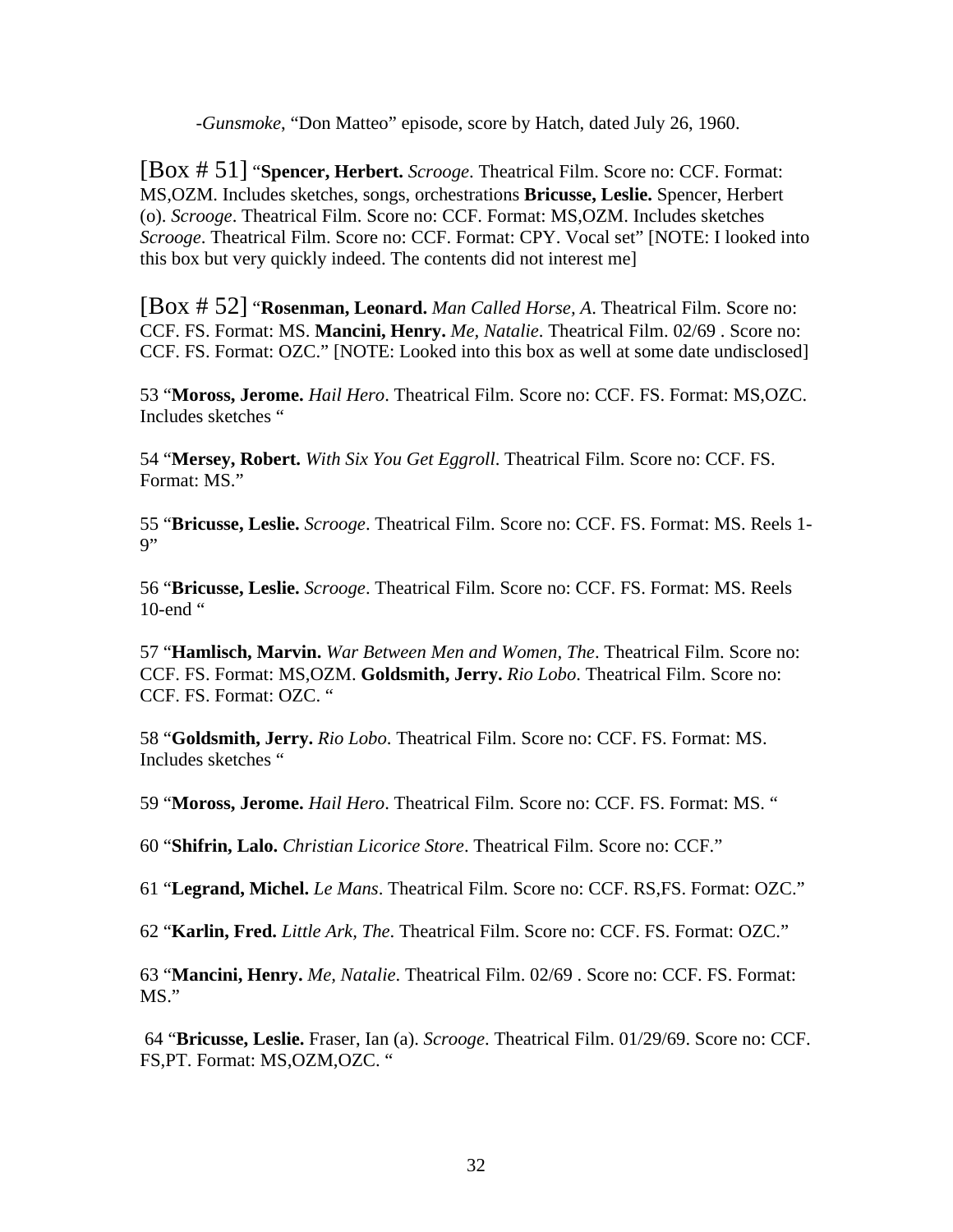65 "**Rosenman, Leonard.** *First Steps*. TV Movie. Score no: CED. FS. Format: MS,CPY. **Fox, Charles.** *He's Not Your Son*. TV Movie. Score no: CED. FS. Format: MS,CPY. **Di Pasquale, James.** Clausen, Alf (o). *Concert Score (?)*. TV Movie. Score no: CED. FS. Format: MS."

66 "**Alexander, Jeff.** *Wild Wild West Revisited*. TV Movie. Score no: CED. FS. Format: OZM,OZC. **Alexander, Jeff.** *More Wild Wild West*. TV Movie. Score no: CED. FS. Format: MS,OZC. "

67 "**Fox, Charles.** *He's Not Your Son*. TV Movie. Score no: CED. FS. Format: CPY. **Kane, Artie.** *Million Dollar Infield*. TV Movie. Score no: CED. PT. Format: CPY. **Prince, Robert.** *Violation of Asarah McDavid*. TV Movie. Score no: CED."

68 "**Kane, Artie.** Nestico, Sammy (a). *Million Dollar Infield*. TV Movie. Score no: CED. FS. Format: MS,CPY. "

69 "**Bell, David.** *Killing at Hell's Gate (?)*. TV Movie. Score no: CED0162-0183. FS. Format: MS. **Goldenberg, Billy.** *Gift of Life*. TV Movie. Score no: CED0278-0314. FS. Format: MS. *Lawn Party Source*. TV Movie. RS. Format: MS."

70 "**Morley, Angela.** *Threesome*. TV Movie. Score no: CED1112-1143. RS. Format: CPY. **Di Pasquale, James.** Clausen, Alf (a). *Quarterback Princess*. TV Movie. FS. Format: CPY."

[Box # 71] "**Lava, William.** *Millionaire, The*. Format: OZM. Foreign Library : folders 1981-1990 **Waxman, Franz.** *16mm Shrine*. Foreign Library : folders 2091-2100 **Stevens, Leith.** *Dancing Death*. Foreign Library : folders 2511-2550 **Garriguenc, Rene.** *Barren Soil*. Score no: CPN5905. Foreign Library : folders 2591-2610 **Steiner, Fred.** *Fallen Sparrow*. Score no: CPN5904. SS. Foreign Library : folders 2631-2640 **Stevens, Leith.** *Hotel de Paris*. TV Series. Score no: CPN5819. RS. Foreign Library : folders 2641-2670 **Steiner, Fred.** *Nancy Pearson*. Score no: CPN5847. FS. Foreign Library : folders 2621-2630 **Murray, Lyn.** *Have Gun Will Travel*. TV Series. Score no: CPN5843. FS. Foreign Library : folders 2621-2630 " [I pulled this box on 5-30-95]

-*Twilight Zone*, "16mm Shrine" Franz Waxman. CPN 5825, Start on cue # 2093. CBX XI 78-D-2.

-*Millionaire*, "Elizabeth Tander" Wm. Lava. CBS XI 78-D-9 -*Hotel de Paree* episode CPN 5819. Leith Stevens. Sample cues: -#2648 "Opening Theme" CBS XI 78-1 -#2662 "Murder" CBS 78-E-1

[Box # 72] "**Van Cleave, Nathan.** *World of Difference*. Score no: CPN5879. FS. Foreign Library : folders 2714-2729 **Camarata, Tutti.** *Oh Those Bells*. Score no: CPN5902. FS. Foreign Library : folders 2729-2740 **Garriguenc, Rene.** *Gunsmoke*. Miguel's Daughter (ep). TV Series. Score no: CPN5834. FS. Foreign Library : folders 2751-2760 **Garriguenc, Rene.** *Gunsmoke*. Grate's Grudge (ep). TV Series. Score no: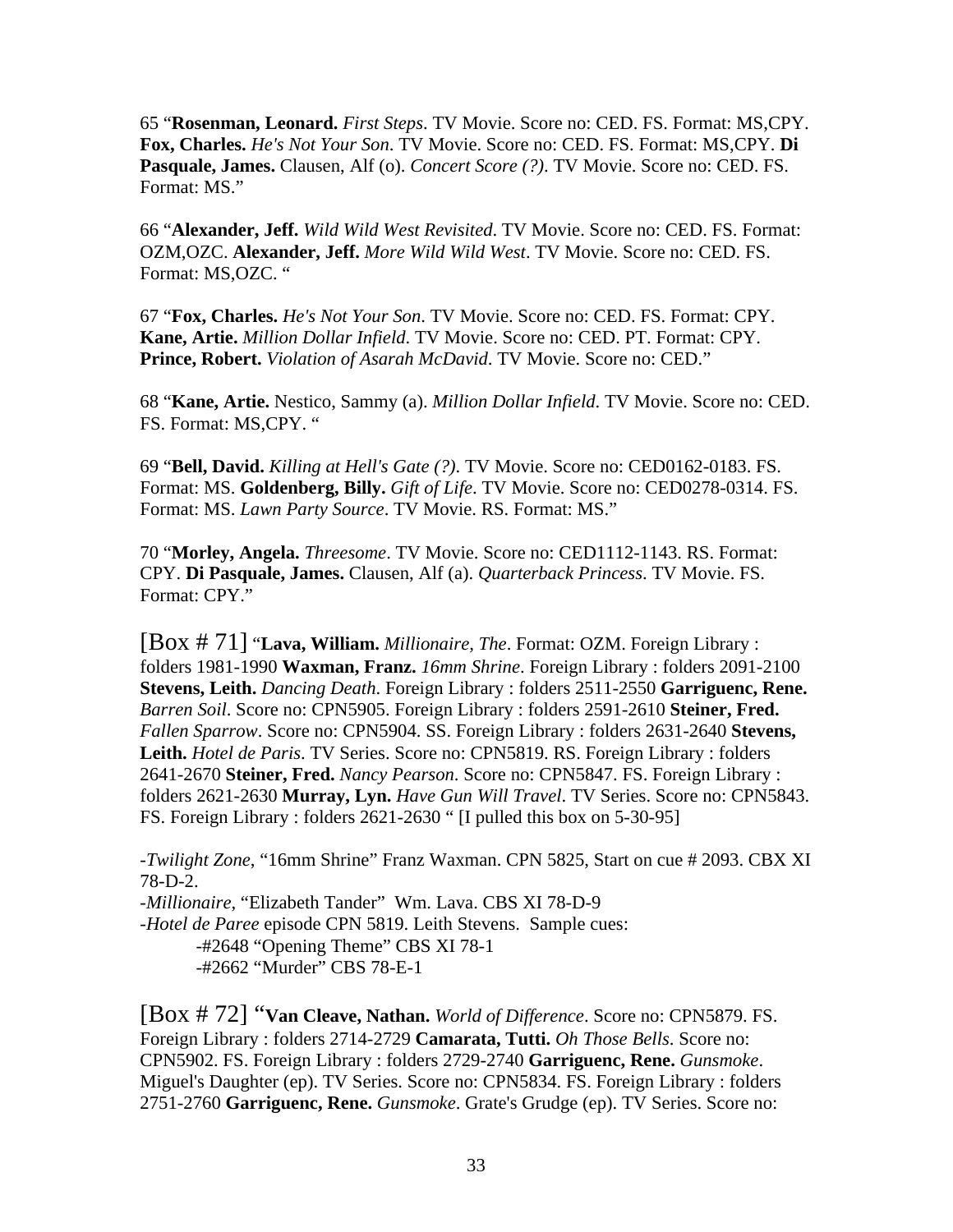CPN5842. FS. Foreign Library : folders 2761-2770 **Garriguenc, Rene.** *Gunsmoke*. Speak Me Fair (ep). TV Series. Score no: CPN5893. FS. Foreign Library : folders 2771- 2790" [NOTE: I worked on this box at least once on 4-28-95]

-*Gunsmoke*, "Speak Me Fair" Rene Garriguenc. CBS XI 78-E-3. Airdate May 7 '60 (5th season). Sample cues:

-#2771 "Three Cheerful Hunters

-#2772 "Chester Is Pleased"

-#2773 "Wounded Indian Boy"

-*Gunsmoke*, "Miquel's Daughter" Rene Garriguenc CPN 5834. Airdate Nov 28 '59. -*Twilight Zone*, "World of Difference" Van Cleave

[Box # 73] "**Steiner, Fred.** *Gunsmoke*. Colleen (ep). TV Series. Score no: CPN5880. FS. Foreign Library : folders 2791-2800; **Steiner, Fred.** *Gunsmoke*. Bobsy Twins (ep). TV Series. Score no: CPN5875. FS. Foreign Library : folders 2801-2810; **Steiner, Fred.** *Gunsmoke*. Yuckadoo (ep). TV Series. Score no: CPN5844. FS. Foreign Library : folders 2811-2830; **Steiner, Fred.** *Gunsmoke*. Unwanted Deputy (ep). TV Series. Score no: CPN5871. FS. Foreign Library : folders 2831-2850; **Stevens, Leith.** *Gunsmoke*. TV Series. Show no: 0154-0187. Score no: CPN5872. RS. Foreign Library : folders 2851- 2860; **Stevens, Leith.** *Gunsmoke*. Big Tom (ep). TV Series. Show no: 0154-0180. Score no: CPN5854. RS. Foreign Library : folders 2861-2870; **Scott, Nathan.** *Gunsmoke*. Old Flame (ep). TV Series. Show no: 0154-0190. Score no: CPN5881. FS. Foreign Library : folders 2871-2890; **Goldsmith, Jerry.** *Gunsmoke*. TV Series. Score no: CPN5863. FS. Foreign Library : folders 2891-2900" [NOTE I worked on this box on 4-28-95 and on another date but not noted by me on my research paper for a series of boxes that day and also on 2-21-97]

-#3049A *Line Up* "Main Title" Jerry Goldsmith, CBS XI 58-D. -#3049 "S.F. Blues (LineUp Theme)" CBS XI D master # 36 CPN 5810 -"CBS Eye # 1" Goldsmith CBS XI 61-D. 2bars; duration is 6 seconds. 3 "C" trumpets. 4 horns, 3 Pos, 2 tubas, timp. -#2952 "*Gunsmoke* Closing Theme" by Rex Koury (arr. F. Steiner). CBS XI 58-E

-#2888 "Judge" Jerry Goldsmith. Series of cues for an episode follows. -*Gunsmoke*, "Old Flame" by Nathan Scott. Airdate May 28, 1960 (5<sup>th</sup> season). Sample cues:

 -#2878 "Shoot First" -#2879 "Dinner Invitation" -#2880 "Matt Returns"  $-$ #2881 "Leave Town"

-*Gunsmoke*, "Big Tom" Leith Stevens. CBS XI 78-E-6. Airdate Jan 9, 1960. -*Gunsmoke*, "Unwanted Deputy" Fred Steiner. CBS XI 78-E-4. Airdate March 5, 1960.Sample cues:

-#2839 "Daytime" -#2840 "Hanging Offense" -#2841 "Farmhouse"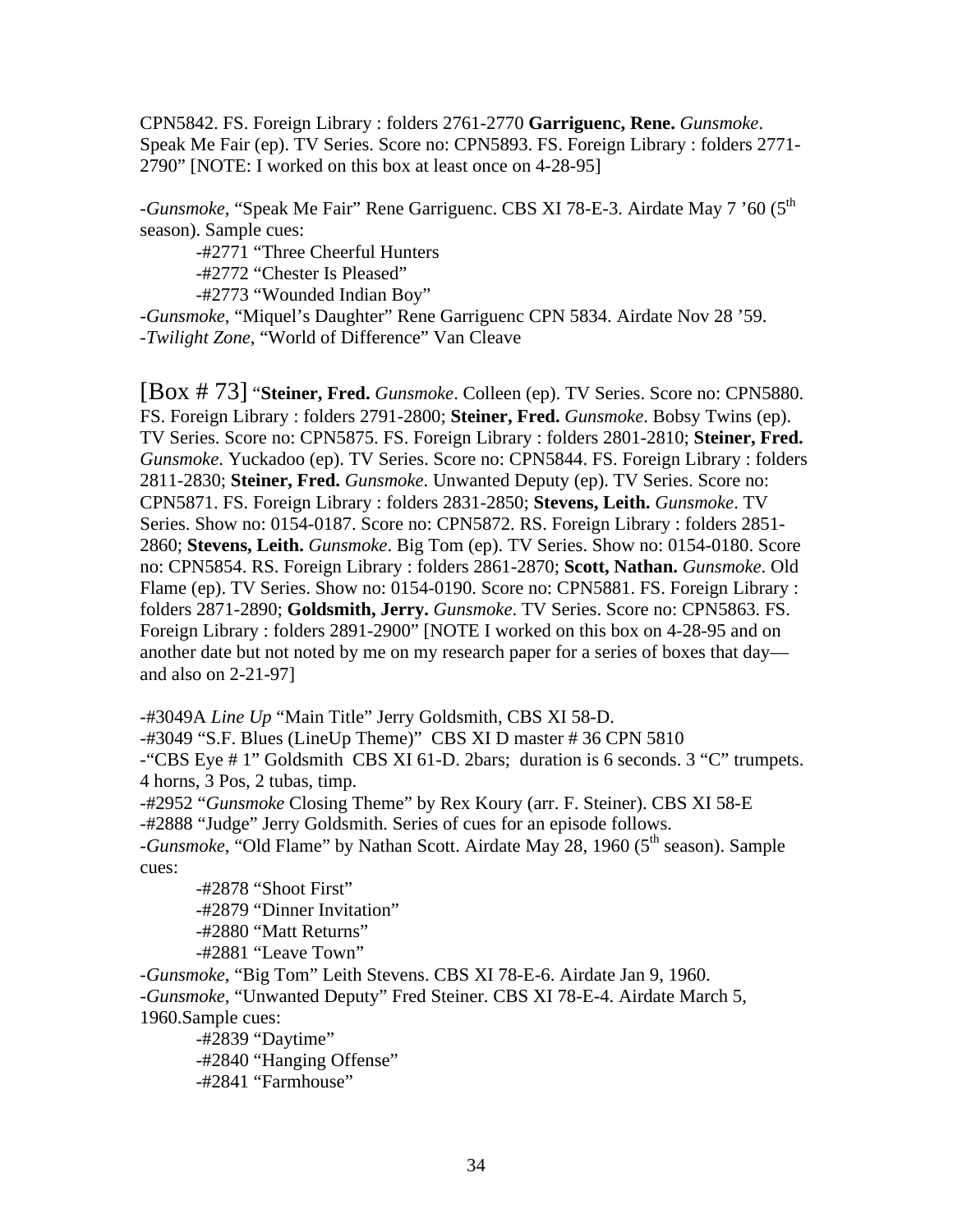Note: This music and that of "Colleen So Green" are on a transcription disc at the Gene Autry Western Museum.

-*Gunsmoke*, "Hinka-Do" Fred Steiner. CBS XI 78 E-6. Airdate Jan 30, 1960. Sample cues:

 -#2815 (M-7711) "Boothill Walk" 10 bars, :48. *Andante* in C time. CBS XI 78-E-6. flute, E.H., clarinet, bassoon, 2 horns, 2 trumpets, 2 Pos, timp, bass.

 -#2816 (M-7712) "Dodge Street" *Allegretto* in 6/8 time, key signature of 4 sharps. -#2819 (M-7721) "Dodge Night" *Andante* in 12/8 time, key signature of two flats, 9 bars, :46 duration. Muted horns and bassoon are highlighted initially.

-*Gunsmoke*, "Bobsy Twins" Fred Steiner. CBS XI 78 E-4. Airdate May 21, 1960. Cues # 2811 thru 2814

-*Gunsmoke*, "Colleen So Green" Fred Steiner CBS XI 78 E-3. Airdate April 2, 1960. Sample cues:

-#2783 "Western Depot—Coffe"

-#2784 "Colleen"

-#2785 "Bull Smitten"

ETC.

 [NOTE: Somewhere in this collection is Nathan Scott's core for "Old Faces" (*Gunsmoke*), airdate 3-18-61. It starred James Drury before he became the principal star of *The Virginian* series. Unfortunately I forgot to note the box. Sample cues:

-M-2911 "The Arrival" *Allegro* in <sup>3</sup>/<sub>4</sub> time. Flute, oboe, 2 clarinets (bass clarinet doubling), bassoon, 2 horns, 2 Pos, percussion, banjo, celli, bass, accordion.

 -M-2912 "The Gunman" *Andante* in 4/4 time. Flute, alto flute, 2 clarinets, bassoon, trumpet, 2 horns, 2 Pos, percussion, guitar, celli, bass, accordion.

[Box # 74] "**Barnett, William A..** *Perry Mason*. TV Series. FS. Format: MS,OZM. Foreign Library : folders 2941-2950 Steiner, Fred (a). *Gunsmoke*. Closing Theme (ep). TV Series. FS. Format: OZ. Foreign Library : folders 2951-2960 Moraweck, Lucien (a). *Anchors Aweigh*. FS. Format: OZ,MS. Foreign Library : folders 2951-2960; **Carlton, Maurice.** Foreign Library : folders 2961-2970; **Moraweck, Lucien.** Foreign Library : folders 2961-2970; **Stevens, Leith.** *Gunsmoke*. Badge, The (ep). TV Series. Score no: CPN5909. FS. Foreign Library : folders 2971-2990; **Goldsmith, Jerry.** *Gunsmoke*. Judge, The (ep). TV Series. Score no: CPN5863. Foreign Library : folders 2981-3000; **Hatch, Wilbur.** Foreign Library : folders 3061-3070; **Jeanjean, Faustian.** *De File Triomphal*. Foreign Library : folders 3061-3070 *Pete & Gladys*. TV Series. Foreign Library : folders 3051-3060; **Goldsmith, Jerry.** *Mysterious Storm*. Foreign Library : folders 3051-3060; **Herrmann, Bernard.** *Twilight Zone*. Theme Fanfare (ep). TV Series. FS. Format: MS. Foreign Library : folders 3051-3060; **Hatch, Wilbur.** Foreign Library : folders 3041-3050. Misc. TV music; **Goldsmith, Jerry.** Foreign Library : folders 3041- 3050. Misc. TV music; **Steiner, Fred.** Foreign Library : folders 3041-3050. Misc. TV music"

[Note: According to old Binder # 46 (red), Goldsmith's "Mysterious Storm" score included various cues:

 -#3059 "Mysterious Storm" CBS 11-39-D -#3058-1 "The Camp" CBS 11-39-D -#3058-3 "Village Death"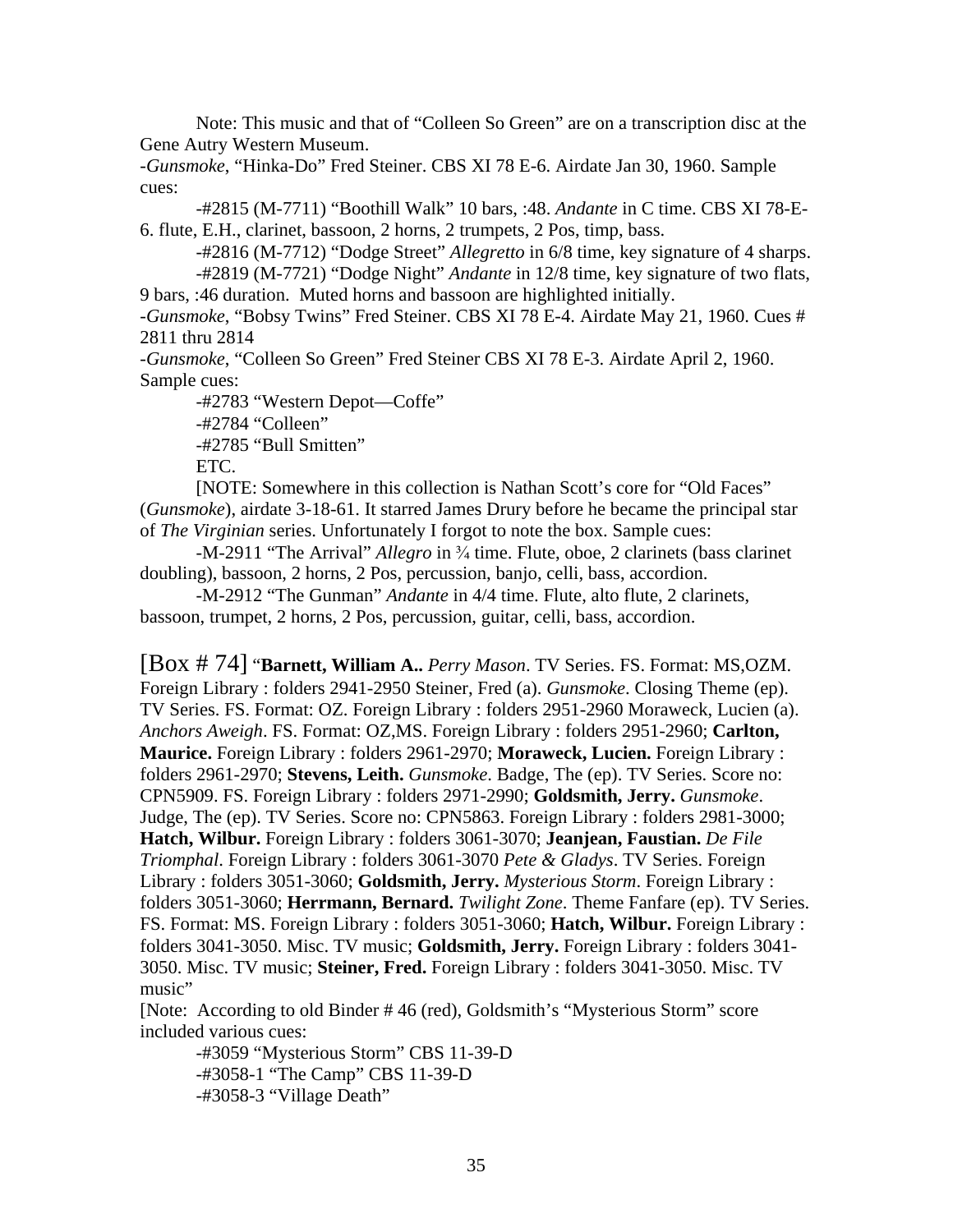-#3058-4 "Knife Fight" ETC.

[Box # 75] "**Scott, Nathan.** *Millionaire, The*. Score no: CPN5193. RS. Foreign Library : folders 3001-3010; **Steiner, Fred.** *Gambler, the Nun and the Radio, The*. Score no: CPN5911. Foreign Library : folders 3001-3010; **Garriguenc, Rene.** Foreign Library : folders 3011-3020. Misc. TV music; **Stevens, Leith.** Foreign Library : folders 3011- 3020. Misc. TV music; **Steiner, Fred.** Foreign Library : folders 3011-3020. Misc. TV music; **Hatch, Wilbur.** *Untitled*. Foreign Library : folders 3021-3030; **Van Cleave, Nathan.** *Twelve Keys for Jud Gluskin*. Foreign Library : folders 3021-3030. Dramatic tags; **Hatch, Wilbur.** *Bridges*. Foreign Library : folders 3031-3040 Foreign Library : folders 3190-3204. Misc. TV music; **Steiner, Fred.** *Sanctuary*. Score no: CPN5941. Foreign Library : folders 3190-3204; **Steiner, Fred.** *Quiet Night in Town*. Score no: CPN5951. FS. Format: OZM. Foreign Library : folders 3220-3244; **Moraweck, Lucien.** *Have Gun Will Travel*. My Brother's Keeper (ep). TV Series. Score no: CPN5967. FS. Foreign Library : folders 3380-3392; **Steiner, Fred.** *King Nine*. Score no: CPN5928. FS. Format: MS. Foreign Library : folders 3402-3415" [NOTE: I looked into this box at least twice, once on 5-24-95]

-*Have Gun Will Travel*, "Quiet Night in Town" Fred Steiner. Excellent score! And I hand-copied a lot of it. Cues #3220 thru 3244. Sample cues:

-#3220 (M-4211) "Pearly Blonde" *Modto* in <sup>3</sup>/<sub>4</sub> time. Oboe, 2 clarinets, bassoon, 3 horns, 2 trumpets, VC, CB.

-#3221 (M-4212) "HGWT Theme"

 -#3222 (M-4213) "Easy Gallop" E.H., 2 clarinets, bassoon, 3 horns, 2 trumpets, celli, bass. 18 bars, :43. Rather Herrmannesque cue.

-#3223 (M-4214) "Easy Capture" *Adagio* in <sup>3</sup>/4 time.

-#3224 (M-4215) "Jose Kincaid"

-#3225 (M-4216) "End of Trail"

-#3226 (M-4221) "Girl With Tray"

-#3227 (M-4222) "The Captive" 29 bars, 2:15 duration

-#3228 (M-4223) "Angry Men" 16 bars, :56 duration

-*Buick-Electric*, "The Gambler, the Nun & the Radio" Fred Steiner, dated May 1960. CPN 5911. A sample cue:

-#3007 "Mexi-Western" CBS XI 39-D

 I am not sure if this score is a copy or the autograph because it is also in Box 105, as I will indicate below in the appropriate box contents.

[Box # 76] "**Steiner, Fred.** *100 Yards*. Score no: CPN5978. FS. Format: MS. Foreign Library : folders 3462-3474 *Pete & Gladys*. TV Series. Score no: CPN5948. FS. Format: MS. Foreign Library : folders 3533-3541; Steiner, Fred (a). *Heigh Ho*. FS. Format: OZM. Foreign Library : folders 3501-3510. Disney song.; Steiner, Fred (a). *Whistle While You Work*. FS. Format: OZM. Foreign Library : folders 3501-3510. Disney song Green, John (a). *Good Morning To You*. FS. Format: MS. Foreign Library : folders 3501-3510. Disney song *Crimes of Passion*. Score no: CPN5921. FS. Format: OZM. Foreign Library : folders 3504-3517 *Pete & Gladys*. Political Campaign (ep). TV Series. Score no: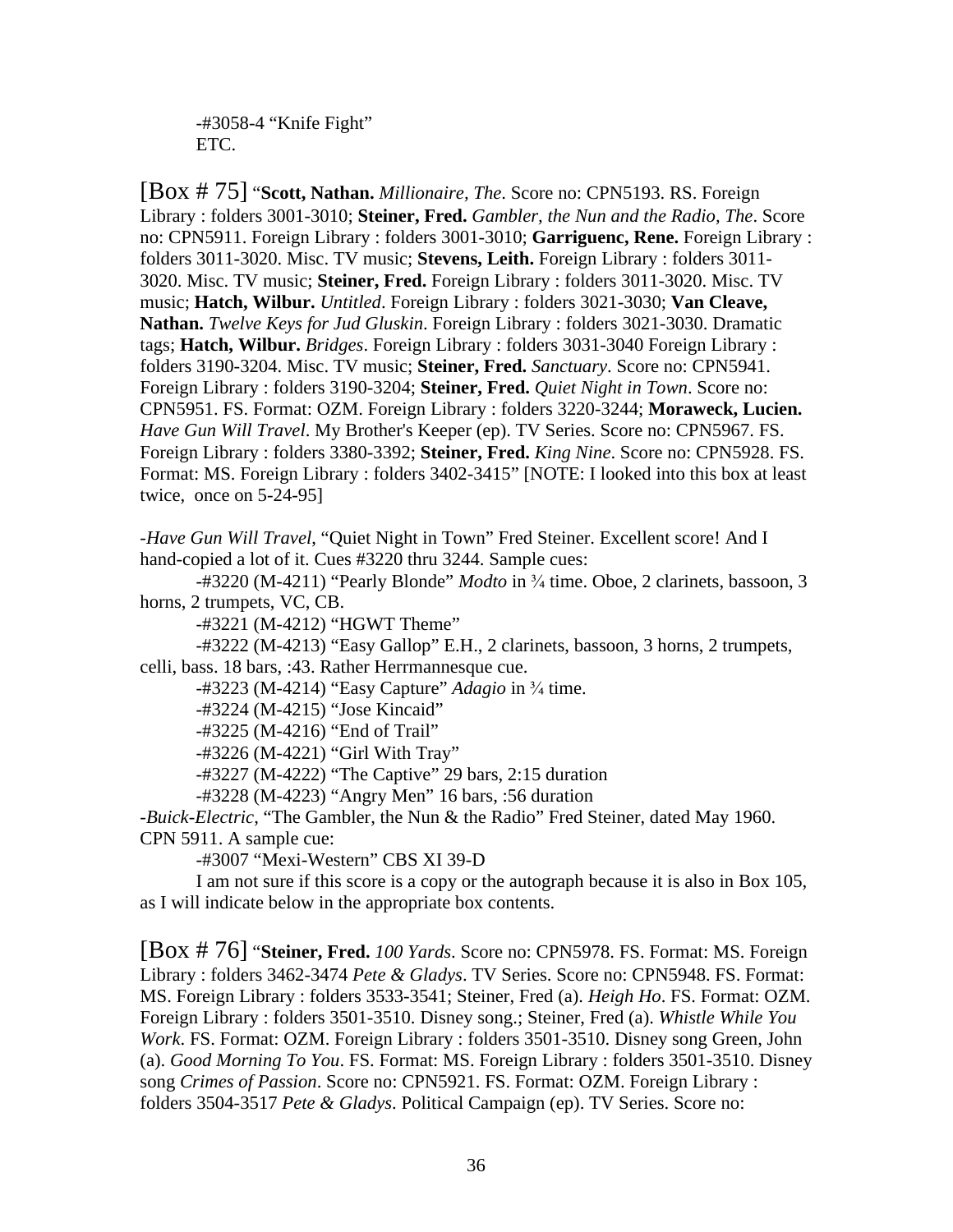CPN5949. FS. Foreign Library : folders 3518-3532; **Goldsmith, Jerry.** *Twilight Zone*. Back There (ep). TV Series. Score no: CPN5935. FS. Foreign Library : folders 3416- 3427; **Goldsmith, Jerry.** *Twilight Zone*. Dust (ep). TV Series. Score no: CPN5938. FS. Foreign Library : folders 3428-3436; **Goldsmith, Jerry.** *Twilight Zone*. Invaders, The (ep). TV Series. Score no: CPN5947. Foreign Library : folders 3453-3461" [Note: I pulled this box at least once because I managed to xerox at least eight pages of this score probably back in 1989]

[Box # 77] "**Hopkins, Kenyon.** *Beachfront Theme*. RS. Format: MS. Foreign Library : folders 3491-3500; **Green, John.** *Comedy Pantomime*. FS. Format: OZM. Foreign Library : folders 3491-3500; **Murray, Lyn.** *Gunsmoke*. Friend's Payoff (ep). TV Series. Score no: CPN5918. FS. Format: OZM. Foreign Library : folders 3693-3703; **Murray, Lyn.** *Gunsmoke*. Unloaded Gun (ep). TV Series. Score no: CPN5927. FS. Format: OZM. Foreign Library : folders 3730-3742; **Goldsmith, Jerry.** *Gunsmoke*. Love Thy Neighbor (ep). TV Series. Score no: CPN5942. FS. Format: OZM. Foreign Library : folders 3792- 3805; **Goldsmith, Jerry.** *Gunsmoke*. Blacksmith, The (ep). TV Series. Score no: CPN5919. FS. Format: OZM. Foreign Library : folders 3704-3714; **Goldsmith, Jerry.** *Gunsmoke*. Visitor, The (ep). TV Series. Score no: CPN5931. FS. Foreign Library : folders 3743-3753; **Herrmann, Bernard.** *Gunsmoke*. Harriet (ep). TV Series. 10/24/60. Score no: CPN5934. FS. Format: OZM. Foreign Library : folders 3766-3778; **Steiner, Fred.** *Gunsmoke*. Long Hours, Short Pay (ep). TV Series. Score no: CPN5937. FS. Format: OZM. Foreign Library : folders 3779-3791" [NOTE: I pulled this box very early in 1989 because I was able to xerox a copy of Herrmann's score when it was still allowed to photocopy]

-*Gunsmoke*, "Harriet" Bernard Herrmann dated October 23, 1960. Cues # 3766 thru 3778. Note: I am not sure which box has the autograph score and which one has the copy (# 77 or 112).

-I xeroxed several pages of "The Wake" episode of *Gunsmoke* (airdate Dec 10, 1960) by Goldsmith. Although "The Visitor" is listed as the episode, this is incorrect since there is no such episode in the series. There is "The Wake" having those cue numbers. Sample cues:

 -#3750 (M-1031) "The Grave Digger" *Andante* in 4/4 time. Bass harmonica, accordion, guitar, and banjo. CBS XII-78-D-1.

-*Gunsmoke*, "The Blacksmith" Jerry Goldsmith. Airdate Sept 17, 1960 (Sixth season) starring George Kennedy as the German blacksmith who greets a mail-order bride. Sample cues:

 -#3706 (0613) "The Stagecoach" CBS XII 78-E-Ten; XII E Master # 18-1. CPN 5919. *Allegretto* in <sup>3</sup>/<sub>4</sub> time. Flute, oboe, clarinet, bass clarinet, bassoon, 4 horns, snare drums, bass drum, guitar, accordion (tuba switch).

 -#3708 (0622) "The Warning" *Andante* in 4/4 time. The english horn is now part of the mix. Wood mutes are used by the horn players starting in Bar 3.

-*Gunsmoke*, "Love Thy Neighbor" Goldsmith. Sample cues:

 -#3792 "Quiet Night—Love" -#3793 "The Thief—Part 1"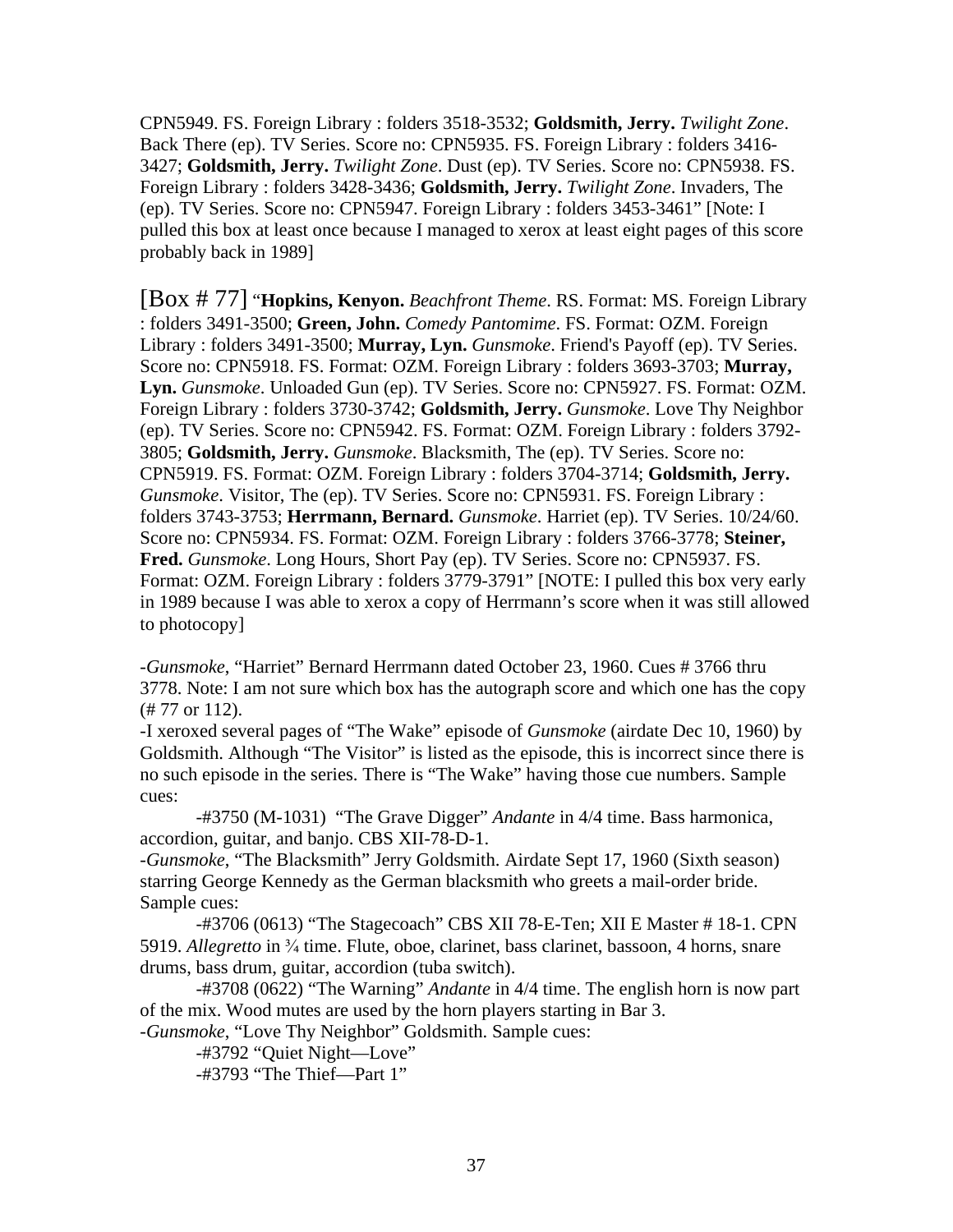Note: Tracks of this score and Herrmann's "Harriet" and also "Long Hours, Short Pay" are on a transcription disc at the Gene Autry Western Museum.

[Box # 78] "**Steiner, Fred.** *Relentless Chords*. FS. Format: OZM. Foreign Library : folders 3851-3860; **Moraweck, Lucien.** *Chord Montage*. FS. Format: OZM. Foreign Library : folders 3851-3860; **Steiner, Fred.** *Nasty Sneaks*. FS. Format: OZM. Foreign Library : folders 3851-3860; **Steiner, Fred.** *American Gothic*. FS. Format: OZM. Foreign Library : folders 3851-3860; **Lava, William.** *Busy Big Town*. FS. Format: MS. Foreign Library : folders 3851-3860; **Lava, William.** *Cute Capers*. FS. Format: MS. Foreign Library : folders 3851-3860; **Steiner, Fred.** *Funny Sneaks*. FS. Format: MS. Foreign Library : folders 3851-3860; **Green, Bernard.** *Metropolis*. FS. Format: MS. Foreign Library : folders 3851-3860; **Moross, Jerome.** *Gunsmoke*. Stolen Horses (ep). TV Series. Score no: CPN5963. FS. Format: OZM. Foreign Library : folders 3851x-3863x; **Van Cleave, Nathan.** *Love Themes*. FS. Format: MS. Foreign Library : folders 3861-3870; **Van Cleave, Nathan.** *Quiet Western Scene*. FS. Format: MS. Foreign Library : folders 3861-3870; **Van Cleave, Nathan.** *Western - Man Alone*. FS. Format: OZM. Foreign Library : folders 3861-3870; **Moraweck, Lucien.** *Witness Chords*. FS. Format: OZM. Foreign Library : folders 3861-3870; **Lava, William.** *Gunsmoke*. Little Girl (ep). TV Series. Score no: CPN5964. FS. Format: OZM. Foreign Library : folders 3864x-3874x" [NOTE: I worked on this box on June 20, 1995 and also August 1, 2003, and probably another time]

-*Gunsmoke* episode, "Stolen Horses" music by Jerome Moross, starting cue # 3851. CPN 5963, XII E Master # 17, and XI-78-E-Eight. Starts with cue # 3851. -*Gunsmoke* episode "Little Girl" music by William Lava. CBS XII 89-E-Nine. -"Western Man Alone" music by Van Cleave. CBS XII-57-E. -"Busy Big Town" by William Lava,#3859, CBS XII D master 41, & 11-45 -"Cute Capers" # 3860 by Wm. Lava, CBS XII D master 41, XII 65-D. -*Gunsmoke*, "Little Girl" Wm. Lava. Sample cues: -#3864x "Ashes" -#3865x "Poor Fella"

ETC.

[Box # 79] "**Lava, William.** *Suburbia USA*. FS. Format: OZM. Foreign Library : folders 3871-3880; **Lava, William.** *Yuman Indian Legend*. FS. Format: OZM. Foreign Library : folders 3871-3880; **Van Cleave, Nathan.** *Dramatic Chords*. FS. Format: OZM. Foreign Library : folders 3871-3880; **L, D.C..** *Codas*. FS. Format: OZM. Foreign Library : folders 3871-3880; **Frontiere, Dominic.** *Passing Through Country*. FS. Format: OZM. Foreign Library : folders 3871-3880; **Lava, William.** *Country Wayside*. FS. Format: OZM. Foreign Library : folders 3871-3880; **Van Cleave, Nathan.** *Short Sneaks*. FS. Format: OZM. Foreign Library : folders 3871-3880; **Van Cleave, Nathan.** *Bridge & Sneaks*. FS. Format: OZM. Foreign Library : folders 3881-3890; **Garriguenc, Rene.** *Threatening Angle*. FS. Format: OZM. Foreign Library : folders 3881-3890; **Garriguenc, Rene.** *Cues (Library?)*. FS. Format: OZM. Foreign Library : folders 3891-3900" [NOTE: I looked into this box on 5-30-95 and also on August 1, 2003]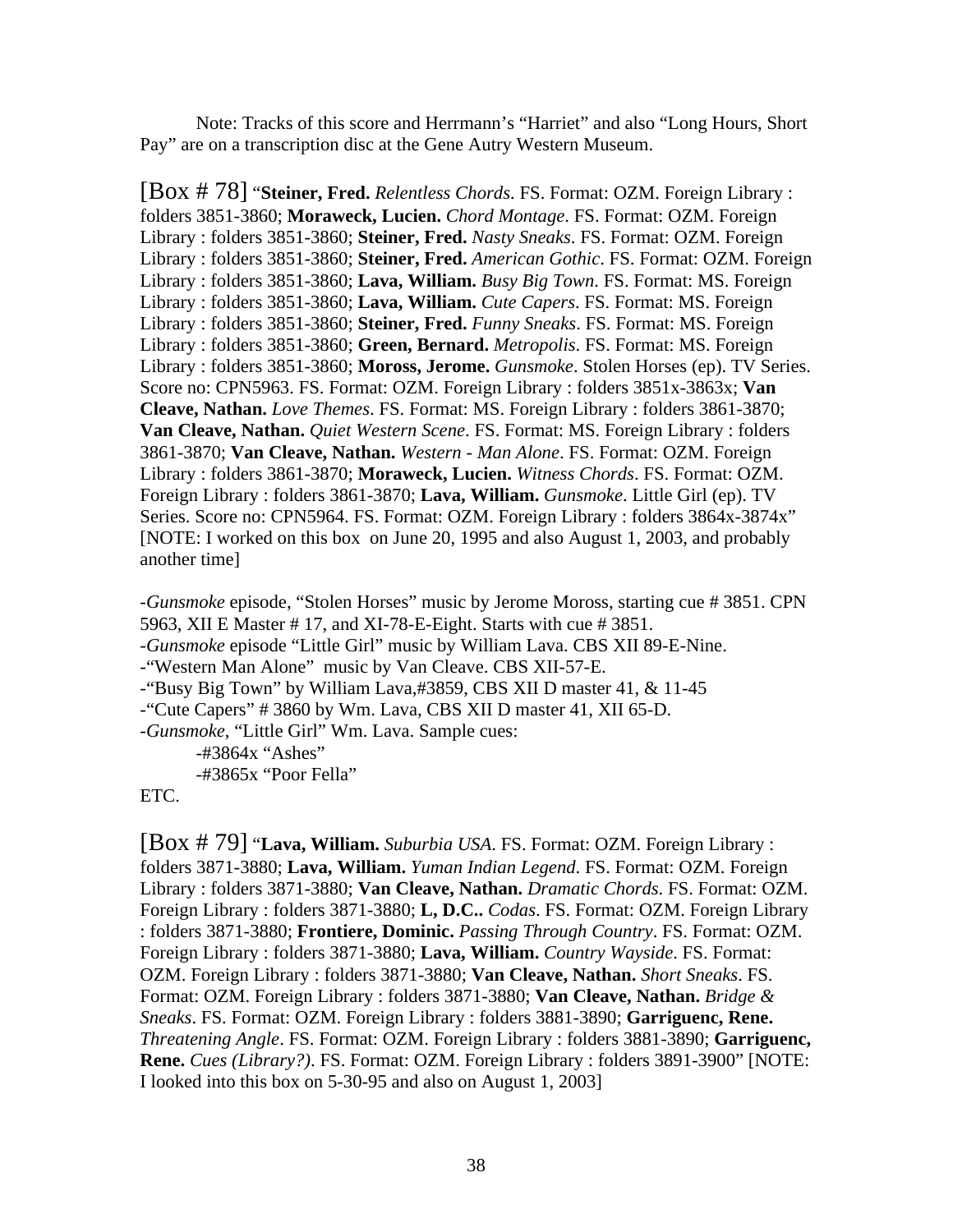-cues # 3891-3900 by Rene Garriguenc

-#3892 "Tragic Loss" Rene Garriguenc CBS 56-E & 43-E

-#3893 "Dead End (Dark neutral build to curtain)" 33 bars, Garriguenc. CBS XII 56-E, XII E master # 22

-#3894 "Final Issue (Dark Neutral Builds to Curtain)" XII 47-E" Garriguenc. CBS XII 47-E, 8 bars.

-#3895 "Tragic Revelation (Shock Chord & Tail)" Garriguenc

-#3896 "Death" by Garriguenc

-#3899 "Hammer Blows of Fate (Tragic Chord & Tail)" Garriguenc

-#3900 "The Empty Hour Glass" by Garriguenc

-#3899 "Hammer Blows of Fate (Tragic Chord & Tail)" CBS XII 44-E

 NOTE: This specific cue by Garriguenc was used quite frequently as part of the "Fate" music sequences in the openings of *The Fugitive* series. Instrumentation: flute, oboes, 2 clarinets, bassoon, 2 horns, 2 trumpets, 2 trombones, 4 violins I, 4 violins II, 1 cello, 2 basses, timp. Violins I play *ff* Line 3 Bb sforzando-marked dotted half note in 3/4 time tied to (Bar 2 in 4/4 time) whole note decrescendo to (Bar 3) same Bb whole note *p* tied to whole note next bar (silent in end Bar 5). Violins II play this pattern on Line 3 D/F# notes. The cello and contrabasses play Great octave A sforzando dotted half note tied to half note in Bar 2 (then silent). Pos play this VC/CB pattern on small octave F/G# notes, and trumpets on Line 1 E/G, and horns on Line 1 C# [written G#]. The bassoon plays it on Great octave A dotted half note tied to half note in Bar 2, and clarinets on Line 2 C/Eb, oboe on Line 2 B, and so also the flute. The timp is rolled on Great octave A dotted quarter note to A-A-A 8ths to (Bar 2), after an  $8<sup>th</sup>$  rest, A-A-A sforzando 8ths (followed by an  $8<sup>th</sup>$  rest) to A-A-A 8ths (repeated in Bars 3-4). After a quarter and  $8<sup>th</sup>$  rest in Bar 3, the flute sounds  $mp$  Line 2 Eb  $8<sup>th</sup>$  up to B  $8<sup>th</sup>$  down to C  $8<sup>th</sup>$  tied to quarter note (repeated next bar).At the end of Bar 3, the clarinets sound *mp* Line 1 E [written F#] up to (Bar 4) G  $8<sup>th</sup>$  down to C#  $8<sup>th</sup>$  tied to quarter note (followed by two quarter rests) to (end Bar 5) E/G whole notes sounded  $p$  and held fermata. After two quarter and an  $8<sup>th</sup>$  rest in Bar 4, the English horn plays  $mp <$  > Line 1 E [written Line 1 B]  $8<sup>th</sup>$  up to G  $8<sup>th</sup>$  down to  $C# 8<sup>th</sup>$  tied to whole note held fermata in end Bar 5. The bassoon in Bar 5 plays  $p$  Great octave A whole note held fermata. Horns here play small octave F/G# [written Line 1 C/D#] whole notes held fermata.

-cues # 3881-3890 most by Van Cleave. For example:

-#3884 "Rural Bridge" CBS XII 51-E, E master 20

-#3887 "Suburbs Bridge # 2" CBS XII 45-E

-#3888 "Big City Bridge #1" CBS XII 45-E, E master 22

 $-$ #3889 "Big City Bridge # 2"

-cues # 3871-3880 by William Lava. For example:

-#3873 "Country Wayside" CBS XII 45-E, E master # 20.

-#3874 "Suburbia USA" CBS XII 45-E, E master 20. Six pages.

-#3876 "Tension-Dramatic-Crescendo Thru Chords-Repetitive" by Van Cleave CBS XII 45-E, XII E master 21

-#3878 "Passing Thru Country" by Dominic Frontiere. CBS XII 45-E, E Master 20, 30 pages, 118 bars. *With Spirit* in 6/8 time, key signature of one sharp. 2 flutes, oboe, 2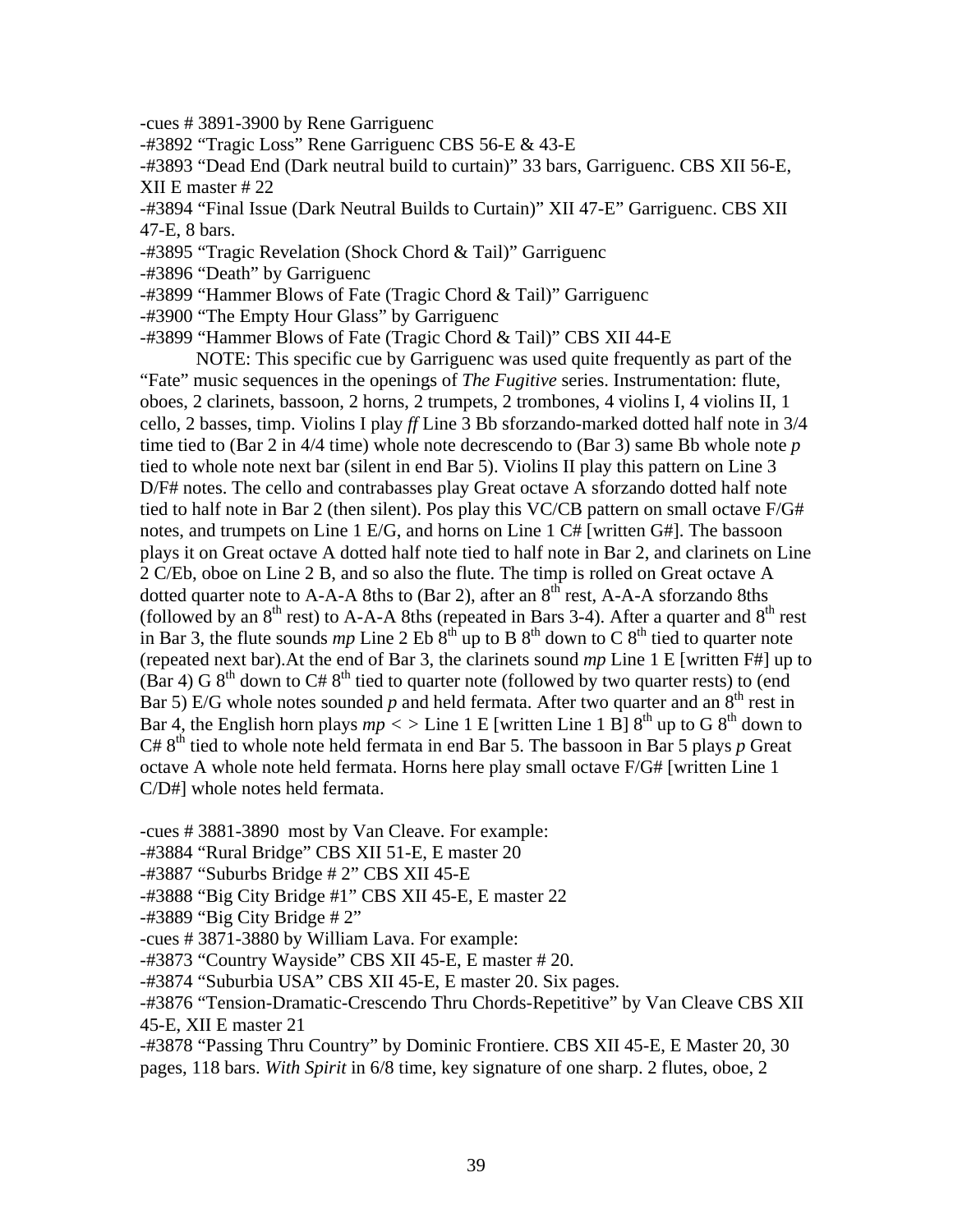clarinets, bass clarinet, bassoon, 2 horns, bells, traps, piano, 12 violins A-B-C, 4 VC< 2 CB.

-Yuman Indian Legends by Moraweck

[Box # 80] "**Garriguenc, Rene.** FS. Format: MS. Foreign Library : folders 3111- 3120. Misc. cues *Pete & Gladys*. TV Series. FS. Format: MS. Foreign Library : folders 3111-3120; **Green, Bernard.** *3 Brothers*. FS. Format: MS. Foreign Library : folders 3111-3120; **Steiner, Fred.** *Romantic Melodie*. FS. Format: MS. Foreign Library : folders 3121-3130; **Moraweck, Lucien.** *J. Strauss Medley*. FS. Format: MS. Foreign Library : folders 3121-3130; **Stevens, Leith.** *Have Gun Will Travel*. Poker Fiend (ep). TV Series. Score no: CPN5920. SS. Format: OZM. Foreign Library : folders 3152-3162; **Goldsmith, Jerry.** *Have Gun Will Travel*. Fatalist (ep). TV Series. Foreign Library : folders 3124-3134; **Goldsmith, Jerry.** *Have Gun Will Travel*. Head of Hair (ep). TV Series. Score no: CPN5923. Foreign Library : folders 3163-3178; **Goldsmith, Jerry.** *Have Gun Will Travel*. Monte Bank (ep). TV Series. Score no: CPN5936. FS. Format: OZM. Foreign Library : folders 3179-3189" [NOTE: I worked on this box 5-30-95]

-*HGWT* episode "Monte Bank" music by Rene Garriguenc, starting #3186 -*HGWT* episode "Head of Hair" music by J. Goldsmith starting cue # 3163. CPN 5923 -*HGWT* episode "Fatalist" music by Goldsmith starting # 3124. CPN 5915 -*HGWT* episode "Poker Fiend" music by Leith Stevens CPN 5920. Sample cues:

-#3153 "Sarah"

-#3154 "Neil's Room"

-#3155 "Brown & Sturge's"

 Note: Various tracks of this music along with Steiner's "Quiet Night in Town" and "My Brother's Keeper" are on a transcription disc at the Gene Autry Western Museum.

-#3122 "Romantic Melody # 1" and # 2 by Fred Steiner ETC.

[Box # 81] "**Moraweck, Lucien.** *Have Gun Will Travel*. Sanctuary (ep). TV Series. Score no: CPN5941. FS. Format: OZM. Foreign Library : folders 3190-3204; **Moross, Jerome.** *Have Gun Will Travel*. Bearbait (ep). TV Series. Score no: CPN5972. FS. Format: OZM. Foreign Library : folders 3327-3339; **Rosenman, Leonard.** *Have Gun Will Travel*. Last Judgment (ep). TV Series. Score no: CPN5970. FS. Format: OZM. Foreign Library : folders 3316-3325; **Garriguenc, Rene.** *Romance in Capri*. FS. Format: MS. Foreign Library : folders 3321-3330; **Steiner, Fred.** *Have Gun Will Travel*. Long Way Home (ep). TV Series. Score no: CPN5946. FS. Format: OZM. Foreign Library : folders 3331-3340; **Mowareck, Lucien.** *Lost Love*. FS. Format: MS. Foreign Library : folders 3331-3340" [NOTE: I pulled this box on 5-30-95 and one other date]

-*HGWT*, "Long Way Home" Fred Steiner, starting # 3374 CBS XII 78-D-9. Sample cues:

 -#3375 "Last Chance" -#3376 "Bounty Hunters" -#3377 "Isham Goes"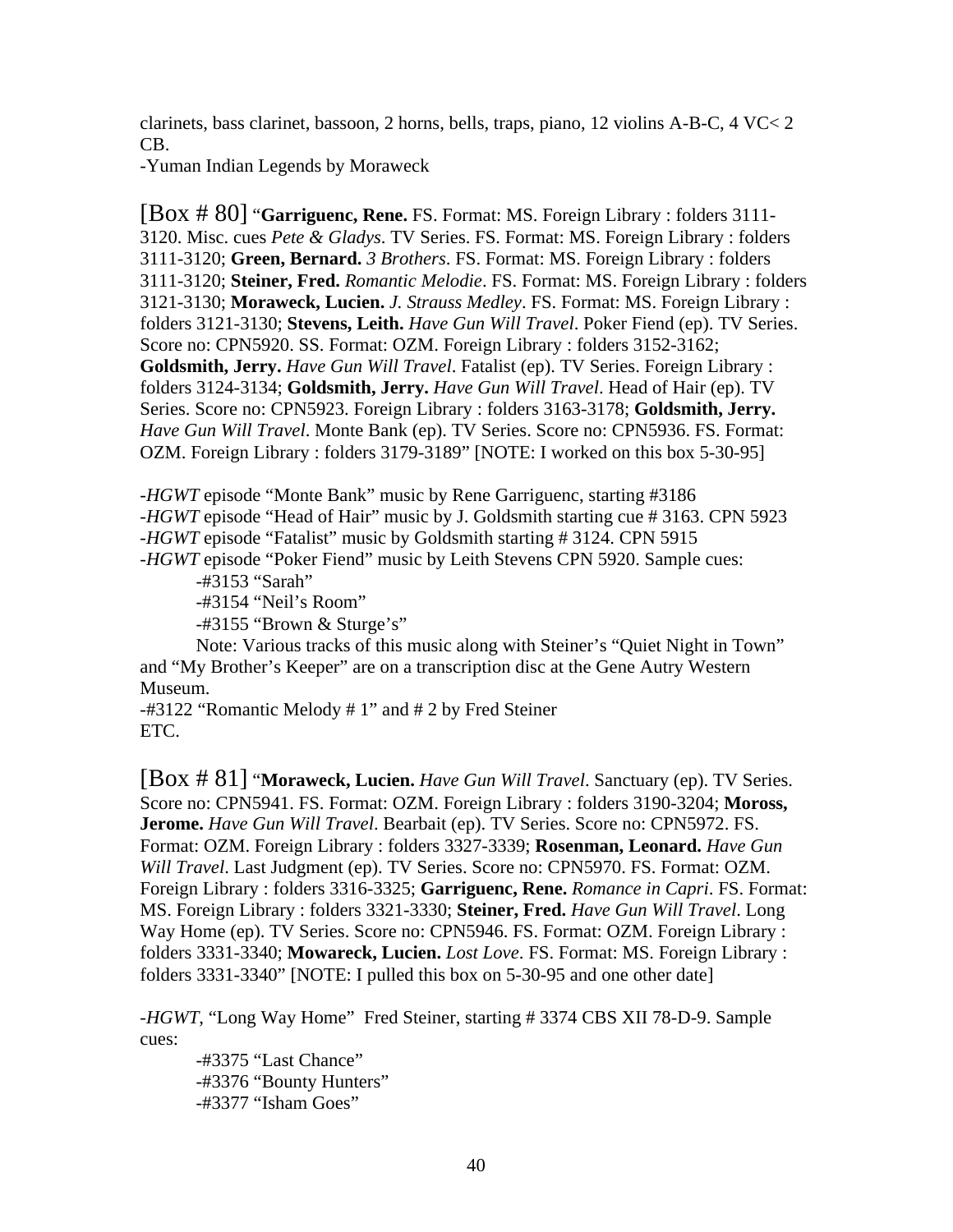-#3378 "Isham's Body"

-#3379 "Paladin's Sorrow"

 Note: A transcription disc of this music is available at the Gene Autry Western Museum, donated by SPFM.

-*HGWT* "Last Judgment" L. Rosenman, CPN 5970, CBS XII 78-E-Six cues # 3316 thru 3325

-*HGWT,* "Bearbait" Jerome Moross, CPN 5972, starting # 3327. CBS XII 58-E. Starting cue is #3327. Sample cues:

 -#3327 (M-11) "San Francisco" Dated February 1961. *Bright* in 4/4 time, 13 pages, 53 bars. Flute, oboe (to E.H. in Bar 9), 2 clarinets, bassoon, 2 horns, timp, piano, 4 VC, CB.

-#3328 (M-12) "Riding" 7 bars.

-#3329 (M-13) "Sally"

 -#3330 (M-14) "The Café". Flute, oboe, clarinet, bass clarinet, bassoon, 2 horns, piano, VC/CB.

-#3331 "The Boys"

-#3332 (M-21) "The Restaurant"

-#3333 (M-22) "The Goulash" Bassoon, 2 horns, timp, piano, VC/CB.

-*HGWT*, "Sanctuary" L. Moraweck, CPN 5941, start #3197. CBS XII 78-E-One, master # 12.

 -#3334 "The Hotel Room" -#3335 "Let's Run Away" -#3336 (M-31) "Up In Sally's Room" -#3337 "The Tell" -#3338 "The Trial" -#3339 "The Ending"

[Box # 82] "**Goldsmith, Jerry.** *Twilight Zone*. Nervous Man (ep). TV Series. Score no: CPN5924. FS. Format: MS. Foreign Library : folders 3393-3401 *Pete & Gladys*. TV Series. Score no: CPN5973. FS. Format: MS. Foreign Library : folders 3611-3620 *Pete & Gladys*. Orchid Story (ep). TV Series. Score no: CPN5976. FS. Format: MS. Foreign Library : folders 3624-3628 *Pete & Gladys*. TV Series. Score no: CPN5973. FS. Format: MS. Foreign Library : folders 3621-3630 *Pete & Gladys*. TV Series. Score no: CPN5976. FS. Format: MS. Foreign Library : folders 3621-3630 *Pete & Gladys*. Study in Grey, A (ep). TV Series. Score no: CPN5980. FS. Format: MS. Foreign Library : folders 3639- 3653; **Moraweck, Lucien.** *Chisholme Trail*. FS. Format: OZM. Foreign Library : folders 3651-3660; **Steiner, Fred.** *Western Cues*. FS. Format: OZM. Foreign Library : folders 3651-3660; **Garriguenc, Rene.** *Chisholme Trail*. Foreign Library : folders 3661-3670; **Steiner, Fred.** *Big City Mouse*. Foreign Library : folders 3661-3670; **Hatch, Wilbur.** *Scherzo*. Foreign Library : folders 3661-3670" [NOTE: I worked on this box at least once but I forgot to note the date except it was in the fall of 1994.]

-*Twilight Zone*, "Nervous Man" Jerry Goldsmith. CPN 5924. Sample cues: -#3393 (M-11) "The Jitters" Alto flute, paper blocks, bass guitar, piano. -#3394 (M-12) "The Phone" Flute, xylophone, piano. -Big City Moods by Fred Steiner dated April 1961.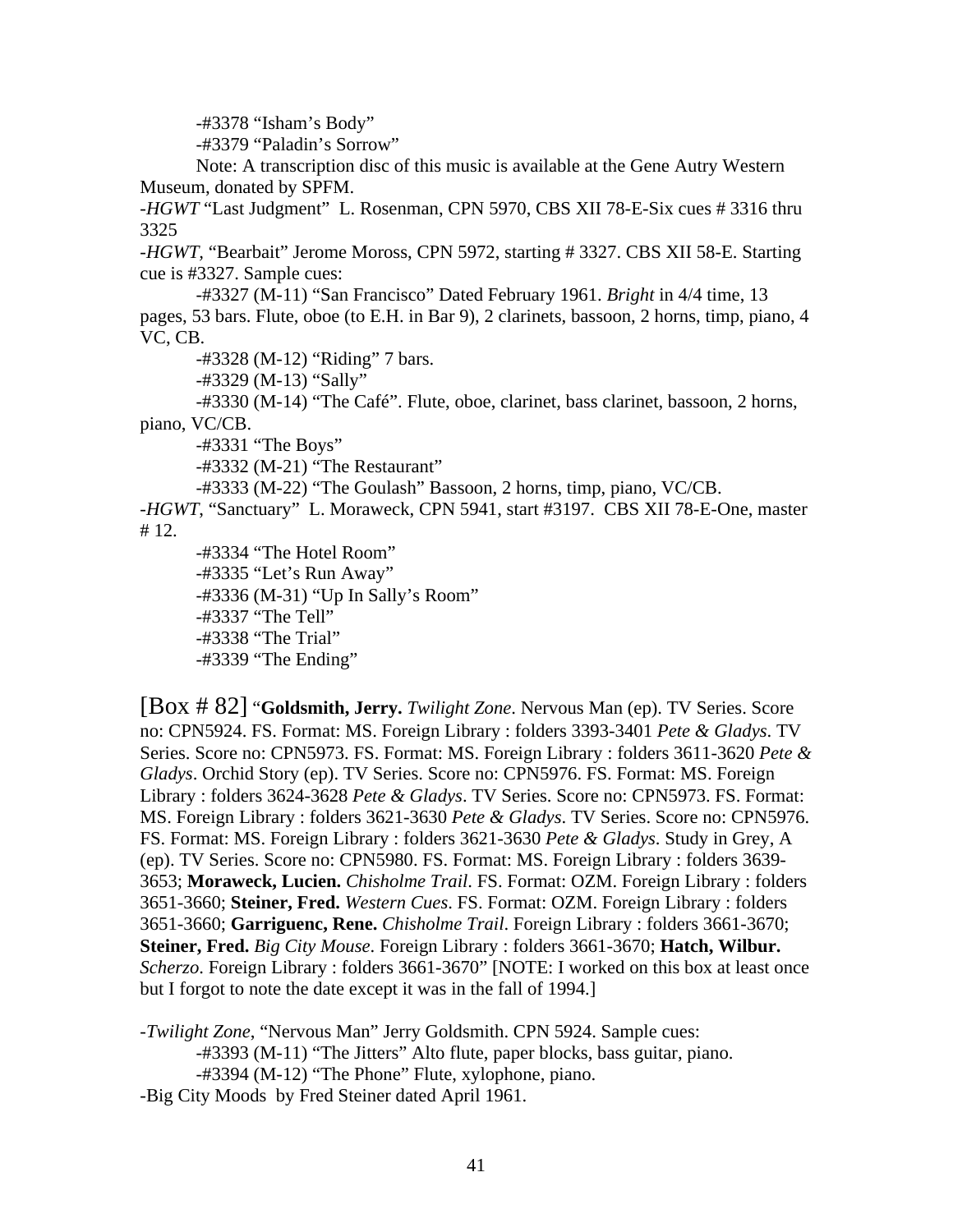-#3659 "Rural Settings" CBS XII E master # 11. *Andante* in 12/8 time, 5 bars. 2 flutes, oboe, 2 clarinets, bassoon, 2 trumpets, 2 trombones, glock, wood blocks, harp, piano, 8 violins, CB.

-#3660 "Western Wanderer" CBS XII E master #27

83 "**Rosenman, Leonard.** *Indian*. FS. Format: OZM. Foreign Library : folders 3671- 3680 FS. Format: MS,OZM. Foreign Library : folders 3681-3690. Cues and tags FS. Format: MS. Foreign Library : folders 3691-3700. Cues and tags; **Hatch, Wilbur.** *Untitled*. Score no: CPN5948. FS. Format: MS. Foreign Library : folders 3100-3102; **Alexander, Jeff.** *Twilight Zone*. Trouble With Templeton (ep). TV Series. Score no: CPN5943. FS. Format: OZM. Foreign Library : folders 3437-3452; **Antonini, Alfredo.** *Morning Frolic*. FS. Format: MS,OZM. Foreign Library : folders 5189; **Ray, Don.** *Aftermath*. FS. Format: MS. Foreign Library : folders 5317; **Goldsmith, Jerry.** *Gunsmoke*. TV Series. Show no: 0154-0229. Score no: CPN5956. Foreign Library : folders 3841-3850; **Hatch, Wilbur.** *Pete & Gladys*. For Pete's Sake (ep). TV Series. FS. Format: MS. Foreign Library : folder 3006"

[Box # 84] "**Mowaweck, Lucien.** *Chords Montage*. FS. Format: MS. Foreign Library : folders 3851-3899; **Steiner, Fred.** *Relentless Chords*. FS. Format: MS. Foreign Library : folders 3851-3899; **Steiner, Fred.** *American Gothic*. FS. Format: MS. Foreign Library : folders 3851-3899; **Van Cleave, Nathan.** *Western - Man Alone*. FS. Format: MS. Foreign Library : folders 3851-3899; **Lava, William.** *Country Wayside*. FS. Format: MS. Foreign Library : folders 3851-3899; **Lava, William.** *Suburbia USA*. FS. Format: MS. Foreign Library : folders 3851-3899; **Van Cleave, Nathan.** *Yuman Indian Legend*. FS. Format: MS. Foreign Library : folders 3851-3899; **Frontiere, Dominic.** *Riviera Beach City*. FS. Format: MS. Foreign Library : folders 3851-3899; **Frontiere, Dominic.** *Passing Through Country*. FS. Format: MS. Foreign Library : folders 3851-3899; **Van Cleave, Nathan.** *Sneaks*. FS. Format: MS. Foreign Library : folders 3851-3899; **Van Cleave, Nathan.** *Sneaks & Bridges*. FS. Format: MS. Foreign Library : folders 3851-3899; **Van Cleave, Nathan.** *Sneaks & Bridges & Cues*. FS. Format: MS. Foreign Library : folders 3851-3899; **Moraweck, Lucien.** *Chisholm Trail*. FS. Format: MS. Foreign Library : folders 3655-3684; **Steiner, Fred.** *Western Wanderer*. FS. Format: MS. Foreign Library : folders 3655-3684; **Rosenman, Leonard.** *Indian*. FS. Format: MS. Foreign Library : folders 3655-3684; **Rosenman, Leonard.** *Lonely Man*. FS. Format: MS. Foreign Library : folders 3655-3684; **Rosenman, Leonard.** *Big City*. FS. Format: MS. Foreign Library : folders 3655-3684; **Rosenman, Leonard.** *Tags & Inserts*. FS. Format: MS. Foreign Library : folders 3655-3684" [NOTE: I looked in this box in 1994 and on 5-25-95]

-#3655 "Chisholm Trail Bridge # 3 (Dark)" L. Moraweck. CBS XII E master 21. -#3656 "Chisholm Bridge # 4 (Happy Ride)"

-#3657 "Chisholm—Paririe Stars"

-#3659-1 "Rural Settings" *Andte* in 12/8 time, key signature of one sharp. 5 bars, :23. 2 flutes, oboe, 2 clarinets, bassoon, 2 trumpets, 2 Pos, glock, wood block (not used here), harp, 8 violins, CB.

-#3659-2 "Rural Settings" 4 bars, key signature of three flats, *Adagio* in 6/8 time.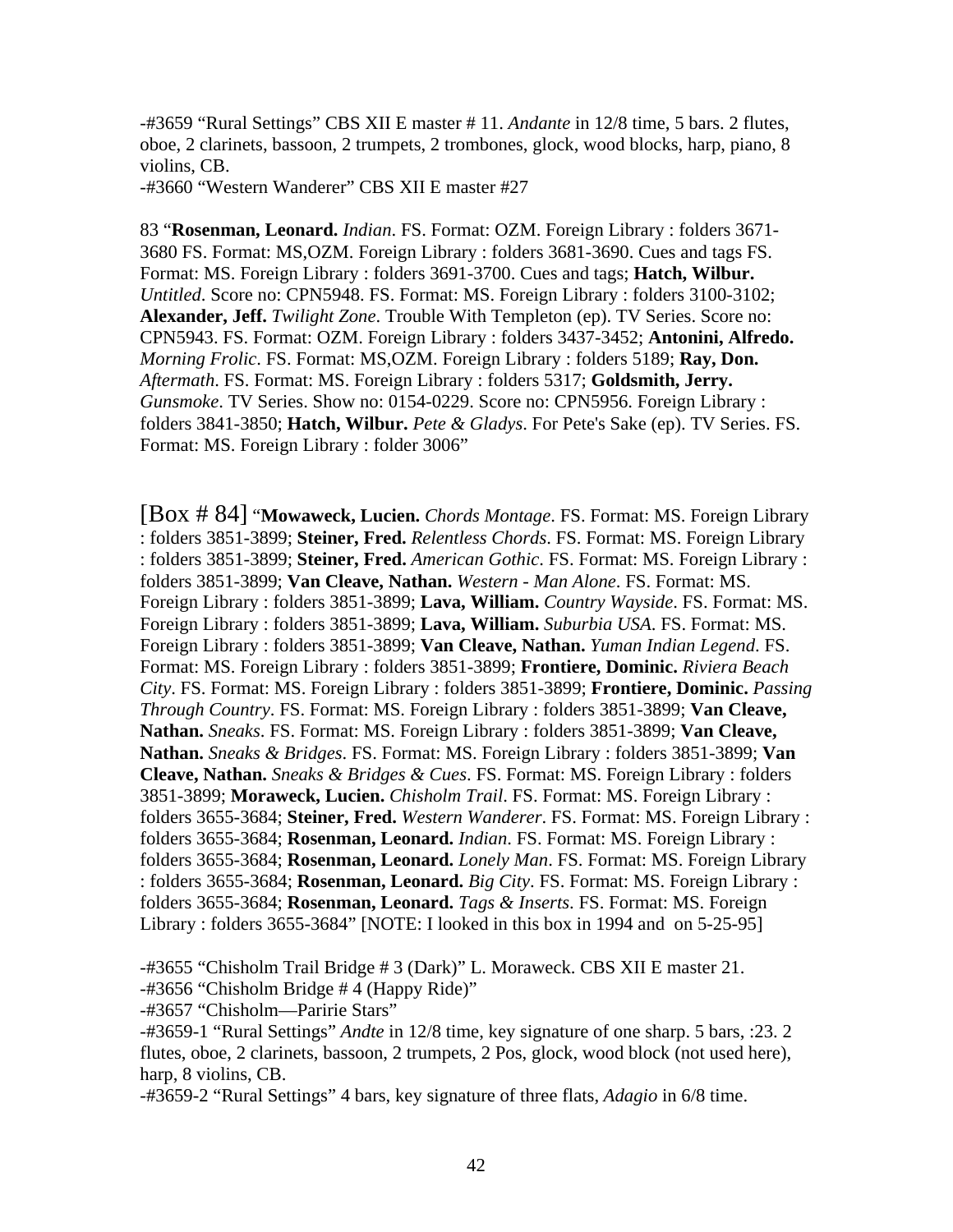-#3660 "Western Wanderer" Fred Steiner, 10 pages, CBS XII E master 27. Dated March 1961. *Andte* in <sup>3</sup>/<sub>4</sub> time, key sig of two flats. Flute, piccolo, oboe, English horn, 2 clarinets, bass clarinet, bassoon, 2 horns, 2 Bb trumpets, 2 Pos, percussion, harp, 4 VC, 2 CB. I hand-copied the first 13 bars of this cue in the fall of 1994. -#3661 "Commanche Trail" Fred Steiner, 9 pages, dated April '61. Duration is 2:50. -#3671 "Indian I" L. Rosenman (timp, piano, celli) -#3672 "Indian II" L. Rosenman -#3673 "Lonely Man" Rosenman -#3675 "Love Theme" Rosenman -#3676 "Big City" Rosenman -#3678 "Comedy Inserts" W. Hatch -#3679 "Tag: Off & Running" (I believe Hatch)  $-$ #3680 "Tag: Stuttering Fool" "  $-$ #3681 "Tag: Going Up" " " -#3682 "Tag: About to Explore" "  $-$ #3684 "Tag: March Breve" -#3851-I "Chords Montage # 1 (Neutral)" L. Moraweck -#3851-II "Chords Montage # 2 (Major)" L. Moraweck -#3851-III "Chords Montage # 3 (Minor)" -#3852 "Relentless Chords" (A thru J) by Fred Steiner, dated April 1961. -#3853 "American Gothic" Fred Steiner -#3854 "Nasty Sneaks" Fred Steiner -#3861 "Western—Man Alone" Van Cleave -#3873 "Country Wayside" Wm. Lava -#3874 "Suburbia—USA" Wm. Lava -#3877 "Riviera Beach City" Dominic Frontiere -#3878 "Passing Thru Country" D. Frontiere -#3880 "Short Sneak to Punct.(re Short Dissolve)" Van Cleave -#3886 "Suburbs Bridge # 1" Van Cleave -#3887 "Suburbs Bridge # 2" Van Cleave -#3888 "Big City Bridge #1" Van Cleave -#3889 "Big City Bridge # 2" Van Cleave -#3890 "Threatening Anger" Rene Garriguenc -#3891 "Hidden Anger" Rene Garriguenc -#3893" "Dead End" Garriguenc -#3895 "Tragic Revelation (Shock Chord & Tail)" Garriguenc -#3996 "Death (Sting & Tail)" Garriguenc -#3899 "Hammer Blows of Fate" (Garriguenc

[Box # 85] "*Poet & Peasant (von Suppe)*. FS. Format: OZM. Foreign Library : folders 4400-4499; **Steiner, Fred.** *March Galant*. FS. Format: MS. Foreign Library : folders 4400-4499; **Steiner, Fred.** *March Serieuse*. FS. Format: MS,OZM. Foreign Library : folders 4400-4499 FS. Format: OZ. Foreign Library : folders 4400-4499. Misc. cues; **Van Cleave, Nathan.** *Twilight Zone*. I Sing the Body Electric (ep). Score no: CPN6044. Foreign Library : folders 4400-4499; **Steiner, Fred.** Foreign Library : folders 4400-4499. Misc cues; **Buttolph, David.** Foreign Library : folders 4400-4499. Misc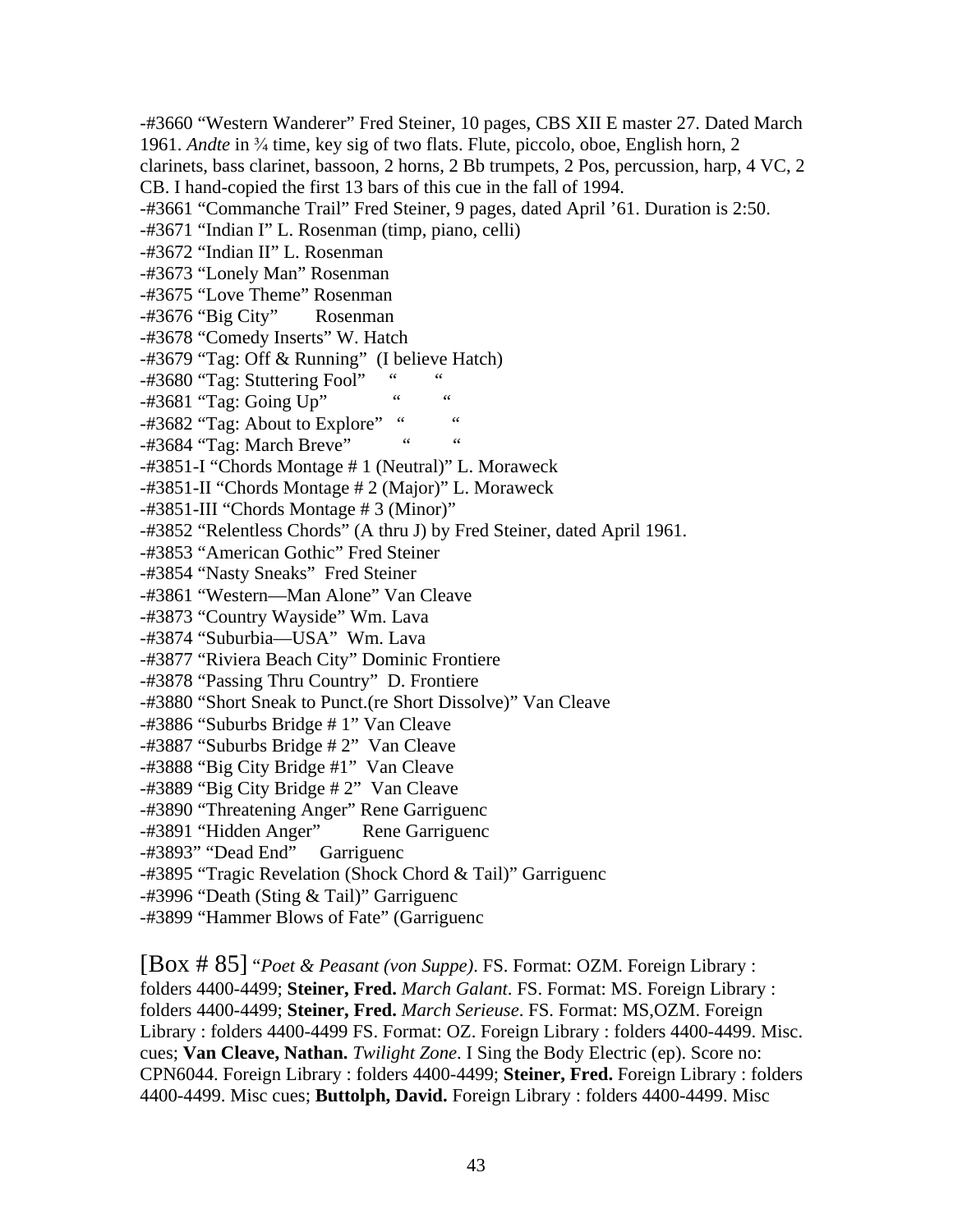cues; **Steiner, Fred.** *New Horizons*. Foreign Library : folders 4400-4499; **Moraweck, Lucien.** Foreign Library : folders 4400-4499. Misc. cues; **Murray, Lyn.** Foreign Library : folders 4400-4499. Misc. cues" [NOTE: I looked at this box at least once (date not noted on my research sheet) but probably two times since I have a separate research sheet (undated) on this box. .

-"The Enemy" (documentary) David Buttolph. #4486, CBS XIII B # 3. 4 stave sketch and full score. Note: This may actually be *New* Horizons with "The Enemy" being the first cue…Sample cues:

 -#4486 "The Enemy" 9 pages -#4487 "A Study for Credits" 12 pages -#4488 "The Mirage" -#4489 "Documentary—Serious Moment" -#4490 "Documentary—[???] -#4491 "Documentary—Suspense" -"March Serieuse" Fred Steiner [Note: My notes state *Perry Mason* scored by Steiner… -#4434 "Onslaught" CBS XIII B # (??) -#4435 "Skyline"

-#4436 "Iron Curtain" dated May 1962

-"New Horizons—Documentary-Inspirational" dated May '62

[Box # 86] "**Morgan, Tommy.** *Western Cues*. FS. Format: MS,OZM. Foreign

Library : folders 4500-4599; **Garriguenc, Rene.** *Generic Cues*. FS. Format: MS. Foreign Library : folders 4500-4599; **Klatzkin, Leon.** FS. Format: MS. Foreign Library : folders 4500-4599. Misc cues; **Garriguenc, Rene.** *Sneaks & Punctuation*. FS. Format: MS. Foreign Library : folders 4500-4599; **Barnett, William A..** FS. Format: MS. Foreign Library : folders 4500-4599. Misc. cues; **Shores, Richard.** FS. Format: OZM. Foreign Library : folders 4500-4599. Misc. cues; **Moraweck, Lucien.** FS. Format: OZM. Foreign Library : folders 4500-4599. Misc. cues **La Salle, Richard.** *Concerto Theme*. FS. Format: OZM. Foreign Library : folders 4500-4599. Misc. cues; **Van Cleave, Nathan.** *Sneaks, Tags & Cues*. FS. Format: OZM. Foreign Library : folders 4500-4599; **Garriguenc, Rene.** FS. Format: OZM. Foreign Library : folders 4500-4599. Misc. cues." [NOTE: I worked on this box at least on 1-30-98 but I did not take notes except for one cue that day:] -#4500 "Generic No. 7—Noble Deeds" Rene Garriguenc [Note: I also just found a research page of mine showing that I also worked on this box May 30, 1995:] -#4500 "Generic # 7—Noble Deeds" by Garriguenc. CBS XII E 27 -#4501 "Generic # 8—Emphatic Major Mood to Minor" Garriguenc CBS XII E-27 -#4502 "Generic # 9—Our Land" Garriguenc

-#4503 "Generic # 10—Anthem Type, A Great Man, A Great Country" by Garriguenc

-#4504 "Generic # 11—Aftermath of War (Dark, Heroic, Noble)" by Garriguenc

-#4505 "Suspense" by Johnny Morgan, CBS XIII # 14, 1:28 duration

-#4514 "Showdown" by Johnny Morgan

-#4517 "Lamentoso" by Leon Klatzkin, CBS XIII E-32, (score in concert)

-#4518 "Lamentoso # 1" by Klatzkin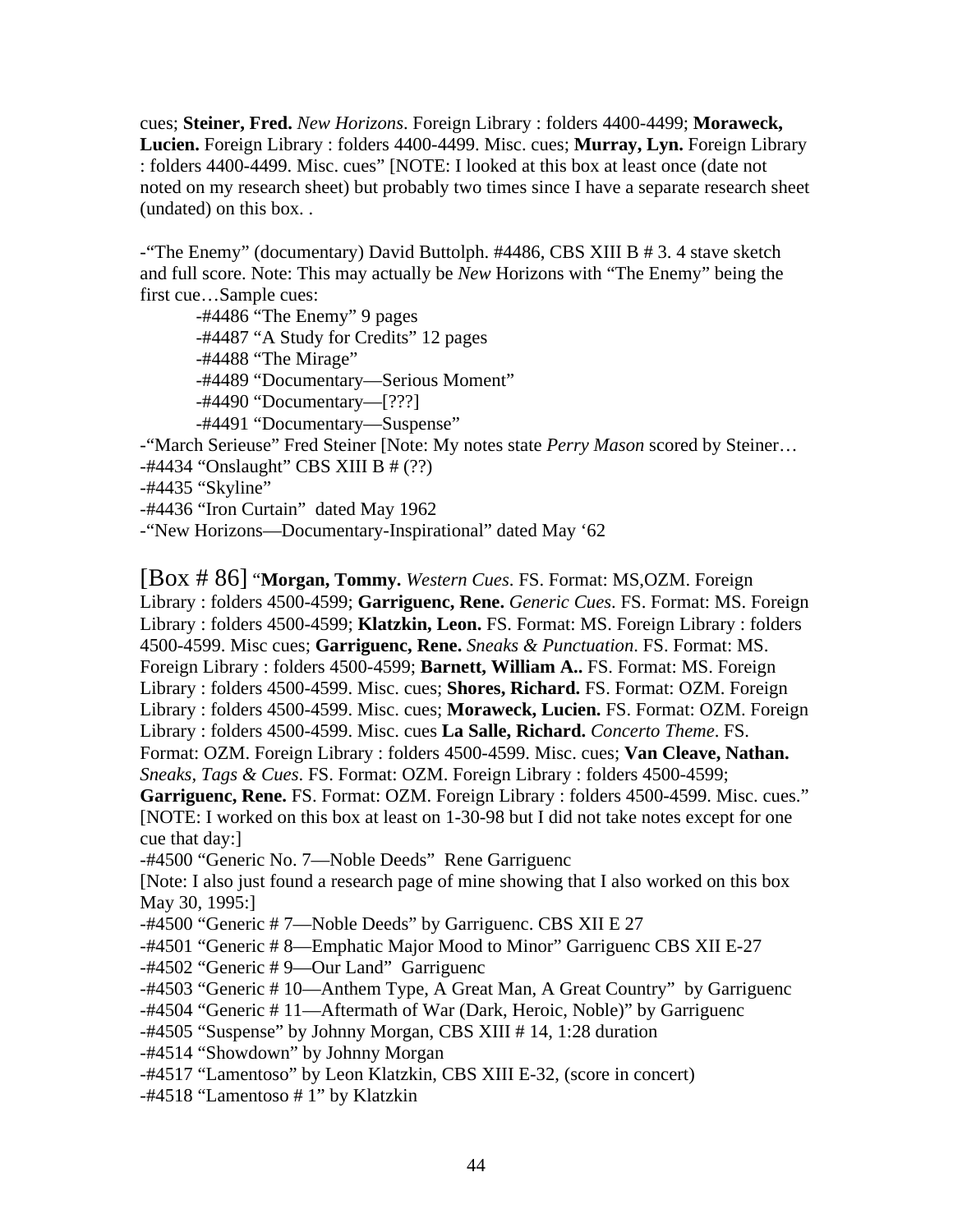-#4519-1 "Sneak & Punct. No. 1" by Garriguenc CBS XIII E-34 -#4526 "Transition # 1" Wm. A. Barnett, CBS XIII E-29 [thru # 7]  $-#4538$  "Pleasant Lead-In  $# 1$ " by Barnett [thru  $# 4$ ]  $-#4542$  "Somber Lead-In  $# 1$ " by Barnett [thru  $# 4$ ] -#4546 "Neutral Suspense # 2" Barnett CBS XIII E-32 -#4548 "Perry Mason Lay-Over (for Bridge to Neutral Suspense)" Barnet, E-31 [etc]

[Box # 87] "**Tiomkin, Dimitri.** *Rawhide*. TV Series. FS. Format: OZM. Foreign Library : folders 4500-4599. Cues; **Moraweck, Lucien.** *Have Gun Will Travel*. TV Series. FS. Format: OZM. Foreign Library : folders 4500-4599. Cues; **Garriguenc, Rene.** *Have Gun Will Travel*. Detour at Hand (ep). TV Series. FS. Format: OZM. Foreign Library : folders 4500-4599; **Garriguenc, Rene.** *Sailing Cues*. FS. Format: OZM. Foreign Library : folders 4500-4599; **Moraweck, Lucien.** *Streets of Laredo*. FS. Format: OZM. Foreign Library : folders 4500-4599; **Moraweck, Lucien.** *Blow the Man Down*. FS. Format: OZM. Foreign Library : folders 4500-4599; **Moraweck, Lucien.** *Sweet Betsy*. FS. Format: OZM. Foreign Library : folders 4500-4599; **Steiner, Fred.** *Have Gun Will Travel*. TV Series. FS. Format: OZM. Foreign Library : folders 4500-4599." [NOTE: I looked into this box on 5-30-95 and also an unspecified day in April 1995 when I hand-copied a cue:]

-*Rawhide* cue # 4586 "Light Stuff" by Tiomkin

-*Rawhide* #4585 "Low Dramatic"

-*Rawhide* #4584 "Suspense"

-*Rawhide* #4583 "Across the Plain"

-*Rawhide* #4582 "Day Street to Nite Camp"

-*Rawhide* # 4581 "Cattle Drive"

-#4587 Paladin's Anger, Punct. Bridge, sneak to Curtain" by L. Moraweck

-#4589 "Paladin's Lonely Ride" music by Moraweck

-#4591 "Paladin # 2 (Carefree Paladin)" CBS XIII B # 9

-#4592 "Paladin # 3 (Paladin Waits)" CBS XIII B # 10

 $=$ #4593 "Paladin # 4 (Not A Worry)"

-#4594 "Pensive Paladin" music by Fred Steiner dated July '62, CBS XIII B # 9

-#4595 "Paladin Prowls" music by Fred Steiner

-#4596 "Paladin's Pony" by Fred Steiner

-#4597 "Paladin's Trek" by Fred Steiner. 16 bars, 1:05 duration. Dated July 1962.

Concert score. Key signature of three flats. Flute, oboe, 2 clarinets, bassoon, 2 horns, 2 trumpets, 2 Pos, timp, 4 VC, 1 CB.

-#4598 "Paladin's Peril" by Fred Steiner

ETC.

88 "**Moraweck, Lucien.** *Have Gun Will Travel*. Happy Day, Mr. Paladin (ep). TV Series. FS. Format: OZM. Foreign Library : folders 4600-4613; **Garriguenc, Rene.** FS. Format: OZM. Foreign Library : folders 4600-4613. Cues; **Van Cleave, Nathan.** FS. Format: OZM. Foreign Library : folders 4600-4613."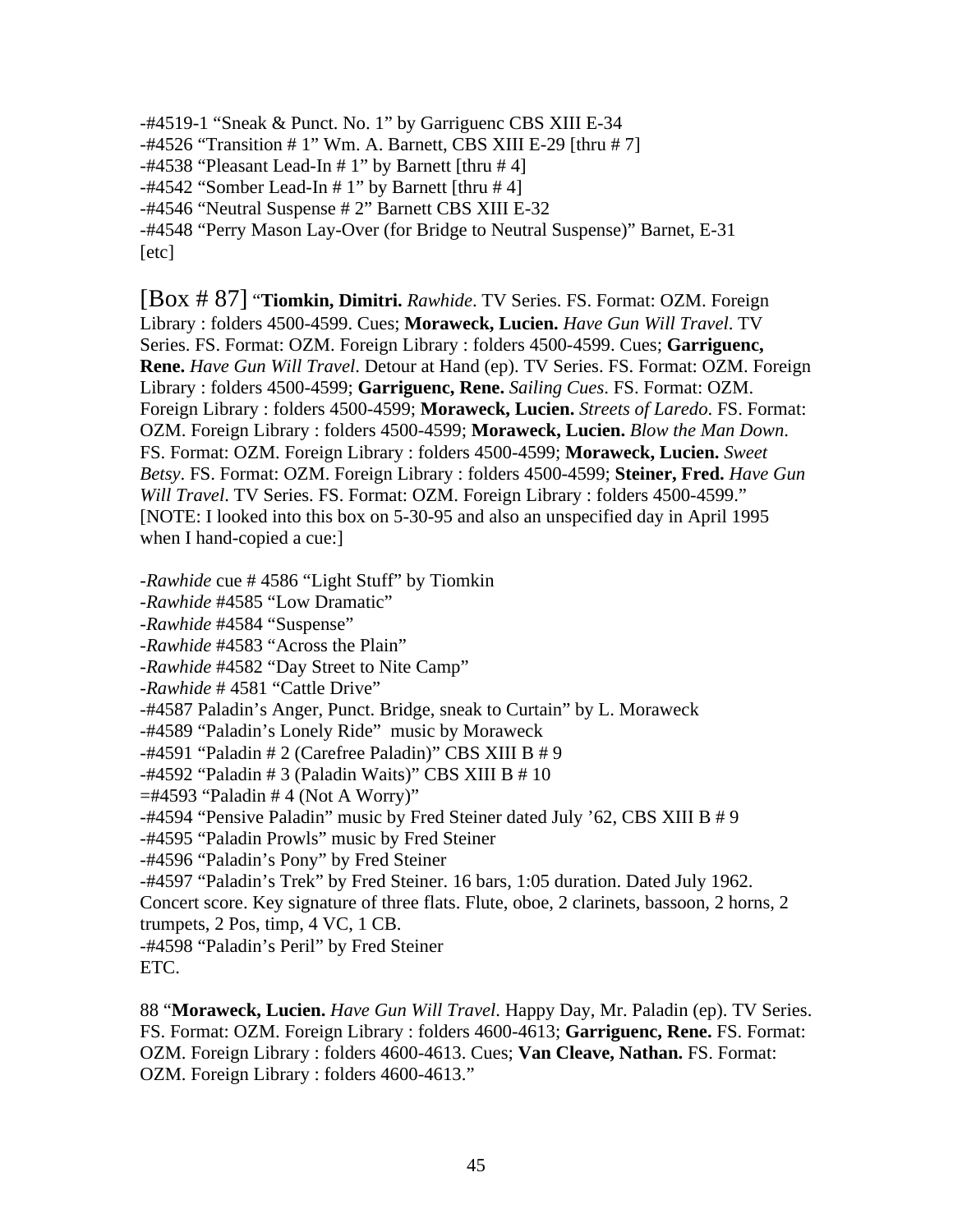[Box # 89] "**Alexander, Jeff.** *Millionaire, The*. TV Series. Score no: CPN5895. FS. Format: OZM. Foreign Library : folders 2030-2058; **Goldsmith, Jerry.** *Lonesome as Midnight*. Score no: CPN5838. FS. Format: MS. Foreign Library : folders 2030-2058; **Steiner, Fred.** *Millionaire, The*. Karen Sommers (ep). TV Series. Score no: CPN5884. FS. Format: MS. Foreign Library : folders 2001-2020; **Steiner, Fred.** *Nancy Pearson*. Score no: CPN5847. FS. Format: MS. Foreign Library : folders 2021-2030; **Herrmann, Bernard.** *Twilight Zone*. Lonely, The (ep). TV Series. Score no: CPN5808. FS. Format: MS. Foreign Library : folders 2059-2069; **Herrmann, Bernard.** *Twilight Zone*. Walking Distance (ep). TV Series. Score no: CPN5809. FS. Format: MS. Foreign Library : folders 2070-2080; **Waxman, Franz.** *Twilight Zone*. 16mm Shrine (ep). TV Series. Score no: CPN5825. FS. Format: MS. Foreign Library : folders 2081-2090" [NOTE: I pulled this box very early in the collection's availability because I xeroxed the Herrmann score]

-*Twilight Zone*, "Lonely" Bernard Herrmann, dated July 1959. Cues # 2059 thru 2070. CBS XI-78-D.

-*Twilight Zone*, "Walking Distance" Herrmann dated August 15, 1959. Cues # 207- thru 2080. CBS XI-78-D3.

90 "**Frank, David.** *Maid in America?*. TV Movie. Score no: CED0367-0423. FS. Format: MS."

[Box # 91] "**Snow, Mark.** *Games Mother Never Taught You*. TV Movie. Score no: CED0424-. FS. Format: MS.; **Brighton, Bruce.** *Stormin' Home*. TV Movie. Score no: CED1220-1249. FS,RS. Format: MS,CPY." [NOTE: I pulled this box on Feb 21, 1997]

-*Storming Home*, Bruce Broughton -*Games Mother* Mark Snow

[Box # 92] "**Thorne, Ken.** *Wicked Ways*. TV Movie. Score no: CED0975-1026. FS. Format: MS.; **Hagen, Earle.** Hagen, Deane (o). *Muggable Mary*. TV Movie. Score no: CED0220-0245. FS. Format: MS." [NOTE: I pulled this box on 2-21-97]

-*Muggable Mary* Earle Hagen -*Wicked Ways* Ken Thorne.

[Box # 93] "**Rosenman, Leonard.** *First Steps*. TV Movie. Score no: CED1042-1081. FS. Format: MS.; **Tunick, Jonathon.** *Brotherly Love*. TV Movie. Score no: CED1185- 1192. FS. Format: MS.; **Tunick, Jonathon.** *Brotherly Love*. TV Movie. Score no: CED1193-1212. FS. Format: MS." [NOTE: I pulled this box on 2-21-97]

-*First Steps* Leonard Rosenman -*Brotherly Love*, Jonathan Tunick

[Box # 94] "**Holdridge, Lee.** *Running Out*. Score no: 0654-0674. FS. Format: MS.; **Goldenberg, Billy.** *Far Shore*. Score no: CED0500-0519. FS. Format: MS.; **Di**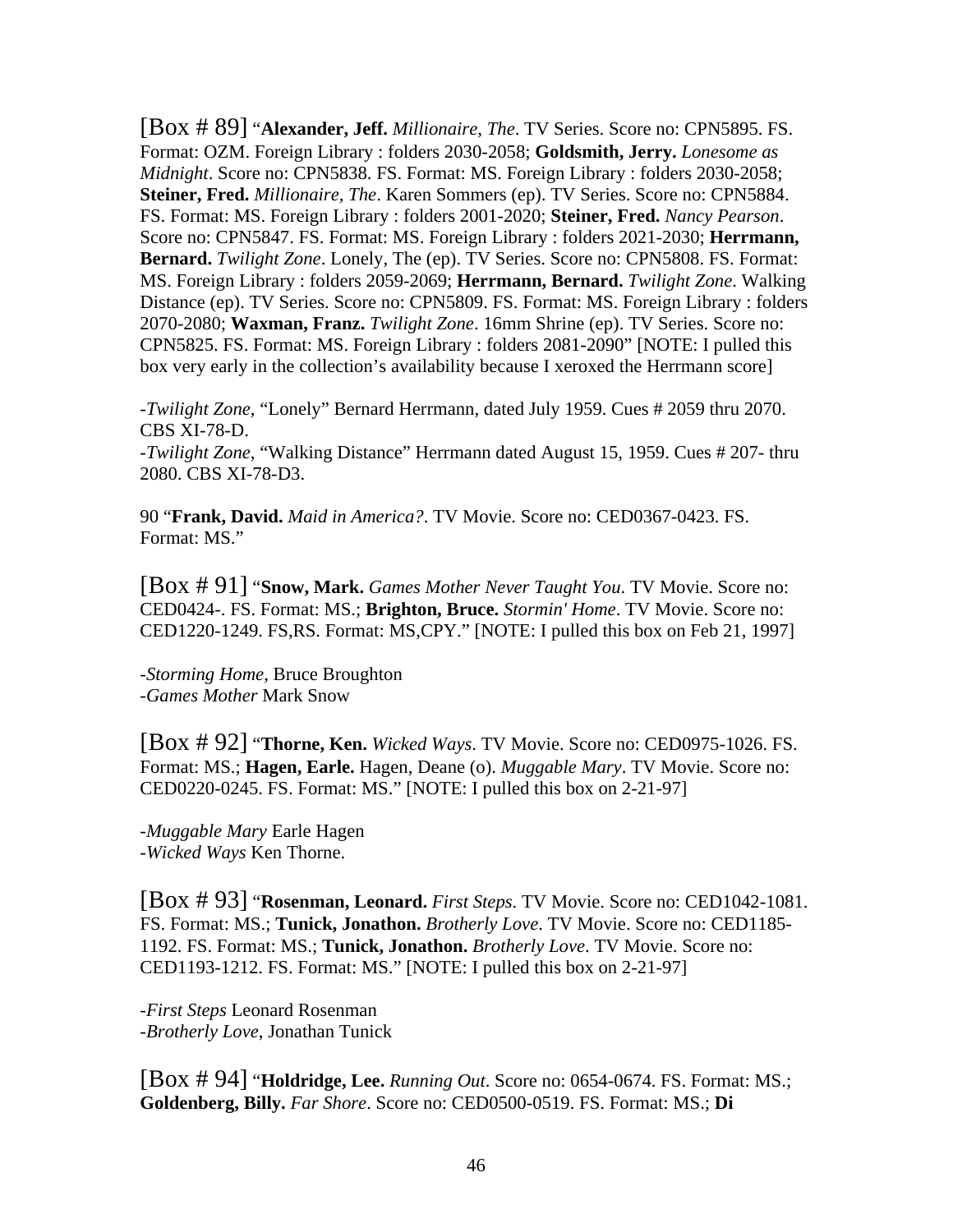**Pasquale, James.** Clausen, Alf (o). *Quarterback Princess*. 1983/84 . Show no: 3211- 0979. FS. Format: MS." [NOTE: I pulled this box on 2-21-97]

-*Running Out* Lee Holdridge. Verified.

[Box # 95] "**Goldsmith, Jerry.** *Playhouse 90*. Rank and File (ep). TV Series. Score no: CPN5802. FS. Format: MS.; **Goldsmith, Jerry.** *Playhouse 90*. Project Immortality (ep). TV Series. Score no: CPN5803. FS. Format: MS.; **Courage, Alexander.** *Hollywood Sound Stage Theme*. Score no: CPN5805. FS,RS. Format: MS,OZM,OZC. From show no.7618; **Courage, Alexander.** *Stars in the Air Theme*. Score no: CPN5806. FS,RS. Format: MS,OZM,OZC. From show no.7622; **Herrmann, Bernard.** *Twilight Zone*. Lonely (ep). TV Series. 08/05/59. Score no: CPN5808. PT. Format: OZC.; **Goldsmith, Jerry.** *Line Up Theme*. Score no: CPN5810. PT. Format: MS,OZM,OZC.; **Gold, Ernest.** *Line Up Theme*. Score no: CPN5810. PT. Format: MS,OZM,OZC. ;**Tiomkin, Dimitri.** *Hotel de Paris Theme*. TV Series. 1959 . Score no: CPN5800. RS. Format: OZM,OZC." [NOTE: I worked on this box at least to work on Herrmann's *Twilight Zone* theme]

-*Twilight Zone*, "Lonely" (instrumental Parts only). Bernard Herrmann

-#1561 "Twilight Zone Theme" (B. Herrmann). CBS 10-58-D-3

-#1561 A "Twilight Zone Credits" (B. Herrmann) " " [Note: Both cues are full autograph cues. Moreover, these two cues are the only surviving full score versions of the pilot episode score for "Where Is Everybody?" The rest of the music for that episode was not located in this box, and I could not find it in any of the other boxes I researched. Perhaps those full cues are located in a box that I did not personally inspect, but I looked into the majority of relevant or likely boxes]

[Box # 96] "**Van Cleave, Nathan.** *Twilight Zone*. Perchance to Dream (ep). TV Series. 11/05/59. Score no: CPN5837. FS. Format: MS.; **Garriguenc, Rene.** *Gunsmoke*. Miguel's Daughter (ep). TV Series. Score no: CPN5834. Reel cue no: M10. FS. Format: MS.; **Stevens, Leith.** *Twilight Zone*. Time Enough At Last (ep). TV Series. 11/02/59. Show no: 0173-3614. Score no: CPN5835. FS. Format: MS. Also includes copy of orchestra sheet (2094-2105) ;**Moraweck, Lucien.** *Hotel de Paris*. Monique's Return (ep). TV Series. 10/21/59. Score no: CPN5829. FS. Format: MS. Also includes copy of orchestra sheet; **Goldsmith, Jerry.** Fortina, Carl (a). *Perry Mason*. Paul Drake's Dilemma (ep). TV Series. Score no: CPN5830. FS. Format: MS.; **Leshay, .** Fortina, Carl (a). *Perry Mason*. Paul Drake's Dilemma (ep). TV Series. Score no: CPN5830. FS. Format: MS.; **Barr, .** Fortina, Carl (a). *Perry Mason*. Paul Drake's Dilemma (ep). TV Series. Score no: CPN5830. FS. Format: MS. ;**Murray, Lyn.** *Millionaire, The*. Tom Hampton (ep). TV Series. 11/02/59. Score no: CPN5832. FS. Format: OZC.; **Moraweck, Lucien.** *Have Gun Will Travel*. Billy Banjo (ep). TV Series. Score no: CPN5828. FS. Format: MS. Also includes copy of orchestra sheet" [NOTE: I pulled this box at least once, the date of which I neglected to insert on my research page]

-*Twilight Zone*, "Perchance to Dream" Van Cleave, score dated 11-5-59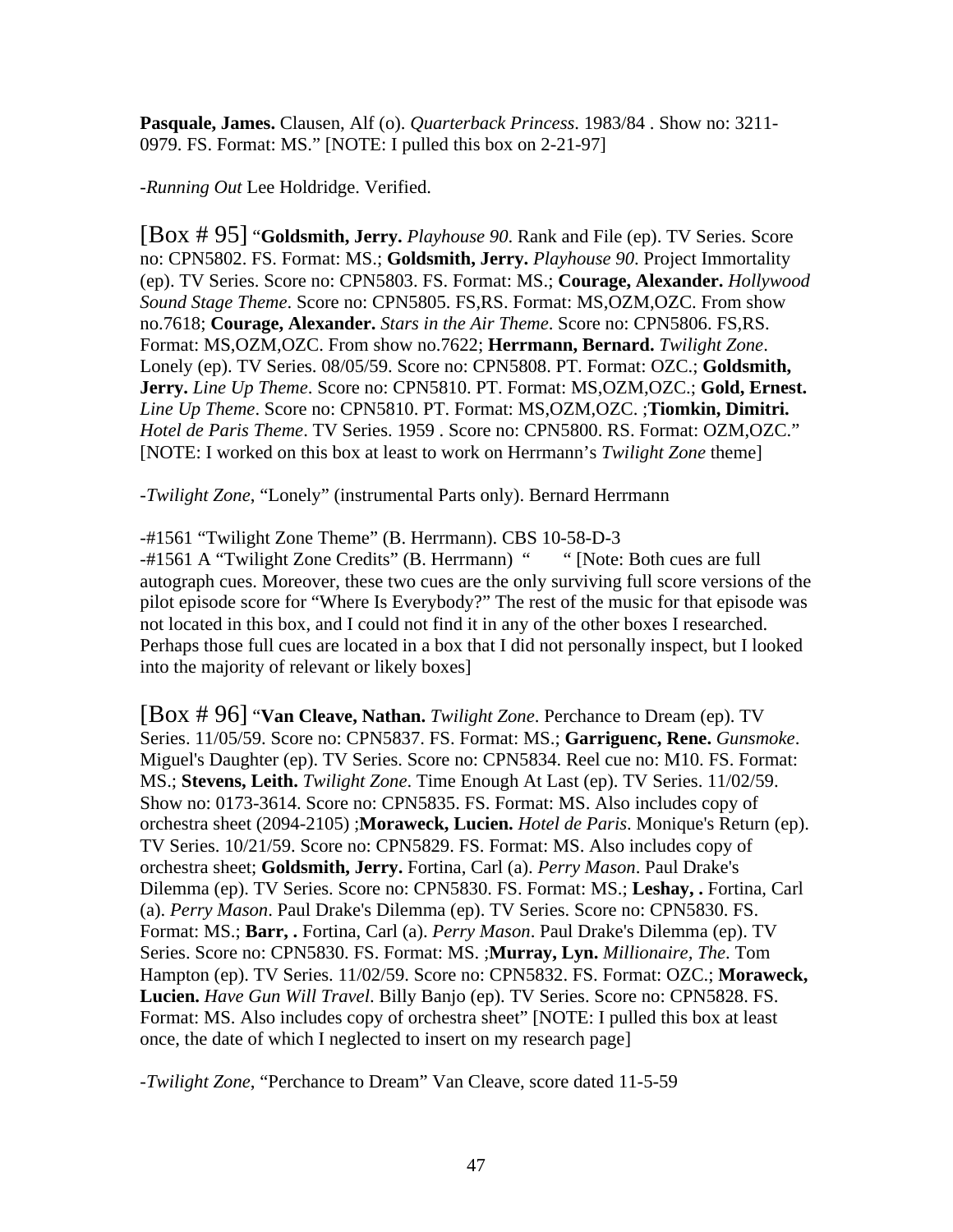-*Perry Mason*, "Paul Drake's Dilemma" Goldsmith, score dated 10-21-59. Airdate 11-14- 59 (third season).Sample cues {note: the cue numbers are not the official CBS Music Library sequences for the following series of cues since they are too high]:

 -#8812 (1922) "The Key" 8 bars, 35 seconds. 2 clarinets, oboe, bassoon, 2 trumpets, 2 Pos, bass.

-#8813 (1923) "The Drink" 19 bars, 1:27 duration.

 -#8814 (1924) "The Killing" 8 bars, :28. 4 clarinets, 3 trumpets, 3 Pos, bass, piano, timp, xylophone.

 $-48815$  (1925) "New Boss" 2 bars, :09  $\frac{1}{2}$  duration.

-#8816 "The Payoff" 8 bars, :44.

-#8817-21 "The Visit" 9 bars, 21 seconds.

-#8822 "Old Alex" 14 bars, 1: 20  $\frac{1}{2}$ .

-#8823 "The Lobby" 4 bars, :19.

 -#8825 "The Fight" 7 bars, :15. Flute, 3 clarinets, 2 trumpets, 3 Pos, bass, piano, timp. *Allegro* in C time.

 -#8843 & 28 "Courthouse" 1 bar, :06. ETC.

-*Gunsmoke*, "Miguel's Daughter" Rene Garriguenc. Airdate 11-28-59.

-*Twilight Zone*, "Time Enough at Last" Leith Stevens

-*Hotel de Paree*, "Monique's Return" Moraweck, score dated 10-59. Airdate 10-30-59 *-Millionaire*, "Tom Hampton" Lyn Murray, score dated 11-2-59. Airdate 11-18-59 (6<sup>th</sup>) season).

[Box # 97] "**Dunlop, Paul.** *Have Gun Will Travel*. Charles Red Dog (ep). TV Series. Score no: CPN5833. FS. Format: MS. Also includes copy of music editorial and orch. sheet; **Dunlop, Paul.** *Gunsmoke*. Brother Whelp (ep). TV Series. Score no: CPN5821. FS. Format: MS. Also includes copy of orchestra sheet; **Courage, Alexander.** *Hotel de Paris*. Gold Fever (ep). TV Series. 09/29/59. Score no: CPN5822. FS. Format: MSS. *Target for Three*. TV Series. 09/29/59. Score no: CPN5822. FS. Format: MS. ;**Goldsmith, Jerry.** *G.E. Theater*. Last Dance (ep). TV Series. 10/03/59. Score no: CPN5824. FS. Format: MS." [NOTE: I looked in this box at least once on July 12, 1995]

-*HGWT*, "Charles Red Dog" Paul Dunlop. CPN 5833. Starts with cue # 2311. -*Gunsmoke*, "Brother Whelp" Dunlop. Cues # 2896-2905. Airdate Nov 7, 1959 (5<sup>th</sup> season).

-*Hotel de Paree*, "Gold Fever" A. Courage. CPN 5822.

-*Playhouse 90*, "Target for Three" Bob Drasnin. Airdate 10-1-59 (4<sup>th</sup> season opener) starring George C. Scott and Ricardo Montalban.

-*G. E. Theater*, "Last Dance" Jerry Goldsmith. CPN 5824. The first cue is "Newlyweds" (strings), then "Problems" and then "Burnt Shirt" and then "New Dress," etc.

[Box # 98] "**Hatch, Wilbur.** *Have Gun Will Travel*. Fragile (ep). TV Series. 09/14/59. Score no: CPN5815. FS. Format: MS.;**Alexander, Jeff.** *Man From the Riviera*. Gold and Gold (ep). TV Series. 09/14/59. Score no: CPN5817. FS. Format: OZC.; **Tiomkin, Dimitri.** Moraweck, Lucien (o). *Hotel de Paris*. Sundance Comes Home (ep).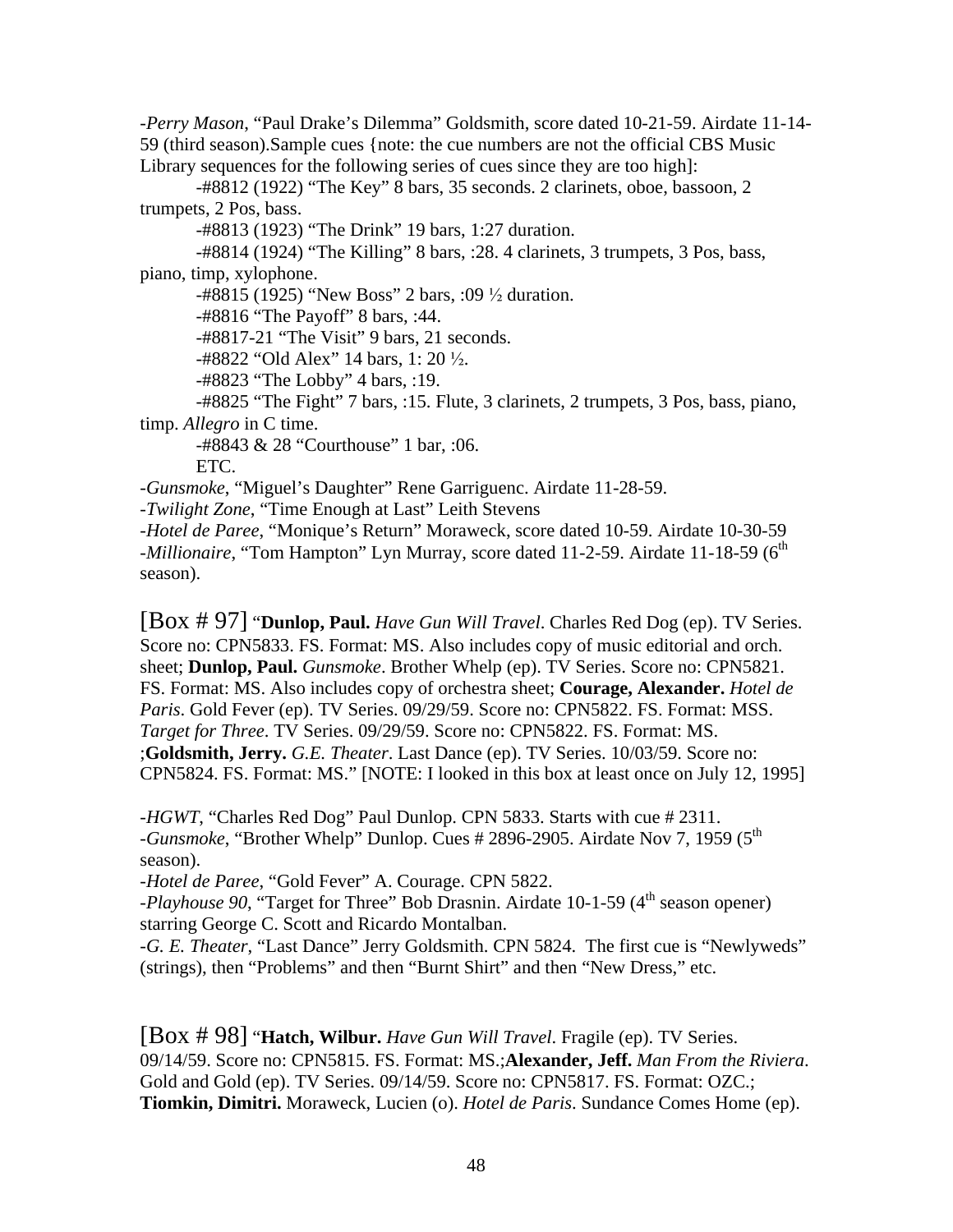TV Series. Score no: CPN5818. FS. Format: MS. (2426-2439) ;**Tiomkin, Dimitri.** Garriguenc, Rene (o). *Hotel de Paris*. Sundance Comes Home (ep). TV Series. Score no: CPN5818. FS. Format: MS. (2426-2439) ;**Goldsmith, Jerry.** *G.E. Theater*. Hilter's Secret (ep). TV Series. Score no: CPN5820. FS. Format: MS." [NOTE: I pulled this box on July 12, 1995]

-*Hotel De Paree* Tiomkin. Orchestrated L. Moraweck. Sample cues: "Prologue" (cue # 2426) "Come Home," "To Rent A Room," "Upstairs," "Annette Pleads—Comes Home," "Trouble Ahead," "Monique Waits # 1 (#2431, M-16 A), etc. CPN 5818. Series of cues #2426-2439.

-*HGWT* "Fragile" W. Hatch. CPN 5815.

-*Man From Riviera* Jeff Alexander (pilot) CPN 5817

-*G.E. Theater*, "Hitler's Secret" Jerry Goldsmith CPN 5820. Horns, trombones, tuba, percussion.

[Box # 99] "**Suckman, Harry.** *Dog Face*. TV Pilot. Score no: CPN5813. FS,PT. Format: MS, OZM, OZC." [NOTE: I pulled this box on July 12, 1995]

-*Dog Face* Harry Sukman (pilot show) dated 4-22-59.

[Box # 100] "**Van Cleave, Nathan.** *Twilight Zone*. World of Difference (ep). TV Series. Show no: 0173-3624. Score no: CPN5879. FS. Format: MS. Also includes copy of breakdown; **Hatch, Wilbur.** *Have Gun Will Travel*. Search, The (ep). TV Series. Score no: CPN5876. FS. Format: MS.; **Murray, Lyn.** *Have Gun Will Travel*. Hatchet Man (ep). TV Series. Score no: CPN5870. FS. Format: OZM,OZC. Also includes copy of breakdown; **Lava, William.** *Have Gun Will Travel*. Misguided Father (ep). TV Series. 01/60 . Show no: 0155-0108. Score no: CPN5867. FS. Format: MS. Also includes copy of breakdown; **Hatch, Wilbur.** *Hotel de Paris*. Sundance and the Boat Soldier (ep). TV Series. 01/12/60. Score no: CPN5865. FS. Format: MS. Also includes copy of orchestra sheet" [NOTE: I pulled this box on July 12, 1995]

-*Twilight Zone*, "World of Difference" Van Cleave

-*HGWT*, "The Search" Bill Hatch

-*HGWT*, "Hatchet Man" Lyn Murray. CPN 5870. Note: I delineated a cue or two of this cue on one of my Potpourri rundowns, I believe. Sample cues:

-#2297 (M-1011) "Crotalis"

-#2298 (M-1013) "Have Gun Theme"

-*HGWT*, "Misguided Father" Wm. Lava CPN 5867.

-*Hotel de Paree*, "Sundance & the Best Soldier" Wilbur Hatch CPN 5865. Airdate 2-5- 60.

**101 Rosenman, Leonard.** *Twilight Zone*. Sky Was Open (ep). TV Series. Score no: CPN5846. FS. Format: MS. Foreign Library : folders 2101-2110; **Moraweck, Lucien.** *Twilight Zone*. Billy Banjo (ep). TV Series. Score no: CPN5846. FS. Format: MS. Foreign Library : folders 2121-2130; **Stevens, Leith.** *Have Gun Will Travel*. Champaigne Safari (ep). TV Series. Score no: CPN5839. FS. Format: MS. Foreign Library : folders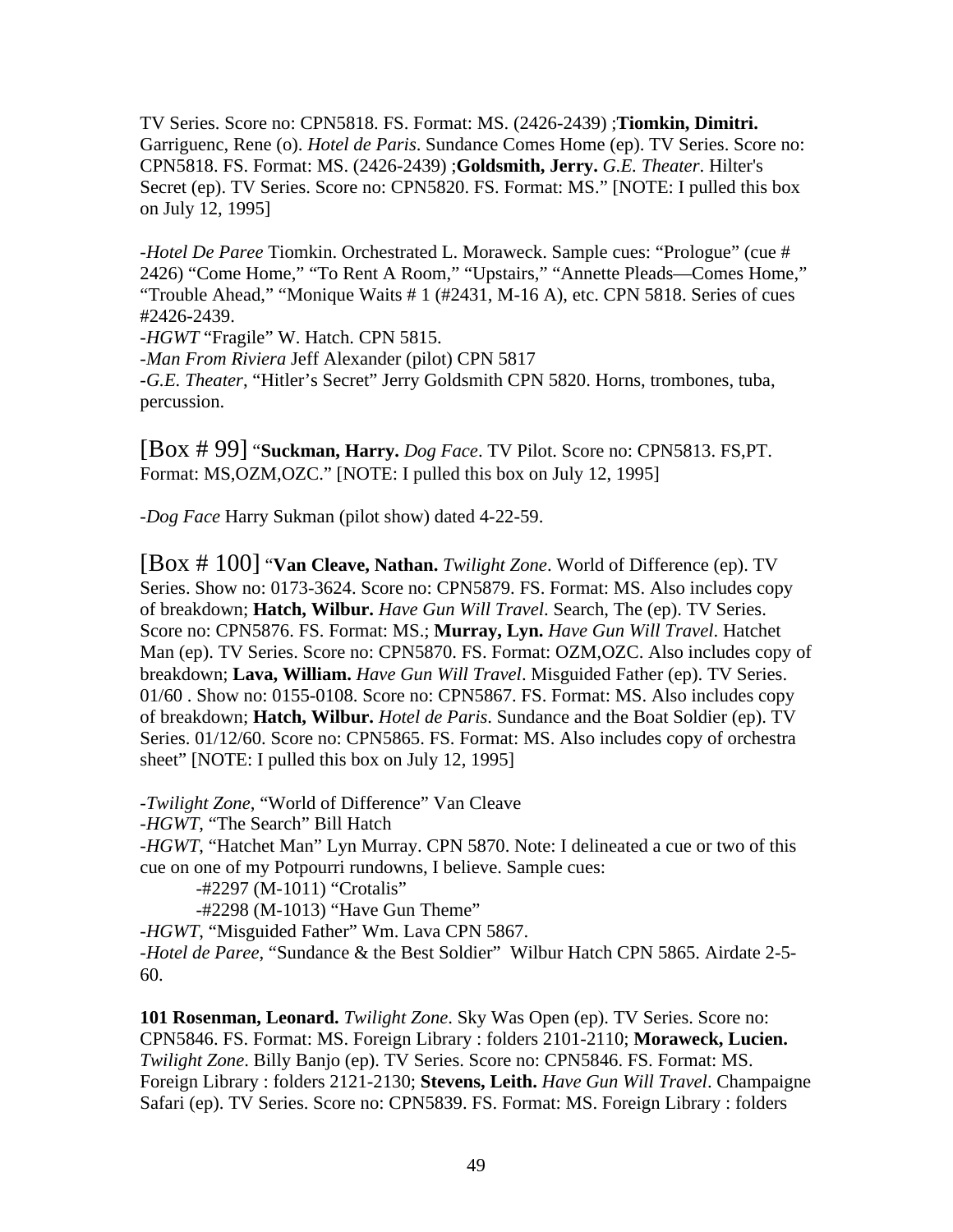2131-2150; **Moraweck, Lucien.** *Have Gun Will Travel*. Black Sheep (ep). TV Series. Score no: CPN5898. FS. Format: MS. Foreign Library : folders 2151-2160 ;**Murray, Lyn.** *Have Gun Will Travel*. Have Gun Card (ep). TV Series. Score no: CPN5843. FS. Format: MS. Foreign Library : folders 2161-2170 ;**Murray, Lyn.** *Have Gun Will Travel*. Laredo (ep). TV Series. Score no: CPN5843. FS. Format: MS. Foreign Library : folders 2161-2170 ;**Moraweck, Lucien.** *Have Gun Will Travel*. Black Sheep (ep). TV Series. Score no: CPN5898. FS. Format: MS. Foreign Library : folders 2161-2170; **Murray, Lyn.** *Have Gun Will Travel*. Laredo (ep). TV Series. Score no: CPN5843. FS. Format: MS. Foreign Library : folders 2171-2180; **Stevens, Leith.** *Have Gun Will Travel*. Lady-Wall (ep). TV Series. Score no: CPN5864. FS. Format: MS. Foreign Library : folders 2211-2230; **Lava, William.** *Have Gun Will Travel*. Misguided Father (ep). TV Series. Score no: CPN5867. FS. Format: MS. Foreign Library : folders 2231-2250; **Garriguenc, Rene.** *Have Gun Will Travel*. Stagecoach, The (ep). TV Series. Score no: CPN5855. FS. Format: MS. Foreign Library : folders 2241-2260; **Scott, Nathan.** *Have Gun Will Travel*. Love of a Bad Woman (ep). TV Series. Score no: CPN5889. FS. Format: MS. Foreign Library : folders 2261-2270

102 **Scott, Nathan.** *Have Gun Will Travel*. Love of a Bad Woman (ep). TV Series. Score no: CPN5889. FS. Format: MS. Foreign Library : folders 2271-2280; **Scott, Nathan.** *Twilight Zone*. Stop at Willoby (ep). TV Series. Score no: CPN5901. FS. Format: MS. Foreign Library : folders 2341-2370; **Van Cleave, Nathan.** *Twilight Zone*. Perchance to Dream (ep). TV Series. Score no: CPN5831. FS. Format: OZM. Foreign Library : folders 2371-2382; **Van Cleave, Nathan.** *Twilight Zone*. What You Need (ep). TV Series. Score no: CPN5856. FS. Format: MS. Foreign Library : folders 2381-2400; **Van Cleave, Nathan.** *Twilight Zone*. Elegy (ep). TV Series. Score no: CPN5869. FS. Format: MS. Foreign Library : folders 2401-2420; **Van Cleave, Nathan.** *Tune for a Beauty Contest*. FS. Format: MS. Foreign Library : folders 2401-2410. CBS Library

103 **Hatch, Wilbur.** *For the Love of Pete*. Score no: CPN5892. FS. Format: MS. Foreign Library : folders 2431-2450; **Steiner, Fred.** *G.E. Theater*. Mr. Preach (ep). TV Series. Score no: CPN5900. FS. Format: MS. Foreign Library : folders 2451-2470; **May, Billy.** *Man on the Beach*. TV Series. Score no: CPN5858. FS. Format: MS. Foreign Library : folders 2471-2480; **Moraweck, Lucien.** *Mountain Man*. Score no: CPN5903. FS. Format: MS. Foreign Library : folders 2471-2480; **Stevens, Leith.** *Mountain Man*. Score no: CPN5903. FS. Format: MS. Foreign Library : folders 2471-2480 ;**Steiner, Fred.** *G.E. Theater*. Mr. Preach (ep). Score no: CPN5900. FS. Format: MS. Foreign Library : folders 2471-2480 ;**May, Billy.** *Man on the Beach*. TV Series. Score no: CPN5858. FS. Format: MS. Foreign Library : folders 2481-2490; **Goldsmith, Jerry.** *Twilight Zone*. Four of Us Are Dying, The (ep). TV Series. Score no: CPN5850. FS. Format: MS. Foreign Library : folders 2364-2370; **Goldsmith, Jerry.** *Twilight Zone*. Big Tall Wish (ep). TV Series. Score no: CPN5896. FS. Format: MS. Foreign Library : folders 2322-2331

[Box # 104] "**Moraweck, Lucien.** *Hotel de Paris*. Blood Money (ep). TV Series. Score no: CPN5860. FS. Format: MS. Foreign Library : folders 2543-2552; **Garriguenc, Rene.** *Hotel de Paris*. Hero of Bloody Blue Creek (ep). TV Series. Score no: CPN5874. FS. Format: MS. Foreign Library : folders 2574-2585; **Steiner, Fred.** *Hotel de Paris*.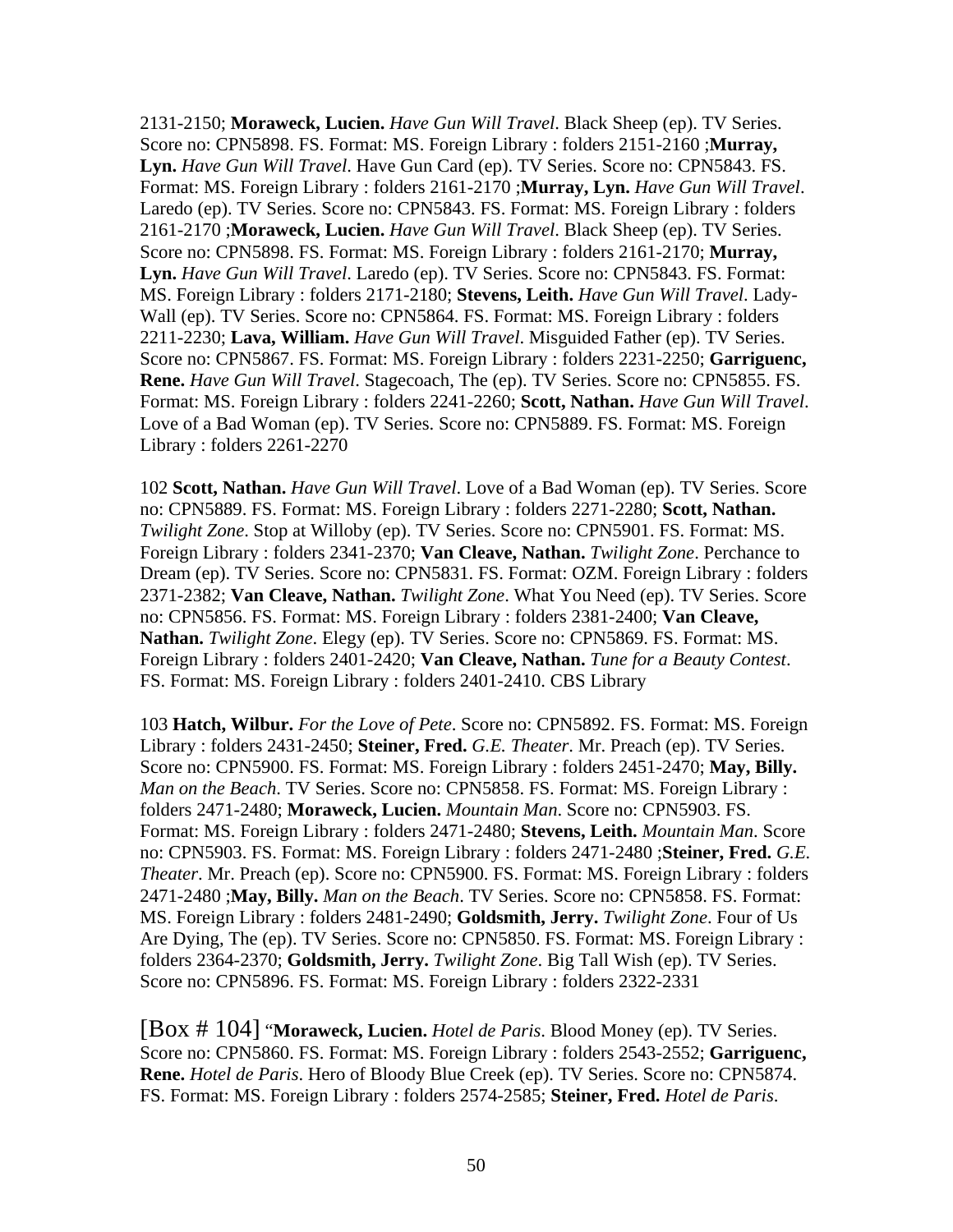Black Widow, A (ep). TV Series. Score no: CPN5894. FS. Format: MS. Foreign Library : folders 2611-2624; **Garriguenc, Rene.** *Gunsmoke*. Odd Men Out (ep). TV Series. Score no: CPN5814. FS. Format: MS. Foreign Library : folders 2739-2747; **Garriguenc, Rene.** *Hotel de Paris*. Kid From Nowhere (ep). TV Series. Score no: CPN5862. FS. Format: MS. Foreign Library : folders 2586-2594 ;**Lava, William.** *Hotel de Paris*. Marshall of Water End (ep). TV Series. Score no: CPN5883. FS. Format: MS. Foreign Library : folders 2681-2689; **Stevens, Leith.** *Hotel de Paris*. Cost of Justice (ep). TV Series. Score no: CPN5827. FS. Format: MS. Foreign Library : folders 2638-2647; **Garriguenc, Rene.** *Twilight Zone*. Monster of Maple Street (ep). TV Series. Score no: CPN5882. FS. Format: MS. Foreign Library : folders 2500-2512" [NOTE: I pulled this box at least once to hand-copy a small portion of the Steiner score]

-*Hotel de Paree*, "Black Widow" Fred Steiner. Airdate for "Sundance & the Black Widow" was April 1, 1960 starring Patricia Medina. Score date March 1960. Sample cue:

 -#2622 (M-2732) "Death Duel" Flute, clarinet, bassoon, 2 horns, trumpet, trombone, tuba, timp, piano, strings (including 3 VC).

[Box # 105] "**Herrmann, Bernard.** *Suspense Theme*. Score no: CPN5914. FS. Format: MS,CPY.; **North, Alex.** *Nero Wolfe*. TV Series. Score no: CPN5912. RS. Format: OZC. ;**Steiner, Fred.** *Buick-Electra Show*. Gambler, the Nun and the Radio, The (ep). TV Series. 05/18/60. Score no: CPN5911. FS. Format: MS. Includes copy of orchestra sheet ;**Hatch, Wilbur.** *Millionaire, The*. Maggie Dalton (ep). TV Series. 05/15/60. Score no: CPN5910. FS. Format: MS,CPY.; **Goldsmith, Jerry.** *Playhouse 90*. Shape of the River (ep). TV Series. 05/60 . Score no: CPN5908. FS. Format: MS.; **Murray, Lyn.** *Twilight Zone*. TV Series. 04/27/60. Score no: CPN5907. FS. Format: MS,OZC."

-"Suspense" Opening and Closing sketches penned by Bernard Herrmann. CPN 5914 -"New Suspense Opening and Closing" by Lucien Moraweck

-*Nero Wolfe* Alex North. CPN 5912

-*Buick-Electric* "Gambler, Nun & Radio" by Fred Steiner, dated May '60. CPN 5911. Sample cues:

-#3007 "Mexi-Western"

-#3008 "The Gambler"

-*Playhouse 90*, "Shape of the River" Jerry Goldsmith. CPN 5908. Sample cues:

-#2906 "Hartford # 1"

-#2907 "Bend of the River"

*Millionaire*, "Maggie Dalton" Wilbur Hatch

[Box # 106] "**Stevens, Leith.** *Mountain Man*. TV Pilot. 04/11/60. Score no: CPN5903. FS,PT. Format: MS. ;**Paxton, George.** *Mr. Preach*. Promised Land, The (ep). TV Pilot. 04/11/60. Show no: 0200-0548. Score no: CPN5900. OZC of lead sheet. Music by Lyn Murray, words by Paxton ;**Murray, Lyn.** *Mr. Preach*. Promised Land, The (ep). TV Pilot. 04/11/60. Show no: 0200-0548. Score no: CPN5900. OZC of lead sheet. Words by George Paxton, music by Murray Steiner, Fred (a). *Mr. Preach*. Wayfarer (ep). TV Pilot. 04/11/60. Show no: 0200-0548. Score no: CPN5900.; **Herrmann, Bernard.** *On a*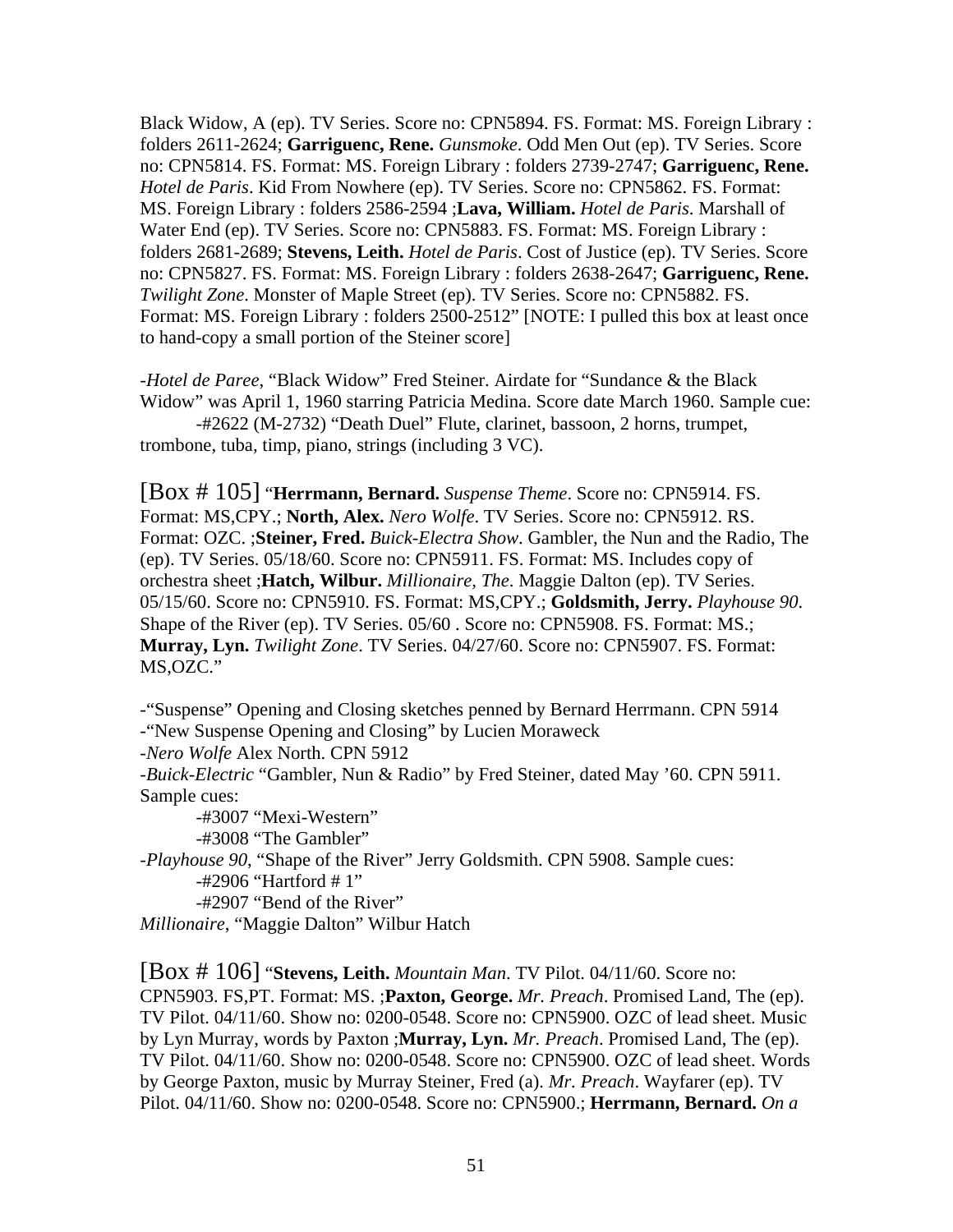*Note of Triumph (Victory Show)*. Score no: CPN3636. RS. Format: MS. *Frontier Gentlemen*. Score no: CPN5735. FS. Format: MS.; **Steiner, Fred.** *Buick Show*. Snows of Kilimanjaro (ep). TV Series. Score no: CPN5897. FS. Format: MS.; **Alexander, Jeff.** *Millionaire, The*. Susan Johnson (ep). TV Series. Score no: CPN5895. FS. Format: CPY. Includes breakdown; **Camarata, Tutti.** *Unidentified*. Score no: CPN5902. FS. Format: MS.; **Koury, Rex.** Steiner, Fred (a). *Gunsmoke*. TV Series. Score no: CPN5313. FS. Format: MS." [Note: I worked on this box at least a few times, including June 6, 1995]

 -*Mountain Man*" pilot score by Leith Stevens, CPN 5903. Sketch score of seven staves.

 -*On A Note of Triumph* by Bernard Herrmann, dated 5/8/45. CPN3636. Conductor score.

 -*Buick* episode "Snows of Kilimanjaro" by Fred Steiner -*Millionaire* episode "Susan Johnson" by Jeff Alexander -*Gunsmoke* "Closing Theme" and "Opening Signature" CPN 5313

Box # 107]**Van Cleave, Nathan.** *Gunsmoke*. Lacey (ep). TV Series. Score no: CPN6011.; **Garriguenc, Rene.** *Gunsmoke*. He Learned About Women (ep). TV Series. Score no: CPN6012.; **Hatch, Wilbur.** *Pete & Gladys*. Christmas Shopping (ep). TV Series. Score no: CPN6010.; **Lava, William.** *Have Gun Will Travel*. Jonah and the Trout (ep). TV Series. Score no: CPN6009 [I pulled this box at least once because I handcopied a cue or two of the "Jonah & the Trout" score episode of *HGWT*]

-*HGWT* "Jonah & the Trout" William Lava. Sample cues:

 -M-6711 "That's A Boat?" *Modto* in 4/4 time. HGWT 30967. CPN 6009. -M-6712 "Gold Card" *Andte* in <sup>3</sup>/<sub>4</sub> time. -M-6713 "Trout Fisherman" -M-6714 "Gold River"

-M-6721 "First Attempt" *Andante* in 2/4 time initially.

[Box # 108] "**Hatch, Wilbur.** *Gunsmoke*. Old Dan (ep). TV Series. Score no: CPN6016.; **Moraweck, Lucien.** *Have Gun Will Travel*. Coming of the Tiger (ep). TV Series. Score no: CPN6015. ;**Steiner, Fred.** *Gunsmoke*. Wagon Girls (ep). TV Series. Score no: CPN6014. ;**Scott, Nathan.** *Rawhide*. Pitch Wagon (ep). TV Series. Score no: CPN6013." [NOTE: I worked on this box 3-19-99, and I believe I hand-copied some of the cues]

-*Gunsmoke*, "Wagon Girls" Fred Steiner. Sample cues:

 -#4097 (M-1810/11) "Western Girls" *Modto* in 4/4 time. Key sig of 2 flats. -#4098 (M-1812) "Bad Boys" 14 bars. 4 violins, 2 violas, etc. Concert score. -#4099 (M-1813) "Doc's Tune" 11 bars

-#4100 "Easy Galop" 28 bars. Concert score. Allto in <sup>3</sup>/4 time, 28 bars, 1:18.7 duration. Flute, oboe, 2 clarinets, bassoon, 2 muted horns, muted trumpet, trombone, timp, 4 violins, 2 violas, 1 cello, and 1 contrabass.

-#4101 "Meet Polly" 11 bars

-#4102 "Polly Pouts: *Andante* in C time, 4 bars.

-#4103 (M-1824) "Girl's Camp" 5 bars

-#4104 (M-1825) "Meet Florida" 5 bars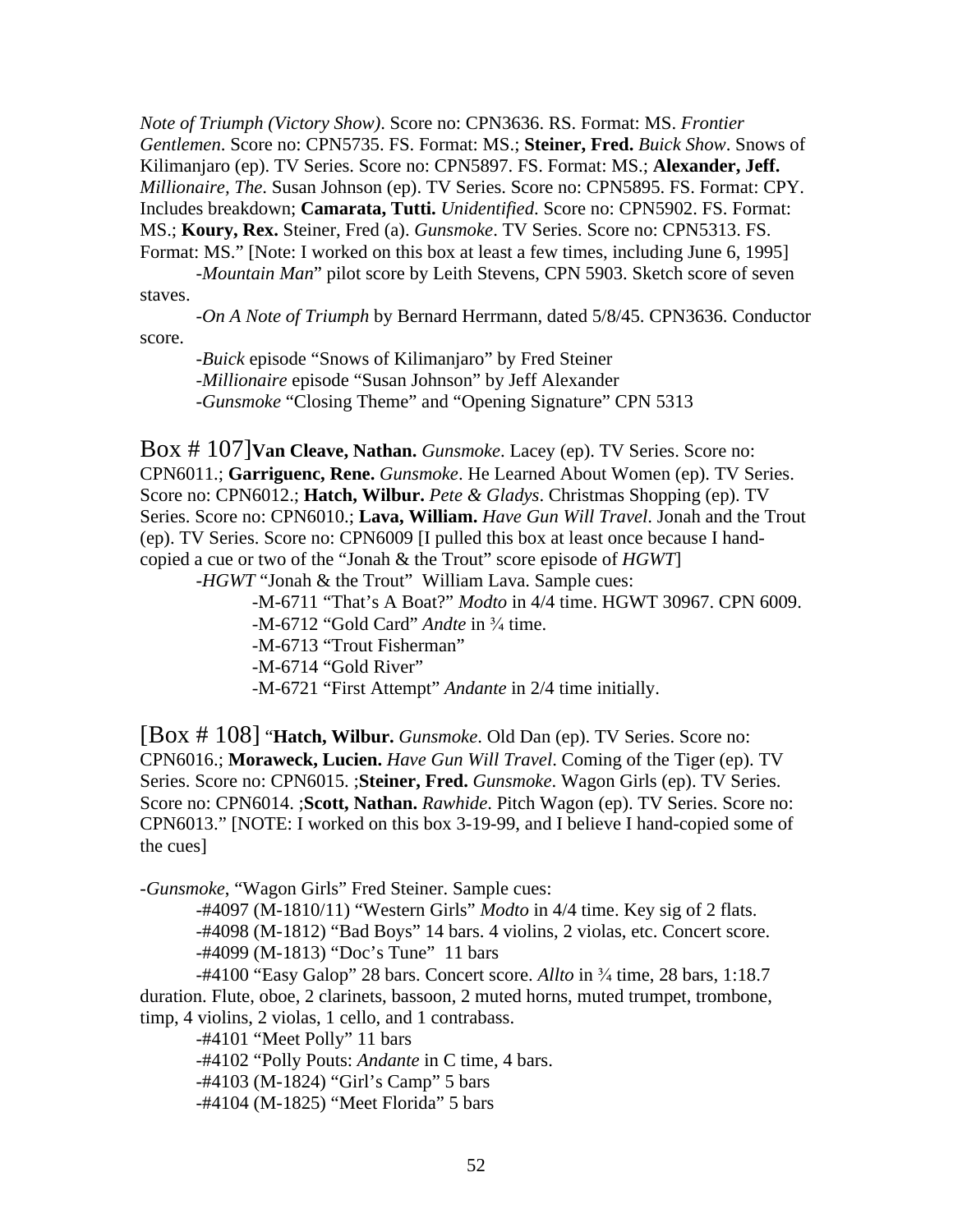-#4105 (M-1831) "More Bad Boys" 9 bars (copy M-1812) -#4106 (M-1832) "Wagon Girls Pt I, 38 bars. -#4108 (M-1833) "Injun Chase" Bass clarinet, bassoon, 2 horns, trumpet, trombone, timp, 4 violins, 2 violas, 1 VC, 1 CB. ETC.

109 *Pete & Gladys*. Tabor, Please Stand Up (ep). TV Series. Score no: CPN6028.; **Van Cleave, Nathan.** *Have Gun Will Travel*. Hobson's Choice (ep). TV Series. Score no: CPN6027.; **Moraweck, Lucien.** *Have Gun Will Travel*. Bandit, The (ep). TV Series. Score no: CPN6026.; **Stevens, Leith.** *Have Gun Will Travel*. Dreamgirl (ep). TV Series. Score no: CPN6025.; **Steiner, Fred.** *Have Gun Will Travel*. Hunt, The (ep). TV Series. Score no: CPN6023.

110 **Murray, Lyn.** *Amy*. TV Pilot. Score no: CPN6022. **Hatch, Wilbur.** *Pete & Gladys*. TV Series. Score no: CPN6021.; **Garriguenc, Rene.** *Have Gun Will Travel*. Mark of Cain (ep). TV Series. Score no: CPN6020. ;**Morgan, Tommy.** *Twilight Zone*. Last Rights - Jeff Myrtlebank (ep). TV Series. Score no: CPN6019. ;**Hatch, Wilbur.** *Pete & Gladys*. Lover Go Away (ep). TV Series. Score no: CPN6018.

[Box # 111] "**Moraweck, Lucien.** *Gunsmoke*. No Chip (ep). TV Series. Score no: CPN5930.; **Murray, Lyn.** *Gunsmoke*. Unloaded Gun (ep). TV Series. Score no: CPN5927.; **Herrmann, Bernard.** *Twilight Zone*. Eyes of the Beholder (ep). TV Series. Score no: CPN5926. ;**Goldsmith, Jerry.** *Have Gun Will Travel*. Head of Hair (ep). TV Series. Score no: CPN5923.; **Alexander, Jeff.** *Grand Central City*. Score no: CPN5922." [NOTE: I definitely pulled this box quite early in 1989 because of the Herrmann material]

-#3055 "CBS Fanfares" Bernard Herrmann dated August 1960. CBS 11-61-D. -#3056 "New Twilight Zone Theme. Herrmann. CBS 11-58-D.  $-$ #3056 A "Twilight Zone Themes ( $2<sup>nd</sup>$  revision) Opening" Herrmann -#3056 B "New Twilight Zone Theme (Closing)" Herrmann dated Aug 26, 1960. -#3057 *Twilight Zone*, "Eyes of the Beholder" Herrmann, dated August 1960. Cues # 3057-1 thru 11. -*Gunsmoke*, "Head of Hair" Goldsmith. Sample cues:

 -#3163 "The Hotel" -#3165 "The Fort"

-#3166 "The Proposition"

-#3167 "The Watchers"

 Note: This music is available as a transcription disc (11 7/7 diameter) as Side B along with the *HGWT* "Long Way Home" cues (Side A).

-*Gunsmoke*, "Unloaded Gun" by Lyn Murray. Sample cues:

 -#3732 (M-13) "Blood Fever-I" Two clarinets, 4 horns, piano, 4 celli. -#3736 (M-24) "Slowest Gun in Dodge"

[Box # 112] "**Goldsmith, Jerry.** *Gunsmoke*. Love Thy Neighbor (ep). TV Series. Score no: CPN5942.; **Murray, Lyn.** *Roy Coots Theme*. Score no: CPN5940. Words by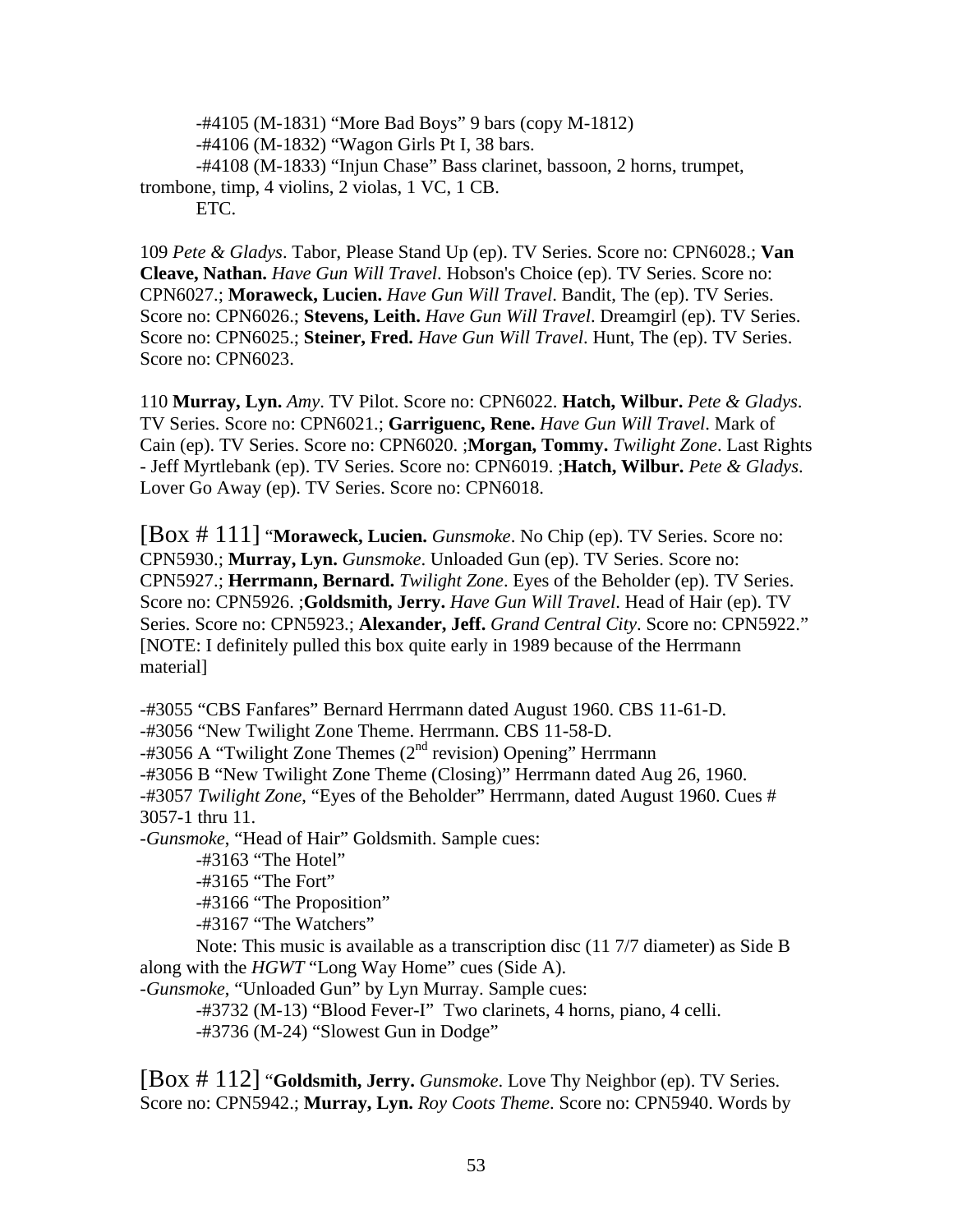Friedburg & Simon, music by Murray; **Friedburg, .** *Roy Coots Theme*. Score no: CPN5940. Words by Friedburg & Simon, music by Lyn Murray **Simon, .** *Roy Coots Theme*. Score no: CPN5940. Words by Friedburg & Simon, music by Lyn Murray; **Kuller, Sid.** *Drumbeater Theme*. Score no: CPN5939. Written by Kuller and Lyn Murray**, Lyn.** *Drumbeater Theme*. Score no: CPN5939. Written by Murray and Sid Kuller ;**Steiner, Fred.** *Gunsmoke*. Long Hours, Short Pay (ep). TV Series. Score no: CPN5937. ;**Garriguenc, Rene.** *Have Gun Will Travel*. Monte Bank (ep). TV Series. Score no: CPN5936.; **Herrmann, Bernard.** *Gunsmoke*. Harriet (ep). TV Series. Score no: CPN5934. FS,PT. Format: MS.; **Herrmann, Bernard.** *Gunsmoke*. Kitty Shot (ep). TV Series. Score no: CPN5933. PT. Format: MS. Includes breakdown" [NOTE: I pulled this box in 1989 and xeroxed the Herrmann scores]

-*Gunsmoke*, "Kitty Shot" Bernard Herrmann, dated October 3, 1960. Cues # 3754 thru 3765. Note: I believe the Parts are contained here as well. -*Gunsmoke*, "Harriet" Bernard Herrmann, dated Oct 24, 1960. Cues # 3766 thru 3778. Another copy is Box # 112.

[Box # 113] "**Steiner, Fred.** *Gunsmoke*. Minnie (ep). TV Series. Score no: CPN5957. ;**Brandt, Carl.** *Pete & Gladys Theme*. TV Series. Score no: CPN5954. ;**Goldsmith, Jerry.** *Mr. Doc*. TV Pilot. Score no: CPN5953. ;**Steiner, Fred.** *Have Gun Will Travel*. Quiet Night in Town (ep). TV Series. Score no: CPN5951.; **Steiner, Fred.** *Have Gun Will Travel*. Long Way Home (ep). TV Series. Score no: CPN5946. ;**Steiner, Fred.** *Have Gun Will Travel*. Fog Bound (ep). TV Series. Score no: CPN5944.; **Herrmann, Bernard.** *Gunsmoke*. Tall Trapper (ep). TV Series. Score no: CPN5945." [NOTE: I looked in this box at least a few times, once in 1989 when I xeroxed the Herrmann score]

-*Gunsmoke*, "Tall Trapper" Bernard Herrmann, dated November 20, 1960. Cues # 3806 thru 3819.

114 **Lava, William.** *Gunsmoke*. Little Girl (ep). TV Series. Score no: CPN5964.; **Moross, Jerome.** *Gunsmoke*. Stolen Horses (ep). TV Series. Score no: CPN5963.; **Moraweck, Lucien.** *Have Gun Will Travel*. Every Man (ep). TV Series. Score no: CPN5962.; **Williams, John.** *Gunslinger Main Title*. TV Series. Score no: CPN5960.

115 "**Hatch, Wilbur.** *For Pete's Sake*. TV Pilot. Score no: CPN5892.; **Goldsmith, Jerry.** *Playhouse 90*. Tomorrow (ep). TV Series. Score no: CPN5891. ;**Murray, Lyn.** *Have Gun Will Travel*. International Affair (ep). TV Series. Score no: CPN5888.; **Goldsmith, Jerry.** *Playhouse 90*. Cruel Day (ep). TV Series. Score no: CPN5887.; **Hatch, Wilbur.** *Have Gun Will Travel*. Gladiators (ep). TV Series. Score no: CPN5885.; **Lava, William.** *Hotel de Paris*. Marshall of Waters End (ep). TV Series. Score no: CPN5883." [NOTE: According to red binder # 46, the *Playhouse 90* "Tomorrow" cues encompass #1839 thru 1860. CBS 11-78-D-8.

116 **Marshall, Jack.** *Have Gun Will Travel*. Proof of Love (ep). TV Series. Score no: CPN5996.; **Lava, William.** *Have Gun Will Travel*. Race, The (ep). TV Series. Score no: CPN5990.; **Scott, Nathan.** *Have Gun Will Travel*. Odds for Big Red (ep). TV Series.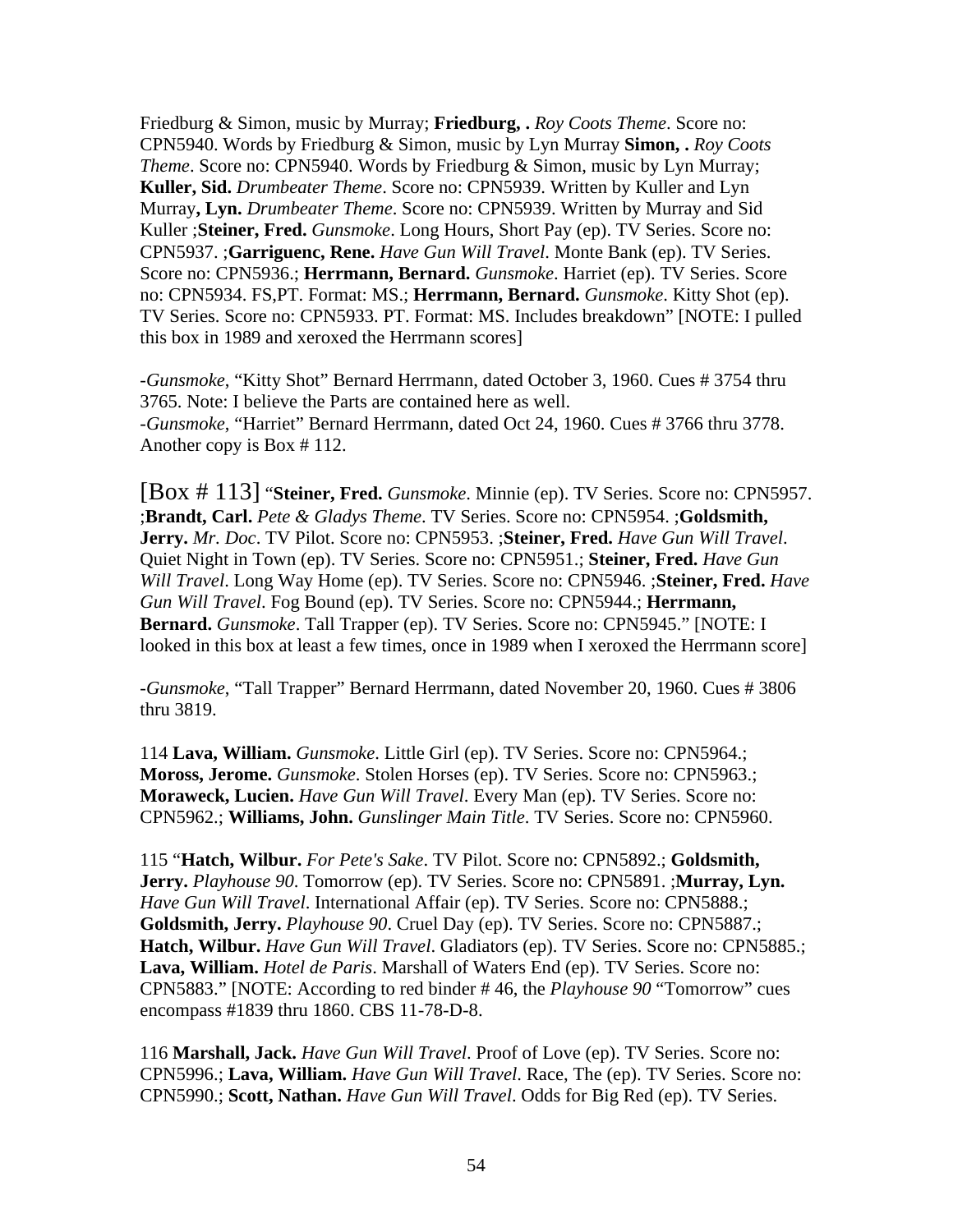Score no: CPN5988.; **Van Cleave, Nathan.** *Gunsmoke*. Apprentice Doc (ep). TV Series. Score no: CPN5993. ;**Steiner, Fred.** *Gunsmoke*. Squaw, The (ep). TV Series. Score no: CPN5989.; **Hatch, Wilbur.** *Pete & Gladys*. Crosswires (ep). TV Series. Score no: CPN5991. ;**Van Cleave, Nathan.** *Twilight Zone*. Two (ep). TV Series. Score no: CPN5987.

[Box # 117] "**Alexander, Jeff.** *Have Gun Will Travel*. Cure, The (ep). TV Series. Score no: CPN5965.; **Moraweck, Lucien.** *Have Gun Will Travel*. Brother's Keeper (ep). TV Series. Score no: CPN5967. ;**Rosenman, Leonard.** *Have Gun Will Travel*. Last Judgment (ep). TV Series. Score no: CPN5970.; **Steiner, Fred.** *Gunsmoke*. Chester's Dilemma (ep). TV Series. Score no: CPN5971.; **Moross, Jerome.** *Have Gun Will Travel*. Bear Bait (ep). TV Series. Score no: CPN5972.; **Moraweck, Lucien.** *Twilight Zone*. Purple Testament (ep). TV Series. Score no: CPN5868." [NOTE: I worked on this box on a date I forgot to annotate on my sheet]

-*HGWT*, "Last Judgment" Airdate March 11, 1961. Music by Leonard Rosenman. CPN 5970. Specific cues as follows:

 -#3316 "Enter Paladin" 12 bars, 1:25 duration. CBS XII E master # 24. -#3317 "Mistreated Prisoner" 11 bars

-#3318 "Summons Help" 4 bars

-#3319 "Convening Jury" 7 bars

-#3320 "Jury Drinks" 7 bars.

 -#3322 "Paladin Shot" Clarinet, bass clarinet, horn, 2 "C" trumpets, 2 Pos, timp, celli.

Etc.

-*HGWT* "Bear Bait" Jerome Moross. Airdate 5-13-61. CPN 5972, dated Feb 1961. Complete cues:

 -#3327 (M-11) "San Francisco" *Bright* in 4/4 time, 53 bars, 13 pages. Flute, oboe (to E.H.), 2 clarinets, bassoon, 2 horns, timp, piano, 4 celli, CB.

-#3328 (M-12) "Riding" *Bright* in 4/4 time, 7 bars.

-#3329 (M-13) "Sally" *fast* in <sup>3</sup>/<sub>4</sub> time.

-#3330 "The Café"

-#3331 "The Boys"

-#3332 (M-21) "The Restaurant"

-#3333 (M-22) "The Goulash"

-#3334 "The Hotel Room"

-#3335 "Let's Run Away"

-#3336 (M-31) "Up in Sally's Room"

-#3337 "The Tell"

-#3338 "The Trial"

-#3339 "The Ending"

-*Gunsmoke*, "Chester's Dilemma" by Fred Steiner dated Feb 1961. Airdate 5-20-61 -cue # 3875x (M-3211) "Ground Bass" CBS XII E master 18. 8 violins, 2 violas,

2 VC, 1 CB, guitar.

-ends on cue # 3890z (M-3234A) "Coda"

-*HGWT*, "My Brother's Keeper" by L. Moraweck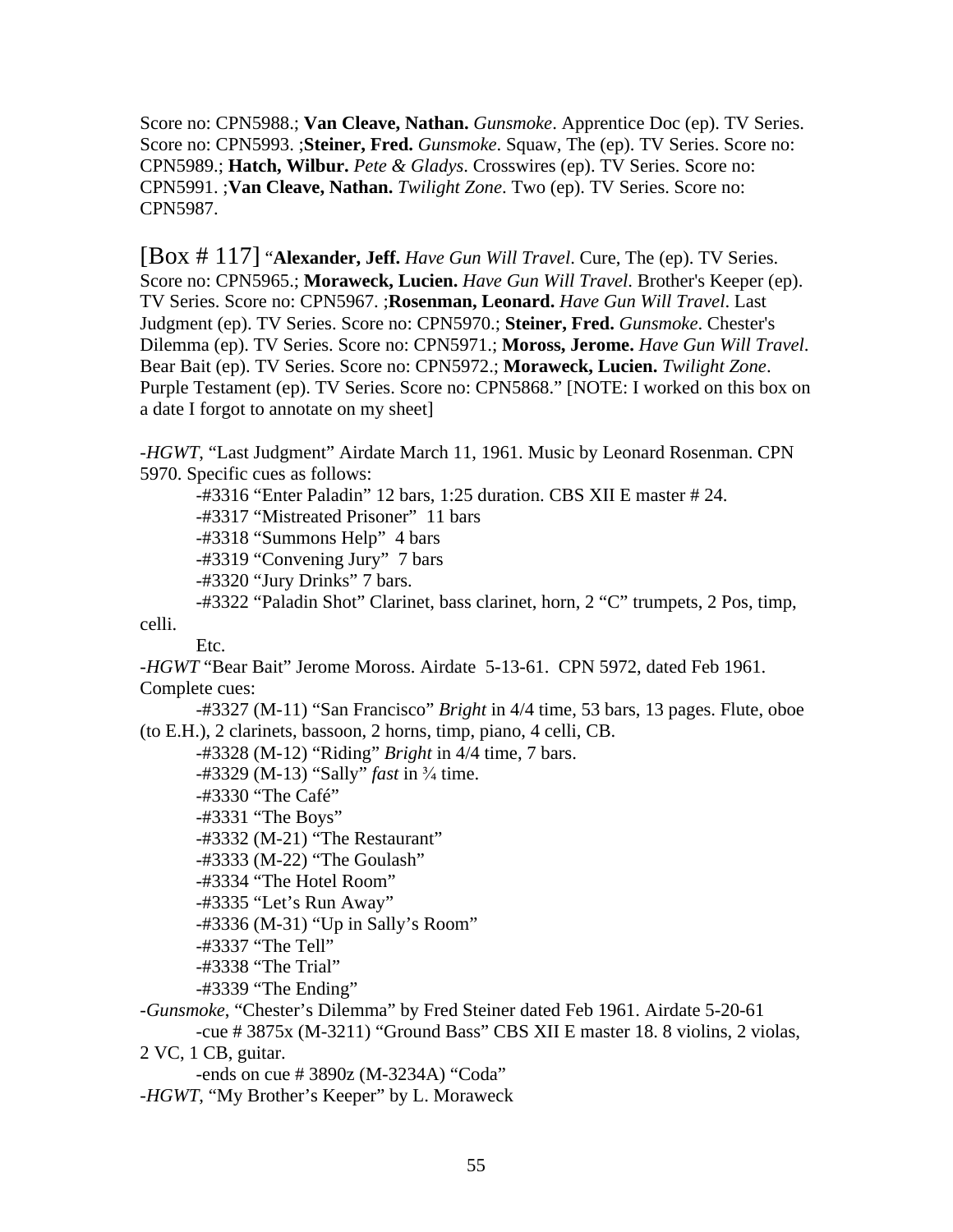$-1$ <sup>st</sup> cue #3380 (M-11) "The Chess Board" CBS XII E master #24 -#3381 "Injured Rider" -#3382 "Small Town" -final cue #3392 (M-34) "Topaz Regrets"

[Box # 118] "**Steiner, Fred.** *Have Gun Will Travel*. Education of Sarah Jane (ep). TV Series. Score no: CPN5983. *Defenders Theme*. TV Series. Score no: CPN5982. *Twentieth Century Theme*. TV Series. Score no: CPN5982. *Eyewitness to History Theme*. TV Series. Score no: CPN5982. *U.S. Steel Hour Theme*. TV Series. Score no: CPN5982. *Candid Camera Theme*. TV Series. Score no: CPN5982. *Checkmate Theme*. TV Series. Score no: CPN5982. *Andy Griffith Theme*. TV Series. Score no: CPN5982. *Hennessy Theme*. TV Series. Score no: CPN5982.; **Steiner, Fred.** *Rawhide*. Night on the Town (ep). TV Series. Score no: CPN5981.; **Hopkins, Kenyon.** *Beachfront Theme*. TV Series. Score no: CPN5979. ;**Rosenman, Leonard.** *Gunsmoke*. Imposter (ep). TV Series. Score no: CPN5977." [NOTE: I pulled this box and hand-copied a few cues on 3/17/95]

-*The Defenders* "Main Title" Leonard Rosenman. Flute, clarinet, bassoon, horn, 2 trumpets, trombone, piano, bass drum, 4 violins, cello, D.B. (contrabass). -"Dick Van Dyke Theme" Earl H. Hagen. Shuffle style in 4/4 time, key signature of two flats. One stave conductor reduction, 26 bars. 1961.

-"The Theme from the Andy Griffith Show (The Fishin' Hole)" Earle Hagen & Herbert Spencer. *Modto with a Beat* in Cut time. Two-stave reduction.

-"Checkmate Song" Jonny Williams, CPN 5982, Revue Studios, Universal City, Hawaii Music Co, Inc. Two-stave reduction.

[Box # 119] "**Moraweck, Lucien.** *Gunsmoke*. Perce (ep). TV Series. Score no: CPN5986.; **Hatch, Wilbur.** *Gunsmoke*. Old Yellow Boots (ep). TV Series. Score no: CPN5985.; **Murray, Lyn.** *Have Gun Will Travel*. Knight to Remember (ep). TV Series. Score no: CPN5984." [NOTE: I worked on this box at least once on an undisclosed date]

-*Gunsmoke*, "Perce" by L. Moraweck CPN 5986. Original airdate September 30, 1961. This was the opening episode of the seventh season (now an hour format still in B/W). Production # 31004.

-*HGWT "Knight To Remember*" by Lyn Murray dated July 1961 (original airdate not until December 9, 1961). CPN 5984. Sample cue:

-#4345 "The Fencer"

120 **Morgan, Tommy.** *Twilight Zone*. Garrity and the Graves (ep). TV Series. Score no: CPN6144. ;**Steiner, Fred.** *Gunsmoke*. Cale (ep). TV Series. Score no: CPN6043.; **Hatch, Wilbur.** *Pete & Gladys*. Top Banana (ep). TV Series. Score no: CPN6040.; **Hatch, Wilbur.** *Pete & Gladys*. Go Help Friends (ep). TV Series. Score no: CPN6042.

[Box # 121] "**Hatch, Wilbur.** *Pete & Gladys*. Maternity House (ep). TV Series. Score no: CPN6038. ;**Herrmann, Bernard.** *Twilight Zone Theme & End Titles*. TV Series. Score no: CPN6035. **Herrmann, Bernard.** *Twilight Zone*. Little Girl Lost (ep).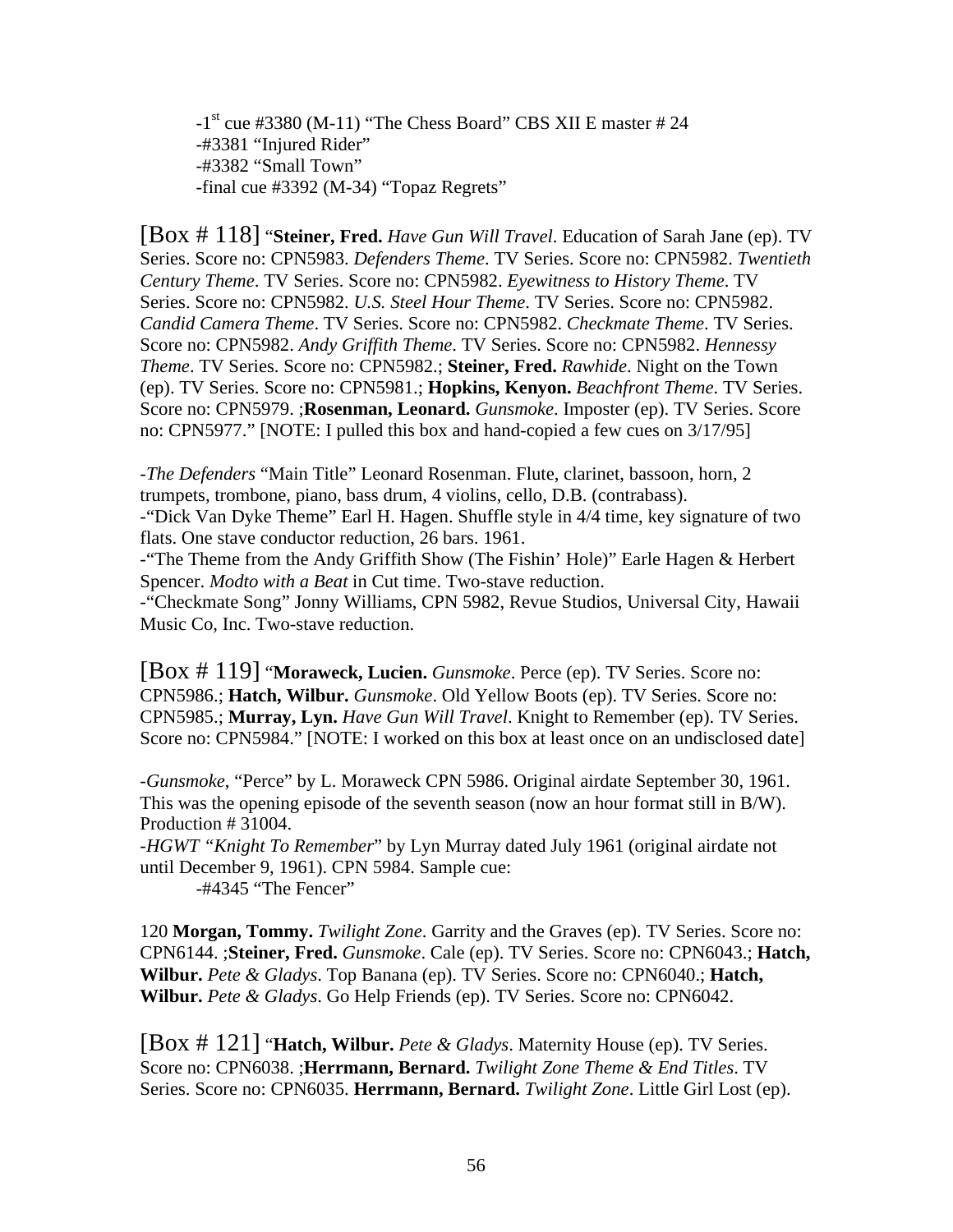TV Series. Score no: CPN6036. ;**Almeida, Laurindo.** *Twilight Zone*. Gift, The (ep). TV Series. Score no: CPN6041. ;**Morgan, Tommy.** *Twilight Zone*. Hocus-Pokus & Frisby (ep). TV Series. Score no: CPN6039.; **Steiner, Fred.** *Gunsmoke*. Summons, The (ep). TV Series. Score no: CPN6037." [NOTE: I pulled this box several times, once in 1989 when xeroxing was allowed, and another time on 5-24-95. I also looked in this box on August 1, 2003. It was also at this session that I pulled from the *General Music Corp. Collection* Box 8 that held Malcolm Arnold's *Cowboy in Africa* score (what cues were available, that is). Cue 1-M-1 has 4 flutes, 2 oboes, bass clarinet, 4 horns, 3 trumpets, 3 trombones, 1 violas, 1 cello, 1 CB, 2 guitars, 4 percussion, piano, celeste.

-*Twilight Zone*, "Little Girl Lost" Herrmann (copy, not actual autograph). Dated Feb '62. Cues # 3988 thru 3998.

-"Twilight Zone End Title" Herrmann

-"Twilight Zone Main & End Titles" Constant. CPN 6035, dated 3-6-62.

-*Gunsmoke*, "The Summons" Fred Steiner. Airdate April 21, 1962 (7<sup>th</sup> season—first hour long B/W season).

-*Twilight Zone*, "Hocus-Pokus & Frisby" by Tommy Morgan

-*Pete & Gladys* :Maternity House" by Wilbur Hatch dated 3-20-62

-Twilight Zone*, "The Gift"* by Laurindo Almeida, dated 4-2-62. Two guitars are highlighted. Examples of cues:

-"The Ravens" *Marcato* in C time.

-"Footprints"

-"This Is Pedro"

-"The Stranger"

-"Blood & Wine"

-"Look at Stars"

-"Waiting for Gift"

-"For Good & All"

-"The Search for Stranger"

-"Destroy the Gift"

*Twilight Zone*, "Little Girl Lost" by Bernard Herrmann dated 3-6-62 (score in ink). Cues # 3988-3998.

[Box # 122] "**May, Billy.** *Young Man in a Hurry*. TV Pilot. Score no: CPN6033. ;**Hatch, Wilbur.** *Pete & Gladys Theme*. TV Series. Score no: CPN6032.; **Hatch, Wilbur.** *Pete & Gladys*. Never Forget a Friend (ep). TV Series. Score no: CPN6031.; **Hatch, Wilbur.** *Have Gun Will Travel*. Don't Shoot the Piano Player (ep). TV Series. Score no: CPN6029. ;**Garriguenc, Rene.** *Gunsmoke*. Gallows (ep). TV Series. Score no: CPN6030."[NOTE: I worked on this box 11-11-97] -*Young Man In A Hurry* by Billy May, dated 2-16-62. -*Pete & Gladys* Theme by Wilbur Hatch, dated 2-15-62 -*Pete & Gladys*, "Never Forget A Friend" by Hatch, dated 2-15-62.

-*HGWT* "Don't Shoot the Piano Player" by Hatch, dated 2-9-62.

-*Gunsmoke*, "The Gallows" by Rene Garriguenc, dated 2-19-62.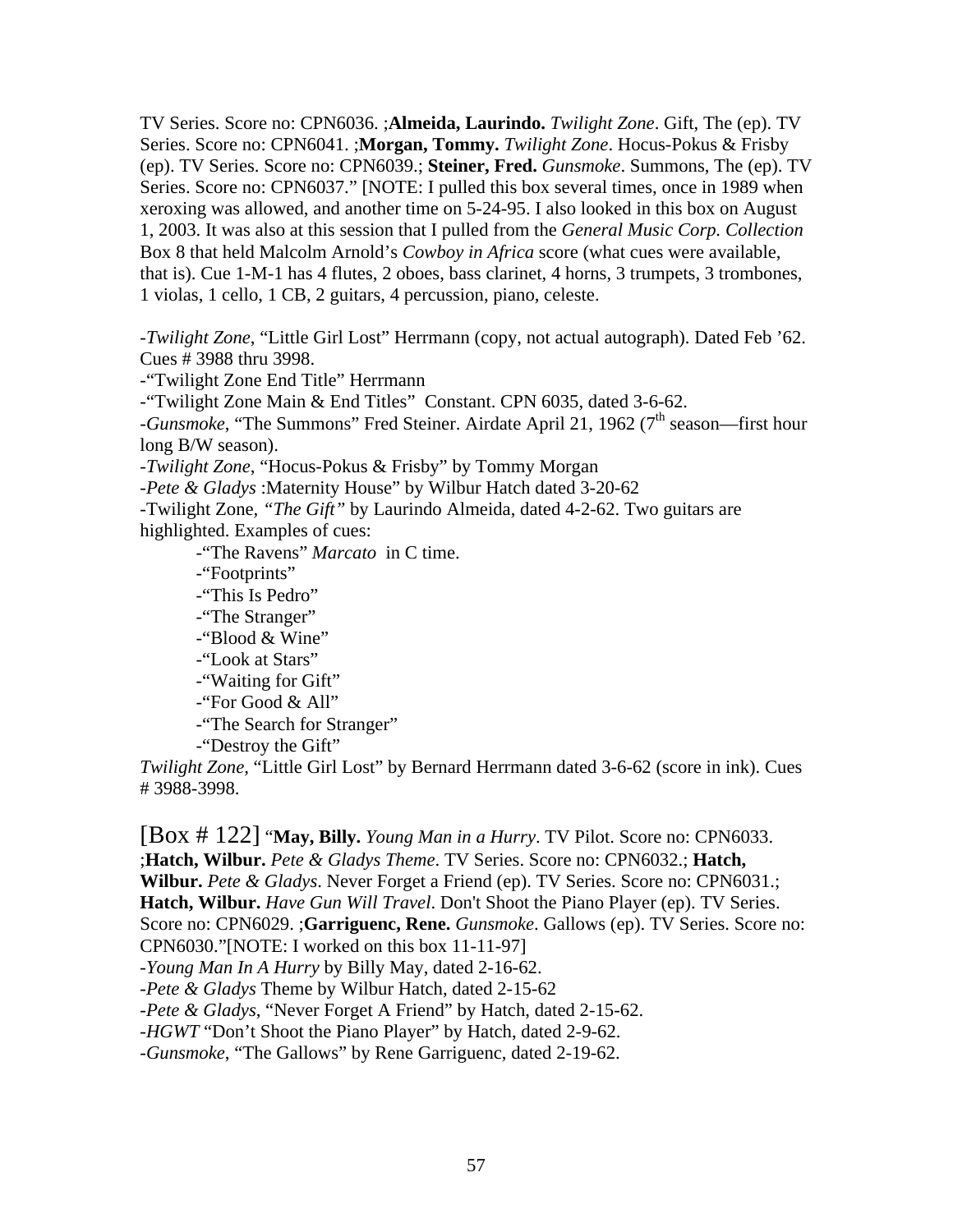[Box # 123] "**Hatch, Wilbur.** *Twilight Zone*. Still Valley (ep). TV Series. Score no: CPN5997.; **Kessel, Barney.** *Perry Mason*. Missing Melody (ep). TV Series. Score no: CPN5995.; **Hatch, Wilbur.** *Have Gun Will Travel*. Kid, The (ep). TV Series. Score no: CPN5992." [NOTE: I worked on this cue 11-11-63] -*Perry Mason*, "Missing Melody" by Barney Kessel dated September 1961. -*Twilight Zone*, "Still Valley" by Hatch, dated October 1961. -*HGWT*, "The Kid" by Hatch, dated September 1961. Airdate Dec 23, 1961.

124 "**Van Cleave, Nathan.** *Twilight Zone*. Midnight Sun (ep). TV Series. Score no: CPN6001.; **Hatch, Wilbur.** *Have Gun Will Travel*. Piano, The (ep). TV Series. Score no: CPN6002. ;**Moraweck, Lucien.** *Have Gun Will Travel*. Blind Circle (ep). TV Series. Score no: CPN6000. ;**Steiner, Fred.** *Gunsmoke*. All That (ep). TV Series. Score no: CPN5998."

125 "**Hatch, Wilbur.** *Pete & Gladys*. Three Loves of Gladys (ep). TV Series. Score no: CPN6008.; **Van Cleave, Nathan.** *Star Witness*. TV Pilot. Score no: CPN6007.; **Stevens, Leith.** *Gunsmoke*. Do-badder (ep). TV Series. Score no: CPN6005.; **Steiner, Fred.** *Rawhide*. Peddler, The (ep). TV Series. Score no: CPN6004.; **Scott, Nathan.** *Twilight Zone*. Young Man's Family (ep). TV Series. Score no: CPN6003."

[Box # 126] "**Garriguenc, Rene.** *Have Gun Will Travel*. Caged at MacNaab (ep). TV Series. Score no: CPN6068.; **Hatch, Wilbur.** *Have Gun Will Travel*. Bob Wire (ep). TV Series. Score no: CPN6066.; **Moraweck, Lucien.** *Have Gun Will Travel*. Unforgiving Minutes (ep). TV Series. Score no: CPN6067." [I worked on this box 1-6-98] -*HGWT* episode, "Caged at MacNab" (airdate 2-16-63). Score by Rene Garriguenc, dated 11-26-62.

-cue # 4682 (M-7911) "Paladin's Hands"

-cue  $\#$  4697 "The Answer"  $[etc]$ 

-*HGWT* episode, "Bob Wire" (airdate January 12, 1963). Music by W. Hatch, dated 11- 12-62.

-cue # 4723 "Extra Cards"

-cue # 4736 "Wired for Romance" [etc]

-*HGWT* episode, "Unforgiving Minutes" (airdate January 26, 1963). Music by L. Moraweck, dated 11-19-62.

[Box # 127] "**Steiner, Fred.** *Rawhide*. Reluctant Bridegroom (ep). TV Series. Score no: CPN6065.; **Steiner, Fred.** *Have Gun Will Travel*. Black Bull (ep). TV Series. Score no: CPN6064. ;**Van Cleave, Nathan.** *Have Gun Will Travel*. Debutatne (ep). TV Series. Score no: CPN6063." [NOTE: I worked on this box 1-6-98]

-*Rawhide* episode, "Reluctant Bridegroom"(airdate November 30, 1962). Music by Fred Steiner, dated 11-7-62.

-cue # 4954 (M-1211) "Stage Coach" ( $1<sup>st</sup>$  cue)

-cue # 4977 "Honest Sam" (last cue)

-*HGWT* episode, "Black Bull" (airdate April 13, 1963). Music by Fred Steiner, dated 10- 30-62.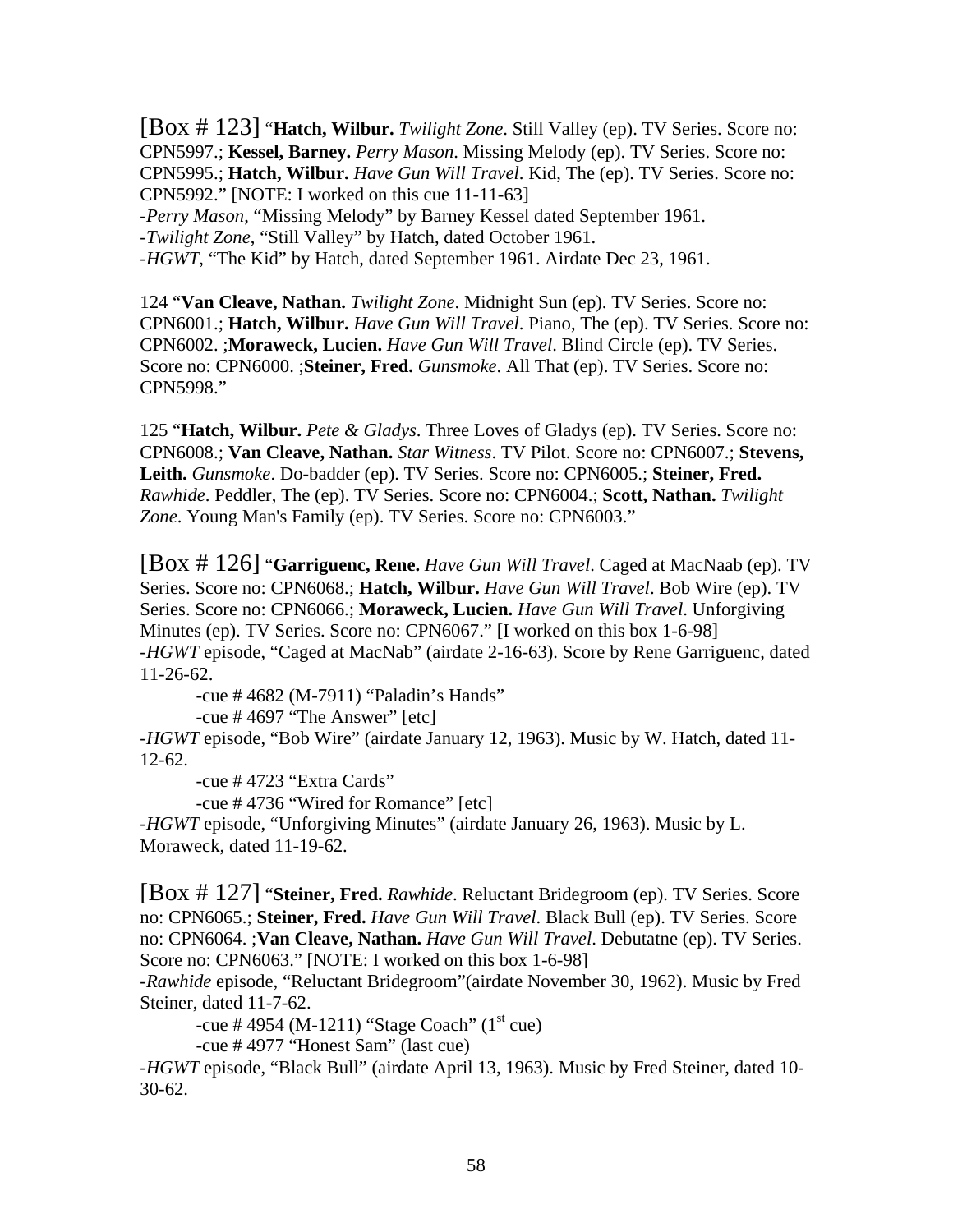-cue # 4908 (6511) "Paladin Dines" ( $1<sup>st</sup>$  cue) -cue # 4925 "Elena's Love" (final cue) -*HGWT* episode, "Debutante" (airdate January 19, 1963). Music by Van Cleave -cue # 4784 (6911) "Hometown Music" -thru #4797

128 "**Garriguenc, Rene.** *Have Gun Will Travel*. Burning Tree (ep). TV Series. Score no: CPN6061.; **Scott, Nathan.** *Have Gun Will Travel*. Treasure (ep). TV Series. Score no: CPN6062.;**Moraweck, Lucien.** *Have Gun Will Travel*. Marshall of Sweetwater (ep). TV Series. Score no: CPN6060. ;**Morgan, Tommy.** *Have Gun Will Travel*. Be Not Forgetful of Strangers (ep). TV Series. Score no: CPN6059.; **Shores, Richard.** *Have Gun Will Travel*. Predators (ep). TV Series. Score no: CPN6058."

[Box # 129] "**Steiner, Fred.** *Rawhide*. Incident of the Four Horseman (ep). TV Series. Score no: CPN6057.; **Van Cleave, Nathan.** *Perry Mason*. Dodging Dominoes (ep). TV Series. Score no: CPN6056.; **Garriguenc, Rene.** *Have Gun Will Travel*. Caravan, The (ep). TV Series. Score no: CPN6055." [NOTE: I worked on this box at least once on January 6, 1998]

-*Rawhide* episode "Incident of the 4 Horsemen" scored by Fred Steiner, dated 10-10-62. -cue # 4951 "Kerran Goes" 2 flutes, bass oboe, bass clarinet, bassoon, 3 horns, 2

trumpets, trombones, tuba, marimba, harp, VC/CB. -cue # 4952 "Good Old Dad" [etc]

*Perry Mason* episode, "Dodging Dominoes" scored by Van Cleave, dated 10-5-62. -cue # 4823 "Hiya Brucie" [etc]

*Have Gun Will Travel* episode, "The Caravan" scored by Rene Garriguenc, dated 9-28-62 -cue # 4601 "Paladin's Hotel"

-cue # 4603 "Tooth Back"

-cue # 4604 "Show Me the Way"

-cue # 4605 "Don't Disturb Her" [etc]

130 "**Scott, Nathan.** *Have Gun Will Travel*. Man in the Hour Glass (ep). TV Series. Score no: CPN6054. **Hatch, Wilbur.** *Have Gun Will Travel*. Miracle of St. Francis (ep). TV Series. Score no: CPN6053. **Moraweck, Lucien.** *Have Gun Will Travel*. Brotherhood (ep). TV Series. Score no: CPN6052. **Van Cleave, Nathan.** *Have Gun Will Travel*. Bird of Time (ep). TV Series. Score no: CPN6051. **Garriguenc, Rene.** *Have Gun Will Travel*. Face of a Shadow (ep). TV Series. Score no: CPN6050."

[Box # 131] "**Van Cleave, Nathan.** *Have Gun Will Travel*. Genesis Story (ep). TV Series. Score no: CPN6048.; **Stevens, Leith.** *Gunsmoke*. Search (ep). TV Series. Score no: CPN6049.; **Steiner, Fred.** *Gunsmoke*. Call Me Dodie (ep). TV Series. Score no: CPN6047.; **Hatch, Wilbur.** *Pete & Gladys*. Continental Dinner (ep). TV Series. Score no: CPN6046. ;**Hatch, Wilbur.** *Pete & Gladys*. Arrival (ep). TV Series. Score no: CPN6045." [I worked on this box May 1, 1998 and I believe also on January 30, 1998, and on another undisclosed date]

 -HGWT "Genesis Story" score by Van Cleave. CPN 6048. Dated 8-16-62 -*Gunsmoke* "Search" composed by Leith Stevens. Dated 8-20-62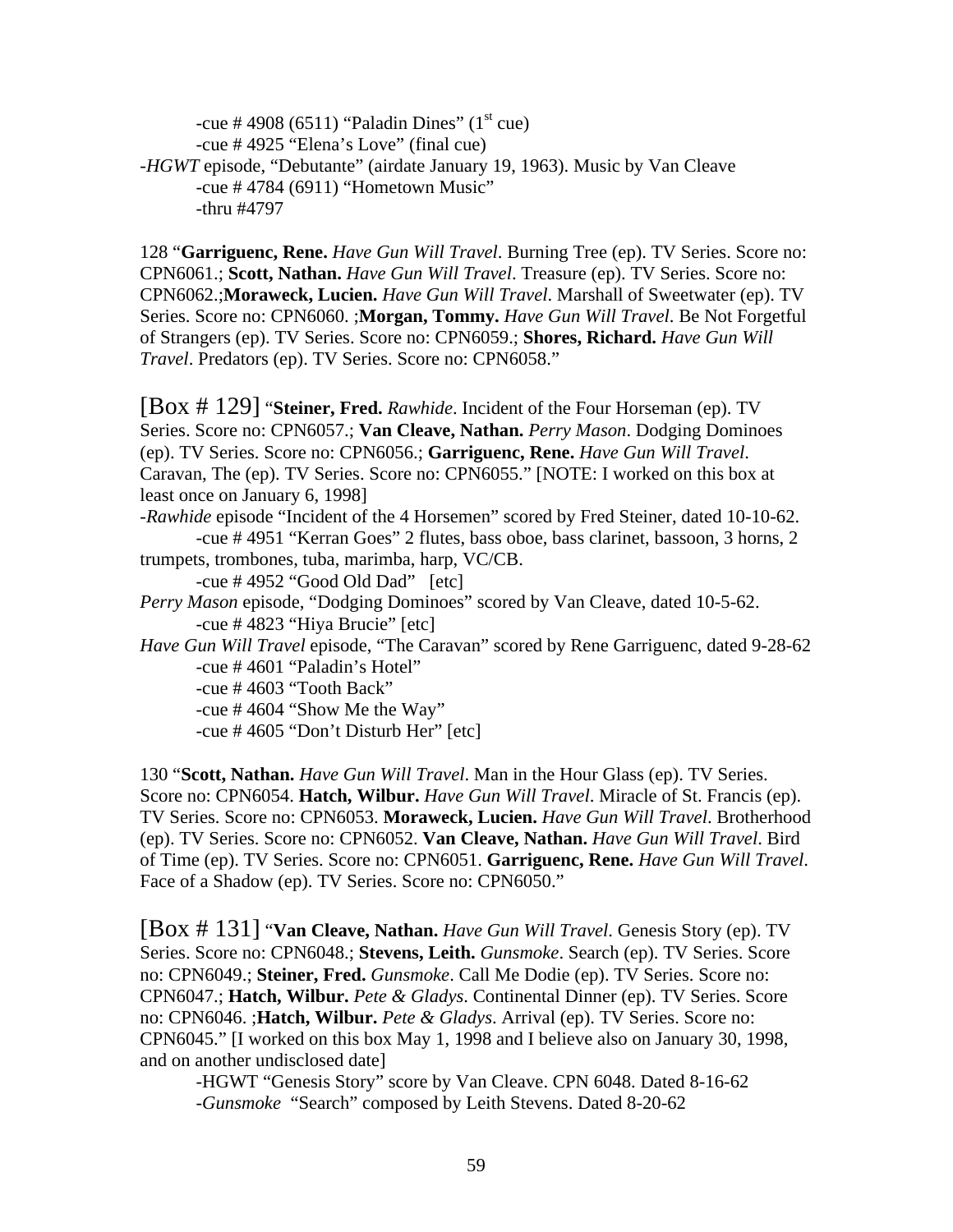-*Pete & Gladys* episode "Continental Dinner" score by W. Hatch. Dated 5-18-62 -*Pete & Gladys* episode "Arrival" score by Hatch. Dated 5-10-62

 -*Gunsmoke*, "Call Me Dodie" by Fred Steiner. I actually hand-copied various cues but won't get into it here. Sample cues:

 -#4864 (M-0610) "Pleasant Valley" 4 bars, :10 duration. Dated 8-15-62. Key sig of 5 flats. Concert pitch score. 2 horns, 6 violins, 2 violas, 2 VC< 1 CB, timp. CBS XIV-E-#16.

-#4865 (M-0611) "The Kite" *Moderato* in C time, key sig of 5 flats. MM = 90.

 $-$ #4866 (M-0612) "Dodie's Tune" *Andte* in  $\frac{3}{4}$  time, key sig of 4 sharps. Vibe,

glock, celeste, piano, 6 violins, 2 violas, 2 celli, then horns later on.

-#4867 (M-0613) "Dodie's Pain"

 -#4870 (M-0623) "Doc's Buggy" 3/4 time, key sig of two sharps. Two horns play the Doc's buggy theme.

[Box # 132] "**Scott, Nathan.** *Gunsmoke*. Far Places (ep). TV Series. Score no: CPN6088.; **Steiner, Fred.** *Twilight Zone*. I Dream of Jeanie (ep). TV Series. Score no: CPN6085A.; **Klatzkin, Leon.** *Rawhide*. Married Widow (ep). TV Series. Score no: CPN6085." [NOTE: I worked on this box at least once on 1-6-96]

-*Gunsmoke* episode, "The Far Places" Music by Nathan Scott who, incidentally, just passed away late February, 2010. He was 94 years old and died of "age-related" causes. The obituary was in the LA Times dated Friday, March 5, 2010.This score was dated 3- 25-63

 -cue # 4617 (M2910-11) "Kiss on Dodge Street" [etc] -*Twilight Zone* episode, "I Dream of Jeannie" Music by Fred Steiner, dated 3-6-63. Score in "C"

 -cue # 5117 (M-6011) "Bottles" 14 E #19 & 20 [etc] -*Rawhide* episode, "Married Widow" by Leon Klatzkin. -cue # 4737 "Our Town" [etc]

[Box # 133] **Scott, Nathan.** *Rawhide*. Pale Rider (ep). TV Series. Score no: CPN6081.; **Klatzkin, Leon.** *Have Gun Will Travel*. Lady of the 5th Moon (ep). TV Series. Score no: CPN6082.; **Hatch, Wilbur.** *Have Gun Will Travel*. Walking Years (ep). TV Series. Score no: CPN6079. [NOTE: I worked on this box January 6, 1998] -*Rawhide* episode, "Pale Rider" by Nathan Scott, dated 2-12-63.

-cue # 4661 "The Title Card"

-cue # 4662 "Herd Them Up" [etc]

-*HGWT* episode, "Lady of the 5<sup>th</sup> Moon" (airdate March 30, 1963). Score by Leon Klatzkin, dated 2-14-63.

-cue  $\#$  4700 "Waiting" [etc]

-*HGWT* episode, "Walking Years" (airdate March 2, 1963). Music by W. Hatch, dated 1- 128-63.

134 **Steiner, Fred.** *Rawhide*. Crooked Hat (ep). TV Series. Score no: CPN6078.; **Steiner, Fred.** *Twilight Zone*. Bard, The (ep). TV Series. Score no: CPN6083. ;**Van Cleave, Nathan.** *Twilight Zone*. Jess Belle (ep). TV Series. Score no: CPN6077.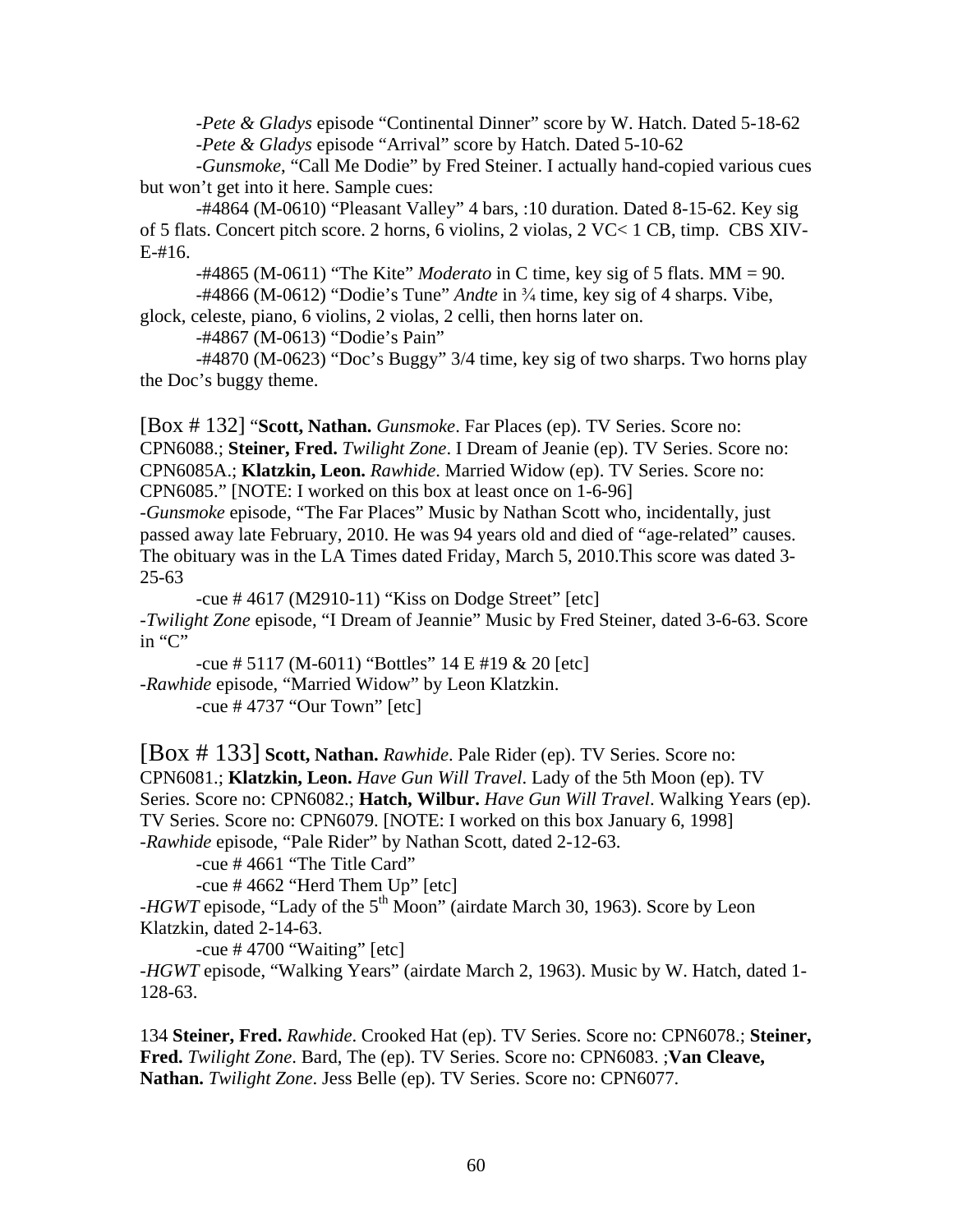[Box # 135] "**Steiner, Fred.** *Twilight Zone*. Miniature (ep). TV Series. Score no: CPN6080.; **Van Cleave, Nathan.** *Perry Mason*. Surplus Suitors (ep). TV Series. Score no: CPN6084.; **Klatzkin, Leon.** *Have Gun Will Travel*. Two Plus One (ep). TV Series. Score no: CPN6074.; **Garriguenc, Rene.** *Have Gun Will Travel*. Eve of St. Elmo (ep). TV Series. Score no: CPN6075.; **Steiner, Fred.** *Gunsmoke*. Cotter's Girl (ep). TV Series. Score no: CPN6076." [NOTE: I worked on this box 11-11-97]

-*Twilight Zone*, "Miniature" by Fred Steiner dated 1-29-63. Airdate Feb 21, 1963. -*Perry Mason*, "Surplus Suitors" by Van Cleave dated 2-15-63. -*HGWT*, "Two Plus One" by Leon Klatzkin dated 12-11-62. Airdate April 6, 1963. -HGWT *"Eve of St. Elmo*" by Rene Garriguenc, dated 12-21-62. Airdate 3-23-63. -*Gunsmoke*, "Cotter's Girl" music by Fred Steiner, dated 12-20-62. Airdate 1-19-63 starring Mariette Hartley.

136 **Van Cleave, Nathan.** *Wizard of Oz*. Score no: CPN6071.; **Scott, Nathan.** *Have Gun Will Travel*. American Primitive (ep). TV Series. Score no: CPN6073.; **Morgan, Tommy.** *Gunsmoke*. Uncle Sunday (ep). TV Series. Score no: CPN6072.; **Van Cleave, Nathan.** *Gunsmoke*. Way It Is (ep). TV Series. Score no: CPN6069.; **Steiner, Fred.** *Twilight Zone*. Mute, The (ep). TV Series. Score no: CPN6070.

[Box # 137] "**Van Cleave, Nathan.** *Twilight Zone*. Kind of Stopwatch, A (ep). TV Series. Score no: CPN6103.; **Herrmann, Bernard.** *Twilight Zone*. Living Doll (ep). TV Series. Score no: CPN6104. ;**Garriguenc, Rene.** *Twilight Zone*. In Praise of Pip (ep). TV Series. Score no: CPN6099. ;**Van Cleave, Nathan.** *Perry Mason*. Nervous Nephew (ep). TV Series. Score no: CPN6102.; **Steiner, Fred.** *Gunsmoke*. Lover Boy (ep). TV Series. Score no: CPN6101." [NOTE: I pulled this box several times, especially since a Herrmann score is contained therein.]

-*Twilight Zone*, "Living Doll" Herrmann (no date on score).

138 **Klatzkin, Leon.** *Rawhide*. Redwing (ep). TV Series. Score no: CPN6098.; **Scott, Nathan.** *Rawhide*. El Crusero (ep). TV Series. Score no: CPN6097.

[Box # 139] "**Scott, Nathan.** *Rawhide*. Alkalie Sink (ep). TV Series. Score no: CPN6092. ;**Herrmann, Bernard.** *Twilight Zone*. 90 Years Without Slumber (ep). TV Series. Score no: CPN6113.; **Steiner, Fred.** *Gunsmoke*. Kate Heller (ep). TV Series. Score no: CPN6096." [NOTE: I pulled this box several times, especially since a Herrmann score is contained therein]

-*Twilight Zone*, "90 Years Without Slumber"

[Box # 140] "**Garriguenc, Rene.** *Twilight Zone*. Passage on Lady Ann (ep). TV Series. Score no: CPN6091.; **Van Cleave, Nathan.** *Twilight Zone*. Steel (ep). TV Series. Score no: CPN6095.; **Hatch, Wilbur.** *Gunsmoke*. Tell Chester (ep). TV Series. Score no: CPN6090." [Note: I worked on this score 10-27-98 at UCLA to handcopy some of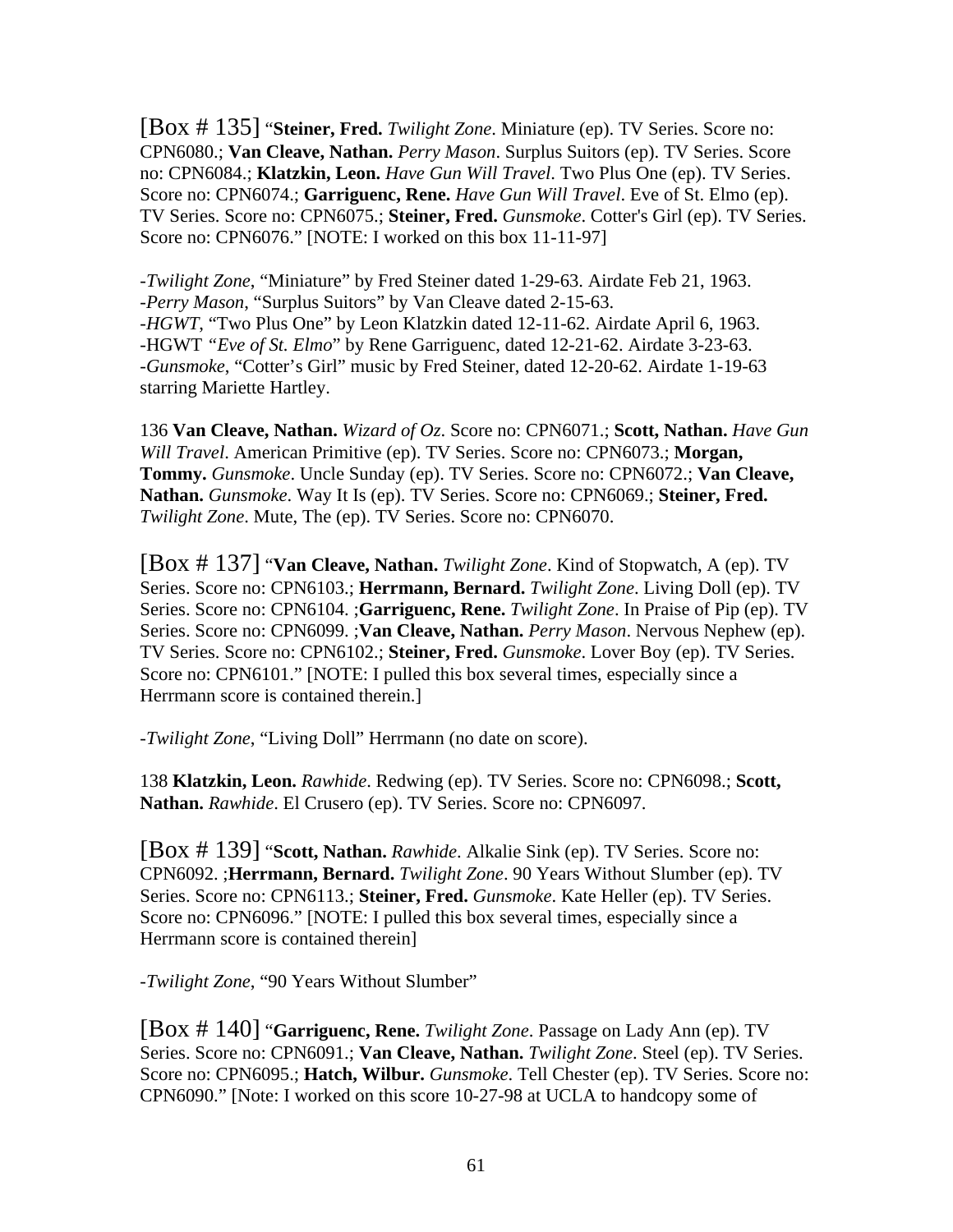Garriguenc's score to the *Twilight Zone* hour-length episode, "Passage on the Lady Anne." ]

141 **Van Cleave, Nathan.** *Gunsmoke*. I Called Him Wonder (ep). TV Series. Score no: CPN6086.; **Steiner, Fred.** *Rawhide*. Black Ace (ep). TV Series. Score no: CPN6089.; **Van Cleave, Nathan.** *Perry Mason*. Lover's Leap (ep). TV Series. Score no: CPN6087.

142 **Jones, Quincy.** *City by Night*. Score no: CTV0135-0157. **Schifrin, Lalo.** *Johnny Came Home*. Score no: CTV0160-0198. *Hunters*. TV Series. Score no: HU0021-0051.

143 **Goodman, Miles.** *Table For Five*.; **Mancini, Henry.** *Back Roads*. ;**Nietzsche, Jack.** *All the Sad Young Men*.

144 **Morris, John.** Hayes, Jack (o). *Table For Five*. Score no: CTF9003.

145 **Goldsmith, Jerry.** Morton, Arthur (o). *Equals, The*.

146 **Fielding, Jerry.** "*Hunters Are For Killing*. Score no: CTV0001-0037." [NOTE: This score is dated 2-25-70 Studio City]

[Box # 147] "**Rosenthal, Laurence.** *Night Chase*. Score no: CTV0097-0116.; **Schifrin, Lalo.** *Hunters*. Score no: HU0021-0051. ;**North, Alex.** *Playhouse 90 Main Title*. TV Series. Score no: CPN5640. ;**Goldsmith, Jerry.** *Fraternity*. Score no: CTV0070-0090." [NOTE: According to the old Binder # 31, Fraternity has a recording date of 6-8-70 in Studio City. The orchestra size was 34 (30 strings). Cue # 1 is "The Bell."

148 **Stevens, Morton.** Score no: CTN0376-0442.; **Goldenberg, Billy.** Score no: CTN0376-0442.

149 **Stevens, Morton.** Score no: CTN0300-0375.

[Box # 150] "Foreign Library : folders 0001-0999. Misc. TV series" [NOTE: I looked in this box fortunately on 10-25-96. I say "fortunately" because a missing *Western Saga* cue ("Street Music") was in this box. It is possible it may now be in Box 5 now but I am not sure.

-wjwj

-#374 "Street Music" Herrmann. CBS 8-51-D-1

-#387 series, *Dauber* Bernard Herrmann (autograph full score), 44 pages.

Instrumentation: flute, oboe, 2 clarinets, bassoon, 2 Bb trumpets, 2 horns, trombone, timp, harp, celeste, piano, strings.

-*Brave New World* Bernard Herrmann, dated 1/27/56. Autograph full score in pencil.

151 Foreign Library : folders 1000-1999. Misc. TV series

152 Foreign Library : folders 1000-1999. Misc. TV series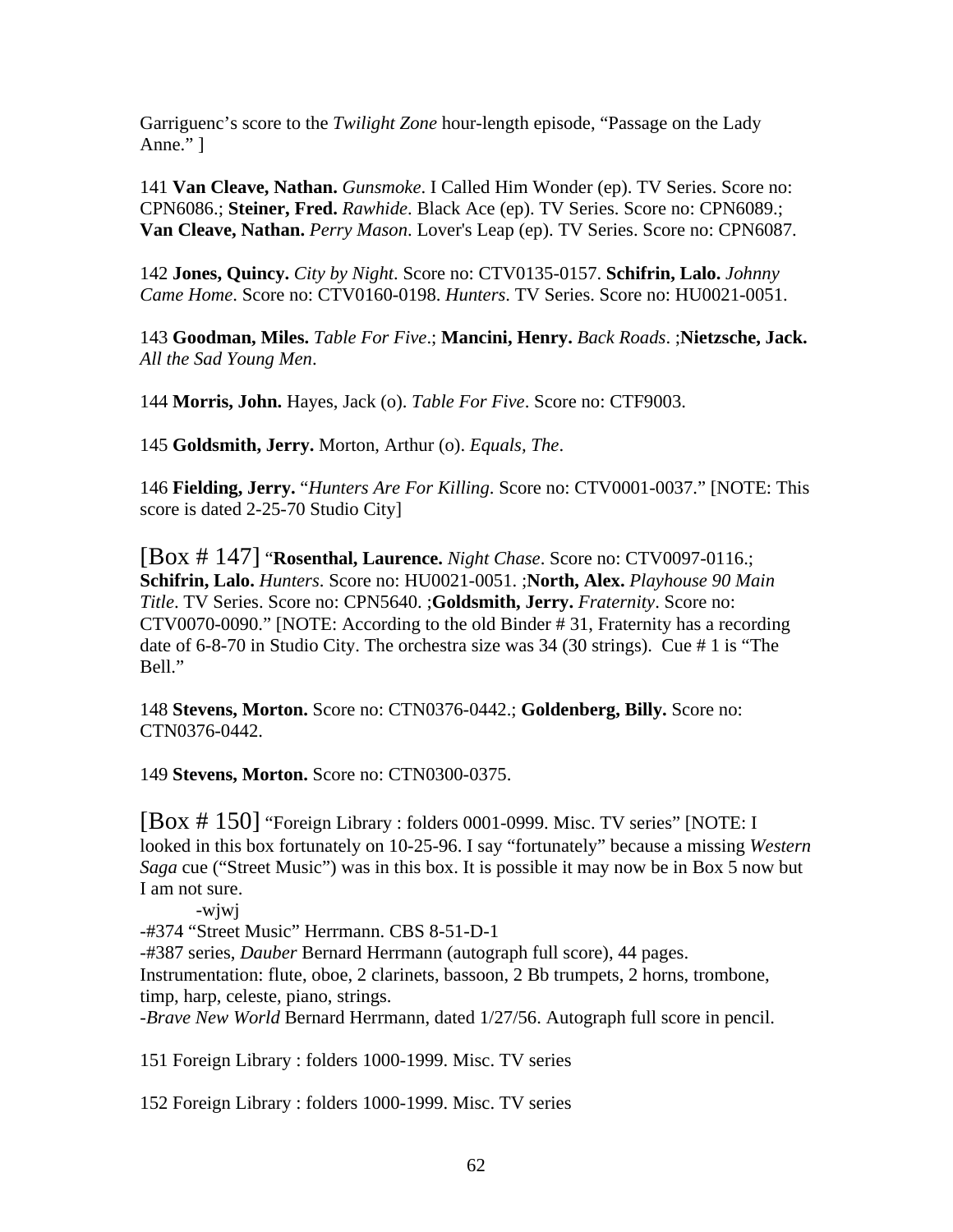[Box # 153] "Foreign Library : folders 1000-1999. Misc. TV series" [NOTE: I pulled this box several times because I discovered a Herrmann score therein! I hand-copied the score in December 1994]

-*House on K Street* (pilot show) Bernard Herrmann, dated April 1959. Cues # 1596 thru # 1610. CBS X-11-D. The score is 11 pages in length and in ink.

[Box # 154] "Foreign Library : folders 2000-2999. Misc. TV series" [NOTE: I pulled this box several times because I discovered several Herrmann-scored *Crime Classics* therein!]

-*Crime Classics*, "The Seven Layered Arsenic Cake of Madame LaFarge" Herrmann, dated 10/14/53

-*Crime Classics*, "Billy Bonny Bloodletter: Also Know As the Kid" Herrmann, dated 10/21/53.

-*Crime Classics*, "Robby-Boy Balfour: How He Wrecked A Big Prison's Reputation" Herrmann, dated 3/31/54.

-*Crime Classics*, "Cesare Borgia: His Most Difficult Murder" Herrmann, dated 4/21/53.

155 Foreign Library : folders 1-12. Misc. TV series

156 Foreign Library : folders 13-45. Misc. TV series

157 Foreign Library : folders 46-69. Misc. TV series

158 Foreign Library : folders 70-186. Misc. TV series

[Box # 159] "Foreign Library : folders 200-299. Misc. TV series" [NOTE: I looked in this box at least once in December 1994, but probably a few times since I hand-copied the score]

-*Walt Whitman* Bernard Herrmann. Dated 6/20/44. Cues # 298-1 thru 15. Note: This is the third part of the Corwin series, American Trilogy, but later rerecorded here for CBS Television. Sample cue:

 -#298-I "Emotional Suspense # 1" 5 bars. Strings, vibe, harp. CBS VIII-34-D-One, recorded London August 1957.

[Box # 160] "Foreign Library : folders 300-999. Misc. TV series" [NOTE: I pulled this box also so that I can look for possible Herrmann cues. I found two *Have Gun Will Travel* cues.

-*HGWT* two cues in this box at least. One is "Travel" M-17 & 22, CBS VIII 56-C, 45 bars, 2:56 duration. The other is "The Knife" M-22, CBS VIII 44-C. One bar. The Pos play small octave Ab/middle Cb/Eb (Ab min) whole notes *sff >* and held fermata. Muted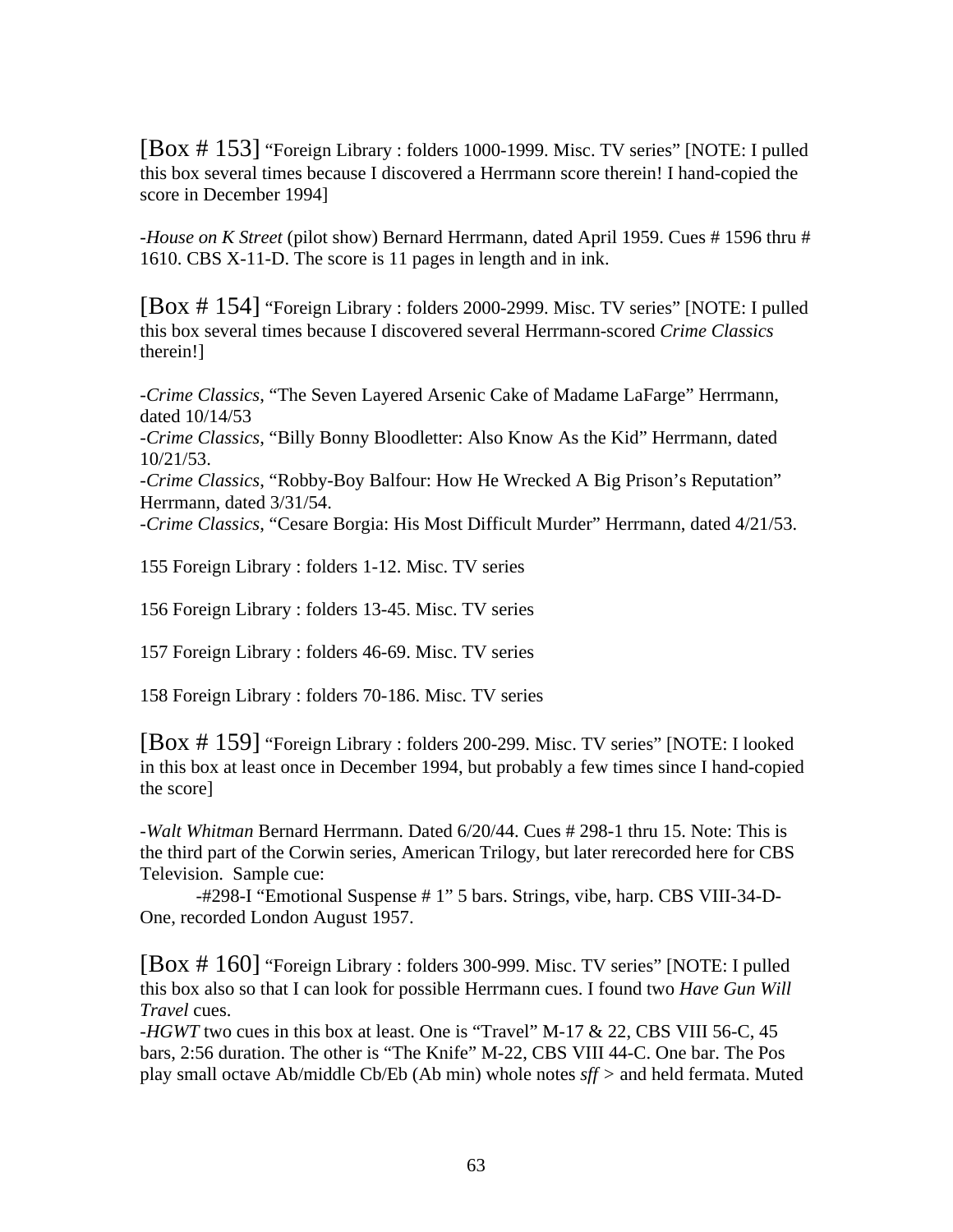trumpets play Line 1 G/B/Line 2 D [written A/Line 2 C#/E] whole notes *sff* decrescendo hairpin and held fermata. That's it. -*Moat Farm Murder* Bernard Herrmann. Cues # 390-1 thru 14. CBS 11-78-E. Score originally dated July 18, 1944.

161 Foreign Library : folders 4000-4199. Misc. TV series

162 Foreign Library : folders 4200-4399. Misc. TV series

163 Foreign Library : folders 4400-4499. Misc. TV series

164 Foreign Library : folders 4500-4599. Misc. TV series

165 Foreign Library : folders 4600-4899. Misc. TV series

166 Foreign Library : folders 3000's. Misc. TV series

167 Foreign Library : folders 3000's. Misc. TV series

[Box # 168] "Foreign Library : folders 3000's. Misc. TV series" [NOTE: I pulled this box at least once to see if Herrmann music was contained therein (there was)]

-*Gunsmoke*, "Tall Trapper" (duplicate copy).

169 Foreign Library : folders 3500-3900. Misc. TV series

170 Foreign Library : folders 3101-3570. Misc. TV series

171 Foreign Library : folders 3841-3990. Misc. TV series

172 Format: OZM. Foreign Library : folders 3100-3600. Misc. TV series

173 *1978 Emmy Awards*. TV Special.

[Box #174] "Foreign Library : folders 5000's. Misc. TV series" [NOTE: I believe I looked in this box on 1-30-98 but have not notes on my findings then but do below on another date:]

-Raksin's *LineUp* "New Main Title" and "New End Title" cues, CBS X 58-D -*Far Horizon* Robert Drasnin start cue # 5397 I believe -*Great Adventure* "Indians" R. Rodgers (2 pages). -"Restless" #5321 Richard Shores -#5223 "The Island" R. Shores -"Power Play" -*Twilight Zone*, "Lady Ann" Rene Garriguenc, CPN 6091. Start cue # 5168.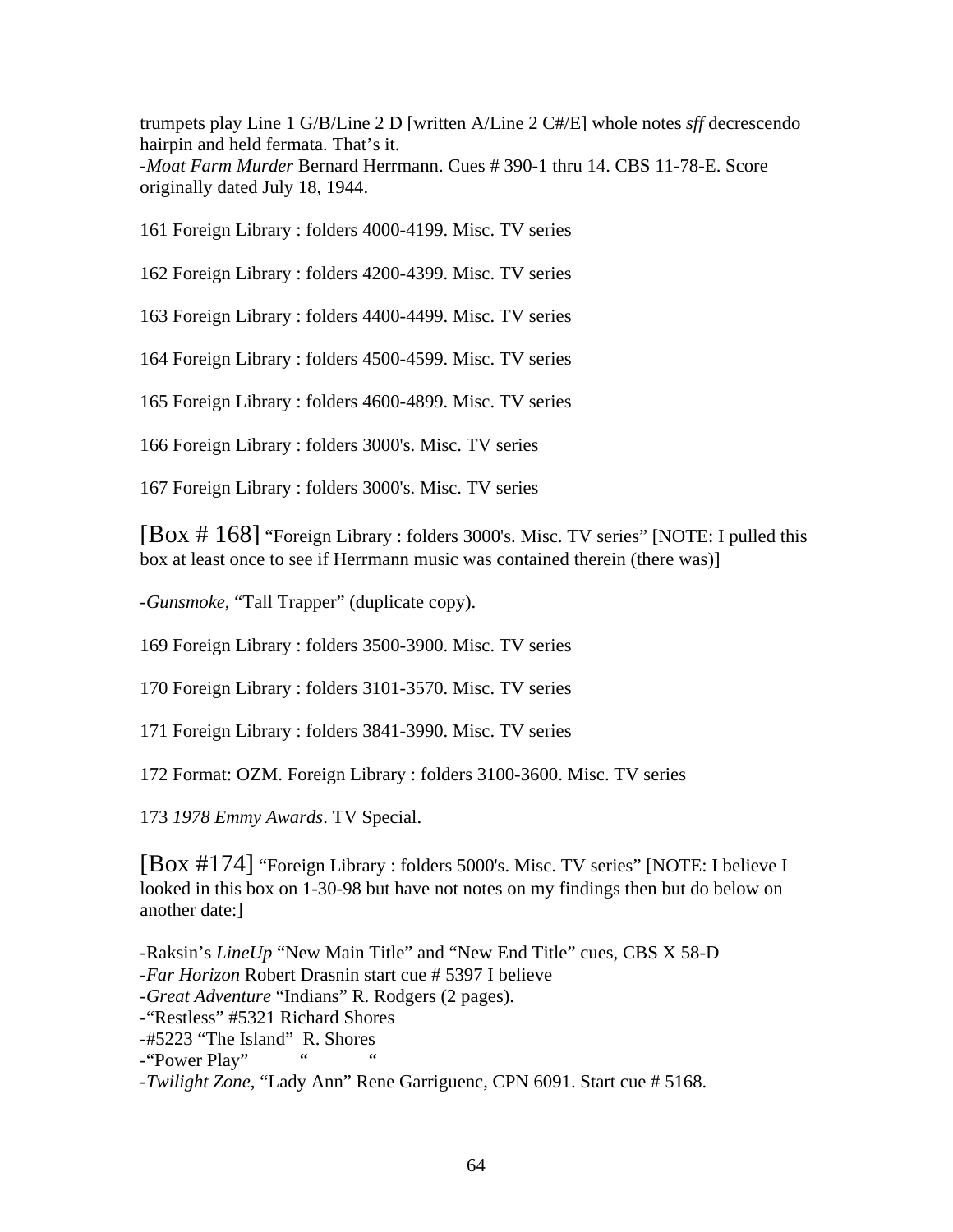[Box # 175] "Foreign Library : folders 5317-5398. Misc. TV series " [NOTE: I pulled this box on 8-16-95]

-cue # 5379 :Lonesome Tunes" Fred Steiner dated May 1963 -cue # 5376 "Perry's Pulse" by F. Steiner -cue # 5332 "The Federalist" by Steiner

[Box # 176] "Foreign Library : folders 5000's. Misc. TV series" [NOTE: This short one-liner is all that was given originally by UCLA in describing the contents of this box. I worked on the box at least once (date not annotated)]

-A *Perry Mason* score by Fred Steiner

-*Gunsmoke* episode, "Jeb" by Fred Steiner. CPN 6093. Start cue # 5290. Original airdate was May 25,1963. Production #31235 from the Eight season B/W one-hour format. -*Twilight Zone* episode, "The Bard" music by Fred Steiner, start cue # 5091. Original airdate May 23, 1963.

-*Twilight Zone* episode, "I Dream of Genie" by Fred Steiner, start cue # 5117. Original airdate March 21, 1963.

[Box # 177] *A Man Called Horse* by Leonard Rosenman. Cue # 3677 is "Big City." -#3863 "Theme # 2" Van Cleave

*Gunsmoke*, "Chester's Dilemma" Fred Steiner. Start cue # 3875. CBS XII 78-E-Nine. Airdate May 20, 1961 (sixth season, final half-hour format).

-*HGWT*, "Fogg Bound" Fred Steiner. Start cue # 3205. CBS XII 78-E-Two. Airdate 12- 3-60. Sample cues:

 -#3205 "Western Hotel" -#3207 "Phileas Fogg" -#3208 "Aouda Rides" -#3209 "River Crossing"

 Note: The music of this episode and also "Sanctuary" are on a transcription disc available at the Gene Autry Western Museum.

-*Gunsmoke*, "Minnie" Fred Steiner. CBS XII E master # 16. Airdate April 15, 1961. -"CBS Eye  $\# 2$ " (and  $\# 3$ ) Jerry Goldsmith.  $\# 3060$ -II. CBS Eye  $\# 2$  is 2 bars in length using 3 trumpets, 2 horns, 3 Pos, 2 tubas, timp.

-*Twilight Zone* episode scored by Jeff Alexander.

[Box # 178] [NOTE: I worked on this box at least once along with Box # 176:] -*Twilight Zone*, "Nightmare As A Child" Goldsmith. Start cue #2332. Original airdate April 29, 1960 (First Season).

-*Twilight Zone*, "Back There" Goldsmith. CPN 5935. Start cue # 3416 "The Club." Airdate January 13, 1961 (Season 2).

-*Twilight Zone*, "The Invaders" Goldsmith. Airdate January 27, 1961 (Season 2).

-*Twilight Zone* episode "Nervous Man" Goldsmith. Cues "Jitters," "New Man," "Image," "Appointment," etc. Alto flute, guitars, piano, etc. This I believe is a copy of the same score held in Box 82.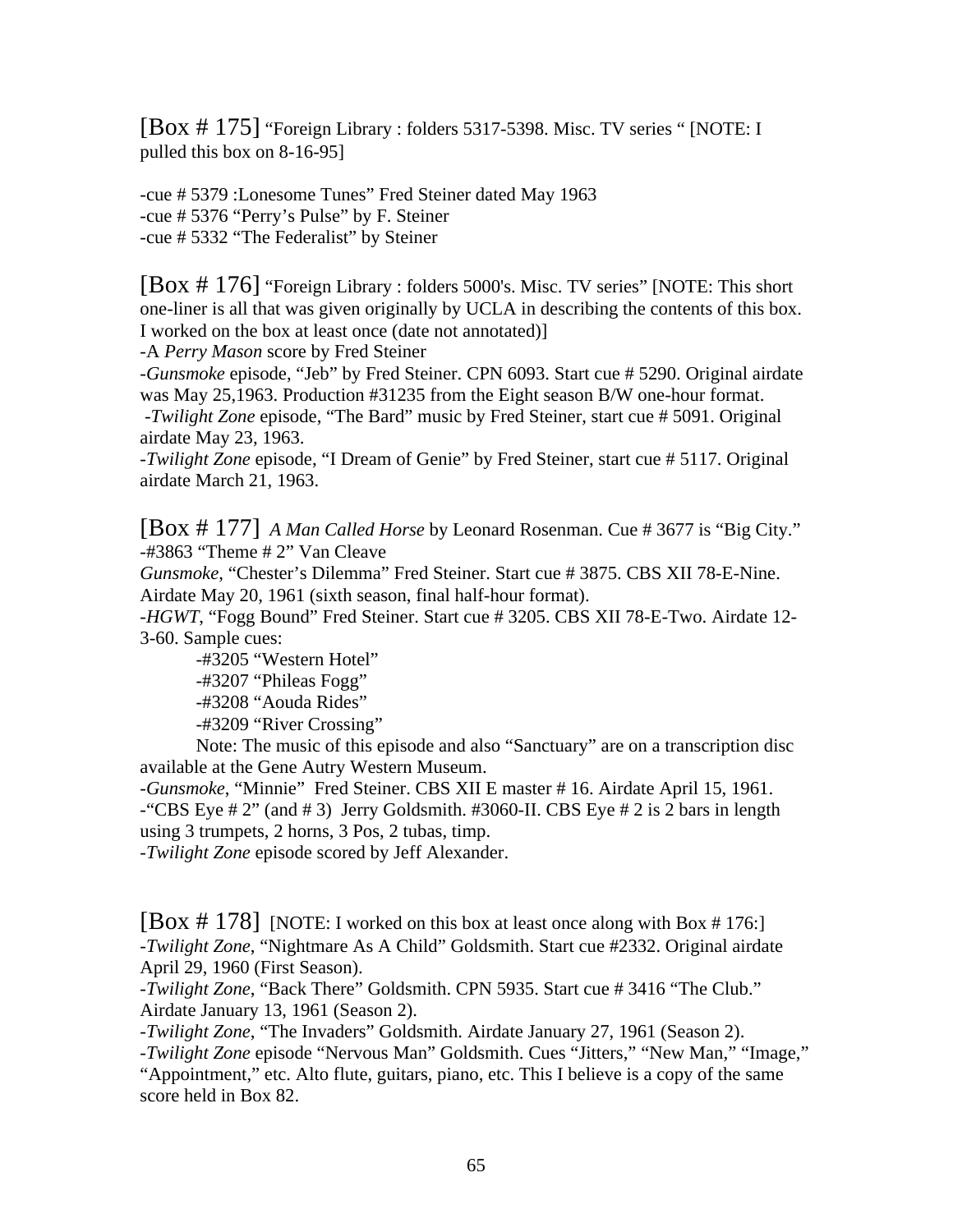-cue # 3662-1"Big City Moods" by Fred Steiner -cue # 3863 "Love Theme # 2" by Van Cleave -cue # 3865 "Love Theme # 4" Van Cleave [etc]

179 Foreign Library : folders 6062-6161. Misc. TV series

180 Foreign Library : folders 6166-6221. Misc. TV series

181 Foreign Library : folders 6000-6022;6235-6239. Misc. TV

182 Foreign Library : folders 6050-6253. Misc. TV series

183 Foreign Library : folders 6039-6049;6254-6271. Misc. TV

184 *Cara Williams*. Foreign Library : folders 32000-32100

185 *Cara Williams*. Foreign Library : folders 32101-32200 186 Foreign Library : folders 6023-6036;8067-9158

[Box # 187] "**Herrmann, Bernard.** Foreign Library : folders 6162-6165;6181- 6182;6222-6234" {NOTE: Obviously I would immediately pull this box that highlights "Bernard Herrmann" as the contents!]

-*Have Gun Will Travel* composed by Bernard Herrmann (pilot score, "Three Bells To Perdido").

-*An Incident of the Cosmos/Last Citation* (Bernard Herrmann). Columbia Workshop radio score dated 8/8/37.

-*Ethan Allen* (Herrmann). Score for a pilot that never became a series.

-*Carl Sandburg* (Herrmann), part of Corwin's "American Trilogy" dated 6/6/44.

-*We Hold These Truths* (Bill of Rights Program) by Herrmann, dated 12/15/41.

-*Four Freedoms* by Herrmann, dated 1/30/43.

[Box # 188] **Garriguenc, Rene.** *Twilight Zone*. Spur of the Moment (ep). TV Series. 12/12/63. Score no: CPN6120. FS. Format: MS,OZM.; **Shores, Richard.** *Perry Mason*. Nervous Nude (ep). TV Series. 12/11/63. Score no: CPN6119. FS. Format: MS,OZM.; **Steiner, Fred.** *Gunsmoke*. Extradition, Pt.II (ep). TV Series. 11/11/63. Score no: CPN6115. FS. Format: MS,OZM.[NOTE: I looked at this box on 6-20-95 but did not make notes of the contents]

[Box # 189] **Steiner, Fred.** *Gunsmoke*. Extradition, Pt.I (ep). TV Series. 11/11/63. Score no: CPN6115. FS. Format: MS,OZM.; **Steiner, Fred.** *Great Adventure*. Great Diamond Mountain (ep). 10/25/63. Score no: CPN6111. FS. Format: MS,OZM.; **Moraweck, Lucien.** *Perry Mason*. Floating Stone (ep). 10/29/63. Score no: CPN6112. FS. Format: MS,OZM. [NOTE: I worked on this box at least once on 6-20-95}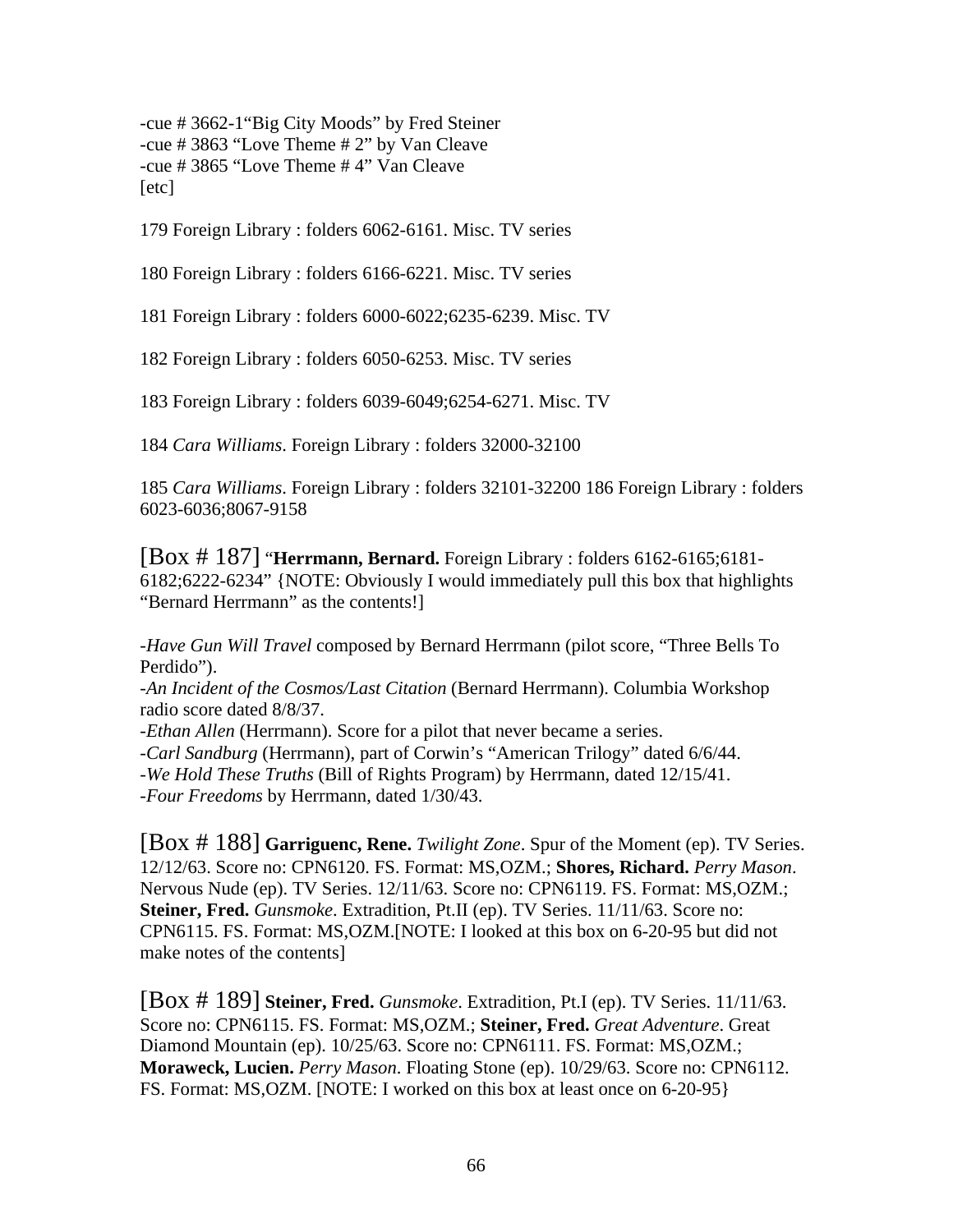-*Perry Mason* episode "Case of the Floating Stone" music by L. Moraweck, dated 10-29- 63. CPN 6112

-*Great Adventure* episode, "Great Diamond Mountain" music by Fred Steiner, dated 10- 25-63. CPN 6111.

-*Gunsmoke* episode, "Extradition, Part I" music by Fred Steiner, dated 11-11-63. CPN 6115.

[Box # 190] "**Rogers, R.** *Great Adventure Themes*. TV Series. 10/63 . Score no: CPN6110. FS. Format: MS,OZM.; **Moraweck, Lucien.** *Great Adventure Themes*. TV Series. 10/63 . Score no: CPN6110. FS. Format: MS,OZM.; **Hatch, Wilbur.** *Great Adventure*. Outlaw and Nun (ep). TV Series. 11/22/63. Score no: CPN6118. FS. Format: MS,OZM. ;**Herrmann, Bernard.** *Great Adventure*. Nathan Hale (Moment of Crisis) (ep). TV Series. 10/14/63. Score no: CPN6108. FS. Format: MS,OZM.; **Steiner, Fred.** *Great Adventure*. My Sister's Keeper (ep). TV Series. Score no: CPN6107. FS. Format: MS,OZM." [NOTE: I worked on this box May 16, 2003. There is an error in the UCLA description; namely, Fred Steiner's score ("My Sister's Keeper") is not for *The Great Adventure* but for *Gunsmoke*]

-*Great Adventure* episode, "The Story of Nathan Hale" (later billboarded as "The Secret"). Bernard Herrmann, dated 10/25/63.

-*Gunsmoke*, "My Sister's Keeper" (CPN 6107) episode. Dated October 1963. Sample cues:

-M1010-11 "The Cemetery" 12 bars, 3 pages :58.7 duration. *Andte* in <sup>3</sup>/<sub>4</sub> time, key sig of four sharps. 2 horns, harp, 6 violins, 2 violas, 1 CB.

-M1013 "Mary's Grave" 24 bars, 6 pages 01:53.3 duration.

-M1021 "Pete's Trouble" [Note: this is a sketch cue, not a full orchestration as the others] 15 bars, 2 pages 00:54.5 duration

-M1022 "Hard Luck Pete" 3 bars, 00:09 2/3 duration

-M1024 "Good Advice" 10 bars, 2 pages 00:38 duration

-M1025 "Pete's Chance"

ETC.

-*Great Adventure*, "The Outlaw & the Nun" W. Hatch, CPN 6118. Sample cue:

 -M-11. *Allegro Mod* in Cut time. Flute, oboe, clarinet, bassoon, 3 horns, 2 Pos, violins A-B-C, violas,VC/CB, harp. The Narrator speaks at the very beginning. The horns starting in Bar 3 play the Great Adventure theme by Rodgers. In Bar 12 inserted is the description, "Sister Leads Herd."

-*Great Adventure Theme* ("Intro to The Great Adventure") composed by R. Rodgers, arranged Hershey Kay (in ink). 56 bars. Piccolo, flute, oboe, 2 clarinets, bassoon, 4 horns, 2 trumpets, 2 Pos, tuba, cymbal, timp, harp, 12 violins A-B-C, 4 violas, 4 VC, 2 CB.

191 **Klatzkin, Leon.** *Rawhide*. Two Graves (ep). TV Series. Score no: CPN6106. FS. Format: MS,OZM.; **Klatzkin, Leon.** *Great Adventure*. Six Wagons to the Sea (ep). TV Series. Score no: CPN6105. FS. Format: MS,OZM.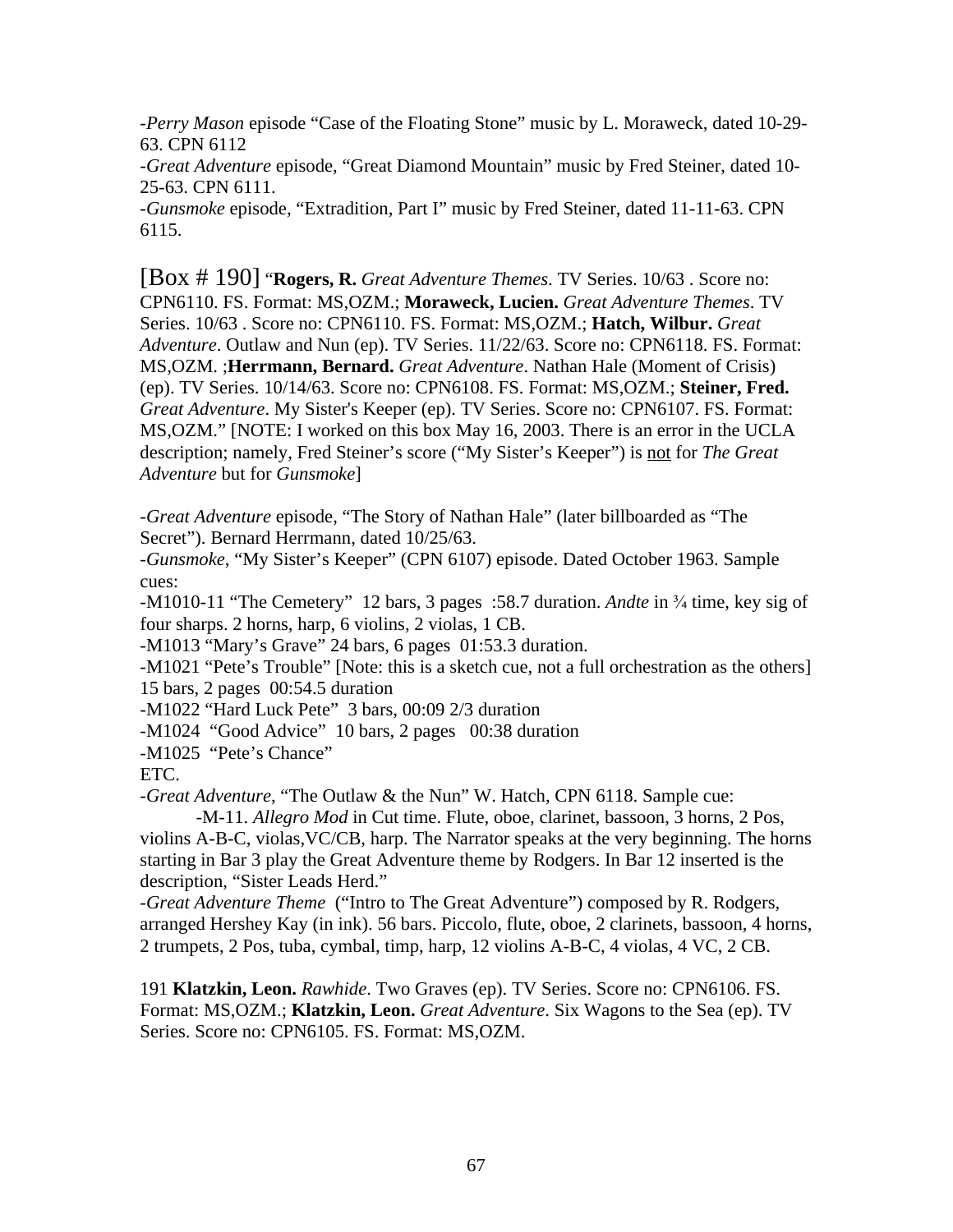192 **Hatch, Wilbur.** *Gunsmoke*. Comanche is Soft (ep). TV Series. Score no: CPN6131. FS. Format: MS,OZM.; **Garriguenc, Rene.** *Perry Mason*. 50,000,000 Frenchmen (ep). TV Series. Score no: CPN6129. FS. Format: MS,OZM.

193 **Shores, Richard.** *Gunsmoke*. Kite, The (ep). TV Series. Score no: CPN6130. FS. Format: MS,OZM. **Morgan, Tommy.** *Gunsmoke*. May Blossom (ep). TV Series. Score no: CPN6127. FS. Format: MS,OZM.; **Moraweck, Lucien.** *Twilight Zone*. Queen of the Nile (ep). TV Series. Score no: CPN6124. FS. Format: MS,OZM.

194 **Scott, Nathan.** *Great Adventure*. Tooth of the Lion (ep). TV Series. Score no: CPN6121. FS. Format: MS,OZM.; **Klatzkin, Leon.** *Rawhide*. Midnight Came (ep). TV Series. Score no: CPN6122. FS. Format: MS,OZM.

[Box # 195] "**Scott, Nathan.** *Gunsmoke*. Bad Seed (ep). TV Series. Score no: CPN5950. FS. Format: MS,OZM.; **Goldsmith, Jerry.** *Gunsmoke*. Middle of Nowhere (ep). TV Series. Score no: CPN5932. FS. Format: MS,OZM." [NOTE: I looked in this box on 10-20-95 when Stephen and Celene were there] -*Rawhide* episode "Middle of Nowhere", music by Goldsmith, dated Oct '60 -*Gunsmoke* episode "Bad Seed" music by Nathan Scott, dated Dec '60 -*HGWT* episode "Soledad" music by Rene Garriguenc, dated Jan 1961

[Box 196] "**Scott, Nathan.** *Have Gun Will Travel*. Princess and the Gunfighters (ep). TV Series. Score no: CPN5952. FS. Format: MS,OZM.; **Steiner, Fred.** *Have Gun Will Travel*. Gold Bar (ep). TV Series. Score no: CPN5961. FS. Format: MS,OZM.; **Garriguenc, Rene.** *Have Gun Will Travel*. Road, The (ep). TV Series. Score no: CPN5966. FS. Format: MS,OZM.; **Garriguenc, Rene.** *Have Gun Will Travel*. Seige (ep). TV Series. Score no: CPN5974. FS. Format: MS,OZM." [NOTE: I worked on this box on Sept 1, 1995 and also on January 30, 1998 when I especially focused on Garriguenc's "The Road" score for *Have Gun Will Travel*, CPN 5966, Prod. 155-130. I also looked into the box on 10-20-95]

-"The Road" episode (HGWT) Cues are as follows: -#3288 "Mountain Country" 5 pages, 17 bars -#3289 "Menace" 2 pages, 8 bars -#3290 "Travel (I)" 8 pages, 31 bars, 1:28. Piccolo, 2 flutes, oboe, 2 clarinets, 2 horns, 2 trumpets, 2 Pos, tuba, timp.  $-$ #3291 "Travel (II)" 2 pages, 8 bars. -#3291x "The Phony Map" 1 page, 3 bars -#3292 "Paladin Clubbed" 2 pages, 6 bars -#3293 "The Scavengers" 3 pages, 11 bars 00:30 1/2 duration -#3294 "The Card" 3 pages, 9 bars  $-$ #3295 "Paladin & the Scavengers" 6 pages, 21 bars 1:04  $\frac{1}{2}$  duration -#3296 "Tension at Night" 3 pages, 10 bars 00:27 bars -#3297 "The Struggle" 4 pages, 14 bars 00:42 2/3 duration -#3298 "The Spear—Paladin Nursing Revenge" 3 pages, 10 bars :34 duration -#3299 "The Prospectors & Paladin" 5 pages, 17 bars 00:52 duration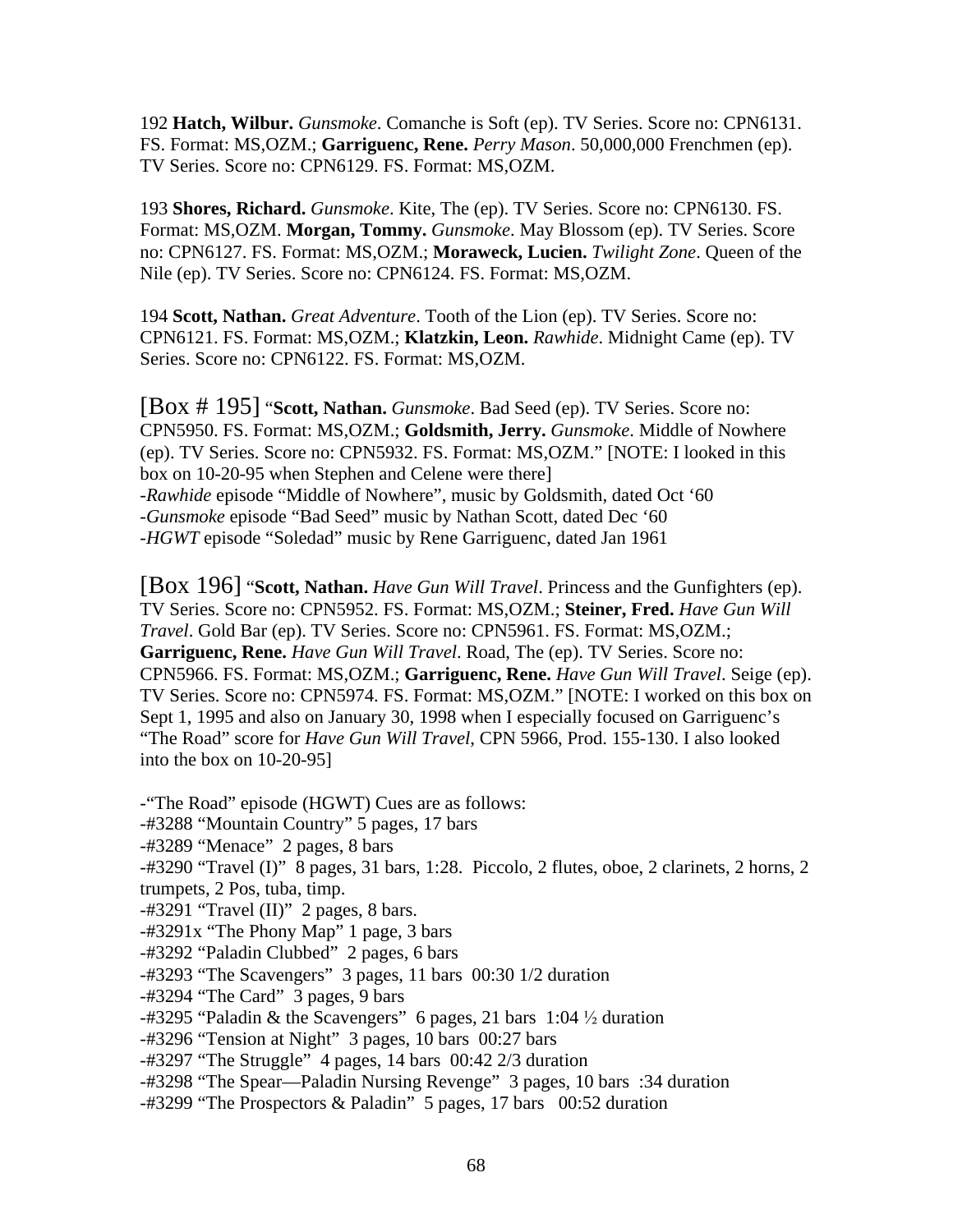-#3300 "The Prospectors & Paladin (continued)" 3 pages, 12 bars 00:42 2/3 duration -#3301 "The Heavys-Suspicion" 2 pages, 5 bars 00:10 2/3 duration

-#3302 "Gunfight" 4 pages, 16 bars 00:39 2/3 duration

-#3303 "Request Granted" 1 page, 4 bars 00:16 1/3 duration

-*HGWT* episode "Gunfighter" music by Nathan Scott, dated Dec '60. Airdate for this episode ("Princess & the Gunfighter") is 1-21-61 ( $4<sup>th</sup>$  season) starring Arline Sax.. Instrumentation: flute, clarinet, bassoon, 2 horns, 3 violas, 3 celli, 3 CB.

-*HGWT* episode "Gold Bar" music by Fred Steiner, dated Feb '61. Airdate 3-18-61. Flute, 2 clarinets, bassoon, 3 horns, timp, piano, 3 VC, 3 CB.

-*HGWT* episode "The Siege" music by Rene Garriguenc, score dated Feb 1961. Airdate 4-1-61.

-*HGWT*, "The Road" Rene Garriguenc, dated Feb '61. Airdate 5-27-61 starring George Kennedy. 3 horns, 2 trumpets, 2 trombones, tuba, timp.

[Box # 197] "**Moraweck, Lucien.** *Have Gun Will Travel*. Uneasy Grave (ep). TV Series. Score no: CPN5975. FS. Format: MS,OZM.; **Van Cleave, Nathan.** *End Title*. Score no: CPN6148. FS. Format: MS,OZM.; **Lava, William.** *Twilight Zone*. Once Upon a Time (ep). TV Series. Score no: CPN6017. FS. Format: MS,OZM. ;**Van Cleave, Nathan.** *Twilight Zone*. Leather Jacket (ep). TV Series. Score no: CPN6125. FS. Format: MS,OZM." [NOTE: I looked in this box on 9-1-95 and 10-20-95] -*HGWT* episode "Uneasy Grave" music by L. Moraweck, dated Feb '61. Airdate 6-3-61. -*Twilight Zone* episode "Once Upon a Time" music by Wm. Lava, dated 12-4-61. -*Twilight Zone* episode "Leather Jacket" music by Van Cleave, dated 1-15-64 -*Perry Mason* Prod. # 1219, "Nervous Neighbor" music by Van Cleave, dated 1-27-64. Airdate 2-13-64.

198 **Buttolph, David.** *Great Adventure*. This Was a Giant (ep). TV Series. Score no: CPN6126. FS. Format: MS,OZM.; **Sawtell, Paul.** *Rawhide*. Prophecy (ep). TV Series. Score no: CPN6100. FS. Format: MS,OZM.

[Box # 199] "**Van Cleave, Nathan.** *Gunsmoke*. Quest for Asa Janin (ep). TV Series. Score no: CPN6094. FS. Format: MS,OZM.; **Steiner, Fred.** *Gunsmoke*. Jeb (ep). TV Series. Score no: CPN6093. FS. Format: MS,OZM." [NOTE: I looked in this box on 9- 1-95 and also 10-20-95]

-*Gunsmoke* episode "Jeb" music by Fred Steiner, dated 5-9-63. CPN 6093. Airdate May 25, 1963 (second from last episode of the eight season). Sample cue:

 -#5290 (M-3510/11) "Appaloosa" Flute, oboe, 2 clarinets, bassoon, 2 horns, 2 trumpets, 2 trombones, 3 violins, 1 bass, timp.

-*Gunsmoke* episode "Quest for Asa Janin" music by Van Cleave

200 Score no: CTN500-570. FS. Format: MS,OZM. Misc. TV series

201 Score no: CTN445-499. FS. Format: MS,OZM. Misc. TV series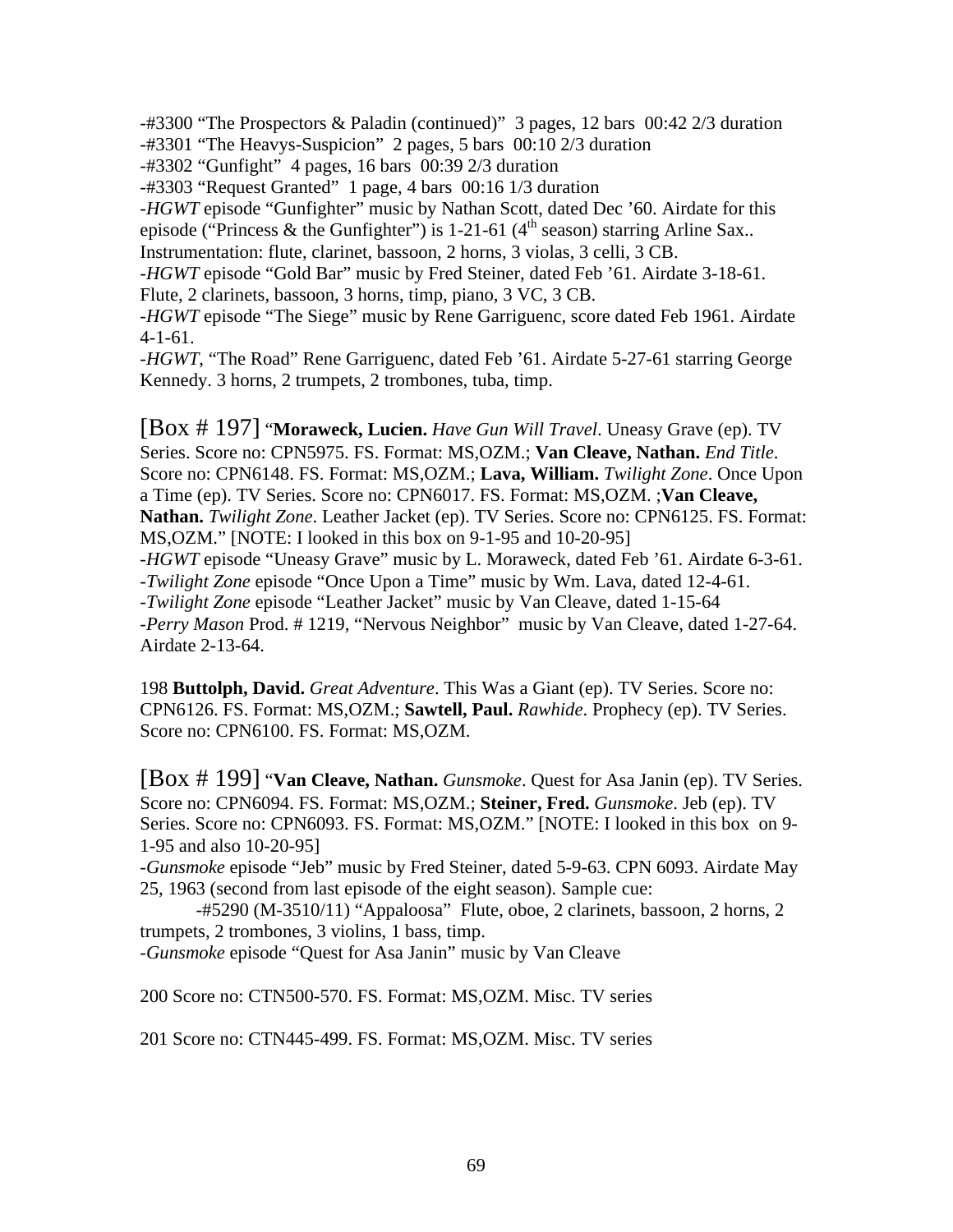[Box # 202] "**Klatzkin, Leon.** *Rawhide*. Dead Horse (Pt.I) (ep). TV Series. Score no: CPN6141. FS. Format: MS,OZM.; **Garriguenc, Rene.** *Perry Mason*. Careless Kidnapper (ep). TV Series. Score no: CPN6142. FS. Format: MS,OZM. ;**Scott, Nathan.** *Gunsmoke*. Kitty Corner (ep). TV Series. Score no: CPN6140. FS. Format: MS,OZM." [NOTE: I pulled this box at least once on 8-16-95]

-*Rawhide*, "Dead Horse" Part I. Leon Klatzkin, dated 4-1-64. CPN 6141. Original airdate for "Incident at Deadhorse" [Part I] was 4-16-64 starring Broderick Crawford and Burgess Meredith. Instrumentation: bass flute, 2 clarinets, bassoon, bass clarinet, 3 horns, 2 trombones, percussion, CB, accordion.

-*Perry Mason*, "Careless Kidnapper" Rene Garriguenc, dated 4-14-64. Airdate 4-30-64. -*Gunsmoke*, "Kitty Corner" Nathan Scott. Scored dated 3-27-64. Airdate for "Kitty Cornered" is April 18, 1964 ( $9<sup>th</sup>$  season) starring Jacqueline Scott.

203 **Klatzkin, Leon.** *Rawhide*. Seven Fingers (ep). TV Series. Score no: CPN6143. FS. Format: MS,OZM.; **Shores, Richard.** *Twilight Zone*. Ceaser and Me (ep). TV Series. Score no: CPN6139. FS. Format: MS,OZM.; **Harline, Leigh.** *Great Adventure*. Daniel Boone (Pt.I) (ep). TV Series. Score no: CPN6137. FS. Format: MS,OZM.

204 **Harline, Leigh.** *Great Adventure*. Daniel Boone (Pt.II) (ep). TV Series. Score no: CPN6137. FS. Format: MS,OZM.; **Scott, Nathan.** *Rawhide*. Odyssey (ep). TV Series. Score no: CPN6136. FS. Format: MS,OZM.

205 **Morgan, Tommy.** *Gunsmoke*. Promoters, The (ep). TV Series. Score no: CPN6138. FS. Format: MS,OZM.; **Shores, Richard.** *Perry Mason*. Garrulous (ep). TV Series. Score no: CPN6135. FS. Format: MS,OZM. ;**Drasnin, Robert.** *Great Adventure*. President Vanishes (ep). TV Series. Score no: CPN6134. FS. Format: MS,OZM.; **Klatzkin, Leon.** *Rawhide*. Wanderer, The (ep). TV Series. Score no: CPN6132. FS. Format: MS,OZM.

[Box # 206] "*Table for 5*. "

[Box # 207] "**Goldsmith, Jerry.** *Suspense*. Strange Prophecy of Bertha Abbott (ep). TV Series. Score no: CPN5826." [NOTE: I worked on this box 8-16-95 & 1-7-98]

-*Table for 5* John Morris NOTE: I believe this is in this box but especially in Box 206… -"Strange Prophecy of Bertha Abbott" I hand-copied part of this old television score by Goldsmith for *Suspense*, score dated 10-15-56. CPN 5826.

208 *Hunters*. Score no: CTV001-117. Format: CPY. In binder **Goldsmith, Jerry.** Score no: CTV117-134. Format: CPY. In binder

[Box # 209] "**Tunick, Jonathan.** *Brotherly Love*.; **Holdridge, Lee.** *Running Out*." [NOTE: I looked into this box on January 7, 1998]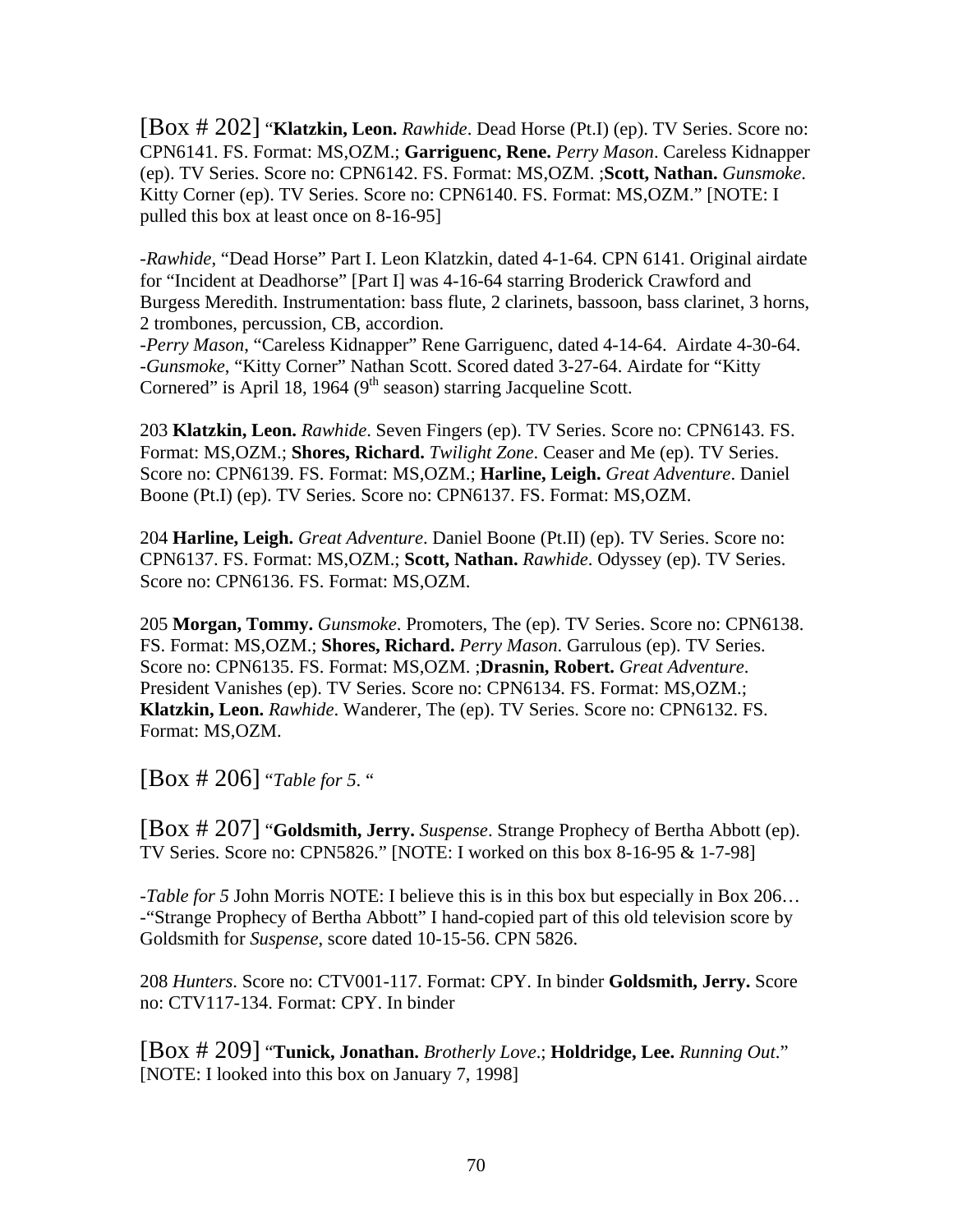-*Wicked Wicked Ways* by Jonathan Turnick -*Brotherly Love* -*Running Out*

210 **Stevens, Morton.** Score no: CTN0207-0297.

211 **Selinsky, Wladimir.** Score no: CTN0005-0097.; **Stevens, Morton.** Score no: CTN0005-0097. Score no: CTN0789-0791.

212 **Drasnin, Robert.** *Fabulous February (#1-5)*. Score no: P0001-0005.; **Shire, David.** *Harpy*. Score no: CTV0040-0067.

213 **Fielding, Jerry.** *Good Guys*. TV Series. Format: CPY. Pages stuck together

214 **Bernstein, Charles.** *Thaddeus Rose*. Score no: CTN 0750-0816.

215 **Hatch, Wilbur.** Score no: DBTV0508-0744.

[Box # 216] "**Byers, Bill.** *Misc. music*.; **Goldsmith, Jerry.** *Perry Mason Opening & End Titles*. TV Series. Score no: CPN5768. ;**Horner, James.** *Huck Finn*. Score no: CED0186-0217." {I pulled this box to look at the Horner score. Score dated 1-7-82 SC (Studio City recording).

217 *Misc. music*. Score no: CTN0600-0639. Various composers *Misc. music*. Score no: CTN0694. Various composers *Misc. music*. Score no: CTN0697-0749. Various composers

218 **Tipton, George Aliceson.** Score no: CTN0640-0691.; **Cacavas, John.** Score no: CTN0640-0691.

219 **Stevens, Morton.** Score no: CTN0265-0282. *Burning, The*. Score no: CTN0571- 0574. *Calamity Jane*. Score no: CTN0571-0574.

220 **Stevens, Morton.** Fine, S (o). Score no: CTN0101-0181.; **Selinsky, Wladimir.** Fine, S (o). Score no: CTN0101-0181.

221 **Goldsmith, Jerry.** *Gunsmoke*. Blacksmith (ep). TV Series. ;**Di Pasquale, James.** *Change of Heart*. TV Movie.; **Morley, Angela.** Score no: CED1125-1135.

222 **Wilkinson, Marc.** *Royal Hunt of the Sun*. Score no: CTV.; **Merrick, Mahlon.** *Jack Benny Themes*. Score no: CPN6147.; **Van Cleave, Nathan.** *Perry Mason*. Ugly Duckling (ep). TV Series. Score no: CPN6146.; **Shores, Richard.** *Rawhide*. Dead Horse (ep). TV Series. Score no: CPN6141.

[Box # 223] "**Goldsmith, Jerry.** *Playhouse 90*. Misalliance (ep). TV Series. Score no: CPN5831.; **Gold, Ernest.** *Hotel de Paris*. Violent Siege (ep). TV Series. Score no: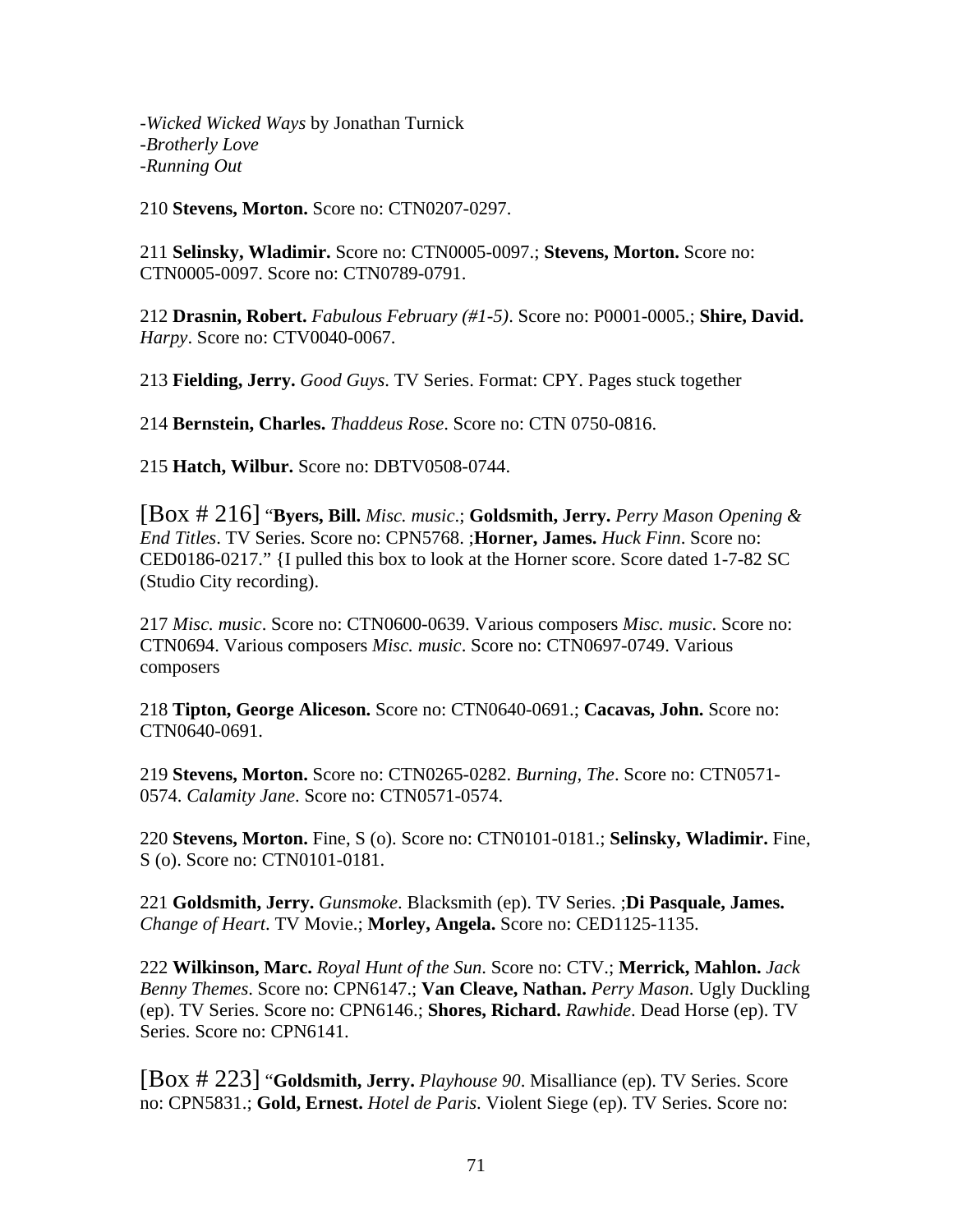CPN5848.; **Lava, William.** *Millionaire, The*. Elizabeth Tender (ep). TV Series. Score no: CPN5861.; **Goldsmith, Jerry.** *Playhouse 90*. Dream of Treason (ep). TV Series. Score no: CPN5866.; **Garriguenc, Rene.** *Gunsmoke*. Drummer Boy (ep). TV Series. Score no: CPN5925." [NOTE: I pulled this box at once on July 12, 1995]

-*Playhouse 90*, "Misalliance" Jerry Goldsmith. Airdate 10-29-59 (final fourth season) starring Rod Taylor and Claire Bloom.

-*Hotel de Paree*, "Violent Seize" Ernest Gold. CPN 5848.

-*Millionaire*, "Elizabeth Tander" Wm. Lava. CPN 5861. Airdate 1-6-1960. -*Playhouse 90*, "Dream of Treason" Jerry Goldsmith. CPN 5866. Airdate 1-21-60

starring Richard Basehart.

-"Gunsmoke Opening" CPN 5313.

-*Gunsmoke*, "Drummer Boy" Rene Garriguenc. [Note: May be a cue title instead of an episode title that I cannot find for that general period]

224 **Van Cleave, Nathan.** *Perry Mason*. Arrogant Arsonist (ep). TV Series. Score no: CPN6133.; **Hatch, Wilbur.** *Gunsmoke*. Hard Virtue (ep). TV Series. Score no: CPN5955.; **Stevens, Morton.** *Gunsmoke*. Hard Virtue (ep). TV Series. Score no: CPN5955.; **Van Cleave, Nathan.** *Gunsmoke*. Hard Virtue (ep). TV Series. Score no: CPN5955.; **Levene, Gus.** *Gunsmoke*. Hard Virtue (ep). TV Series. Score no: CPN5955.

[Box # 225] "*Gilligan's Island*. Score no: GIL0409. Set #1, #1625" [NOTE: I glanced inside this box on 4-28-95]

-Don Ray score. Also I noted that Stevens is indicated in this box.

226 *Gilligan's Island*. Score no: GIL0247-0408. Set #1, #1625

227 *Gilligan's Island*. Score no: GIL0001-0126. Set #1, #1625

228 *Gilligan's Island*. 1964-65 season

229 *Gilligan's Island*. 1964-65 season

230 *Gunsmoke*. Kitty Waltz (ep). Score no: GS0466. *Gunsmoke*. Misc. **Alexander, Jeff.** *Wild Wild West Revisited*. TV Movie.

231 **Klatzkin, Leon.** *Gunsmoke*. TV Series. Score no: GS0300-0353.; **Shores, Richard.** *Gunsmoke*. TV Series. Score no: GS0300-0353.; **Zimmerman, Tucker.** *Gunsmoke*. TV Series. Score no: GS0300-0353.; **Schaefer, Will.** *Gunsmoke*. TV Series. Score no: GS0300-0353.

[Box # 232] "**Klatzkin, Leon.** *Gunsmoke*. TV Series. Score no: GS0353-0400.; **Goldsmith, Jerry.** *Gunsmoke*. TV Series. Score no: GS0353-0400." [NOTE: I worked on this box at least once on 10-20-95]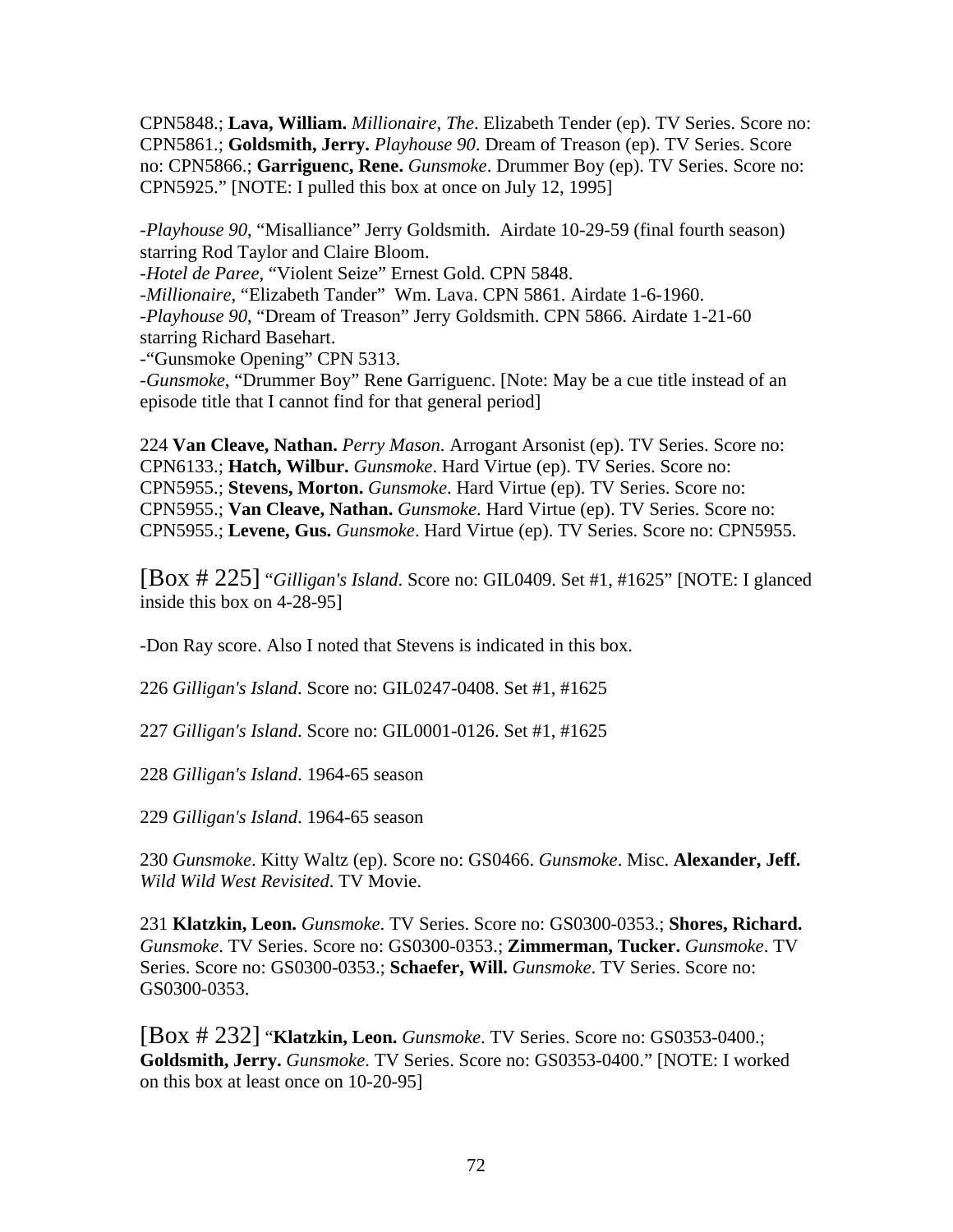-*Gunsmoke* episode "The Mission" (12<sup>th</sup> season first season color, airdate 10-8-66), music by Fred Steiner dated June 1966

-*Gunsmoke* episode (not titled) music by Goldsmith. I believe this may be "The Whispering Tree" (airdate Nov 12, 1966) but I'll check…Yes it is according to: http://www.imdb.com/title/tt0594539/combined

[Box # 233] "*Gunsmoke*. TV Series. Score no: GS0001-0076. 1965-66 season" [I worked on this box June 9, 1995 and also 4-30-99]

-#1615 "Gunsmoke Opening Cast Credits" 1965/1966

-"Gunsmoke End Cast Credits"

-"Gunsmoke Main Title" (Stevens, Steiner, Koury) Dated 7/28/68

[Box # 234] "**Steiner, Fred.** *Gunsmoke*. TV Series. Score no: GS0003-0100. 1965-66 season; **Murray, Lyn.** *Gunsmoke*. TV Series. Score no: GS0003-0100. 1965-66 season " [NOTE: I worked on this box May 16, 2003]

-*Gunsmoke* "Ten Lil Injuns" Fred Steiner dated June 1965. "Ten Little Indians" was broadcast October 9, 1965 (11<sup>th</sup> final B/W season). A copy of this score is also in Box # 287. Which one is the autograph score (if any) I do not know. Also another copy is in Box # 244—maybe part of "ten lil identical scores."

-*Gunsmoke*, "Kioga" Lyn Murray. Airdate Oct 23, 1965. Sample cues:

-M-5342 "Attacca"

-M-5343 "Flute Song III" alto flute here.

-M-5344 "Breakfast at Delmonicos"

-*Billboard '66-'67* arranged by Morton Stevens

[Box # 235] "**Parker, John Carl.** *Gunsmoke*. TV Series. Score no: GS1300-1345.; **Klatzkin, Leon.** *Gunsmoke*. TV Series. Score no: GS1300-1345." [I pulled this box on 6/9/96 but apparently I was not very impressed with the contents since I made no notes on them!]

236 **Klatzkin, Leon.** *Gunsmoke*. TV Series. Score no: GS1345-1399.; **Parker, John Carl.** *Gunsmoke*. TV Series. Score no: GS1345-1399.

237 **Klatzkin, Leon.** *Gunsmoke*. TV Series. Score no: GS0601-0645.; **Springer, Philip.** *Gunsmoke*. TV Series. Score no: GS0601-0645.

238 **Klatzkin, Leon.** *Gunsmoke*. TV Series. Score no: GS0646-0699.

239 **Klatzkin, Leon.** *Gunsmoke*. TV Series. Score no: GS1400-1436.; **Parker, John Carl.** *Gunsmoke*. TV Series. Score no: GS1400-1436.

240 **Parker, John Carl.** *Gunsmoke*. TV Series. Score no: GS1437-1499. ;**Klatzkin, Leon.** *Gunsmoke*. TV Series. Score no: GS1437-1499.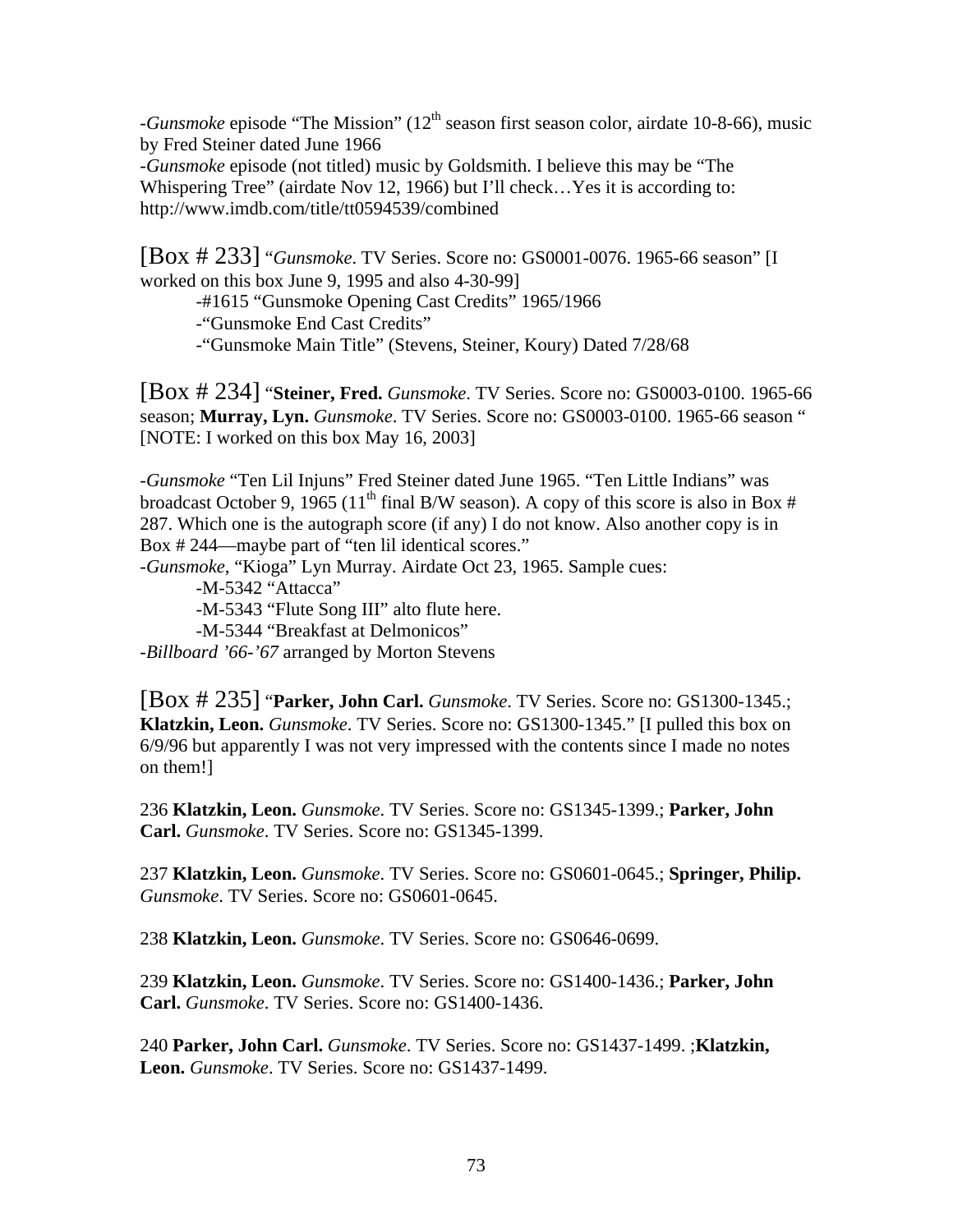241 **Parker, John Carl.** *Gunsmoke*. TV Series. Score no: GS1900-1950.

242 **Immel, Jerrold.** *Gunsmoke*. TV Series. Score no: GS1950-1999. **Parker, John Carl.** *Gunsmoke*. TV Series. Score no: GS1950-1999.

243 **Klein, Martin L..** *Gunsmoke*. TV Series. Score no: GS2000-2099. ;**Broughton, William.** *Gunsmoke*. TV Series. Score no: GS2000-2099.; **Parker, John Carl.** *Gunsmoke*. TV Series. Score no: GS2000-2099.

[Box # 244] "**Steiner, Fred.** *Gunsmoke*. TV Series. Score no: GS0100-0200. 1965-66 season ;**North, Alex.** *Gunsmoke*. TV Series. Score no: GS0100-0200. 1965-66 season; **Davis, Joel.** *Gunsmoke*. TV Series. Score no: GS0100-0200. 1965-66 season; **Shores, Richard.** *Gunsmoke*. TV Series. Score no: GS0100-0200. 1965-66 season; **Klatzkin, Leon.** *Gunsmoke*. TV Series. Score no: GS0100-0200. 1965-66 season; **Geller, Harry.** *Gunsmoke*. TV Series. Score no: GS0100-0200. 1965-66 season; **Koury, Rex.** *Gunsmoke*. TV Series. Score no: GS0100-0200. 1965-66 season" [NOTE: I worked on this box at least once]

-*Gunsmoke*, "Ten Lil Injuns" Fred Steiner, dated June 1965. Note: This score is also in Boxes # 234 & 287. Perhaps they are in seven other boxes, hence ten lil identical scores! -*Gunsmoke*, "Bad Sam" Richard Shores, dated 7/20/65. Note: I believe the episode in question is officially titled "Clayton Thaddeus Greenwood" airdate Oct 2, 1965 starring Jack Elam as Sam Band.

-*Gunsmoke* episode scored by Leon Klatzkin dated 7/25/65. Either it is "The Storm" (airdate Sept 25, 1965) or "Taps for Old Jeb" (airdate Oct 16, 1965). -*Gunsmoke*, "The Hostage" Harry Geller, dated 8/18/65. Airdate was Dec 4, 1965.

[Box # 245] "**Geller, Harry.** *Gunsmoke*. TV Series. Score no: GS0100-0200. 1965- 66 season; **Morgan, Tommy.** *Gunsmoke*. TV Series. Score no: GS0100-0200. 1965-66 season; **Waxman, Franz.** *Gunsmoke*. TV Series. Score no: GS0100-0200. 1965-66 season " [NOTE: I worked on this box November 11, 1997]

-*Gunsmoke*, "The Hostage" music by Harry Geller, dated 8-16-65. Original airdate December 4, 1965 (11<sup>th</sup> season) starring Darren McGiven and Simon Oakland. -*Gunsmoke* episode (not titled) but I'm confident it is the "South Wind" episode, airdate November 27, 1965 starring Bruce Dern (the episode just before :"The Hostage"). -*Gunsmoke*, "The Raid" music by Franz Waxman, dated 9-6-65.Airdate January 22, 1966 and (as a two-parter) January 29. Specific cues are as follows:

 -#5911 (187) "The Holdup" 74 bars, 3:54 duration. Dated 9-6-65. Arranged Leonid Raab. 2 flutes, oboe, 2 clarinets, 2 bassoons, 3 horns, 2 trumpets, 3 Pos, snare drum, timp, piano, harp, 9 violins, viola, bass. I hand-copied the first eight bars of this cue.

-#5913 (188) "McConnell" 3 bars, 00:07 2/3 duration

 -#5921 (189) "The Gang" 20 bars, 2:02 2/3 duration. *Slow*. Bassoon, Contra bassoon, flute, clarinet, piano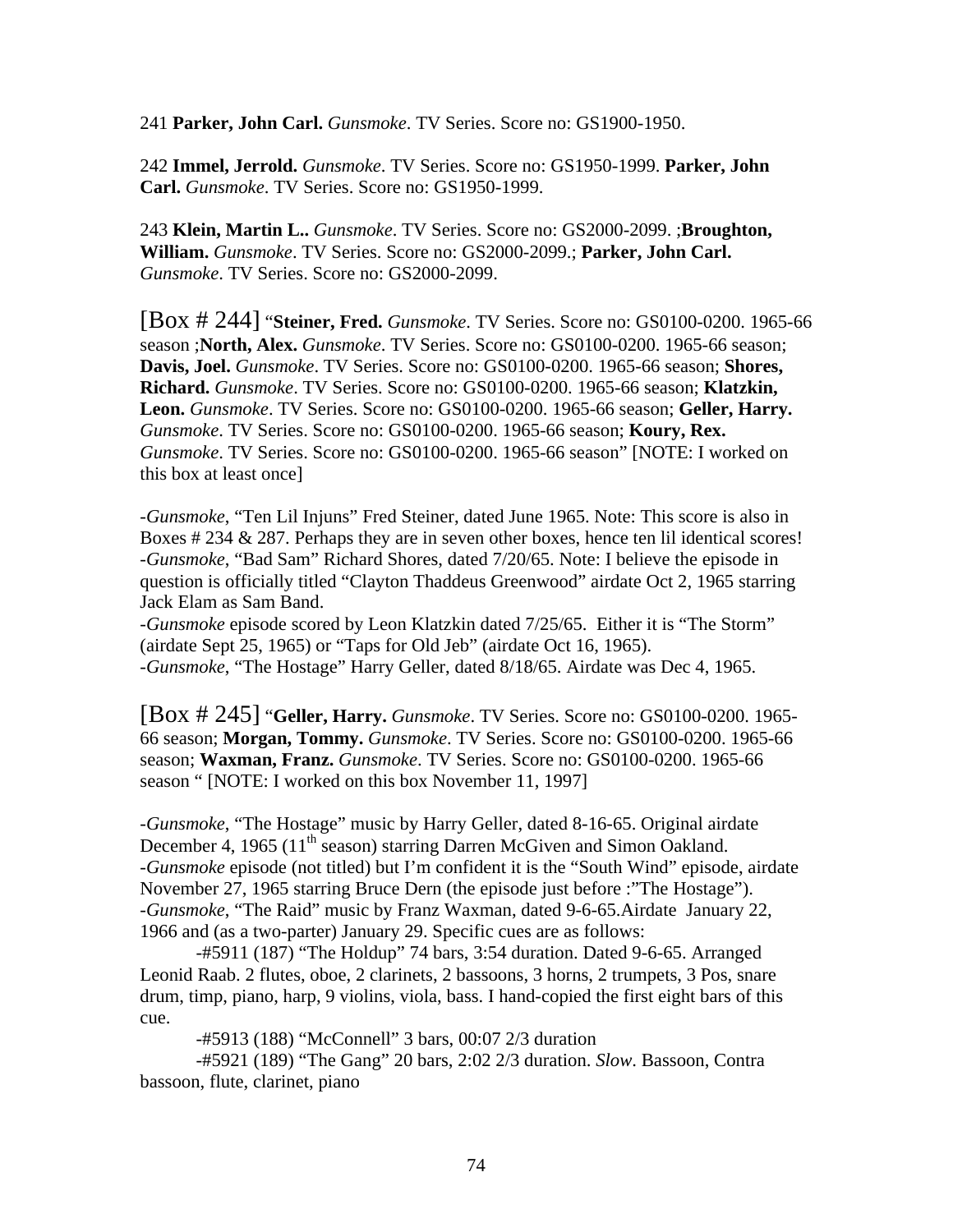-#5912 (190) "The Getaway" 11 bars, :23 2/3 duration. *Allegro* in 4/4 time. Dated 9-16-65. Piccolo, flute, oboe, 2 clarinets, bassoon, 3 horns, 2 trumpets, 3 Pos, tuba, xylophone, snare drum, timp, piano, 9 violins, viola, bass.

 -#5941 (191) "The Challenge" 53 bars, 3:00. -#5922 (192) "McClain's Leg" 3 bars, 00:11 duration. -#5932 (193) "The Set-Up" 14 bars, :45 duration. -(194) "Fade-In" 3 bars, :10 duration. -#5951 (195) "McConnell's Surprise" 12 bars, :53. -(196) "The New Plan" 19 bars, 1:33 2/3 duration. -(197) "Guns for Sale" 86 bars -(198) "Matt & Group" 8 bars, :29. -(199) "All is Clear" 21 bars, :58. ETC

[Box # 246] "**Waxman, Franz.** *Gunsmoke*. TV Series. Score no: GS0200-0265. **Klatzkin, Leon.** *Gunsmoke*. TV Series. Score no: GS0200-0265.; **Stevens, Morton.** *Gunsmoke*. TV Series. Score no: GS0200-0265." [I pulled this box on 6-9-96 and 11-11- 97]

 -*Gunsmoke* episode "The Raid"(GS 206) composed by Franz Waxman. Dated 9/17/65. Continuation from Box # 245:

 -(200) "The Posse" 11 bars, :30 -(201) "Matt & Festus" 11 bars, :30 -(202) "No Rest" 15 bars, :40 -(204) "Riding On" 7 bars, :17 -(205) "On the Prairie" 12 bars, :42 and 2/3 duration -(206) "Sleepless Night" 15 bars, :58 & 1/3 -(207) "The Hideout" 31 bars, 1:54 & 1/3 -(208) "Five Minutes" 15 bars, :42 & 2/3 -(209) "On the Trail" 36 bars 2:34 -(210) "More Dead Outlaws" 1:07 -(211) "The Last Two" 12 bars :59 -(212) "Between the Rocks" 31 bars, :59 -(213) "Finale" 1:34

247 **Klatzkin, Leon.** *Gunsmoke*. TV Series. Score no: GS0266-0300.; **Geller, Harry.** *Gunsmoke*. TV Series. Score no: GS0266-0300.

[Box # 248] "**Steiner, Fred.** *Gunsmoke*. TV Series. Score no: GS0400-0445.; **Shores, Richard.** *Gunsmoke*. TV Series. Score no: GS0400-0445.; **Stevens, Morton.** *Gunsmoke*. TV Series. Score no: GS0400-0445." [NOTE: I worked on this box at least on 5-16-2003]

-*Gunsmoke*, "Mission" Fred Steiner Dated June 1966. Airdate October 8, 1966 (12th season now in color).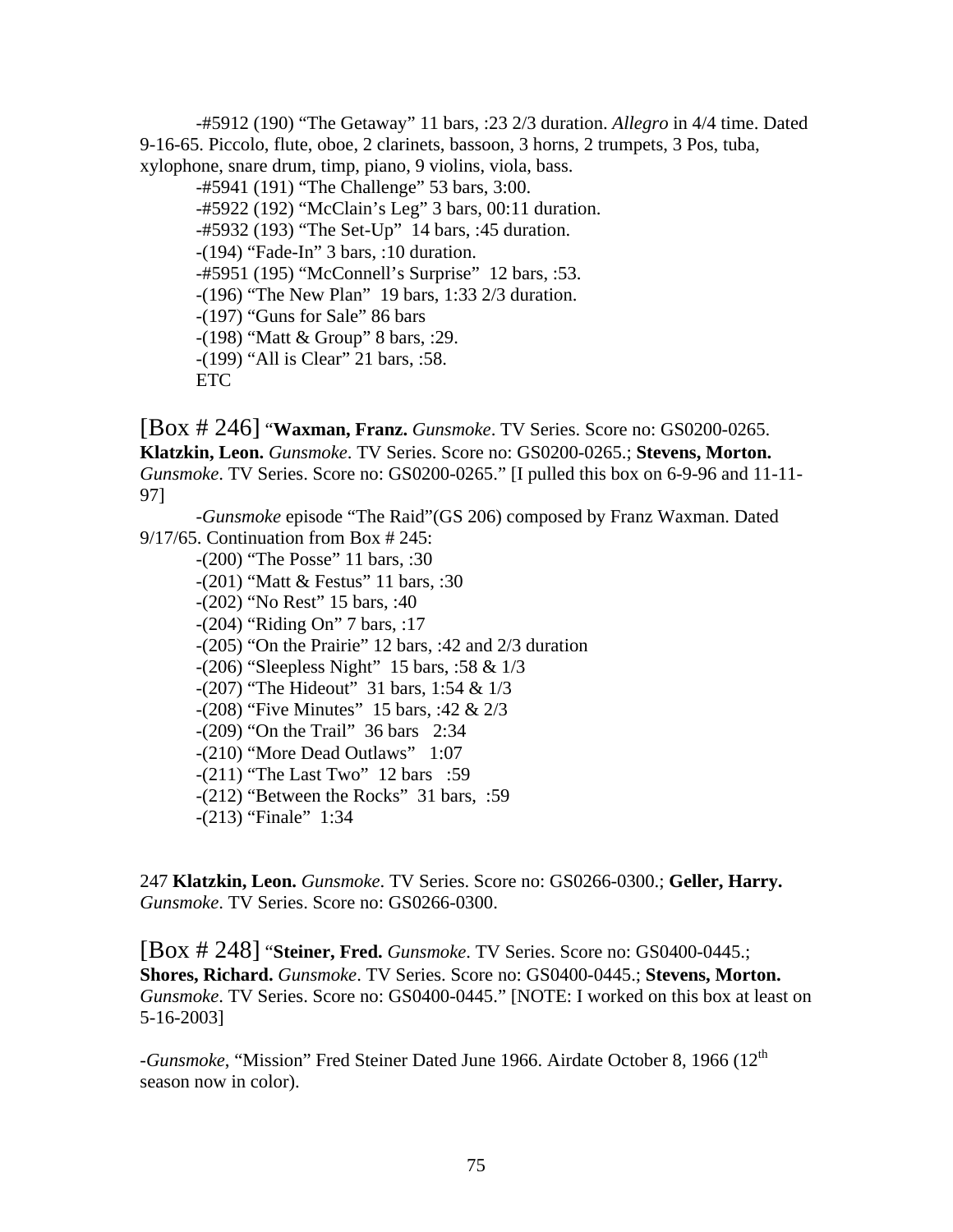-*Gunsmoke* episode (not sure of the title). Richard Shores, dated 6-11-66. I believe the first cue is "No Trick."

-*Gunsmoke* episode (not sure of the title but I believe it is "The Jailer" with the original airdate of Oct 1, 1966). I believe the first cue is "Enter Lou, Mike & Jack."

249 **Klatzkin, Leon.** *Gunsmoke*. TV Series. Score no: GS0446-0500.; **Holdridge, Lee.** *Gunsmoke*. TV Series. Score no: GS0446-0500.

250 **Kostal, Irwin.** *Gunsmoke*. TV Series. Score no: GS0501-0544.; **Gold, Ernest.** *Gunsmoke*. TV Series. Score no: GS0501-0544.; **Klatzkin, Leon.** *Gunsmoke*. TV Series. Score no: GS0501-0544.

251 **Klatzkin, Leon.** *Gunsmoke*. TV Series. Score no: GS0545-0600.; **Stevens, Morton.** *Gunsmoke*. TV Series. Score no: GS0545-0600.; **Geller, Harry.** *Gunsmoke*. TV Series. Score no: GS0545-0600.; **Springer, Philip.** *Gunsmoke*. TV Series. Score no: GS0545- 0600.

252 **Shuken, Leo.** *Gunsmoke*. TV Series. Score no: GS1700-1739.; **Hayes, Jack.** *Gunsmoke*. TV Series. Score no: GS1700-1739.; **Shores, Richard.** *Gunsmoke*. TV Series. Score no: GS1700-1739.

253 **Shores, Richard.** *Gunsmoke*. TV Series. Score no: GS1740-. **Parker, John Carl.** *Gunsmoke*. TV Series. Score no: GS1740-.

254 **Geller, Harry.** *Gunsmoke*. TV Series. Score no: GS1600-1645.; **Parker, John Carl.** *Gunsmoke*. TV Series. Score no: GS1600-1645.; **Stevens, Morton.** *Gunsmoke*. TV Series. Score no: GS1600-1645. ;**Klatzkin, Leon.** *Gunsmoke*. TV Series. Score no: GS1600-1645.

255 **Klatzkin, Leon.** *Gunsmoke*. TV Series. Score no: GS1646-1699.; **Parker, John Carl.** *Gunsmoke*. TV Series. Score no: GS1646-1699.; **Shuken, Leo.** *Gunsmoke*. TV Series. Score no: GS1646-1699.; **Hayes, Jack.** *Gunsmoke*. TV Series. Score no: GS1646- 1699.

256 **Parker, John Carl.** *Gunsmoke*. TV Series. Score no: GS2200-2250.; **Immel, Jerrold.** *Gunsmoke*. TV Series. Score no: GS2200-2250.; **Klein, Martin L..** *Gunsmoke*. TV Series. Score no: GS2200-2250.

257 **Klein, Martin L..** *Gunsmoke*. TV Series. Score no: GS2251-2299. **Immel, Jerrold.** *Gunsmoke*. TV Series. Score no: GS2251-2299.

258 **Parker, John Carl.** *Gunsmoke*. TV Series. Score no: GS2100-2159.; **Immel, Jerrold.** *Gunsmoke*. TV Series. Score no: GS2100-2159.

259 **Parker, John Carl.** *Gunsmoke*. TV Series. Score no: GS2160-2199.; **Immel, Jerrold.** *Gunsmoke*. TV Series. Score no: GS2160-2199.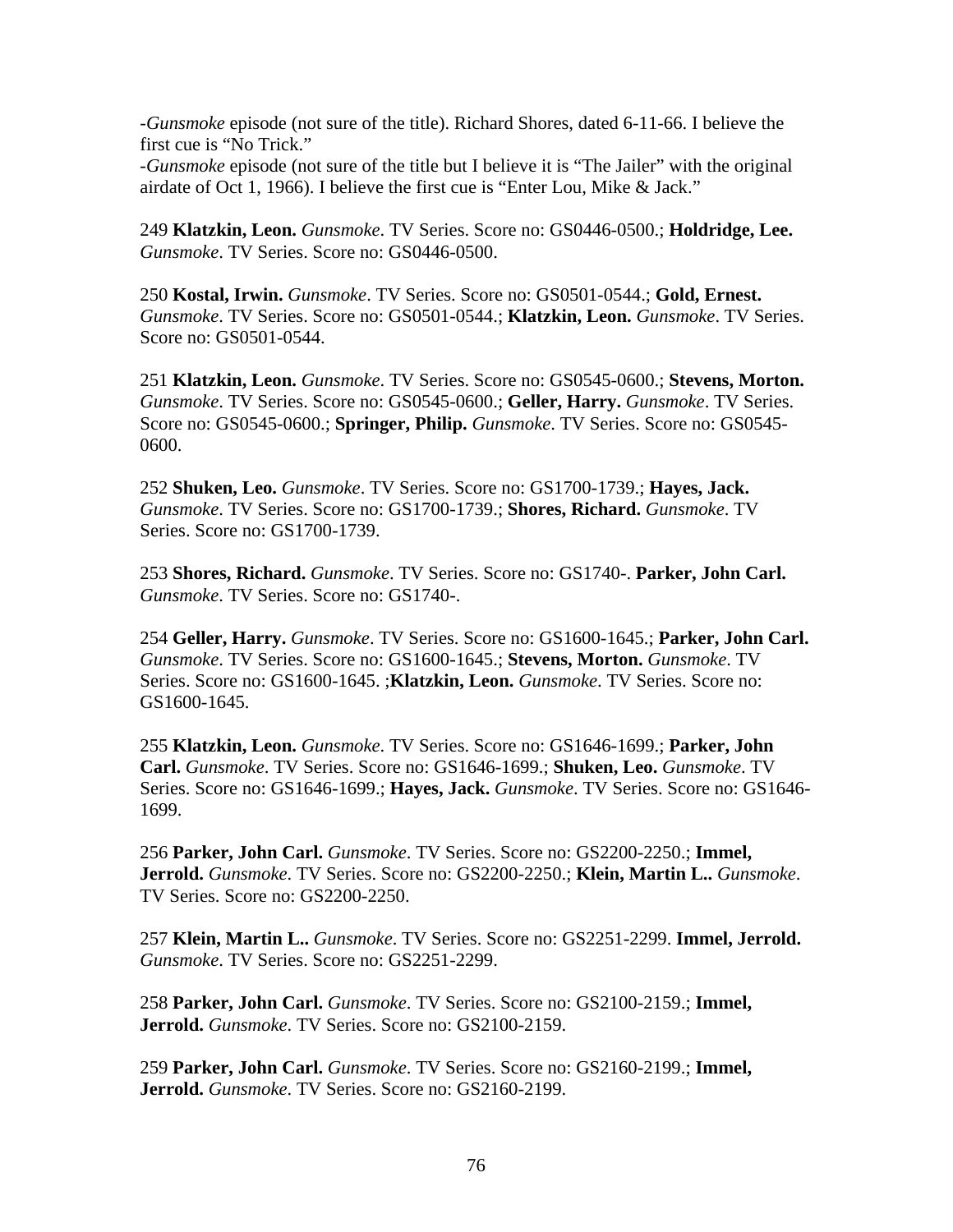260 **Stevens, Morton.** *Hawaii 5-0*. TV Series. Score no: HA0001-0043. FS,PT.

261 **Stevens, Morton.** *Hawaii 5-0*. TV Series. Score no: HA0048-0099. FS.

262 **Geller, Harry.** *Gunsmoke*. TV Series. Score no: GS0700-0799. 1967/68 season **Stevens, Morton.** *Gunsmoke*. TV Series. Score no: GS0700-0799. 1967/68 season **Klatzkin, Leon.** *Gunsmoke*. TV Series. Score no: GS0700-0799. 1967/68 season **Ferguson, Allyn.** *Gunsmoke*. TV Series. Score no: GS0700-0799. 1967/68 season

263 **Ferguson, Allyn.** *Gunsmoke*. TV Series. Score no: GS0800-0875.; **Parker, John Carl.** *Gunsmoke*. TV Series. Score no: GS0800-0875.; **Klatzkin, Leon.** *Gunsmoke*. TV Series. Score no: GS0800-0875.

264 **Parker, John Carl.** *Gunsmoke*. TV Series. Score no: GS0876-0899.; **Klatzkin, Leon.** *Gunsmoke*. TV Series. Score no: GS0876-0899.

265 **Shores, Richard.** *Hawaii 5-0*. TV Series. Score no: HA0600-0699.

266 **Ray, Don.** *Two Doves*. ;**Stevens, Morton.** *Two Doves*. *Unidentified*.

267 **Immel, Jerrold.** *Hawaii 5-0*. TV Series. Score no: HA0800-0859.; **Stevens, Morton.** *Hawaii 5-0*. TV Series. Score no: HA0800-0859.; **Rugolo, Pete.** *Hawaii 5-0*. TV Series. Score no: HA0800-0859.

268 **Shores, Richard.** *Hawaii 5-0*. TV Series. Score no: HA0860-0999.; **Ray, Don.** *Hawaii 5-0*. TV Series. Score no: HA0860-0999.; **Broughton, Bruce.** *Hawaii 5-0*. TV Series. Score no: HA0860-0999.

269 **Shores, Richard.** *Hawaii 5-0*. TV Series. Score no: HA0400-0499. ;**Peter, Igor.** *Hawaii 5-0*. TV Series. Score no: HA0400-0499.; **Davidson, Miles.** *Hawaii 5-0*. TV Series. Score no: HA0400-0499.; **Stevens, Morton.** *Hawaii 5-0*. TV Series. Score no: HA0400-0499.; **Ray, Don.** *Hawaii 5-0*. TV Series. Score no: HA0400-0499.; **Romanis, George.** *Hawaii 5-0*. TV Series. Score no: HA0400-0499.

270 **Broughton, Bruce.** *Hawaii 5-0*. TV Series. Score no: HA1100-1184.; **Stevens, Morton.** *Hawaii 5-0*. TV Series. Score no: HA1100-1184. ;**Shores, Richard.** *Hawaii 5- 0*. TV Series. Score no: HA1100-1184.

271 **Stevens, Morton.** *Hawaii 5-0*. TV Series. Score no: HA1185-1194.; **Ray, Don.** *Hawaii 5-0*. TV Series. Score no: HA1185-1194.; **Shores, Richard.** *Hawaii 5-0*. TV Series. Score no: HA1185-1194.

272 **Ray, Don.** *Hawaii 5-0*. TV Series. Score no: HA1300-1399.; **Immel, Jerrold.** *Hawaii 5-0*. TV Series. Score no: HA1300-1399.; **Broughton, Bruce.** *Hawaii 5-0*. TV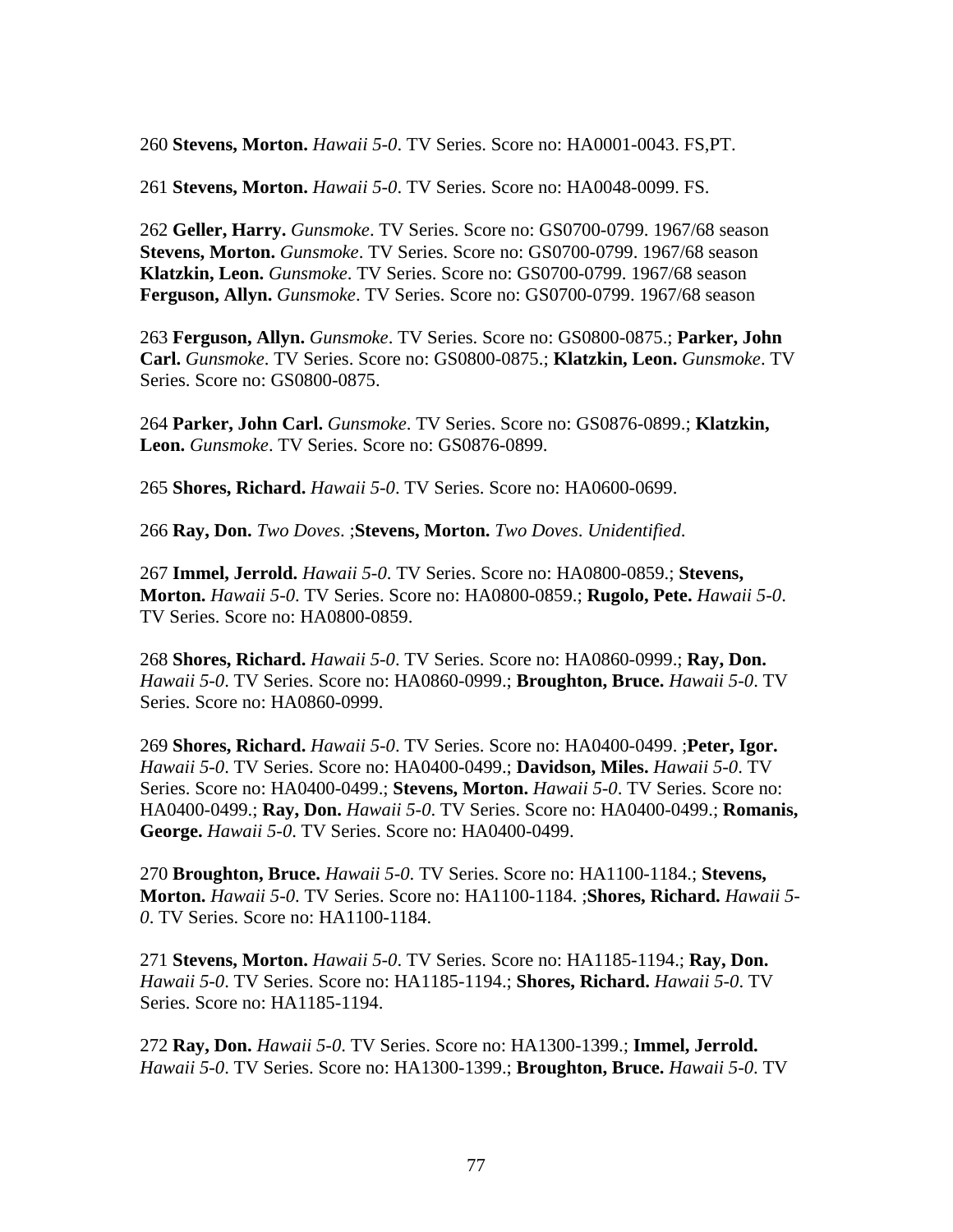Series. Score no: HA1300-1399.; **Stevens, Morton.** *Hawaii 5-0*. TV Series. Score no: HA1300-1399.

273 **Ray, Don.** *Hawaii 5-0*. TV Series. Score no: HA1000-1099.; **Stevens, Morton.** *Hawaii 5-0*. TV Series. Score no: HA1000-1099.; **Shores, Richard.** *Hawaii 5-0*. TV Series. Score no: HA1000-1099.

274 **Ray, Don.** *Hawaii 5-0*. TV Series. Score no: HA1600-1649.; **Stevens, Morton.** *Hawaii 5-0*. TV Series. Score no: HA1600-1649.

275 **Geller, Harry.** *Gunsmoke*. TV Series. Score no: GS1500-1541.; **Parker, John Carl.** *Gunsmoke*. TV Series. Score no: GS1500-1541.

276 **Parker, John Carl.** *Gunsmoke*. TV Series. Score no: GS1542-1599.; **Geller, Harry.** *Gunsmoke*. TV Series. Score no: GS1542-1599.

277 **Parker, John Carl.** *Gunsmoke*. TV Series. Score no: GS1800-1845.

278 **Parker, John Carl.** *Gunsmoke*. TV Series. Score no: GS1846-1899.

279 **Parker, John Carl.** *Gunsmoke*. TV Series. Score no: GS0000-0039.

280 **Parker, John Carl.** *Gunsmoke*. TV Series. Score no: GS1040-1099.; **Klatzkin, Leon.** *Gunsmoke*. TV Series. Score no: GS1040-1099.

281 **Klatzkin, Leon.** *Gunsmoke*. TV Series. Score no: GS1100-1168.; **Parker, John Carl.** *Gunsmoke*. TV Series. Score no: GS1100-1168.

282 **Parker, John Carl.** *Gunsmoke*. TV Series. Score no: GS1169-1199.; **Klatzkin, Leon.** *Gunsmoke*. TV Series. Score no: GS1169-1199.

283 **Klatzkin, Leon.** *Gunsmoke*. TV Series. Score no: GS0900-0939.; **Parker, John Carl.** *Gunsmoke*. TV Series. Score no: GS0900-0939.

284 **Parker, John Carl.** *Gunsmoke*. TV Series. Score no: GS0941-0999.; **Klatzkin, Leon.** *Gunsmoke*. TV Series. Score no: GS0941-0999.

285 **Klatzkin, Leon.** *Gunsmoke*. TV Series. Score no: GS2401-2463. ;**Parker, John Carl.** *Gunsmoke*. TV Series. Score no: GS2401-2463.

286 **Parker, John Carl.** *Gunsmoke*. TV Series. Score no: GS2464-2499.; **Klatzkin, Leon.** *Gunsmoke*. TV Series. Score no: GS2464-2499.

[Box # 287] "Misc. 288 *Gunsmoke*. TV Series. Score no: GS2500-2579." [NOTE: I looked into this box at least once on 4-28-95]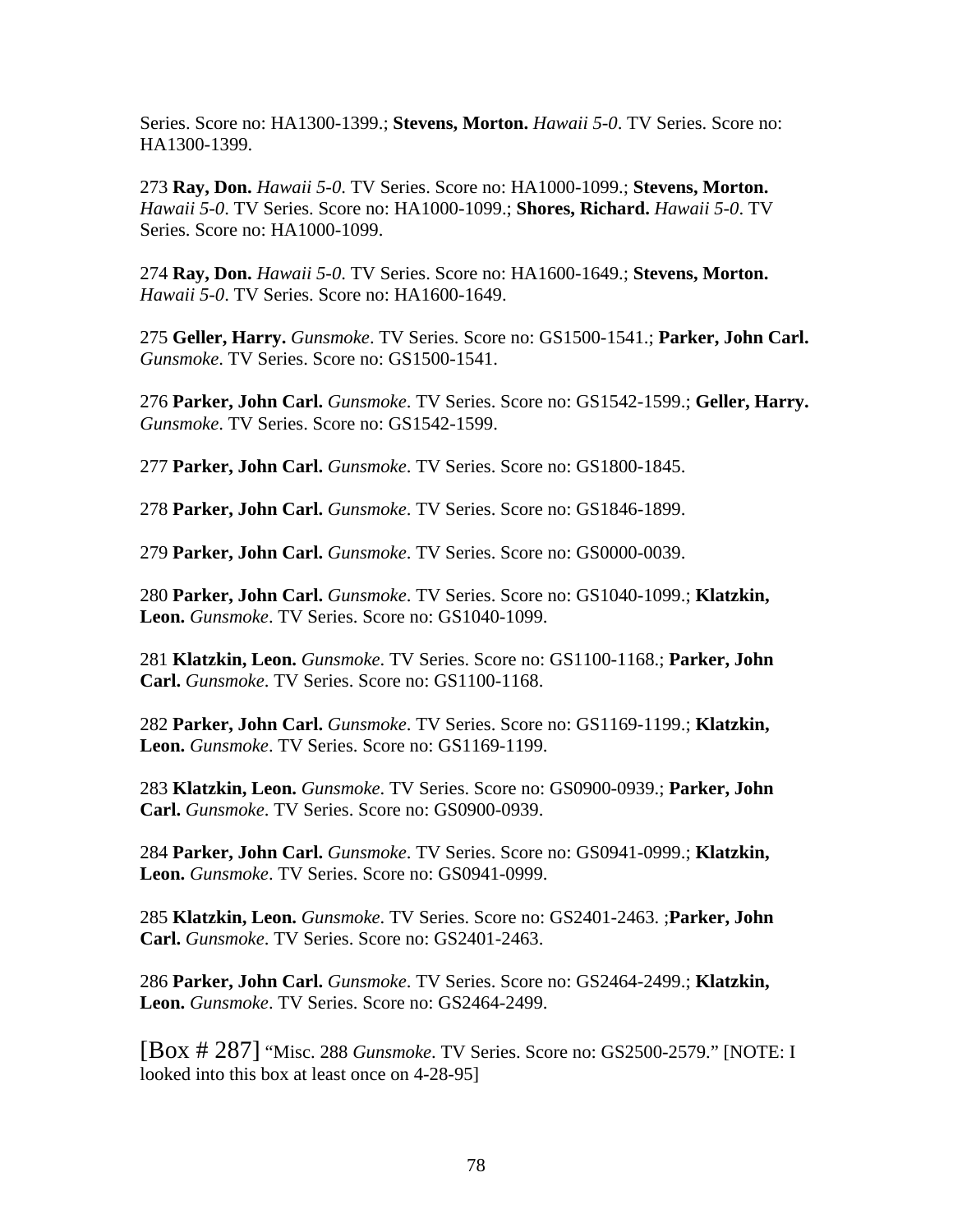-"The Sheep" L. Moraweck dated 12/28/64. If it is an episode title for a series it cannot be for HGWT at that late date, and it's not an episode title for *Gunsmoke*. I'll try to identify the series later perhaps…

-*Gunsmoke*, "Ten Little Indians" Fred Steiner. Airdate Oct 9, 1965 (11<sup>th</sup> season).Two other copies of this score are in separate boxes (#234 & 244) -Gunsmoke Theme, Rex Koury dated 1954.

289 **Stevens, M..** *Hawaii-50*. TV Series. Score no: HA0100-0139.

290 **Stevens, M..** *Hawaii-50*. TV Series. Score no: HA0140-0199.; **Geller, Harry.** *Hawaii-50*. TV Series. Score no: HA0140-0199.; **Shores, Richard.** *Hawaii-50*. TV Series. Score no: HA0140-0199.

291 **Immel, Jerrold.** *Gunsmoke*. TV Series. Score no: GS2300-2399.; **Broughton, William.** *Gunsmoke*. TV Series. Score no: GS2300-2399.; **Parker, John Carl.** *Gunsmoke*. TV Series. Score no: GS2300-2399.

292 **Parker, John Carl.** *Gunsmoke*. TV Series. Score no: GS1200-1252.; **Klatzkin, Leon.** *Gunsmoke*. TV Series. Score no: GS1200-1252.

 293 **Klatzkin, Leon.** *Gunsmoke*. TV Series. Score no: GS1253-1299. ;**Parker, John Carl.** *Gunsmoke*. TV Series. Score no: GS1253-1299.

294 **Geller, Harry.** *Hawaii-50*. TV Series. Score no: HA0700-0799.; **Stevens, M..** *Hawaii-50*. TV Series. Score no: HA0700-0799. ;**Broughton, William.** *Hawaii-50*. TV Series. Score no: HA0700-0799.

295 **Shores, Richard.** *Hawaii-50*. TV Series. Score no: HA0500-0531. **Romanis, George.** *Hawaii-50*. TV Series. Score no: HA0500-0531.

296 **Stevens, M..** *Hawaii-50*. TV Series. Score no: HA0532-0575.

297 **Stevens, M..** *Hawaii-50*. TV Series. Score no: HA0200-0275.; **Shores, Richard.** *Hawaii-50*. TV Series. Score no: HA0200-0275.

298 **Carpenter, John.** *Hawaii-50*. TV Series. Score no: HA0200-0299. Oversize; **Shores, Richard.** *Hawaii-50*. TV Series. Score no: HA0200-0299. Oversize; **Ray, Don.** *Hawaii-50*. TV Series. Score no: HA0200-0299. Oversize

299 **Geller, Harry.** *Hawaii-50*. TV Series. Score no: HA1200-1299. **Stevens, M..** *Hawaii-50*. TV Series. Score no: HA1200-1299. **Shores, Richard.** *Hawaii-50*. TV Series. Score no: HA1200-1299.

[Box # 300] "*Hawaii-50*. TV Series. Score no: HA1200-1299. Photocopy of "The Equals"; HA scores. Oversize." [NOTE: I looked into this box on 4-28-95]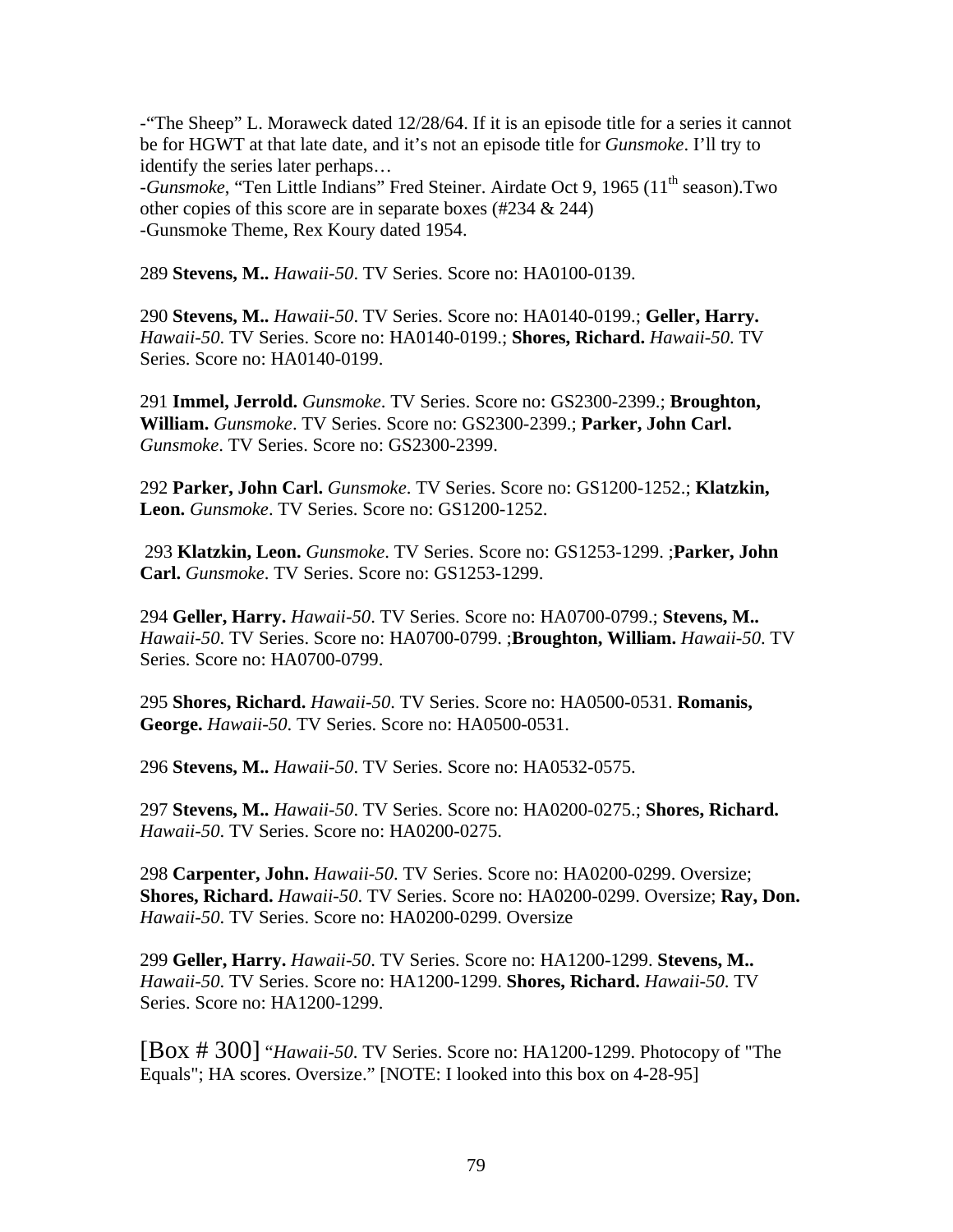-*The Equals* -*Hawaii 5-0*, "We Hang Our Own" Richard Shores -*Hawaii 5-0* "This Killing Is Free" Don B. Ray. -Also a Geller score (concert score).

301 **Shores, Richard.** *Hawaii-50*. TV Series. Score no: HA0300-0399.; **Ray, Don.** *Hawaii-50*. TV Series. Score no: HA0300-0399. ;**Geller, Harry.** *Hawaii-50*. TV Series. Score no: HA0300-0399.

302 **Broughton, William.** *Hawaii-50*. TV Series. Score no: HA1500-1553.; **Stevens, M..** *Hawaii-50*. TV Series. Score no: HA1500-1553.; **Geller, Harry.** *Hawaii-50*. TV Series. Score no: HA1500-1553.

303 **Geller, Harry.** *Hawaii-50*. TV Series. Score no: HA1554-1599.; **Stevens, M..** *Hawaii-50*. TV Series. Score no: HA1554-1599.; **Broughton, William.** *Hawaii-50*. TV Series. Score no: HA1554-1599.

304 **Ray, Don.** *Hawaii-50*. TV Series. Score no: HA1424-1499.; **Romanis, George.** *Hawaii-50*. TV Series. Score no: HA1424-1499.; **Broughton, William.** *Hawaii-50*. TV Series. Score no: HA1424-1499. ;**Geller, Harry.** *Hawaii-50*. TV Series. Score no: HA1424-1499.

305 **Ray, Don.** *Hawaii-50*. TV Series. Score no: HA1700-1750.;**Broughton, William.** *Hawaii-50*. TV Series. Score no: HA1700-1750.; **Stevens, M..** *Hawaii-50*. TV Series. Score no: HA1700-1750.

306 **Stevens, M..** *Hawaii-50*. TV Series. Score no: HA1750-1799.; **Immel, Jerrold.** *Hawaii-50*. TV Series. Score no: HA1750-1799.

307 **Stevens, M.** *Hawaii-50*. TV Series. Score no: HA1800-1849.

308 **Broughton, William.** *Hawaii-50*. TV Series. Score no: HA1850-1899.

309 **Ray, Don.** *Hawaii-50*. TV Series. Score no: HA1900-1999. ;**Stevens, M.** *Hawaii-50*. TV Series. Score no: HA1900-1999. ;**Broughton, William.** *Hawaii-50*. TV Series. Score no: HA1900-1999.

310 **Broughton, William.** *Hawaii-50*. TV Series. Score no: HA2001-2099. **Stevens, M..** *Hawaii-50*. TV Series. Score no: HA2001-2099.

311 **Stevens, M..** *Hawaii-50*. TV Series. Score no: HA2200-2218.

312 **Markowitz, Richard.** *Hawaii-50*. TV Series. Score no: HA2219-2299.; **Broughton, William.** *Hawaii-50*. TV Series. Score no: HA2219-2299.; **Stevens, M..** *Hawaii-50*. TV Series. Score no: HA2219-2299. ;**Ray, Don.** *Hawaii-50*. TV Series. Score no: HA2219- 2299.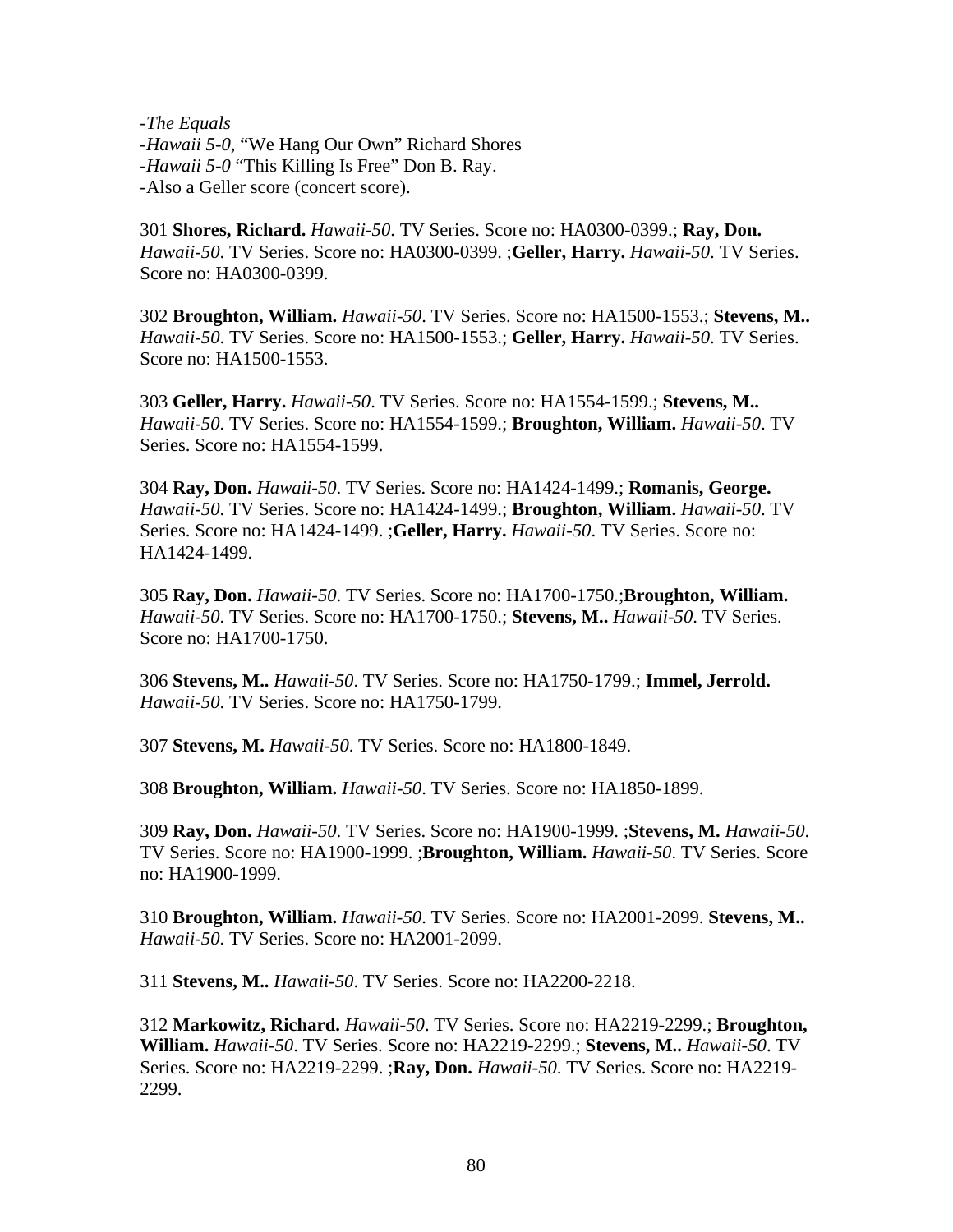313 **Cacavas, John.** *Hawaii-50*. TV Series. Score no: HA2300-2331. **Ray, Don.** *Hawaii-50*. TV Series. Score no: HA2300-2331.

314 **Gold, Ernest.** *Hawaii-50*. TV Series. Score no: HA2332-2399.

315 **Gold, Ernest.** *Hawaii-50*. TV Series. Score no: HA2401-2499.; **Scharf, Walter.** *Hawaii-50*. TV Series. Score no: HA2401-2499.; **Steiner, Fred.** *Hawaii-50*. TV Series. Score no: HA2401-2499.

316 **Drasnin, Robert.** *Hawaii-50*. TV Series. Score no: HA2500-2557.; **Cacavas, John.** *Hawaii-50*. TV Series. Score no: HA2500-2557.

317 **Cacavas, John.** *Hawaii-50*. TV Series. Score no: HA2558-2599.

318 **Cacavas, John.** *Hawaii-50*. TV Series. Score no: HA2700-2799.; **Kaproff, Dana.** *Hawaii-50*. TV Series. Score no: HA2700-2799.; **Steiner, Fred.** *Hawaii-50*. TV Series. Score no: HA2700-2799.

319 **Cacavas, John.** *Hawaii-50*. TV Series. Score no: HA2900-2960. ;**Steiner, Fred.** *Hawaii-50*. TV Series. Score no: HA2900-2960.

320 **De Benedictis, Richard.** *Hawaii-50*. TV Series. Score no: HA2961-2999. ;**Cacavas, John.** *Hawaii-50*. TV Series. Score no: HA2961-2999.

321 **Ray, Don.** *Hawaii-50*. TV Series. Score no: HA3115-3199.; **Stevens, M..** *Hawaii-50*. TV Series. Score no: HA3115-3199.; **Broughton, William.** *Hawaii-50*. TV Series. Score no: HA3115-3199.

322 **Broughton, William.** *Hawaii-50*. TV Series. Score no: HA3200-3246.; **Stevens, M.** *Hawaii-50*. TV Series. Score no: HA3200-3246.; **Ray, Don.** *Hawaii-50*. TV Series. Score no: HA3200-3246.

323 **Broughton, William.** *Hawaii-50*. TV Series. Score no: HA3247-3299.; **Ray, Don.** *Hawaii-50*. TV Series. Score no: HA3247-3299. ;**Stevens, Morton.** *Hawaii-50*. TV Series. Score no: HA3247-3299.

324 **Tatro, .** *Hawaii 5-0*. TV Series. Score no: HA3200-3257.; **Stevens, Maurice.** *Hawaii 5-0*. TV Series. Score no: HA3200-3257.

325 **Fielding, Jerry.** *He & She*. TV Series. Score no: HS0001-0128.

326 **Fielding, Jerry.** *Governor & JJ, The*. TV Series. Score no: JJ0001-0144.

[Box # 327] "**Fielding, Jerry.** *Man in the Middle*. TV Series. Score no: MM0001- 0035. ;**Williams, John.** *Who Goes There*. Score no: 5200-5238.; **Stevens, Morton.**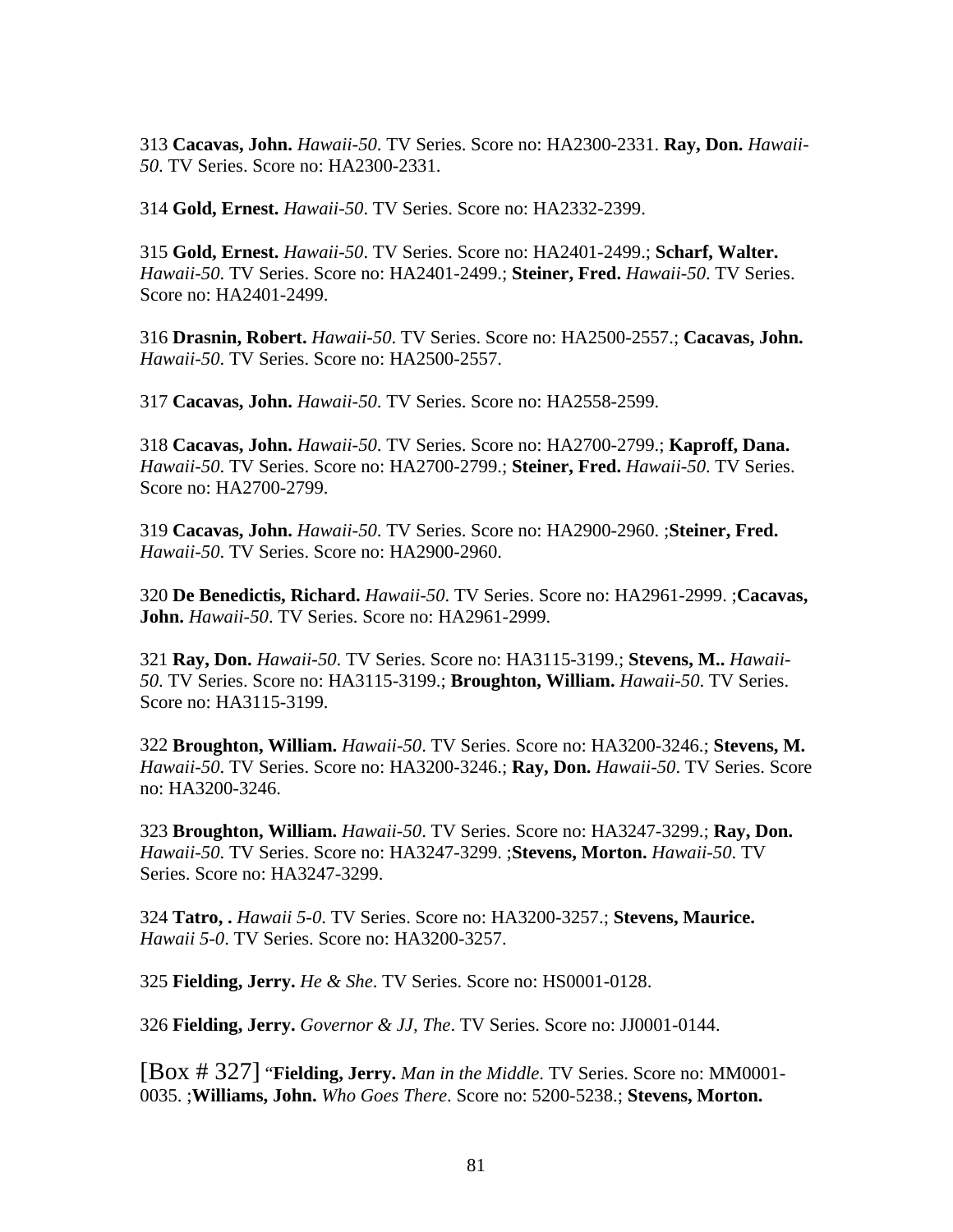*Generation*. Score no: GN0001-0026. ;**Mizzy, Vic.** *Vernon's Volunteers*. Score no: M2311-2336." [NOTE: I believe I pulled this box at once to check on the Williams score]

-#5201 Main Title *Who Goes There* Pilot show dated 1-21-65.

[Box # 328] **Broughton, William.** *Men at Law*. TV Series.; **Williams, John.** *Nightwatch*.; **Barnum, .** *Big Daddy*. *Shepard's Flock*. [Note: I looked at Williams' score once, and I believe I hand-copied a cue]

329 **Steiner, Fred.** *Perry Mason*. TV Series. Score no: PM0001-0111. 1965-66 series

330 **Shores, Richard.** *Perry Mason*. TV Series. Score no: PM0091-0250. 1965-66 series

331 **Shores, Richard.** *Perry Mason*. TV Series. Score no: PM0001-0150.; **Romanis, George.** *Crime Club*. TV Series. Score no: CC0001-0028. FS. Format: MS.

332 **Parker, John Carl.** *Cutter's Trail*.

333 **Parker, John Carl.** *Cutter's Trail*. Format: OZM.; **Rugolo, Pete.** *... War On?*. Format: OZM.

334 **Garcia, Russ.** *Rawhide*. TV Series. ;**Shores, Richard.** *Rawhide*. TV Series.

335 **Parker, John Carl.** *Dirty Sally*. TV Series. Score no: SA0001-0069.; **Immel, Jerrold.** *Dirty Sally*. TV Series. Score no: SA0071-0099.

336 **Shores, Richard.** *Rawhide*. TV Series. Score no: RH0001-0034. **Shores, Richard.** *Rawhide*. TV Series. Score no: RH0182-0208.

337 *Storefront Lawyers*. TV Series. Score no: SFL0001-0064. [Morton Stevens]

338 **Romanis, George.** *Storefront Lawyers*. TV Series. Score no: SFL0039-0155. **Stevens, Morton.** *Storefront Lawyers*. TV Series. Score no: SFL0039-0155.; **Shores, Richard.** *Storefront Lawyers*. TV Series. Score no: SFL0039-0155.

[Box # 339] "**Murray, Lyn.** *Rawhide*. TV Series. Score no: RH27251-27300. **Garriguenc, Rene.** *Rawhide*. TV Series. Score no: RH27251-27300.; **Fried, Gerald.** *Rawhide*. TV Series. Score no: RH27251-27300." [NOTE: I looked into this box on 1-30- 98]

-#2751 (M-3041) "Invitation" music by G. Fried, dated 2-22-65.

-#2752 (M-3044-A) "Wood-Gathering" by Fried

-#2753 (M-3045) "Miss Ellie" by Fried

-#2754 "Rich Father"

-#27261 (also originally # 218) "Climax Closing" by Bernard Herrmann. The rerecording is dated 3-6-65. Also *Climax* "Middle Lead-In" and "Middle Close" were rerecorded and are in this box (copies).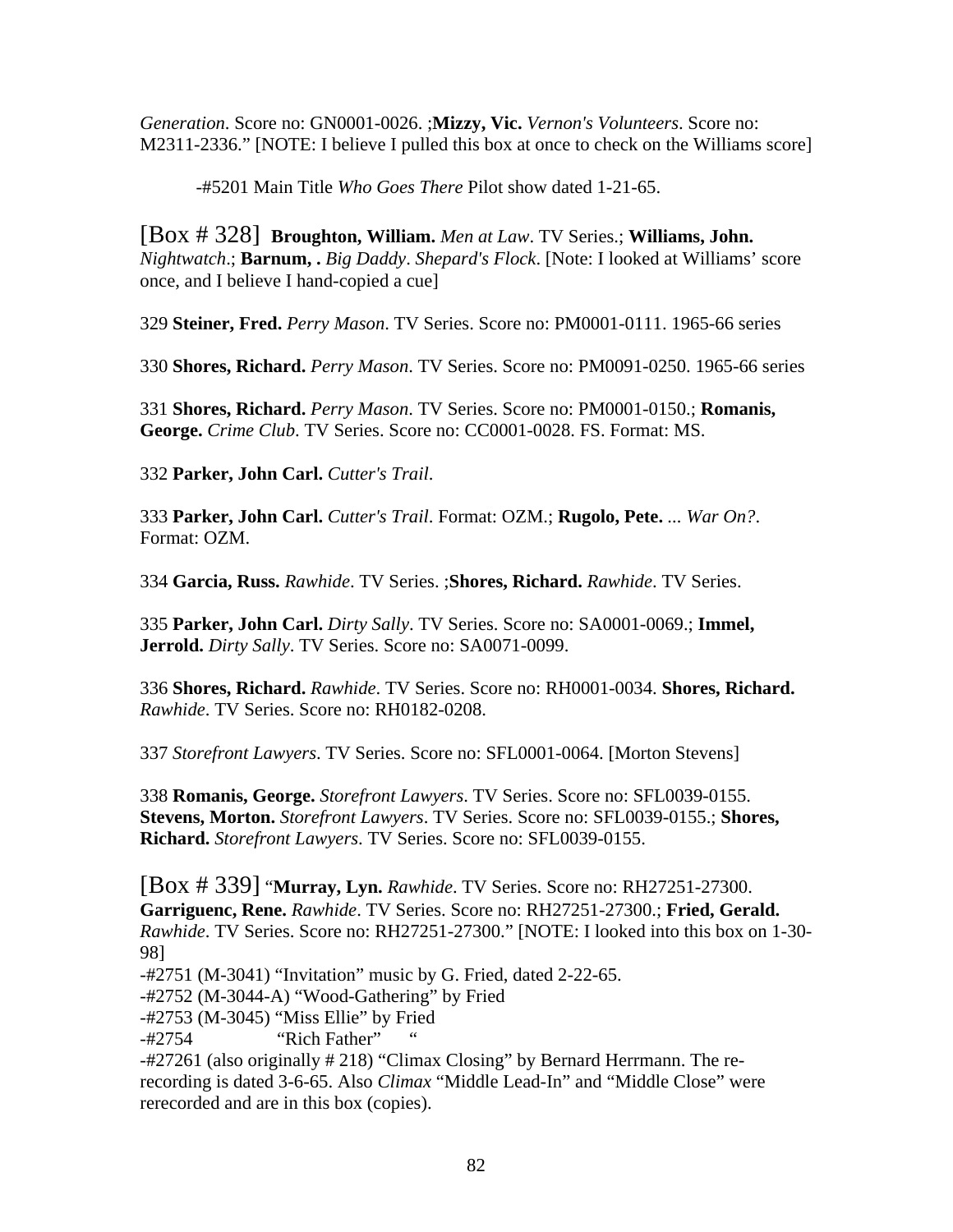-#27266 "Quietness to Dramatic Punct." By Rene Garriguenc. Apparently this cue also was rerecorded, dated 3-22-65

-#27267 "Suspense Motion to Sting (Mood 17) by Rene Garriguenc. 4 bars. 2 flutes, 2 clarinets, bass clarinet, 2 trumpets, 2 Pos, vibe, electric guitar, 4 celli, bass. etc.

[Box # 340] "**Schrager, Rudy.** *Rawhide*. TV Series. Score no: RH27101-27150" [NOTE: I looked into this box also on January 30, 1998] -Indeed they are all Schrager cues #27101 thru 27200, dated initially 10/14/64.

[Box # 341] "**Pleis, Jack.** *Wild Wild West*. TV Series. Score no: WW0786-0847.; **Lowe, Mundell.** *Wild Wild West*. TV Series. Score no: WW0786-0847.; **Steiner, Fred.** *Wild Wild West*. TV Series. Score no: WW0786-0847." [NOTE: I pulled this box on May 16, 2003]

342 **Klein, Martin L..** *Wild Wild West*. TV Series. Score no: WW0743-0785.; **Pleis, Jack.** *Wild Wild West*. TV Series. Score no: WW0743-0785.

343 **Drasnin, Robert.** *Wild Wild West*. TV Series. Score no: WW0001-0133.

344 **Prince, Robert.** *Wild Wild West*. TV Series. Score no: WW0926-1050.; **Parker, John Carl.** *Wild Wild West*. TV Series. Score no: WW0926-1050.; **Shores, Richard.** *Wild Wild West*. TV Series. Score no: WW0926-1050.

345 **Markowitz, Richard.** *Wild Wild West*. TV Series. Score no: WW0361-0435.; **Drasnin, Robert.** *Wild Wild West*. TV Series. Score no: WW0361-0435.

346 **Stevens, Morton.** *Hawaii 5-0*. TV Series. Score no: HA1648-1699.; **Geller, Harry.** *Hawaii 5-0*. TV Series. Score no: HA1648-1699.

347 **Prince, Robert.** *Violation of Sarah McDavid*. Show no: 3211-0756. FS. Format: CPY.

348 **Ray, Don.** *Hawaii 5-0*. TV Series. Score no: HA2100-2150.; **Broughton, William.** *Hawaii 5-0*. TV Series. Score no: HA2100-2150. ;**Broughton, Bruce.** *Hawaii 5-0*. TV Series. Score no: HA2100-2150.

[Box # 349] "**Broughton, Bruce.** *Hawaii 5-0*. TV Series. Score no: HA2153-2199.; **Robbins, Marty.** *Hawaii 5-0*. TV Series. Score no: HA2153-2199. ;**Ray, Don.** *Hawaii 5- 0*. TV Series. Score no: HA2153-2199.; **Harrison, Ken.** *Hawaii 5-0*. TV Series. Score no: HA2153-2199.;**Stevens, Morton.** *Hawaii 5-0*. TV Series. Score no: HA2153-2199." [NOTE: I looked into this box on 4-18-95] -*Elegy in a Rain Forest"* by Bruce Broughton & Marty Robbins

350 **Cacavas, John.** *Hawaii 5-0*. TV Series. Score no: HA2600-2642.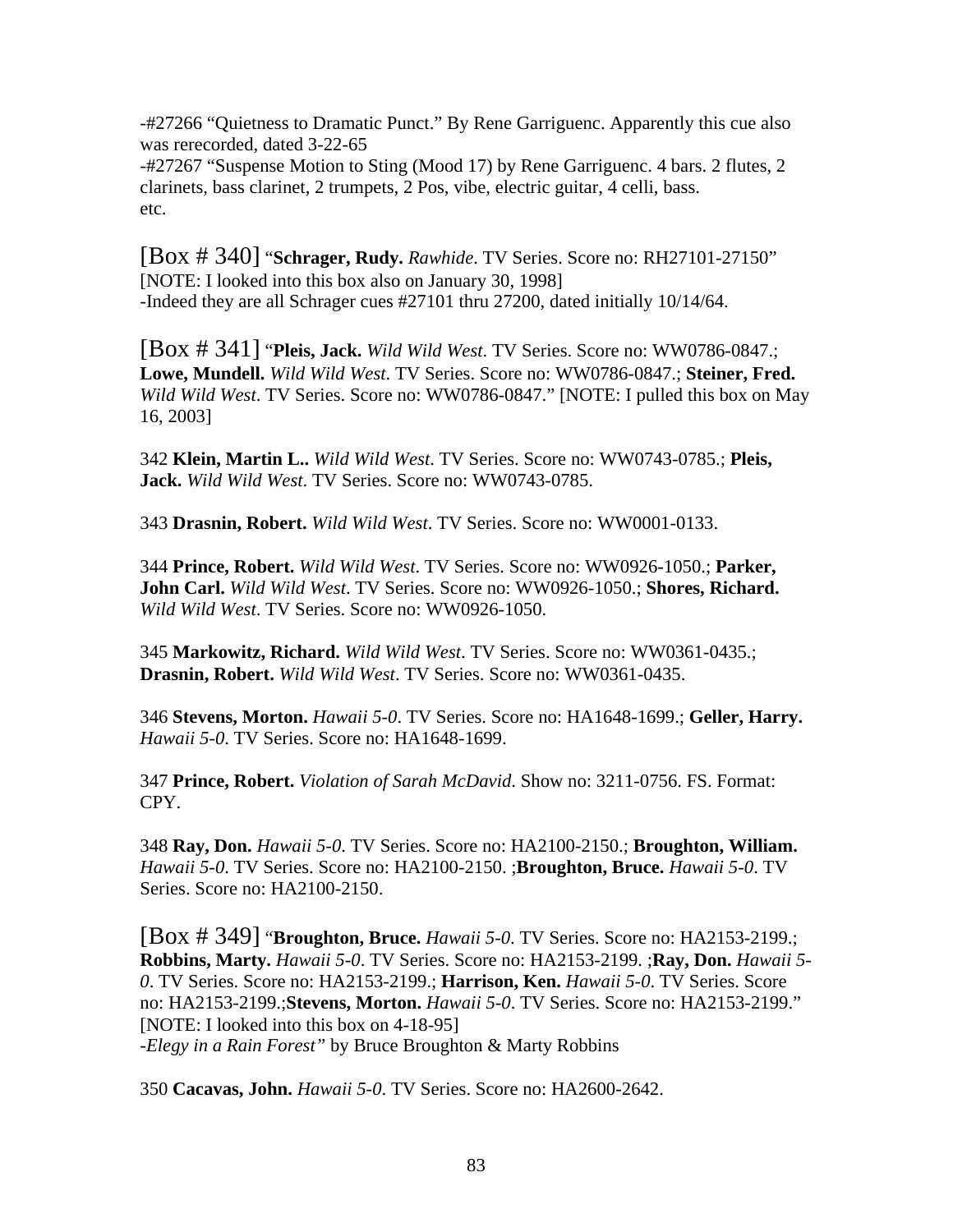351 **Cacavas, John.** *Hawaii 5-0*. TV Series. Score no: HA2643-2699.; **Steiner, Fred.** *Hawaii 5-0*. TV Series. Score no: HA2643-2699.; **Kaproff, Dana.** *Hawaii 5-0*. TV Series. Score no: HA2643-2699.

352 **De Benedictus, Richard.** *Hawaii 5-0*. TV Series. Score no: HA2800-2899.; **Cacavas, John.** *Hawaii 5-0*. TV Series. Score no: HA2800-2899.; **Manilow, Barry.** *Hawaii 5-0*. TV Series. Score no: HA2800-2899. **Sussman, .** *Hawaii 5-0*. TV Series. Score no: HA2800-2899. ;**Feldman, .** *Hawaii 5-0*. TV Series. Score no: HA2800-2899.

353 **Cacavas, John.** *Hawaii 5-0*. TV Series. Score no: HA3000-3099.; **De Benedictus, Richard.** *Hawaii 5-0*. TV Series. Score no: HA3000-3099.; **Stevens, Morton.** *Hawaii 5- 0*. TV Series. Score no: HA3000-3099.; **De Pasquale, James.** *Hawaii 5-0*. TV Series. Score no: HA3000-3099.

354 **Cacavas, John.** *Hawaii 5-0*. TV Series. Score no: HA3300-3399.; **Ray, Don.** *Hawaii 5-0*. TV Series. Score no: HA3300-3399.

355 **Fried, Gerald.** *It's About Time*. TV Series. Score no: IAT0001-0150. Format: OZC.

356 **Cacavas, John.** *Kahn*. TV Series. Score no: KN0001-0125. Part I; **Stevens, Morton.** *Kahn*. TV Series. Score no: KN0001-0125. Part I

357 **Stevens, Morton.** *Kahn*. TV Series. Score no: KN0001-0125. Part II; **Broughton, Bruce.** *Kahn*. TV Series. Score no: KN0001-0125. Part II; **Cacavas, John.** *Kahn*. TV Series. Score no: KN0001-0125. Part II

[Box # 358] "**Stevens, Morton.** *Two's Company*. TV Pilot. FS. Format: MS,CPY. *Ted Bessell Pilot*. TV Pilot. FS. Format: MS,CPY.; **Williams, Johnny.** Franklyn, Robert (o). *Who Goes There*. TV Pilot. Show no: 5200-5137. ;**Gilbert, Herschel.** *Who Goes There*. TV Pilot. Show no: 5200-5137.; **Kasha, Al.** Geller, Harry (a). *Another April*. TV Pilot. Score no: AA0001. FS. Format: MS. Words and music by Kasha and Joel Hirshhorn; **Hirshhorn, Joel.** Geller, Harry (a). *Another April*. TV Pilot. Score no: AA0001. FS. Format: MS. Words and music by Hirshhorn and Al Kasha; **Geller, Harry.** *Stanley*. ;**Stevens, Morton.** *Stanley*. " [NOTE: I pulled this box on Sept 1, 1995]

-*Who Goes There* #5201 "Main Title" See also Box # 327.

-*Who Goes There*?" John Williams, dated 1/22/65. Pilot show. Instrumentation: 2 flutes, oboes, clarinets, 2 horns, 3 trumpets, 3 trombones, Indian Tom Tom, xylophone, piano, banjo, harp, accordion, harmonica, bass.

-*Two's Company* Morton Stevens, dated Feb 9, 1973 at 9 am. Pilot show. Instrumentation for the Main Title: 2 piccolos, 2 clarinets, 3 flugelhorns, dance drums, triangle, tambourine, electric guitar, fender bass, Hammond organ. -*Ted Bessel Show* Feb 6, 1973 at 2 pm. I believe M. Stevens did this one.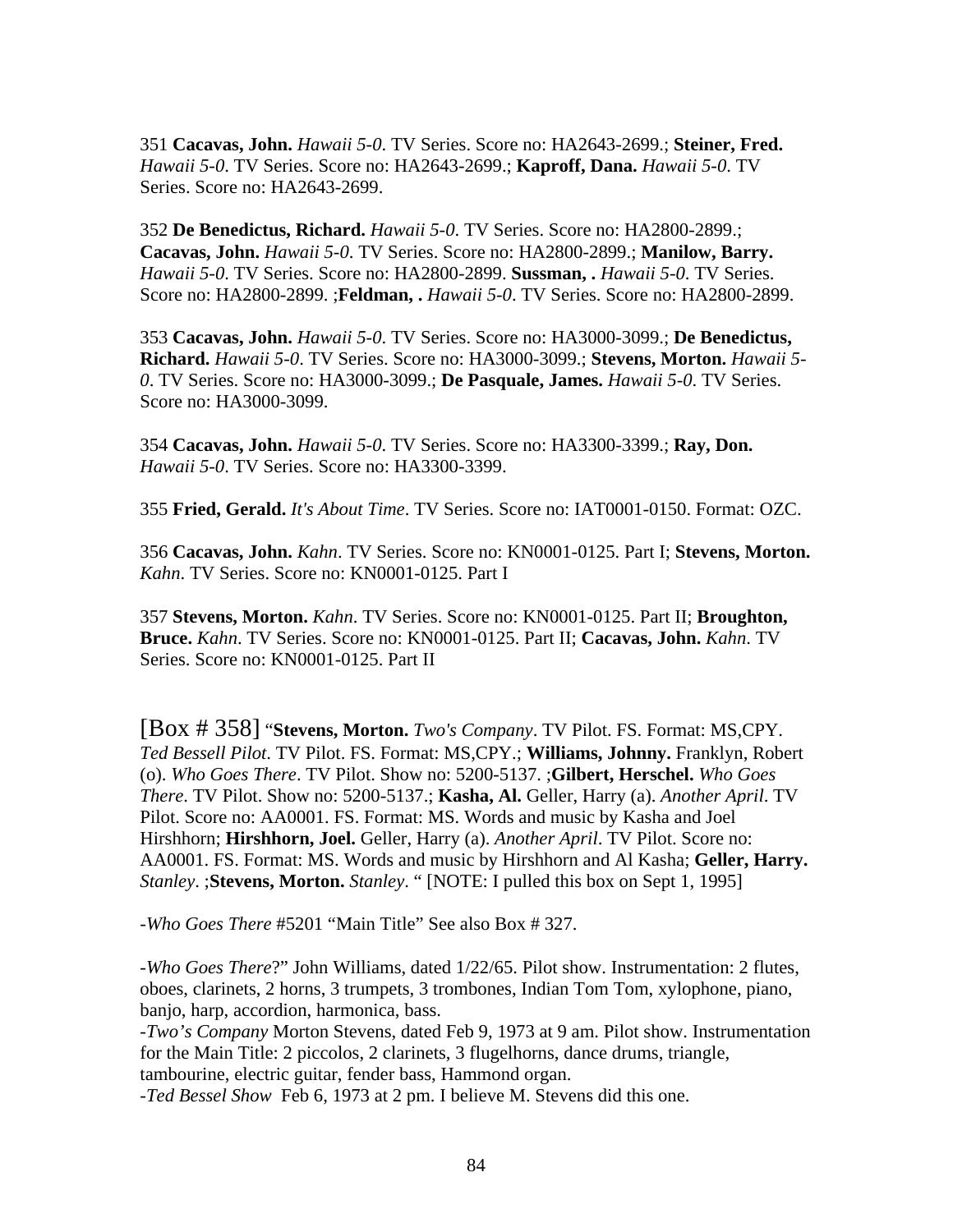359 **Parker, Johnny.** *Out of the Blue*.; **Stevens, Morton.** *Call to Danger*. TV Pilot. FS,PT. Format: MS.; **Shores, Richard.** *Perry Mason*. TV Series. Show no: 2244. Score no: PM0112. 1965/66 season. Set #1; **Klein, Martin L..** *Perry Mason*. TV Series. Show no: 2244. Score no: PM0112. 1965/66 season. Set #1; **Ray, Don.** *Perry Mason*. TV Series. Show no: 2244. Score no: PM0112. 1965/66 season. Set #1;**Elliott, Dean.** Stevens, Morton (a). *Perry Mason*. TV Series. Show no: 2244. Score no: PM0112. 1965/66 season. Set #1 ;**Hampton, Orville.** Stevens, Morton (a). *Perry Mason*. TV Series. Show no: 2244. Score no: PM0112. 1965/66 season. Set #1

[Box # 361] "**Schrager, Rudy.** *Rawhide*. TV Series. Score no: RH27151-27200. ;**Klein, Martin L..** *Rawhide*. TV Series. Score no: RH27151-27200.; **Fried, Gerald.** *Rawhide*. TV Series. Score no: RH27151-27200.; **Green, John.** *Rawhide*. TV Series. Show no: 2704-0960. 1965/66 season" [NOTE: I pulled this box at least once on Sept 1, 1995, pulled along with five other boxes (363, 358, 199, 196, 197)] -*Rawhide*, "Hostage for Hanging" John Green, dated Sept 24, 1965. Airdate 10-19-65 (fifth episode of the 12 episodes in the final Eight season).

[Box # 362] "**Tiomkin, Dimitri.** Gilbert, Herschel (a). *Rawhide*. TV Series. Show no: 2704-0960. Score no: RH27000-27100. ;**Schrager, Rudy.** *Rawhide*. TV Series. Show no: 2704-0960. Score no: RH27000-27100. ;**Steiner, Fred.** *Rawhide*. TV Series. Show no: 2704-0960. Score no: RH27000-27100." [NOTE: I pulled this box on 9/1/95. I figured Herrmann's score for "Encounter at Boot Hill" that premiered the seventh season might be in one of these two boxes (#361  $& 362$ ) but it wasn't, unfortunately!

-*Rawhide*, "The Enormous Fist" Fred Steiner, dated August 1964. Airdate Oct 2, 1964 (second episode of the seventh season starring Brenda Scott). Accordion, 3 horns, timp, 8 violins, 2 violas, 2 VC, 1 CB.

363 **Stevens, Morton.** *Spencer's Pilots*. TV Series. Score no: SP0001-0099.; **Geller, Harry.** *Spencer's Pilots*. TV Series. Score no: SP0001-0099.; **Immel, Jerrold.** *Spencer's Pilots*. TV Series. Score no: SP0001-0099.

364 **De Benedictus, Richard.** *Spencer's Pilots*. TV Series. Score no: SP0100-0199.; **Stevens, Morton.** *Spencer's Pilots*. TV Series. Score no: SP0100-0199.; **Broughton, Bruce.** *Spencer's Pilots*. TV Series. Score no: SP0100-0199.

365 **Niehaus, Lennie.** *Tim Conway*. Score no: TC0001.; **Stevens, Morton.** *Wild Wild West*. TV Series. Show no: 3224. Score no: WW0436-0514. 1966/67 season. Set #1; **Geller, Harry.** *Wild Wild West*. TV Series. Show no: 3224. Score no: WW0436-0514. 1966/67 season. Set #1; **Shores, Richard.** *Wild Wild West*. TV Series. Show no: 3224. Score no: WW0436-0514. 1966/67 season. Set #1; **Markowitz, Richard.** *Wild Wild West*. TV Series. Show no: 3224. Score no: WW0436-0514. 1966/67 season. Set #1; **Drasnin, Robert.** *Wild Wild West*. TV Series. Show no: 3224. Score no: WW0436-0514. 1966/67 season. Set #1; **Davis, Joel.** *Wild Wild West*. TV Series. Show no: 3224. Score no: WW0436-0514. 1966/67 season. Set #1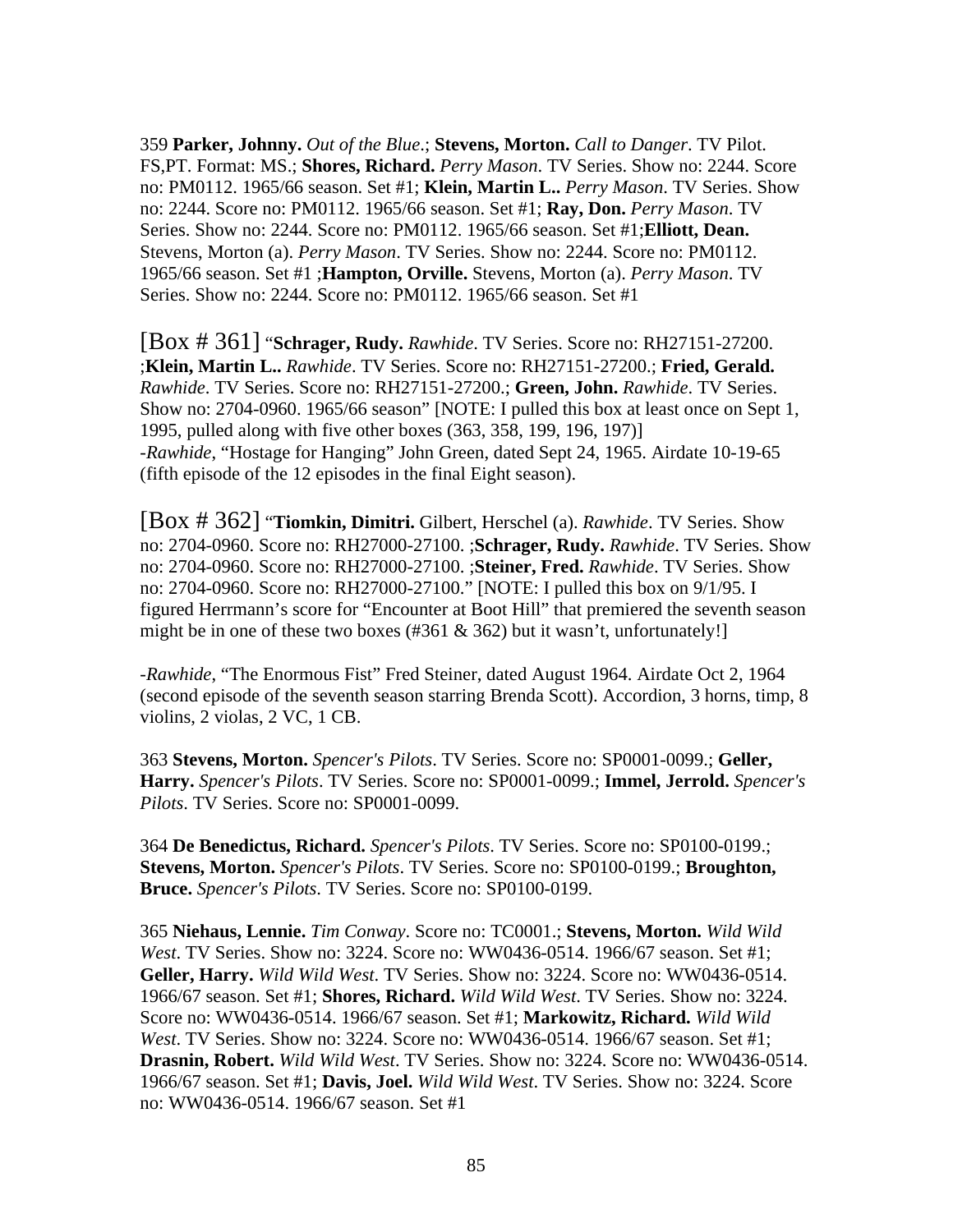366 **Fried, Gerald.** *Rawhide*. TV Series. Score no: RH27201-27250.; **Scott, Nathan.** *Rawhide*. TV Series. Score no: RH27201-27250.; **Garcia, Russ.** *Rawhide*. TV Series. Score no: RH27201-27250.; **Garriguenc, Rene.** *Rawhide*. TV Series. Score no: RH27201-27250.; **Routh, Ed.** *Rawhide*. TV Series. Score no: RH27201-27250.

367 **Markowitz, Richard.** Jones, W. W. (a). *Penelope Beware*.; **Murrayitz, Lyn.** Levene, Gus (o). Stevens, Morton (a). *Missy's Men*. ;**Moore, Thomas.** *Shoestring Safari*.; **Geller, Harry.** *Shoestring Safari*.; **Comstock, Frank.** *Phil Silvers*. TV Pilot.

368 **Van Cleave, Nathan.** *Unidentified*.; **Markowitz, Richard.** Jones, W. W. (a). *Wild Wild West*. TV Series. Show no: 3224. Score no: WW0136-0248. 1965/66 season ;**Davis, Joel.** *Wild Wild West*. TV Series. Show no: 3224. Score no: WW0136-0248. 1965/66 season; **Stevens, Morton.** *Wild Wild West*. TV Series. Show no: 3224. Score no: WW0136-0248. 1965/66 season

369 **Geller, Harry.** *Wild Wild West*. TV Series. Show no: 3224. Score no: WW0515- 0650. 1966/67 season; **Markowitz, Richard.** *Wild Wild West*. TV Series. Show no: 3224. Score no: WW0515-0650. 1966/67 season; **Garcia, Russ.** Davis, Joel (a). *Wild Wild West*. TV Series. Show no: 3224. Score no: WW0515-0650. 1966/67 season ;**Stevens, Morton.** *Wild Wild West*. TV Series. Show no: 3224. Score no: WW0515-0650. 1966/67 season; **Pleis, Jack.** *Wild Wild West*. TV Series. Show no: 3224. Score no: WW0515- 0650. 1966/67 season

370 **Lowe, Mundell.** *Wild Wild West 2*. Score no: WW0806. Pt. I ;**Strauss, Johann.** Davis, Joel (a). *Wild Wild West 2*. Score no: WW0806. Pt. I ;**Drasnin, Robert.** *Wild Wild West 2*. Score no: WW0806. Pt. I; **Prince, Robert.** *Wild Wild West 2*. Score no: WW0806. Pt. I; **Klein, Martin L..** *Wild Wild West 2*. Score no: WW0806. Pt. I; **Stevens, Morton.** *Wild Wild West 2*. Score no: WW0806. Pt. I

371 **Geller, Harry.** *Wild Wild West 2*. Score no: WW0851. Pt. II; **Shores, Richard.** *Wild Wild West 2*. Score no: WW0851. Pt. II; **Pleis, Jack.** *Wild Wild West 2*. Score no: WW0851. Pt. II

372 **Pleis, Jack.** *Wild Wild West 2*. Score no: WW08510-0925.; **Markowitz, Richard.** *Wild Wild West 2*. Score no: WW08510-0925.; **Prince, Robert.** *Wild Wild West 2*. Score no: WW08510-0925.; **Klein, Martin L..** *Wild Wild West 2*. Score no: WW08510-0925.

373 **Hamlisch, Marvin.** Van Cleave, Nathan (o). *April Fools*. PT,FS. Format: OZM,OZC.

374 *Thank You Very Much*. PT. 3 folders *Scrooge*. PT. 3 folders

375 *Scrooge*. PT,FS. Pt. I

376 *Scrooge*. 02/24/70. PT. Pt. II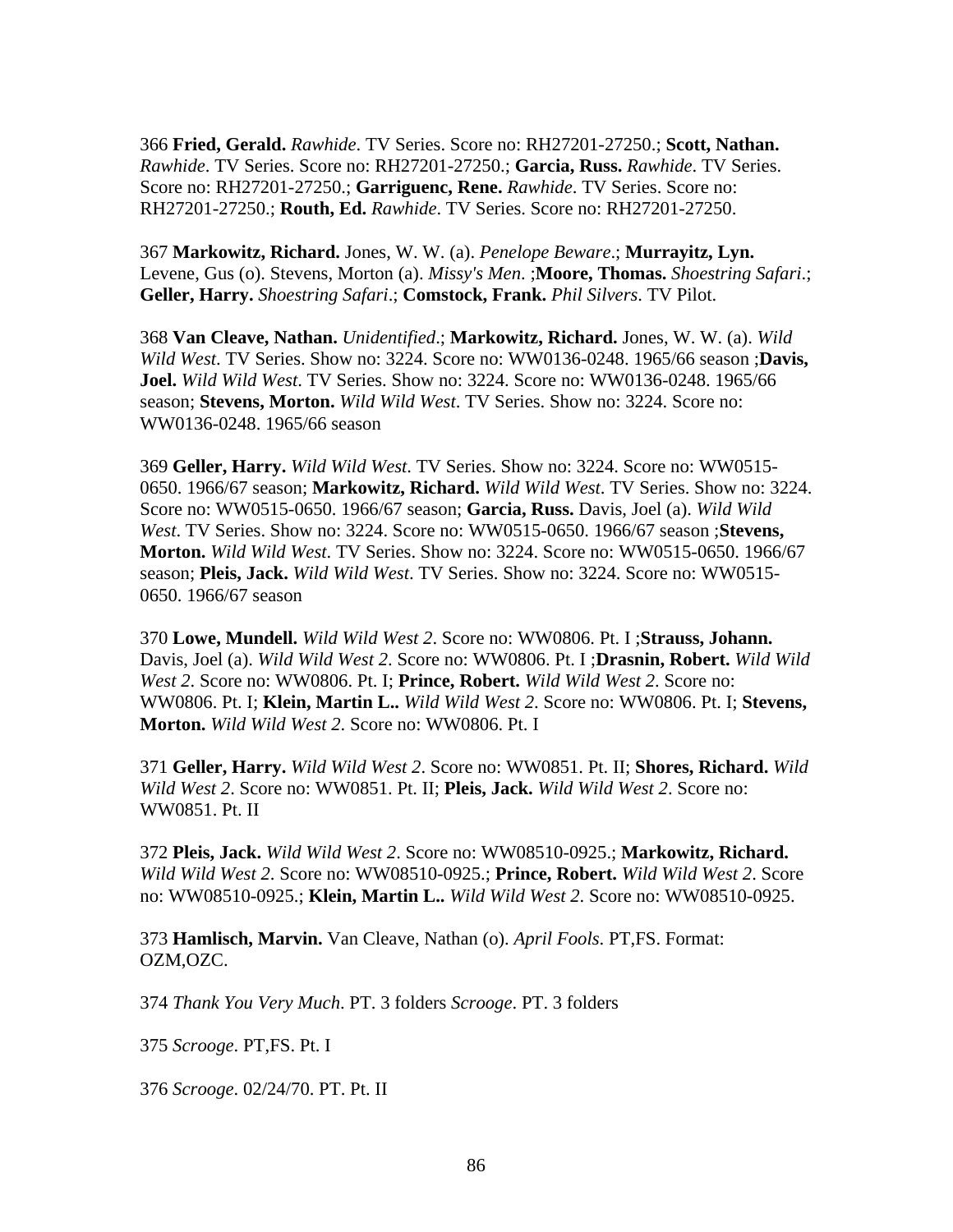377 *Scrooge*. PT. Pt. III 3

378 *Wild Wild West*. PT. 3 folders *Scrooge*. PT.

379 *Misc. parts*. PT.

[Box # 380] "*Misc. parts*. PT." [NOTE: I glanced into this box on 1-7-98. All I entered on my sheet was "N/A."

[Box # 381] "**Max, Peter.** *Drop Out Father*. Show no: 3211-0805. Score no: CED0316-0323. 11 envelopes; **Max, Peter.** *Drop Out Father*. Show no: 3211-0805. Score no: CED0343-0345. 11 envelopes" [NOTE: I looked into this box on 1-7-98]

-*Drop Out Father* by Peter Matz

382 PT. 1966/67 season effects; **Goldsmith, Jerry.** *Playhouse 90*. Sound of Trumpets (ep). TV Series.; **Goldsmith, Jerry.** *Lonesome at Midnight*.

383 *Misc. parts*. Perito, Nick (a). *Daytime Special*. Library XIV recording notes? ;**Steiner, Fred.** *Perry Mason*. TV Series. *First Step*.; **Tunick, Jonathon.** *Brotherly Love*. **Byers, Bill.** FS. **Burns, Ralph.** *All That Jazz*.

384 *Scrooge*. PT. Part I

385 *Scrooge*. PT. Part II

386 *Scrooge*. PT. Part I

387 **Stevens, Morton.** *Scrooge*. PT. Part II and head sheets

388 *Scrooge*. 05/08/70. PT. Pursuit opening and overture. Pt. II

389 *Scrooge*. 01/06/70. PT. Finale. Pt.III

[Box # 390] "*Duck Montage*. PT. *Table for Five*. 01/25/83. Recording/library notes, dubbing log ;**Garriguenc, Rene.** PT. ;**Carlton, Maurice.** *Human Robot*. Score no: 2962. PT.; **Steiner, Fred.** *Gunsmoke Closing Theme*. TV Series. Score no: 2952. PT.; **Koury, Rex.** *Gunsmoke Closing Theme*. TV Series. Score no: 2952. PT.; **Steiner, Fred.** *PM Strangers*. Score no: 2959. PT. *Shadow of a Dream*. FS." [NOTE: I pulled this box at least once when I pulled five other boxes, including # 391, 425, 244, 418, and 419.]

-Parts for *Gunsmoke* Closing Theme.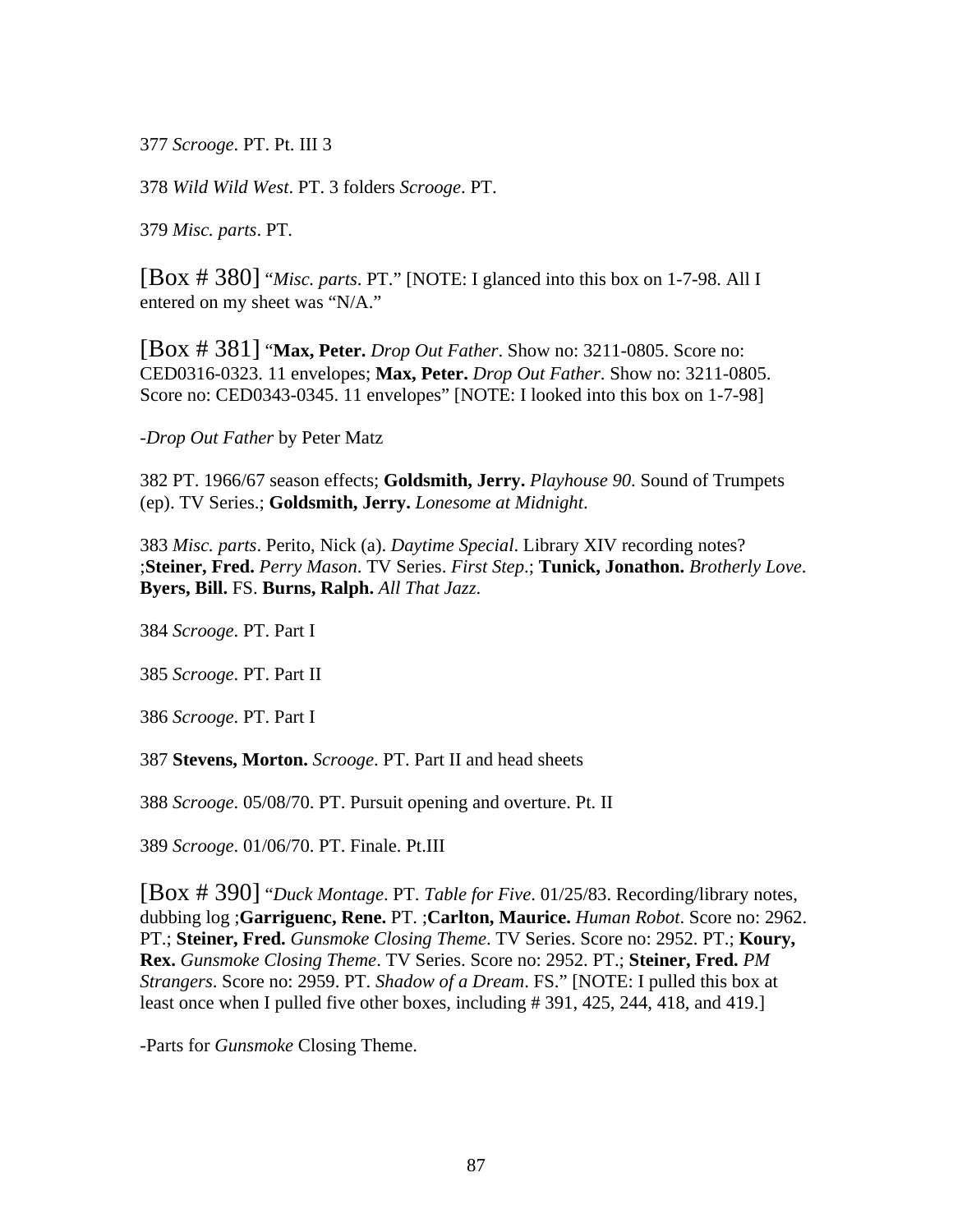[Box # 391] "**Garriguenc, Rene.** *Generic No.4 (The Cold War)*. FS. Foreign Library : folder 4497.; **Garriguenc, Rene.** *Generic No.5*. FS. Foreign Library : folder 4498; **Garriguenc, Rene.** *Generic No.6*. FS. Foreign Library : folder 4499; **Garriguenc, Rene.** *Generic No.3 (At Home and Abroad)*. FS. Foreign Library : folder 4496; **Murray, Lyn.** *Anthology Theme*. Format: OZC,OZM. Foreign Library : folder 4485; **Garriguenc, Rene.** *Generic No.1 (For a Free World)*. Foreign Library : folder 4494; **Moraweck, Lucien.** *Sans Souci*. Foreign Library : folder 4493; **Moraweck, Lucien.** *Lonely Man*. Foreign Library : folder 4492; **Buttolph, David.** *Suspense*. Format: CPY. Foreign Library : folder 4491 **Buttolph, David.** *Documentary*. Foreign Library : folder 4490 **Buttolph, David.** *Serious Moment*. Foreign Library : folder 4489; **Buttolph, David.** *Mirage, The*. Foreign Library : folder 4488; **Steiner, Fred.** *Near East*. Foreign Library : folder 4484 *Pete & Gladys*. Various documents ;**Moraweck, Lucien.** *Misc. parts*. PT. Foreign Library : folders 1173-1176; **Garriguenc, Rene.** *Misc. parts*. PT. Foreign Library : folders 1195-1197 *Misc.*" [NOTE: I looked into this box on 1-30-98 and also earlier on 5-16-95, plus one other time undisclosed]

-#4484 "Near East" by Fred Steiner :40

-#4485 "Anthology Theme" by Lyn Murray, CBS XIII B # 7.

-#4487 "A Study for Credit" Buttolph 1:56

-#4488 "The Mirage" David Buttolph 1:01

-#4489 "Serious Moment" " 1:08

-#4490 "Documentary" " 1:40

-#4491 "Suspense" by David Buttolph. There is a note stating that Lud Gluskin was in the Hotel Goorke 32, Paris., and also Park Hotel in Stuttgart. So obviously the "Foreign Library" reference applies here!

-#4492 "Lonely Man" by L. Moraweck. CBS 8-E-31. Horn solo.

-#4494 "Generic No. 1: For a Free World" by Rene Garriguenc, 7 pages.

-#4496 "Generic No. 3: At Home & Abroad" by Garriguenc, 5 pages.

-#4497 "Generic No. 4:The Cold War" by Rene Garriguenc, 12 pages. CBS XIII E-27

-#4498 "Generic No. 5: "Official Business, Good Neighbor Policies" by Garriguenc, 7 pages.

-#4499 "Generic No. 6: "Astronauts, Science, etc." Garriguenc, 4 pages.

392 **Morris, John.** *Table for Five*. 10/26/82. Show no: 1316-9003. PT,FS. Format: CPY. Includes recording notes; **Goodman, Miles.** *Table for Five*. 10/26/82. Show no: 1316- 9003. PT,FS. Format: CPY. Includes recording notes

393 *Table for Five*. Show no: 1316-9003. PT,FS. Format: CPY.

394 *Table for Five*. Show no: 1316-9003. Score no: CTF0004-0009. PT.

395 *Table for Five*. Show no: 1316-9003. Score no: CTF0010-0016. PT.

396 *Table for Five*. Show no: 1316-9003. Score no: CTF0017-0022. PT.

397 *Table for Five*. Show no: 1316-9003. Score no: CTF0023-0030. PT.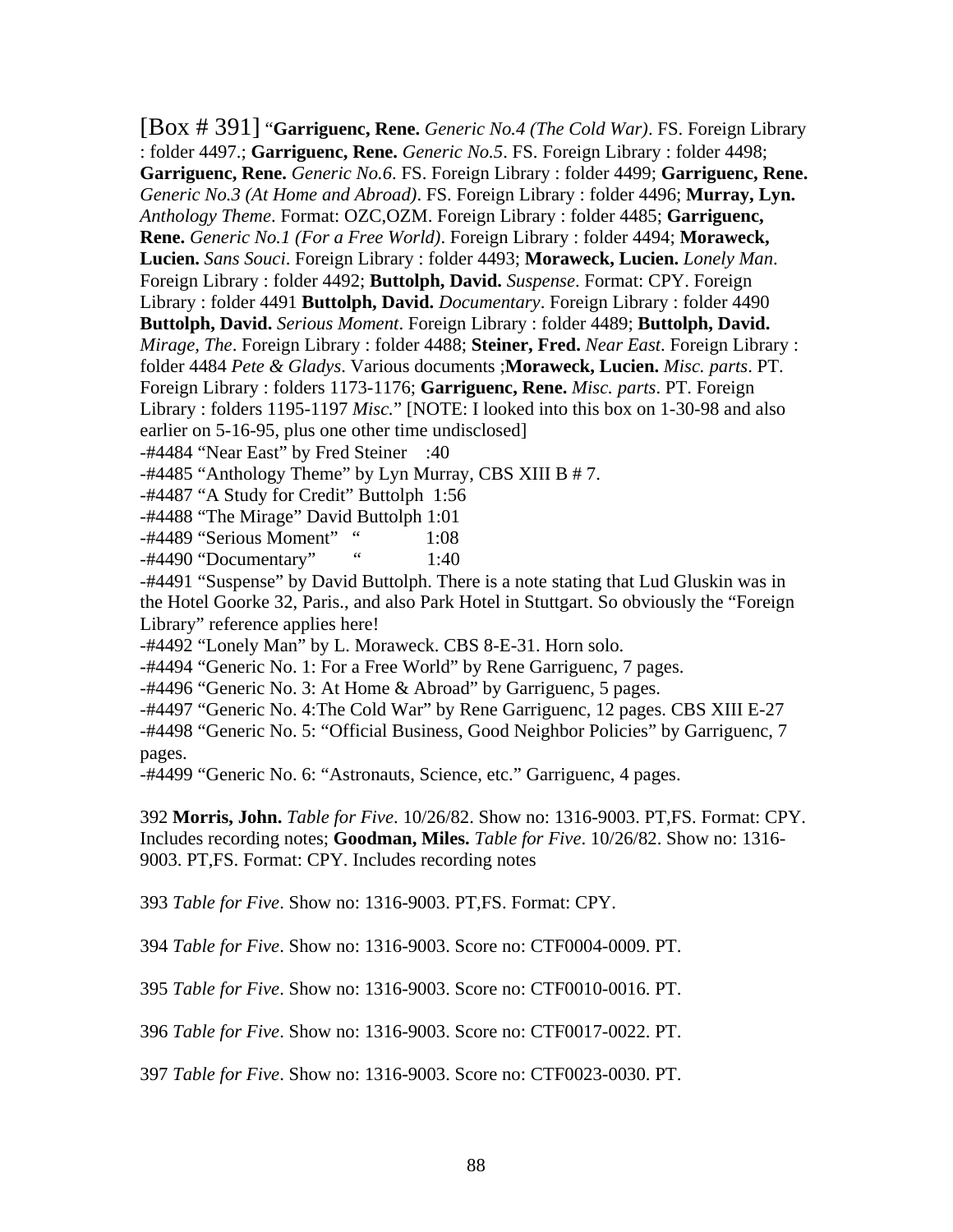398 *Table for Five*. Show no: 1316-9003. Score no: CTF0031-0034. PT.

399 *Table for Five*. Show no: 1316-9003. Score no: CTF0035-0038. PT.

400 *Table for Five*. Show no: 1316-9003. Score no: CTF0041-0044. PT.

401 *Equals, The*. Reel cue no: M-21. PT.

402 *Equals, The*. Reel cue no: M-31. PT.

403 *Equals, The*. Reel cue no: M-41. PT.

404 *Equals, The*. Reel cue no: M-51. PT.

405 *Equals, The*. Reel cue no: M-71. PT.

406 Perito, Nick (a). *Daytime Special*. PT.

407 Perito, Nick (a). *Daytime Special*. PT.

[Box # 408] "*Misc.*. Recording notes - Library XIV Perito, Nick (o). *Daytime Special*. PT. Includes misc. parts, sheet music "[NOTE: I looked into this box on 10-20- 95 but the only note I made was "Library XIV pages 44-70"]

409 **Parker, John Carl.** *Cutter's Trail*. TV Pilot. 01/13/69. PT. Nos.61-90

410 **Parker, John Carl.** *Cutter's Trail*. TV Pilot. 01/13/69. PT. Nos.91-104

411 **Julian, Arthur.** *Son-in-Law, The*. PT. Scripts; **Davenport, Bill.** *Son-in-Law, The*. PT. Scripts

412 *Million Dollar Infield*. PT. Reel Cue Nos. M11-M50

413 *Million Dollar Infield*. PT. Reel Cue Nos. M51-M102 and Showcards 1-2

414 *Two's Company*. Show no: 1310-5617. PT. Includes cue sheets. 14 folders

[Box # 415] "*Ted Bessell*. PT. 8 folders *Big Daddy*. PT. 3 folders. *Misc.*.; **Moraweck, Lucien.** *Misc. parts*. PT. Foreign Library : folders 454-455,481-484,488" [NOTE: I glanced into this box on 5-24-95] -verified Moraweck parts.

416 **Moraweck, Lucien.** *Misc. parts*. PT. Foreign Library : folders 489-492,591-592A *Misc. parts*. PT. Foreign Library : folder 232; *Misc. parts*. PT. Foreign Library : folder 1442. Johann Strauss medley *Misc. parts*. PT. Foreign Library : folder 1406 *Misc. parts*.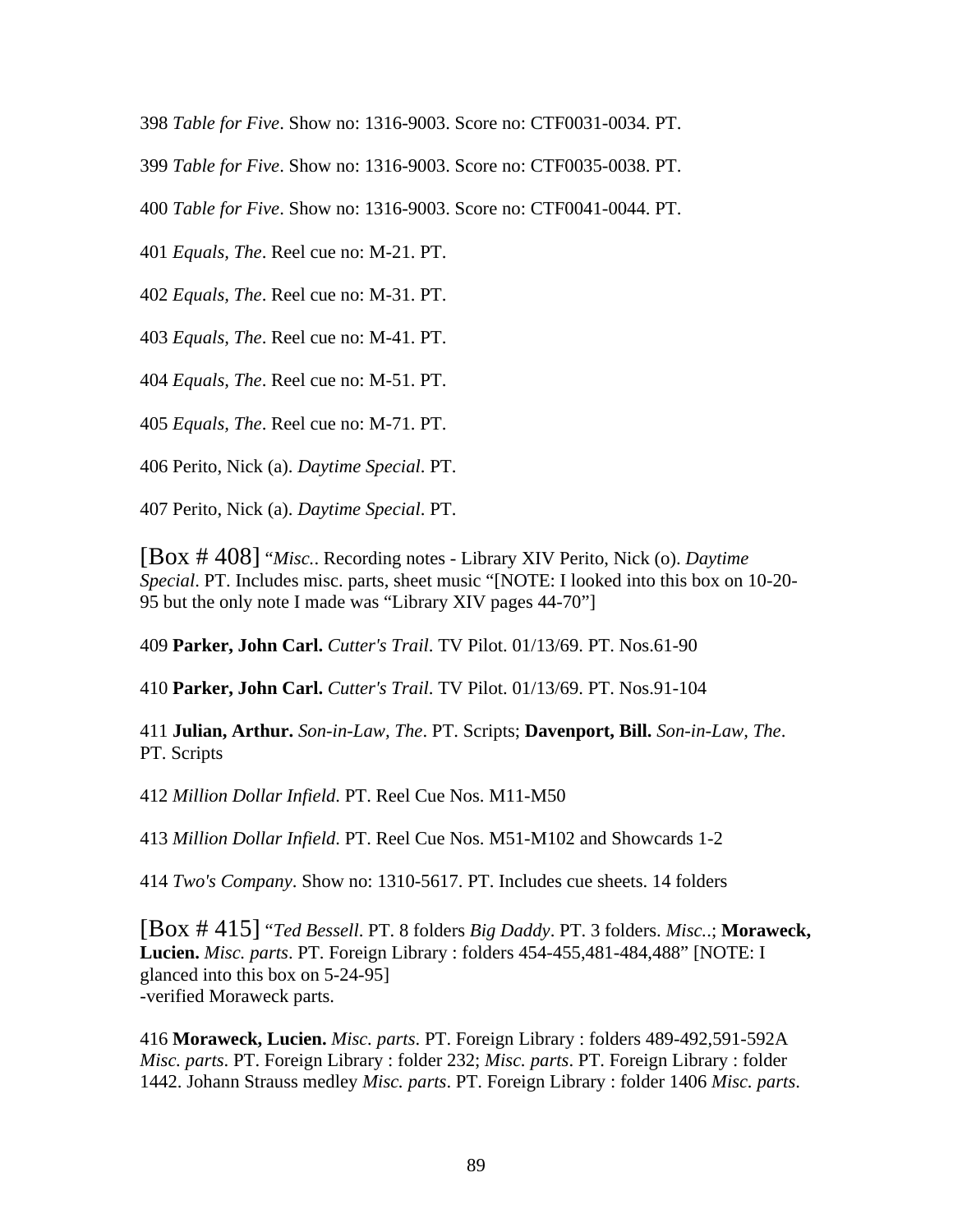PT. Foreign Library : folder 1743 *Misc. parts*. PT. Foreign Library : folder 1742 *Misc. parts*. PT. Foreign Library : folder 5891 *Misc. parts*. PT. Foreign Library : folder 322A-C

417 **Snow, Mark.** *Scrooge*. PT. Includes chorus and vocal parts

[Box # 418] "*My Favorite Husband*. PT. *Hotel de Paris*. TV Series. PT. *Grip of the Law*. PT. Foreign Library folder : 1439; *Take Two*. PT.; *No Time at All*. PT. ; *It's Never June*. PT. *Beverly Hills*. PT. *Defile Triomphal*. PT." [NOTE: I looked into this box once at least on 5-16-95]

-*Fanfares* of various CBS series such as *Hotel deParee (Tiomkin), HGWT (Herrmann),*  Rawhide (Tiomkin), Gunsmoke, Perry Mason, Line-Up. Usually seven staves. Examples are:

 -#1784 *Have Gun, Will Travel*. We see four horns (each horn with a separate staff), 2 Pos in hat, and timp (optional). So the trombones in 2/4 time sound forte small octave D/F rinforzando quarter notes to C#/F rinforzando quarter notes to (Bar 2), after a quarter rest, D/D rinforzando quarter notes to (end Bar 3) C#/F rinforzando quarter notes (followed by a quarter rest held fermata). Etc.

 -#1785 *The Line-Up*. Once again 4 horns and 2 Pos. Pos I plays forte Line 1 Eb-Eb-Eb rinforzando quarter notes to C rinforzando quarter note to  $(Bar 2)$ , after an  $8<sup>th</sup>$  rest, Eb sforzando stand-alone  $8<sup>th</sup>$  to Eb-Eb sforzando 8ths (connected by a crossbeam) to C  $8<sup>th</sup>$ (followed by an  $8<sup>th</sup>$  and quarter rest).

 -#1780 *Hotel deParee* Same 4 horns and two Pos (in hats) and timp. For example, Pos I sounds *f* in Cut time Line 1 C quarter note up to Eb dotted half note down to (Bar 2) small octave F quarter note to same F dotted half note crescendo and tied to  $8<sup>th</sup>$  note next bar (followed by rests).

-#1781 *Rawhide*. Pos play forte (and in hats) small octave D/F up to F/A quarter notes back to D/F to F/A quarter notes to (end Bar 2) D/F quarter notes (all are rinforzando-marked) to F/A dotted half note decrescendo hairpin.

 -#1782 *Gunsmoke* -1783 *Perry Mason*.

[Box # 419] "*Doreen*. PT. *1st Overture*. PT. *Wild Wild West Revisited*. Cue sheets *Granada*. PT. *Dear Heart*. Cue sheet, commercials; *Bumpers (?)*. Reel cue no: M11. FS. Format: CPY.; *Misc. parts*. 9 folders *Misc. sheets*. 9 folders " [NOTE: I worked on this box at least once]

-*Far Shore*, music by Goldenberg. Full score.

[Box # 420] "**Matz, Peter.** *Drop-out Father*. Show no: 3211-0805. PT.; **Snow, Mark.** *Games*. Show no: 3211-0873. PT. 9 folders" [NOTE: I pulled this box on Aug 18, 1995]

-*Drop Out Father* Peter Matz (parts only) -*Games* Mark Snow (parts only)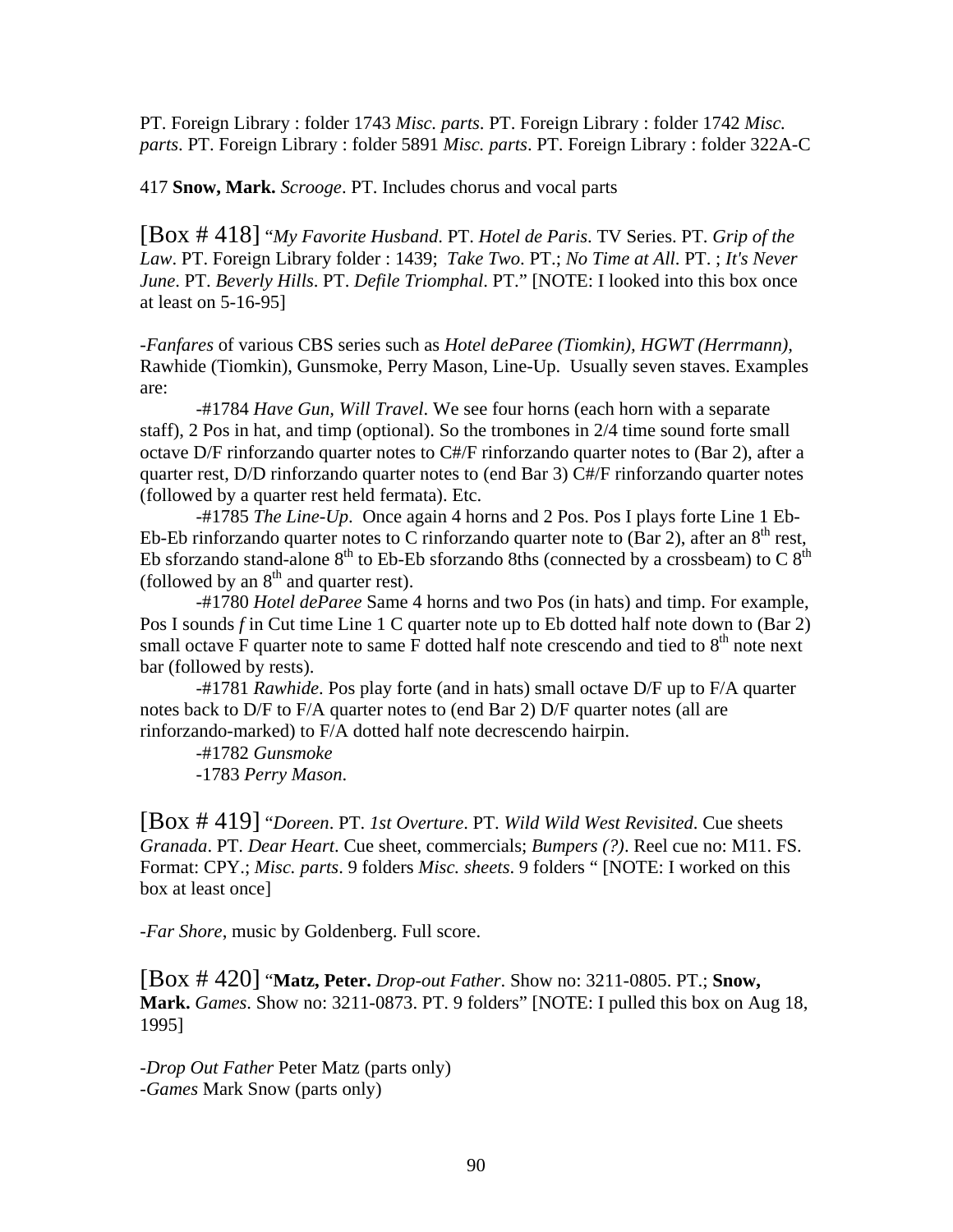*Scrooge*. FS,PT. Includes production score, Finale Pts.1-2

*Scrooge*. PT. 14 folders *Beautiful Day, The*. PT. *Misc. parts*. PT.

*Scrooge*. PT. 2 folders *Misc. parts*. PT. 11 folders

[Box # 424] "**Tiomkin, Dimitri.** *Gunslinger*. PT. *Games Mother Never Taught Me*. FS. Includes cue sheets, recording notes *Misc. music*.; **Moraweck, Lucien.** PT. Foreign Library folders : 1119,1123,1124; **Lava, William.** *Goodbye Keith*." [Note: Fortunately I pulled this box at least once (date unknown now) because two *Collectors Item* cues (copies) were found in this box. So far I have not discovered the other cues.

-#1290 "The Glass" CBS 9-44 Herrmann -#1293 "The Discovery" CBS 9-56-1 Herrmann Note: Herrmann signed the contract for this score on Dec 21, 1957.

[Box # 425] "*Games*. PT.; **Goldenberg, Billy.** *Gift of Life*. RS. Includes recording notes *Misc. parts*. PT." [NOTE: I looked in this box on an undisclosed date (not noted)] -Verified "Gift of Life" by Billy Goldenberg dated Feb 18, 1982. Full score.

*Gift of Life*. PT. Includes showcards & M11-M53

*Gift of Life*. PT. M54-M104

*Spencer's Pilot*. TV Series. Score no: SP0010-0017.

*Spencer's Pilot*. TV Series. Score no: SP0020-0027.

*Spencer's Pilot*. TV Series. Score no: SP0028-0039.

*Spencer's Pilot*. TV Series. Score no: SP0040-0052.

*Spencer's Pilot*. TV Series. Score no: SP0053-0068.

*Spencer's Pilot*. TV Series. Score no: SP0069-0080.

*Spencer's Pilot*. TV Series. Score no: SP0081-0096.

*Spencer's Pilot*. TV Series. Score no: SP0097-0109.

*Spencer's Pilot*. TV Series. Score no: SP0110-0121.

*Spencer's Pilot*. TV Series. Score no: SP0122-0137.

*Spencer's Pilot*. TV Series. Score no: SP0139-0149.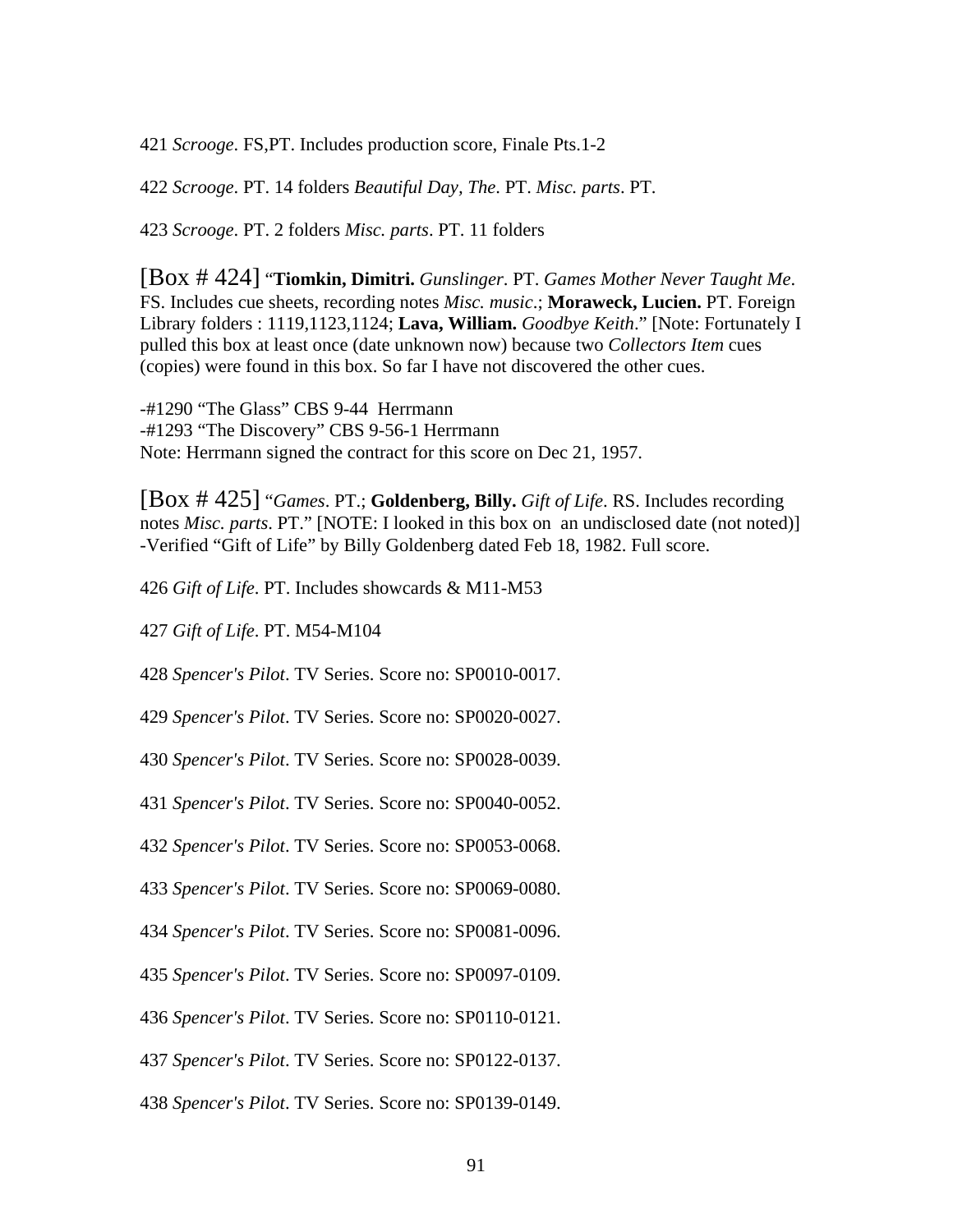- *Spencer's Pilot*. TV Series. Score no: SP0150-0162.
- *Dirty Sally*. TV Series. Score no: SA0001-0037.
- *Dirty Sally*. TV Series. Score no: SA0038-0069.
- *Dirty Sally*. TV Series. Score no: SA0071-0108.
- *Dirty Sally*. TV Series. Score no: SA0109-0133.
- *Andros Target*. TV Series. Score no: AT0014-0030.
- *Andros Target*. TV Series. Score no: AT0031-0044.
- *Andros Target*. TV Series. Score no: AT0043-0075.
- *Andros Target*. TV Series. Score no: AT0076-0101.
- *Andros Target*. TV Series. Score no: AT0001-0013.
- *Andros Target*. TV Series. Score no: AT0102-0119.
- *Andros Target*. TV Series. Score no: AT0120-0140.
- *Andros Target*. TV Series. Score no: AT0141-0162.
- *Andros Target*. TV Series. Score no: AT0163-0185.
- *M Station Hawaii*. PT. Box 1
- *M Station Hawaii*. PT. Box 2
- *M Station Hawaii*. PT. Box 3 456 *Untitled*. FS. Format: MS. Box 4
- *Fugitive*. TV Series. PT. Box 1
- *Fugitive*. TV Series. PT. Box 2

[Box # 459] "*Fugitive*. TV Series. FS. Format: MS. Box 3" [NOTE: I believe I pulled this box on May 16, 2003 but did not make any notes]

- *Strange Possession of Mrs. Oliver*. PT. Part I
- *Strange Possession of Mrs. Oliver*. PT. Part II *Coming of Age*. PT,FS. Format: CPY.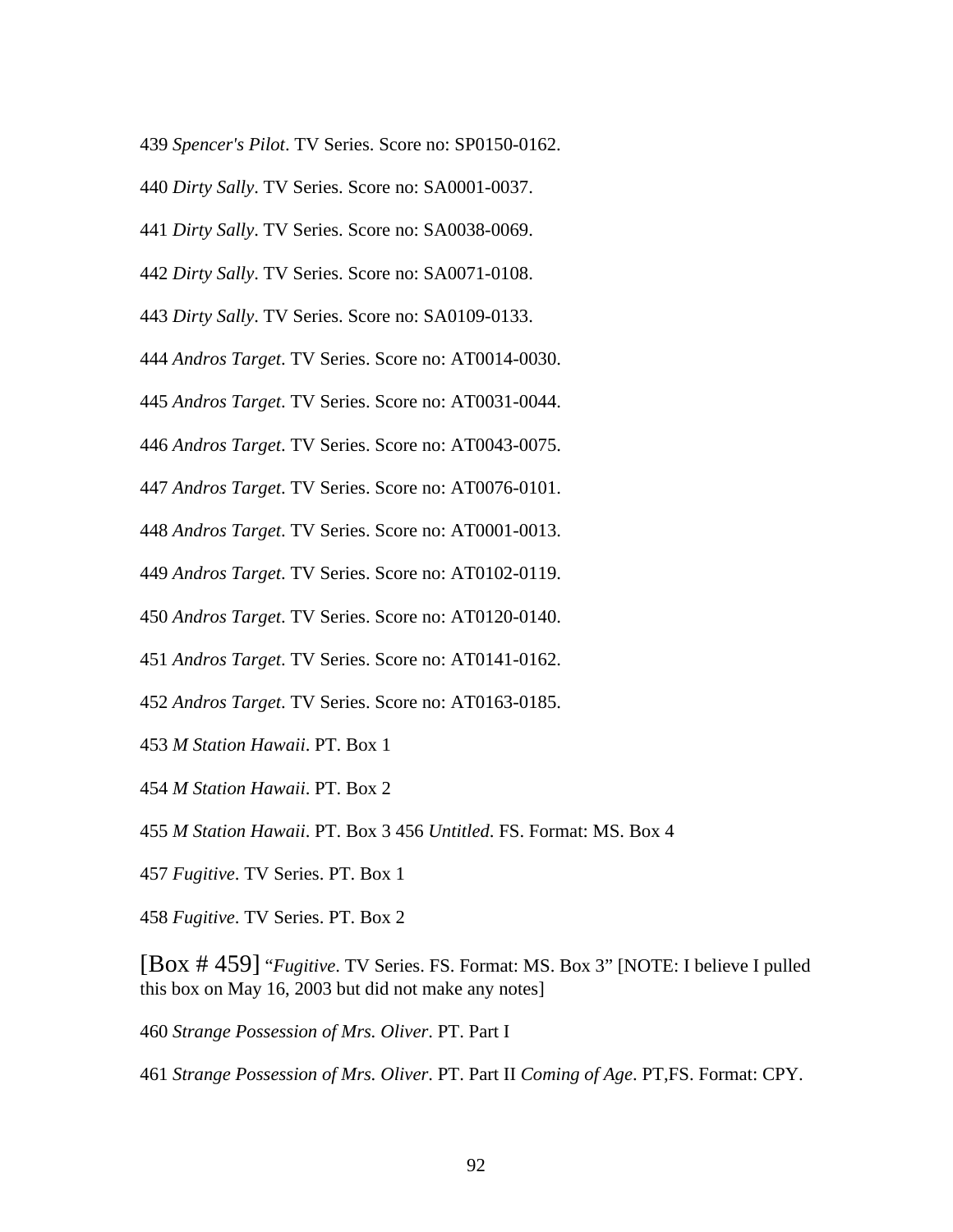*Flight 412*. PT. Box 1

*Flight 412*. PT. Box 2

*Strange Possession of Mrs. Oliver, The*. FS. Format: MS. *Jerico*. FS. Format: MS.

*Coming of Age*. FS. Format: MS. *Wonder Of It All, The*. FS. Format: MS. *Storefront Lawyers*. FS,PT. Format: MS. *35th Annual Academy Awards*. FS. Overture

*Misc. parts*. PT.

*Misc. parts*. PT.

*Peter Lundy*. FS. Format: MS.

*Lucy Show, The*. TV Series. FS. Format: MS.

**Broughton, William.** *Sports Playon #1-4*. FS,PT. Format: MS.

**Gold, Ernest.** *Runner Stumbles, The*. PT.

**Gold, Ernest.** *Runner Stumbles, The*. PT.

**Gold, Ernest.** *Runner Stumbles, The*. FS. Format: MS.

*Lucy Show, The*. TV Series. RS. Box 1

*Lucy Show, The*. TV Series. RS. Box 2

*Lucy Show, The*. TV Series. RS. Box 3

[Box # 477] "*Misc. parts*. Score no: CTN0485-0509. PT. Box 1" [NOTE: I looked in this box out of curiosity because the only description from the UCLA site was this "miscellaneous" one-liner. My only note was that the contents had *Boston Blockade*. Composer not noted]

*Misc. parts*. Score no: CTN0510-0531. PT. Box 2

*Misc. parts*. Score no: CTN0532-0543. PT. Box 3

*Misc. parts*. Score no: CTN0544-0557. PT. Box 4

*Misc. parts*. Score no: CTN0558-0571. PT. Box 5

*Misc. parts*. Score no: CTN0572-0580. PT. Box 6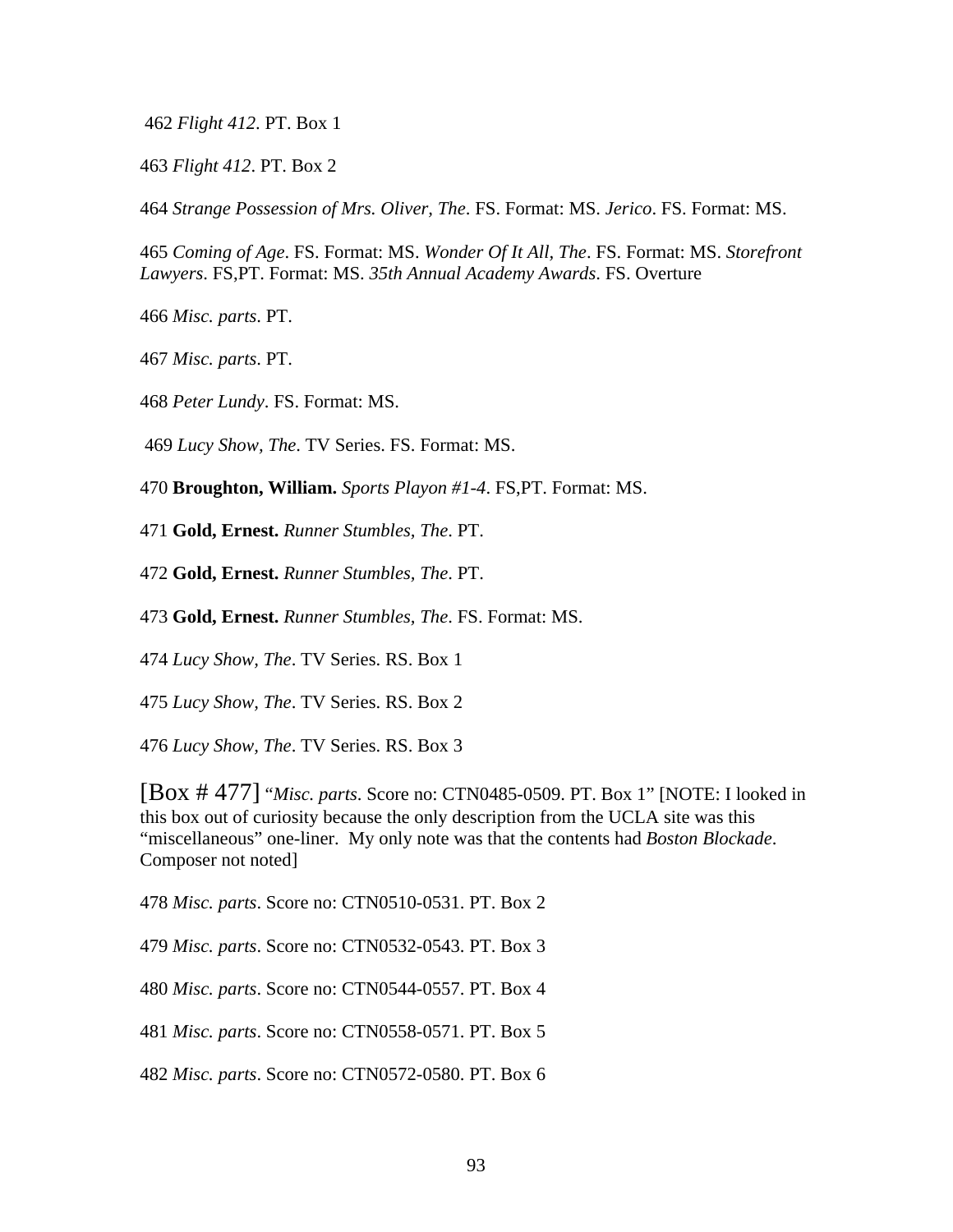*Misc. parts*. Score no: CTN0581-0591. PT. Box 7 *Misc. parts*. Score no: CTN0592-0614. PT. Box 8 *Misc. parts*. Score no: CTN0615-0633. PT. Box 9 *Misc. parts*. Score no: CTN0634-0646. PT. Box 10 *Misc. parts*. Score no: CTN0647-0663. PT. Box 11 *Misc. parts*. Score no: CTN0664-0674. PT. Box 12 *Misc. parts*. Score no: CTN0675-0682. PT. Box 13 *Misc. parts*. Score no: CTN0683-0692. PT. Box 14 *Misc. parts*. Score no: CTN0693-0717. PT. Box 15 *Misc. parts*. Score no: CTN0718-0732. PT. Box 16 *Misc. parts*. Score no: CTN0733-0741. PT. Box 17 *Misc. parts*. Score no: CTN0742-0750. PT. Box 18 *Misc. parts*. Score no: CTN0751-0775. PT. Box 19 *Misc. parts*. Score no: CTN0776-0793. PT. Box 20

*Misc. parts*. Score no: CTN0794-0808. PT. Box 21

*Misc. parts*. Score no: CTN0809-0816. PT. Box 22

**Goodman, Miles.** *Blind Justice*. TV Movie. Score no: CED1911-1930. FS,RS.; **Hagen, Earle.** *North Beach & Rawhide*. TV Movie. Score no: CED1385-1388. FS,PT.

**Kempel, Arthur.** *Twilight Zone*. Personal Demons (ep). TV Series. Score no: TZ0390-0399.

**Geller, Harry.** *Wild Wild West*. TV Series. Score no: WW0249-0357.; **Markowitz, Richard.** *Wild Wild West*. TV Series. Score no: WW0249-0357.; **Shores, Richard.** *Wild Wild West*. TV Series. Score no: WW0249-0357.; **Lowe, Mundell.** *Wild Wild West*. TV Series. Score no: WW0249-0357.

**Scharf, Walter.** *Wild Wild West*. TV Series. Score no: WW0711-0742.; **Pleis, Jack.** *Wild Wild West*. TV Series. Score no: WW0711-0742.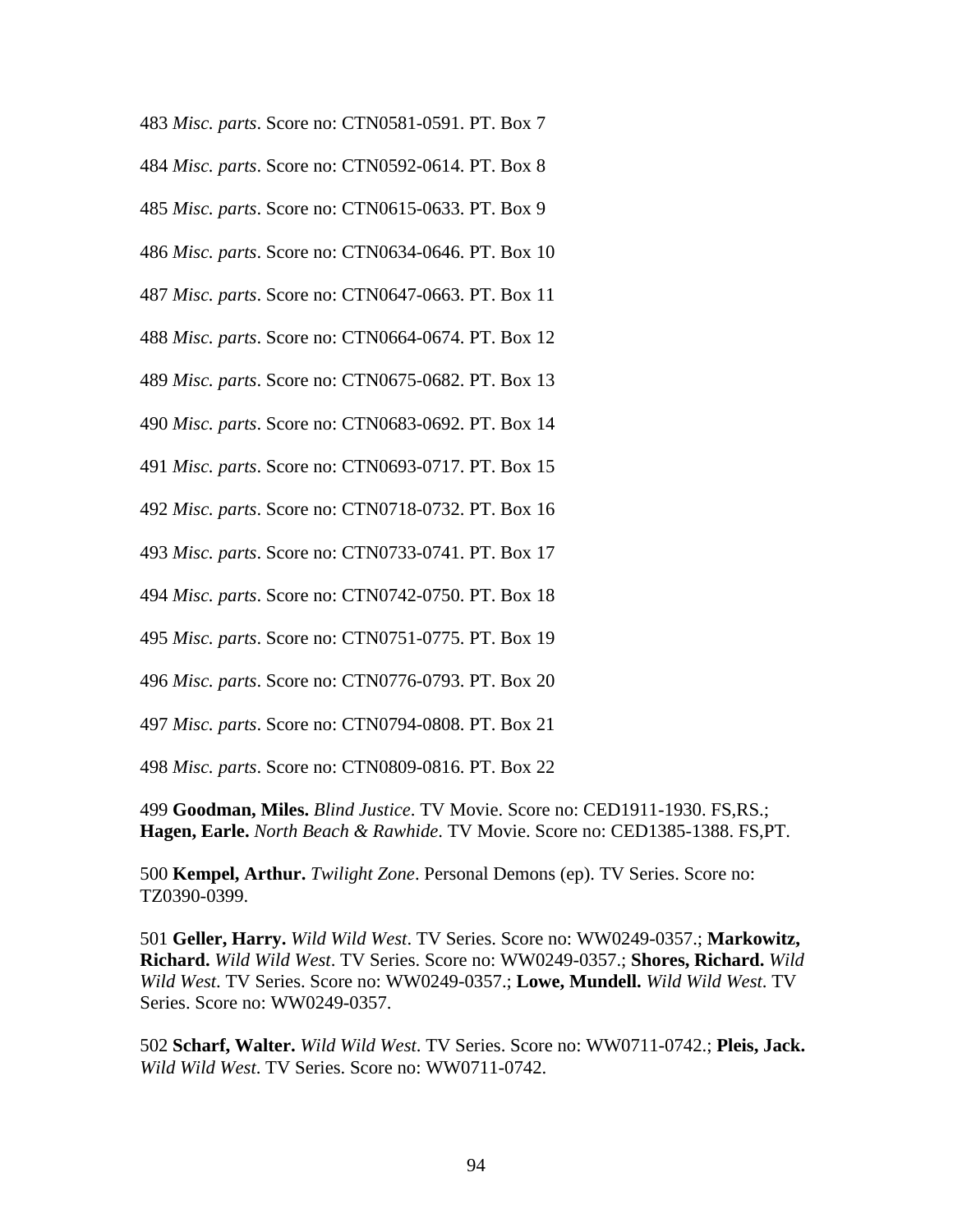**Geller, Harry.** *Wild Wild West*. TV Series. Score no: WW0651-0710.; **Markowitz, Richard.** *Wild Wild West*. TV Series. Score no: WW0651-0710.; **Shores, Richard.** *Wild Wild West*. TV Series. Score no: WW0651-0710.

**Broughton, William.** *Specer's Pilot*. TV Series. Score no: SP0162. ;**Stevens, Morton.** *Run Buddy Run*. TV Series. Score no: RBR0017-0054. *It's About Time*. TV Series. Score no: IAT0153-0207.

**Hamlisch, Marvin.** *April Fool's*. PT. Part I

**Hamlisch, Marvin.** *April Fool's*. PT. Part II

**Hamlisch, Marvin.** *April Fool's*. PT. Part III

- **Hamlisch, Marvin.** *April Fool's*. PT. Part IV
- *Scrooge*. PT. Part I
- *Scrooge*. PT. Part II
- *Scrooge*. PT. Part III
- *Scrooge*. PT. Part IV
- *Me, Natalie*. PT. Box I
- *Me, Natalie*. PT. Box II
- *Violation of Sarah McDavid, The*. PT.
- *Scrooge*. PT. Box V
- *Scrooge*. PT. Box VI
- *Scrooge*. PT. Box VII
- *Me, Natalie*. PT. Box III
- *Me, Natalie*. PT. Box IV
- **Broughton, William.** *Hawaii 5-0*. Score no: HA0001-0022. PT.
- **Hamlisch, Marvin.** *April Fool's*. PT. Box V
- **Hamlisch, Marvin.** *April Fool's*. PT. Box VI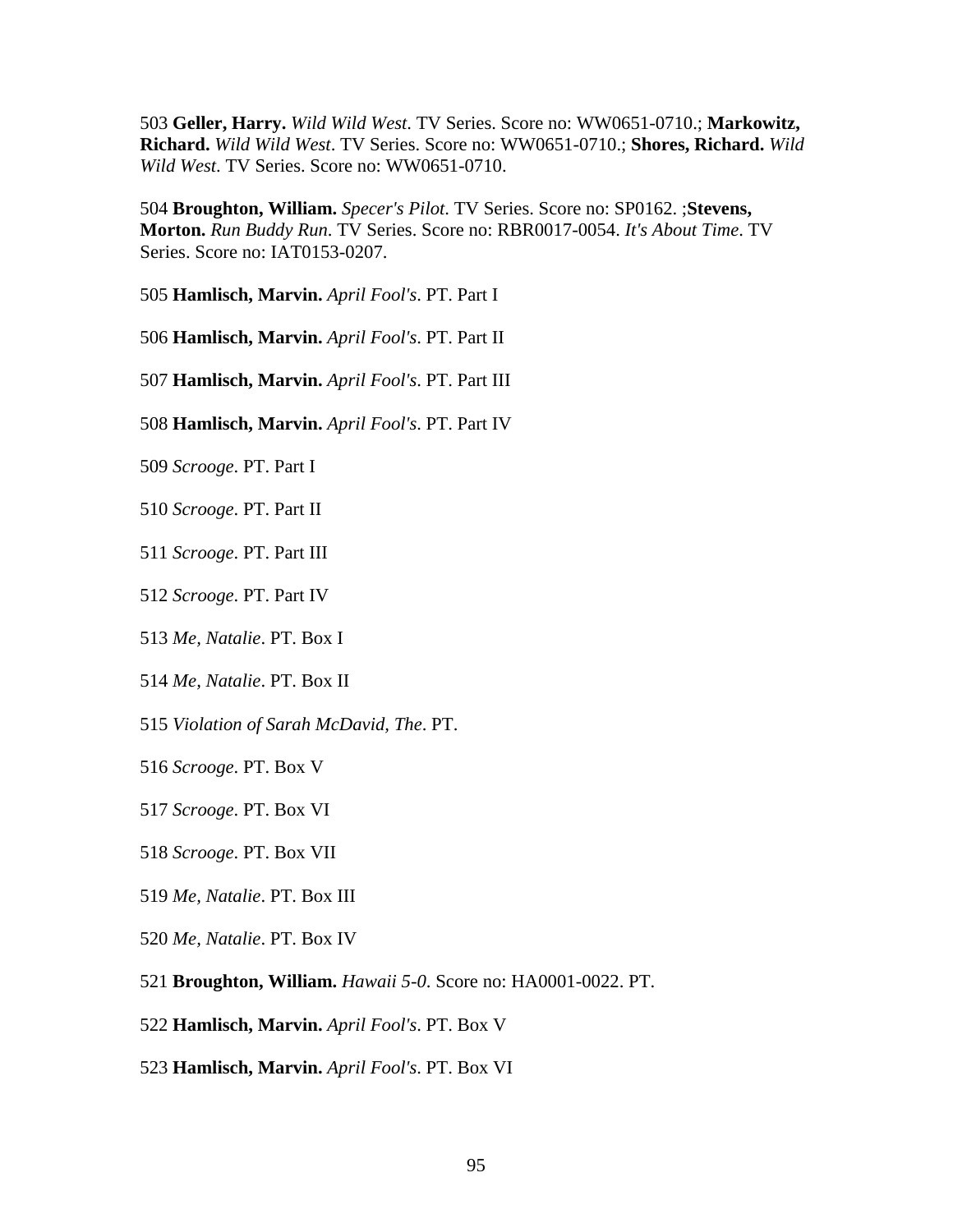*Emmys*. PT. Box I

- *Emmys*. PT. Box II
- *Emmys*. PT. Box III
- *Emmys*. PT. Box IV
- *Emmys*. PT. Box V
- *After Hours*. PT,FS. Daytime musical. Box I
- *After Hours*. PT,FS. Daytime musical. Box II
- *Unidentified*. Seven folders *Crime Club*. TV Series. Score no: CC0018-0023. PT. Box I
- *Crime Club*. TV Series. Score no: CC0024-0030. PT. Box II
- *Scrooge*. PT. Box VIII
- *Hell's Gate*. PT. Box I
- *Hell's Gate*. PT. Box II
- *Equals, The*. PT. Box I
- *Equals, The*. PT. Box II
- *Equals, The*. PT. Box III
- *Scrooge*. FS. Box IX
- *Scrooge*. PT. Box X
- *Emmys*. PT. 1969. Box I
- *Emmys*. 1969. Box II. Dubbing work orders
- *Emmys*. 1969. Box III. Dubbing work orders
- *Emmys*. PT. 1969. Box IV
- *Emmys*. PT. 1969. Box V
- *Emmys*. PT. 1969. Box VI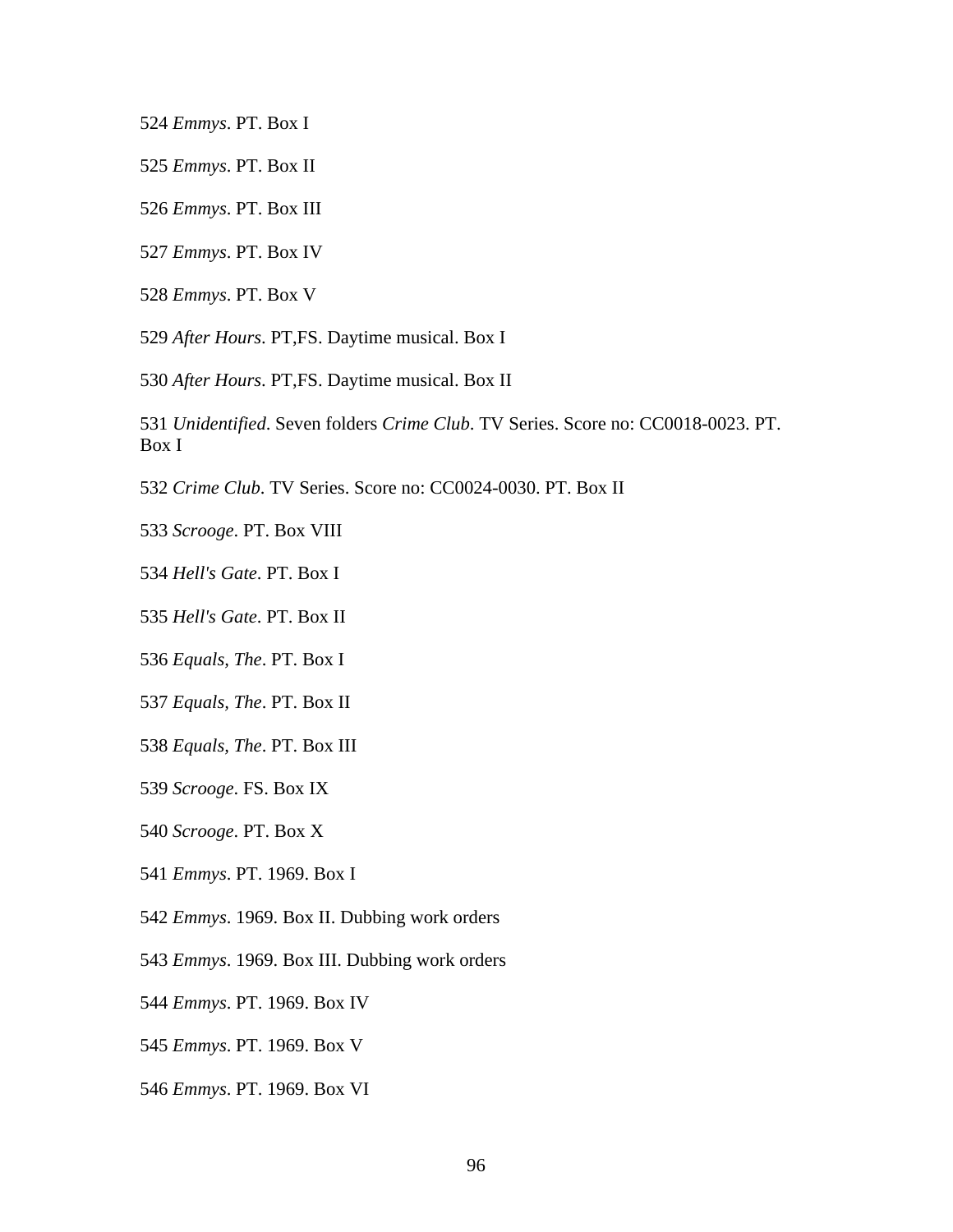*Emmys*. PT. 1969. Box VII

*Emmys*. PT. 1969. Box VIII

*Affiliates Show*. PT. Box I. 2 folders. Parts.

*Affiliates Show*. PT. Box II. 1 folder. Parts.

**Drasnin, Robert.** *Muggable Mary*. FS.

*Misc. scores*. FS. Format: CPY.

**Goldsmith, Jerry.** *Pursuit*. PT.; **Van Cleave, Nathan.** *Tarzan*. Elegy (ep). TV Series. PT.

[Box # 554] "**Herrmann, Bernard.** *Drink of Water*. Radio Show. PT.; **Herrmann, Bernard.** *Moat Farm Murder*. Radio Show. PT.; **Goldsmith, Jerry.** *Autumn Love*. PT. *Evergreen*. PT. RS. Format: OZM." [NOTE: Of course I pulled this box because of the Herrmann reference]

-*Drink of Water* (Herrmann). Parts only. #392- thru 10. Score dated Nov 10, 1938. -*Moat Farm Murder* (Herrmann) Parts only.

*Misc. parts*. Score no: CPN6148. PT. *Scrooge*.

**Levene, Gus.** *Gomer Pyle*. TV Series. PT. *Misc. parts*. PT,RS.

*Scrooge*. PT,RS. Box X

*Scrooge*. PT. Box XI

*Scrooge*. Box XII ;**Frank, David.** *Maid in America*. FS. Format: CPY.; **Horn, K.** *Raging River*. FS. Format: CPY. [NOTE: *Maid In America* is dated 6/9/82 Studio City (recording). The composer is David Michael Frank.

*Misc. parts*. FS.

*Cutter's Trail*. PT.

*Cutter's Trail*. PT.

*Tom Sawyer - Huck Finn*. PT.

*Untitled*. Score no: CCF0273-0309. FS. *Tom Sawyer*. PT.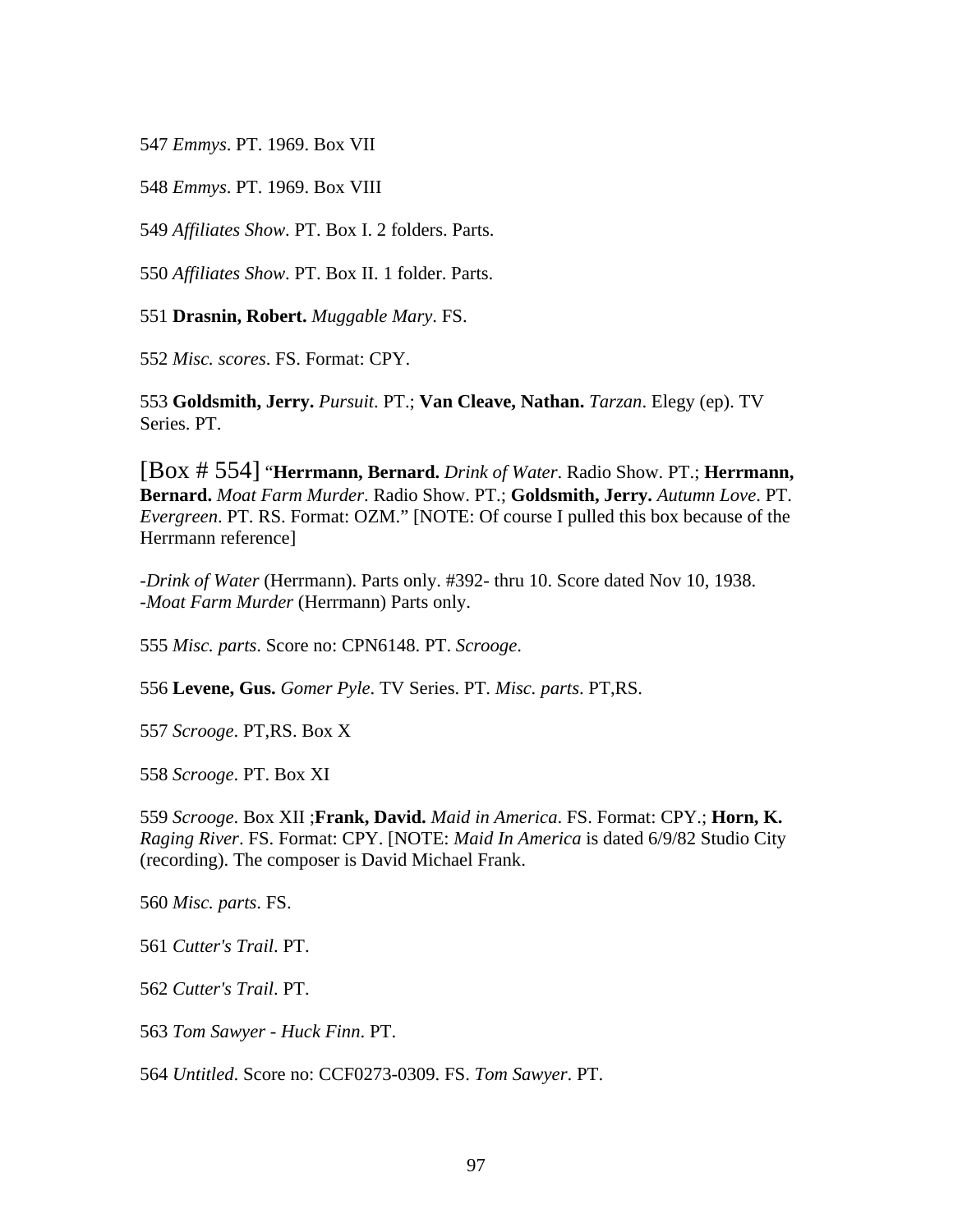**Van Cleave, Nathan.** *Overture*. FS. Format: MS. *Untitled*. Score no: CPN6148. FS. Format: OZM. *Untitled*. PT.

*Equals, The*. PT.

- *CBS 50th Anniversary Program*. RS. Box 1
- *CBS 50th Anniversary Program*. FS,PT. Box 2
- *CBS 50th Anniversary Program*. FS,PT. Box 3
- *CBS 50th Anniversary Program*. FS,PT. Box 4
- *CBS 50th Anniversary Program*. FS,PT. Box 5
- *CBS 50th Anniversary Program*. FS,PT. Box 6
- *CBS 50th Anniversary Program*. FS,PT. Box 7
- *CBS 50th Anniversary Program*. FS,PT. Box 8
- *CBS 50th Anniversary Program*. PT. Box 9
- *CBS 50th Anniversary Program*. PT. Box 10
- *CBS 50th Anniversary Program*. FS,PT. Box 11
- *CBS 50th Anniversary Program*. FS,PT. Box 12
- *Emmys*. PT. Box 1
- *Emmys*. PT,FS. Box 2
- *Emmys*. PT,FS. Box 3
- *Emmys*. PT,FS. Box 4
- *Emmys*. PT,FS. Box 5
- *Tim Conway Show*. TV Series. Score no: CPN6151. PT. *CBS 50th Anniversary Program (?)*. PT. *Craft Music*. PT. Format: OZM.
- *Scrooge*. FS. Format: CPY. Includes editor-booth copies
- *Scrooge*. FS. Format: CPY.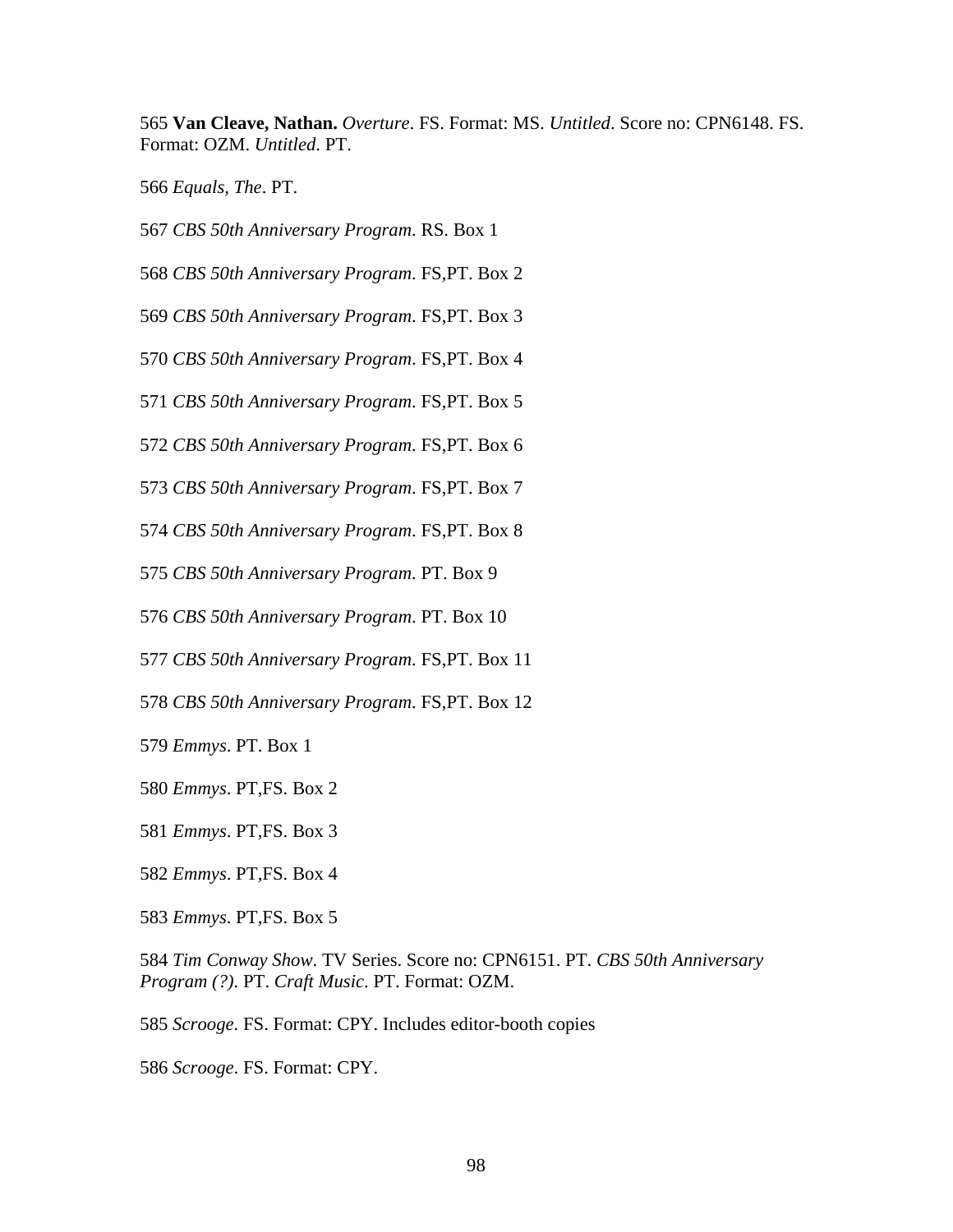*Scrooge*. PT. Chorus parts *Scrooge*. FS. Format: CPY.

*Table for 5*. PT.

**Drasnin, Robert.** *Muggable Mary*. PT.

**Drasnin, Robert.** *Muggable Mary*. PT.

*Misc. parts*. PT.

*Misc. score and parts*. RS,PT.

*Tom Sawyer*. PT.

*Misc. parts*. PT. *Crime Club*. TV Series. Score no: CC0001-0006. PT. *Crime Club*. TV Series. Score no: CC0016-0017. PT.

*Crime Club*. TV Series. Score no: CC0007-0015. PT.

*My Wicked Wicked Ways*. FS. Format: CPY.; **Parker, John Carl.** *Cannon*. TV Series. Score no: CAN0021-0070. FS. Format: CPY. Recording logs and breakdowns

[Box # 597] **Herrmann, Bernard.** *Dauber*. PT.; **Moraweck, Lucien.** PT. Various parts *Misc. parts*. PT. [NOTE: I pulled this box at least once to at least verify these parts and to also re-insert Horn I that somehow was misplaced in Box # 5]

*Misc. parts*. PT.

*Misc. parts*. PT;. **Garriguenc, Rene.** *Unidentified*. PT.

*Misc. parts*. PT.

**Moraweck, Lucien.** *Misc. score and parts*. FS,PT.

**Garriguenc, Rene.** *Misc. parts*. PT. *Misc. parts*. PT.

*Misc. parts*. PT.

*Dropout Father*. PT. ;**Rosenthal, Laurence.** *African Elephant, The*. Score no: CCF0155-0372. FS. Format: CPY.

*Misc. parts*. PT.

*Scrooge*. PT.

*Scrooge*. PT. Vocal parts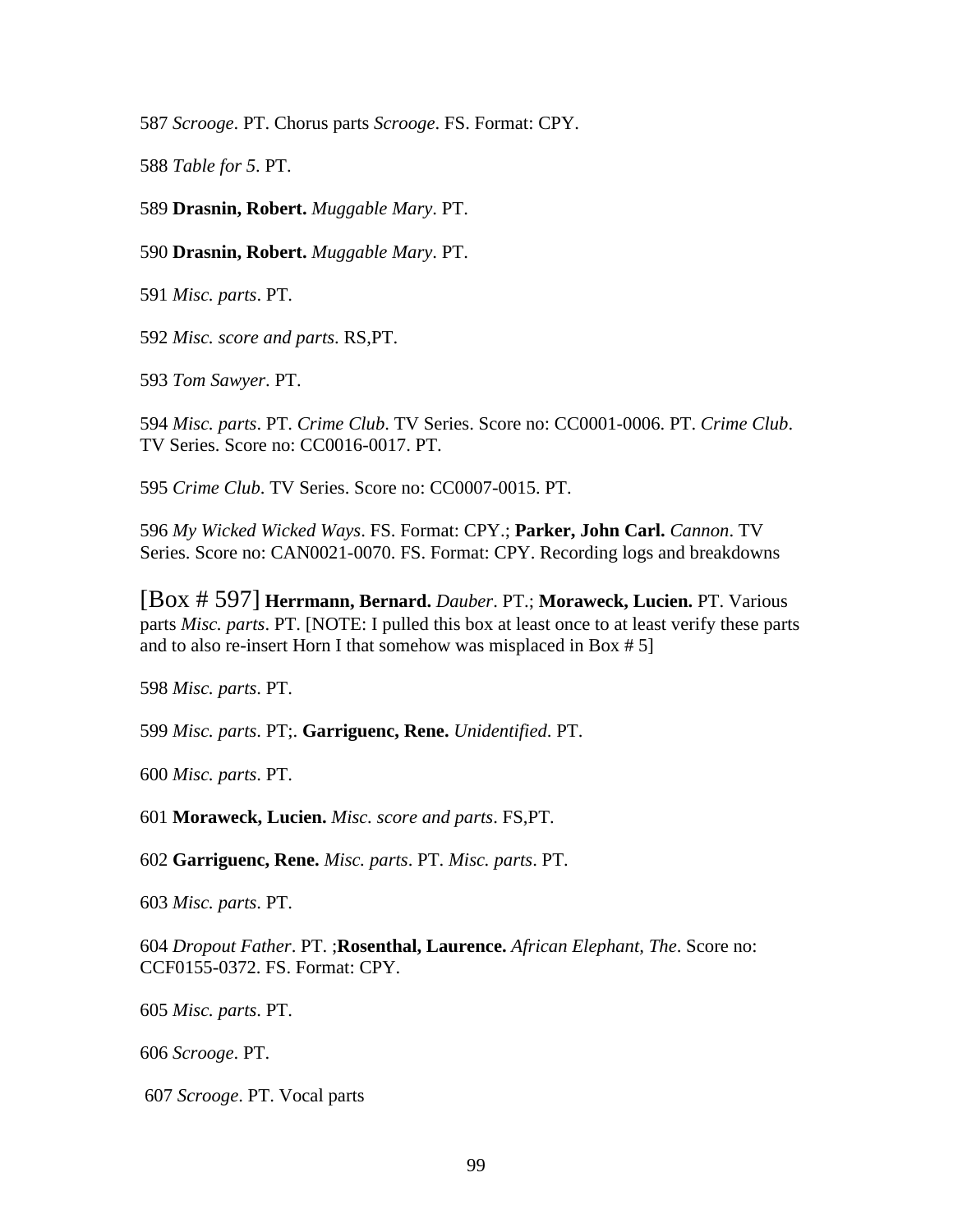*Scrooge*. PT. Format: OZM. Orchestra masters

*Scrooge*. Father Christmas (ep). PT. Remake four *Scrooge*. I Hate People (ep). PT.

*CBS Affiliates : Overture*. Score no: CPN6148. PT. Includes notes

*CBS Affiliates : Overture*. Score no: CPN6148. PT.

*Scrooge*. Father Christmas (ep). PT.; **Horner, James.** *Huck Finn*. FS. Format: CPY.

*Pete & Gladys*. TV Series. PT. *Scrooge*. PT.

*Scrooge*. Phantom's Test (ep). PT. *Scrooge*. December the 25th (ep). PT. Vocal arrangement

**Snow, Mark.** *Games*. PT.

*Unidentified*. RS.; **Stevens, Morton.** *African Elephant Song*. RS.; **Rosenthal, Laurence.** *African Elephant*. FS. Format: CPY.

*Misc. parts*. PT.

*Brotherly Love*. PT.

*Brotherly Love*. PT.

*Hawaii 5-0*. TV Series. Score no: HA0004-0012.

*Hawaii 5-0*. TV Series. Score no: HA0013-0024.

*Hawaii 5-0*. TV Series. Score no: HA0025-0033.

*Hawaii 5-0*. TV Series. Score no: HA0034-0047.

*Hawaii 5-0*. TV Series. Score no: HA0048-0060.

*Hawaii 5-0*. TV Series. Score no: HA0061-0073.

*Hawaii 5-0*. TV Series. Score no: HA0074-0086.

*Hawaii 5-0*. TV Series. Score no: HA0087-0095.

*Hawaii 5-0*. TV Series. Score no: HA0096-0114. Missing HA0105-0108

*Hawaii 5-0*. TV Series. Score no: HA0115-0126.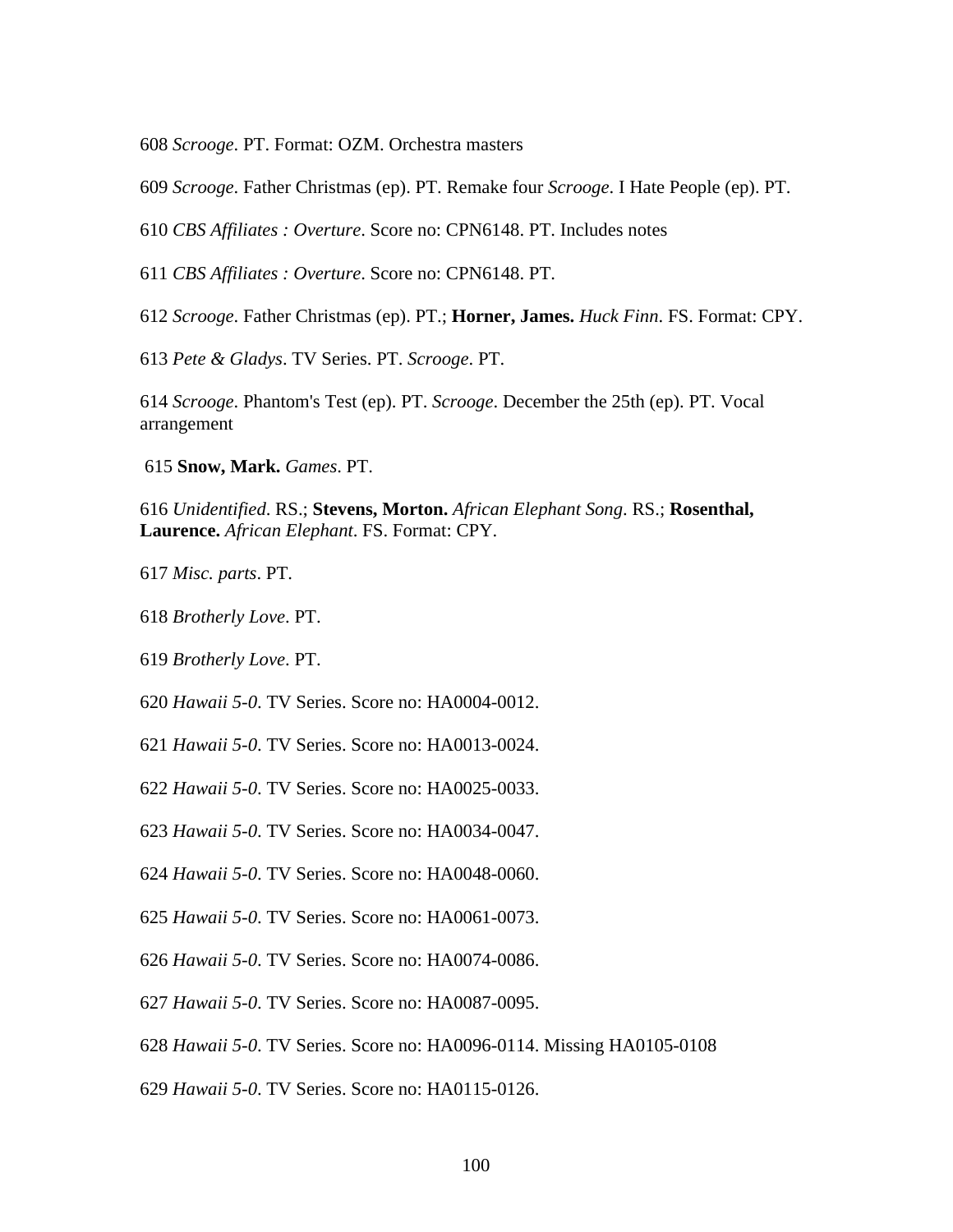- *Hawaii 5-0*. TV Series. Score no: HA0127-0138.
- *Hawaii 5-0*. TV Series. Score no: HA0597-0603.
- *Hawaii 5-0*. TV Series. Score no: HA0610-0621.
- *Hawaii 5-0*. TV Series. Score no: HA0622-0647.
- *Hawaii 5-0*. TV Series. Score no: HA0648-0660.
- *Hawaii 5-0*. TV Series. Score no: HA0661-0684.
- *Hawaii 5-0*. TV Series. Score no: HA0685-0698.
- *Hawaii 5-0*. TV Series. Score no: HA0699-0710.
- *Hawaii 5-0*. TV Series. Score no: HA0729-0744.
- *Hawaii 5-0*. TV Series. Score no: HA0745-0756.
- *Hawaii 5-0*. TV Series. Score no: HA0757-0768.
- *Hawaii 5-0*. TV Series. Score no: HA0769-0777.
- *Hawaii 5-0*. TV Series. Score no: HA0785-0797.
- *Hawaii 5-0*. TV Series. Score no: HA0798-0813.
- *Hawaii 5-0*. TV Series. Score no: HA0814-0826.
- *Hawaii 5-0*. TV Series. Score no: HA0827-0841.
- *Hawaii 5-0*. TV Series. Score no: HA0842-0856.
- *Hawaii 5-0*. TV Series. Score no: HA0857-0868.
- *Hawaii 5-0*. TV Series. Score no: HA0869-0878.
- *Hawaii 5-0*. TV Series. Score no: HA0879-0880.
- *Hawaii 5-0*. TV Series. Score no: HA0890-0903.
- *Hawaii 5-0*. TV Series. Score no: HA0904-0916.
- *Hawaii 5-0*. TV Series. Score no: HA0917-0928.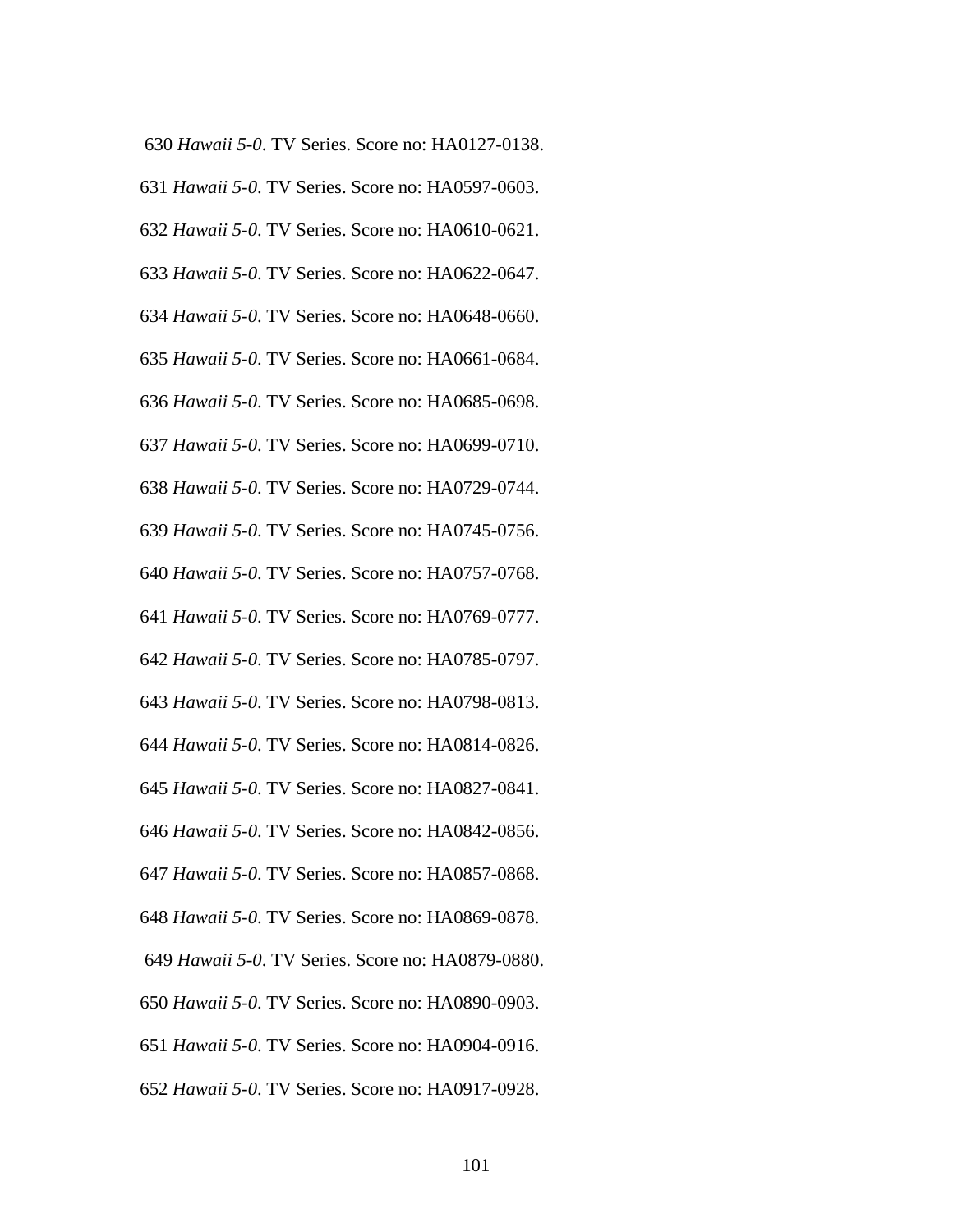- *Hawaii 5-0*. TV Series. Score no: HA0929-1003. Missing HA0943-0992
- *Hawaii 5-0*. TV Series. Score no: HA1004-1012.
- *Hawaii 5-0*. TV Series. Score no: HA1013-1026.
- *Hawaii 5-0*. TV Series. Score no: HA1027-1040.
- *Hawaii 5-0*. TV Series. Score no: HA1041-1056.
- *Hawaii 5-0*. TV Series. Score no: HA1057-1076.
- *Hawaii 5-0*. TV Series. Score no: HA1077-1096.
- *Hawaii 5-0*. TV Series. Score no: HA1097-1112.
- *Hawaii 5-0*. TV Series. Score no: HA1113-1127.
- *Hawaii 5-0*. TV Series. Score no: HA1128-1144.
- *Hawaii 5-0*. TV Series. Score no: HA1145-1159.
- *Hawaii 5-0*. TV Series. Score no: HA1160-1169.
- *Hawaii 5-0*. TV Series. Score no: HA1170-1187.
- *Hawaii 5-0*. TV Series. Score no: HA1188-1201.
- *Hawaii 5-0*. TV Series. Score no: HA1202-1217.
- *Hawaii 5-0*. TV Series. Score no: HA1218-1231.
- *Hawaii 5-0*. TV Series. Score no: HA1232-1247.
- *Hawaii 5-0*. TV Series. Score no: HA1248-1261.
- *Hawaii 5-0*. TV Series. Score no: HA1262-1271.
- *Hawaii 5-0*. TV Series. Score no: HA1272-1284.
- *Hawaii 5-0*. TV Series. Score no: HA1285-1299.
- *Hawaii 5-0*. TV Series. Score no: HA1300-1316.
- *Hawaii 5-0*. TV Series. Score no: HA1317-1329.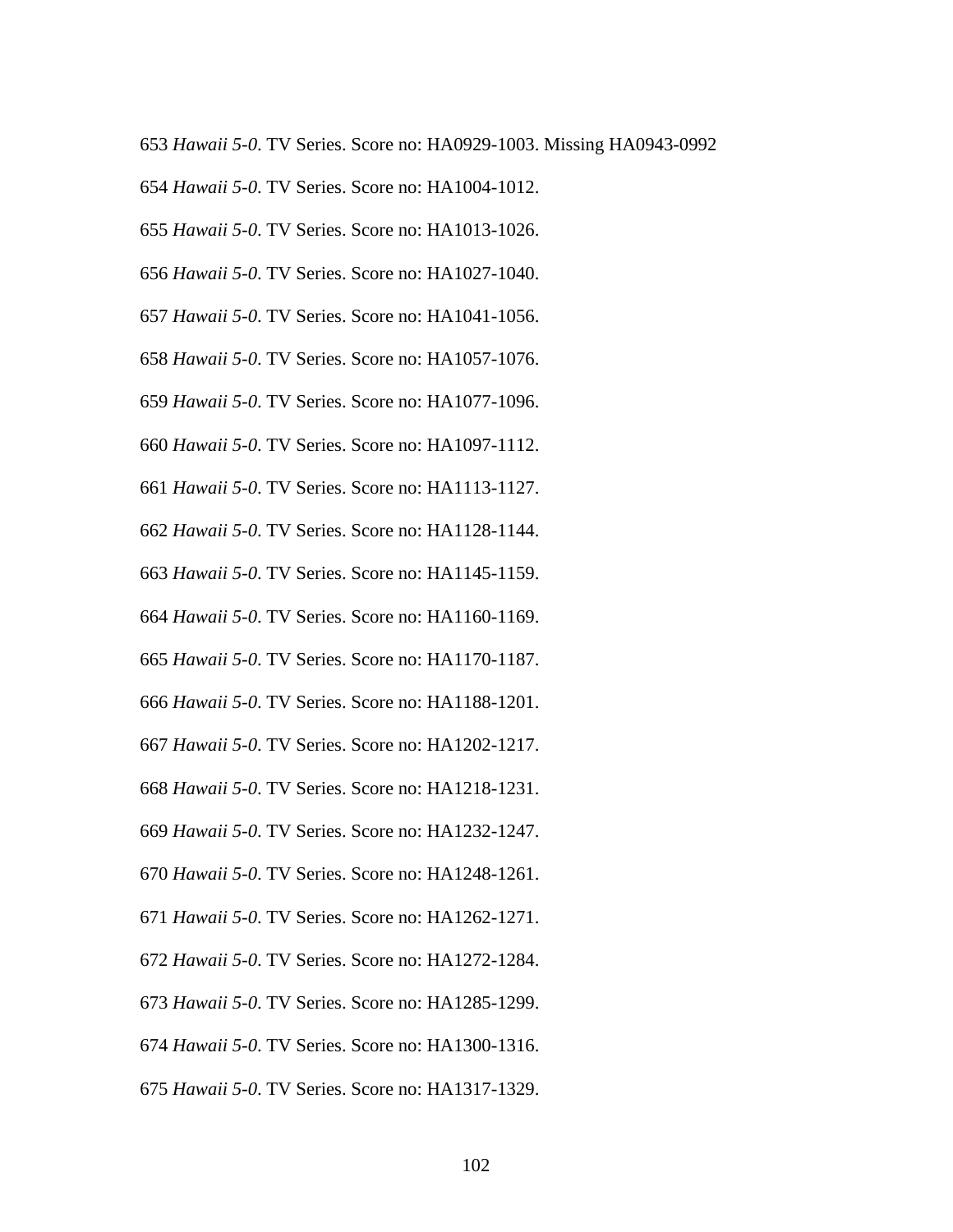- *Hawaii 5-0*. TV Series. Score no: HA1335-1347.
- *Hawaii 5-0*. TV Series. Score no: HA1348-1363.
- *Hawaii 5-0*. TV Series. Score no: HA1364-1381.
- *Hawaii 5-0*. TV Series. Score no: HA1382-1429.
- *Hawaii 5-0*. TV Series. Score no: HA1430-1443.
- *Hawaii 5-0*. TV Series. Score no: HA1444-1459.
- *Hawaii 5-0*. TV Series. Score no: HA1460-1471.
- *Hawaii 5-0*. TV Series. Score no: HA1472-1489.
- *Hawaii 5-0*. TV Series. Score no: HA1490-1501.
- *Hawaii 5-0*. TV Series. Score no: HA1502-1516.
- *Hawaii 5-0*. TV Series. Score no: HA1517-1531.
- *Hawaii 5-0*. TV Series. Score no: HA1532-1550.
- *Hawaii 5-0*. TV Series. Score no: HA1551-1563.
- *Hawaii 5-0*. TV Series. Score no: HA1564-1580.
- *Hawaii 5-0*. TV Series. Score no: HA1581-1589.
- *Hawaii 5-0*. TV Series. Score no: HA1590-1593.
- *Hawaii 5-0*. TV Series. Score no: HA1594-1607.
- *Hawaii 5-0*. TV Series. Score no: HA1608-1618.
- *Hawaii 5-0*. TV Series. Score no: HA1619-1627.
- *Hawaii 5-0*. TV Series. Score no: HA1628-1638.
- *Hawaii 5-0*. TV Series. Score no: HA1639-1650.
- *Hawaii 5-0*. TV Series. Score no: HA1651-1705.
- *Hawaii 5-0*. TV Series. Score no: HA1706-1728.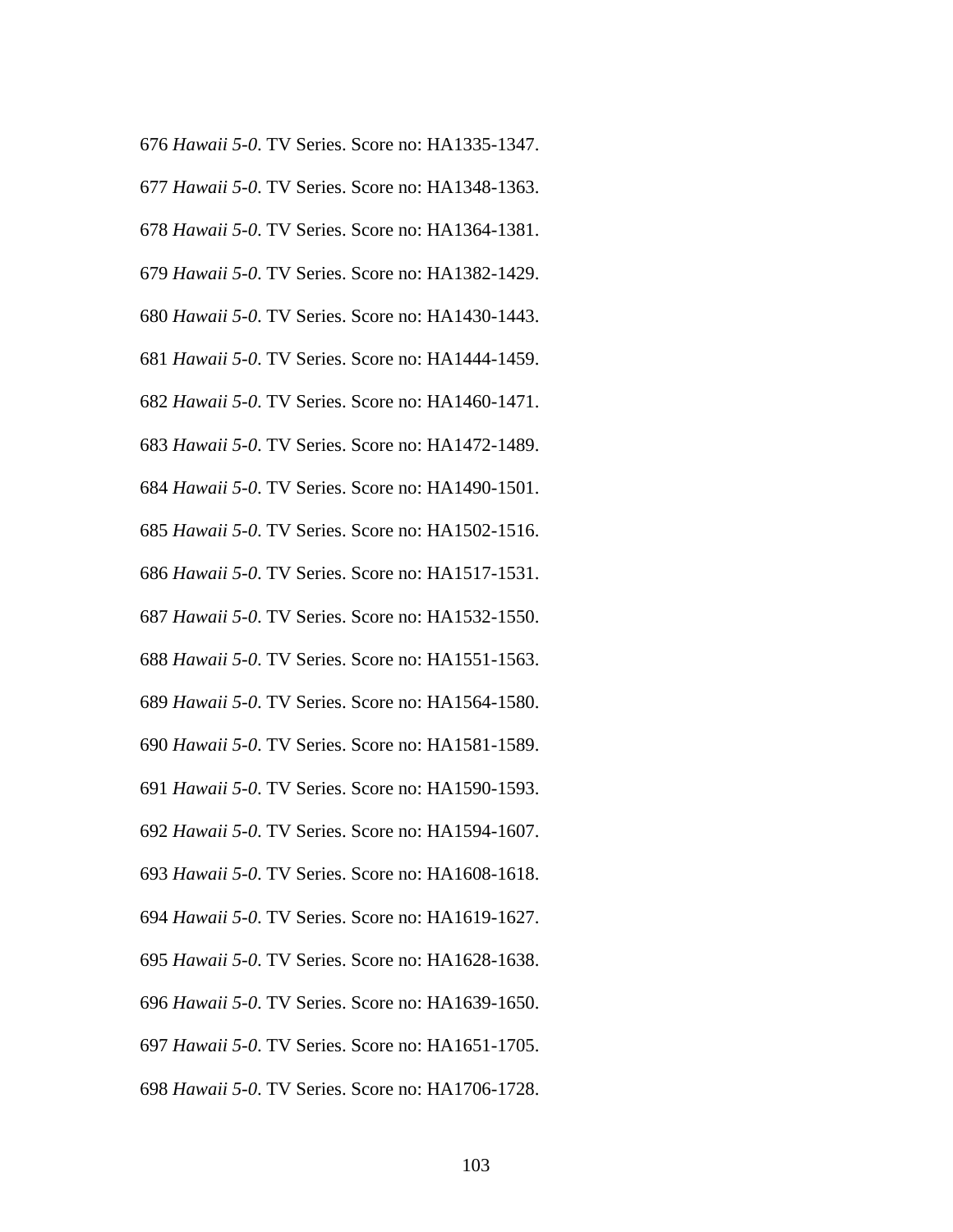- *Hawaii 5-0*. TV Series. Score no: HA1729-1752.
- *Hawaii 5-0*. TV Series. Score no: HA1753-1786.
- *Hawaii 5-0*. TV Series. Score no: HA1787-1800.
- *Hawaii 5-0*. TV Series. Score no: HA1801-1814.
- *Hawaii 5-0*. TV Series. Score no: HA1815-1829.
- *Hawaii 5-0*. TV Series. Score no: HA1831-1863. Missing HA1830
- *Hawaii 5-0*. TV Series. Score no: HA1864-1883.
- *Hawaii 5-0*. TV Series. Score no: HA1884-1931.
- *Hawaii 5-0*. TV Series. Score no: HA1932-1970.
- *Hawaii 5-0*. TV Series. Score no: HA1971-1994. Missing HA1992-1993
- *Hawaii 5-0*. TV Series. Score no: HA1996-2020. Missing HA1995,2000,2003,2019
- *Hawaii 5-0*. TV Series. Score no: HA2021-2040.
- *Hawaii 5-0*. TV Series. Score no: HA2041-2066. Missing HA2060
- *Hawaii 5-0*. TV Series. Score no: HA2067-2088. Missing HA2070
- *Hawaii 5-0*. TV Series. Score no: HA2089-2109.
- *Hawaii 5-0*. TV Series. Score no: HA2110-2130. Missing HA2115,2128-2129
- *Hawaii 5-0*. TV Series. Score no: HA2131-2150. Missing HA2135,2137-2139
- *Hawaii 5-0*. TV Series. Score no: HA2152-2173. Missing HA2151,2159
- *Hawaii 5-0*. TV Series. Score no: HA2174-2192. Missing HA2176-2177
- *Hawaii 5-0*. TV Series. Score no: HA2193-2212. Missing HA2210
- *Hawaii 5-0*. TV Series. Score no: HA2213-2234.
- *Hawaii 5-0*. TV Series. Score no: HA2235-2255. Missing HA2244,2252
- *Hawaii 5-0*. TV Series. Score no: HA2256-2277. Missing HA2262,2269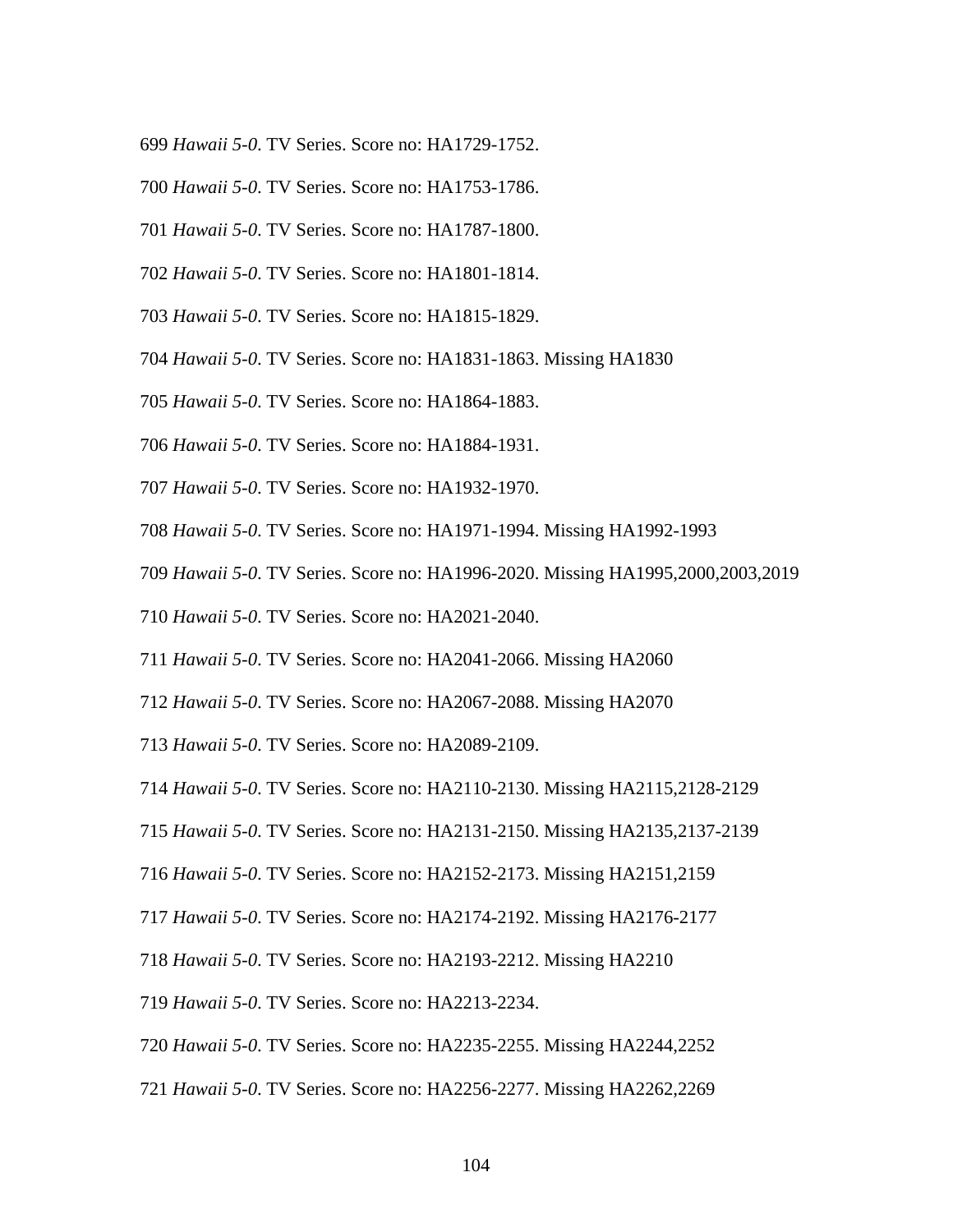- 722 *Hawaii 5-0*. TV Series. Score no: HA2278-2298.
- 723 *Hawaii 5-0*. TV Series. Score no: HA2299-2314.
- 724 *Hawaii 5-0*. TV Series. Score no: HA2315-2332.
- 725 *Hawaii 5-0*. TV Series. Score no: HA2333-2350. Missing HA2343

726 *Hawaii 5-0*. TV Series. Score no: HA2363-2456. Missing HA2351-2362,2378- 2443,2455

- 727 *Hawaii 5-0*. TV Series. Score no: HA2457-2479. Missing HA2460
- 728 Score no: CTN0001-0019.
- 729 Score no: CTN0020-0050. Missing CTN0031-0040
- 730 Score no: CTN0051-0079. Missing CTN0065-0070
- 731 Score no: CTN0080-0097.
- 732 Score no: CTN0101-0118. Missing CTN0119-0130
- 733 Score no: CTN0131-0141. Missing CTN0134
- 734 Score no: CTN0142-0159. Missing CTN0147-0150,0152-0154
- 735 Score no: CTN0160-0175. Missing CTN0162-0163,0166,0168
- 736 Score no: CTN0177-0212. Missing CTN0176,0182-0206
- 737 Score no: CTN0213-0225.
- 738 Score no: CTN0226-0238.
- 739 Score no: CTN0241-0254. Missing CTN0239-0240,0244
- 740 Score no: CTN0255-0266. Missing CTN0263-0264
- 741 Score no: CTN0267-0276.
- 742 Score no: CTN0277-0282.
- 743 Score no: CTN0285-0298. Missing CTN0283-0284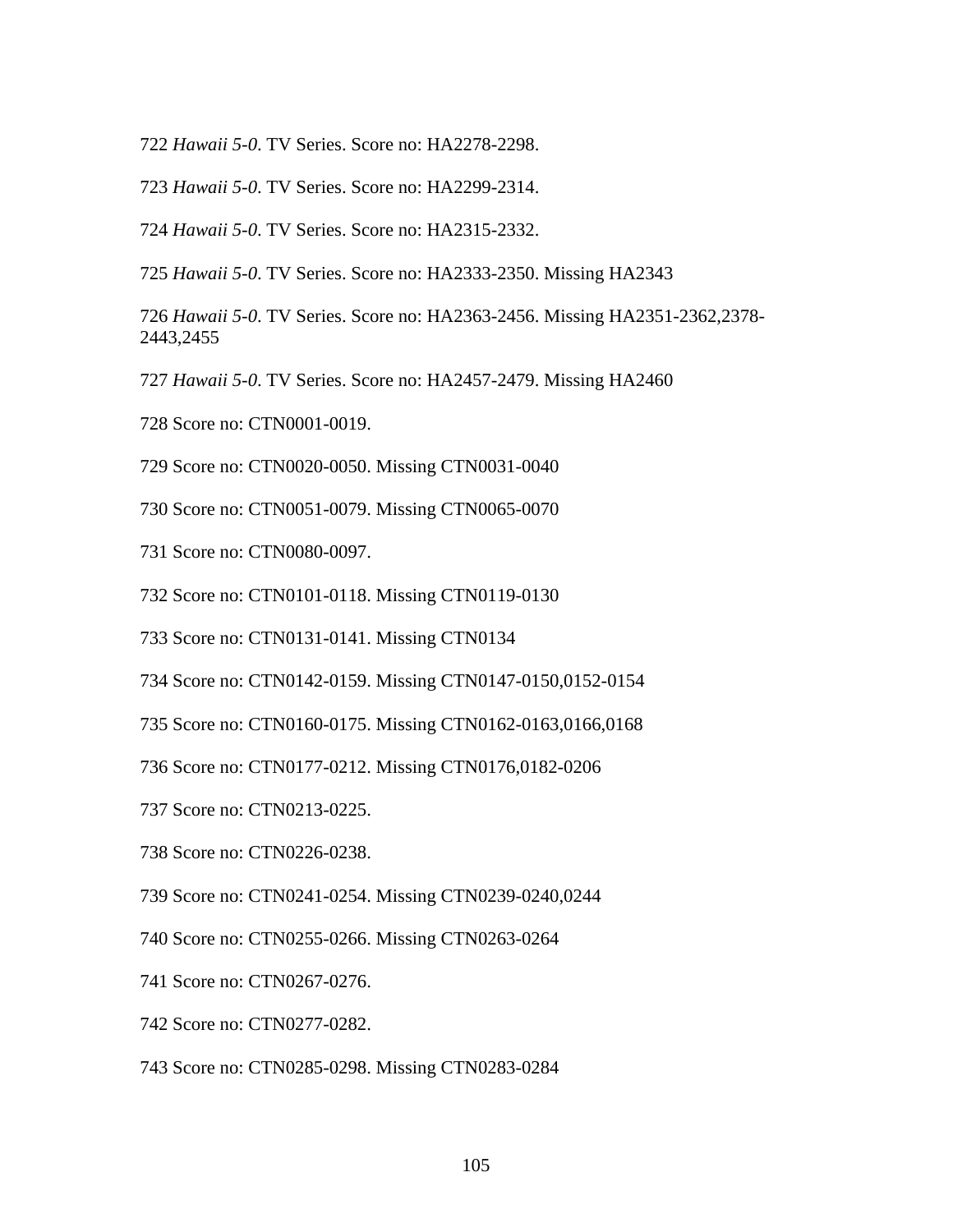744 Score no: CTN0301-0311. Missing CTN0299,0300

745 Score no: CTN0312-0323.

746 Score no: CTN0324-0342. Missing CTN0326,0328-0329,0331-0336,0339-0340

747 Score no: CTN0344-0358. Missing CTN0345,0349-0350

748 Score no: CTN0360-0367. Missing CTN0359

749 Score no: CTN0368-0375. Missing CTN0369

750 Score no: CTN0378-0387.

751 Score no: CTN0388-0402. Missing CTN0394,0396

752 Score no: CTN0403-0418.

753 Score no: CTN0419-0440. Missing CTN0420-0423,0425

754 Score no: CTN0441-0457. Missing CTN0443 755 Score no: CTN0458-0470.

756 Score no: CTN0471-0484. Missing CTN0476-0479,0483

757 *Under Influence*. Score no: 1893-1901.

758 *Under Influence*. Score no: 1875-1892.

759 *Twilight Zone*. Night of the Meek (ep). TV Series. Score no: TZ0260-0277.

[Box # 760] "*Twilight Zone*. Healer (ep). TV Series. Score no: TZ0025-0035. *Twilight Zone*. Beacon (ep). TV Series. Score no: TZ0210-0213." [NOTE: I pulled this box at l;east once because I really liked the Herrmannesque score for the new Eighties TZ series, the episode titled "The Beacon." Also I believe the "Healer" score is there as well.

761 *Stark*. Score no: 1304-1312.

762 *Foley Square*. TV Series. Score no: FS0001-0019.

763 *Have You Tried Talking to Patty*. Score no: 1581-1615.

764 *Twilight Zone*. Little People (ep). TV Series. Score no: TZ0295-0301.

765 *Twilight Zone*. Still Life (ep). TV Series. Score no: TZ0310-0317.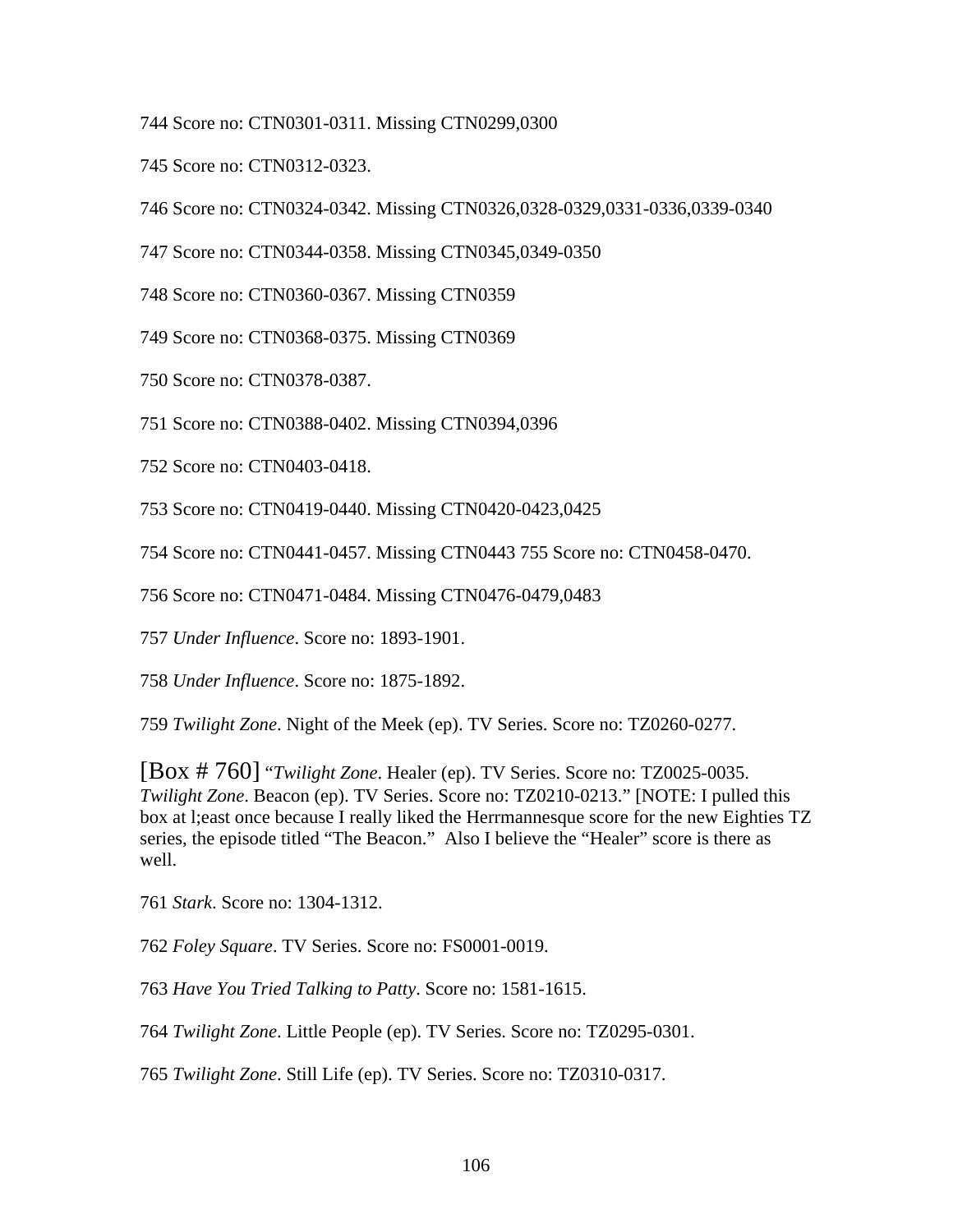*Vital Signs*. Score no: 1634-1659.

- *Vital Signs*. Score no: 1625-1633.
- *Mama Don't Allow*. Score no: 1525-1564.
- *Stark*. Score no: 1297-1303.
- *Stark*. Score no: 1291-1296.

*Foley Square*. TV Series. Score no: FS0035-0060.

- *Adam's Apple*. Score no: 2015-2022.
- *Adam's Apple*. Score no: 2023-2030.
- *Blue Skies*. Score no: 2039-2054.

*Twilight Zone*. Button Button (ep). TV Series. Score no: TZ0445-0458.

*Twilight Zone*. Profiles in Silver (ep). TV Series. Score no: TZ0470-0478. *Twilight Zone*. Need to Know (ep). TV Series. Score no: TZ0485-0491.

*Twilight Zone*. After Hours (ep). TV Series. Score no: TZ0605-0615.

*What Happened Hamelin*. Score no: 1981-1994.

*What Happened Hamelin*. Score no: 1995-2004.

*God, the Universe & Hot Fudge Sundaes*. Score no: 1955-1970.

- *Sharing Richard*. Score no: 2281-2304.
- *Twilight Zone*. Red Snow (ep). TV Series. Score no: TZ0501-0517.

*Twilight Zone*. Leprechaun Artist (ep). TV Series. Score no: TZ0425-0436.

*Twilight Zone*. Last Defeat of Camelot (ep). TV Series. Score no: TZ0545-0558.

- *Twilight Zone*. Day in Beaumont (ep). TV Series. Score no: TZ0565-0568.
- *Twilight Zone*. Day in Beaumont (ep). TV Series. Score no: TZ0569-0575.
- *Zucchini*. Score no: CED1230-1323.
- *Yeh Shen*. Score no: CED1255-1268.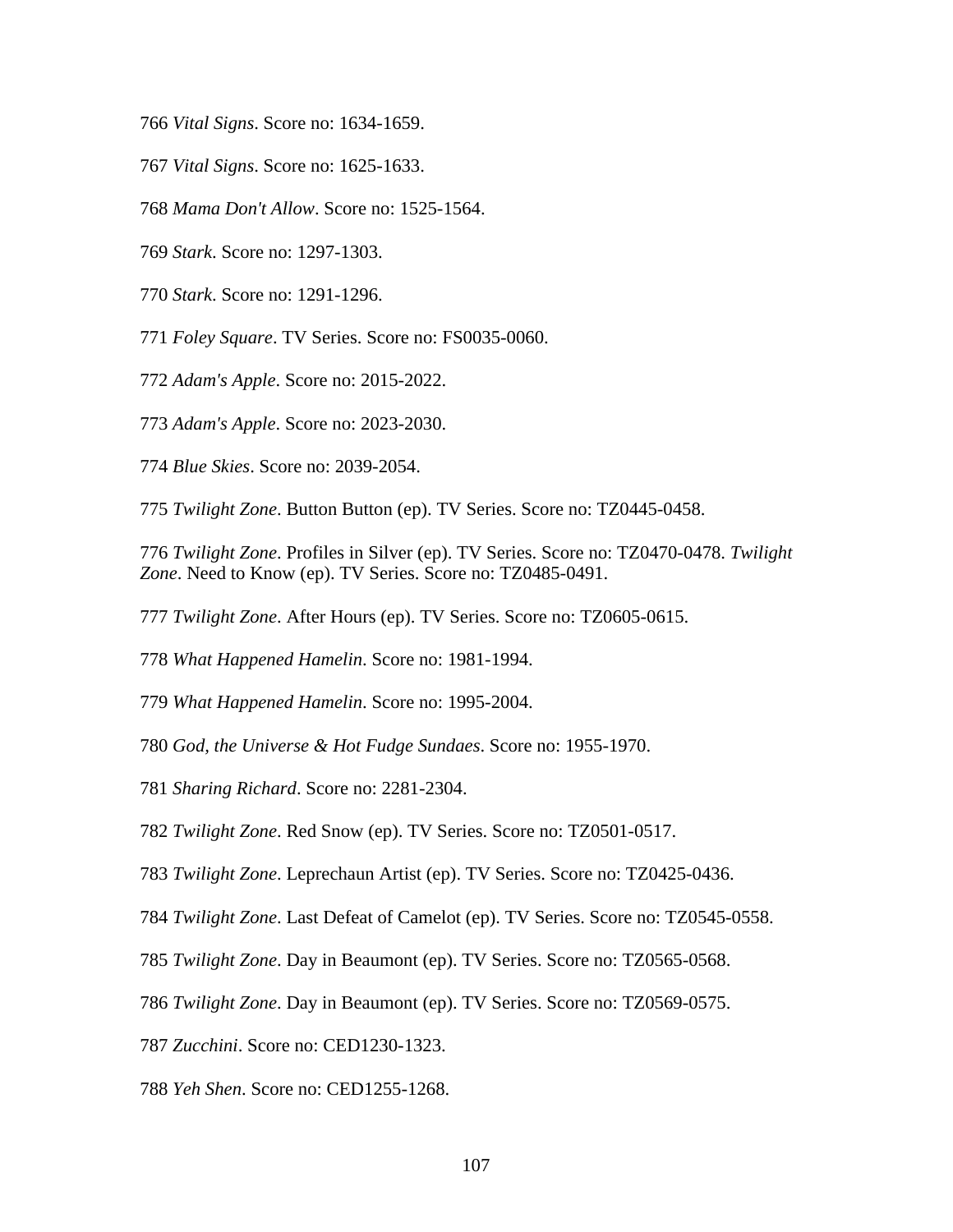*Deadly Deception*. Score no: 2281-2299.

*Twilight Zone*. One Life Furnished (ep). TV Series. Score no: TZ0220-0230

*Twilight Zone*. Her Pilgrim's Soul (ep). TV Series. Score no: TZ0235-0252.

*Twilight Zone*. Star, The (ep). TV Series. Score no: TZ0285-0289. *Twilight Zone*. Small Talent for War (ep). TV Series. Score no: TZ0351-0355.

*It Tomorrow Comes*. Show no: 1813-0101. Various score numbers

*Twilight Zone*. Uncle Devil (ep). TV Series. Score no: TZ0200-0204.

*Twilight Zone*. Opening Day (ep). TV Series. Score no: TZ0185-0195.

*Hawaii 5-0*. TV Series. Score no: HA3385-3396.

*If Tomorrow Comes*. Show no: 1813-0101. Various score numbers

*If Tomorrow Comes*. Show no: 1813-0101. Various score numbers

*If Tomorrow Comes*. Show no: 1813-0101. Various score numbers

*If Tomorrow Comes*. Show no: 1813-0101. Various score numbers

*If Tomorrow Comes*. Show no: 1813-0101. Various score numbers

*If Tomorrow Comes*. Show no: 1813-0101. Various score numbers

*Misc. parts*.

*If Tomorrow Comes*. Show no: 1813-0101. Various score numbers

*If Tomorrow Comes*. Show no: 1813-0101. Various score numbers

*If Tomorrow Comes*. Show no: 1813-0101. Various score numbers

*If Tomorrow Comes*. Show no: 1813-0101. Various score numbers

*If Tomorrow Comes*. Show no: 1813-0101. Various score numbers

*Vice Queen*. Score no: 2389-2416.

*Vice Queen*. Score no: 2417-2422.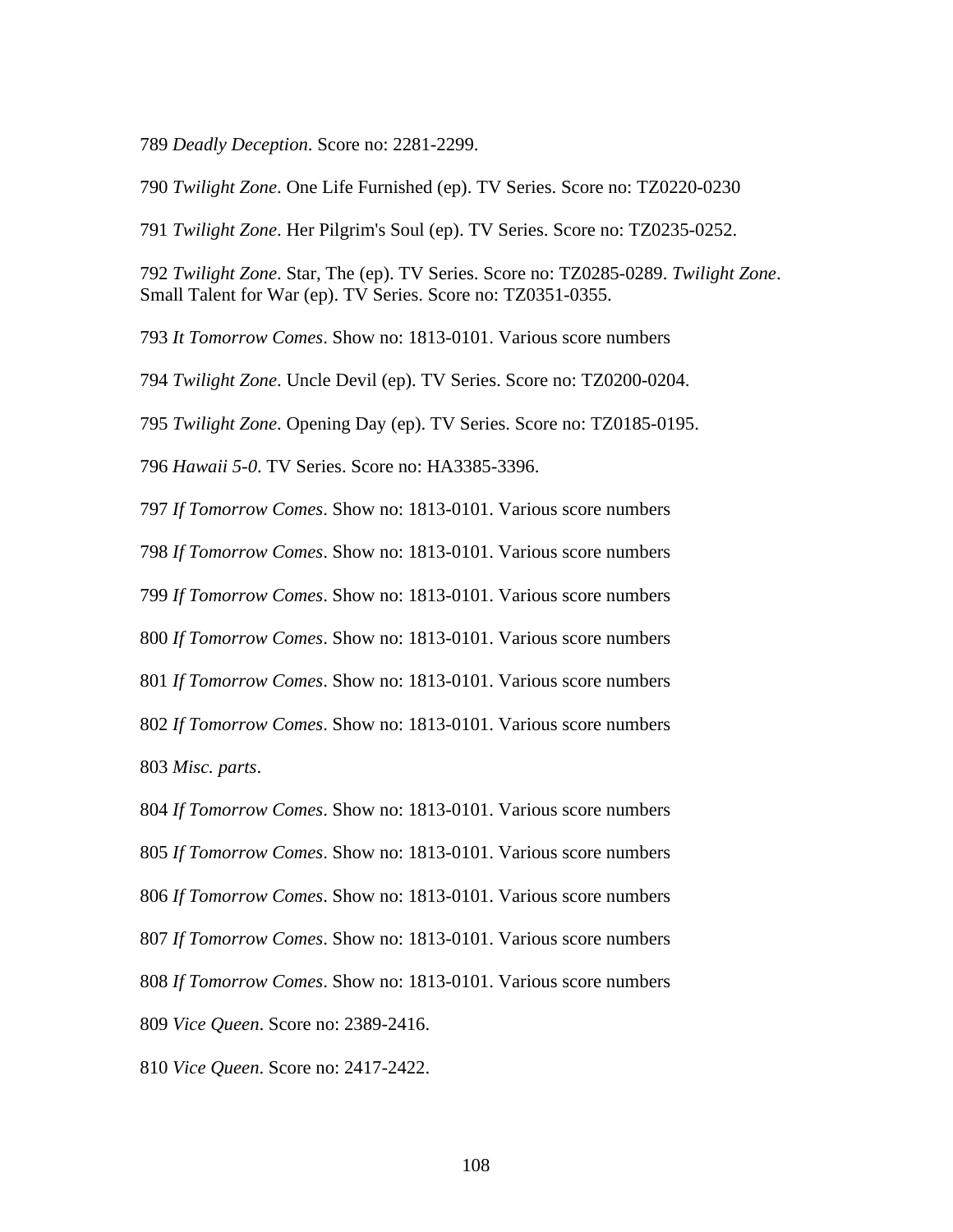811 *Hawaii 5-0*. TV Series. Score no: HA3137-3150.

812 *Hawaii 5-0*. TV Series. Score no: HA3290.

813 *Red Spider*. Score no: 2580-2610.

814 *Red Spider*. Score no: 2580-2610. PT.

815 *Twilight Zone*. Elevator, The (ep). TV Series. Score no: TZ0365-0369. *North Beach & Rawhide*. Score no: 1400-1405.

816 *North Beach & Rawhide*. Score no: 1406-1414.

817 *North Beach & Rawhide*. Score no: 1389-1399.

818 *Twilight Zone*. Dead Women's Shoes (ep). TV Series. Score no: TZ0155-0164.

819 *Twilight Zone*. Wong's L.&F. Emp. {sic} (ep). TV Series. Score no: TZ0170-0180.

820 *Twilight Zone*. Matter of Minutes (ep). TV Series. Score no: TZ0340-0347.

821 *Unidentified*. *Chase*. Score no: 1570-1575.

822 *One Terrific Guy*. Score no: 1670-1685. *Twilight Zone*. If She Dies (ep). TV Series. Score no: TZ0060-0069. *Twilight Zone*. Message From Charity (ep). TV Series. Score no: TZ0060-0069.

[Box # 823] "*Twilight Zone*. Burning Man (ep). TV Series. Score no: TZ0141-0146." [NOTE: I looked into this box on 1-7-98]

-*Twilight Zone* (new), "Message from Charity" by Basil Polidorus -*Twilight Zone* (new), "Burning Man" Lance Rubin dated 11-11-85 at 2 pm, Evergreen Studio

[Box # 824] "*Love, Mary*. Score no: 1422-1457. *Twilight Zone*. Little Boy Lose (ep). TV Series. Score no: TZ0044-0053. *Twilight Zone*. Grace Note (ep). TV Series. Score no: TZ0543-0551." [NOTE: I looked into this box also on 1-7-98] -*Twilight Zone* (new) "Little Boy Lost" Drasnin. Dated 10-10-85 9 am *Love, Mary* (CBS TV Movie) Drasnin, Prod 2932-0219 Drasnin

[Box # 825] "*Twilight Zone*. Hunt, The (ep). TV Series. Score no: CPN6006. *Great Adventure*. Man Who Stole NY (ep). TV Series. Score no: CPN6117. *Great Adventure*. Rodger Young (ep). TV Series. Score no: CPN6123. *Great Adventure*. Go Down Moses (ep). TV Series. Score no: CPN6109. *Great Adventure*. Treasure Train (ep). TV Series. Score no: CPN6114." [NOTE: I worked on this box on April 18, 1995. It was also this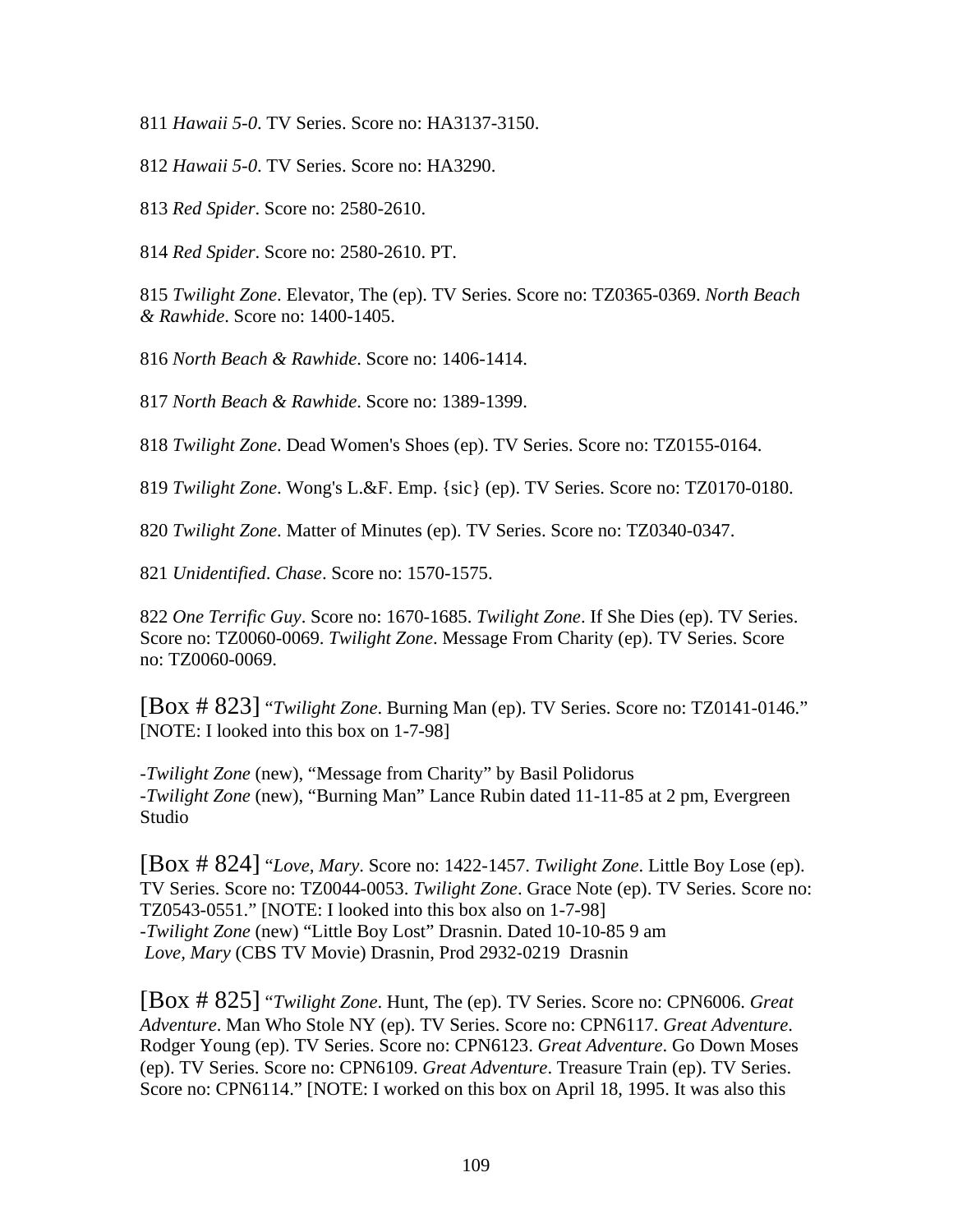day that I studied the UCLA documents in a binder that detailed the Deed of Gifts of CBS to the Regents of UCLA. I discussed this at the start of my paper on page 1.]

-*Twilight Zone*, "The Hunt" music by Drasnin. CPN6006 -*The Great Adventure*, "The Man Who Stole New York" by Drasnin. CPN 6117, dated 11-18-63. Original airdate 12-13-63 starring James Daly and Carroll O'Connor. -*The Great Adventure*, "Rodger Young" music by Drasnin, dated 1-13-64. Original airdate 1-24-64 starring James MacArthur and George Kennedy. -*The Great Adventure*, "Go Down, Moses" by Drasnin, dated 10-17-63. CPN 6109 -*The Great Adventure*, "Treasure Train of Jefferson Davis" by Drasnin, dated 11-4-63. Original airdate 11-15-63. CPN 6114

 NOTE: Drasnin also did "The President Vanishes" episode but the written score is not in this box.

[Box # 826] "*Twilight Zone*. Once & Future King (ep). TV Series. Score no: TZ0621- 0631." [NOTE: I looked into this box on 1-7-98]

-*Twilight Zone* (new), "Once & Future King" composed by Richard Stone dated 9-15-86

[Box # 827] "*Twilight Zone*. Saucer of Loneliness (ep). TV Series. Score no: TZ0635-0647." [NOTE: I looked into this box on 1-7-98]

-*Twilight Zone* (new), "Saucer of Loneliness" by Robert Folk dated 9-15-86.

828 *Gunsmoke : Return to Dodge*. Score no: CED2535-2539.

829 *Gunsmoke : Return to Dodge*. Score no: CED2540-2550.

830 *Gunsmoke : Return to Dodge*. Score no: CED2551-2559.

831 *Gunsmoke : Return to Dodge*. Score no: CED2560-2566.

832 *Gunsmoke : Return to Dodge*. Score no: CED2567-2568.

833 **Alcivar, Bob.** *Betrayal*. Show no: 2932-0306. Score no: CED2180-2187.

834 **Alcivar, Bob.** *Betrayal*. Show no: 2932-0306. Score no: CED2189-2195.

835 **Alcivar, Bob.** *Betrayal*. Show no: 2932-0306. Score no: CED2196-2200.

836 **Alcivar, Bob.** *Betrayal*. Show no: 2932-0306. Score no: CED2201-2207.

837 **Thorne, Ken.** *Return of Sherlock Holmes*. Show no: 2932-0319. Score no: CED2221-2229.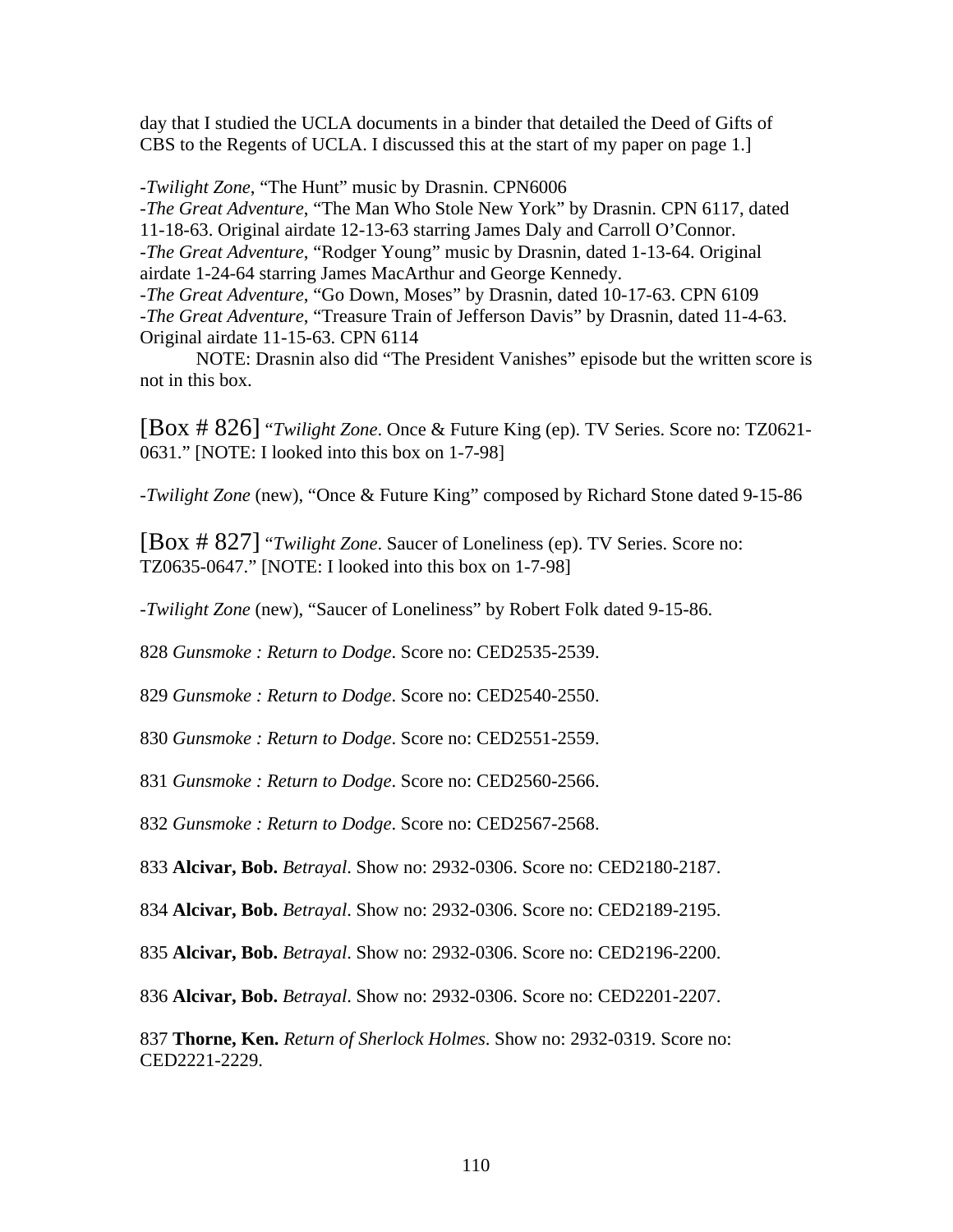838 **Thorne, Ken.** *Return of Sherlock Holmes*. Show no: 2932-0319. Score no: CED2230-2245.

839 **Thorne, Ken.** *Return of Sherlock Holmes*. Show no: 2932-0319. Score no: CED2247-2261.

840 **Thorne, Ken.** *Return of Sherlock Holmes*. Show no: 2932-0319. Score no: CED2262-2270.

841 *Stark II : Mirror Image*. Show no: 2932-0286. Score no: CED1942-1944. FS,PT. *Stark II : Mirror Image*. Show no: 2932-0286. Score no: CED2065-2068. FS,PT.

842 *Stark II : Mirror Image*. Show no: 2932-0286. Score no: CED2069-2079. FS,PT.

843 **Meyers, Stanley.** *Stark II : Mirror Image*. Show no: 2932-0286. Score no: CED2080-2088. FS,PT.

844 **Meyers, Stanley.** *Stark II : Mirror Image*. Show no: 2932-0286. Score no: CED2090-2092. FS,PT.

845 Score no: FR0001-0021.

846 Score no: FR0022-0038.

847 Score no: FR0039-0055.

848 Score no: FR0060-0075.

849 Score no: FR0076-0090.

850 Score no: FR0091-0106.

851 Score no: FR0107-0118.

852 *Khan*. TV Series. Score no: KN0001-0017.

853 *Khan*. TV Series. Score no: KN0018-0032.

854 *Khan*. TV Series. Score no: KN0033-0045.

855 *Khan*. TV Series. Score no: KN0046-0063.

856 *Khan*. TV Series. Score no: KN0064-0072.

857 *Khan*. TV Series. Score no: KN0073-0085.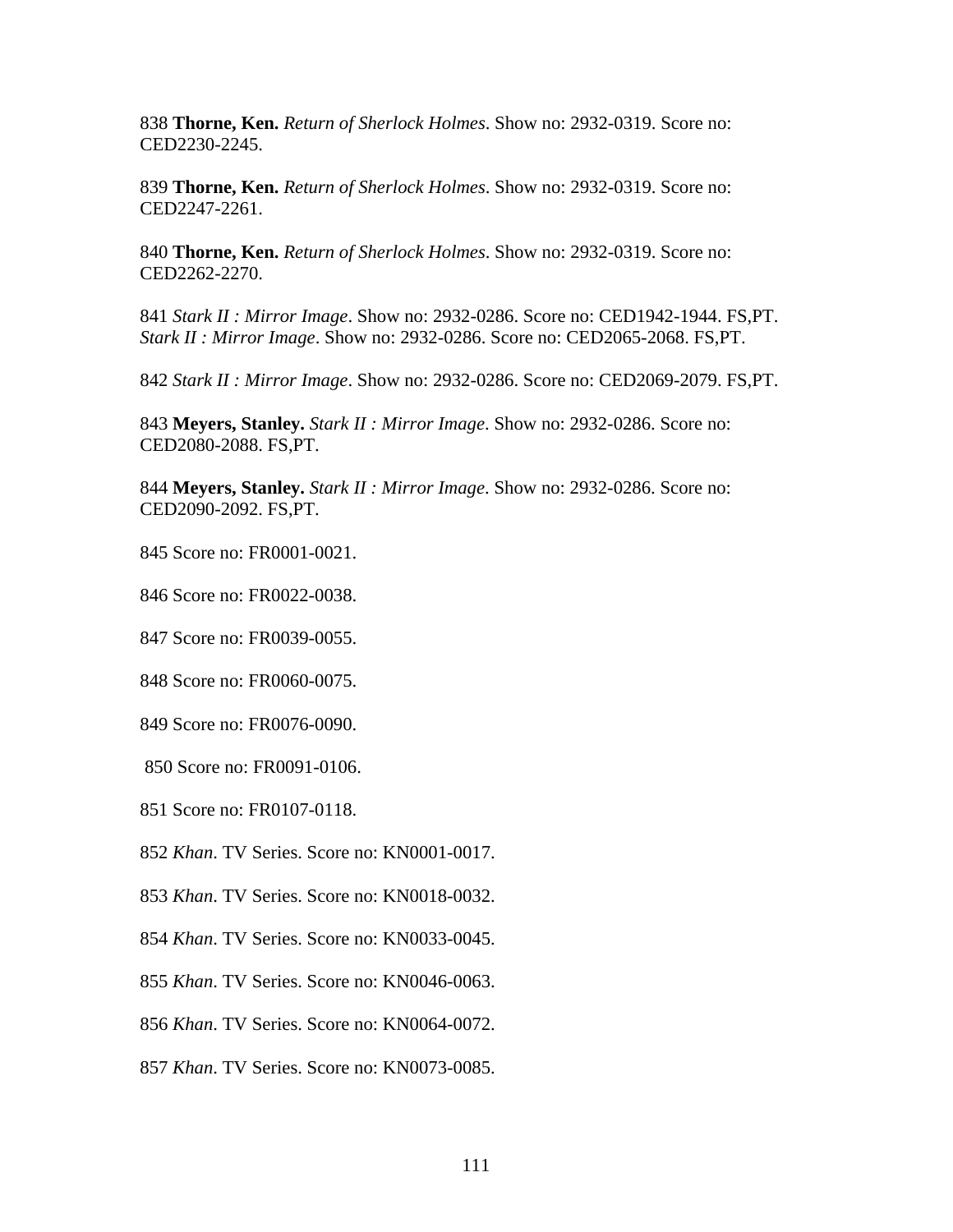- *Khan*. TV Series. Score no: KN0086-0103.
- *Khan*. TV Series. Score no: KN0104-0125.
- **Holdridge, Lee.** *American Parade, The*. FS.
- *With Love*. PT.
- *With Love*. PT.
- *With Love*. PT.
- **Broughton, Bruce.** *1974 Patsy Awards*. FS,PT.
- *With Love*. PT.
- *With Love*. FS.
- *They Said It With Music*. TV Special. PT.
- *They Said It With Music*. TV Special. PT.
- *They Said It With Music*. TV Special. PT.
- *They Said It With Music*. TV Special. PT.
- *They Said It With Music*. TV Special. PT.
- *They Said It With Music*. TV Special. PT.
- *They Said It With Music*. TV Special. PT. Vocal and choir parts
- *They Said It With Music*. TV Special. PT. Vocal and choir parts
- *They Said It With Music*. TV Special. FS.
- *They Said It With Music*. TV Special. FS.
- *Kelly Monteith Show*. FS. *Gunsmoke Revisited*. Show no: 3555-0101. FS. Format: CPY.
- **Polodouris, Basil.** *Twilight Zone*. Monsters (ep). TV Series. Show no: 2906-0036. Score no: TZ0325-0335.
- **Butler, Artie.** *Twilight Zone*. Cold Reading (ep). TV Series. Show no: 2906-0049. Score no: TZ0405-0418.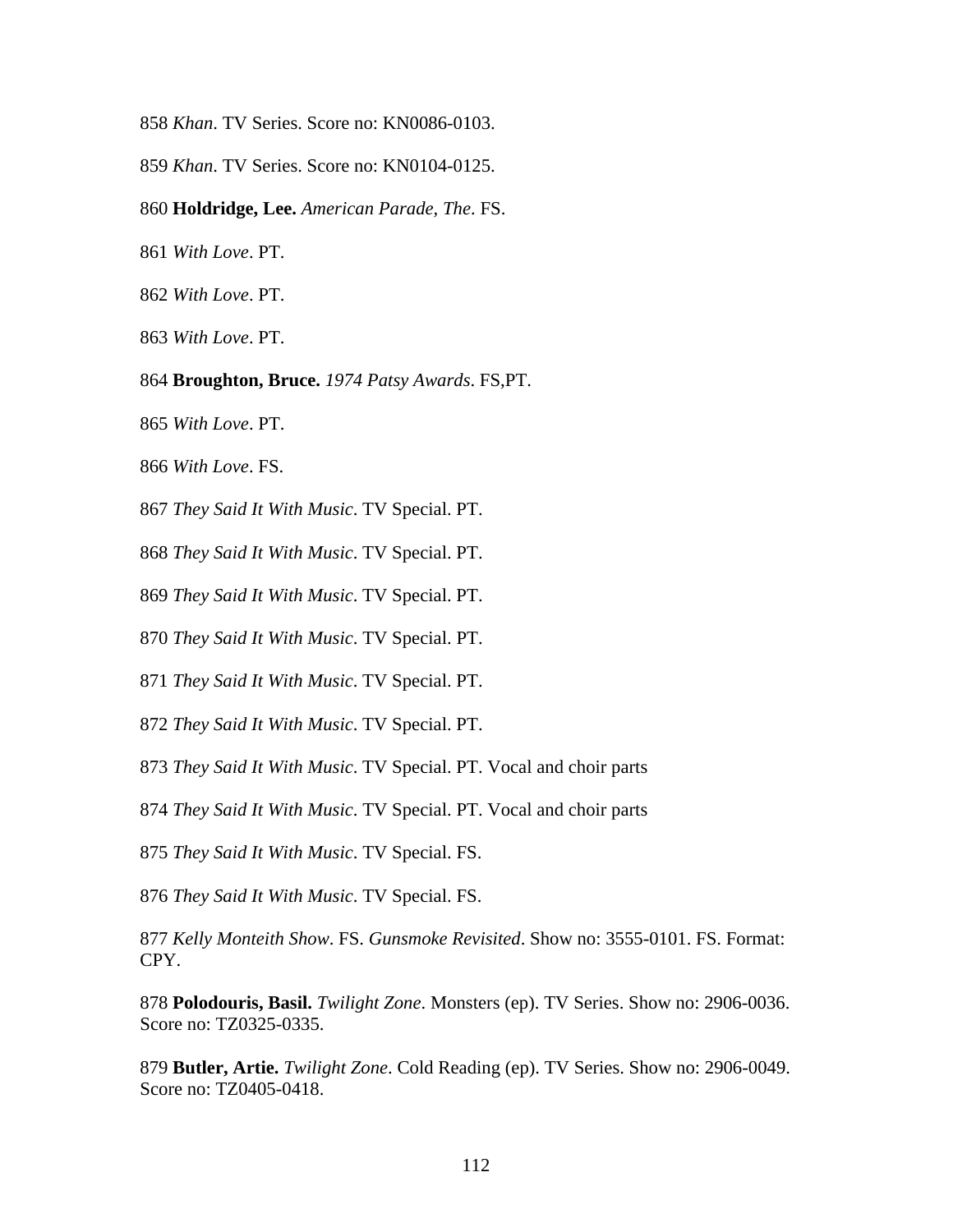**Chihara, Paul.** *Picking Up the Pieces*. TV Movie. Show no: 2952-0200. Score no: CED1345-1365. Box 1

**Chihara, Paul.** *Picking Up the Pieces*. TV Movie. Show no: 2952-0200. Score no: CED1366-1380. Box 2

**Klein, Martin L..** *Patsy Awards 1973*. Score no: CXT0001-0022. PT.

**Stevens, Morton.** *CBS Affiliates Film 1966*. Score no: CPN6150. PT.

**Stevens, Morton.** *CBS Affiliates Film 1966*. Score no: CPN6150. PT.

**Stevens, Morton.** *CBS Affiliates Film 1966*. Score no: CPN6152. PT.

**Stevens, Morton.** *CBS Affiliates Film 1966*. Score no: CPN6152. PT. *Unidentified*. Score no: CPN6183-6186. PT.

*CBS Affiliates Film 1970*. Score no: CPN6155-6160.

*CBS Affiliates Film 1970*. Score no: CPN6161-6170.

*CBS Affiliates Film 1970*. Score no: CPN6172-6181.

**Folk, Robert.** *My Dissident Mom*. TV Movie. Show no: 1220-2690. Score no: CED2110-2124.

**McCarthy, Dennis.** *Twilight Zone*. Library, The (ep). TV Series. Show no: 2906- 0058. Score no: TZ0525-0535.

**McCarthy, Dennis.** *Twilight Zone*. Quarantine (ep). TV Series. Show no: 2906- 0038. Score no: TZ0375-0382.

**Ober, Arlon.** *Zucchini*. TV Movie. Show no: 0143-8406. Score no: CED1324-1331.

**Ober, Arlon.** *Zucchini*. TV Movie. Show no: 0143-8406. Score no: CED1332-1338.

**Safan, Craig.** *Twilight Zone*. Teacher's Aide (ep). TV Series. Show no: 2906-0004. Score no: TZ0100-0107.

**Rubin, Lance.** *Twilight Zone*. Art Break (ep). TV Series. Show no: 2906-0009. Score no: TZ0135-0140.

**Poledouris, Basil.** *Twilight Zone*. Message From Charity (ep). TV Series. Show no: 2906-0025. Score no: TZ0075-0083.; **Ober, Arlon.** *Yeh Shen*. TV Movie. Score no: CED1269-1278.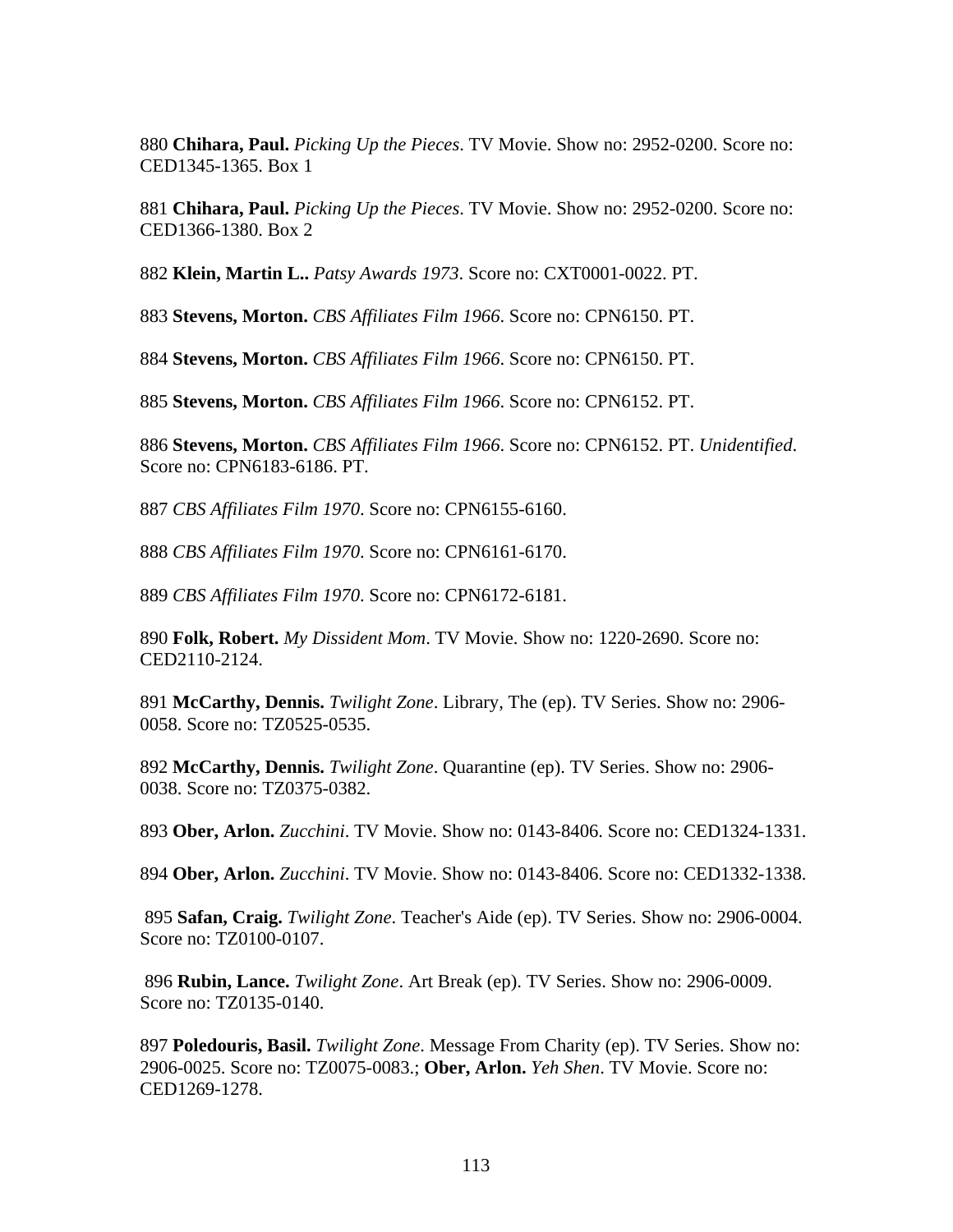898 **Drasnin, Robert.** *Crisis in Mid Air*. TV Movie. Show no: 3211-0527. Score no: CED0001-0084.

899 **Drasnin, Robert.** *Hobson's Choice*. TV Movie. Show no: 3211-0914. Score no: CED0768-0808.; **Drasnin, Robert.** *Who is Julia*. TV Movie. Show no: 2932-0315. Score no: CED2152-2164.

 900 *Twilight Zone*. Road Less Travelled (ep). TV Series. Show no: 2906-0117. Score no: TZ0730-0743. FS,PT.

901 *Twilight Zone*. Private Channel (ep). TV Series. Show no: 2906-0112. Score no: TZ0751-0763. FS,PT.

902 *Blue Skies*. Show no: 5100-7100. Score no: CED2311-2327. FS,PT.

903 *Twilight Zone*. Song of Younger World (ep). TV Series. Show no: 2906-0113. Score no: TZ0801-0810. FS,PT.

904 **Redford, J.A.C..** *Twilight Zone*. What Are Friends For (ep). TV Series. Show no: 2906-0108. Score no: TZ0655-0665. FS,PT.

905 **Schifrin, Lalo.** *Vice Queen*. Show no: 3556-0101. Score no: CED2371-2388. 906; **Schifrin, Lalo.** *Vice Queen*. Show no: 3556-0101. Score no: CED2392-2424.

907 **McCarthy, Dennis.** *Twilight Zone*. Voices in Earth (ep). TV Series. Show no: 2906- 0107. Score no: TZ0785-0794.; **Goldstein, William.** *Twilight Zone*. Time & Teresa G. (ep). TV Series. Show no: 2906-0111. Score no: TZ0716-0725.

908 **Kane, Artie.** *Twilight Zone*. Convict's Piano (ep). TV Series. Show no: 2906-0115. Score no: TZ0771-0777.; **Debney, John.** *Twilight Zone*. Nightsong (ep). TV Series. Show no: 2906-0114. Score no: TZ0687-0691.; **Wetherwax, Michael.** *Twilight Zone*. Nightsong (ep). TV Series. Show no: 2906-0114. Score no: TZ0687-0691.

909 **Ramin, Ron.** *Twilight Zone*. Storyteller (ep). TV Series. Show no: 2906-0109. Score no: TZ0670-0678.

910 **Goldstein, William.** *Twilight Zone*. Card, The (ep). TV Series. Show no: 2906-0116. Score no: TZ0701-0709.

911 *Deadly Harvest*. *Unidentified*. Score no: CPN6187. *Store Front Lawyers*. Score no: SFL0143.

912 **Meyers, Stanley.** *Stark II : Mirror Image*. Show no: 2932-0286. Score no: CED2093-2094. FS,PT.; **Meyers, Stanley.** *Stark II : Mirror Image*. Show no: 2932-0286. Score no: CED2089. FS,PT.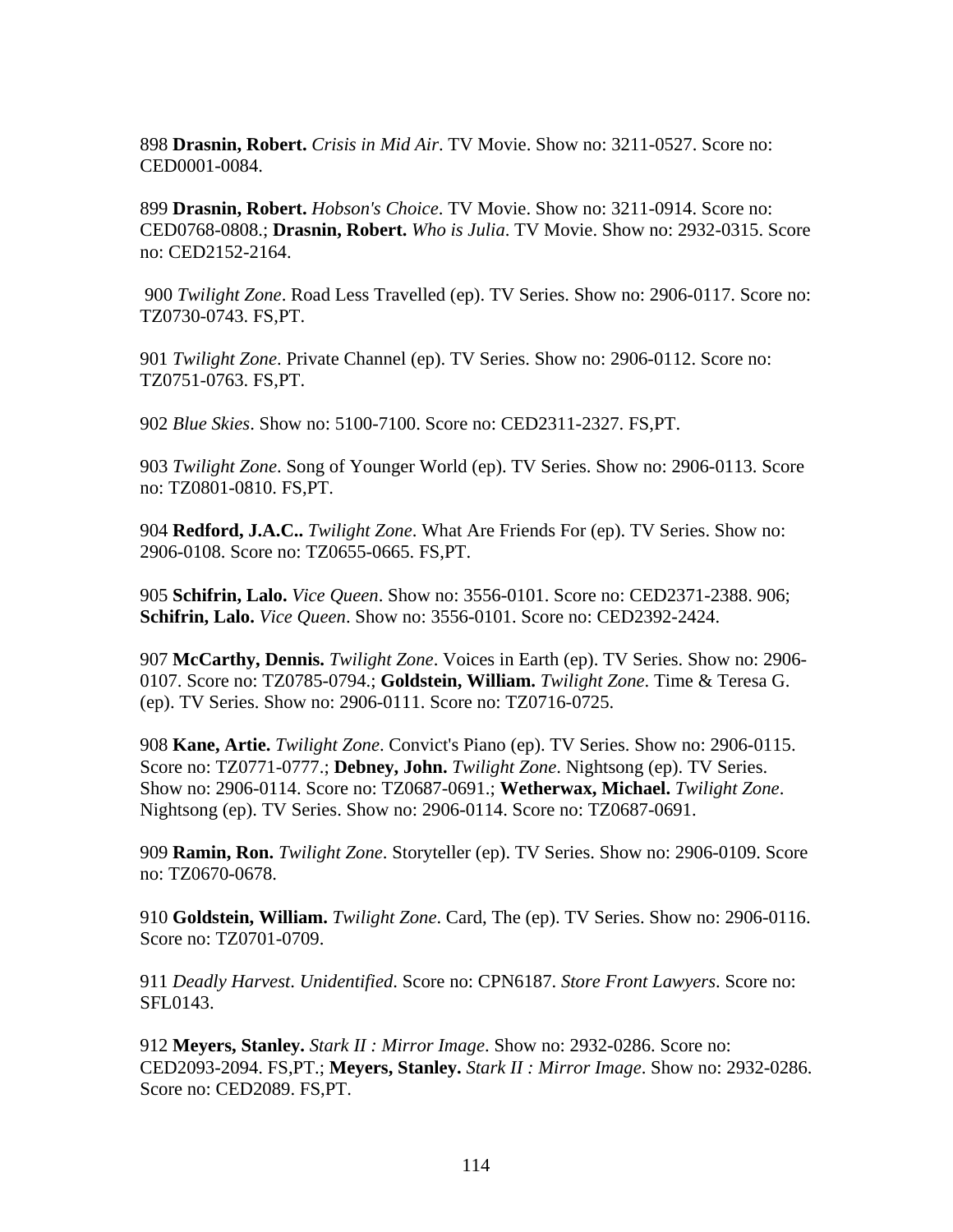*Classified Love*. Show no: 2932-0250. Score no: CED1847-1857. FS,PT.

*Classified Love*. Show no: 2932-0250. Score no: CED1858-1865. FS,PT.

*Classified Love*. Show no: 2932-0250. Score no: CED1833-1854. FS,PT.

*Classified Love*. Show no: 2932-0250. Score no: CED1834-1846. FS,PT.

*Taking a Chance*. Show no: 2932-0286. Score no: CED1944. FS,PT. Includes proof sheet

*Harry, Fat Bear Spy*. Show no: 1208-0202. Score no: CED1475-1517. FS,PT.

*Harry, Fat Bear Spy*. Show no: 1208-0202. Score no: CED1475-1494. FS,PT.

**Small, Michael.** *Target*. FS,PT.

**Small, Michael.** *Target*. FS,PT.

*Wicked Wicked Ways*. PT.

**Meyers, Stanley.** *Lightship, The*. FS,PT.

*Wicked Wicked Ways*. PT.

*Wicked Wicked Ways*. PT.

**Conti, Bill.** *CBS Logo Theme*. FS,PT. Format: OZM,OZC.

**Williams, Patrick.** *Andros Target*. TV Series. Score no: AT0001-0091.; **Stevens, Maurice.** Niehaus, Lennie (o). *Andros Target*. TV Series. Score no: AT0001-0091. **Immel, Jerrold.** *Andros Target*. TV Series. Score no: AT0001-0091.; **Broughton, B..** *Andros Target*. TV Series. Score no: AT0001-0091.; **Geller, Harry.** *Andros Target*. TV Series. Score no: AT0100-0199.; **Broughton, B..** *Andros Target*. TV Series. Score no: AT0100-0199.; **Poledouris, Basil.** *Andros Target*. TV Series. Score no: AT0100-0199.; **Marvell, Joe.** *Andros Target*. TV Series. Score no: AT0100-0199.; **Albertine, Charles.** *Andros Target*. TV Series. Score no: AT0100-0199.

[Box # 928] "**Bernstein, Elmer.** H, S (o). *Big Jake*. Score no: CCF0205-0240. FS,RS. Format: CPY." [NOTE: I did indeed work on this box and in fact made xeroxes of many cues (and did a filmscore rundown on the score)]

*Little Ark*. Score no: CCF0310-0349. FS. Format: CPY.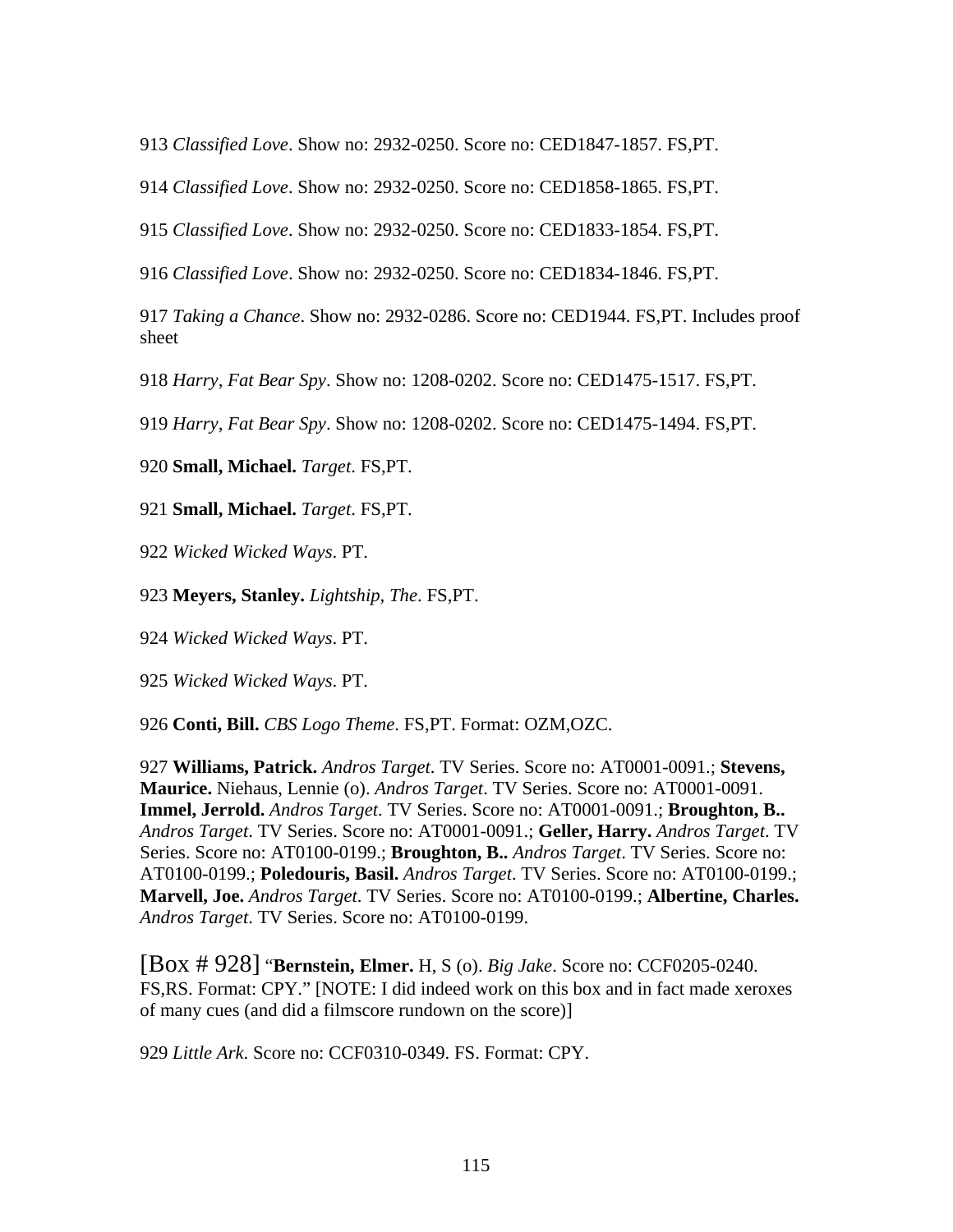[Box # 930] *Unidentified*. Score no: GN0023-00269. PT. Format: OZC,OZM. [NOTE: I glanced inside this box once (considering it was the very last box in Deed of Gift # 1). Some sort of pilot show.]

\*\*\*\*\*\*\*\*\*\*\*\*\*\*\*\*\*\*\*\*\*\*\*\*\*\*\*\*\*\*\*\*\*\*\*\*\*

\*\*\*\*\*\*\*\*\*\*\*\*\*\*\*\*\*\*\*\*\*\*\*\*\*\*\*\*\*\*\*\*\*\*\*\*\*

**UCLA Music Library Special Collections** 

**Collection 72** 

**CBS Inc. Collection** 

# **Name/Title Index**

Names include composers, orchestrators and arrangers of musical scores. Only titles of films and television series appear in this index; for episode titles refer to the title index

#### **A**

Albertine, Charles *Andros Target* 927 Alcivar, Bob *Betrayal* 833, 834, 835, 836 Alexander, Jeff *Grand Central City* 111 *Have Gun Will Travel* 117 *Man From the Riviera* 98 *Millionaire, The* 89, 106 *More Wild Wild West* 66 *Twilight Zone* 83 *Wild Wild West Revisited* 66, 230 Alexander, Van 14 Almeida, Laurindo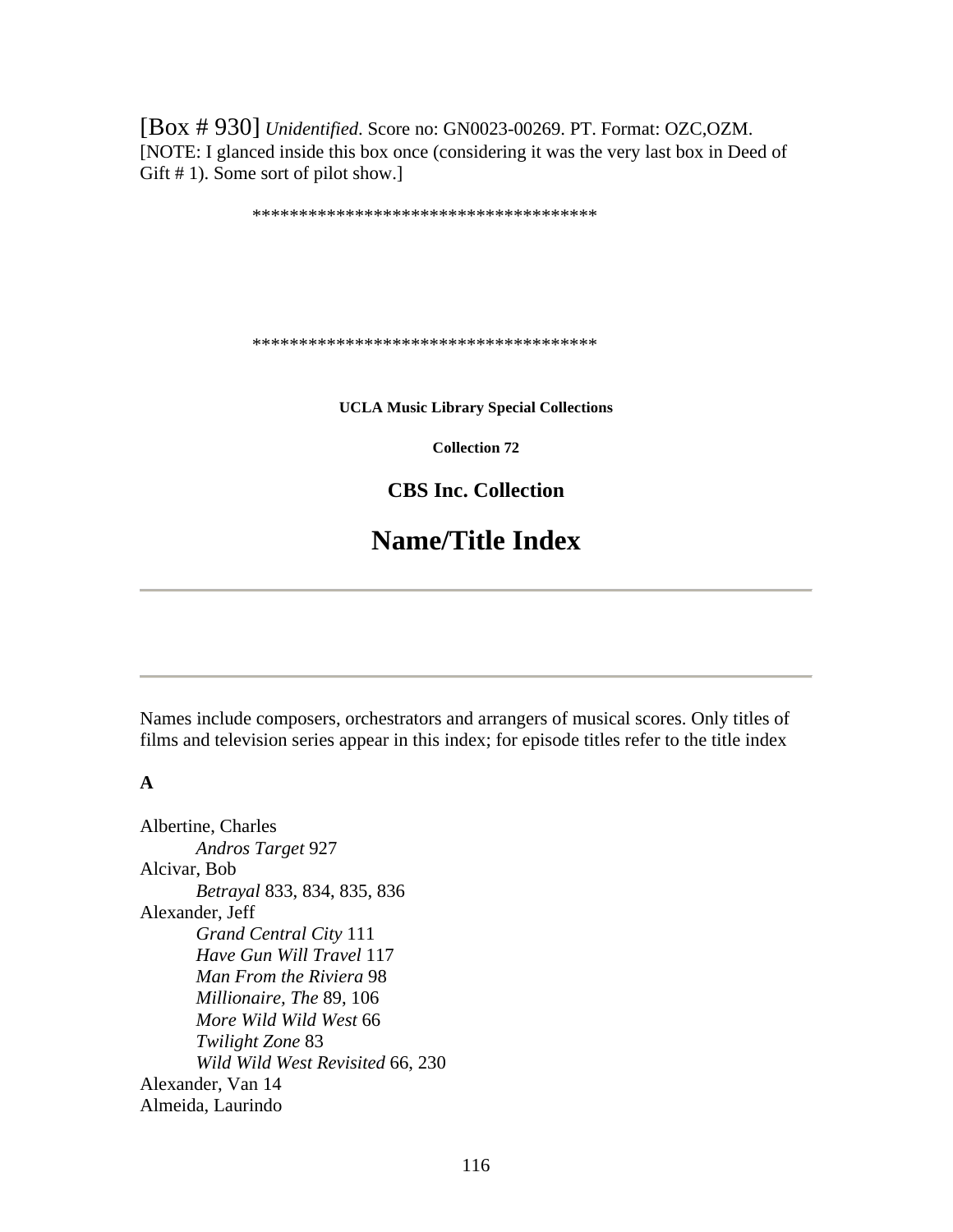*Twilight Zone* 121 Antonini, Alfredo *Morning Frolic* 83

## **B**

Bacharach, Burt *April Fools* 33 Barnett, William A. 86 *Perry Mason* 18, 74 Barnum *Big Daddy* 328 Barr *Perry Mason* 96 Bell, David *Killing at Hell's Gate (?)* 69 Bernstein, Charles *Thaddeus Rose* 214 Bernstein, Elmer *Big Jake* 928 Brandt, Carl *Pete & Gladys Theme* 113 Bricusse, Leslie *Scrooge* 51, 55, 56, 64 Brighton, Bruce *Stormin' Home* 91 Bristow *Beverly Hills* 19 Broughton, B. *Andros Target* 927 Broughton, Bruce *1974 Patsy Awards* 864 *Hawaii 5-0* 268, 270, 272, 348, 349 *Kahn* 357 *Spencer's Pilots* 364 Broughton, William *Gunsmoke* 243, 291 *Hawaii 5-0* 348, 521 *Hawaii-50* 294, 302, 303, 304, 305, 308, 309, 310, 312, 321, 322, 323 *Men at Law* 328 *Spencer's Pilot* 504 *Sports Playon #1-4* 470 Burns, Ralph *All That Jazz* 383 Butler, Arnie *Misc. scores* 41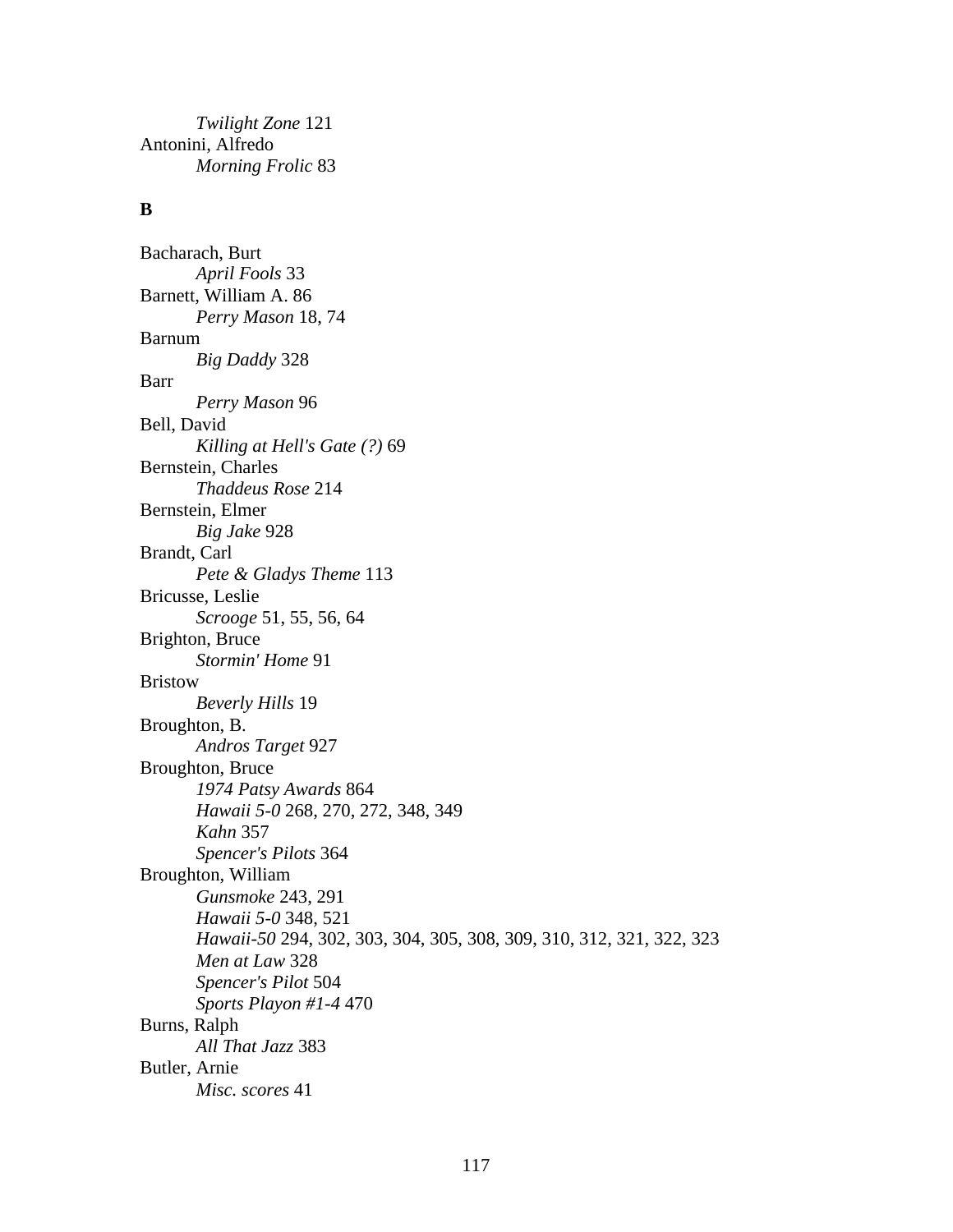Butler, Artie 44 *Misc. scores* 40 *Twilight Zone* 879 Buttolph, David *Documentary* 391 *Great Adventure* 198 *Mirage, The* 391 *Serious Moment* 391 *Suspense* 391 Byers, Bill 383 *Misc. music* 216

#### **C**

Cacavas, John 218 *Hawaii 5-0* 350, 351, 352, 353, 354 *Hawaii-50* 313, 316, 317, 318, 319, 320 *Kahn* 356, 357 Camarata, Tutti 10 *Oh Those Bells* 71 *Unidentified* 106 Campbell, Bruce 10 *It's Never June* 19 *Take Two* 19 Carlton, Maurice 1, 7, 9, 74 *Human Robot* 390 Carpenter, John *Hawaii-50* 298 Carpenter, P. *Misc. scores* 42 Chihara, Paul *Picking Up the Pieces* 880, 881 Clausen, Alf *Concert Score (?)* 65 *Quarterback Princess* 70, 94 Comstock, Frank *Phil Silvers* 367 Constant, 13 Constant, Maurice 10 Conti, Bill *CBS Logo Theme* 926 Cook, Eric 10, 12, 15 *Dodger, The* 19 *Threat* 19 Courage, Alexander *Hollywood Sound Stage Theme* 95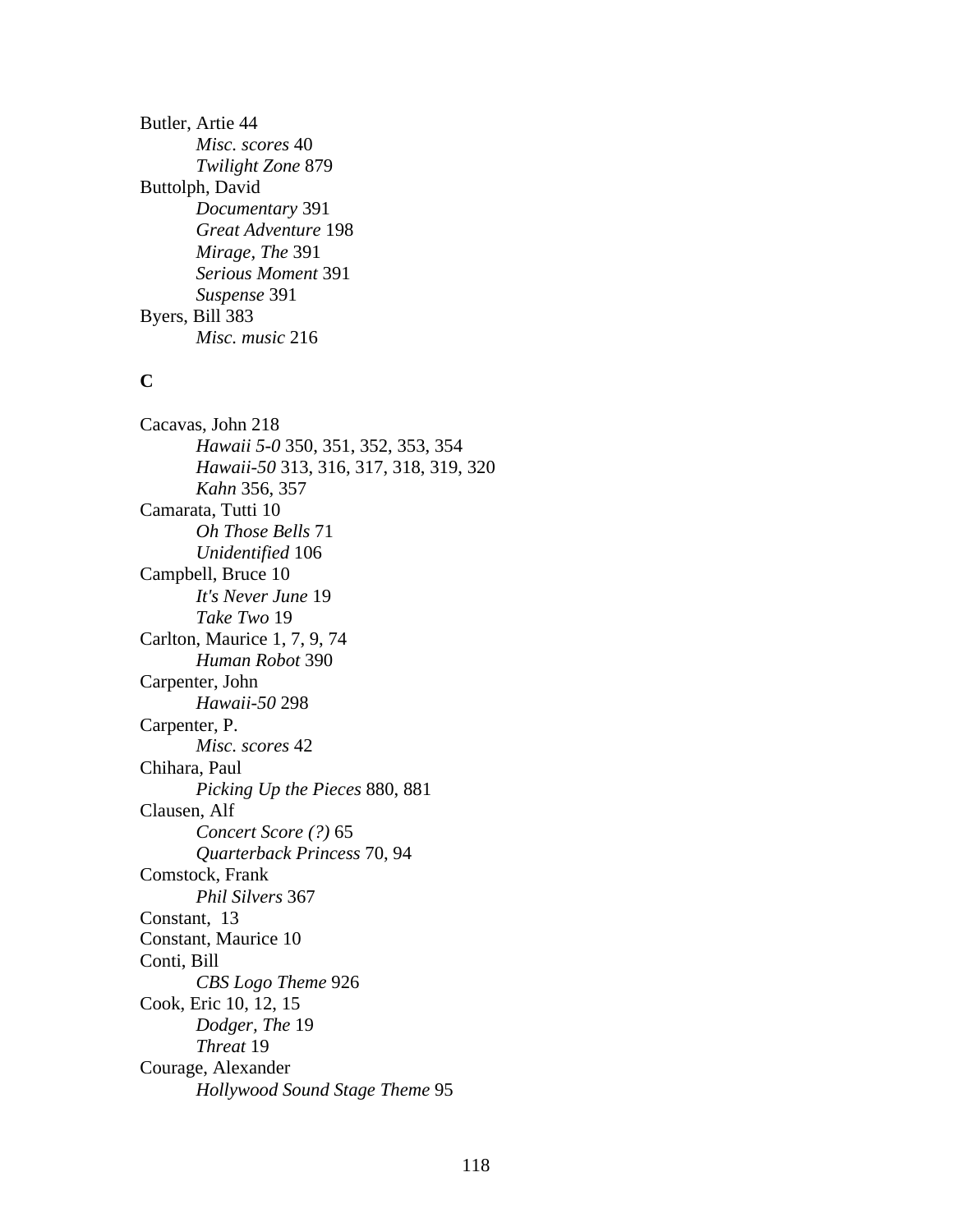*Hotel de Paris* 97 *Stars in the Air Theme* 95 Crawford, Robert 15

## **D**

Dankworth, John 10 Davenport, Bill *Son-in-Law, The* 411 Davidson, Miles *Hawaii 5-0* 269 Davis, Joel *Gunsmoke* 244 *Wild Wild West* 365, 368, 369 *Wild Wild West 2* 370 De Benedictis, Richard *Hawaii-50* 320 De Benedictus, Richard *Hawaii 5-0* 352, 353 *Spencer's Pilots* 364 De Pasquale, James *Hawaii 5-0* 353 Debney, John *Twilight Zone* 908 Di Pasquale, James *Change of Heart* 221 *Concert Score (?)* 65 *Quarterback Princess* 70, 94 Drasnin, Robert *Crisis in Mid Air* 898 *Fabulous February (#1-5)* 212 *Great Adventure* 205 *Hawaii-50* 316 *Hobson's Choice* 899 *Muggable Mary* 551 *Raging Rivers* 39 *Who is Julia* 899 *Wild Wild West* 343, 345, 365 *Wild Wild West 2* 370 Drasnin, Robert *Muggable Mary* 589, 590 Dunlop, Paul *Gunsmoke* 97 *Have Gun Will Travel* 97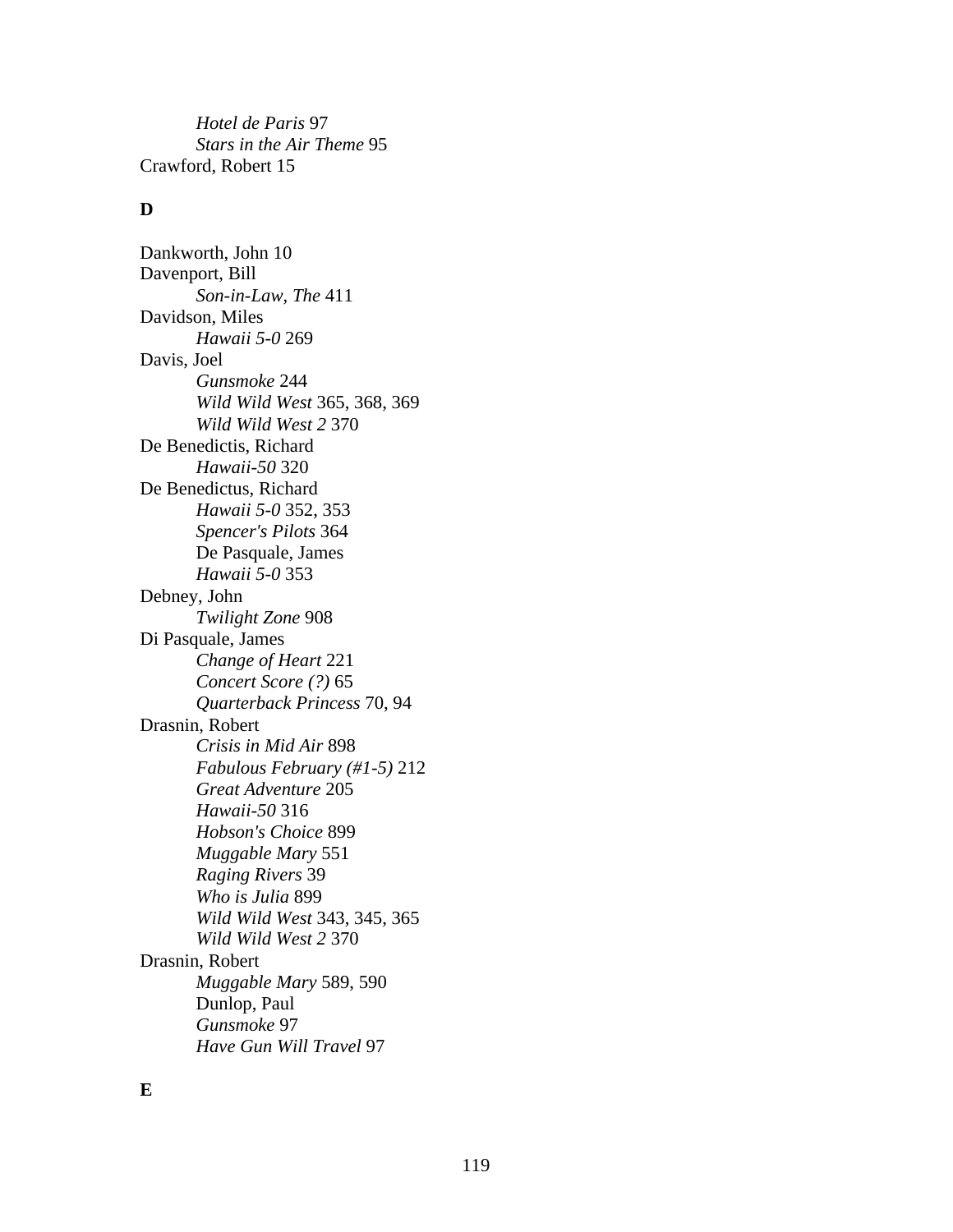Elliott, Dean *Perry Mason* 359

## **F**

Feldman *Hawaii 5-0* 352 Ferguson, Allyn *Gunsmoke* 262, 263 Fielding, Jerry *Goldie Theme* 49 *Good Guys* 213 *Governor & JJ, The* 326 *He & She* 325 *Hunters Are For Killing* 146 *Man in the Middle* 327 Fine, S 220 Folk, Robert *My Dissident Mom* 890 Fortina, Carl *Perry Mason* 96 Fox, Charles *Easy With You* 44 *He's Not Your Son* 65, 67 Frank, David *Maid in America* 559 *Maid in America?* 90 Franklyn, Robert *Who Goes There* 358 Fraser, Ian *Scrooge* 64 Fried, Gerald *It's About Time* 355 *Rawhide* 339, 361, 366 Friedburg *Roy Coots Theme* 112 Frontiere, Dominic *Passing Through Country* 79, 84 *Riviera Beach City* 84

## **G**

Garcia, Russ 14 *Rawhide* 12, 334, 366 *Wild Wild West* 369 Garriguenc, Rene 13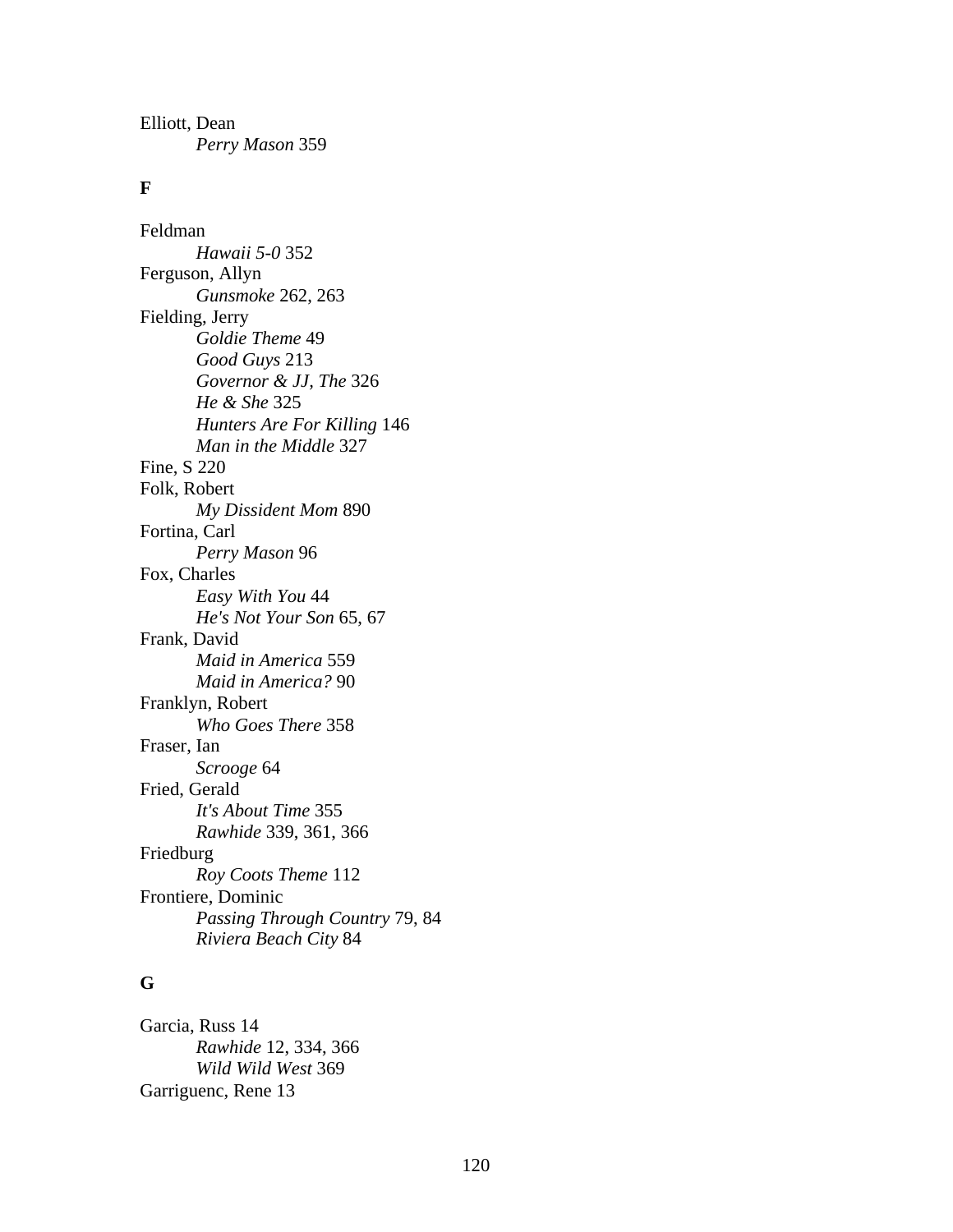Garriguenc, Rene 2, 5, 7, 12, 14, 16, 17, 75, 80, 86, 88, 390 *Barren Soil* 71 *Chisholme Trail* 82 *Cues (Library?)* 79 *Generic Cues* 86 *Generic No.1 (For a Free World)* 391 *Generic No.3 (At Home and Abroad)* 391 *Generic No.4 (The Cold War)* 391 *Generic No.5* 391 *Generic No.6* 391 *Gunsmoke* 18, 71, 96, 104, 107, 122, 223 *Have Gun Will Travel* 19, 87, 101, 110, 112, 126, 128, 129, 130, 135, 196 *Hotel de Paris* 98, 104 *Misc. parts* 391, 602 *Perry Mason* 192, 202 *Rawhide* 339, 366 *Romance in Capri* 81 *Sailing Cues* 87 *Sneaks & Punctuation* 86 *Threatening Angle* 79 *Twilight Zone* 104, 137, 140, 188 *Unidentified* 599 Geller, H. *Pay-Off* 42 Geller, Harry *Andros Target* 927 *Another April* 358 *Baileys of Balboa* 23, 24 *Cimarron Strip* 43 *Crown & Dulcey* 45 *Gunsmoke* 244, 245, 247, 251, 254, 262, 275, 276 *Hawaii 5-0* 346 *Hawaii-50* 290, 294, 299, 301, 302, 303, 304 *Shoestring Safari* 367 *Spencer's Pilots* 363 *Stanley* 358 *Wild Wild West* 365, 369, 501, 503 *Wild Wild West 2* 371 Gilbert, Herschel *Rawhide* 362 *Who Goes There* 358 Glass, Paul *Sole Survivor* 37, 44 Gold, Ernest 19 *Gunsmoke* 250 *Hawaii-50* 314, 315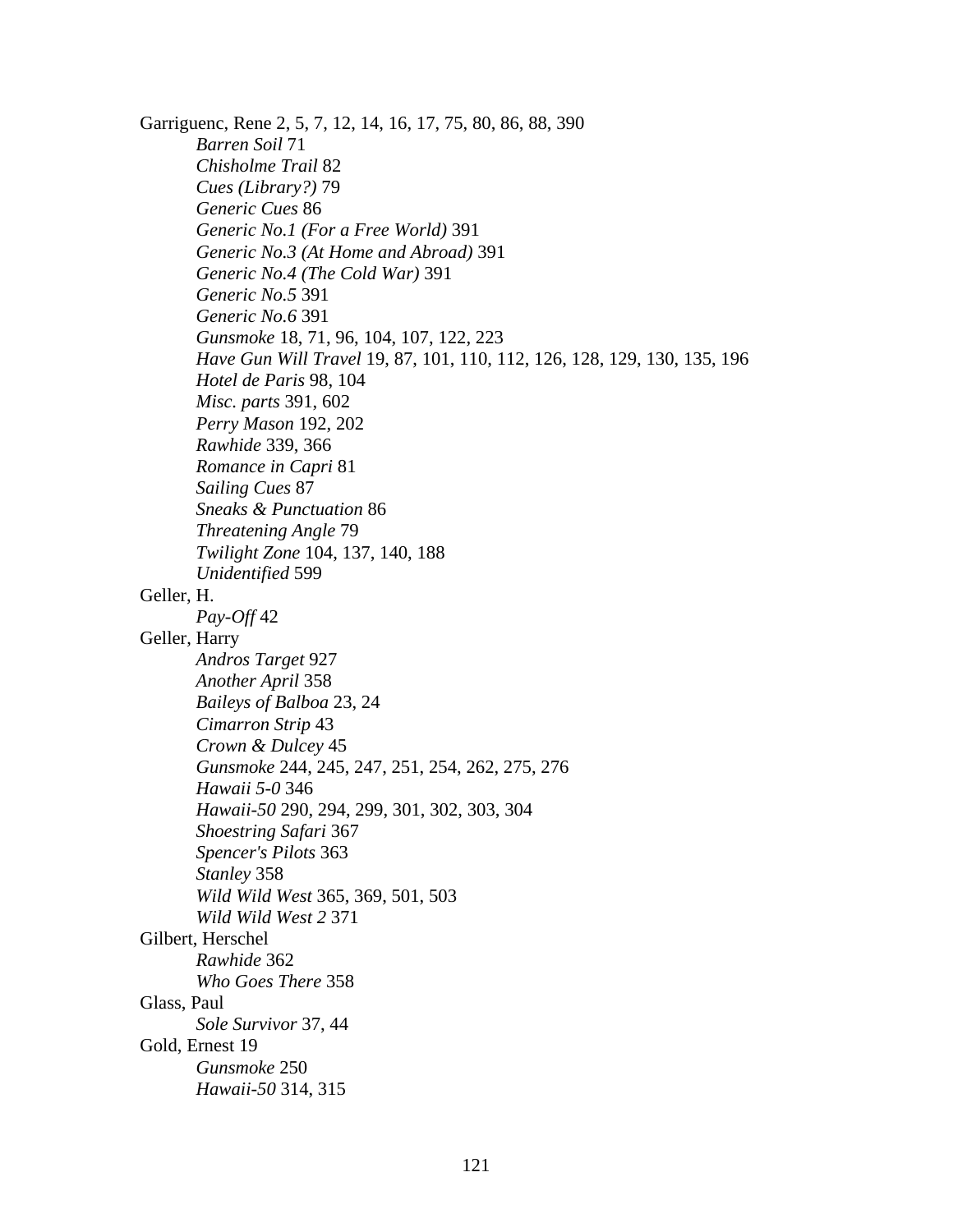*Hotel de Paris* 223 *Line Up Theme* 95 *Runner Stumbles, The* 471, 472, 473 Goldenberg, Billy 148 *Ben Franklin* 21, 22 *Country Gold* 38 *Far Shore* 94 *Gift of Life* 69, 425 Goldsmith, Jerry 5, 19, 20, 74, 208 *Autumn Love* 18, 554 *Bouncer, The* 19 *Dodger, The* 19 *Equals, The* 145 *Fair Hair* 16 *Fanfares* 19 *Fraternity* 147 *G.E. Theater* 49, 97, 98 *Gunsmoke* 73, 74, 77, 83, 112, 195, 221, 232 *Have Gun Will Travel* 50 *Have Gun Will Travel* 80, 111 *Jackson Gentry* 20 *Line Up Theme* 95 *Lonesome as Midnight* 89 *Lonesome at Midnight* 382 *Man On The Beach* 18 *Mr. Doc* 113 *Mysterious Storm* 74 *Perry Mason* 20, 96 *Perry Mason Opening & End Titles* 216 *Playhouse 90* 49, 95, 105, 115, 223, 382 *Pursuit* 553 *Rio Lobo* 57, 58 *Sergeant and the Lady, The* 14 *Summer Love* 15 *Suspense* 207 *Twilight Zone* 76, 82, 103 Goldstein, William *Twilight Zone* 907, 910 Goodman, Miles *Blind Justice* 499 *Table For Five* 143 *Table for Five* 392 Green, Bernard 9, 10 *3 Brothers* 80 *Metropolis* 78 Green, John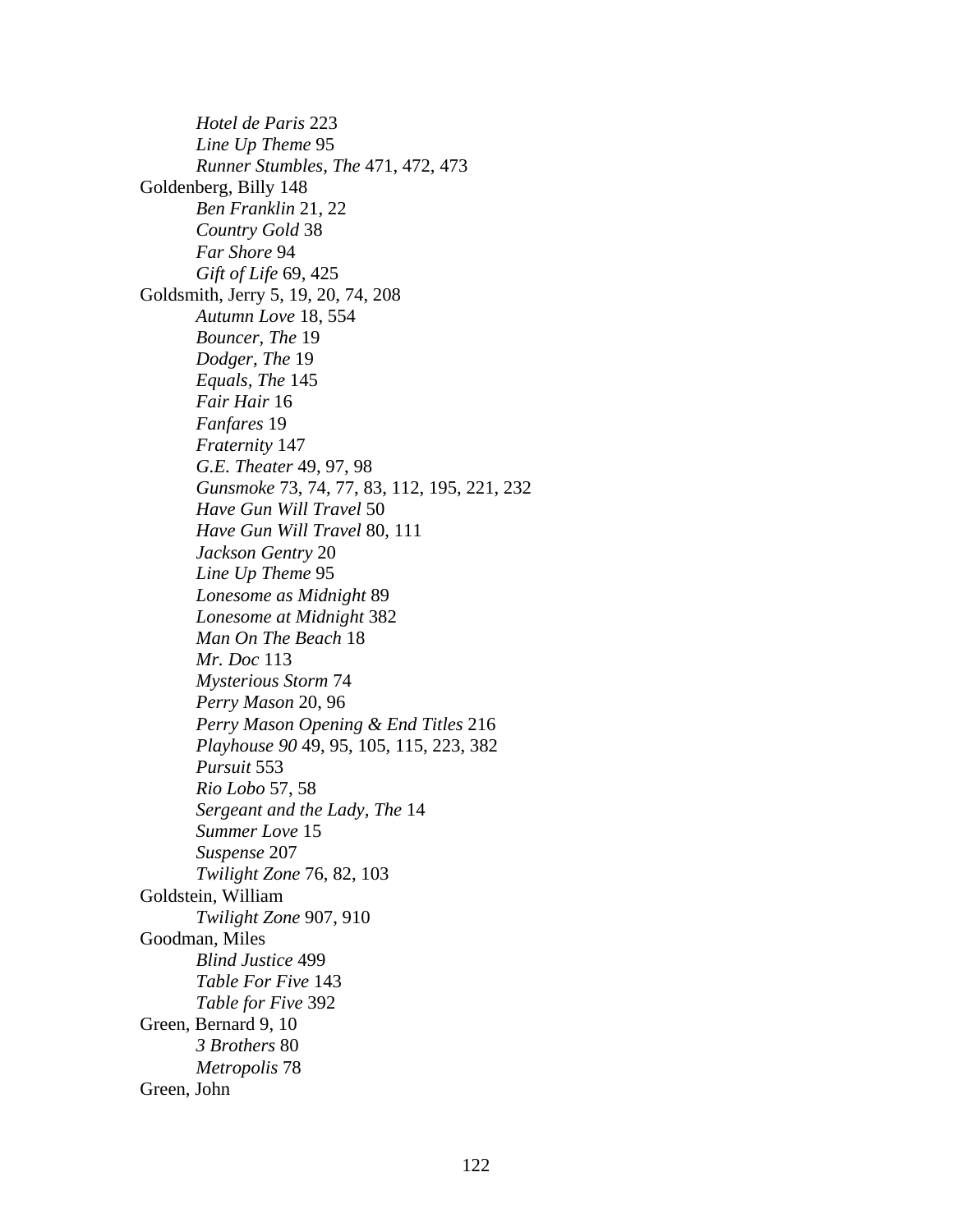*Comedy Pantomime* 77 *Good Morning To You* 76 *Rawhide* 361

# **H**

H, S *Big Jake* 928 Hagen, Deane *Muggable Mary* 92 Hagen, Earle *Muggable Mary* 92 *North Beach & Rawhide* 499 Hamlisch, Marvin *April Fool's* 505, 506, 507, 508, 522, 523 *April Fools* 373 *Junior Frisbee* 31 *War Between Men and Women, The* 57 Hamlish, Marvin *April Fools* 33 Hampton, Orville *Perry Mason* 359 Harline, Leigh *Great Adventure* 203, 204 Harrison, Ken *Hawaii 5-0* 349 Hatch, Wilbur 1, 6, 18, 74, 215 *Bridges* 75 *For Pete's Sake* 115 *For the Love of Pete* 103 *Great Adventure* 190 *Gunsmoke* 50, 108, 119, 140, 192, 224 *Have Gun Will Travel* 50 *Have Gun Will Travel* 98, 100, 115, 122, 123, 124, 126, 130, 133 *Hotel de Paris* 100 *Millionaire, The* 105 *Pete & Gladys* 50, 83, 107, 110, 116, 120, 121, 122, 125, 131 *Pete & Gladys Theme* 122 *Rocket Roll* 16 *Scherzo* 82 *Twilight Zone* 123 *Untitled* 75, 83 Hayes, Jack *Gunsmoke* 252, 255 *Table For Five* 144 Hazard, Richard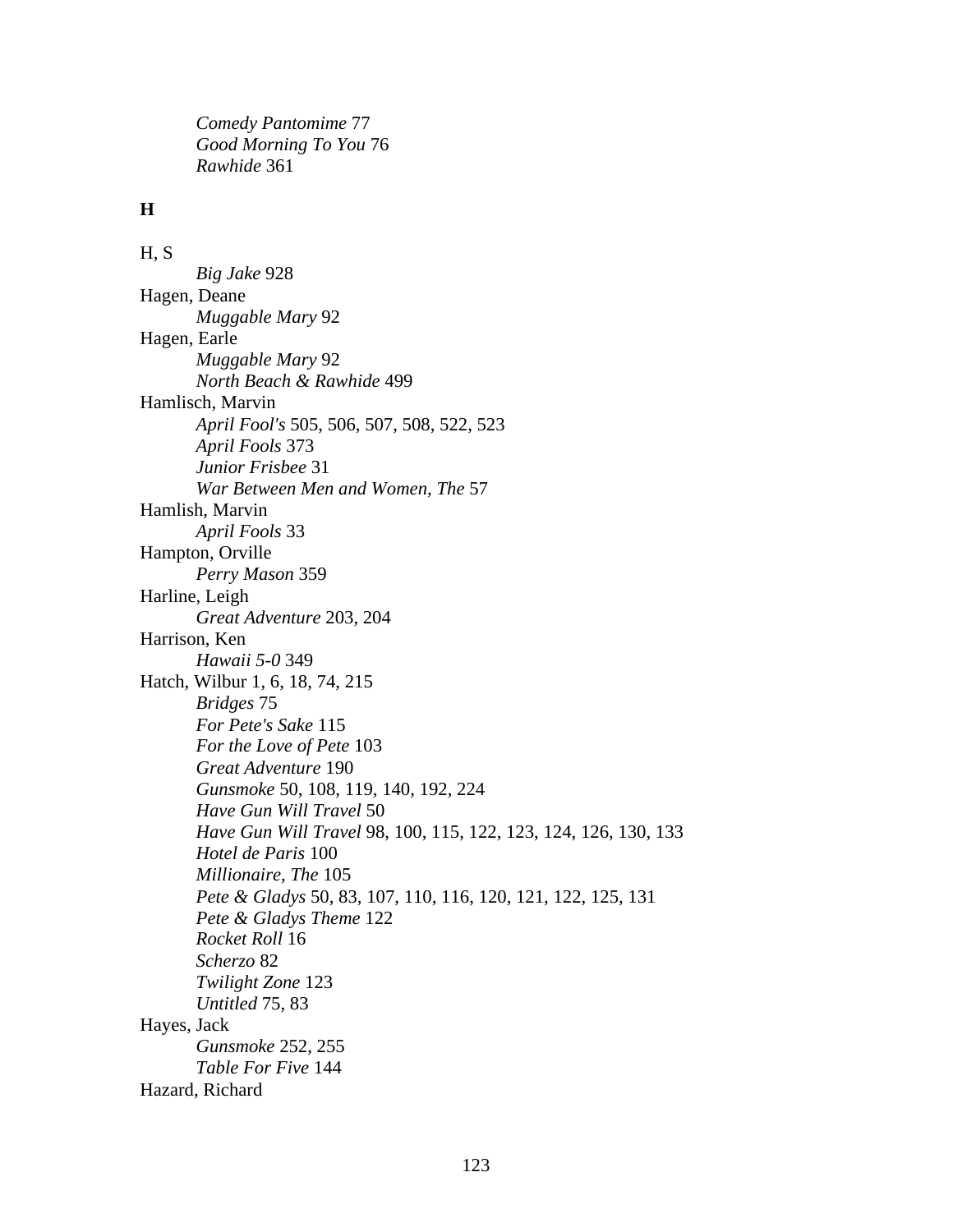*Reivers, The* 28 Herrmann, Bernard 187 *Brave New World* 14 *Dauber* 597 *Drink of Water* 554 *Great Adventure* 190 *Gunsmoke* 77, 113 *Knife in the Darkness, A* 43 *Moat Farm Murder* 554 *On a Note of Triumph (Victory Show)* 106 *Pursuit* 16 *Suspense Theme* 105 *Twilight Zone* 11, 17, 74, 89, 95, 111, 121, 137, 139 *Twilight Zone Theme & End Titles* 121 Herrmann, Bernard *Gunsmoke* 112 Hirshhorn, Joel *Another April* 358 Holdridge, Lee *American Parade, The* 860 *Gunsmoke* 249 *Paper Castles* 39 *Running Out* 94, 209 Hopkins, Kenyon *Beachfront Theme* 77 118 Horn, K *Raging River* 559 Horner, James *Huck Finn* 216, 612

## **I**

Immel, Jerrold *Andros Target* 927 *Dirty Sally* 335 *Gunsmoke* 242, 256, 257, 258, 259, 291 *Hawaii 5-0* 267, 272 *Hawaii-50* 306 *Spencer's Pilot* 363

## **J**

Jarre, Maurice *Cimarron Strip* 45 Jeanjean, Faustian *De File Triomphal* 74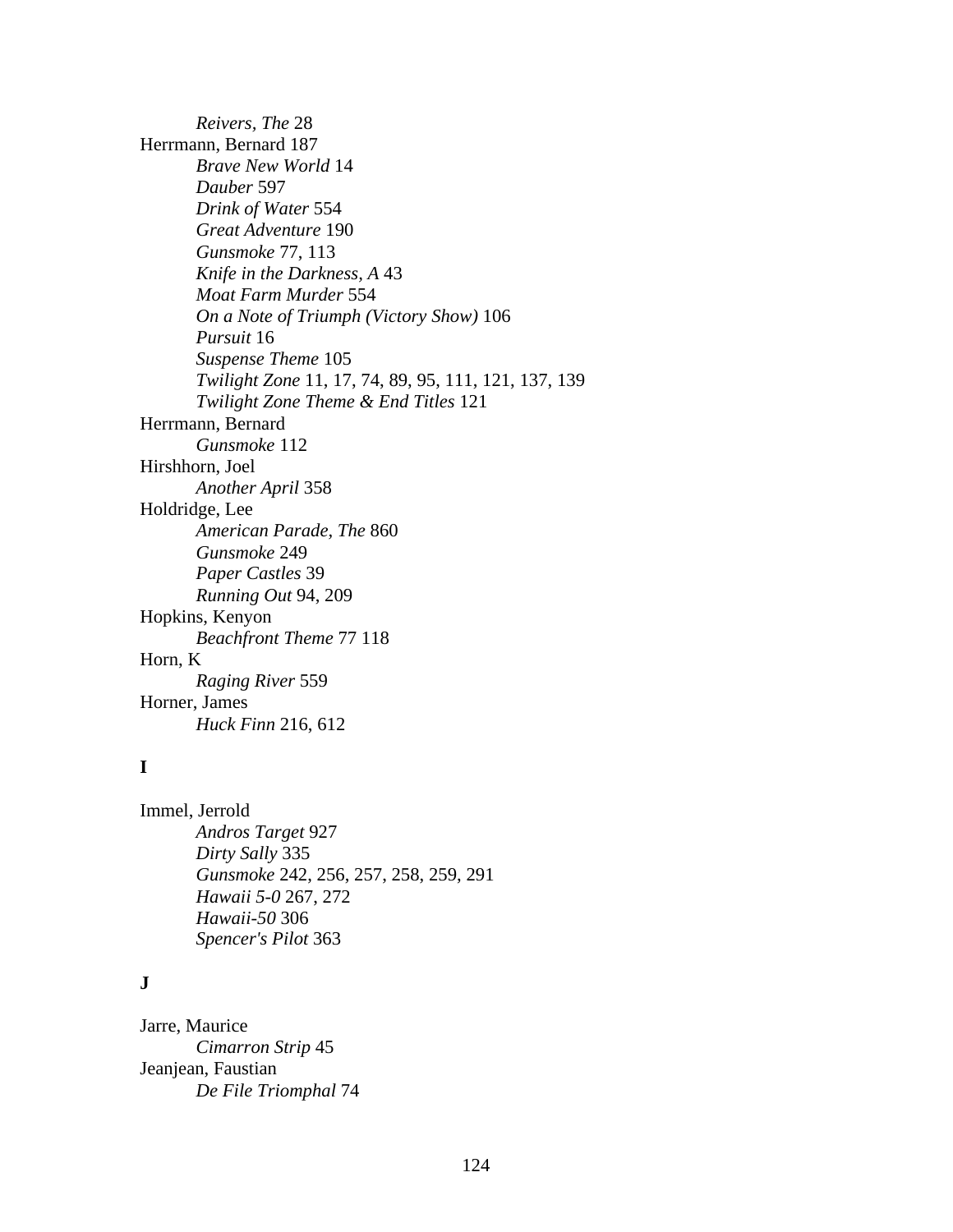Jeanjean, Faustin 10 Jones, Quincy *City by Night* 142 Jones, W. W. *Penelope Beware* 367 *Wild Wild West* 368 Julian, Arthur *Son-in-Law, The* 411

# **K**

Kane, Artie *Million Dollar Infield* 67, 68 *Twilight Zone* 908 Kaproff, Dana *Hawaii 5-0* 351 *Hawaii-50* 318 Karlin, Fred *Little Ark, The* 62 Kasha, Al *Another April* 358 Kempel, Arthur *Twilight Zone* 500 Kessel, Barney *Perry Mason* 123 Klatzkin, Leon *Rawhide* 205 Klatzkin, Leon 86 *Great Adventure* 191 *Gunsmoke* 231, 232, 235, 236, 237, 238, 239, 240, 244, 246, 247, 249, 250, 251, 254, 255, 262, 263, 264, 280, 281, 282, 283, 284, 285, 286, 292, 293 *Have Gun Will Travel* 133, 135 *Rawhide* 132, 138, 191, 194, 202, 203 Klein, Martin L. *Gunsmoke* 243, 256, 257 *Patsy Awards 1973* 882 *Perry Mason* 359 *Rawhide* 361 *Wild Wild West* 342 *Wild Wild West 2* 370, 372 Kostal, Irwin *Gunsmoke* 250 Koury, Rex *Gunsmoke* 106, 244 *Gunsmoke Closing Theme* 390 Kuller, Sid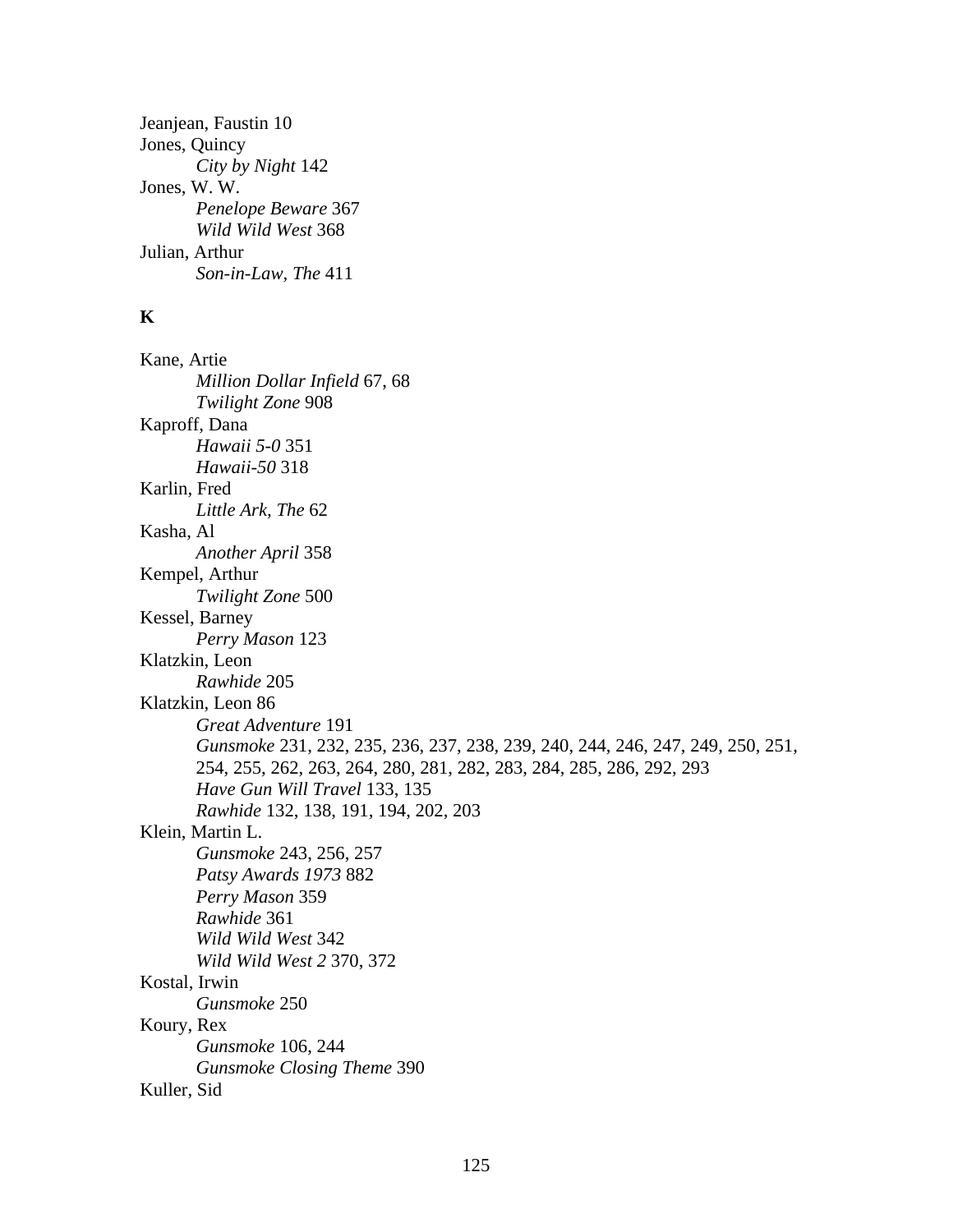#### **L**

L, D.C. *Codas* 79 La Salle, Richard *Concerto Theme* 86 Lava, William

*Busy Big Town* 78 *Country Wayside* 79, 84 *Cute Capers* 78 *Goodbye Keith* 424 *Gunsmoke* 78, 114 *Have Gun Will Travel* 100, 101, 107, 116 *Hotel de Paris* 104, 115 *Millionaire, The* 71, 223 *Suburbia USA* 79, 84 *Twilight Zone* 197 *Yuman Indian Legend* 79 Legrand, Michel *Le Mans* 61 Leshay *Perry Mason* 96 Levene, Gus *Gomer Pyle* 556 *Gunsmoke* 224 *Missy's Men* 367 Lightfoot, Gordon *Hail Hero* 25 Lowe, Mundell *Wild Wild West* 341, 501 *Wild Wild West 2* 370 Luypaertz, Guy 11

#### **M**

Mancini, Henry (See also: Henry Mancini Collection *Back Roads* 143 *Me, Natalie* 52, 63 *Me, Natalie Theme* 31 Manilow, Barry *Hawaii 5-0* 352 Marinuzzi, Gino *Misterioso* 19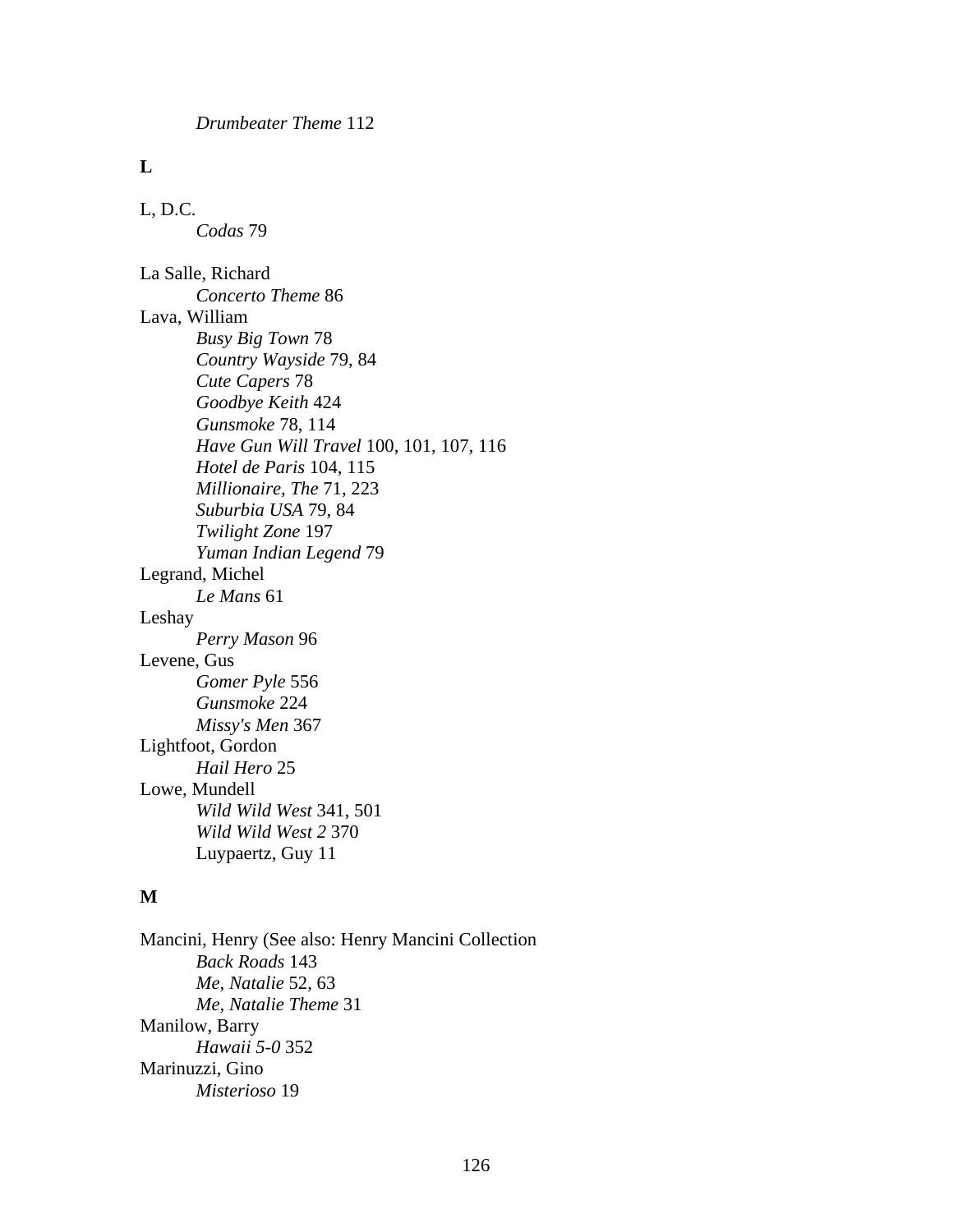Markowitz, Richard *Hawaii-50* 312 *Penelope Beware* 367 *Wild Wild West* 345, 365, 368, 369, 501, 503 *Wild Wild West 2* 372 Marshall, Jack *Have Gun Will Travel* 116 Marvell, Joe *Andros Target* 927 Matz, Peter *Drop Out Father* 41 *Drop-out Father* 420 Max, Peter *Drop Out Father* 381 May, Billy *Man on the Beach* 49, 103 *Young Man in a Hurry* 122 McCarthy, Dennis *Twilight Zone* 891, 892, 907 Mercer, Johnny *Tomorrow Never Comes* 45 Merrick, Mahlon *Jack Benny Themes* 222 Mersey, Robert *With Six You Get Eggroll* 54 Meyers, Stanley *Lightship, The* 923 *Stark II : Mirror Image* 843, 844, 912 Mizzy, Vic *Vernon's Volunteers* 327 Mockridge, Cyril *Cimarron Strip* 43 Moore, Thomas *Shoestring Safari* 367 Moraweck, Lucien 1, 11, 13, 15, 17, 74, 85, 86, 424, 597 *Anchors Aweigh* 74 *Blow the Man Down* 87 *Chisholm Trail* 84 *Chisholme Trail* 82 *Chord Montage* 78 *Great Adventure Themes* 190 *Gunsmoke* 12, 111, 119 *Have Gun Will Travel* 75, 81, 87, 88, 96, 101, 108, 109, 114, 117, 124, 126, 128, 130, 197 *Hotel de Paris* 49, 96, 98, 104 *J. Strauss Medley* 80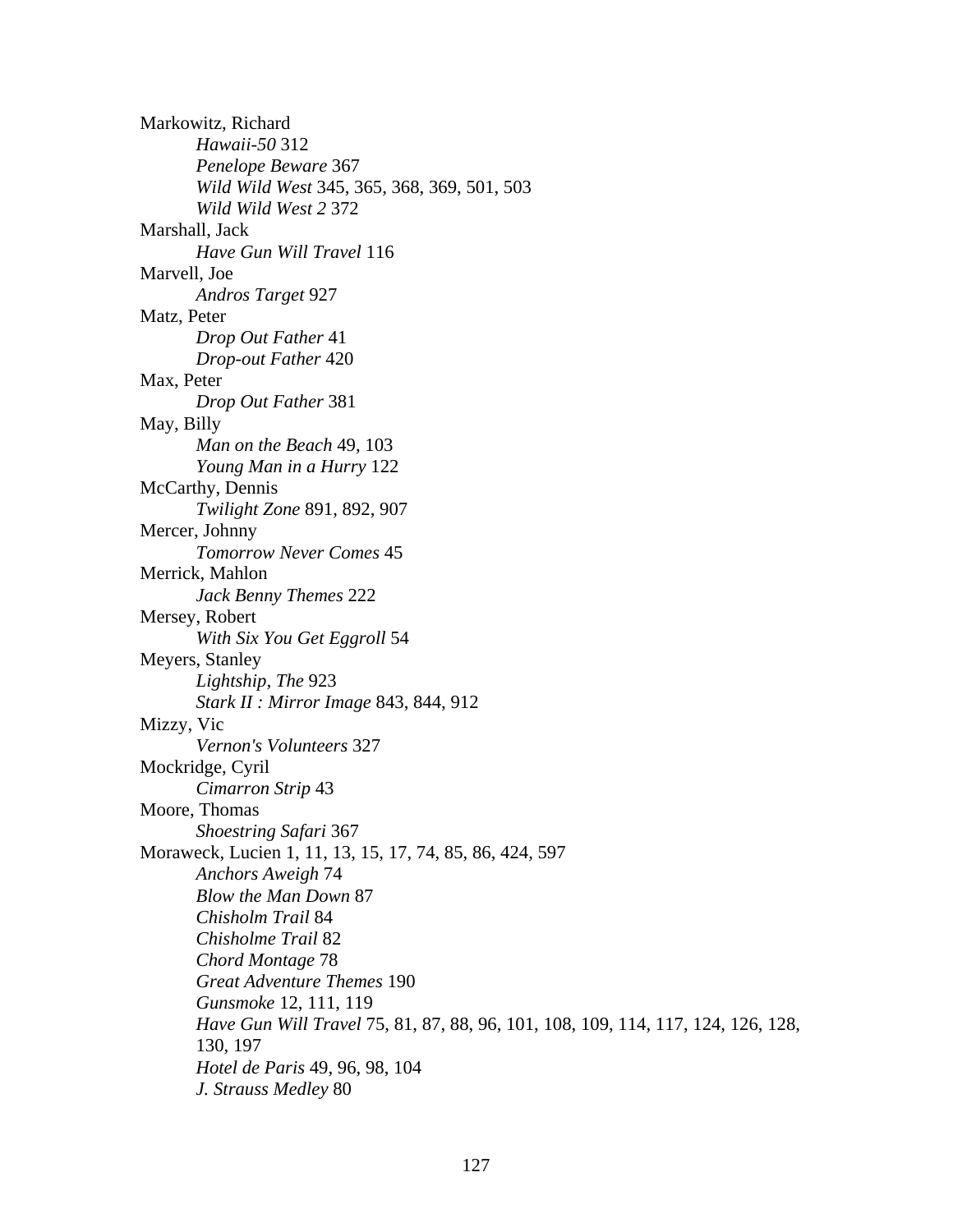*Lonely Man* 391 *Misc. parts* 391, 415, 416 *Misc. score and parts* 601 *Mountain Man* 103 *Perry Mason* 189 *Sans Souci* 391 *Streets of Laredo* 87 *Sweet Betsy* 87 *Twilight Zone* 101, 117, 193 *Witness Chords* 78 Morgan, Tommy *Gunsmoke* 136, 193, 205, 245 *Have Gun Will Travel* 128 *Twilight Zone* 110, 120, 121 *Western Cues* 86 Morley, Angela 221 *Threesome* 70 Moross, Jerome 15 *Gunsmoke* 78, 114 *Hail Hero* 53, 59 *Have Gun Will Travel* 81, 117 *Wherefor of Why* 25 Morris, John *Table For Five* 144 *Table for Five* 392 Morton, Arthur *Equals, The* 145 Mowareck, Lucien *Lost Love* 81 Mowaweck, Lucien *Chords Montage* 84 Murray, Lyn 85 *Amy* 110 *Anthology Theme* 391 *Drumbeater Theme* 112 *G.E. Theater* 49 *Gunsmoke* 50, 77, 111, 234 *Have Gun Will Travel* 71, 100, 101, 115, 119 *Millionaire, The* 96 *Mr. Preach* 106 *Rawhide* 339 *Roy Coots Theme* 112 *Twilight Zone* 105 Murrayitz, Lyn *Missy's Men* 367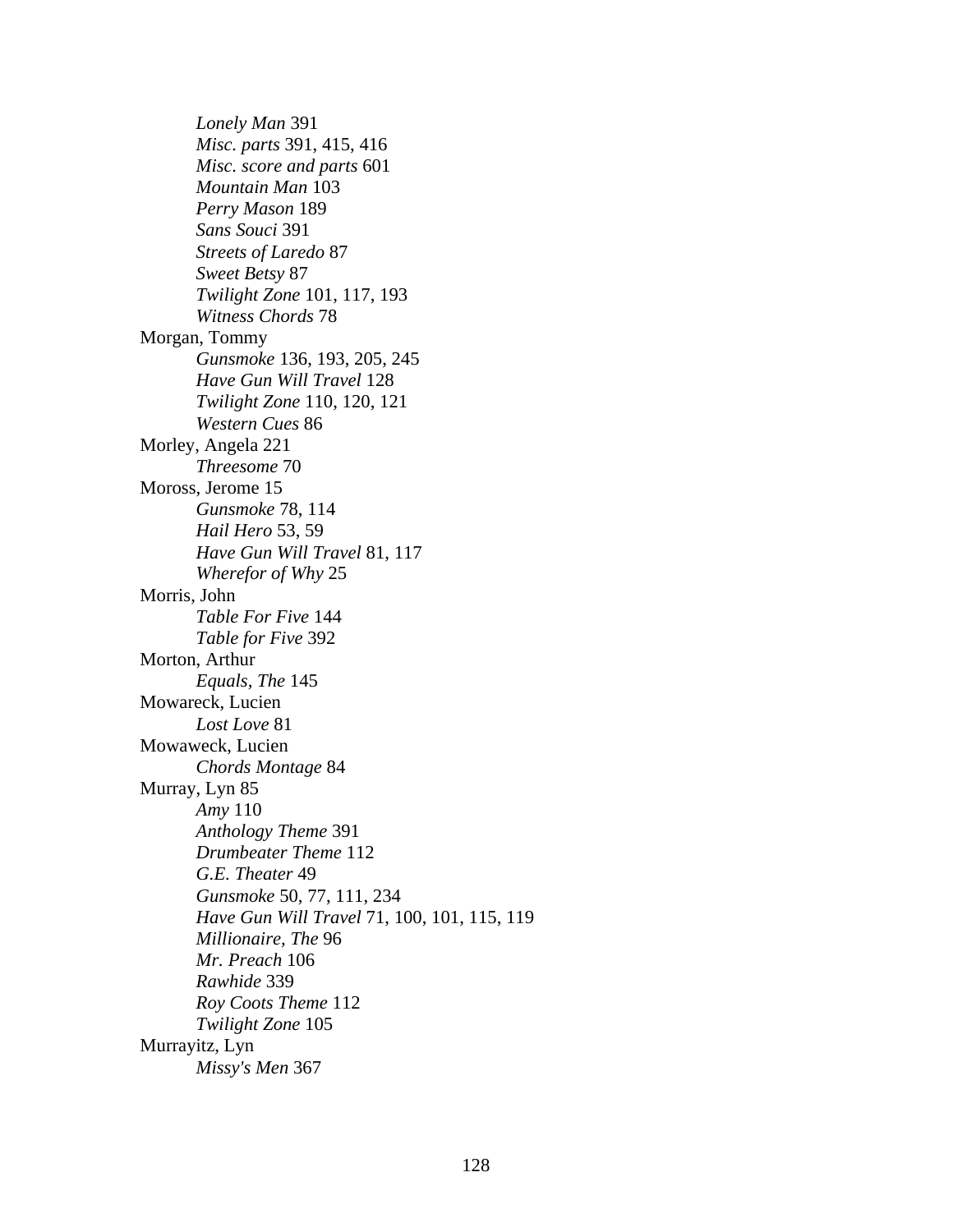#### **N**

Nestico, Sammy *Million Dollar Infield* 68 Newman, Lionel *Dobie Gillis Theme* 49 Niehaus, Lennie *Andros Target* 927 *Tim Conway* 365 Nietzsche, Jack *All the Sad Young Men* 143 North, Alex *Gunsmoke* 244 *I Am a Lawyer* 16 *Nero Wolfe* 105 *Playhouse 90 Main Title* 147

## **O**

Ober, Arlon *Yeh Shen* 897 *Zucchini* 893, 894 Parker, John Carl *Amber* 32 *Cannon* 596 *Cutter's Trail* 332, 333, 409, 410 *Dirty Sally* 335 *Gunsmoke* 235, 236, 239, 240, 241, 242, 243, 253, 254, 255, 256, 258, 259, 263, 264, 275, 276, 277, 278, 279, 280, 281, 282, 283, 284, 285, 286, 291, 292, 293 *Spanish Portrait* 36 *Wild Wild West* 344 Parker, Johnny *Out of the Blue* 359 Paxton, George *Mr. Preach* 106 Perito, Nick *Daytime Special* 383, 406, 407, 408 Perkins, Frank 11 Peter, Igor *Hawaii 5-0* 269 Pleis, Jack *Wild Wild West* 341, 342, 369, 502 *Wild Wild West 2* 371, 372 Poledouris, Basil *Andros Target* 927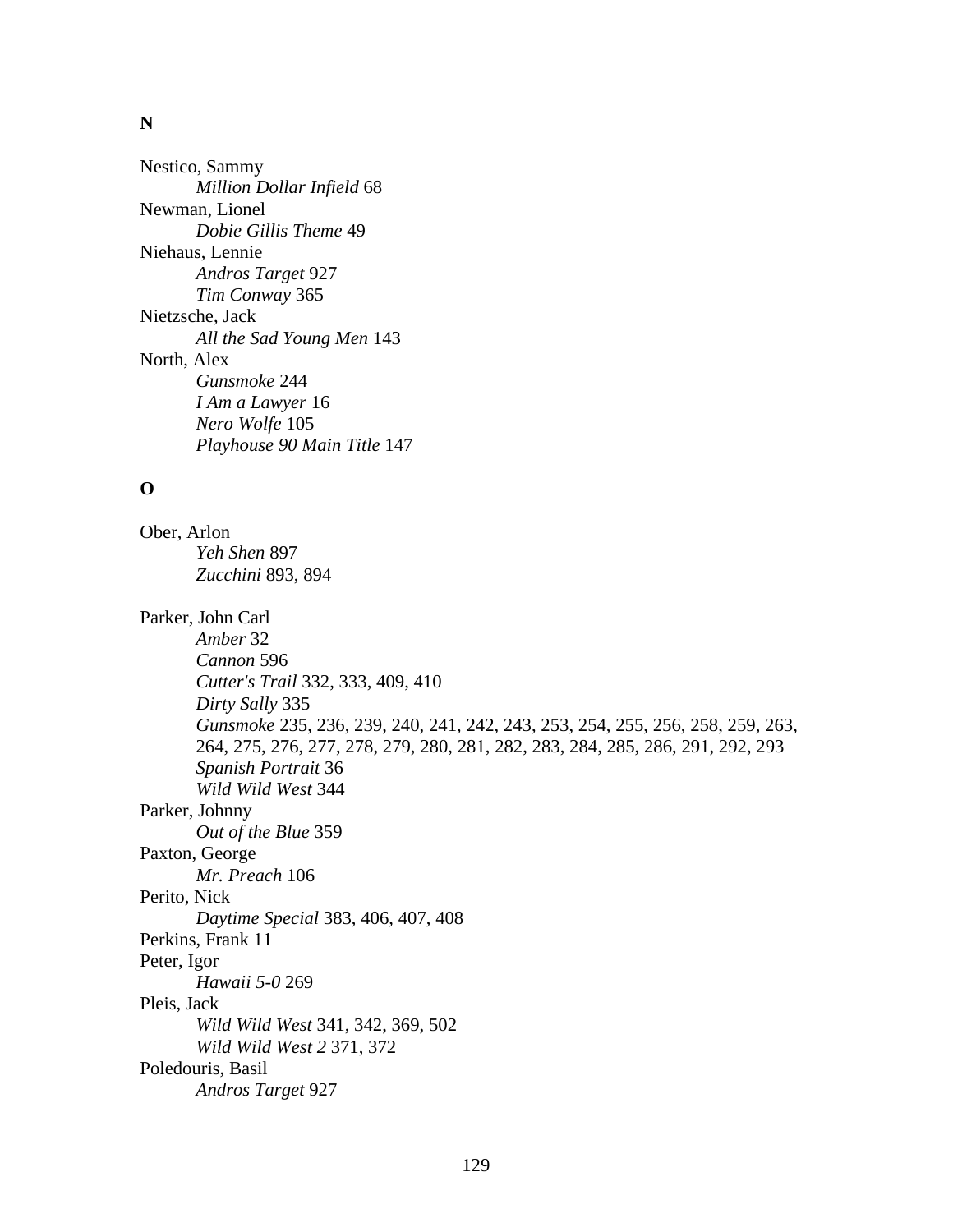*Twilight Zone* 897 Polodouris, Basil *Twilight Zone* 878 Prince, Robert *Violation of Asarah McDavid* 67 *Violation of Sarah McDavid* 347 *Wild Wild West* 344 *Wild Wild West 2* 370, 372

# **R**

Rackin, Martin *Revengers, The* 41 Ramin, Ron *Twilight Zone* 909 Ray, D. B. *Misc. scores* 42 Ray, Don *Aftermath* 83 *Hawaii 5-0* 268, 269, 271, 272, 273, 274, 348, 349, 354 *Hawaii-50* 298, 301, 304, 305, 309, 312, 313, 321, 322, 323 *Perry Mason* 359 *Two Doves* 266 Redford, J.A.C. *Twilight Zone* 904 Robbins, Marty *Hawaii 5-0* 349 Rogers, R *Great Adventure Themes* 190 Romanis, George *Crime Club* 331 *Hawaii 5-0* 269 *Hawaii-50* 295, 304 *Storefront Lawyers* 338 Rosenman, Leonard *Big City* 84 *First Steps* 65, 93 *Gunsmoke* 118 *Have Gun Will Travel* 81, 117 *Indian* 83, 84 *Lonely Man* 84 *Man Called Horse, A* 52 *Man Called Horse, A* 30, 37, 44 *Tags & Inserts* 84 *Twilight Zone* 101 Rosenthal, Laurence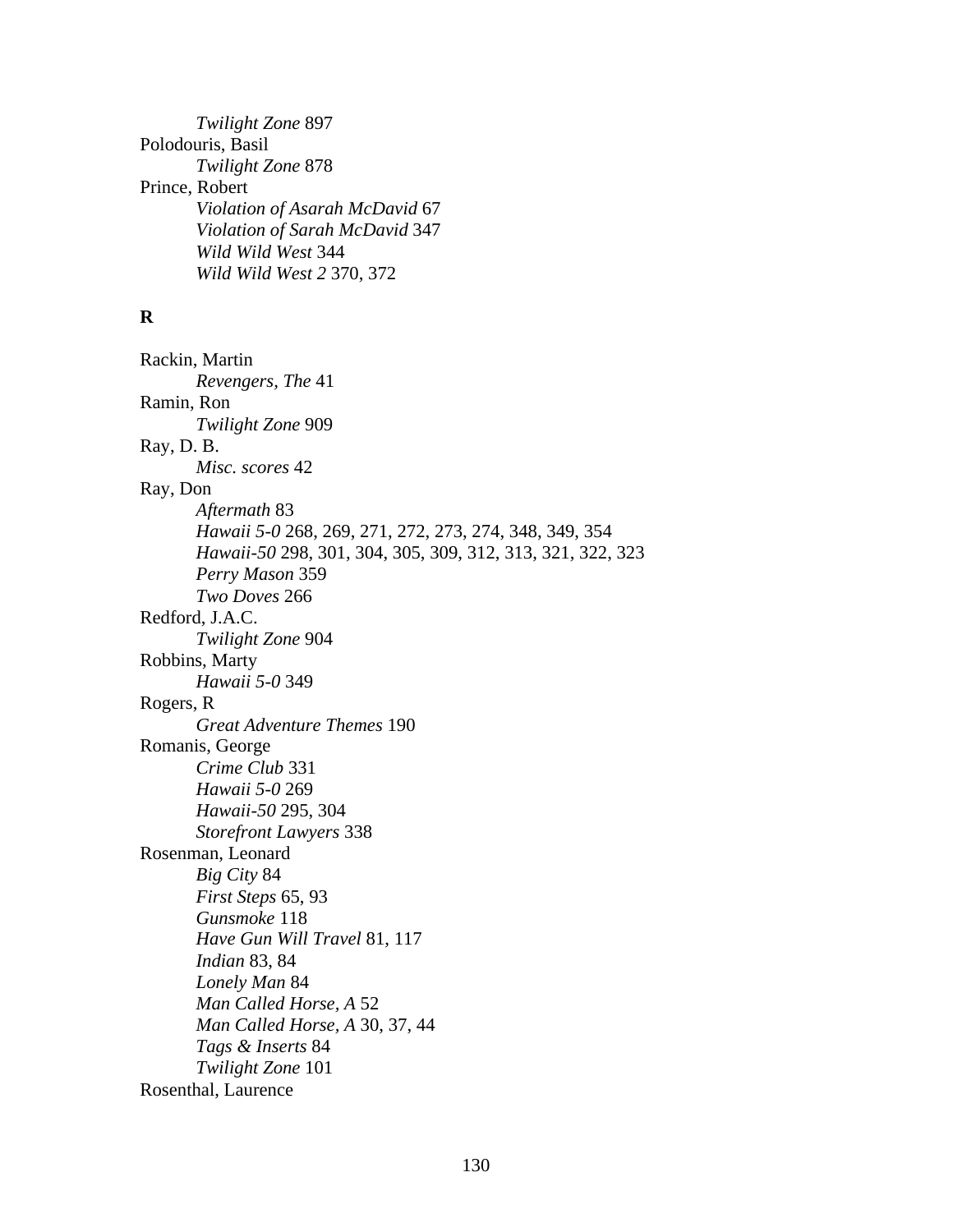*African Elephant* 616 *African Elephant, The* 604 *Night Chase* 147 Rosenthal, Leonard *African Elephant* 34, 35 Routh, Ed *Rawhide* 366 Rubin, Lance *Twilight Zone* 896 Rugolo, Pete *... War On?* 333 *Hawaii 5-0* 267

## **S**

Safan, Craig *Twilight Zone* 895 Sawtell, Paul *Rawhide* 198 Schaefer, Will *Gunsmoke* 231 Scharf, Walter *Hawaii-50* 315 *Wild Wild West* 502 Schifrin, Lalo *Hunters* 147 *Johnny Came Home* 142 *Reivers, The* 28 *Vice Queen* 905, 906 Schrager, Rudy 6 *Rawhide* 340, 361, 362 Schulman, Max *Dobie Gillis Theme* 49 Scott, Kay *Revengers, The* 30 Scott, Nathan *Great Adventure* 19 *Gunsmoke* 73, 132, 195, 202 *Have Gun Will Travel* 101, 102, 116, 128, 130, 136, 196 *Millionaire, The* 75 *Rawhide* 108, 133, 138, 139, 204, 366 *Twilight Zone* 102, 125 Selinsky, Wladimir 211, 220 Shifrin, Lalo *Christian Licorice Store* 60 Shindo, Tak 14, 15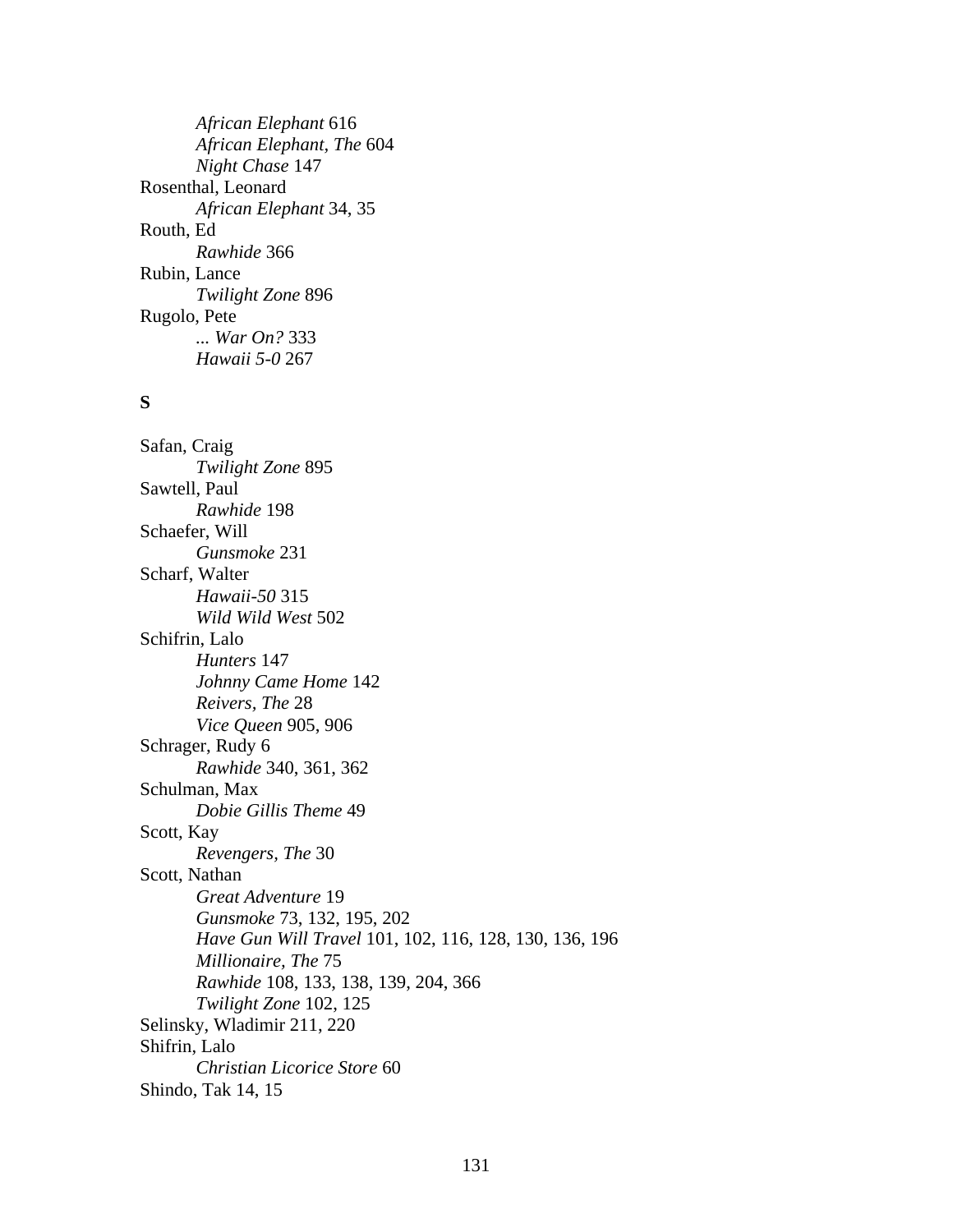Shire, David *Harpy* 212 Shores, Richard 86 *Cimarron Strip* 42 *Gunsmoke* 193, 231, 244, 248, 252, 253 *Have Gun Will Travel* 12 *Hawaii 5-0* 265, 268, 269, 270, 271, 273 *Hawaii-50* 290, 295, 297, 298, 299, 301 *Perry Mason* 188, 205, 330 331, 359 *Rawhide* 222, 334, 336 *Storefront Lawyers* 338 *Twilight Zone* 203 *Wild Wild West* 344, 365, 501,503 *Wild Wild West 2* 371 Shuken, Leo *Gunsmoke* 252, 255 Simon *Roy Coots Theme* 112 Skiles, Marlin 1 Small, Michael *Target* 920, 921 Snow, Mark *Anxious Pumpkin* 39 *Games* 420, 615 *Games Mother Never Taught You* 91 *Scrooge* 417 Spencer, Herbert *Scrooge* 51 Springer, Philip *Gunsmoke* 237, 251 Steiner, Fred 11, 74, 75, 85 *100 Yards* 76 *American Gothic* 78, 84 *Big City Mouse* 82 *Buick Show* 106 *Buick-Electra Show* 105 *Fallen Sparrow* 71 *Funny Sneaks* 78 *G.E. Theater* 49, 103 *Gambler, the Nun and the Radio, The* 75 *Great Adventure* 189, 190 *Gunsmoke* 49, 73, 74, 77,106, 108, 112, 113, 116, 117, 120, 121, 124, 131, 135, 137, 139, 188, 189, 199, 234, 244, 248 *Gunsmoke Closing Theme* 390 *Have Gun Will Travel* 12, 81, 87, 109, 113, 118, 127, 196 *Hawaii 5-0* 351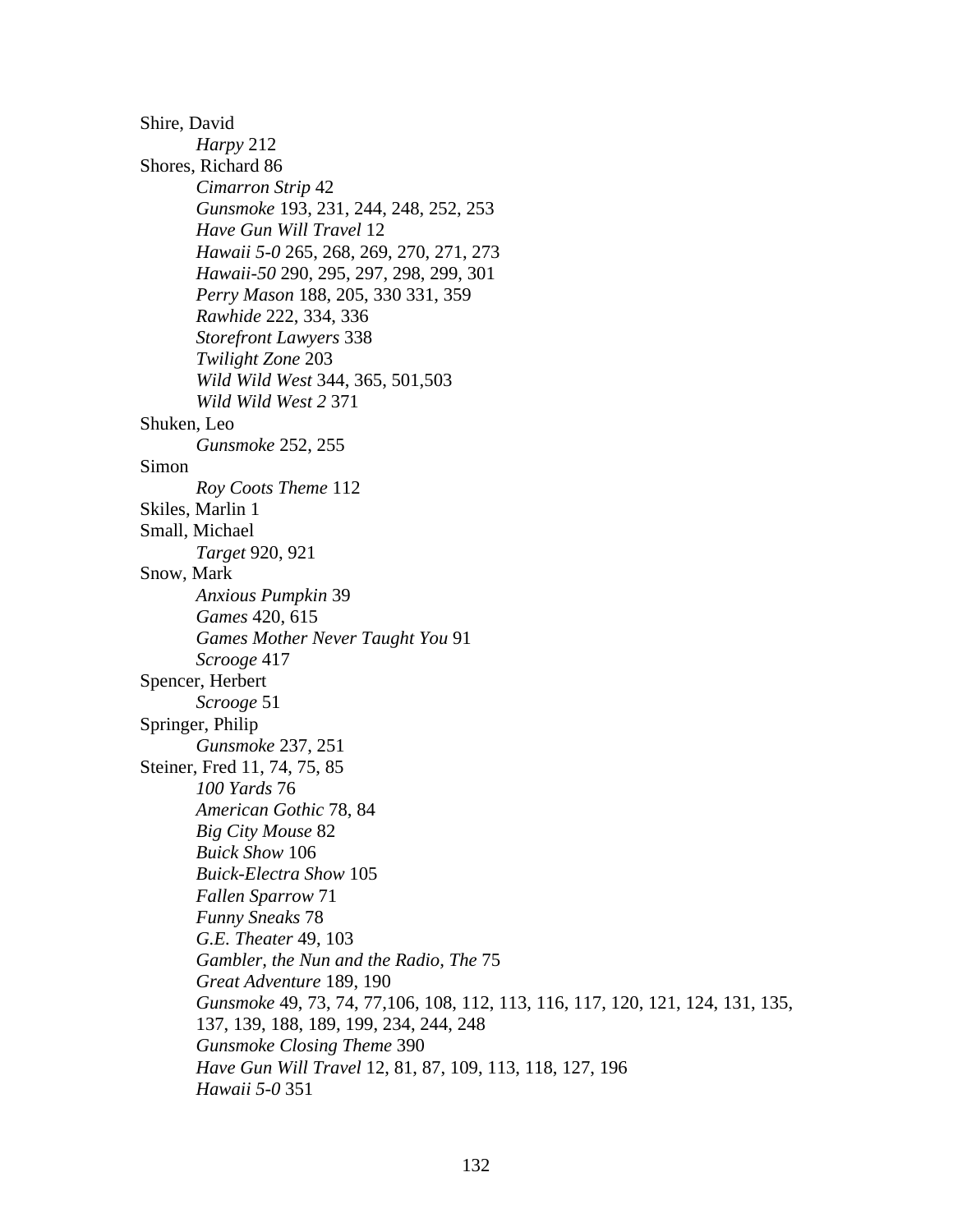*Hawaii-50* 315, 318, 319 *Heigh Ho* 76 *Hotel de Paris* 104 *King Nine* 75 *March Galant* 85 *March Serieuse* 85 *Millionaire, The* 89 *Mr. Preach* 106 *Nancy Pearson* 71, 89 *Nasty Sneaks* 78 *Near East* 391 *New Horizons* 85 *PM Strangers* 390 *Perry Mason* 329, 383 *Pursuit 2* 14 *Quiet Night in Town* 75 *Rawhide* 118, 125, 127, 129, 134, 141, 362 *Relentless Chords* 78, 84 *Romantic Melodie* 80 *Sanctuary* 75 *Shock Harmonies* 19 *Twilight Zone* 132, 134, 135, 136 *Western Cues* 82 *Western Wanderer* 84 *Whistle While You Work* 76 *Wild Wild West* 341 Stevens, Leith 75 *Dancing Death* 71 *Gunsmoke* 73, 74, 125, 131 *Have Gun Will Travel* 50, 80, 101, 109 *Hotel de Paris* 71, 104 *House of K Street* 49 *Mountain Man* 103, 106 *Twilight Zone* 96 Stevens, M *Hawaii-50* 307, 309, 322 Stevens, M. *Hawaii-50* 289, 290, 294, 296, 297, 299, 302, 303, 305, 306, 310, 311, 312, 321 Stevens, Maurice *Andros Target* 927 *Hawaii 5-0* 324 Stevens, Morton 148, 149, 210, 211, 219, 220 *African Elephant Song* 616 *CBS Affiliates Film 1966* 88, 884, 885, 886 *Call to Danger* 359 *Empty Track* 45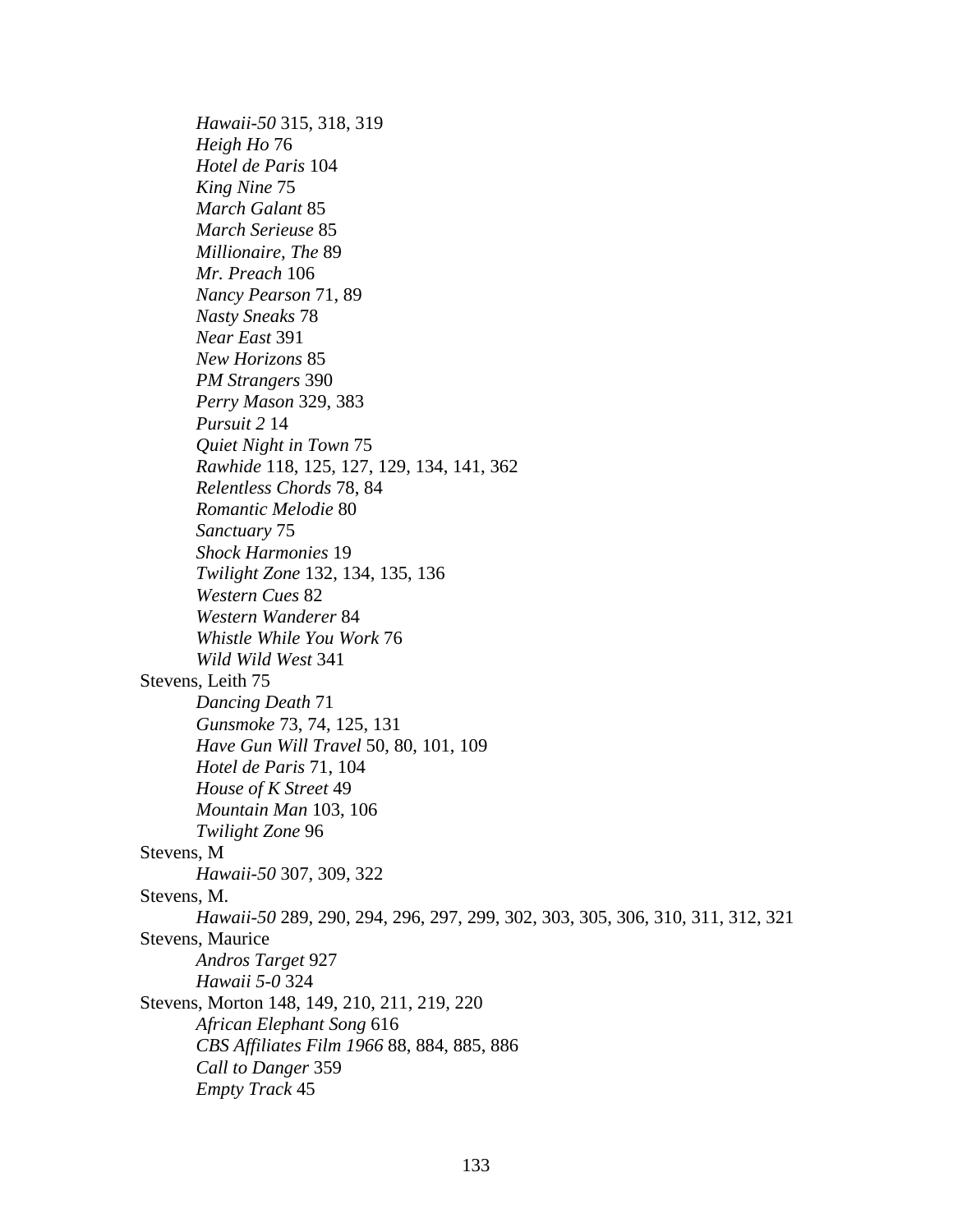*Generation* 327 *Gunsmoke* 224, 246, 248, 251, 254, 262 *Hawaii 5-0* 260, 261, 267, 269, 270, 271, 272, 273, 274, 346, 349, 353 *Hawaii-50* 323 *Kahn* 356, 357 *Missy's Men* 367 *Perry Mason* 359 *Run Buddy Run* 504 *Scrooge* 387 *Spencer's Pilots* 363, 364 *Stanley* 358 *Storefront Lawyers* 338 *Tomorrow Never Comes* 45 *Two Doves* 266 *Two's Company* 358 *Wild Wild West* 365, 368, 369 *Wild Wild West 2* 370 Strauss, Johann *Wild Wild West 2* 370 Suckman, Harry *Dog Face* 99 Sussman *Hawaii 5-0* 352

#### **T**

Tatro *Hawaii 5-0* 324 Thorne, Ken *Return of Sherlock Holmes* 837, 838, 839, 840 *Wicked Ways* 92 Tiomkin, Dimitri *Hotel de Paris* 98 Tiomkin, Dimitri *Fanfares* 19 *Gunslinger* 424 *Hotel de Paris* 19 *Hotel de Paris Theme* 95 *Rawhide* 87, 362 Tipton, George Aliceson 218 Tunick, Jonathan *Brotherly Love* 209 Tunick, Jonathon *Brotherly Love* 93, 383

**V**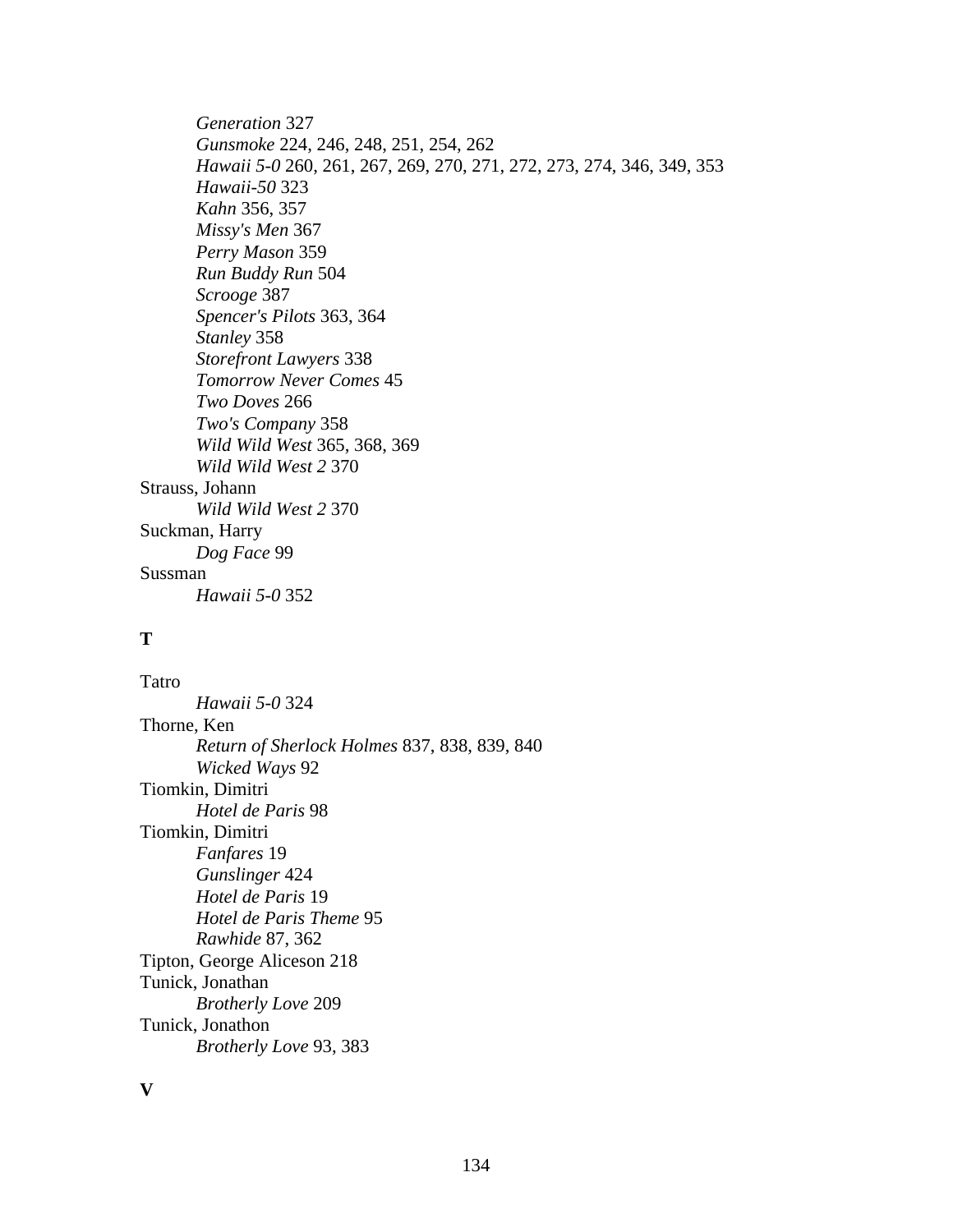Van Cleave, Nathan 88 *April Fools* 373 *Bridge & Sneaks* 79 *Dramatic Chords* 79 *End Title* 197 *Gunsmoke* 107, 116, 136, 141, 199, 224 *Have Gun Will Travel* 109, 127, 130, 131 *Love Themes* 78 *Overture* 565 *Perry Mason* 129, 135, 137, 141, 222, 224 *Quiet Western Scene* 78 *Short Sneaks* 79 *Sneaks* 84 *Sneaks & Bridges* 84 *Sneaks & Bridges & Cues* 84 *Sneaks, Tags & Cues* 86 *Star Witness* 125 *Tarzan* 553 *Tune for a Beauty Contest* 102 *Twelve Keys for Jud Gluskin* 75 *Twilight Zone* 85, 96, 100, 102, 116, 124, 134, 137, 140, 197 *Unidentified* 368 *Western - Man Alone* 78, 84 *Wizard of Oz* 136 *World of Difference* 71 *Yuman Indian Legend* 84

#### **W**

Waxman, Franz *16mm Shrine* 71 *Gunsmoke* 245, 246 *Open Windows* 18 *Twilight Zone* 89 Wetherwax, Michael *Twilight Zone* 908 Wilkinson, Marc *Royal Hunt of the Sun* 222 Williams, John *Gunslinger Main Title* 114 *Nightwatch* 328 *Reivers, The* 29 *Who Goes There* 327 Williams, Johnny *Who Goes There* 358 Williams, Patrick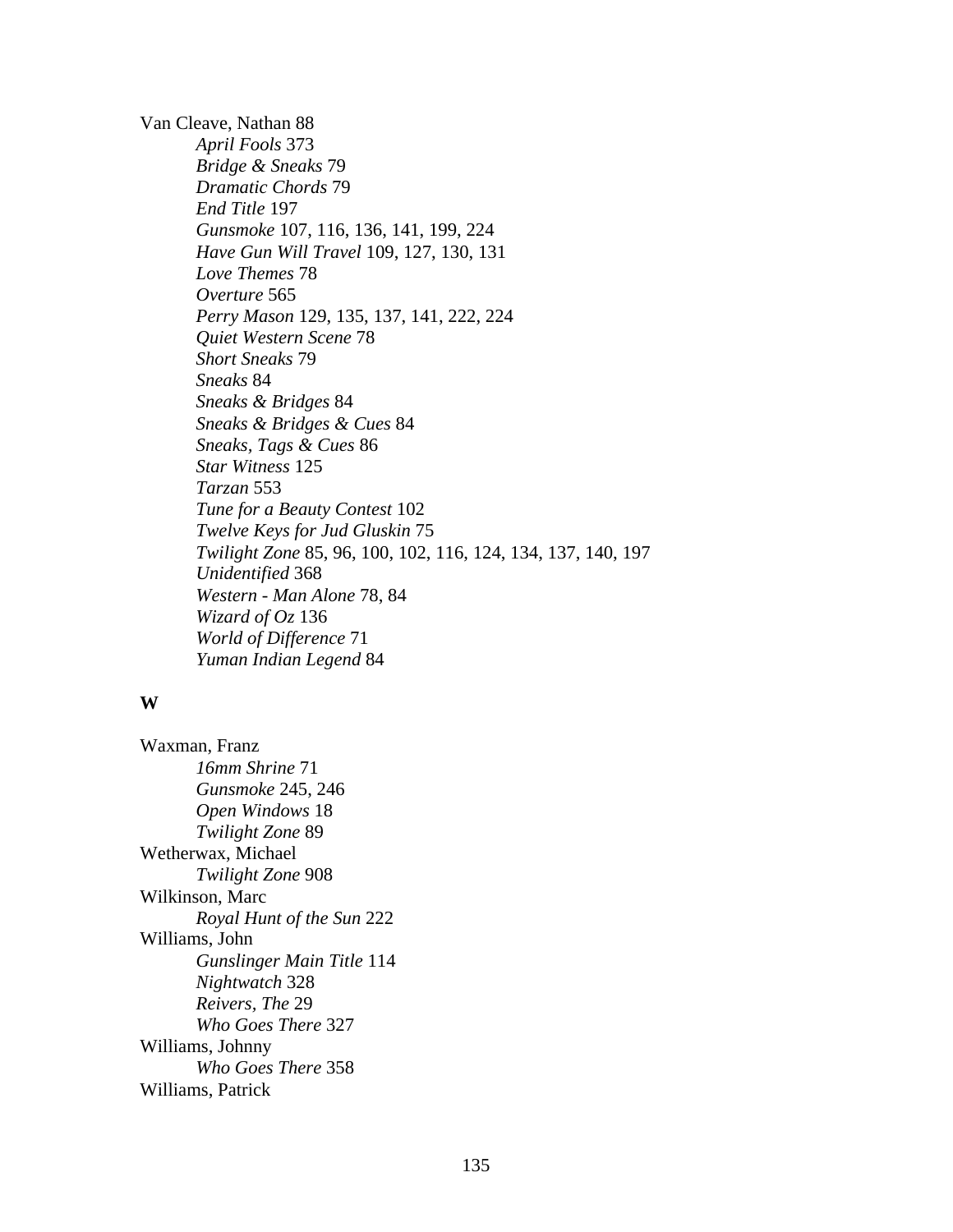*Andros Target* 927

**Z**

Zimmerman, Tucker *Gunsmoke* 231

#### **Last UCLA update: 03/18/96**

\*\*\*\*\*\*\*\*\*\*\*\*\*\*\*\*\*\*\*\*\*\*\*\*\*\*\*\*\*\*\*\*\*\*\*\*\*\*\*\*\*\*\*\*

[Back to April 2010:]

 As discussed briefly above at the start of this paper, UCLA Music Library Special Collections Reading Room B-425 also had stacked a series of CBS Music Library binders. I referred to them constantly, especially the (then) black binders and companion red binders for the various television seasons. As given, the black binder # 38 started this particular series thru Binder 51. The black binders were always much thicker with information than the companion red binders. I made a partial inventory of the earlier binders on March 10, 1995.

Binder # 8 had *Lost in Space* material, dated 9/27/65. I don't remember if an actual score was contained but I do not believe so (otherwise I would've hand-copied some of the cues and had them in my collection now).

Binder # 9 had descriptions of old series such as *Gunsmoke, Perry Mason, Storefront Lawyers*, and so on.

Binder # 21 had TV Features such as the 1970 Goldsmith movie, *Brotherhood of the Bell*.

Binder # 23 had *Sole Survivor* by Paul Glass and Morton Stevens (at least). I believe it was CBS's first made-for-tv movie. It starred Richard Basehart & Vince Edwards. Cost of musicians =  $$22,182.63$ . Copying =  $$3,993.64$ . Arranging =  $$1,122.50$ . etc. total  $cost = $29,412.77$ .

Binder # 29 contained CCF features, *The Reivers* from 1969, featuring the music of John Williams, Henry Mancini, and Lalo Schifrin. Also there was *A Man Called Horse* by Leonard Rosenman form 1969. The Schrifrin contribution was dated 9-27-68; Williams' contribution was dated 10-1-69. Also included in this binder is *Hail Hero* dated 8-14-69.

Binder # 30 contained more CCF features: *Little Big Man* from 1969; *Scrooge* from 1970; *Monte Walsh (1970 John Barry);* Rio Lobo (dated 8-10-1970 Goldsmith); *Big*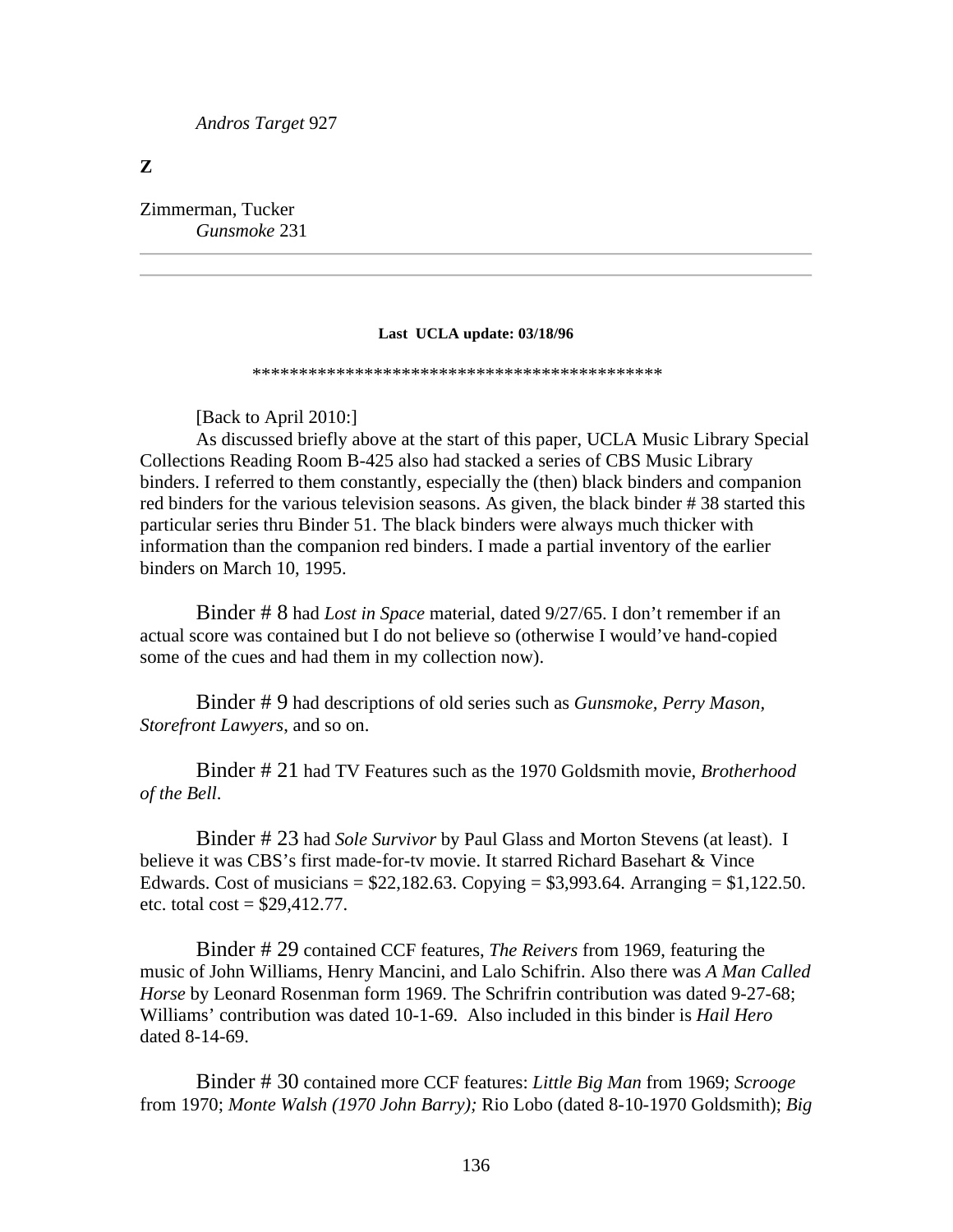*Jake* score (dated 5-12-1971 Elmer Bernstein). Here are sample cues from *Monte Walsh*, Production # 5044:

 -#M-11 "The Good Times Are Comin'" John Barry, lyric by Hal David. Dated 4- 17-70 S.C. (Studio City recording date). Lin # 69-CCF075. Orchestra: 36 players + 1 female vocal. 24 strings, harmonica, 2 guitars, fender, etc.

-M-12 "Monte at the Table" Dated 4-16-70

Binder # 31 had Goldsmith's *Fraternity* dated 6-8-70 Studio City. 34 orchestra size (30 strings). Cue 1 was titled "The Bell" Lib # 70-CTV-070 Also included is Goldsmith's *Step Out of Line* dated 11-19-70 Studio City. The orchestra size is 37 (31 strings). The Main Title is 70-CTV-117. The musicians cost was \$16,732.30. I believe also included is *December Bride* composed by Eliot Daniel, CBS 9-60-D.

Binder # 35 had the score for *Tom Sawyer & Huck Finn* (dated 1-7-1982 Studio City, James Horner).

Binder # 37 had the pilot score for *Hawaii 5-0*. Sample cues of this transposed score:

-M-6911 "Cocoon I" 4 bass flutes, gong, timp, piano. :17  $\frac{1}{2}$  duration. -#021 "King Nam's Pad" 1:27 duration -#022 "Floater" Eb Sax, CB. 1:27 duration -#023 "Ashes" piano, etc. :20 duration -#024 "Pensive" woodwinds -#025 "Tail" -#026 "Clandestine Meeting" -#028 "Dinner at 8" :32 -#029 "Green Car Chase" 3:35 -#030 "Book Him!" :24 -#031 "Champagne Boss-Frug" {???] -#032 "The Kiss" :33 -#033 "Search" 3:51 -#034 "Enter Big Fuzz" :29 -#035 "No Fat Way" :55 -#036 "Cocoon II" 1:52 -#037 "Hallucinating" organ 3:20 -#038 :Coo-Moo" 4:48 -#039 "Operation Smash" piccolo, etc. 2:23 -#040 "No Fat in Fire" 3"06 -#041 "All's Well That Ends" 1:47

 ETC. I had researched Binder 37 on 4-18-95 at least because I had hand-copied the revised Main Title of the series. The first four bars had the dance drum, tambourine, vibra-slap, and timp. Then in Bar 5 we have the Eb C.C. Sax, 3 horns, 4 trumpets, 4 Pos, dance drum, tambourine, vibra-slap, timp, electric guitar, bass guitar, fender bass, tuba, and electric harpsichord. Then the timbales show up in Bar 12, and two piccolos, flute, 2 clarinets.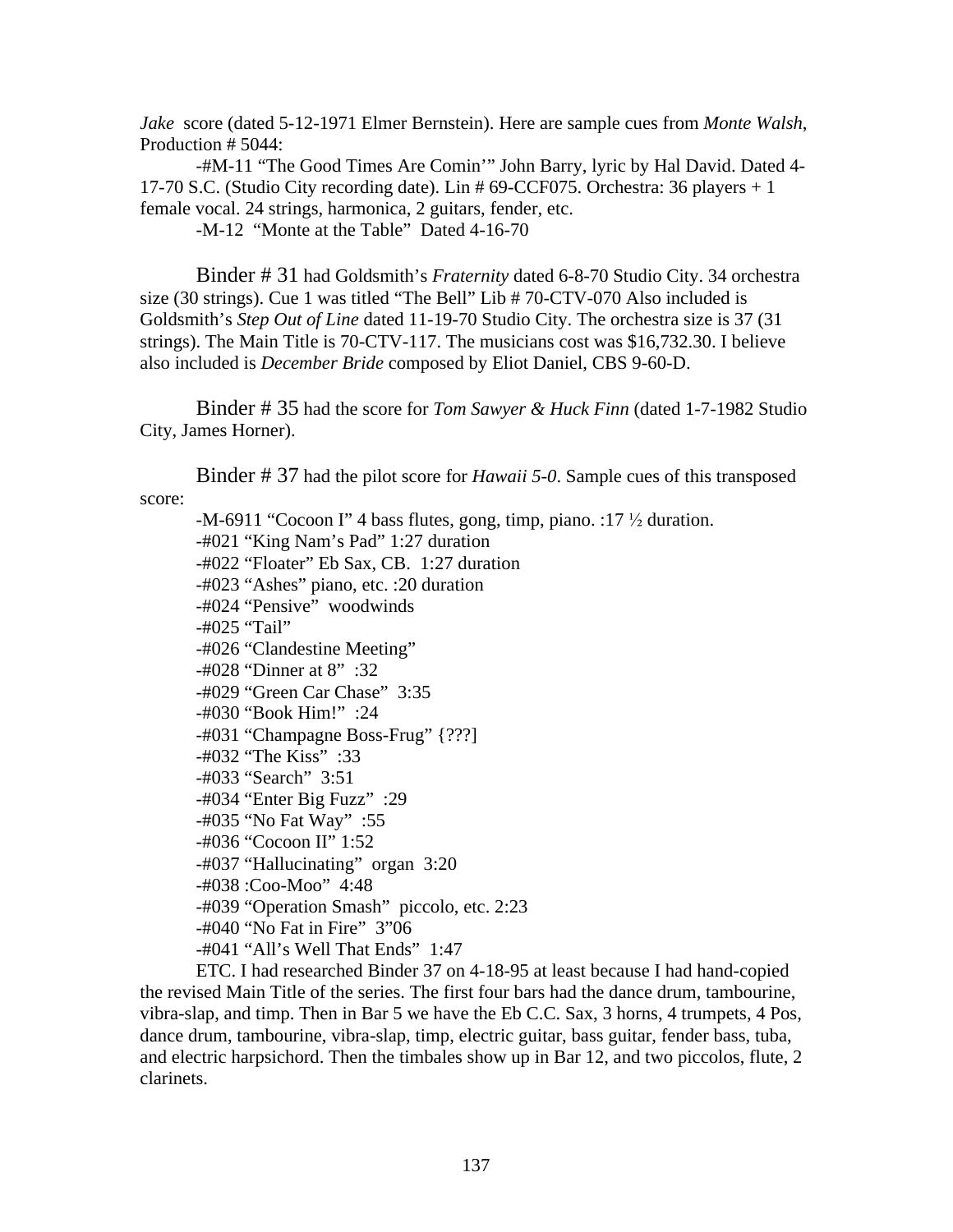Binder # 38 Black binder that started the short series of CBS Music Library cue classifications. This one corresponded, as given earlier, to the 1956-1957 season (CBS VII).

Binder # 39 Red binder for CBS-TV season 1956-57 that is the companion to Binder # 38.

Binder # 40 Black binder for CBS-TV season 1957-58 (CBS VIII). This binder was an important year since several new series began on CBS including *Have Gun ill Travel* and *Perry Mason*. This year's black binder is definitely larger than Binder # 38.

Binder # 41 Red binder companion for CBS-TV season 1957-58.

Binder # 42 Black binder for CBS-TV season 1958-59 (CBS IX).

Binder # 43 Red binder companion for CBS-TV season 1958-59.

Binder # 44 Black binder for CBS-TV season 1959-60 (CBS X). This was also an important and expanded year since *Twilight Zone* and *Rawhide* started this season.

Binder # 45 Red binder companion for CBS-TV season 1959-60.

Binder # 46 Black binder for CBS-TV season 1960-61 (CBS XI).

Binder # 47 Red binder companion for CBS-TV season 1960-61.

Binder # 48 Black binder for CBS-TV season 1961-62 (CBS XII).

Binder # 49 Red binder companion for CBS-TV season 1961-62.

Binder # 50 Black binder for CBS-TV season 1962-63 (CBS XIII).

Binder # 51 Red binder companion for CBS-TV season 1962-63.

 Note: Why there were not similar dual binders for later seasons (such as 1963-64 CBS XIV) I do not know. Probably it was not necessary since enough material could be culled from the tapes and transcription discs of the previous seven seasons. Also there may have been other approaches now arranged for "stock music" usage such as the CBS EZ cue system that perhaps was used for *The Fugitive* series that started in the fall of 1963. I do not know at this minute when the CBS Records EZ Cue Library first came into usage but it used the exact same old black binder descriptions from the earlier seasons and then perhaps added some new ones. For example, EZQ 1-5 is "Comedy Backgrounds & Bridges" EZQ 107 is "Dramatic & Anthology Main Titles" (previously Reel 58 material in the original CBS Library system). EZQ 114 is "City Backgrounds"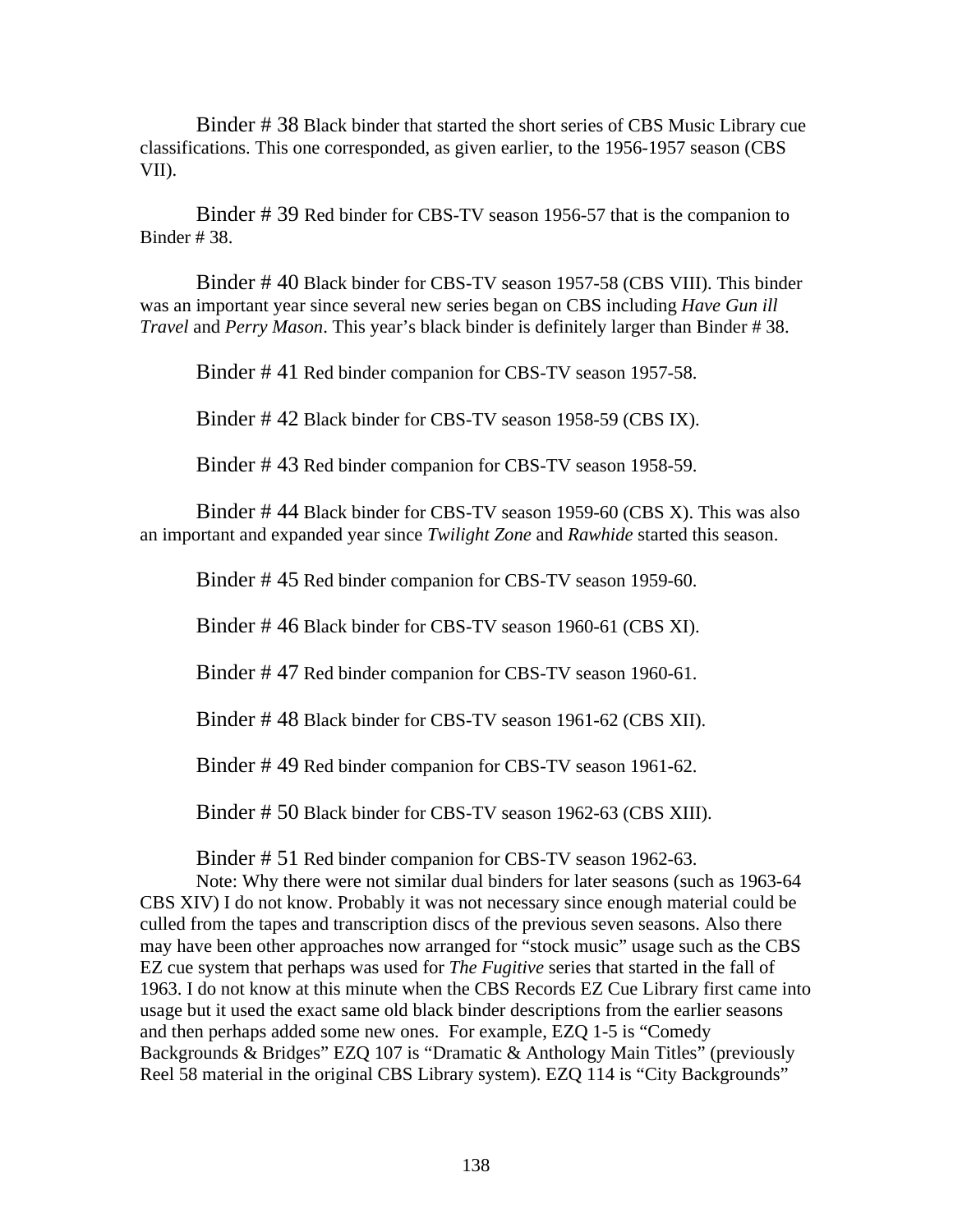(formerly Reel 45 material in the old CBS Library classification). I'll give a full page example from the EZ Cue Library Catalog at the end of this paper.

Binder #52 had information on a *Gilligan's Island* score by John Williams for  $20<sup>th</sup>$  Century, dated 4/1/64. There is a cue # list including:

 -#1714 "Gilligan's Flight" -#1715 "To the Woods" -#1716 "Gilligan's Climb" -#1717 "Wild Flips" -#1718 "Down the Tree" -#1719 "Zoomsville" -#1720 "Rolling on the Surf" -#1721 "Who Goes There?" -#1722 "Skipper's Stake" -#1723 "Skipper's Snub" -#1724 "Gabby Girls" -#1725 "Slidin' & Fishin'" -#1726 "Fishing Montage" -#1727 "Long Distance" -#1728 "Radio Insert" -#1729 "Help" -#1730 "End Credits" -#1732 "The Marina"

Binder # 56 had recording information that including the re-recording of various CBS Music Library cues conducted by Herschel Burke Gilbert on Feb 17, 1965. For instance, Herrmann's "The Glass" cue was recorded again for a *Gunsmoke* episode (Prod # 1615). The rehearsal was at 4:46 pm, then the print two minutes later. "The Discovery" cue by Herrmann (both from the *Collector's Item* pilot score) was re-recorded. On another date (March 5, 1965), Herrmann's "Climatic Close" was re-recorded (the cue was originally composed in 1957). It was used for a *Rawhide* episode (Prod # 2704). Rehearsal was at 3:56 pm. Then Herrmann's "Climatic Middle Tag" and "The House of Prentiss" were re-recorded.

Binder # 57 contained CBS Recording Log for a *Rawhide* episode, "Encounter at Boot Hill," music by Bernard Herrmann. The recording date at Studio City was 8-26- 65. Lib # 65/RH086. Prod # 2704-0958. Herrmann was also the conductor. The first cue was M-11 (1:17 duration). The mixer was Ted Keep. The orchestra size was 13: 9 woodwinds (3 english horns, 3 bass clarinets, 3 bassoons) , 3 brass (3 trombones) , 1 percussion. The music was recorded in mono. The rehearsal started at 1:30 pm. The "comp." Was at 1:38 for that cue. The "playback" was at 1:42 pm. More was recorded on this cue. The M-12 (:16 1/3 duration) cue rehearsal started at 1:57 pm. The comp. Started at 1:59 pm. The M-13 cue (:44 duration) rehearsal started at 2:07. Etc. The last cue of M-64 (XXII "Finale") started the rehearsal at 4:30 pm. The session ended at 4:26for this 23 second cue.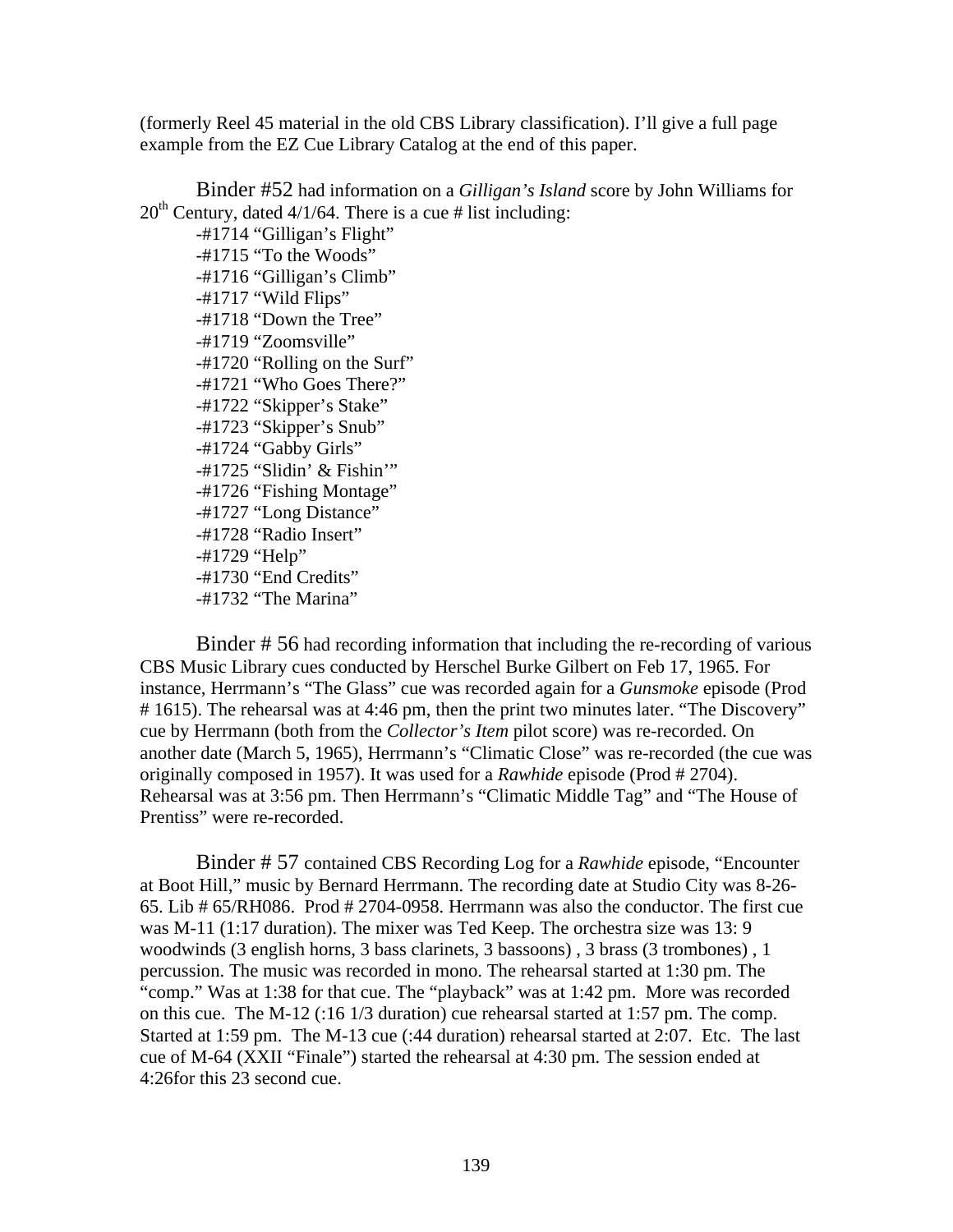This binder also included other recording logs such as the *Rawhide* episode, "Six Weeks at Bent Fork" music by Hugo Friedhofer but conducted by Morton Stevens (dated 8-24-65). The orchestra size was 21 (5 brass, 7 percussion, 4 strings, etc). The session started at 9 am, The first cue was M-11 "The New Job" (Lib # 65/RH062). Then M-12 "Spooked" (RH063). Then M-13 "Lucky Piece" and so on. I believe also in this binder were recording logs for the *Rawhide* episode, "Clash Broken Bluff" by Billy May. Also "Escape to Doom" by Richard Shores. Also there is a *Gilligan's Island* episode by G. Fried (I believe "Sweepstakes"). Then there is a *Wild Wild West* episode, "Wizard Shook Earth" by Drasnin, and a *Gunsmoke* episode, "The Raid" of course by Franz Waxman dated 9/16/65.

Binder 83 had the Recording Log for various *Gunsmoke* recordings in the 1972/73 season. The dated was 8-1-72. Morton Stevens conducted first the "End Title" (1 minute duration) for episode Prod # 1615-9276. The session started at 10:17 am and ended at 10:25 am. Next recording log was the Gunsmoke Opening Cast Credits 1972 dated 8-18-72 Studio City. Duration is 31 seconds. Mono, 8 track. Also included is the "Hostage" episode composed by Elmer Bernstein dated 11-30-72. The first cue is "Honky Tonk" (piano only) :43 duration. Next is "Town" (1:15 duration) with the orchestra size of 19 (6 woodwinds, 5 brass, 2 percussion, 4 strings, and whistling! It's on Reel 38, Log # 928.

Binder 103 had information on a *Hawaii 5-0* episode, "Hookman." Cue sheet #73-35. Dubbing date 8/31/73. First telecast 9/11/73. Total score time 20:02. Music by Morton Stevens. Cues:

 -"Main Title" :57 duration, dated 8-20-73 -"Keoki" 2:30 duration -"Keoki" 2"04 -"Ookala" 2:00  $-$ "2<sup>nd</sup> Rifle" 1:04 -"Motivating Jack" :13 -"McGarrett's Name Plate" :36 -"Jewelers Store Set-Up" 3:25 -"Billboard I Theme # 56" :04 -"Showcard II #  $50"$  :04 -"Chase" :50 -"Stoner Back Home" :37 -"Secret's Out" :53 -"Photo" :14 -"Foot Work Montage" 2:11 -"To the Roof" 1:04  $-i$ Finale" :47 -"Short End Credits" :29

 I believe also in this binder is information on the *Hawaii 5-0* episode. "The Miracle Man" composed by Fred Steiner,  $1<sup>st</sup>$  telecast 12-21-78. Also I believe Morton Stevens' *Storefront Lawyers* (pilot) information was there. Also the *Hawaii 5-0* episode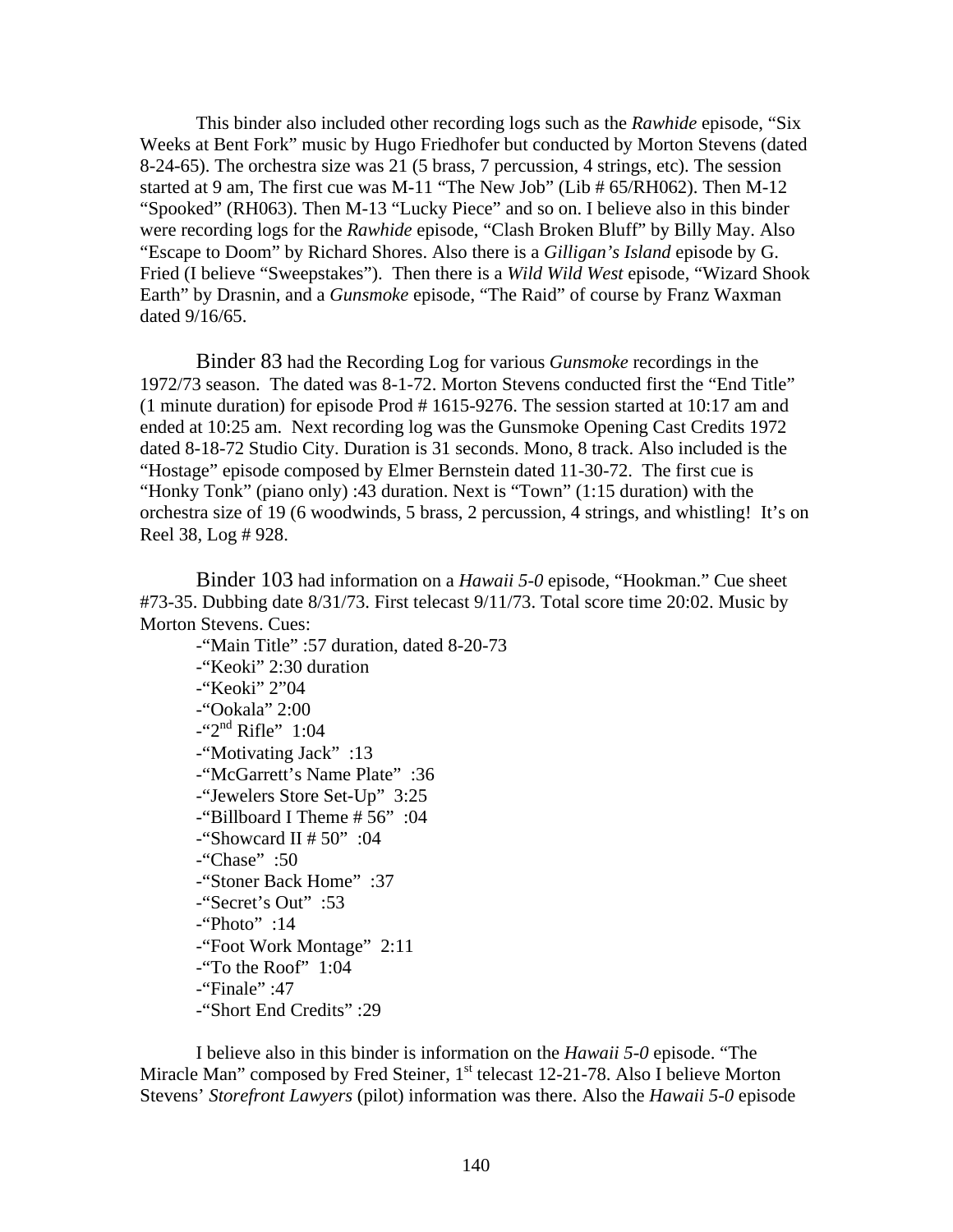info, "The Bark & the Bite" dated January 1979. If I am not mistaken from my old notes, the actual score is there. But remember that since those years I researched the binders, am 99% convinced that UCLA disposed of many of the physical binders and inserted the pages in separate boxes in the Deed of Gift # 2 boxes.

For example, I looked at a bunch of these Deed of Gift # 2 boxes:

-Box # 1551 now has the CBS VII cue information.

-Box # 1552 has CBS IX information.

-Box # 1553 has CBS VII and VIII information.

-Box # 1554 Not sure now but I believe this one contains CBS IX and part of X.

-Box # 1555 has CBS X and XI information.

 -Box # 1556 has CBS XII information (including Herrmann's "Harriet" episode for *Gunsmoke*).

-Box # 1557 has CBS XIII information.

 -Box # 1558 has CBS XIV information (including Steiner's "Call Me Dodie" episode for *Gunsmoke*).

-Box # 1565 CBS season 1979-1980

-Box #1597 has binders 1  $& 2$  dated (in part) 1971. I believe info on *Homecoming* is in there. Also *Hunters are for Killing* dated 2-25-70.

 -Box # 1598 Binders # 4 & 5. May include *Relentless*. I noted "Daddy, I Don't Like It" (perhaps a cue).

 -Box # 1601 1965 materials and info on *Gunsmoke*(etc.), cues, reels I believe plus recording logs.

 -Box # 1611 *Like Mother, Like Me* and also *Crisis in Mid-Air* dated October 17, 1978.

-Box # 1618 *Wild Wild West* recording logs 1966-67 season.

-Box # 1640 1965 recording logs from *Rawhide*, *Gunsmoke*, etc.

-Box # 1769 *Wild Wild West* recording logs.

 -Box 1778 [Note: I pulled this box on Friday, June 20, 2003] This box was supposed to contain financial documents but instead had reel tapes of a Movie of the Week by Bill Conti from the mid-Eighties.

 -Box # 1788 This contains CBS IX and X material. There is yellow paper binding here so it appears to be different from the old binders I worked on, a duplicate. For example, in CBS IX it has Reel 34-A "Religious Materials". The first cue listed is # 388 "Thomas Wolfe" :00 - :33 "relaxed reflective BG, strings." Someone annotated (unlike the binders I had) "contract June 1, 1957." Reel 39 is "Nationalistic Music— Ethnic" such as Tak Shindo. Reel 40-D is Restaurant Music: Foreign, piano, solo piano. Reel 41-D is Restaurant Music: Cocktail Lounge (small combo). This includes Eric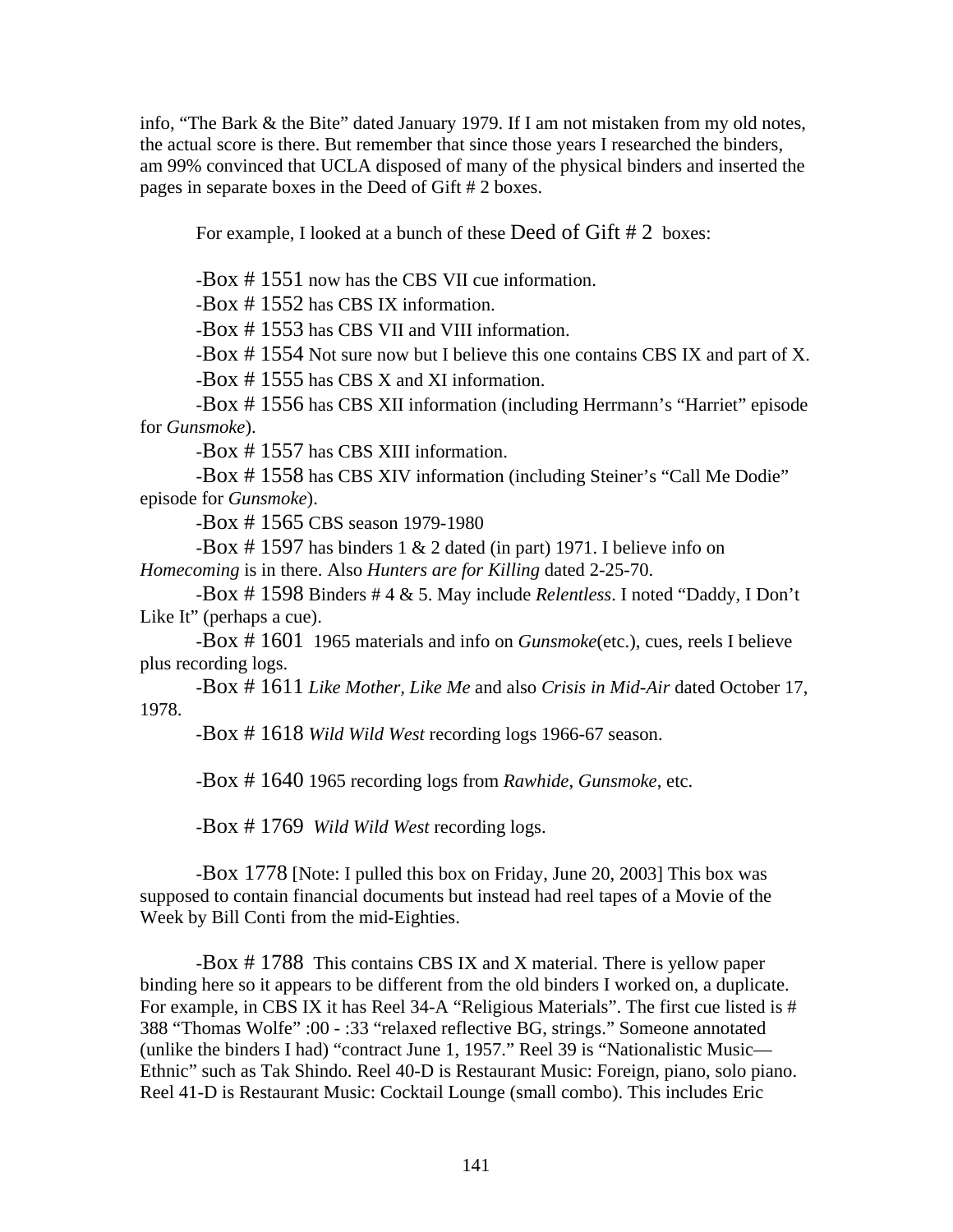Cook. Reel 43 cues are "Dramatic Bridges." This includes item 3, "The Arrow" from Herrmann's Collector's Item (# 2—not the one Paul Baron did). Annotated is "Contract December 21, 1957." Reel 51 is "Western Bridges & Backgrounds & Western Curtains." The first selection listed is "The Mesa" by B. Herrmann (contract June 21, 1957). Reel 58-D-One is "Dramatic and Anthology Main Titles." Included is item 5, "Landmark Finale" by Herrmann (contract March 1, 1956). Reel 58-D-3 is "Restricted Thematic Material." Included are the "Pursuit Theme" by Herrmann Reel 68-F is "Concrete Music—Electronic Music". The first item is "Trartonium # 1" by Oska Sala. Contract July 25, 1958 (and other dates) (contract Aug 5, 1958) and *Perry Mason* "Main Title" by Fred Steiner contract November 2, 1956.

 -Box 1790 [I pulled this box on 6-20-03] More detailed "CBS TV Music Editorial" sheets showing timings on scripts, and so forth. Episodes include "The Violent Land" dated 2/9/65 and "Blood Harvest" (dated 1-29-65) and editorials on *Gilligan's Island* ("St. Gilligan & the Dragon" dated 1-26-65) and *Cara Williams Show* ("How to Be happy, Though Married" dated 1-21-65). "Spanish Camp" (dated 4/2/65) is included, so is "El Hombre Bravo" (dated 12/31/64), "Diedhard" (dated 3/18/65), and so forth. All are tied to *Rawhide* (Prod # 2704).

 Also I believe in this box were *Perry Mason* music credits, progress reports, release schedules in the 1965-66 season. There is a folder on a pilot show, "Did You Ever Have One of These Days?" dated 9-12-66. Also "Run, Buddy, Run" from '66-'67. Also info on a *Wild Wild West* episode, "Night of the Undead" dated 2/2/68 (original airdate). But then I also have the date 7-5-68. Guest: H. Hatfield.

 -Box # 1805 [Note: I pulled this box on 6-20-2003]. The box includes cue sheets and other information on various 1958 shows. For example:

 -Series Title: *Lineup* (145). First telecast 3/14/58. Producer: CBS-TV. Cue Sheet # 580312-3. Episodic title: "George Case" The first cue is the Line Up Main Title M-10 by Rene Garriguenc, then "Prisoners" M.T. (M-11) by Garriguenc, then "Norman Country Scene" (cue # 263) by Garriguenc, and then "Knife Chord to Tail No. 5" by Moraweck, and so on.

 -"Lovie Lawrence Case" Line-Up, dated 1-16-58. Various composers' cues used including Garriquenc. Then "The Brothers" dated 10-9-56. Then an *Eve Arden Show* episode, "It Gives Me Great Pleasure" dated 9-17-57.

 -Box # 1813 [Note: I also pulled this box on June 20, 2003] Contents include cue sheets for a *Studio One* episode, "The Left Handed Welcome" dated 6-16-58. It was supervised by Jerry Goldsmith. The first cue is "After the Senior Prom" by Jimmy Duncan. Another cue is I-7 # 1 "Homecoming" by Goldsmith ):10 duration). I-10 # 2 is "Riches" by Goldsmith  $(.25)$ . I-21 # 3 is "Promise" by Goldsmith  $(.07)$ . I-21 is "Westinghouse Short Playoff" by Bernard Herrmann (:06). Etc.

 Then there is a *Studio One* episode, "Trial by Slander" airdate 1-20-58. The first cue used is "Opening: Studio One in Hollywood" by Bernard Herrmann (1:30 duration). Another cue is cue #467-R "The Lovers" by Goldsmith (CBS VII 57-A).

 Then we have the "Image of Fear" episode dated October 1958. The first cue is M-1, cut 3, "Quartet" by Tchaikovsky. CBS IX-E-28 (3:30 duration). The next cue is M-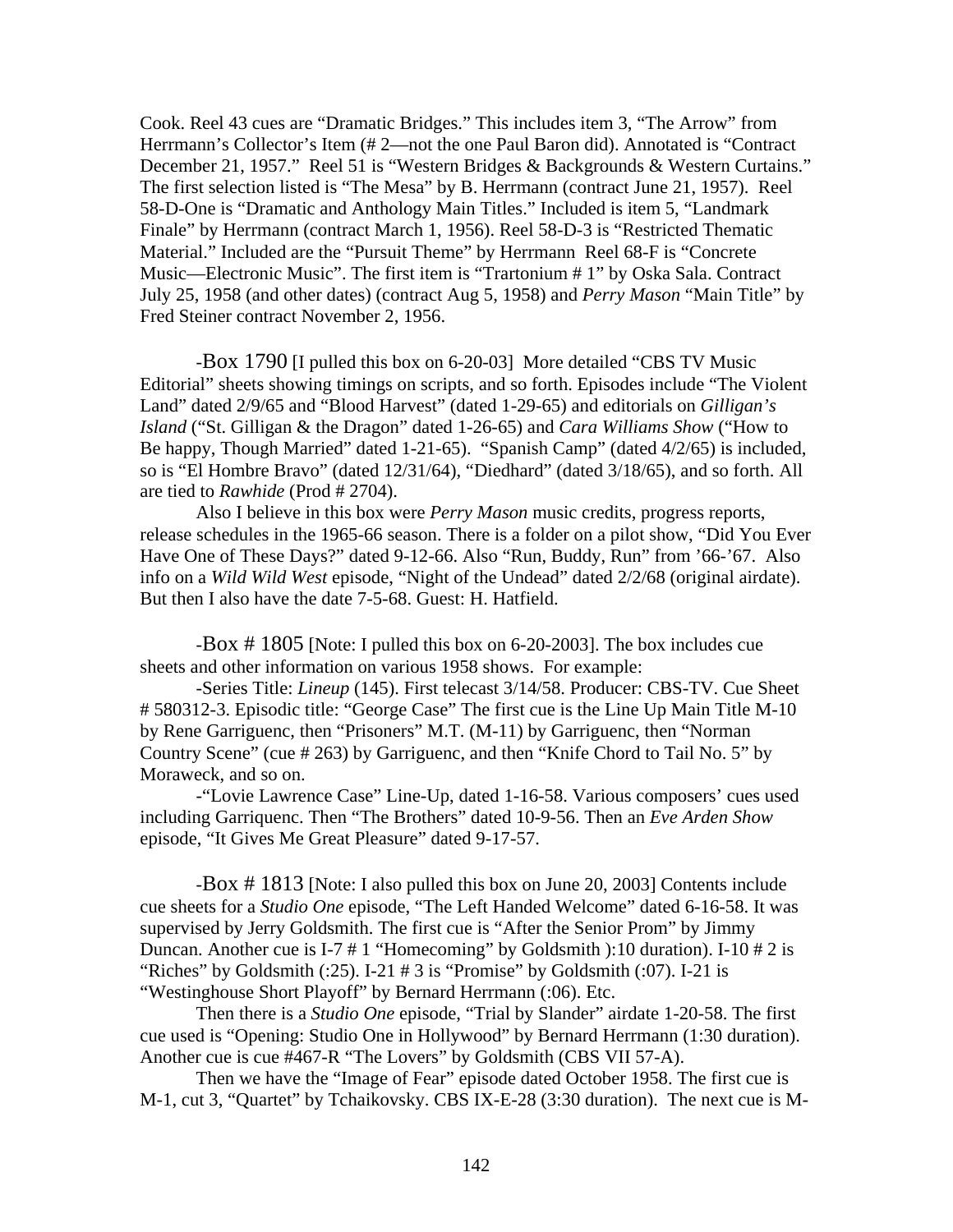2, cue # 257 "West Indies" by L. Moraweck CBS VII 63-A (:08 duration). Then M-2A, cue # 253, "Religious Processional # 1" by Garriguenc. Etc.

 There is also the "Edge of Truth" episode dated 4-28-58. Goldsmith composed the music. Cue I-1 # 1 "Edge of Truth" followed by I-3 # 2 "The Bribe", and so on.

 There is also the "Brotherhood of the Bell" episode airdate 1/6/58. Scene: 1976. Various composers, including *Outer Space Suite* cues by Herrmann.

Also "The Other Place" episode dated 1-13-58. Goldsmith cues here.

Also "Balance of Terror" dated 1-27-58. Germany scene. Includes a script.

 Also "The Lady Died at Midnight" dated September 1958 with a live orchestra. I believe it is all Goldsmith but I'm not completely positive.

 Also "No Place To Run" episode airdate 9-15-58. Time: 1938. Various composers (stock music).

 Also "The Laughing Willow" dated 2/3/58. Lots of classical music such as Strauss waltzes, Schoenberg.

Also "The Tongue of Angels" dated 3/17/58. All Goldsmith music.

Also "Incident in Kurishiki" dated 5-12-58, music by Tak Shindo..

 Also "The Funny Looking Kid" dated 5-19-58. The music supervisor was Rudy Schrager. Various composers, opening with Chopin's Prelude in A major. The next cue is "Nostalgia" (cue # 448) by Amphiteatrof (CBS 8-57-D), 2: 35 duration. The third cue is M-3 (# 439) "Romantic Scene" by Rene Garriguenc. Then M-4 (#318) "Rio Branco" by Garriguenc. Then M-5 (#414) "Pointed" by R. Schrager. Etc.

 Also cue sheets for "Enemy Within" dated 5-26-58. Various composers. The first cue (# 281) is "Alert # 1" by L. Moraweck (:40).

 Now: If you want to access the Deed of Gift # 2 ("CBS Inc. Film & Television Collection 1955-1883") Finding Aid, go either to:

http://WWW.oac.cdlib.org/findaid/ark:/13030/kt8x0nd51b/

http://WWW.oac.cdlib.org/view?docId=kt8x0nd51b;query=;style=oac4;doc.view=entire\_ text

 Note that the Deed of Gift # 1 (the 930 boxes of written scores and other materials listed above) are not included in this Finding Aid. I find this highly curious. I'll have to contact UCLA and ask why this is so.wjw Meanwhile you can use the Wayback Machine (web.archive.org) to access the old UCLA index, as given earlier:

http://web.archive.org/web/19970704055624/www.library.ucla.edu/libraries/music/mlsc/ cbs/index.htm

What I also find curious is that most of the boxes I had pulled for me in 2003 are not mentioned in this Finding Aid (*yet* at any rate). It's last update was sometime in 2008 (I am typing this paragraph on Wednesday, April 07, 2010). It states that the Collection will be updated periodically. Well, I hope in the next update they include Boxes 1551 thru 1558 that I had researched because they are not indicated yet. Boxes 1778, 1788, 1790, 1805, and 1813 that I had personally inspected *were* indicated in the current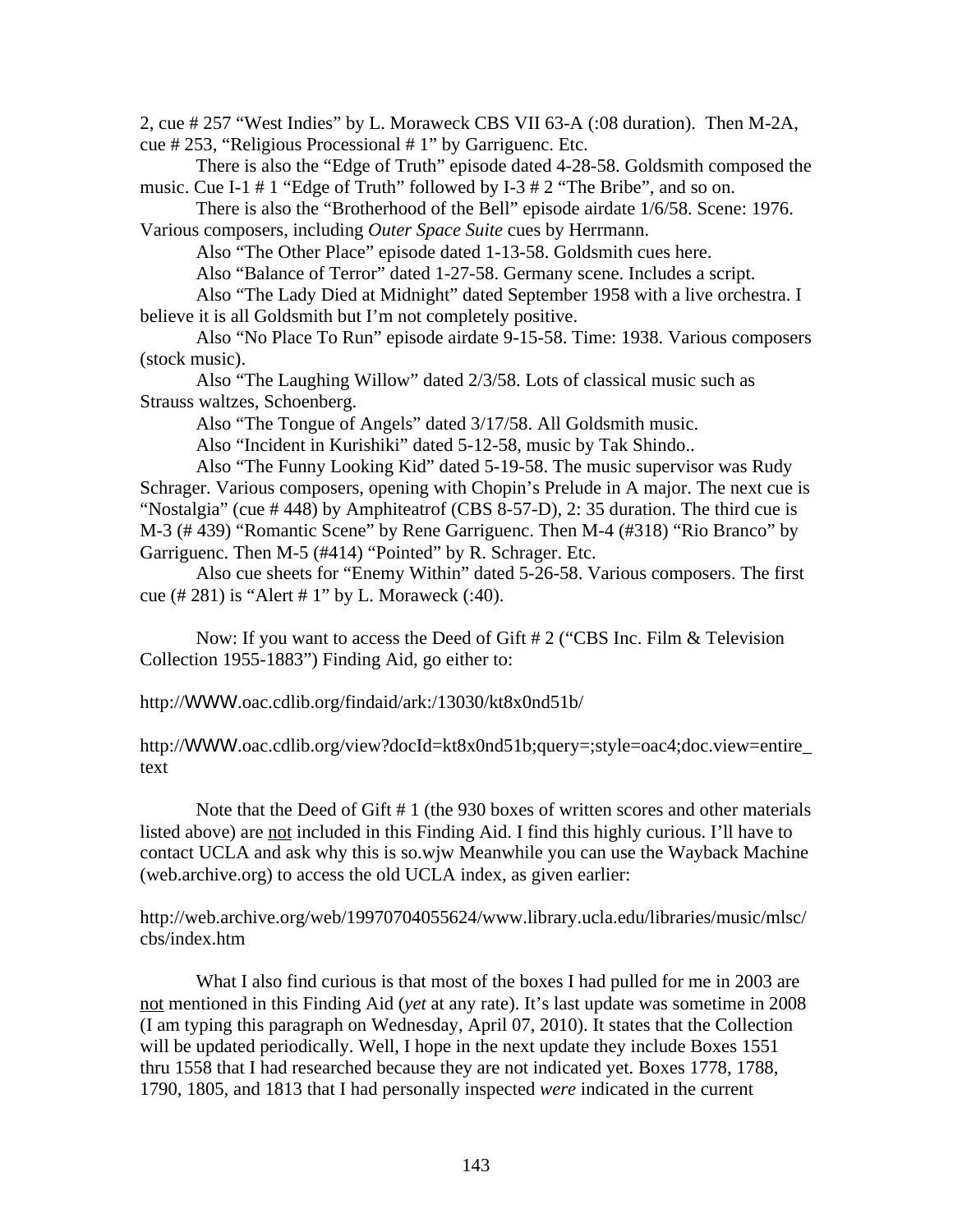Finding Aid. It *still* states that Box # 1778 has "Musicians' Payroll" although I expected the box and found it did not, as indicated earlier (instead it contains Bill Conti material). It indicates simply that Box 1805 contains "Studio logs & cue sheets 1955?" So there is not much detailed info here!

 I copied the two pages of information HTML of the Finding Aid and converted the material into my Microsoft Word. There is currently 938 pages of material to sift through! But a lot of it involves tapes and cassettes. There is very little in terms of written scores, so that is why I am not that terribly interested in laboriously researching the boxes. It would take too long and prove expensive. But I may go back there later in the year when I take a vacation in September and then in October. We'll see. I am on vacation now but spent my money to research at UCSB (Herrmann Papers).

 Now: Back in 4/30/99 at UCLA I copied a lot of cue titles from Red Binder 39 (CBS VII). The most cues contained in that binder were by Rene Garriguenc. There area 150 plus cues listed. I will not go thru them all but will offer a great deal of examples. Note that there are no Bernard Herrmann cues yet for this CBS Library VII ( 7 ) but there are plenty in CBS VIII ( 8 )! I have already delineated those in my prior paper "Television Works."

#### Rene Garriguenc:

| -"Adam & Eve Tag" cue # 322 CBS 7-60-A                               |
|----------------------------------------------------------------------|
| cue # $319$                                                          |
| 66<br>66<br>cue # $320$                                              |
| -"Adeste Fidelis" (arra.) 17, CBS 7-55-C                             |
| $\leq$ $\leq$<br>minor mood 17-C, CBS 7-55-C                         |
| $\zeta$ $\zeta$<br>$\zeta$ $\zeta$<br>neutral mood 17-B, CBS 7-55-C  |
| 66<br>66<br>paraphrase 17-A                                          |
| 66<br>$66\,$<br>$\zeta$ $\zeta$<br>Romantic mood 17-D,               |
| $\leq$ $\leq$<br>66<br>66<br>Scherzando 17-F                         |
| $\mbox{\bf 6}$<br>Sneak $&$ Finale 17-E,                             |
| -"Agitato" cue # 363 CBS 7-43-A                                      |
| -"Agitato # 1" cue # 345                                             |
| -"Agitato # 2" cue # 346                                             |
| -"Agitato Finale" cue # 374 CBS 7-47-A                               |
| -"Anxiety" cue #367 CBS 7-23-A                                       |
| -"Anxiety" cue # 367-A                                               |
| -"Arrest" cue # 73-A $\;$ CBS 7-43                                   |
| -"Arest Flareout" cue #73 CBS 7-43                                   |
| -"Auld Lang Syne" (arra.) Cue $#3$ , CBS 7-55-C (+ other variations) |
| -"Background for Suspense Theme" cue #463 CBS 7-56-A                 |
| -"Car Motion" cue #332 CBS 7-28-A                                    |
| -"Cassons Go Marching Along" (arra.) cue # 2 CBS 7-55-C-1            |
| -"Cassons Neutral Suspense" Cue #2-B (etc, other variations0         |
| -"Curtain" cue # 183-1 CBS 7-48                                      |
| -"Dark Emotional Suspense Tag" cue $#449$ CBS 7-47-A                 |
| -"Dark Suspense to Tag" cue $#452$ CBS 7-47-A                        |
|                                                                      |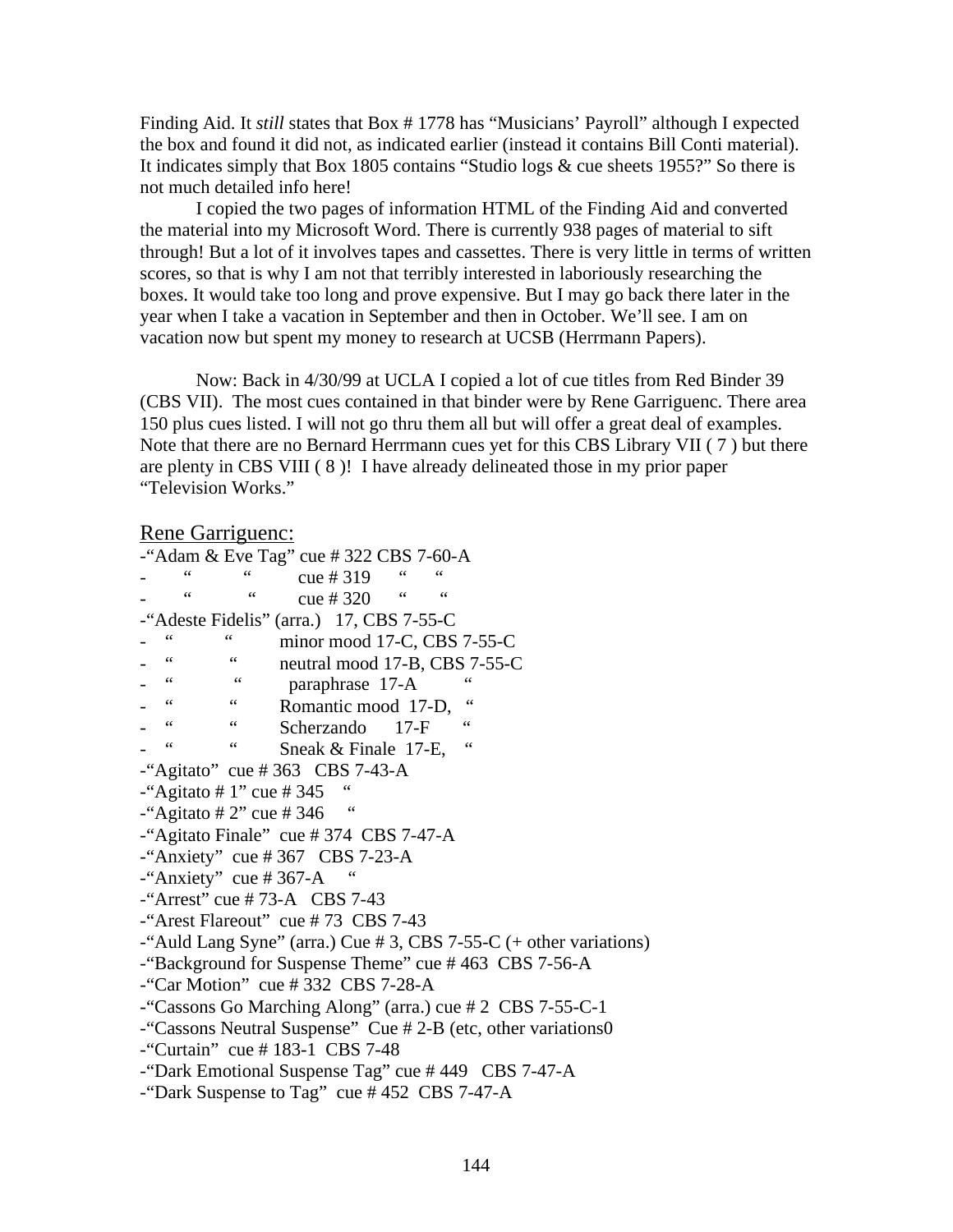-"Dramatic Agitato Final" cue # 371 "  $\frac{1000 \text{ m}}{1000 \text{ m}}$  Cue # 454 " -"Dramatic Heroic" cue # 355 " -"Dramatic Montage (Punct., Short Bridge) cue # 164 CBS 7-44 -"Dramatic Punct." Cue # 85-A CBS 7-44-1 -"Dramatic Sus. Calmato" cue # 354 CBS 7-43-A -"Dramatic Tag" cue # 183 CBS 7-48 "Early American" cue # 81 CBS 7-46 -"Emotional (Bridge)" cue # 157 CBS 7-43 -"Emotional (Neutral Bridge)" cue # 155 CBS 7-43 -"Emotional (Suspense Bridge)" cue #156 -"Emotional Bridge to Background" cue # 151 CBS 7-46 -"Emotional Dramatic" cue # 356 CBS 7-43-A -"Emotional Finale" cue # 370 CBS 7-48-A -"Emotional Finale" cue # 375 CBS 7-47-A -"Emotional Suspense to Tag" cue # 455 CBS 7-47-A  $-$ "First Nail" (arr.) cue #18 CBS 7-55-C  $-$ "Gallop" cue # 331 CBS 7-28-A -"Hail, Hail, the Gang's All Here" (arra.) cue # 4, CBS 7-55-C-1 -"Hall of Justice  $# 1$ " cue  $# 74$  CBS 7-46 -"Hall of Justice  $# 2"$  cue  $# 71$ -"Happy Tag" cue  $\#$  201 CBS 7-54-A -"He's A Jolly Good Fellow" (arra.) cue # 4 CBS 7-55-C  $\ldots$  " Paraphrased cue # 4-A " Minor mood cue  $#4-B$ -"Hornpipe" 4-x CBS 7-55-A -"Investigating" cue # 337 CBS 7-56-A-1  $\text{cue} \# 365 \quad \text{CBS} \; 7-46-1$  $"# 1$  cue # 78 CBS 7-45  $"#2$  cue #79 CBS 7-45 -"Jingle Bells" (arra.) cue # 19 CBS 7-55-C -"Jingle Bells" (dark mood)' cue # 19-D, ETC.  $-$ "Lively Tag" cue # 197 CBS 7-54  $-$ "Merry Tune" cue # 457 CBS 7-60-A -"Mounting Tension to Tag" cue # 451 CBS 7-47-A  $-$ "Neutral # 2" cue # 340 CBS 7-43  $\frac{1}{2}$  "Neutral # 3" cue # 341 "  $-$ "Neutral # 4" cue # 344  $-$ "Neutral # 5" cue # 358 "  $-$ "Neutral # 6" cue # 360 CBS 7-43-A  $-$ "Neutral (Waiting)" cue # 350 " -"Neutral Bridge" cue # 339 -"Neutral Melodic  $# 1$ " cue  $# 33-B$  CBS 7-57-C -"Neutral Melodic  $# 2"$  cue  $# 34-A$ <sup>-"</sup>Neutral Suspense" cue # 349 CBS 7-43-A cue # 353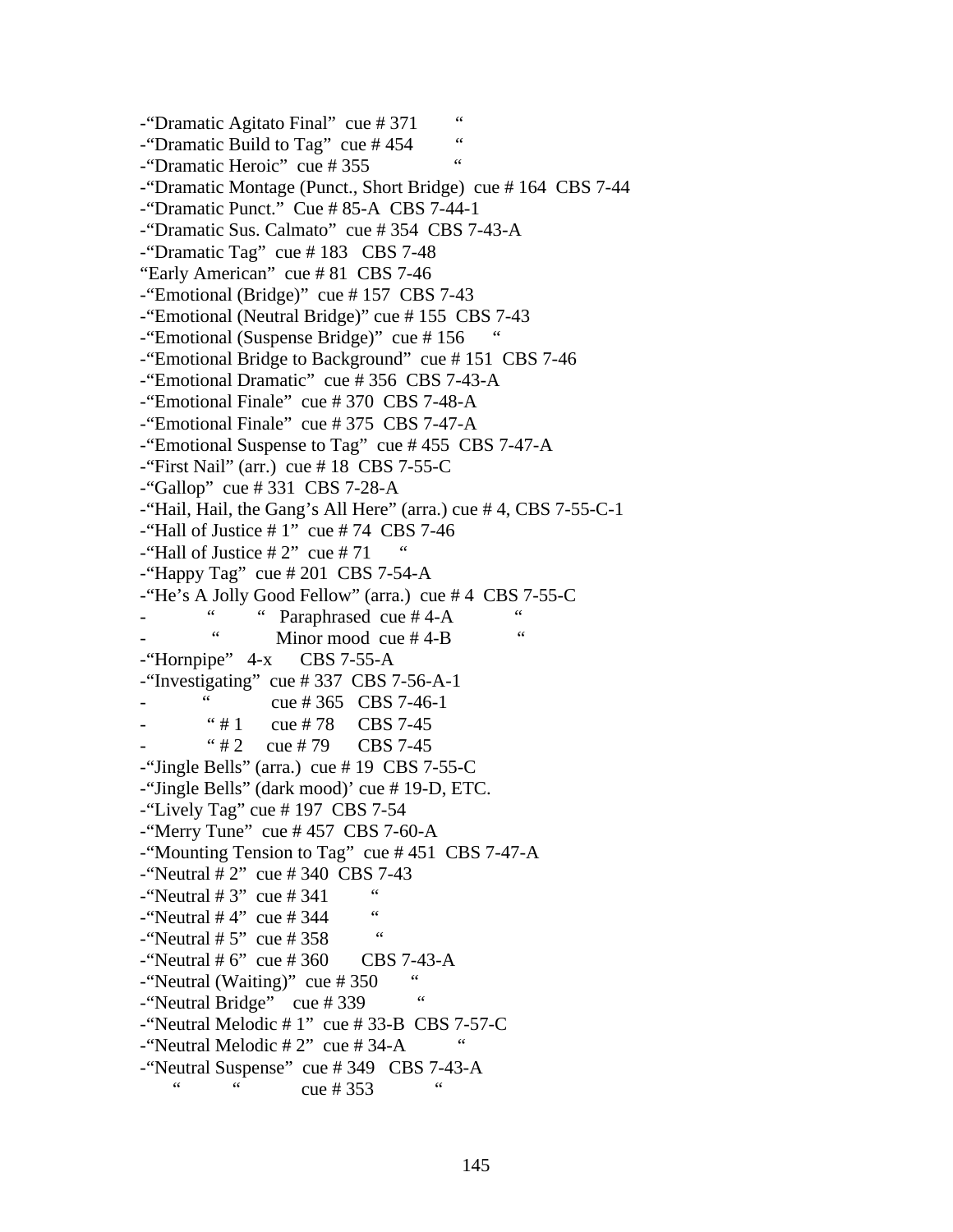"  $\cdot$  " B.G cue # 15-x CBS 7-56-A-1 - "Neutral to Emotional" cue # 361 CBS 7-43-A -"Noble" cue # 150 CBS 7-46 -"Noble (Emotional Bridge)" cue # 160 CBS 7-43 -"Noble (Neutral Bridge)" cue # 158 " -"Noble (Suspense)" cue # 159 " -"Open Spaces" cue # 343 CBS 7-43-A  $-$ "Patriotic" cue #162 CBS 7-46 -"Patriotic Finale" cue # 369 CBS 7-18-A  $\frac{1}{2}$  cue # 372 CBS 7-47<br> $\frac{1}{2}$  CBS 7 cue # 373 CBS 7-48-A ETC -"Prisoner's M.T." CBS 7-49-B -"Prisoner's March" cue # 335 -"Red River Valley Panoramic" (arra.) cue # 45 CBS 7-55-C-3  $-$  "  $-$  "  $-$  "  $\text{Para.}$  Cue # 45-A -"Rescue # 1" CBS 7-49 -"Rescue # 2" cue # 336 CBS 7-56-A-1  $-$ "Romance" cue #80 CBS 7-46 -"Scherzando" (based on Adam & Eve Theme) cue # 323 CBS 7-52-A (six versions) -ETC.

## Lucio Agostini:

-"Multiple Mysterioso" cue # 441-A CBS 7-23-A -"Scherzo Theme" cue # 442 CBS 7-60-A

# Paul Baron:

 $-$ "Canyon Trail # 2" cue # 45 CBS 7-51  $-$ "Going West # 1" cue # 43-A CBS 7-48  $-$ "Going West #" cue #43 CBS 7-51  $-$ "Going West # 2" cue # 295 CBS 7-53-A  $-$ "Going West # 3" cue # 296 -"Let's Take A Walk" cue # 44 CBS 7-51 -"Musical Elements" cue # 48-A CBS 7-23  $-$ "P.M. M.T." cue #9 CBS 7-58-C

 $cue # 10"$ 

 [NOTE: This is very interesting. I believe P.M. means Perry Mason. So he was hired to do a Main title for the new series. I wonder what it sounded like? I never got to see the written score, although it *may* be in one of the early boxes.] -"Piano Improv." CBS 7-40

# Maurice Carlton :

-"All We Needed" cue # 113 CBS 7-50  $-$ "Apple Polish" cue #127 CBS 7-52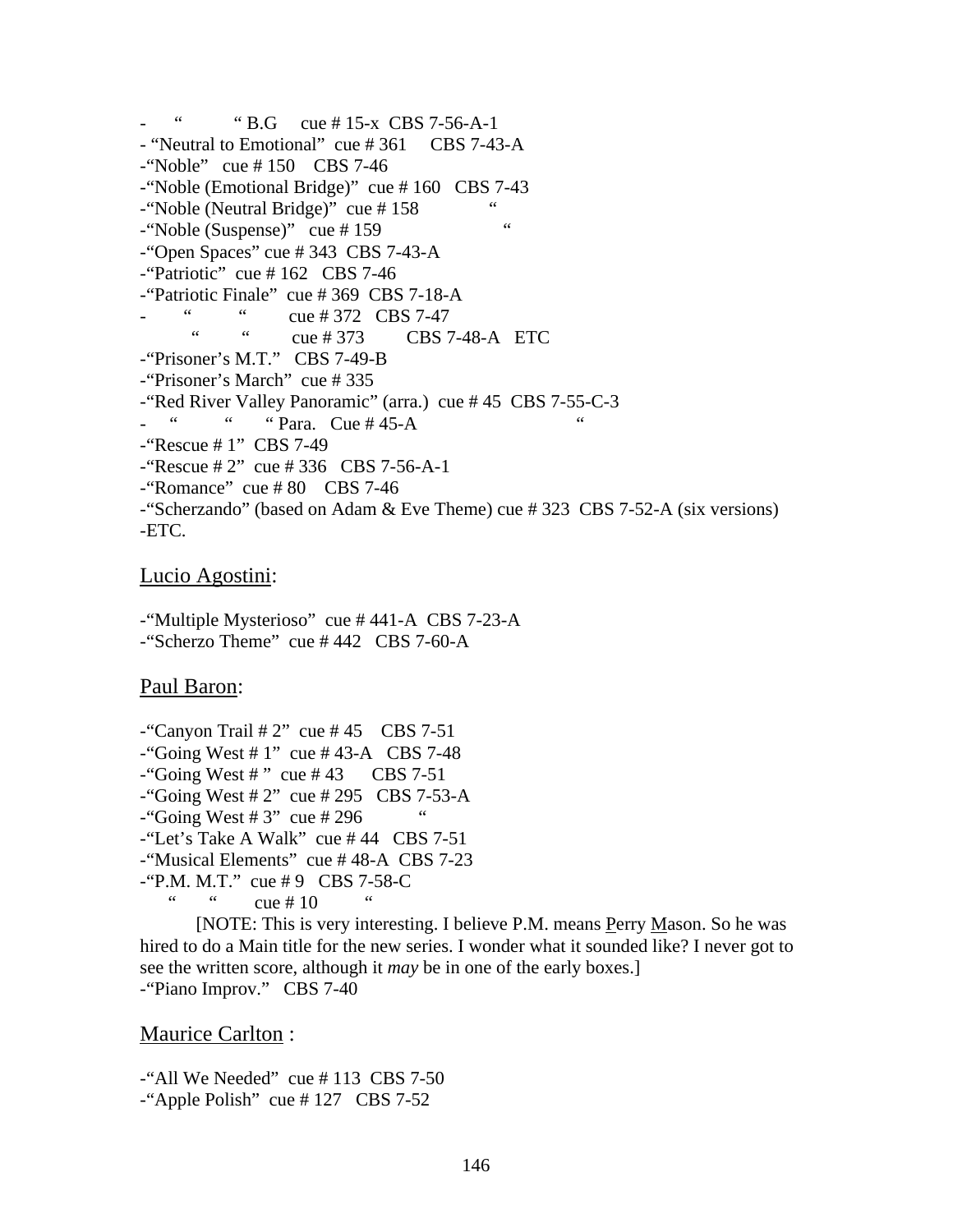| -"Bald Hair" cue # 126        | $\leq$          |
|-------------------------------|-----------------|
| -"Check" cue #132             | 66              |
| -"Corridor" cue #120          | $\zeta$ $\zeta$ |
| -"Crowd, The" cue $\#$ 119    | $\zeta$ $\zeta$ |
| -"Deject" cue #130            | $\zeta$ $\zeta$ |
| -"Drop the Case" cue $\#$ 116 | 66              |
| -"Eat & Run" cue # 139        | 66              |
| -ETC.                         |                 |
|                               |                 |

## Anthony Collins:

 $-$ "Accent" cue # 57 CBS 7-43 -"Emotional Bridge" cue # 56 CBS 7-43

#### Lud Gluskin:

-"Lieberstraumn" (Liszt) arra. Cue # 173 CBS 7-55

## Jerry Goldsmith:

-"A Clever Trick" cue # 389-R CBS 7-52-A -"At the Fountain" cue # 391-R CBS 7-59  $-$ "Attack" cue # 424-R CBS 7-62-A-1  $-$ "Autumn M.T." cue # 408-R CBS 7-56-A  $-$ "Autumn's End" cue #413-R -"Cavalry Montage" cue # 480-R CBS 7-62-A-1  $-$ "Cavalry Patrol" cue # 414-R -"Dark Room" cue # 382-A CBS 7-23-A-1 -"Day Camp" cue # 272 CBS 7-62-A -"Departure in the Fog" cue # 393-R CBS 7-56-A -"Dirge" cue # 412-R CBS 7-50-A-1 -"Dragon's End" cue # 393-R CBS 7-56-A-1  $-$ "Drunk at Six" cue # 394-R -"Dry View" cue  $\#$  416-R CBS 7-51-A  $-$ "Essay" cue #469-R -"Figures in the Fog" cue # 399-R CBS 7-56-A-1  $-$ "Gallop Ho" cue #417-R CBS 7-62-A-1  $-$ "Gone at Last" cue # 396-R "  $-$ "Good Morning" cue # 385-R  $-$ "Gray [???] cue # 407-R " -"Hop & A Skip" cue # 388-R CBS 7-52-A -"Indian Ambush" cue # 419-R CBS 7-56-A -"King's Farewell" cue # 390-R CBS 7-37-A -"Knight's Entrance" cue # 389-R "  $-$ "Lament" cue # 418-R CBS 7-57-A -"Laramie Hoedown" cue # 422-R CBS 7-52-A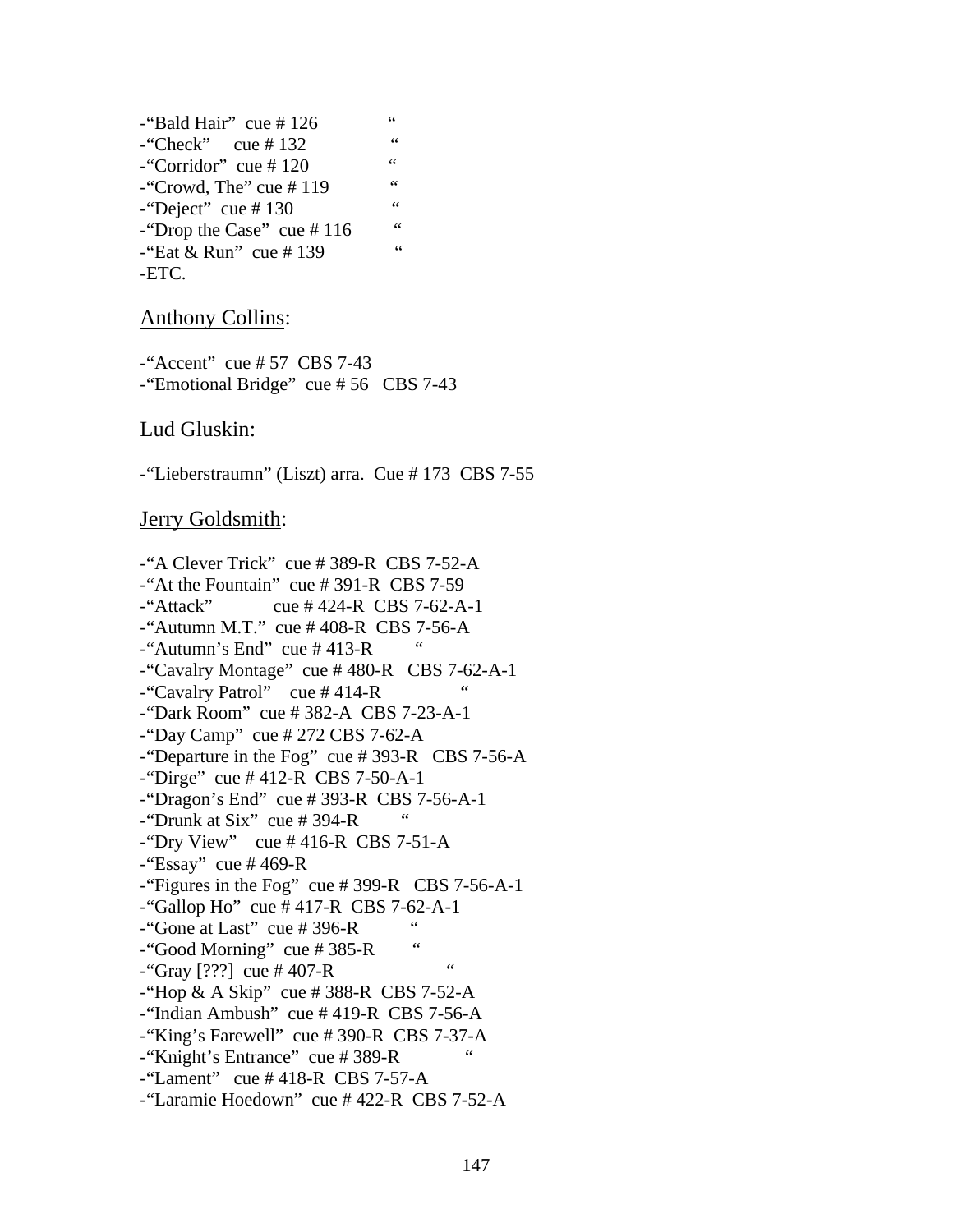-"Leap from the Mist" cue # 401-R CBS 7-56-A -"Leaping Sneak" cue # 397-R CBS 7-50  $-$ "Lurking Figure" cue #402-R -"Mist Lifts" cue # 400-R CBD 7-56-A-1 -"Moment of Sorrow" cue # 395-R " -"Night Reflecting" cue # 383-R CBS 7-57-A -"Nocturnal Interlude" cue # 410-R  $-$ "Patrol Montage" cue # 425-R CBS 7-62-A-1 -"Peaceful Soul" cue # 466-R CBS 7-47-A -"Quince Winces" cue # 415-R CBS 7-51-A -"Ran Afoul" cue # 404-R CBS 7-56-A-1  $-$ "Rapid Flight" cue #470-R  $-$ "Released" cue # 405-R CBS 7-48-A  $-$ "Run to the Sea" cue # 406-R -"Rural Bounce" cue # 384-R CBS 7-63-A -"Sad Departure" cue #423-R CBS 7-43-A -"Saturday Night" cue # 421-R  $-$ "Short Run" cue # 471-R CBS 7-43-A -"Silent Flight" cue # 382 CBS 7-23-A -"Sleeping Creeps" cue # 398-R CBS 7-56-A -"Solemn Finish" cue # 426-R -"Strange Return" cue # 409-R -"Summer Sadness" cue # 411-R -"Thrust in the Dark" cue  $\#$  403-R CBS 7-56-A-1 -"Up & At Them" cue # 386-R  $-$ "Young Love" cue #468-R CBS 7-47-A -"Youth Speaks" cue # 467-R CBS 7-57-A

# Leigh Harline :

```
-"Bridge # 1" cue # 98 CBS 7-52-B
\frac{1}{2}"Bridge # 2" cue # 99 "
\frac{1}{2} "Bridge # 3" cue # 100 "
\frac{100}{100} "Bridge # 4" cue # 101 "
-"Bridge # 5" cue # 102
-"Bridge # 6" cue # 103 "
-"Gillie Pantomime" cue # 104 CBS 7-54-B 
- "Harvey Pantomime" cue #105
"Harvey & Gillie Pantomime" cue # 107 
-"Hurry" cue # 108 CBS 7-52-B
-"Pantomime-General" cue # 106 CBS 7-52-B 
-"Punctuation # 1" cue # 92
-"Punctuation \# 2" cue \# 93 [thru \# 6 or cue \# 107]
-"Tag # 1" cue # 109 CBS 7-54-B [thru # 4 or cue # 112]
```
# Wilbur Hatch: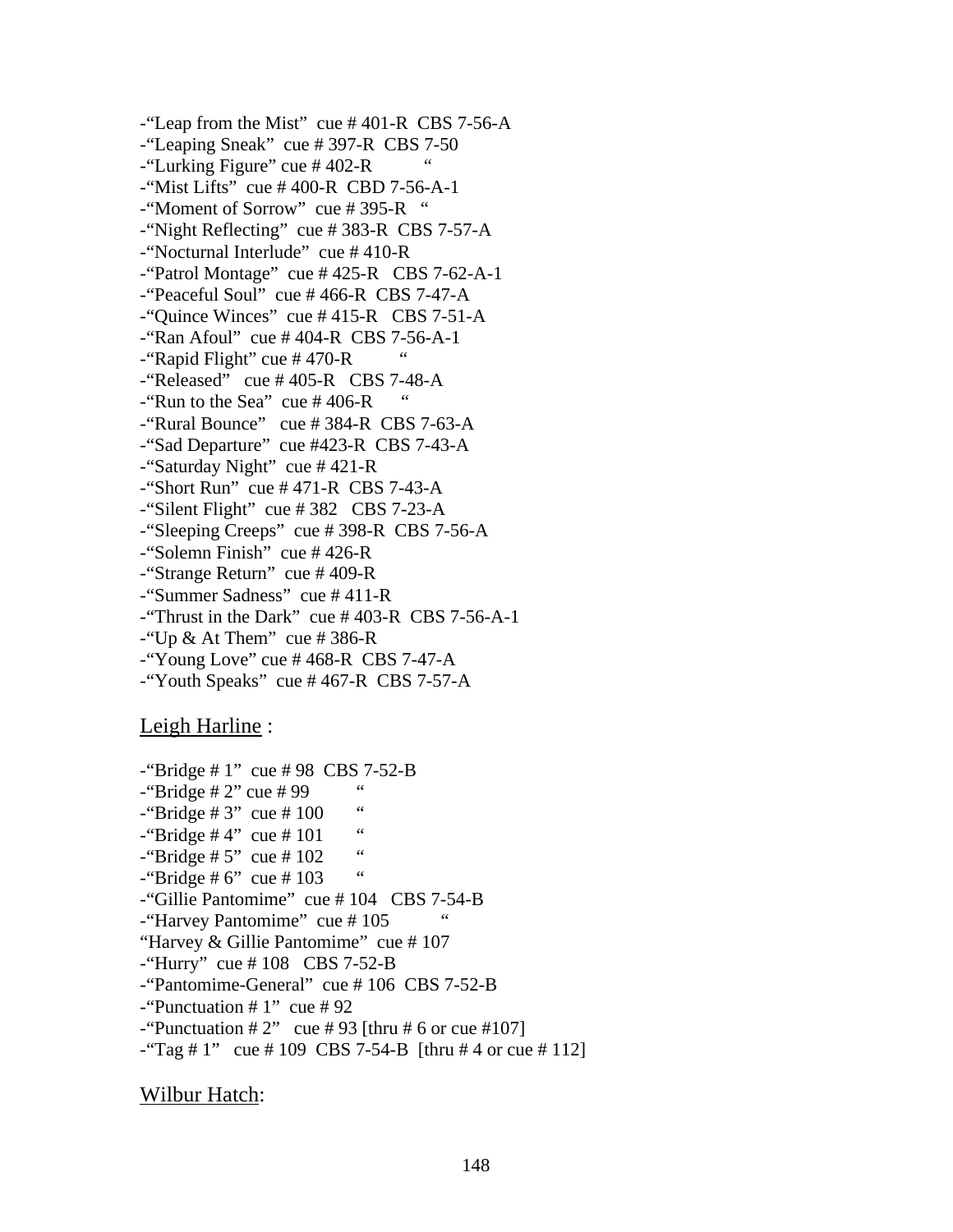$-$ "Abrupt Tag" cue # 53 CBS 7-54-A  $-$ "All [???] Tag" cue # 58  $-$ "All's Well" cue # 106 [???] " -"At Ease" cue # 94 CBS 7-52 -"Band Tag" cue  $\#$  42 CBS 7-54-B -"Basses Wild Tag" cue # 52 -"Bend the Bow" cue # 102 -"Bongo Punct." Cue # 57 CBS 7-52-B-1 -"Both of 'em Punct." Cue # 43 " -Bothered Brothers Pantomime" cue # 39 -"Bridge # 1" cue # 98 CBS 7-52-B [Note: these series of Bridges were earlier assigned to Leigh Harline so obviously there is a mistake somewhere…]  $-$ "Bright Tag" cue # 88 CBS 7-48  $-$ "Brother's Bridge # 1" cue # 6 CBS 7-52-C '"Brother's Bridge # 2" cue # 6 also " -"Brother's Pantomime" cue # 7  $-$ "Can't Say No Punct.# 5" cue # 16 CBS 7-52-B -"Chime Happy Punct." cue # 6 also -"Curtain-Latin" cue # 91 -"Daffie Down Gillie Punct." cue # 10 -"Descending Tuba Bridge # 12" cue # 23  $-$ "Diabolic" cue # 107 CBS 7-52 -"Downcat" cue # 108 -"Dirge Pantomime" cue # 36  $-$ "End Title" cue # 2 CBS 7-60-B "End Title A" cue  $#3$  $-$ "Exit Softly Tag" cue # 59 CBS 7-54 [ETC Maybe over a hundred more cues listed!]

# Bernhardt Kaun:

 $-$ "Bridge # 1" CBS 7-43-B  $-$ "Bridge # 2" -"Classical Scherzo" CBS 7-45-B -"Dramatic Mysterioso # 3" 7-56-D -"Theme A" CBS 7-58-B -"Theme B" "

# Rex Koury:

-"Desert Sunrise (Theme)" cue # 292 CBS 7-53-A -"Gunsmoke Theme" CBS 7-53 -"Western Bridge (Trial to Mexico) "Mad Man" cue # 28 CBS 7-51-1

Jerry Mengo: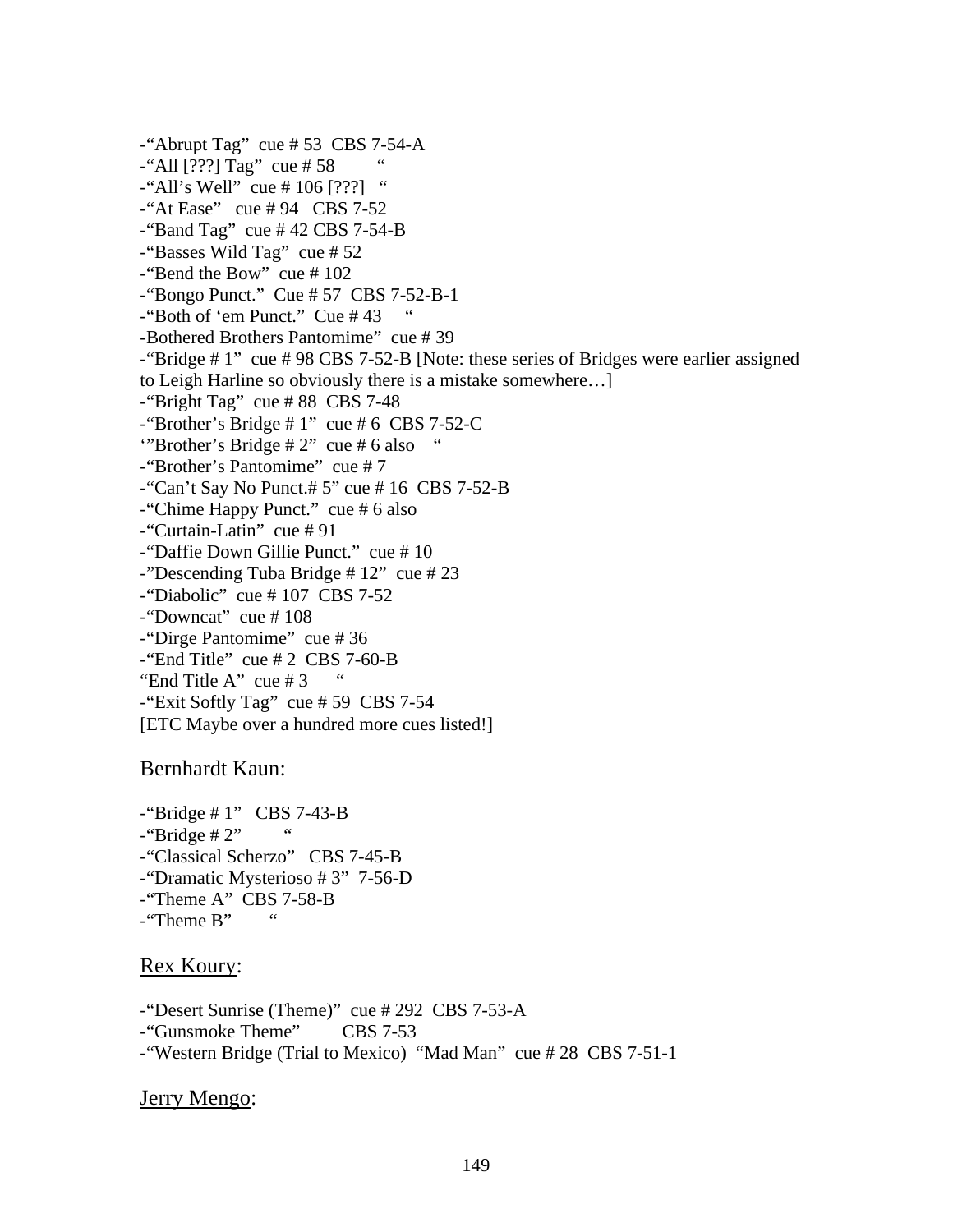"Big Noise at the Plaza" CBS 7-42 -"El Morocco" [ETC]

L. Moraweck:

-"A Killing in Abilene" cue # 43 CBS 7-51-C -"Accent" cue # 57 CBS 7-43-1  $-$ "Adversity # 1" cue # 311 CBS 7-46-A -"Alert # 1" cue # 281 CBS 7-62-A-1  $-$ "Alert # 2" cue # 280  $-$ "Battleground" cue # 270 CBS 7-62-A-1 -"Battleground Finale" cue # 271 CBS 7-47-A  $-$ "Buildup # 1" cue # 21 CBS 7-45-C -"Buildup Chord" cue # 48 CBS 7-44-C  $-$ "Call to Duty # 1" cue # 302 CBS 7-46-A -Call to Duty  $\# 2$ " cue  $\# 286$  "  $-$ "Call to Duty # 3" cue # 287 " -"Call to Duty  $#4"$  cue  $#283$ -"Call to Duty  $# 5"$  cue  $# 284$ -"Call to Duty  $# 6$ " cue  $# 285$ -"Canyon Trail  $# 2$ " (arra.) cue  $# 45$  CBS 7-51 -"Cavalry Punct." Cue # 273 CBS 7-62-A-1 -"Cavalry Punct.  $\# 3"$  cue  $\# 261$ -"Cavalry Bridge  $# 1$ " cue  $# 268$  " -"Cavalry Bridge  $# 2"$  cue  $# 269"$ -"Cavalry Ride # 1" cue # 267  $-$ "Cavalry Ride # 2" cue # 276  $-$ "Cavalry Ride # 3" cue # 262 -"Cavalry Ride  $\# 2$  Final" cue  $\# 260$ -"Cavalry Ride  $\#$  3 Final" cue  $\#$  263 -"Civil War Cavalry" cue # 338 CBS 7-62-A-1 -"Clouds (Fantasy)" cue # 55 CBS 7-45 -"Curtain" cue # 183-1 CBS 7-47-1  $\text{cue} \# 35$  CBS 7-47-A -"Dark Canyon" cue # 253-A CBS 7-53-A -"Dark Cell" cue # 303 CBS 7-23-A-1  $-$ "Dark Cell # 2" cue # 305  $-$ "Dark Destiny # 1" cue # 289 CBS 7-56-A  $-$ "Death March # 2" cue # 294 -"Dejection" cue # 256 -"Desert at Night" cue # 252 CBS 7-53-A -"Desert at Night" cue 8 CBS 7-51-1 -"Desert at Sunrise" (arra.) cue # 292 CBS 7-53-A  $-$ "Discouragement # 1" cue # 290 CBS 7-56-A-1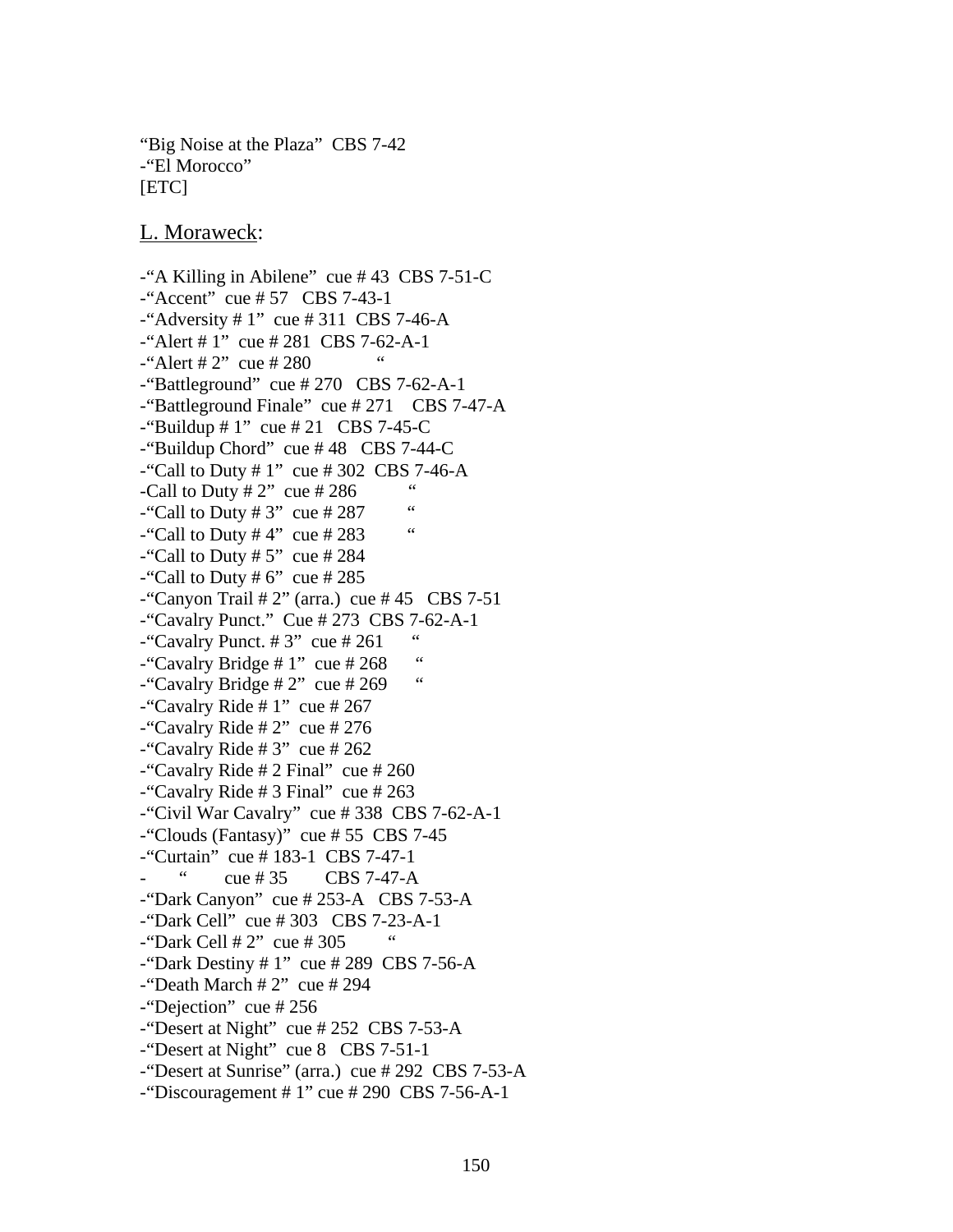-"Dramatic" cue # 36 CBS 7-51-C -"Dramatic Bridge" cue # 56 CBS 7-43 -"Dramatic Curtain" cue # 11 CBS 7-47 -"Dramatic Montage" cue # 57 CBS 7-43 -"Dramatic Tag" cue  $\# 35$  CBS 7-47-1 -"Dramatic Tag" cue # 46 CBS 7-48 -"Dramatic Tag" cue # 13 " -"Eerie # 5 (Torment)" cue # 308 CBS 7-56-A-1  $-$ "Eerie # 6 (Tension)" cue # 309 -"Eerie Dream" cue # 314 CBS 7-56  $-$ "Eerie Dream # 2" cue # 313" CBS 7-56-A -Eerie Nightmare # 2" cue # 3130A CBS 7-56-A -"Eerie Nightmare" cue # 304 CBS 7-23 -"Emotional Bridge" cue # 56 CBS 7-43- -"Eroica" cue # 259 CBS 7-62-A -"Fanfare # 1" cue # 264 CBS 7-37-A -"Fear # 1" cue # 264 CBS 7-23-A  $-$ "Fear # 2" cue # 307  $-$ "Fight, The" cue # 255 CBS 7-46-A -"French Horn & Trombone" cue # 3 CBS 7-51-1 -"French Horn Solo (Trial to Mexico)" cue  $#2$ -"Going West # 1" cue # 43-A CBS 7-48  $-$ "Going West # 1" (arra.) cue # 43 CBS 7-51  $-$ "Going West # 2" cue # 295 CBS 7-53-A  $-$ "Going West # 3" cue # 296 -"Growing Terror" cue # 300 CBS 7-46-A -"Growing Terror" cue # 299 CBS 7-56-A -"High to Low Punct." Cue # 47 CBS 7-44-C -"Horseman (Trail to Mexico) Chase" CBS 7-51  $-$  "  $-$  "  $+2$  " -"Impending Doom" cue # 297 CBS 7-56-A -"Indian Flute Suite" cue # 318-H CBS 7-39-A -"Into Darkness" cue # 52 CBS 7-46-C -"Investigating  $\# 1$ " cue  $\# 31$  CBS 7-46-1  $\frac{4}{12}$  cue # 10  $\frac{4}{12}$  cue # 10  $\frac{4}{12}$  cue # 266  $\frac{4}{12}$  $# 3$  cue  $# 266$  $\frac{44}{11}$  cue # 382  $# 5$  cue  $# 317$ -"Jeopardy # 1" cue # 310 CBS 7-23-A-1 -"Johnny Come Marching Home" (arra.) cue # 143 -"Machine Music" cue # 58 CBS 7-46  $-$ "M.T. & Background" cue #39 CBS 7-51-C " (Indian Evening)" cue  $#38$  $-$ "Menace" cue # 35-B  $-$ "Menace Ahead # 1" cue # 51 CBS 7-46-C -"Menace Ahead  $# 2"$  cue  $# 46"$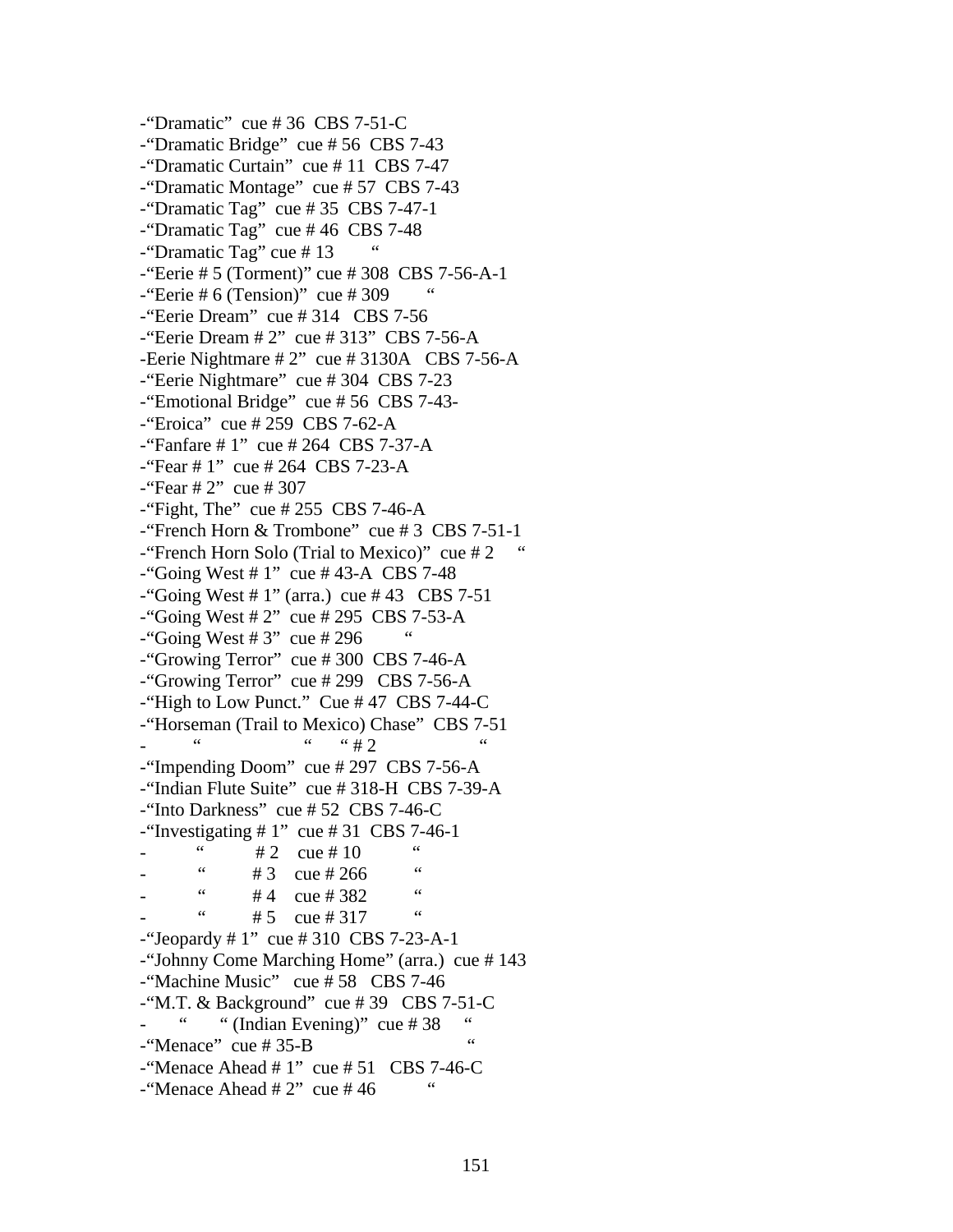```
-"Military Buildup" cue # 50 CBS 7-62-C 
-"Nervous Tension" cue # 316 CBS 7-56-A 
-"Neutral on Theme" cue # 37 CBS 7-51-C 
-"Night Watch" cue # 33 CBS 7-48-A 
-"Night Watch # 1" cue # 33 CBS 7-45
-"Night Watch # 2" cue # 39 CBS 7-48
-"Night Watch # 2" cue # 301 CBS 7-46-A
-"Nobleman # 1" cue # 48 CBS 7-46-1
-"Nobleman # 2" cue # 41
-"Nobleman # 1 Tag" cue # 48-A "
-"Pastoral Sneak to Curtain" cue # 7-A CBS 7-47 
-"Pilots (Military)" cue # 59 CBS 7-46 
-"Police Hunt # 3" cue # 30 CBS 7-46-1 
-"Punct. # 4 & Fanfare Final" cue # 275 CBS 7-62-A-1 
-"Pursuit # 1" cue # 274
-"Quiet Night" cue # 254 CBS 7-56-A-1
-"Return from War" cue # 258 CBS 7-62-A-1
-"Rio Grande # 1" cue # 24 CBS 7-51-1 
-"Rio Grande # 2" cue # 23
-"Rush Punct. # 1" cue # 22 CBS 7-44-C 
- " #2 "
-"Sadness # 1" cue # 14 CBS 7-45 
-"Sadness # 2" cue # 298 CBS 7-47-A 
-"Shock Curtain \# 1" cue \# 23 CBS 7-47-C [Note: Rio Grande \# 2 is also cue 23]
-"Shock Curtain # 2" cue # 24
-"Shock Curtain # 3" cue # 25
-"Soliloquy # 5" cue # 42 CBS 7-45
-"Sneak to Heavy Dramatic Tag" cue # 10 CBS 7-47 
-"Sneak to Turbulent Curtain" cue # 34 " 
-"Somber Appreciation" cue # 292 CBS 7-46-A-1 
-"Strong Man" cue # 278 "
-"Strong Man Final" cue # 279-A CBS 7-48-A 
-"Sunrise # 1" cue # 6 CBS 7-46-1
\frac{1}{2} "Sunrise # 1 Curtain" cue # 6-A "
-"Sunrise # 2" Cue # 7
-"Sunrise # 2 Tag" cue # 7-A
-"Suspense BG" cue # 72 CBS 7-46 
-"Suspense # 1 (#2936)" cue # 43 CBS 7-51-C 
-"Suspense # 2 (#2937)" cue # 42 "
-"Suspense # 5 (#2939)" cue # 41
-"Suspense # 9 (#2943)" cue # 40 "
-"Suspense # 14 (#2948)" cue # 44
"T.V. Montage # 2" cue # 9 CBS 7-43
-"Tension on the Trail" cue # 312 CBS 7-51-A 
- " \# 1 cue \# 312 CBS 7-53
           " # 2 cue # 288 CBS 7-53-A
```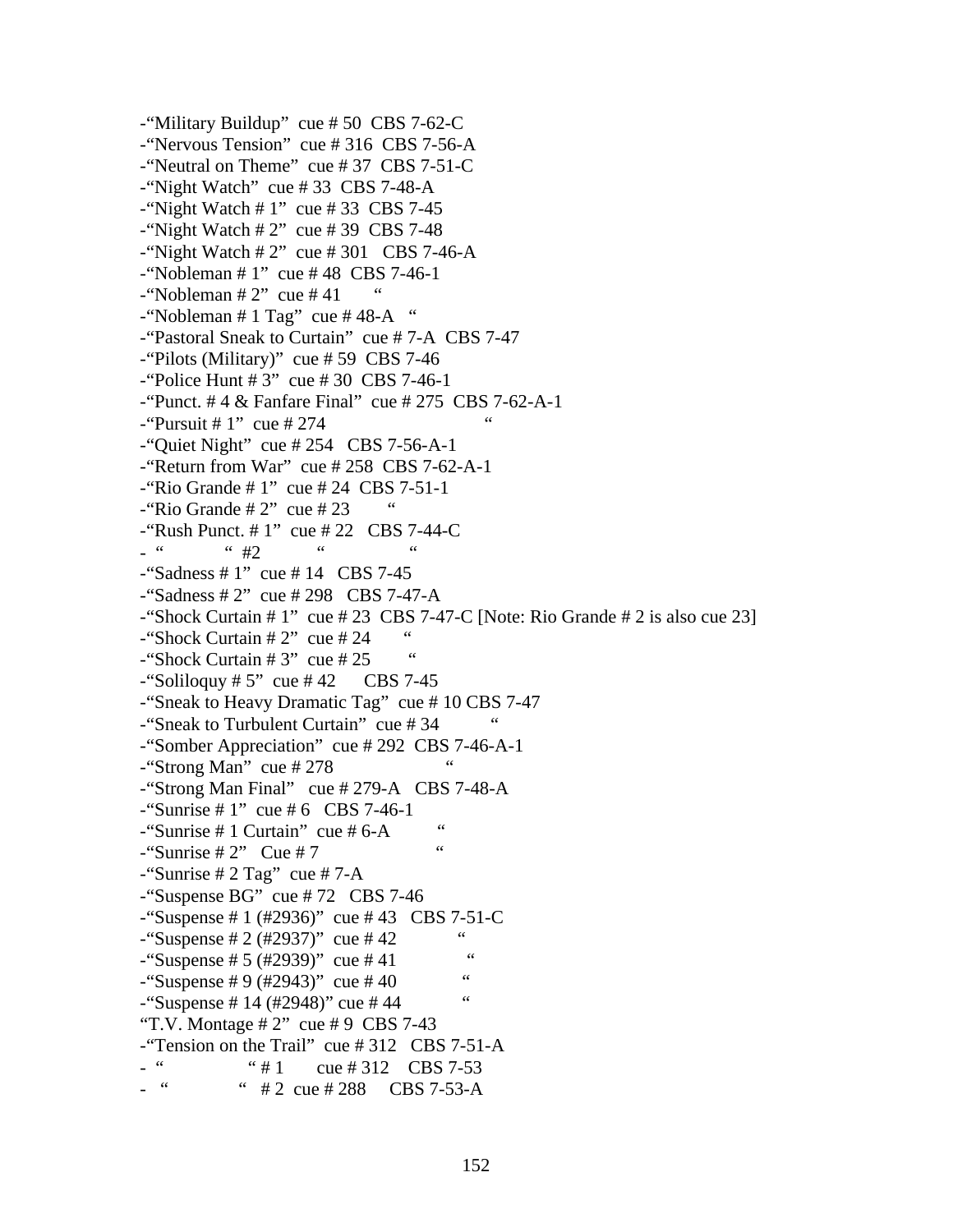-"Train Effect" CBS 7-28  $-$ "Trumpet Solo" cue # 27-B CBS 7-51-1  $-$ "Waiting # 1" cue # 250 CBS 7-56-A  $-$ "Waiting # 2" cue # 251  $-$ "West Indies" cue # 257 CBS 7-63-A -"Western Bridge" cue # 22 CBS 7-51-1 -"Western Bridge (Travel to Mexico) "Madman" cue # 28 -"Western Bridge (Stagecoach)" cue # 27 -"Western Bridge (Punct.)" cue # 19 -"Western Bridge (Street)" cue # 291  $-$ "Westerners # 2" cue # 4 -"Westerners (Trail to Mexico)" cue 1 CBS 7-51

## Lyn Murray:

-"Bridge # 1" cue # 66 CBS 7-52-B  $-$ "Bridge # 2" cue # 67 CBS 7-52-B  $-$ "Bridge # 3" cue # 68  $-$ "Bridge # 5" cue # 70  $-$ "Bridge # 6" cue # 71  $-$ "Bridge # 7" cue # 72 -"Curtain Latin" cue # 91 CBS 7-54-B  $-$ "Finale # 1" cue # 84  $-$ "Gillie Pant. # 2" cue # 88 -"Harvey & Gillie Pant.  $\# 3$ " cue  $\# 89$ "Harvey Pant.  $# 1$ " cue  $# 87$ -"Little Chase" cue # 83  $-$ "Pant. #4-General" cue #90 -"Pant.#1" cue # 73 [Note: Most likely abbreviated for "Pantomime"]  $-$ "Pant. # 2" cue # 74 [thru # 79] -"Rock A Bye Baby" (para.) cue # 8 CBS 7-55-C-2 -"Sailor's Hornpipe" cue 5-x CBS 7-55-B  $-$ "Scherzo # 1 (woodwinds) cue # 80  $-$ "Scherzo # 2 (strings)" cue # 81  $-$ "Scherzo # 3 (orch.)" cue # 88  $-$ "Tag # 1" cue # 85  $-$ "Tag # 2" cue # 86

# David Rose:

-"Adam & Eve Lift" cue # 15 CBS 7-52-C -"Adam & Eve Playoff" cue # 13 CBS 7-54-C -"Adam & Eve Theme" cue # 13 CBS 7-60-C

Leonard Rosenthal: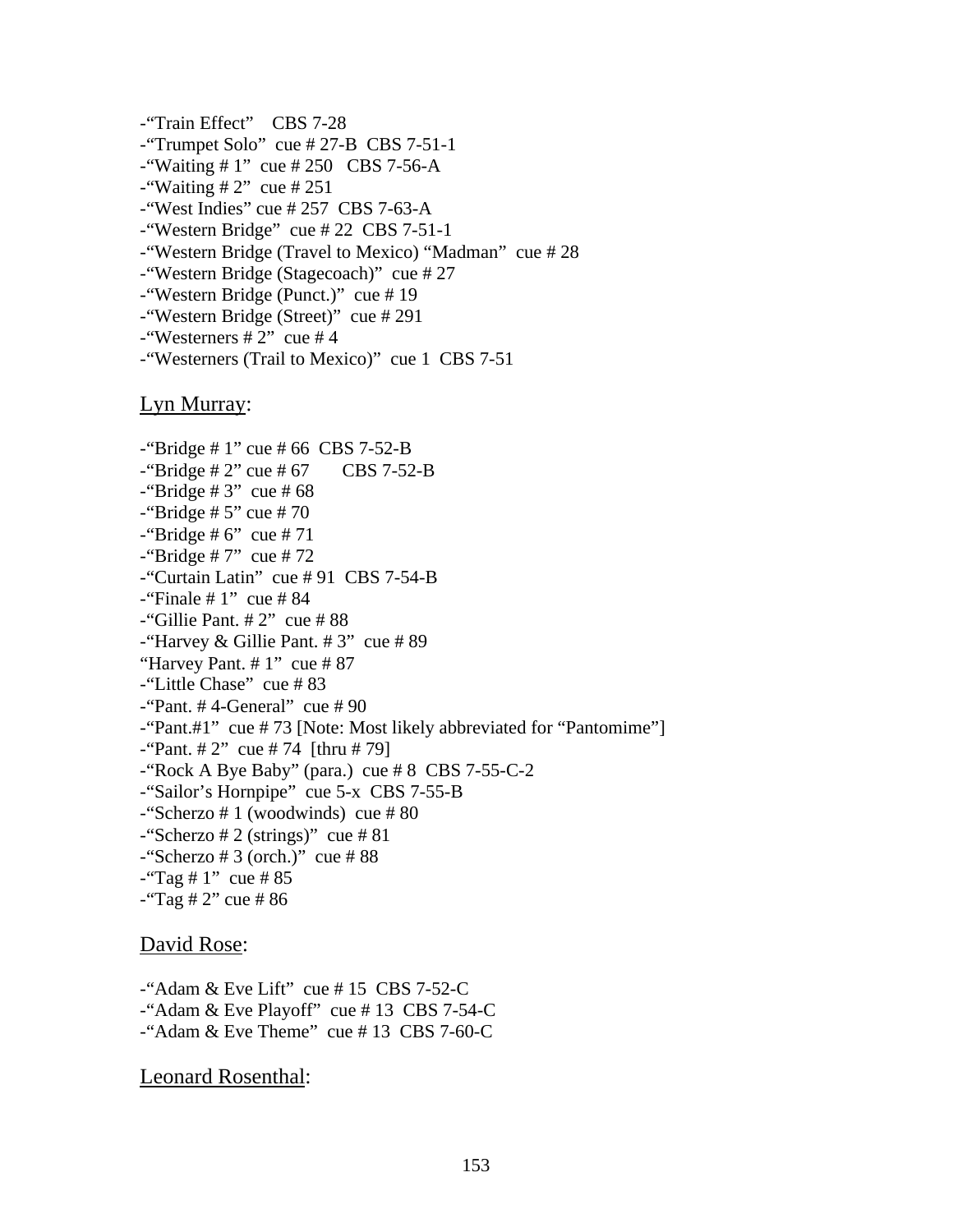-"Camp Before Battle" cue # 433 CBS 7-62-A -"Dramatic Bridge" cue # 434 "  $-$ "Horses & Riders" cue #435 -"Intimate Conversation" cue # 436 CBS 7-57-A -"Neutral Military" cue # 437 CBS 7-62-A -"Neutral Opening" cue #438 -"Poignant Moment" cue # 439 "  $-$ "2<sup>nd</sup> & 3<sup>rd</sup> Act Opening" cue #440 "

## Marlin Skiles:

-"Allen Younf Theme  $(5081)$ " cue #464-A CBS 7-60-A  $-$  Ed Wynn Theme (4736)" cue # 461  $-$ "Memo for Molly (4730)" cue #460

Fred Steiner:

 $-$ "#9712" cue # 428 CBS 7-62-A  $-$ "9713" cue #429  $-$  "9714" cue # 431  $-$  "9715" cue # 430 " -"Billboard Montage" cue # 31 CBS 7-61-C  $-$ "Gunsmoke #9-A" cue #26 CBS 7-51-C  $\frac{10}{100}$   $\frac{100}{100}$   $\frac{100}{100}$   $\frac{100}{100}$   $\frac{100}{100}$   $\frac{100}{100}$   $\frac{100}{100}$   $\frac{100}{100}$   $\frac{100}{100}$   $\frac{100}{100}$  $-$ "Gunsmoke # 10" cue # 28  $-$ "Gunsmoke BG" cue # 20 CBS 7-53-C -"Harp Stings" cue # 32 CBS 7-44-C -"March Montage" cue # 432 CBS 7-28-A  $-$ "P.M. Bridge" cue # 10-B CBS 7-45-C -"Shrimp Theme" cue # 459 CBS 7-60-A -"Southern Belle (Dixie)" arra. Cue # 33 CBS 7-55-C-2  $-$ "Waltz Theme (5306)" cue #465 CBS 7-60-A -"Yankee Privateer" M-12 cue # 64 CBS 7-45

## Leith Stevens:

-"You Are There M.T." cue M-1 CBS 7-58-A

\*\*\*\*\*\*\*\*\*\*\*\*\*\*\*\*\*\*\*\*\*\*\*\*\*\*\*

# SPFM & THE CBS COLLECTION

 Allow me now to elaborate upon of a certain facet of the CBS Collection that involved the old SPFM (acronym for the Society for the Preservation of Film Music),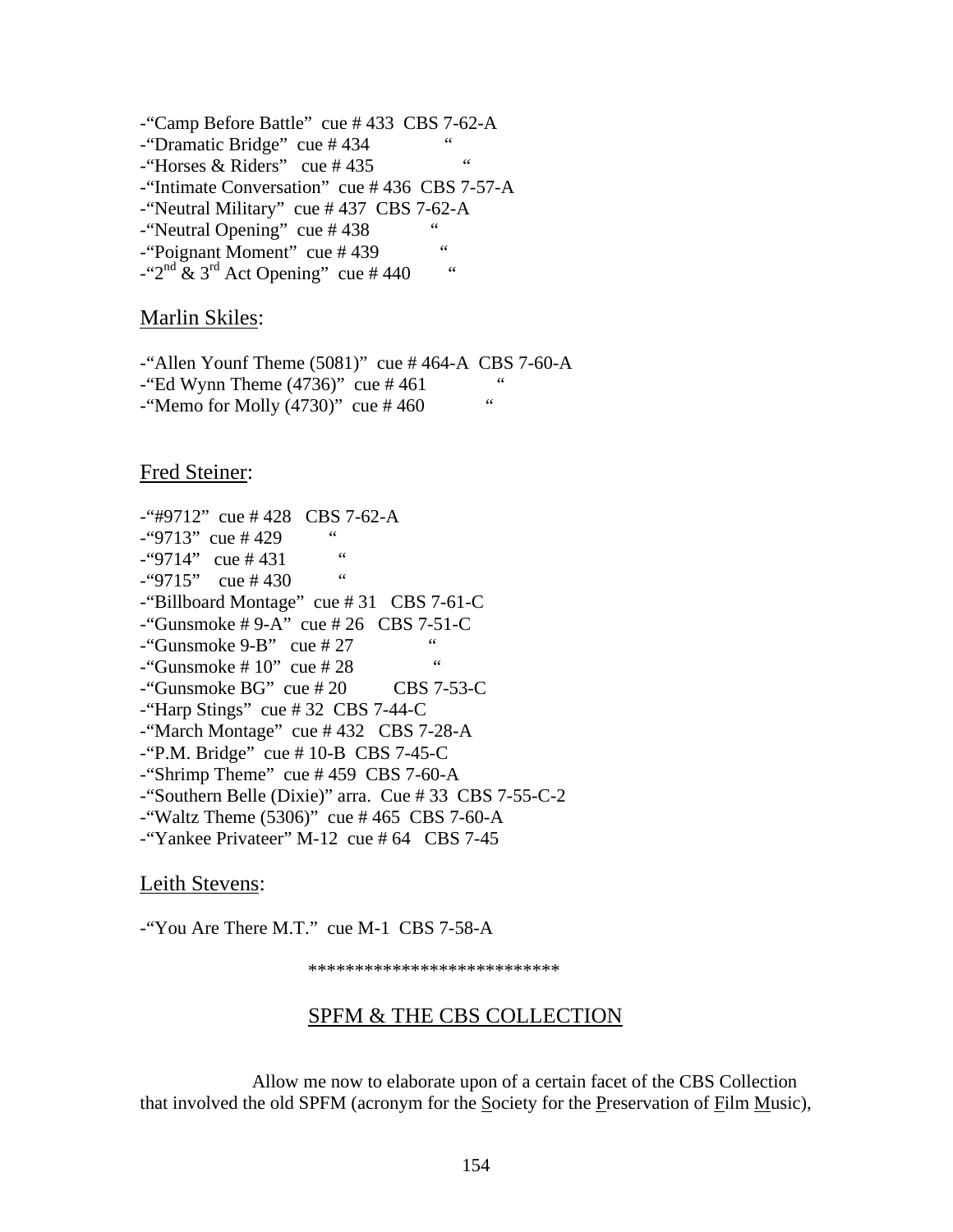named-changed to the Film Music Society in September, 1997. Perhaps at that general mangement period, this name change was a distinction without a difference. At any rate, this account is necessary for two reasons: (a) to offer a brief background history of how the CBS Collection got to UCLA and, in part, in the hands of SPFM; and (b) how I was instrumental in getting the audio music from the CBS transcription discs (and later Dats) back to UCLA. Note that this presentation occasionally will reveal a rather unfavorable side of the old SPFM management at the time based on my personal experience. I certainly do not have issues with the present day Society that morphed from SPFM, and in fact I am completely uninvolved with it (not a dues-paying Member, for example), although I notice on the Internet from the Film Music Society website that a few of the Officers/Directors there now were intimately involved way back in the old SPFM. In other words, it is not completely "new blood" there, not a total makeover. But I did have issues with management of the old Society largely under different management back in 1997-1998 related to the CBS material. Let me explain.

 Now: While the written music, log books, reel tapes, cassettes (etc.) were kept in possession (and ownership) by UCLA in the Deed of Gifts # 1 and # 2, the 16" transcription discs were not. Information on this was initially fuzzy in my investigations. Either UCLA did not want them (which was quite unlikely considering that all the other sound recordings were accepted) or, most likely in my opinion, there may have been an overlap of allegiances involved with both UCLA Music Library and the old SPFM. A certain Officer (Trustee) of SPFM then was also a long-time employee of UCLA at the Music Library. He was a central figure instrumental in saving the CBS material because otherwise they would have been trashed. He gave quick action to secure the precious CBS materials that would have otherwise been hauled away as "junk," thus preventing a travesty that occurred two decades earlier at MGM when a similar belt-tightening policy of new management resulted in the literal burial of *their* scores into a landfill for a golf course.

 Specifically, according to a highly informative letter to me by this gentleman dated January 7, 1998, Robert Drasnin (a UCLA Music Department alumnus) phoned him about the immediate availability of the first Deed of Gift materials in late November 1988. The UCLA Music Librarian (again, who was also an official of SPFM) arranged for the UCLA Library Gifts Section to deliver about a thousand acid-free document boxes (930 were used) to the CBS Studio warehouse on Monday & Tuesday, November 29/29. I believe the location was CBS/MTM at 4024 Radford, North Hollywood,  $2<sup>nd</sup>$  floor scoring building. Preprinted labels were affixed to identify boxes by numbers, and sheets were provided (more on this in the next paragraph) to write down details of the contents of each box. Four to six UCLA staff personnel processed the collection from that Tuesday thru Friday (12/2/88). The boxes were then delivered to SRLF in UCLA-owned trucks. Once a rough inventory was made of the material a week later, UCLA drew up the Deed of Gift # 1 and CBS signed it ("I do hereby irrevocably assign, transfer and give all our rights, titles, and interests of the above described property to the Regents…" etc.) and later added addendums (such as the March 7, 1989 permission to photocopy from Harry Heitzer meant for educational and/or personal research). In the letter I was told that the estimated 800 transcription discs (his rough estimate) were sent to SPFM for storage only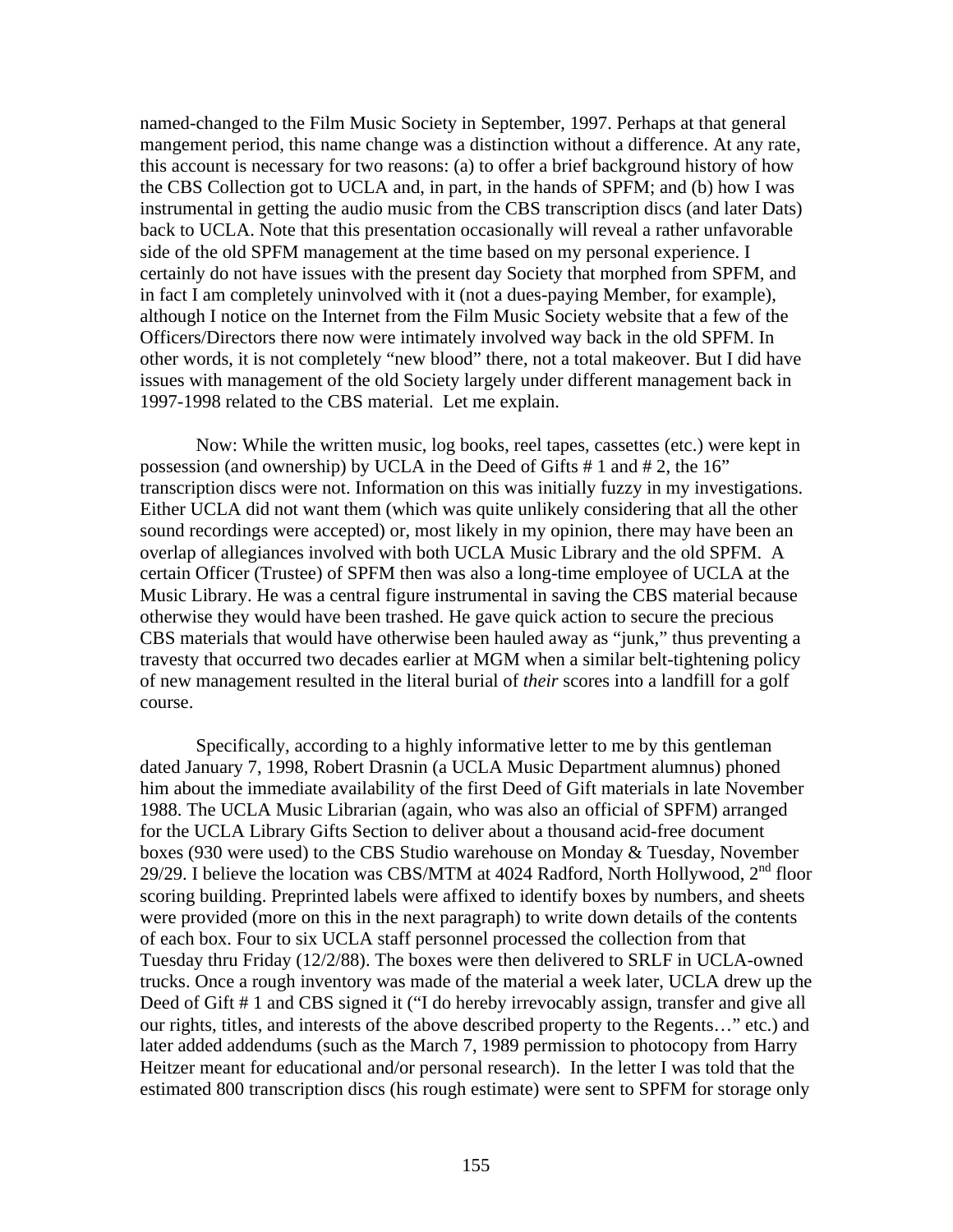because UCLA could not handle them at the time (busy and swamped with the 930 boxes of written scores). Since he was involved with SPFM anyway, it was a simple matter to have SPFM take possession (not ownership) of the discs as part of the "P" part of the acronym ("Preservation" of film music). The Deed of Gift # 2 came later in 1991 and was processed by someone else in charge at UCLA.

 Regarding those sheets I mentioned in the above paragraph, most of each legal size page was blank to leave room for hand-written data-input. On the top left was written "UCLA Music Library The CBS Collection December 1988." To its right is "Composer" (with "Arranger" below that) and then "Orchestrator" On the left side column is headed "Box/Folder" followed by "Title (Media/Format), Date, Cue Title." Next to its right is "Prod.No./Show No; CBS Score No." Then "Reel Cue No." and then "Score/pts," "Print Format," "Physical Condition," and finally in the far right is "Notes." For example, one sheet has Boxes 42, 43, 44, 45. Next to "Box 42" it states, "Various full scores including "Against the Wall," "Wardrobe," "Big Jesse," "Cattle Camp," "The Noose," "Pay-Off," "Titles," Cimarron Strip. Under the Notes heading it has written, "D.B. Ray, P. Carpenter, H. Geller, Richard Shores." What the staff person looking at the box didn't realize was that several of those cues (many not listed here) were composed by Bernard Herrmann for the *Cimarron Strip* episode, "A Knife in the Darkness." Box 43 lists that episode and lists Herrmann as the composer (the first half of the score). The other half is in Box 42.Under "Title" for Box 43 is written, "Glad to be Home," CIM 151-200, H. Geller." Below that is "Cimarron Strip" with "Cyril Mockridge" listed as the composer. Then "A Knife in the Darkness" with Bernard Herrmann written in as the composer. Many times there are no specifics. For example, in the sheet that holds information on Boxes 549 thru 554, we see Box 552 simply listing "Misc. Scores, Xerox" followed by "Scores" (no notes on composers, etc.).

 So the transcription discs went to SPFM instead of UCLA. A high figure of 5,000 discs was initially indicated (such as Film Music Collections in the U.S.: A Guide, edited by H. Stephen Wright). The May-June 1993 Society Newsletter claimed that there were 3,000 transcription discs, while a later issue claimed 4,000 discs. The figure may be considerably less, perhaps 800 discs (even down to just 200 discs) after I talked with various people involved. Unfortunately SPFM never did a proper inventory, so we simply do not know the precise number received.

 At any rate, the primary error SPFM held was that it now *owned* these transcription discs rather than having mere possession. UCLA Regents were given a Deed of Gift, not SPFM. Because of this faulty belief, SPFM subsequently "donated" duplicates to the Gene Autry Museum in March 1994, proudly advertised in a SPFM newsletter (see next paragraph). Since possession does not prove ownership, this was a major "goof" on the part of SPFM management because the discs were not legally theirs to give away. The claim in a letter to me dated October 20, 1997 was that the transcription discs were held in storage by SPFM because UCLA did not have the space or the staff to take care of these materials. If that was so (just *holding* them in possession capacity only), this does not justify giving away at least several dozens of these UCLAowned transcription discs to the Gene Autry Western Heritage Museum.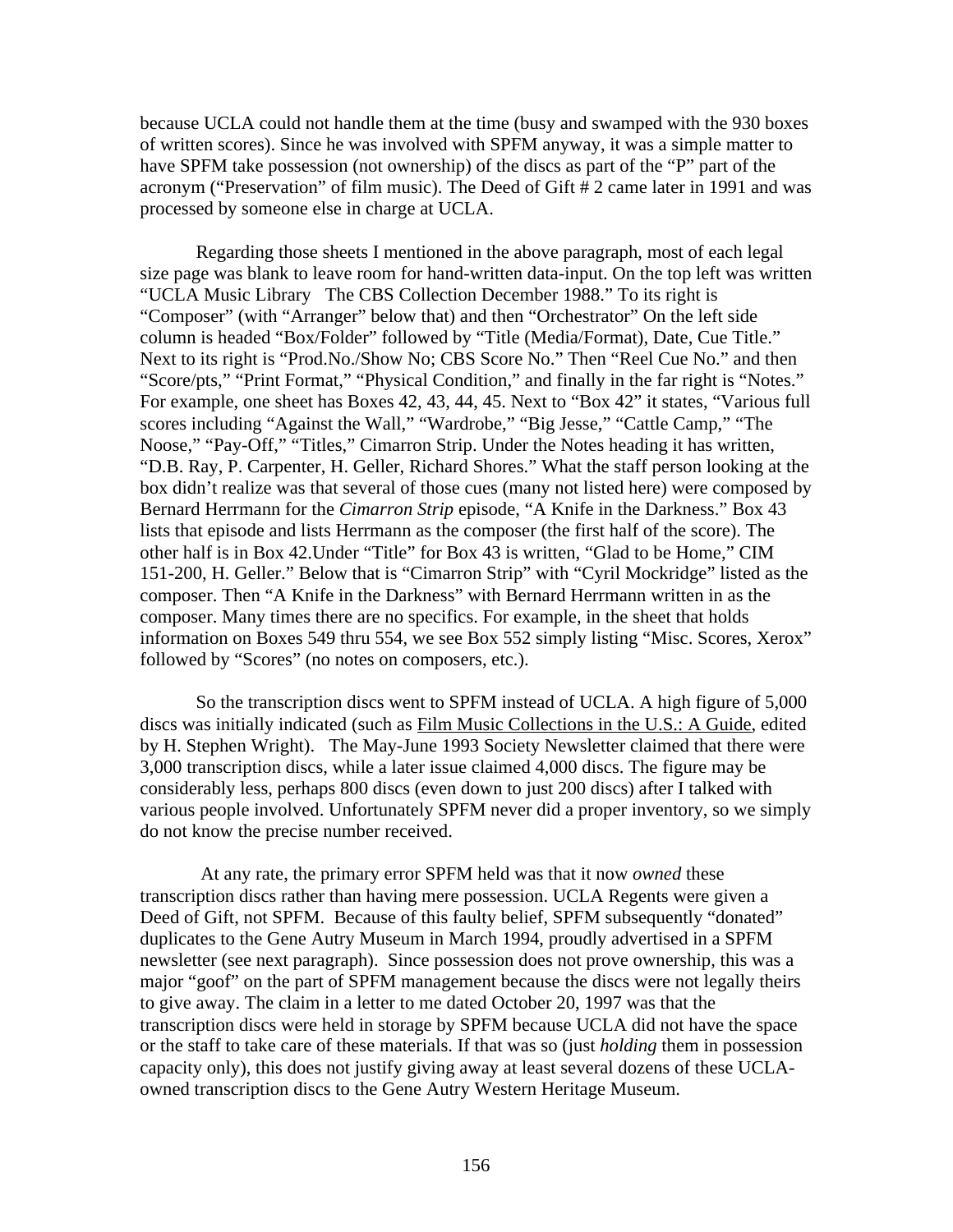According to the Dec '94/Jan '95 edition of the SPFM Newsletter, "It should be noted that the Society presented duplicate acetate discs from the CBS Collection related to westerns to the Gene Autry Western Heritage Museum at the opening of SPFM's Third Annual Film Music Conference..." held March 17-21, 1994.

 I contacted the assistant Director, Research Center at the Autry Museum in early 1998 to verify this information. Indeed, she sent me computer records for the first 38 discs and contents, the first two listings on the "deed of gift" given by SPFM--which is curious, as just given above, since SPFM was only in *possession* of the discs, not *ownership*. While it seems appropriate or fitting that Gene Autry would have duplicate discs of the western music, the discs are useless by themselves. The Museum should have received a copy of the Dats, in my opinion, so that the music could be heard and preserved at an alternate site (Gene Autry Museum, a private organization).

Here is an example of the disc holdings at the Gene Autry Western Museum:

-Obj # 94.98.14 Accn # 94.98 Old #s: T94-72-1 Object name: record, transcription Title: CBS XII Reel 78-E-Six/Theme Sets.G.S. "Harriet"[Bernard Herrmann]; Reel 78-E-Seven/G.S. "Love Thy Neighbor"; G.S. "Long Hours, Short Pay." Made by: CBS diameter: 11 7/8 IN revolution: 33.3333 RPM Black vinyl record. Light blue labels with black print.

As given, SPFM transferred many of the discs to the now "old" DAT (Digital Audio Tape) format by at least February 1994. In October, and specifically November 3, 1996, I requested to hear them (I was a member at the time) as an integral part of my Herrmann research, but I was ignored (in effect denied access). I sent a copy of my request to an official at SPFM, two other Trustees, two officials at UCLA, and Elmer Bernstein (then President of SPFM). No one had the courtesy of responding. I even later phoned UCLA two or three times about progress in contacting SPFM officials but it was never done. Over time I patiently kept waiting and asking again. By then I received replies but was given a run around. For example, a SPFM official told me even earlier in 1995 that the discs had not yet been transferred to Dats (but, as I found out later, they actually were transferred since February 1994). I stated that I could be of invaluable help when they make the transfer to Dats process because of my exhaustive research at UCLA since May 1989. I even made a follow-up phone message to that SPFM official 6 to 8 months later in 1995 that I would volunteer my expertise (offered again long afterward in a letter dated November 3, 1996) but the official never returned the message until nearly a year afterward (dated October 20, 1997) when the reply was that my proposal to help did not make a whole lot of sense. What would any reasonable person make of this?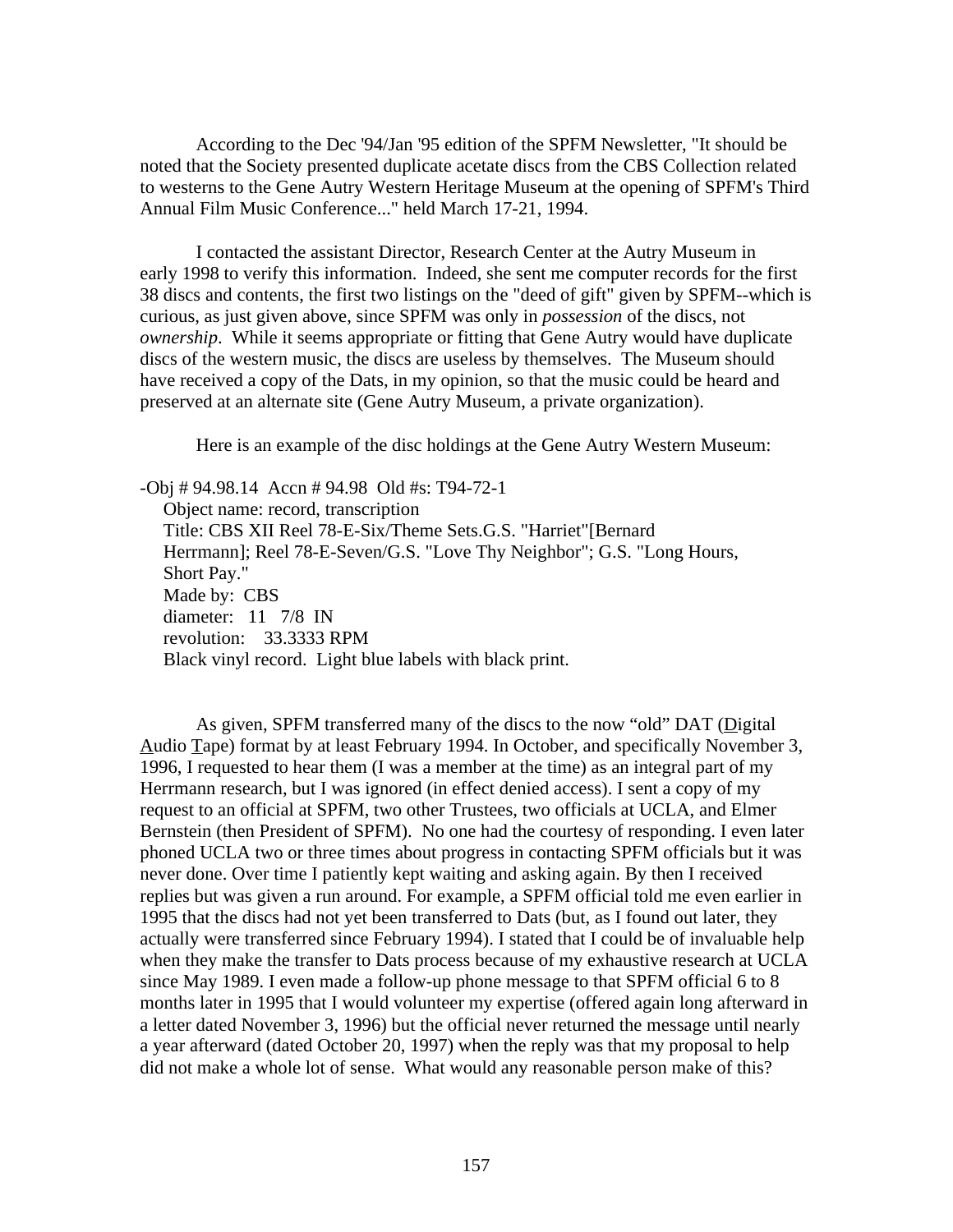Indifference perhaps or probably more the case of not knowing what they are talking about. Let me explain.

 In that letter dated October 20, 1997, I was told that the transcription discs are labeled so there had not been any problem identifying the material on these discs. In actual fact, while the discs may be labeled, only the cue titles and timings and CBS Library reel designations (such as "66" for fantasy/outer space music) were given. In most cases the names of the composers were not identified. So when I received a ninepage list of Herrmann-only cues from a SPFM preservation official a year earlier of those discs transferred to Dats, a large percentage of the cues were not actually composed by Herrmann. I knew that right away based on my extensive research of the CBS Collection, and that is why I offered my help. Examples of mis-identifications by SPFM included: cue # 190 "Trouble No. 1" (actually composed by Rene Garriguenc, not Herrmann); cue # 192 "Suspense Mysterioso" (Garriguenc again); cues # 224 thru 236 (L. Rosenthal, not Herrmann); cue # 293 "Ambush # 2" (Fred Steiner, not Herrmann); cue # 1006 "Brouillard" (M. Constant, not Herrmann); cue # 1005 "Light Rain" (Constant again); #1090 series of cues (Garriguenc, not Herrmann), and so forth. So helping out with my expertise would've made sense—*except* for certain members of then SPFM management who said my original proposal to help "did not make a whole lot of sense to us."

 The same applied to the reel-to-reel tapes that the October 20 letter stated were clearly marked. Well, sometimes yes, many times no—especially in the lack of naming of composers. It depended on who was doing the labeling. Also in the letter from SPFM was the statement that it held the transcription discs all these years (nearly nine) was because UCLA did not have the space nor the staff to take care of the materials and that until recently they have the state-of-the–art SRLF. Actually SRLF was available even back then in late 1988 when the Deed of Gift # 1 and then Deed of Gift # 2 in 1991 materials were stored right there at the SRLF storage facilities. Obviously there had to be a SRLF to hold the many collections already available at UCLA for many years. There was plenty of room to put those transcriptions discs there, and plenty of time to return the discs to UCLA since many of the discs were already converted to Dats several years earlier. The conversion work was done long ago, so why keep the discs? So it is logical to contend that SPFM actually felt the discs were part of their *own* collection and, as given earlier, even donated excess copies to the Gene Autry Museum. UCLA (the owners of the discs and all other CBS materials) did not donate them to that Museum. And SPFM did not mention in their press release that UCLA gave them special permission to give away those discs. If UCLA had stored the transcription discs in my large garage instead of at SPFM, I would think more than twice about giving many of them away to someone else! I would have no legal right to donate property that I held in storage possession only. But SPFM at the time believed it had the power and right to do exactly that (again, logically, because management felt it owned the materials).

 At any rate, I later submitted my research papers to Film Score Monthly (more on this later) for proposed publication. I corrected the Bernard Herrmann nine-page audio list mentioned above that I received by a Trustee on the Preservation Committee who initially wanted to help me (but given the thumbs down on me by a higher official and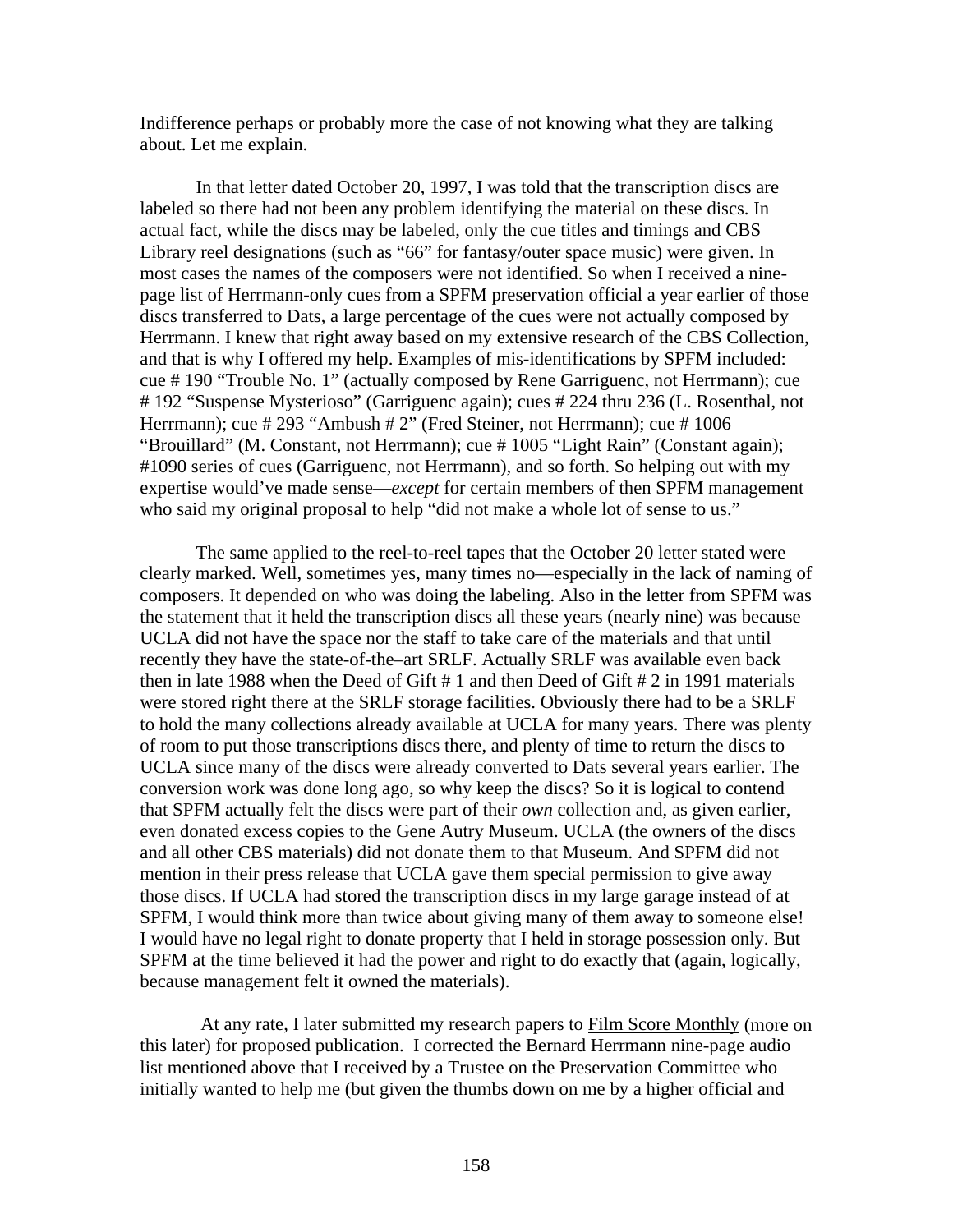another trustee who uttered slanderous words about me—but more on this later), notifying them that 28% of the information was incorrect (not actually composed by Herrmann). So I waited the rest of 1996 and into 1997. I wrote a letter to an UCLA librarian/official directly involved with the C BS Collection dated August 15, 1997 asking him to please push the issue with SPFM and resolve the matter of getting those Dats to UCLA so that researchers can finally study them.

 An official of SPFM left a phone message to me on October 14, 1997 stating that SPFM was not authorized to make copies of the Dats to anyone. I replied that this is true but UCLA is not just "anyone," and that SPFM needs to send at least a copy of the Dats to UCLA, the rightful owner of the transcription discs (UCLA Regents were given a Deed of Gift of all of the CBS materials, not SPFM). Then I received that October 20<sup>th</sup> letter. Eventually, with more pushing by a letter campaign later in October, towards the end of 1997 a copy of the 30 Dats (there was supposed to be 40 Dats according to the December 1997 Film Music Society newsletter—so where are the other 10 Dats?) were thankfully (and finally) sent to UCLA. Incidentally, after my intensive letter campaign in the fall of 1996, the transcription discs themselves were returned to UCLA in January or February 1997. But what good are transcription discs alone since researchers could not play them at UCLA? UCLA needed the Dats or the cassette tape equivalent. I pushed for that thru 1997. In fact copies of the Dats (just 30) were given or agreed to be given to UCLA by the end of the year, according to pages  $4 \& 5$  of the December 1997 issue of the Film Music Society Newsletter.

 Still I was only allowed initially to listen to the music. At that period towards the very end of 1997, however, a game-changing event happened. I was made aware by an independent third party-collector that a member (s) of the Society was circulating copies of the CBS music to other members and/or friends for personal enjoyment. I was given a copy by that third party as proof. Perhaps it was by one lone "bad apple" trustee who had direct access of the audio. I don't know. I suspect logically there was sharing amongst several of them (even if the majority of the Board/directors/advisors would obviously not sanction it on an official level). The instinct of most people is to share, even if improperly so, and clandestine activities are only human nature in many cases, but when the flashlight of discovery spotlights them like scurrying rats, then remedial action must be taken.

 At any rate, I felt that this private sharing of CBS material was unfair, especially since SPFM stated in writing in the Film Music Collections Guide (page 3) that it would make copies available to serious researchers such as me. And I was assured back in at the end of October 1997 that it would be "impossible" for these SPFM tapes to be disseminated to collectors. At the end of December 1997 I contacted another trustee of SPFM who was directly involved with the CBS transcription discs transfer, but he clammed up and refused to give information, instead referring me to a head SPFM official for information. This dissemination of CBS material was a very serious matter. Perhaps this was a "once-only" infraction that got out of control (copy-generations down the line) but it is conceivable that there was already a practice of making copies of various unreleased audio collections and then distributing them amongst fellow trustees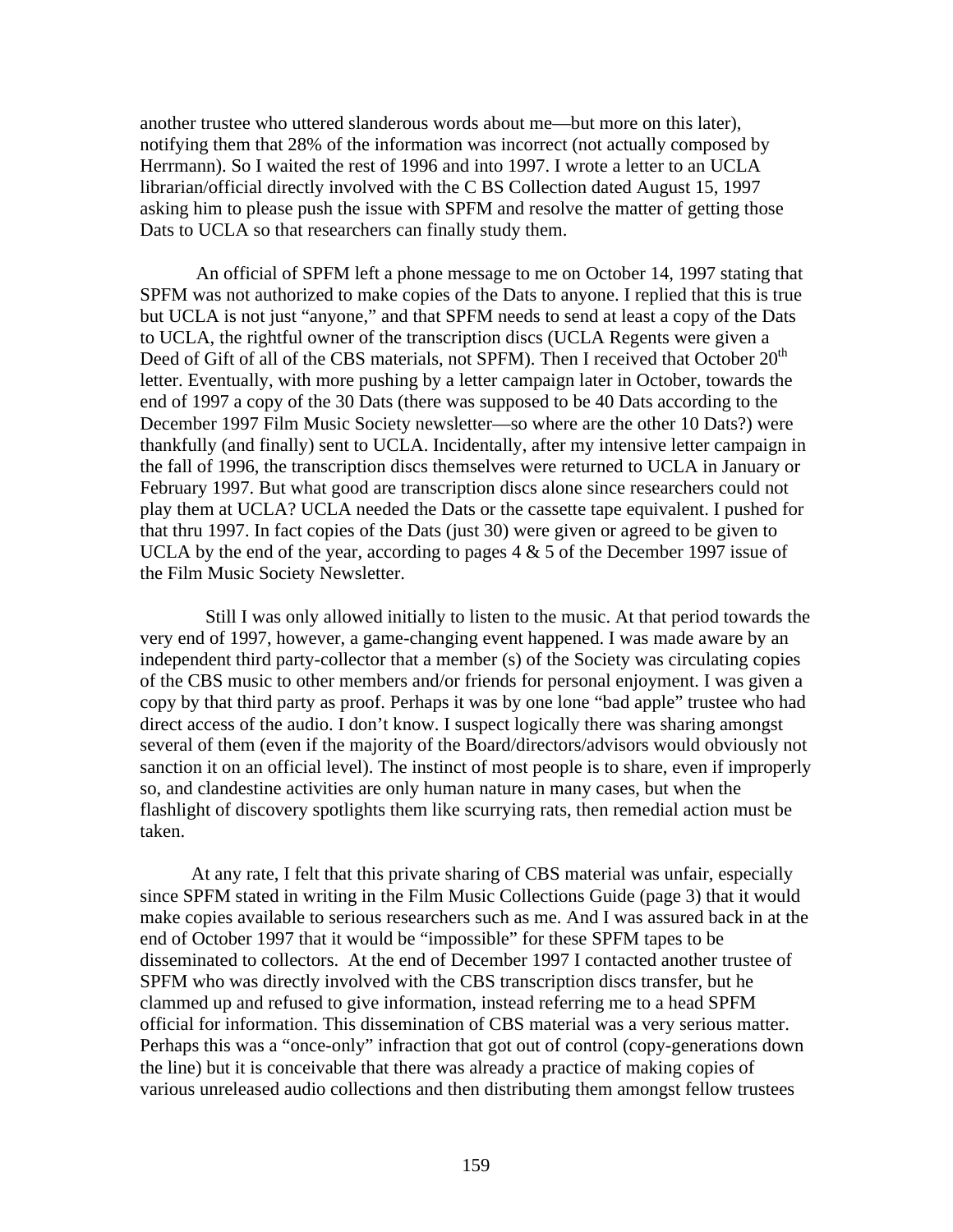who in turn made copies to friends and perhaps even to collectors for trades or additions in personal collections. I don't know. All I know is that a third party collector who contacted me (because he knew I was involved with CBS Music Library research for many years) was able to get a copy of the unreleased CBS audio that directly came from the Dat conversion of the transcription discs. Apparently "insiders" shared goodies for themselves but "outsiders" (such as legitimate researchers as myself) were excluded. Personally my feeling was that if they wanted to enjoy the fruits of their efforts, fine; but then don't turn around and be prejudicial by denying access of the material to serious researchers (especially if you publicly advertise that you want to make the music available to serious researchers and Members). I had no axe to grind, but I wanted fair and equal treatment not only for myself but also for other legitimate researchers.

 So now I was really fed up. I obviously could not trust the Society and what they "said" officially. So on February 16, 1998 I made a big stink about this to UCLA Music Library Special Collections and to Elmer Bernstein, then President of SPFM. I sent Bernstein an express package that had to be signed for. In it were a no-nonsense letter and a 60-minute Maxell audiocassette sample of the improper dissemination of CBS music to collectors as proof of my accusations. The source of this music was the transfer work done by SPFM 4-5 years earlier according to the May-June 1993 SPFM Newsletter. The first example I sent Bernstein was the complete transcription disc transfer of Fred Steiner's "Box o' Rocks" episode of *Gunsmoke*. It is an exact match with the same voiced timings and preludes as later duplicated (transferred) in Dat # 12 at UCLA. The next sample in that tape was Waxman's music to "The Raid" episode of *Gunsmoke*. It starts with the voiced Log 1461, September 16, 1965 of cue # 187.

 According to the Deed of Gift that I read, all CBS music materials were donated to the Regents of UCLA. No exception was mentioned that SPFM would be given a piece of the pie (such as the transcription discs and 15 cartons of "mag masters"). If so, why did not SPFM show its own separate Deed of Gift from CBS? Simple, because there was *no* such separate Deed of Gift. UCLA did not need "permission" from SPFM to make copies of those 30 or 40 Dats. It was unbecoming for an educational charity (given such tax-exempt status by the IRS) to keep the fruits of these CBS materials to themselves. SPFM was not a private foundation (like the Gene Autry Museum) since it was a not-forprofit educational charity chartered by the State of California for tax-exempt purposes. Therefore SPFM was a public charitable entity in which the general public must be the final beneficiary (not just "in-house" Members of the Society), and collections must be open, accountable and made accessible to members and others who are serious researchers of film and TV music. My argument was that I was being given prejudicial treatment since those recipients of the CBS Dats were given tapes because they were personal friends and/or fellow members of certain Society trustees or members who had access to the collection (unlike the vast majority of SPFM members)—but I, as a bonafide researcher and then Member of the Society, was denied such tapes. Indeed, as given earlier, SPFM had stated in writing, "We would like to make available the DAT tapes of the CBS discs to researchers…". I'd much rather focus on what is right and constructive and helpful than on what-is-wrong issues, but, under the circumstances, I had to now force the issue. Yet I explicitly added at the end of my pointed letter that "All's well that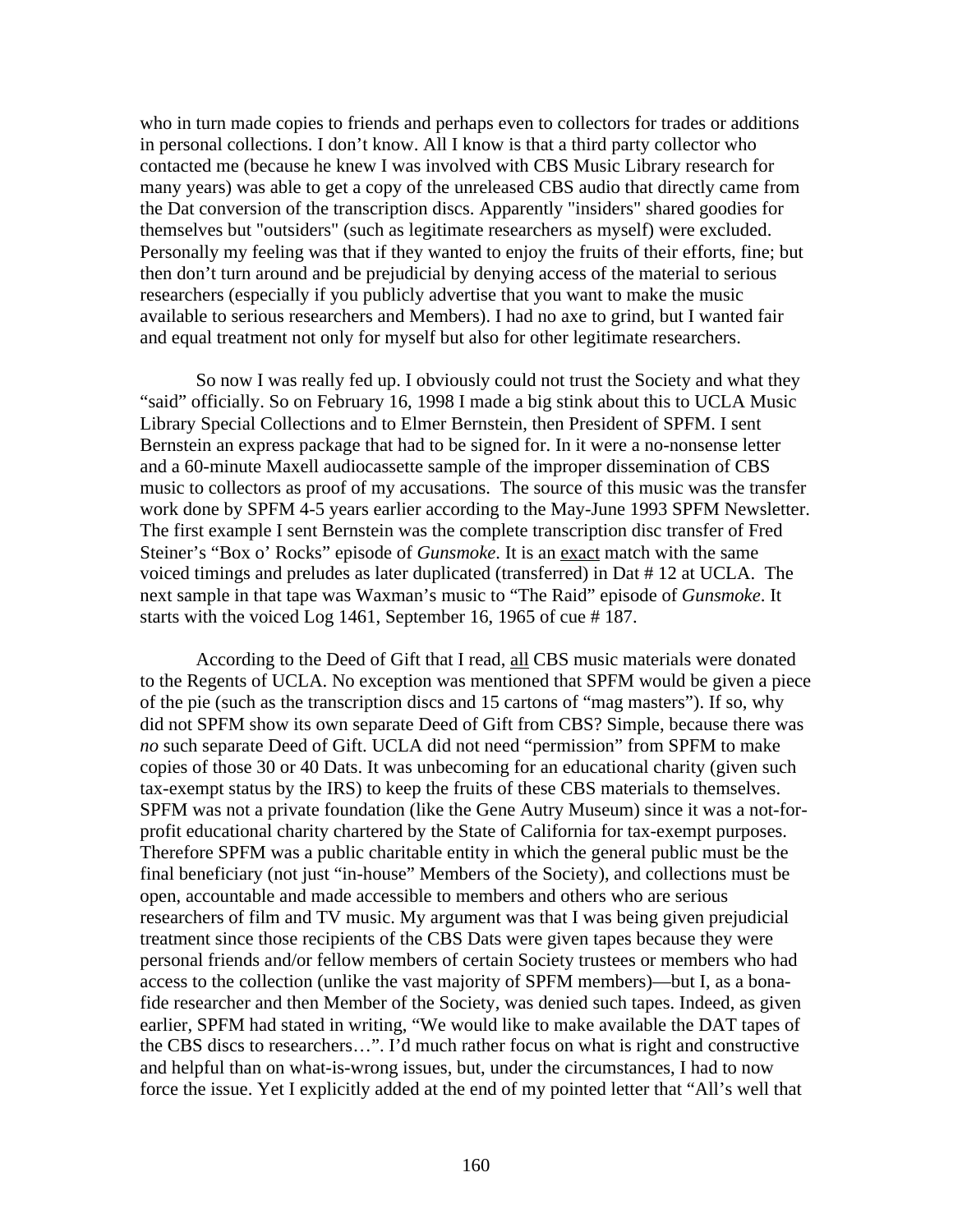ends well." In other words, any negative situation can be changed for the better. There is room for hope.

 As hinted earlier, it came to my attention back in the fall of 1996 when all this started that one high member of SPFM had told a Trustee/Officer there (in charge or involved with the Dats) that I should not be given research access to the CBS music because I was the kind of character who would then sell those tapes to black market cd outfits! That trustee (the one who initially really wanted to help me) told me this over a phone conversation, and was told not to help me anymore. He identified that slanderer to me. I did not appreciate having my good name slurred like this so underhandedly. Also it came to my attention by this Trustee/Officer (again the one who initially wanted to help me) that there were hidden "politics" involved that would make it difficult for me to get cooperation from SPFM. Because I was associated professionally with an original Founder of SPFM, this would be construed as a negative association because there was still a feud or bad blood between these various characters within the SPFM universe (more on this later). I shook my head in disbelief. Obviously even an "educational charity" such as SPFM was not above petty politics to the extent that even an innocent third-party researcher such as me would be made to suffer. In that October  $20<sup>th</sup>$  letter I referenced earlier by a high SPFM official, I was assured that there was no conspiracy to not help me, and that it had nothing to do with my professional relationship with a Founder of the Society that current SPFM management had bad feelings towards. Yet, as given earlier, behind the scenes I was told candidly by another SPFM official that in fact this was not true, a false assurance. There was a negative association or suspicion going on that could be a factor why I wasn't being helped. And having another SPFM official slandering me behind my back only confirmed this active uncooperative attitude and lack of the friendly spirit of fellow comradeship in film music research.

 Here is another example of small-minded pettiness or even spitefulness to prove my suspicion: Probably because of my letter campaign and "making waves," so to speak, SPFM even returned my postal money order of \$35 for the 1998 membership renewal just returned with no note, no explanation; opened up, inserted back in my envelope and returned within a Film Music Society envelope. I shook my head in disbelief when I received it back. I wondered if they were refusing membership to anyone who openly criticized the Society? Did a public, not-for-profit organization such as SPFM have the right to refuse anyone membership who had valid criticisms? I returned the money order back to SPFM but this time certified with a return receipt. I forgot now what happened. By then I thought to myself with amusement, "Gee, I wonder if SPFM is going to scratch my name off their Christmas card list?"

 Here is another example that supported my suspicions: As given earlier, I was going to have a few articles published about the CBS Collection at Film Score Monthly (sent to FSM on 2-13-97) but they were never published as planned. The official there replied to my inquiries of "what happened?" that a high official of SPFM intimidated him at a social gathering at the end of December 1997, stating that that official was pretty "harsh" and that he needed "authorization" from that official (I still have that letter detailing the encounter). This was quite laughable since SPFM had nothing to do legally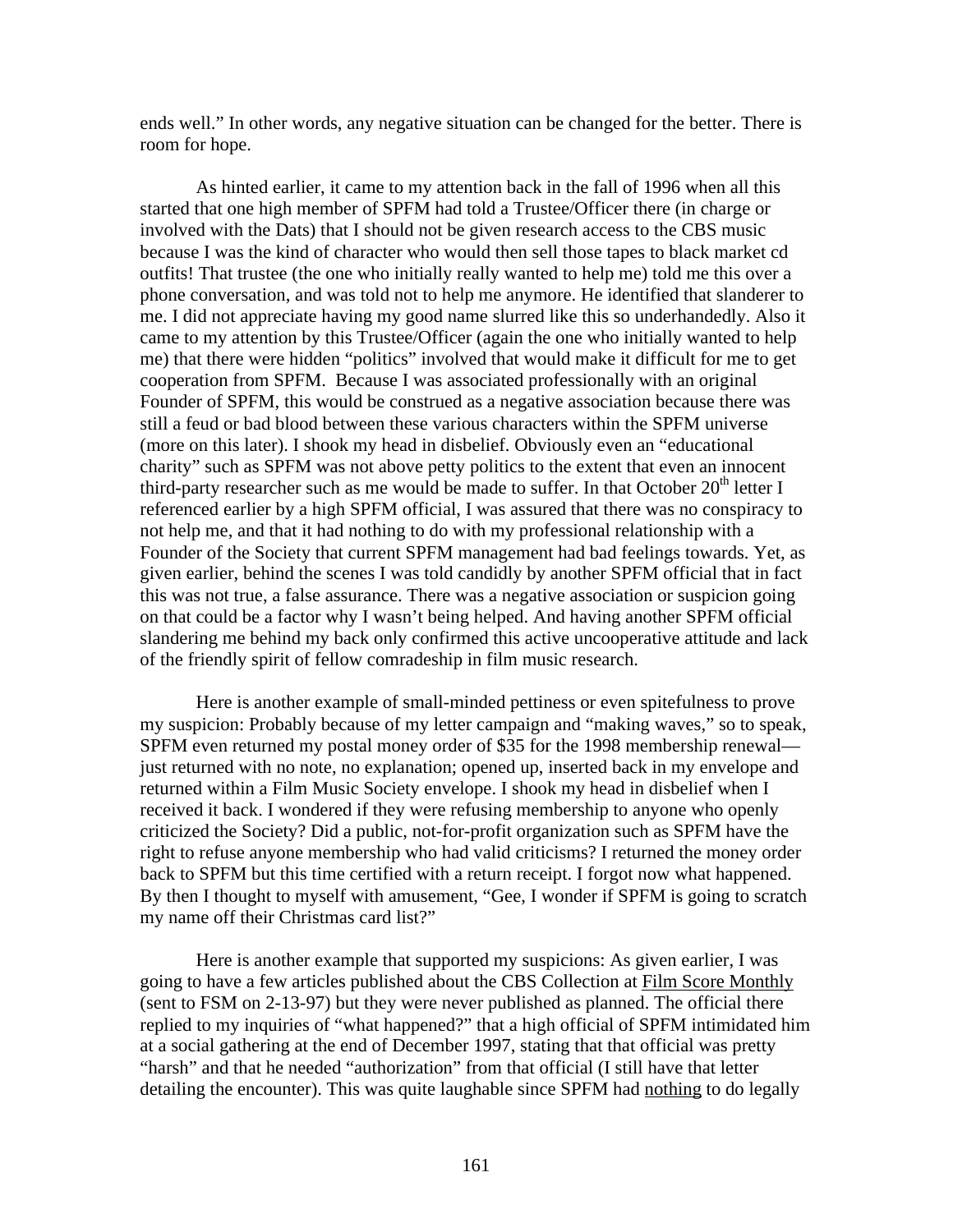with the CBS material, so no "authorization" was required. Because of the potential hassles initiated by SPFM, FSM felt disinclined to publish my articles. And the interesting point is that my first two papers had nothing to do with the issues I had with the Society regarding the CBS Dats—just exclusively focused on Bernard Herrmann research. One was a fully comprehensive "Cue Inventory" of Herrmann's music at CBS-Television. Such "politics," petty power tactics and intimidations are unbecoming of such people (if only one or two "bad apples") in an educational charity.

 It bears noting that I was informed from various parties involved that there was perhaps "dirty politics" involved with the ouster of one of the Founders of SPFM years earlier—a sort of "hostile corporate takeover," as one central person involved described it, ousting an original Founder. I would love to read a detailed account of this dismissal if anyone has the courage to report it honestly. But at this late date, I doubt if that old dirty laundry will ever see the light (and fresh air) of day. I happened to be professionally involved with that individual because I was writing a research paper for his journal and, as given earlier, I was told by a Trustee/Officer of SPFM that such an association was construed as problematic.

There is an old Soundtrack issue that includes a story titled *The Society for the Preservation of Film Music*, an interview conversation with that founder of the Society who was ousted. At least it gives some information and insight into the matter, and I believe it was the only source of information except perhaps for some old Filmus-L archive posts (other posts—such as mine and a SPFM Founder-- were deleted by an administrator of the site who was also a Board of Director of SPFM). Unfortunately, however, Filmus-L ceased to exist a few months ago. The archive is gone too but perhaps someone will eventually put it back online. At the moment I am writing this, I do not have the precise Soundtrack issue number, nor can I find a free index to the issues (the periodical ceased to exist in 2001, I believe). The xerox pages I have did not have the issue designation on the pages. But the article appears on pages 57 thru 63.

 On a side note, I also found it curious, for example, that grant money at the time was directed to create an "Executive Director" salaried position whose basic function was to raise money in a public relations fashion (fund-raising dinners, etc.) that smacks more of profit-making activity instead of being directed to preserve film music materials for tax-exempt purposes (and, by extension, allowing researchers to study them). The original articles of the Society had no such paying position titled "Executive Director." The only officers were non-paying President, Vice-President, Secretary, and Treasurer positions. The new full-time "Executive Director" position in that 1990 and/or 1991 period had a yearly salary, I understand, of about \$45,000. That is a tremendous expense for such a relatively small tax-exempt entity. Currently, according to the 2010 FSM site listing of the Board of Directors, there is a "Producing Director" position. I assume this is simply a synonymous term for the previously-named "Executive Director" position (and I assume still a paid management position).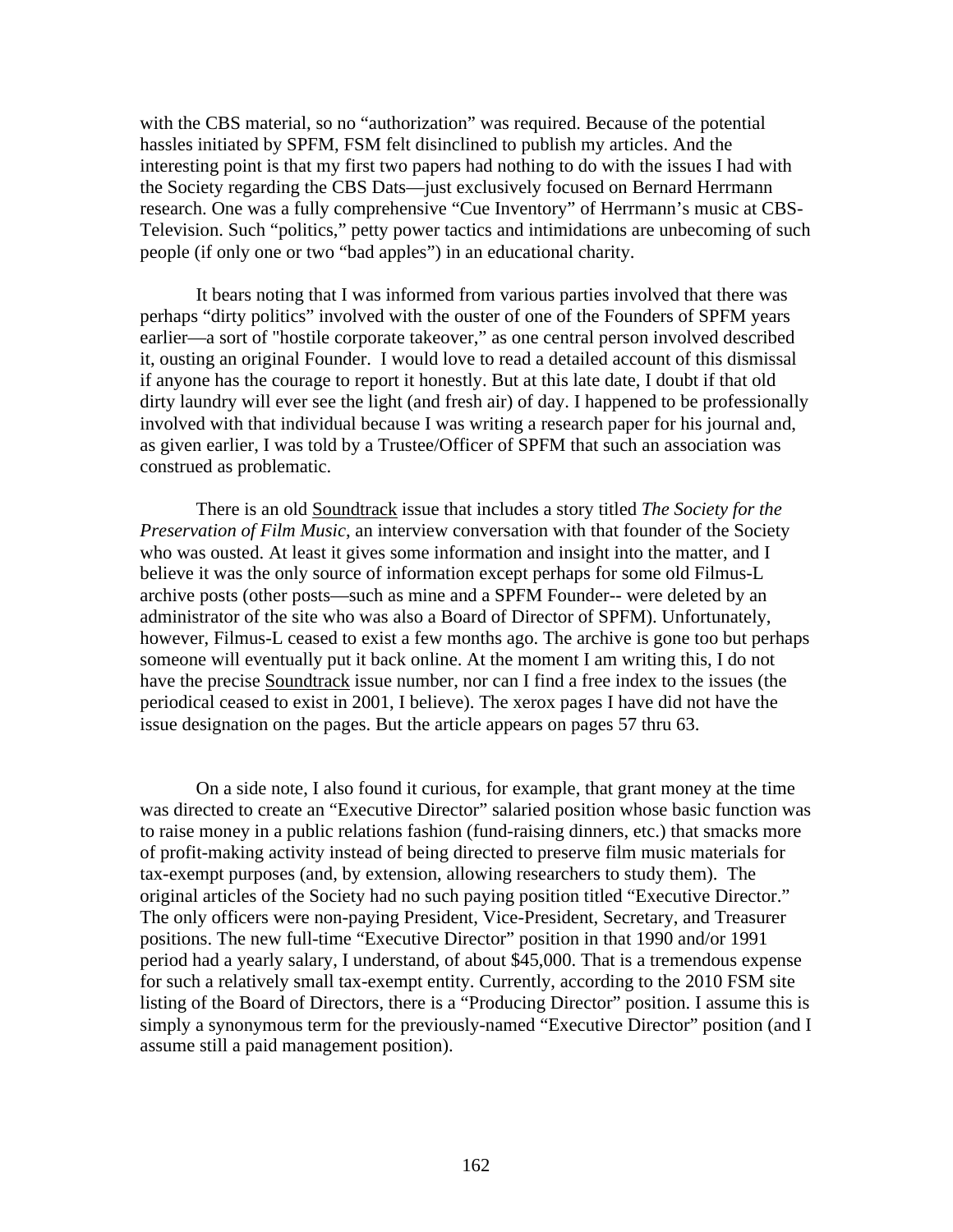Commentary: In my opinion, I think it was a big mistake to create this moneydraining position of Executive Director. I feel that you must find people who love doing music preservation tasks and have the free time to volunteer (although not necessarily just *one* person doing all the work!). It would be fine for the Society to pay for materials or certain activities to do the job (such as truck rentals to haul away heavy and large research materials available for the taking such as a Studio wanting to get rid of old scores because they are, say, a fire hazard in an old studio building). I think also that the Society should give a detailed inventory of their holdings/collections online. Moreover, on another matter: Can dues-paying members actually have the power to vote? Can members vote Trustees/Officers in office and out of office, or is that "power" bestowed only to Board members? If not, in my opinion, I fear that the Founder (s) of the Society made a fundamental mistake creating such an involved entity (a sort of Frankenstein's monster that could turn against the creator/founder), especially if you end up losing control of your own creation! So, while SPFM was not a for-profit business entity but a tax-exempt nonprofit organization, it nevertheless was set up, ironically enough like a for-profit corporation, to be potentially vulnerable for a "hostile takeover" situation (as it appears what happened to an original Founder of the organization). Let me explain.

 If you step down from the non-paying position of, say, the President in a nonprofit organization like SPFM and take on the paid position of being Executive Director (day to day running of the educational charity, effective fundraising to pay for the position and projects of the organization, etc.), you in effect become an employee of the organization. You are no longer a Board member but an employee, thereby subject to the rulings of the Board of Directors (employer). Directors volunteer their services, are not paid, and are not subject to the will or whims of the Chairman of the Board (usually the President, and often in the early stages also the or a Founder). If, say, a founder takes this paying non-Board position as Executive Director, it can be a potential downfall because he risks being fired (ala Donald Trump!) or voted out if the Board decides in their conception that he is not doing the "job" satisfactorily. And if people feel that you are rubbing them the wrong way, they are not likely to vote sympathetically for you. That's just normal human nature, especially when power  $\&$  influence are factored in. It's best to avoid all those complications and keep the power in one's own hands (especially if it's your own "baby," so to speak). Why the By-Laws did not provide a clause or arrangement where the President and/or Founding Father can also have be a paid official of the Board, and still retain one's authority, I don't know. That oversight may have been a mistake. Perhaps such a situation is generally frowned upon in not-for-profit organizations like an educational charity, and hence not recommended or included in most standard setups.

 Various people I have communicated with who were members of SPFM strongly complained about the management moves to oust that founder, and decided not to renew their membership as a protest. They also felt that the seven laudable goals of the Society were not being acted upon since then except for informational articles in The Cue Sheet (the periodical organ of the Society) on the history of film music. They objected to the hiring of a new Executive Director with a public relations background but (they felt or heard second hand from others) who had little or no interest in film music (at least at the time). They objected to the election of a tv composer as President, feeling that the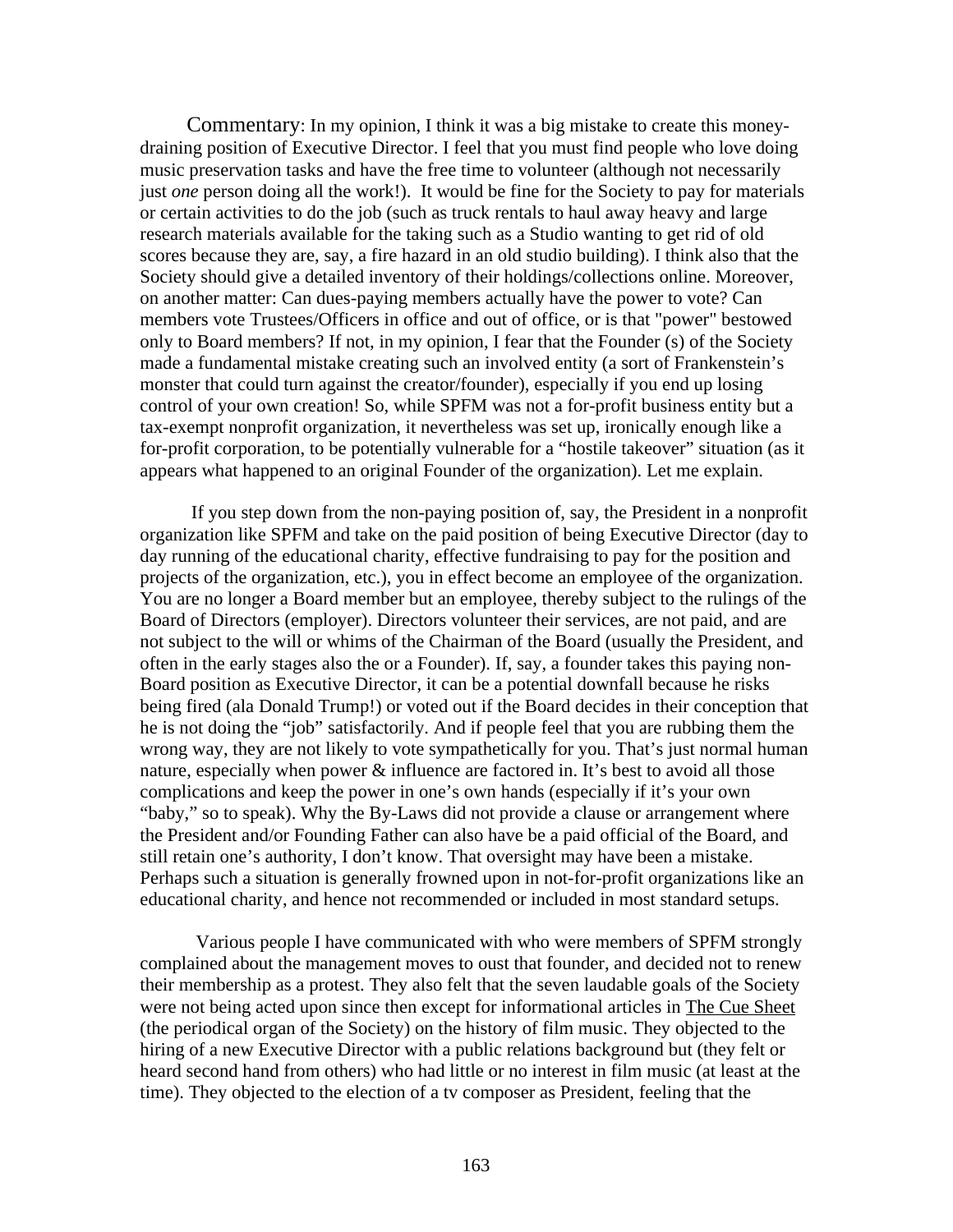position would increasingly serve as a self-aggrandizing platform to promote the professional careers of composers in the industry instead of on the original goal to preserve film music. They objected to the primary focus on annual "life achievement" award dinners that in effect serve as profit-making fund raisers (a curious dichotomy considering that SPFM was a tax-exempt nonprofit educational charity that was supposed to rely on contributions (such as members' dues) and grants (such as the Skaggs Foundation of Oakland, California). These were *their* complaints around 1991, not mine, because I was not really involved in the Society beyond being a passive dues-paying member. It wasn't until 1997-1998 that my experiences with SPFM started to become personally involved due to the CBS Collection research ties. Others also have voiced dissatisfactions with FMS, including those posting in the FSM (Film Score Monthly) Discussion Board, such as given in the April thru June 2003 archives. Some described the Society as being largely dormant, have an adversarial attitude towards collectors, having a rickety history, but seemed to improve a bit once a new President came on the scene in 2002. But even with this change many complained about the lack of timely communication & response. The timing of the beginning of the turn of events that members were disturbed about earlier and that changed the nature of the Society for them was in 1989 when a founder of the Society stepped down as President (to take the new Executive Director paid job), and the industry composer took the reins. There was a "Report on Current Issues & Proposed Plan of Action" (over thirty pages) dated June 30, 1990 that discussed various issues, notably involving that founder. Relatively soon after that, he was ousted from his own Society that he significantly established.

 Now: If a grant requires matching funds (as was the \$30,000 Skaggs Foundation fund) to be raised independently by the Society in order to fully receive the grant, this conditional provision would further complicate a situation. Ideally, to my mind, a grant should be "no strings attached" beyond the stated purpose of the grant, say, to physically preserve film music. A grantor foundation should not interfere with ideals of the grantee organization. This means strongly influencing it to, say, hire a full-time salaried Executive Director in order to raise money or to fulfill some sort of matching funds arrangement if the organization is tempted by the money being waved in front of its face. If I was the Founder/President of SPFM, I would've said (ala Sarah Pailin) to Skaggs or any other such grantor with such interfering suggestions, "Thanks—but no thanks!" By the way, the fund-raising dinner benefit for John Williams raised, I believe, about \$20,000.This of course would help to pay for the salaried Executive Director position that was created in part to foster public relations-style fund-raisers. Although, once again in an ideal situation, the responsibility for fund-raising should not squarely and solely on the shoulders of the Executive Director (paid or not). Perhaps there should be a general Committee in charge of that. Call it the Financial Committee, or the Fund-Raising Committee, or whatever. The primary focus on SPFM shouldn't have to be on how to make more money! Then it begins to sound more  $\&$  more like a for-profit business corporation!

 And in my personal experiences as delineated above, my complaint was that current SPFM at the time seemed to practice a standing joke reference circulating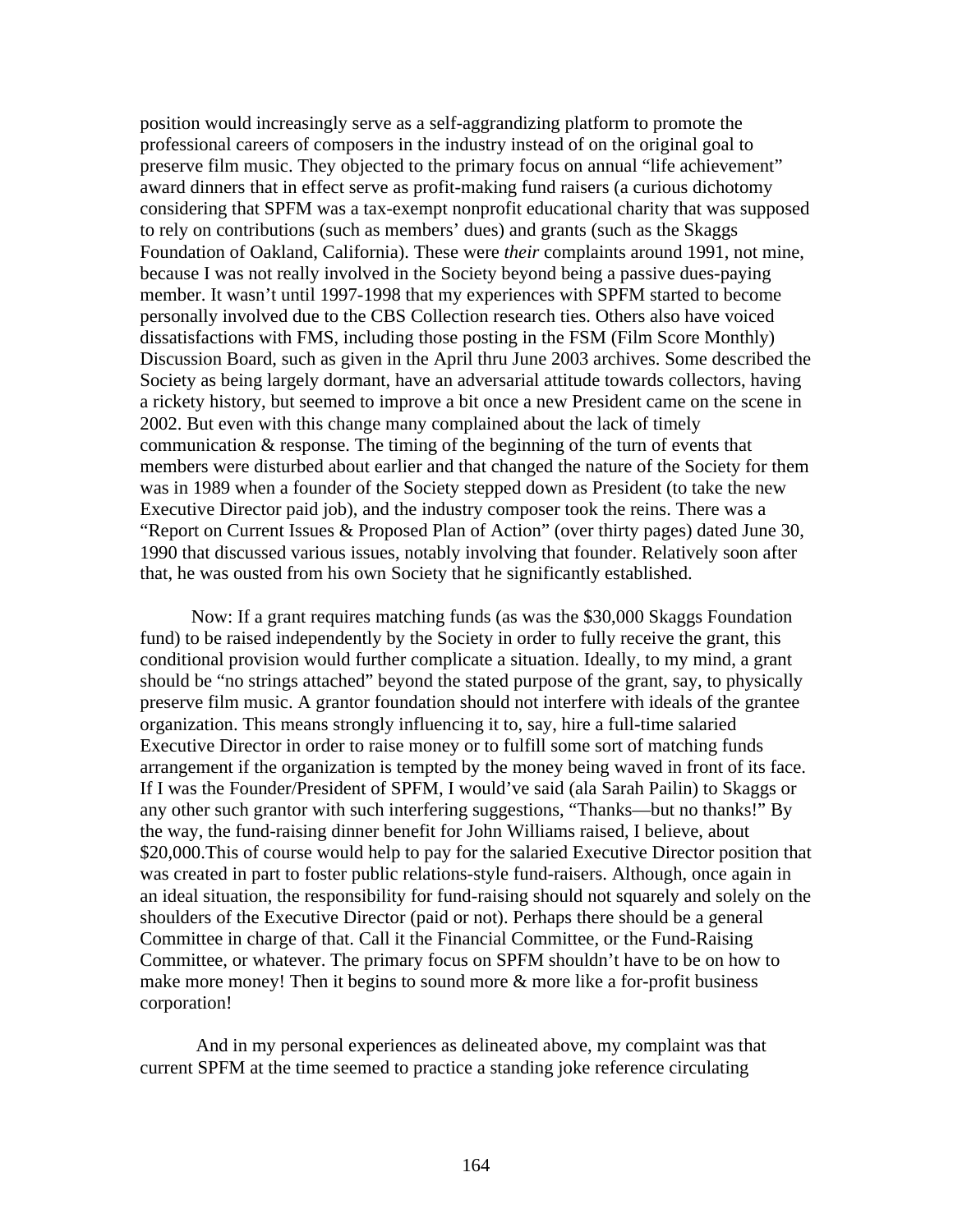amongst members and some forums—that the acronym of SPFM actually now stood for the Society for the Prevention of Film Music preservation and research!

 Incidentally, there was a September 16, 1990 Los Angeles Times article on SPFM. Here's the link:

http://articles.latimes.com/1990-09-16/entertainment/ca-1032\_1\_film-music

 To conclude my general commentary, I will paste my old 2003 *Talking Herrmann* post recording FMS:

#### TALKING HERRMANN:

http://herrmann.uib.no/talking/view.cgi?forum=thGeneral&topic=1335 "Film Music society CD finally arrived"

[Topic #1335]

17 Apr 2003, 01:26 GMT [Start of extended quote] :

"I posted some of my beefs about even the current incarnation of the Society at:

http://herrmann.uib.no/talking/view.cgi?forum=thGeneral&topic=1209

 "I think the intention and ideal is good. However, the implementation of those ideals leaves me a bit under-whelmed so far at least. I remember I must've tried at least seven or eight times to get on the Society phone to join up. I had my credit card ready each time but all I ever got was that annoying tape machine message instead of getting someone "live." I needed to have some questions answered before I committed my hardearned money. I remember Ed lamenting about how he never received replies after several months about his membership (where is the cd? when is it coming out? Etc.) There is a pronounced lack of timely communication with even this current Society. It is understandable of course if this is a purely voluntary endeavor (nobody volunteering to donate time to answer phone calls and reply in a timely manner to emails). But after my repeated attempts, I simply gave up. Alan just posted above about the same frustration with the lack of communication.

 "Now: On a positive note, I think the Society deserves support for its ideals. I am willing to give it a chance. I suggest (and I discussed this twice before) quite strongly that if the Society is serious about getting new blood and support, and is sincere about wanting to really reach out to people, that they initiate a Society online discussion board (like Talking Herrmann, or Filmus-L, or the Film Score Monthly Message Board). Then there would be an immediate rush of life and timely information. Of course it would help is some individuals in the Society would contribute to posts of information, replied to gripes, etc. The old Society board members never posted on Talking Herrmann, say, and only a few very rarely (Steve Fry comes to mind) contributed on Filmus-L……But please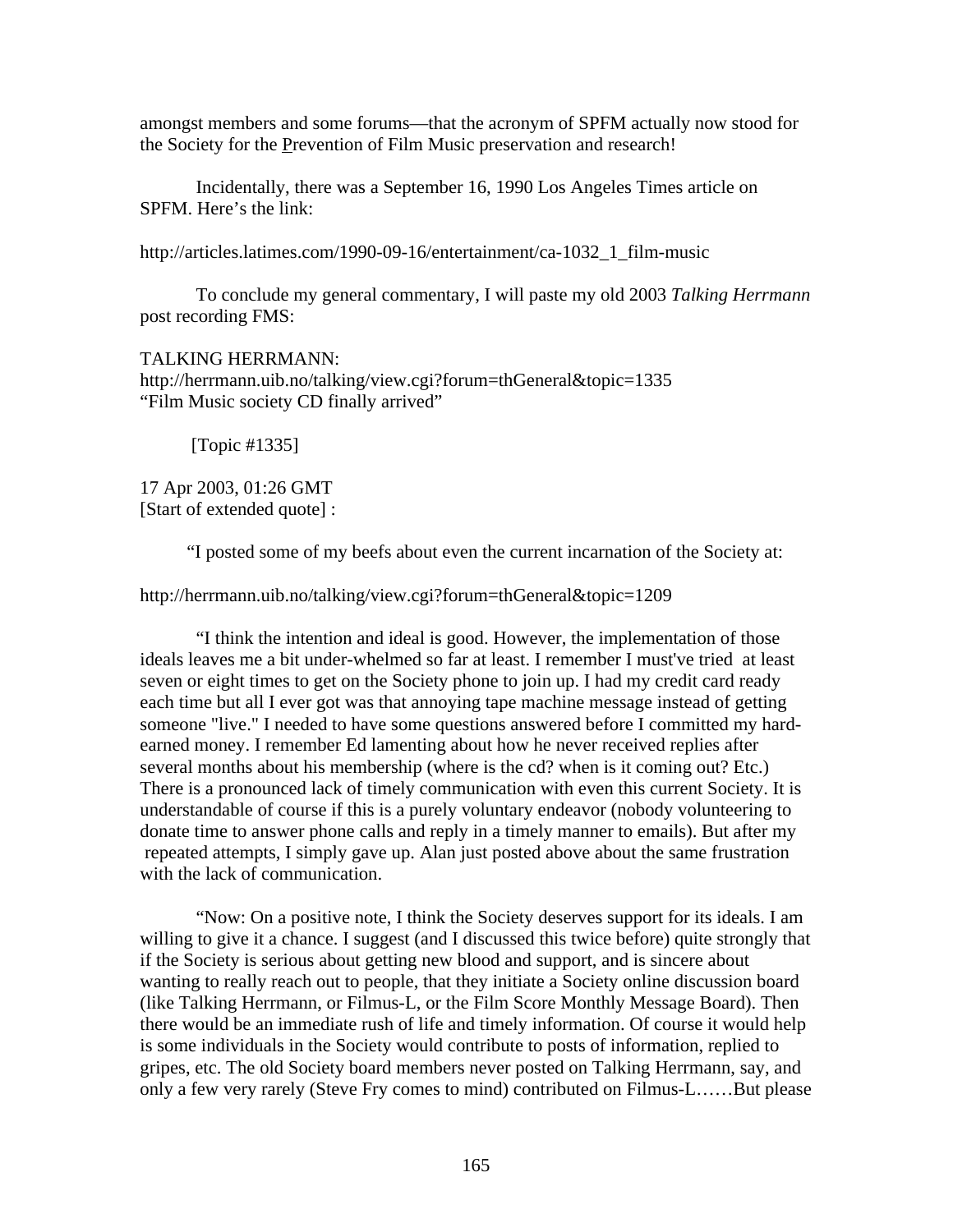make it open--a "members only" condition in order to read the posts would be selfdefeating. There is no need for a "Private Boys Club" in an endeavor like this. Free flow of information is necessary. I remember how I several times volunteered my services and research to the old Society regarding the CBS Material that I've researched since 1989 but was given a deaf ear. I guess there was a type of a private insiders' club within the old Society that excluded outsiders. Apparently "insiders" shared goodies for themselves but "outsiders" were excluded. Try as hard I might to hear some of their material that they accumulated (and purchased from collectors) thru certain Board members, I was always given an excuse of why I couldn't access them (although I was a member). This is strange because by its own nature, the Society was supposed to be an "educational charity" and make materials available in order for the State of California to grant it tax-exempt status. So I had to force the old Society to give a copy of their CBS dats to UCLA for researchers to study. This really pissed me off about the old Society, so naturally I am not quite so easily warming up to the new Incarnation (especially since many of the same Board members are still there) due to the phenomenon of association. So I am wondering if there will still be petty "politics" involved or excuses, etc. It was a bit of a Private Boys Club back then, and I would not tolerate that again. And I certainly would not tolerate any more bad politics that caused a sort of "hostile corporate takeover" from the original Founder(s).

 "That being said, I may be willing to fork over \$50 and an extra \$20 for the cd and give it a try. I would be far more enthusiastic if the new Society would drastically improve on its communication area. And I would be enthusiastic if there was an online Discussion Board."

………………

#### 21 Apr 2003, 04:42 GMT

"Filmus-L has some posts on the Society, including today:

 http://listserv.indiana.edu/cgi-bin/wa?A2=ind0304c&L=filmusl&F=&S=&P=15187

 "I would disagree strongly from one post that the CBS music is uninteresting. Quite the contrary. Perhaps television music is not as elite (or interesting) for some people as feature film music, but these are works from the same composers. The material is generally quite excellent.

 "However I agree that I would like more detailed information as to where the series is going. Will it be one disc per year? If so, that means the cost of subscription plus the cd means at least \$70 per year for one cd (or even \$100). That is a bit steep! Moreover, I for one (as a film music researcher) would want the Society to give a detailed inventory of their holdings/collections…… So if I become a member and request an inventory, will the Society send me the inventory? If not, why not? And can the music be researched/listened to? And exactly where and when (open hours during the week)? At any rate, I'd hate to see any such organization become a platform for private or elite collectors to get goodies and not share them freely or openly to all other members.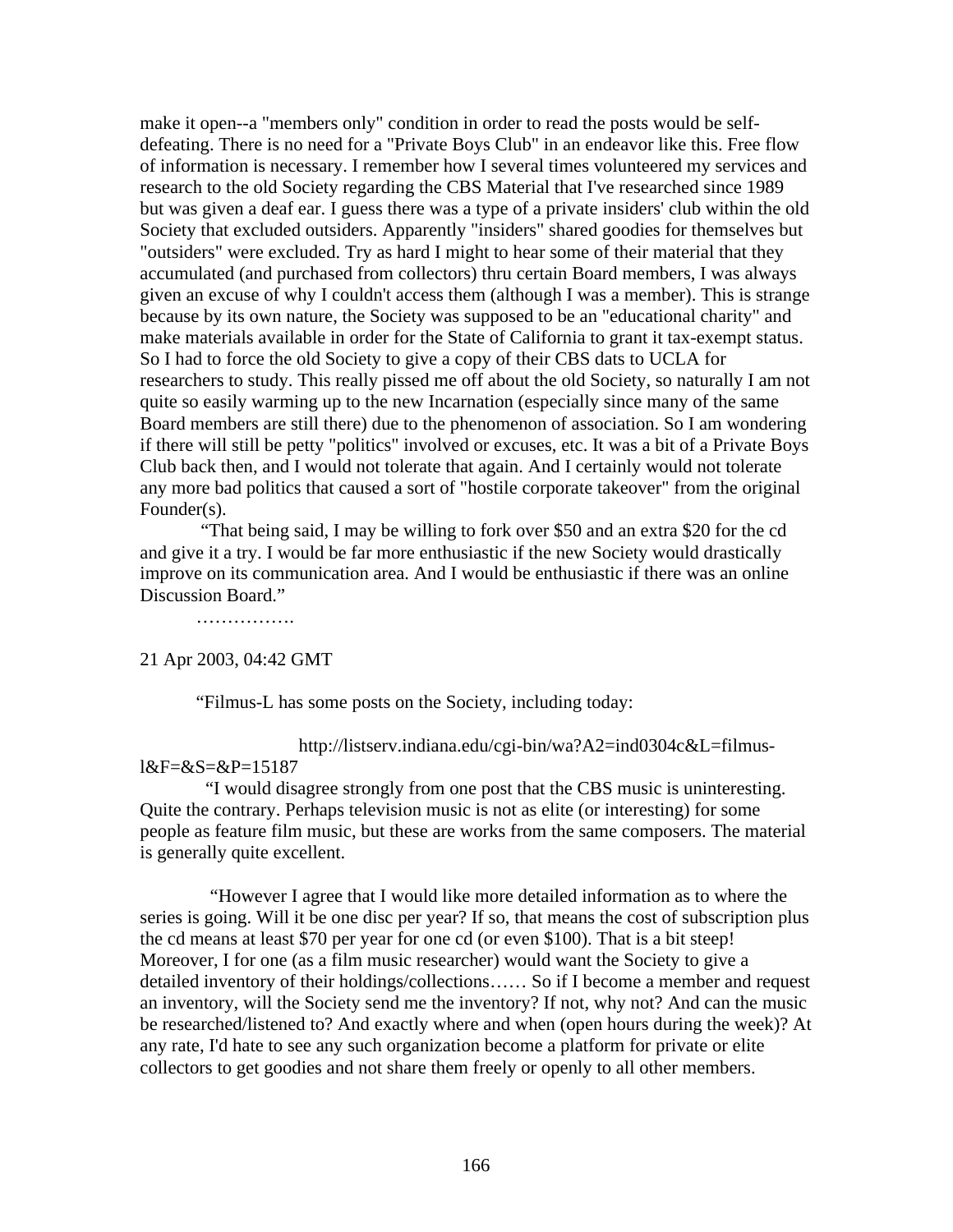"Moreover, the December '97 Film Music Society Newsletter in pages  $4 \& 5$ discussed the CBS Dats. The newsletter refers to 40 dats, yet at UCLA there are only 30 that I know of. What are those ten other dats of CBS material? That's about 20 hours of music potentially.

 "No offense meant to [the new FMS President] (whom I do not know personally), but I wonder about the wisdom of letting any film composer being the President of the Society, especially a busy composer who may have very little time to devote adequately to Society needs. I would think it better to have a professional researcher/University professional or dedicated film music preservationist with enough time to handle daily Society business, detective work, etc. I liked the old name SPFM (Society for the Preservation of Film Music) better because it more clearly described the true nature of the Society. Why did they really change it to the "Film Music Society"? Was it a legal reason? Are they no longer devoted to preserving music? So is the Society more a composers' professional association than a wide-based or eclectic membership with power of voting. And that's another matter: Can dues-paying member actually have the power to VOTE? Can members vote people in office and out of office, or is that "power" bestowed only to Board members? I would rather see membership voting power.

 "Once again I would strongly like to see a Film Music Society Discussion Forum. If enough paying members really want it, then it should be initiated. Put it to the vote at least. Are there any Society board members reading this? Hello? Perhaps they can respond. And let us know when the phone lines will be open for a direct call to a "live" person answering the phone about membership questions.

 "If it's only one hour on a certain day of the week, then let us know what that hour is!

………………[REPLY to a poster:] ….."As for being a board member--like Grouch Marx, I wouldn't want to join any organization if it had me as a member! I forgot how the line exactly went! I also tend to despise "politics." Best to do pure research. And create art!" [End of quote]

#### [End of commentary]

 As given earlier, SPFM finally did the right thing and agreed to make copies of the CBS Dats to UCLA back in late 1997. And because of the improper dissemination of the Dats music that I made a stink about in my repeated phone calls and letter campaign, an agreement was made so that I could have cassette audio copies of whatever music I needed for my research, copied from the Dat machine onto a tape machine there at UCLA Room B-425. The Dats were held just down the corridor in storage room B-426. Mainly I was interested only in the Herrmann material and some Herrmannesque Rene Garriguenc music. As given before, the transcription discs were returned earlier (somewhere) at UCLA—although it seems nobody knows where they are now! I hope they get their act together soon over there. I heard from a researcher who visited Paramount Music Library some years ago that CBS materials were actually there for some reason. This is rather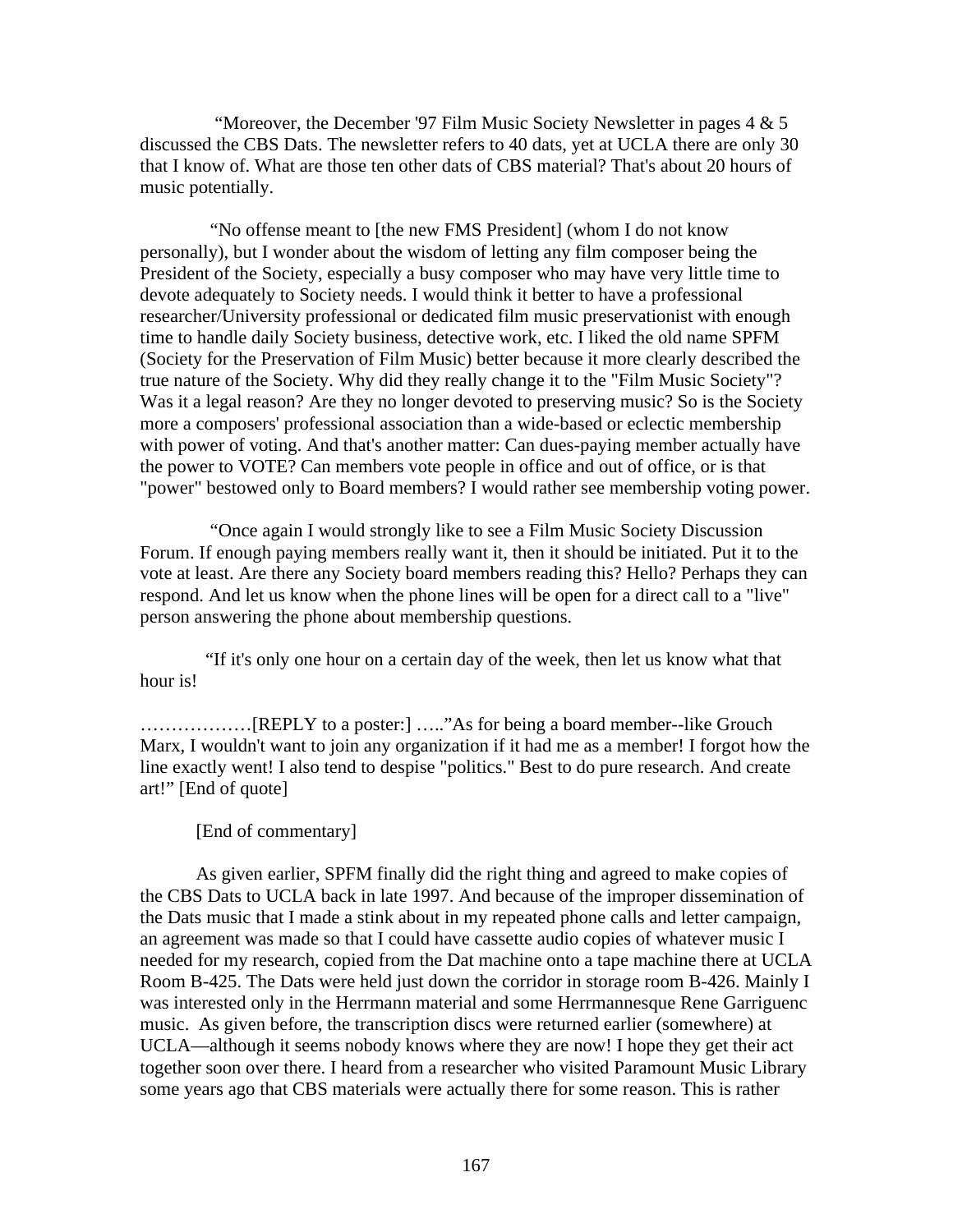curious. I even wonder if now those transcription discs that were returned to UCLA somehow ended up at Paramount? SPFM was intimately involved with activities at the Paramount music department. Perhaps I'll investigate further. Unfortunately with changes of personnel at UCLA, detailed "hands-on" information gets lost in the process. The best staff man ever on the job there when I was researching for years and who was immensely helpful to me and pleasant to know eventually left sometime in the middecade (he was still there at least in 2003 because that's when the Deed of Gift #2 materials, in part, were first made available, and he pulled a dozen boxes or so for me).

 Right now as I write there is a temporary Reading Room right there at SRLF (Southern Regional Library Facility) where the CBS materials are stored off-site from the University proper. The address is 305 DeNeve Dr along the corner of Veterans and Montana (Montana changes to Gayley up the road). I've never been there but ideally I would love to go there and have permission to peruse all of the boxes in storage that I wanted to research for a week. Maybe in September or October when I take vacations. In the meantime, I'll see if that's possible top make such a spot inventory. If so, then I'll update this paper later in the year! I have just posted a message to the Performing Arts Library to find out:

http://www2.library.ucla.edu/specialcollections/performingarts/index.cfm

\*\*\*\*\*\*\*\*\*\*\*\*\*\*\*\*\*\*\*\*\*\*\*\*\*\*\*\*\*\*\*\*\*\*\*\*\*

# CBS DATS

# 30 CBS DATS at UCLA Music Library Special Collections (initially received from SPFM December 1997)

[Note: SPFM (Society for the Preservation of Film Music) hired audio engineer Chris Lembesis to clean and transfer the CBS transcription discs to DAT format around 1993, under the supervision or involvement of at least three members (according to the May-June 1993 SPFM NEWSLETTER). The discs were in SPFM's possession (not ownership, since UCLA was given ownership of all CBS materials under two Deeds of Gifts in 1989 and 1991). The discs were returned to UCLA in December 1997 and a copy of the DATS were made for UCLA]

 $DATA + 1$  -DAUBER (B. Herrmann)16 cues Cue  $\#387-1$  Dauber  $\#1$  version 1 (Take 3)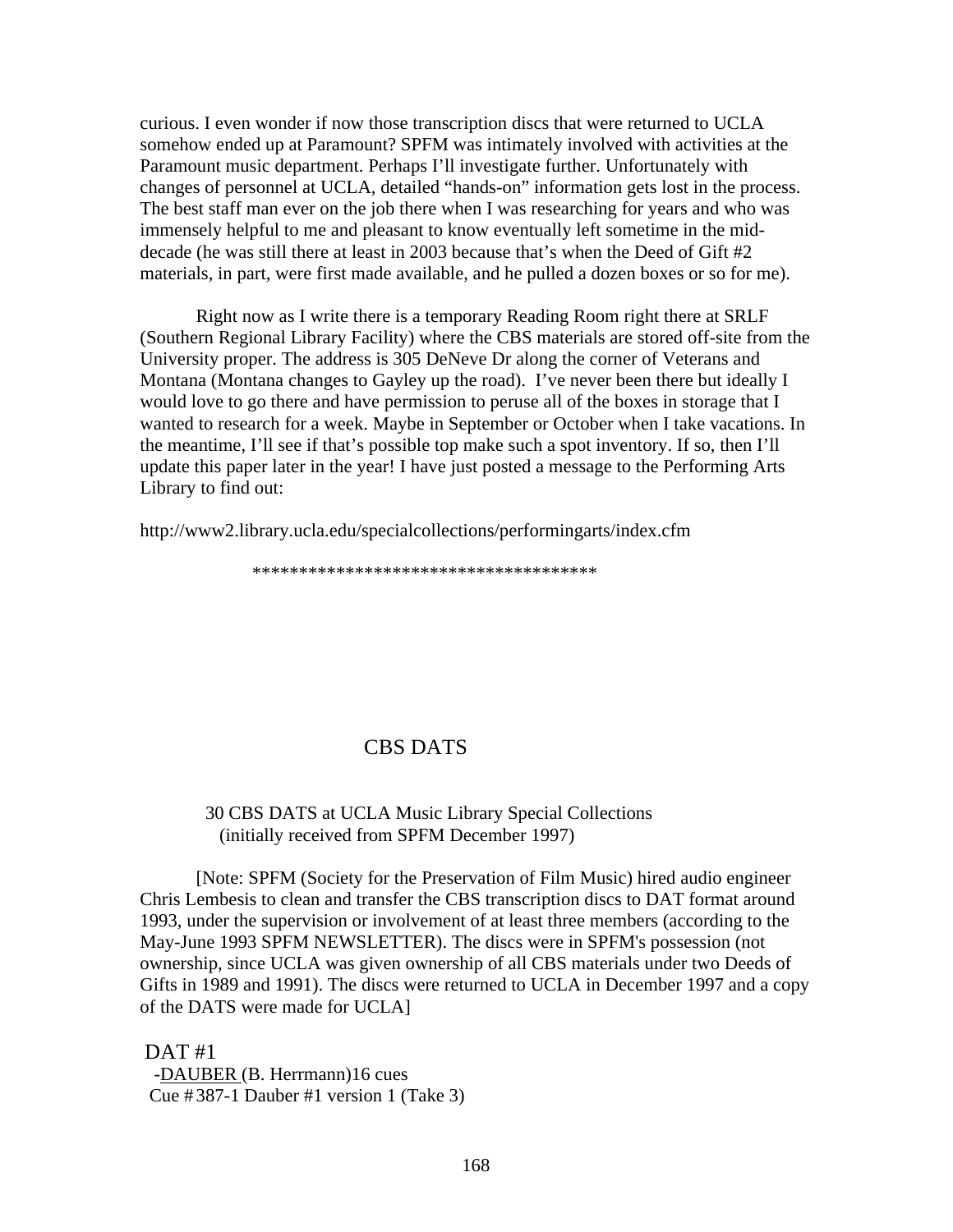387-1 Dauber #1 version 2 (T.1) 387-1 Dauber #1 version 3 (T.1) 387-1 Dauber #1 version 4 (T.1) 387-2 Dauber #2 Take 1 387-2 Dauber #2 T.2 387-3 Dauber #3 T.1 387-4 Dauber #4 T.1 387-4 Dauber #4 T.1 387-5 Dauber #5 T.1 387-7 Dauber #7 T.1 387-7 Dauber #7 version A, T.1 387-9 Dauber #9 T.1 387-10 Dauber #10 T.1 387-11 Dauber #11 T.1 387-12 Dauber #12 T.1 387-8 Dauber #8 T.1 387-13 Dauber #13 T.1 387-14 Dauber #14 T.1 387-14 Dauber #14 T.2 387-15 Dauber #15 T.1(Note: Used in HGWT "Ransom" episode) 387-15 Dauber #15 T.4 387-16 Dauber #16 T.1 387-16 Dauber #16 version A, part 2 -Drink of Water (B. Herrmann)10 cues Cue #392-1 Drink of Water #1 Take 2 392-1 " " " (Bar 1 only). T.3 392-2 Drink of Water #2 Take 1 392-2 " " " Take 2 Etc (392-3 thru 392-10) -Laredo Suite (William Grant Still) 393-8 "Frontier Fort" Take 2 393-1 "Neutral" T.2 393-1 " (with breaks) T.1 393-5 "Radiant Night" T.2 393-3 "Romance" T.4 393-3 " T.5 393-2 "Premonition" Take 2 Etc (393-6, 393-11, 393-12, 393-7, 393-9, 393-10). "Friend's Payoff" GUNSMOKE (Lyn Murray) #3693 cue "After Summer Merrily" Take 3 (:35) #3694 cue "Speechless Lies" Take 3 (1:15) (last hour not inventoried yet--may include Have Gun Will Travel Material ("The Street" etc).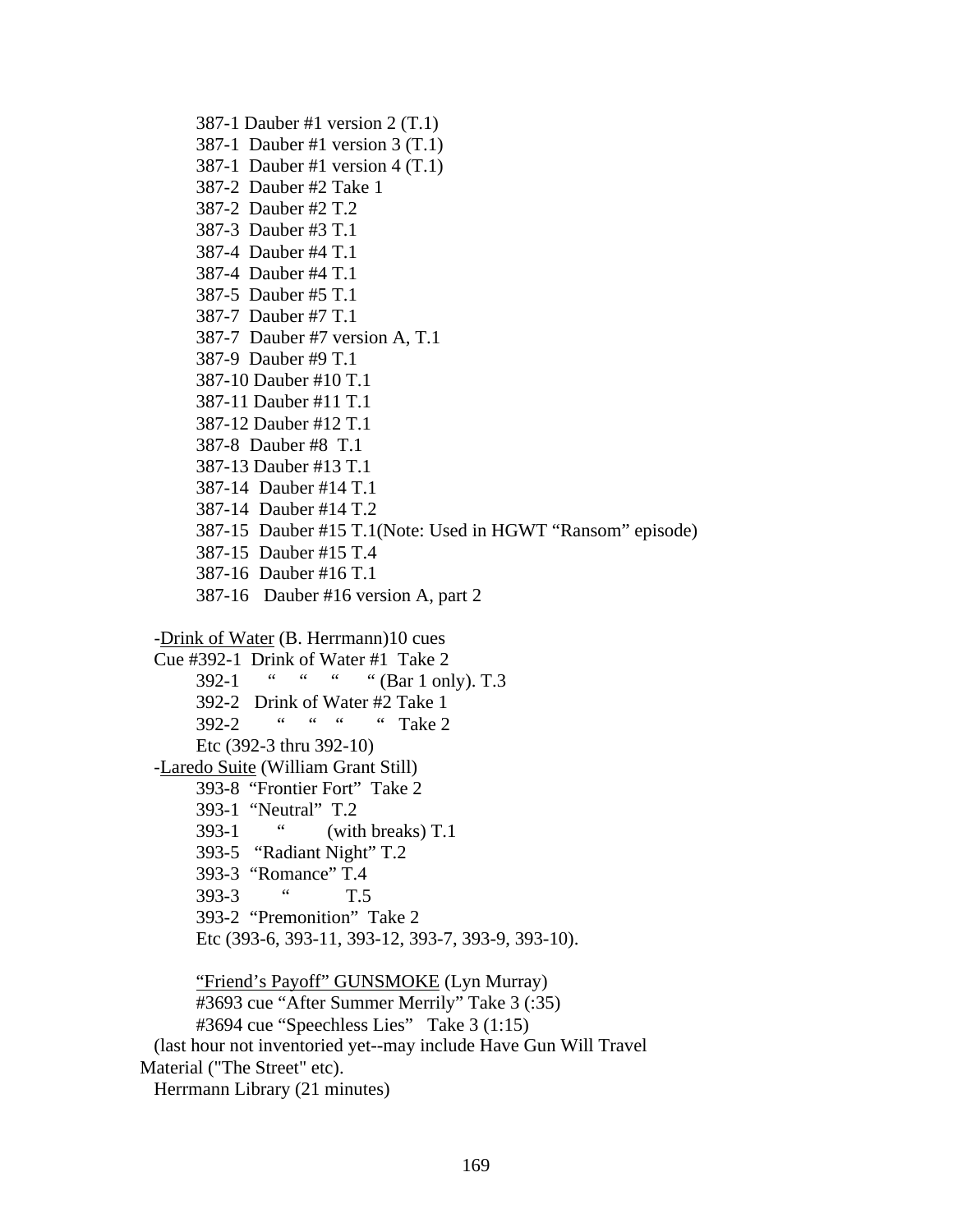-some Marius Constant cues (Light Rain, etc)

DAT #2 (not yet inventoried by Bill Wrobel)

| -"Governor & JJ" pilot (Jerry Fielding) $0:00:00-0:31:35$ |                   |
|-----------------------------------------------------------|-------------------|
| -"He and She" pilot (Jerry Fielding) $0:31:50-0:45:30$    |                   |
| -"Good Guys" pilot                                        | $0:45:45-1:08:35$ |
| -"Andros Targets" pilot                                   | 1:08:50-1:27:45   |
| -"Manhunt"                                                |                   |
| -You Are There"                                           |                   |
| -Playhouse 90 (7 tracks)                                  | 1:37:20-1:47:25   |
| -Journey Theme track 139                                  | 1:47:35-1:50:05   |
| -Navy Log track 140                                       |                   |
| -Perry Mason tracks 141-145                               | 1:52:20-1:56:25   |
| $-$ "The Street" $(B.H.)$                                 | 1:56:30-1:59:00   |

 $DATA + 3$ 

-Ballad of Paladin composite (song) track [1] 0:00:00-0:01:00 -HAVE GUN WILL TRAVEL Punctuations (Rene Garriquenc) Track  $[02]$  cue # 1089-A Punctuation # 1 Track  $[03]$  cue # 1089-B  $\qquad \qquad$  # 2 Take 1<br>Track  $[04]$  cue # 1089 B  $\qquad \qquad$  " Take 2 Track [04] cue # 1089-B " " Take 2 Track [05] cue  $\#$  1089-C Punctuation  $\#$  3 Track  $[06]$  cue # 1089-D Punctuation # 4 ETC.ETC. Track [24] cue # 1127 HGWT "Suspense Tension" (Garriquenc) ETC Track [27] cue # 1130 HGWT "The Prairie" (Garriquenc) Track  $[28]$  cue # 1131 "Emotional Dramatic" " Track [29] cue #1132 "Heavy Suspense" Track [31] cue #1133 "Emotional Pathetic" Track [32] cue # 1120 "Ghost Town" (sneak to curtain) L. Moraweck Tracks  $[33-35]$  Track [36] M-22 "The Knife" & "Wild Knife Chord" HGWT (B. Herrmann) Track [37] M-17 "Travel" Part I, T.2 (HGWT pilot) Herrmann Track [38] " Part II " Track  $[39]$  "  $"$  Part III " " Track [40] M-14 "The Newspaper" " Track [41] M-15 "The Card" (HGWT pilot). B. Herrmann Track [42] M-16 "The Holster" T.2 " Track [43] M-31 "The Return" " Track  $[44]$  M-32 "The River" T.6 " Track  $[45]$  M-35 "Capture" T.4 " Track  $[46]$  M-37 "End Tag" Track  $[47]$  " " T.2 " " Track [48] cue # 1741 "Spotted To the Hideout"Pt I (?? Unknown composer) Track [49] " " " Part II"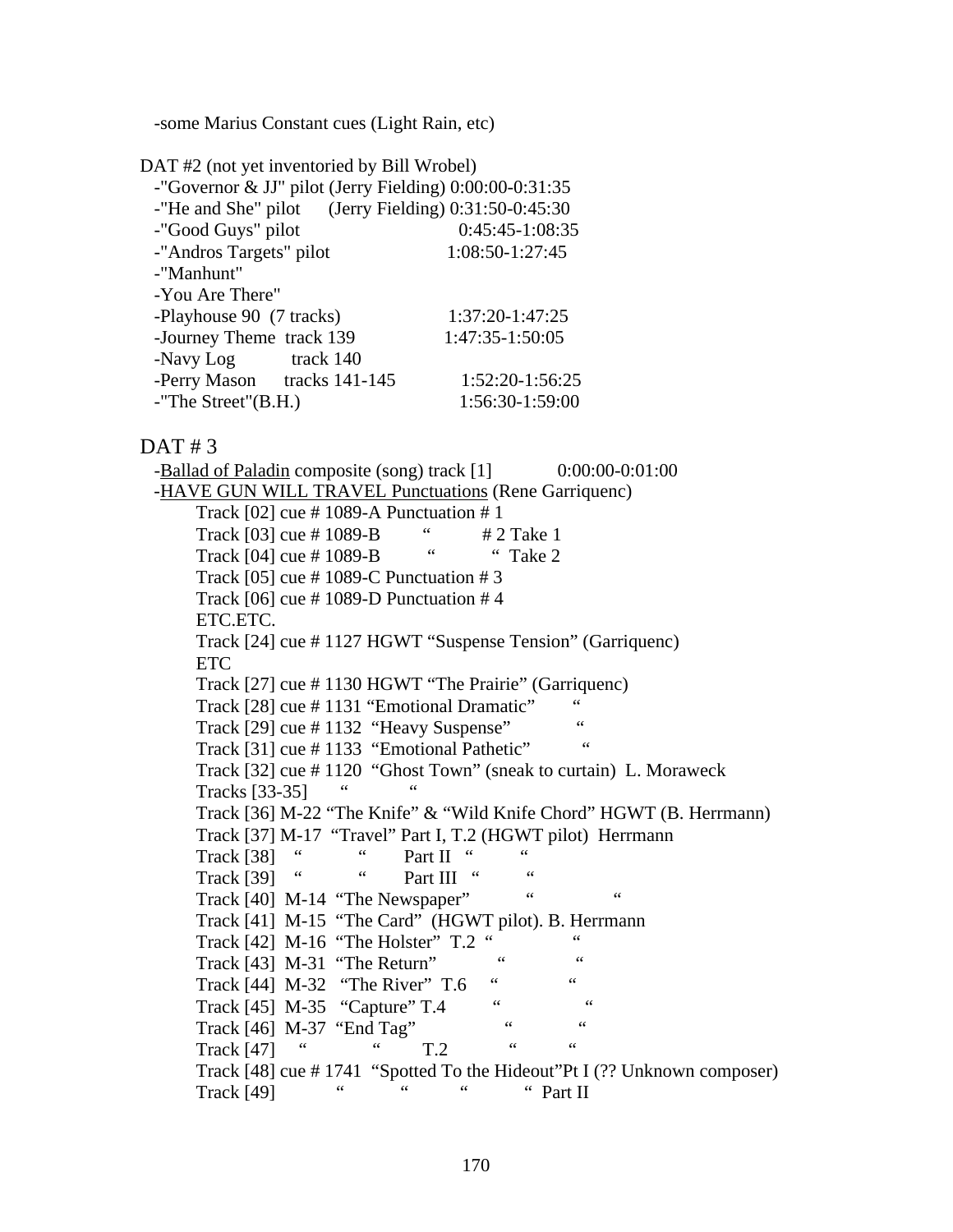ETC ETC Track [72] cue # 1034 "Suspense Background" Take 2 (???) ETC ETC Track [79] cue # 3371 Take 5 ETC ETC Track [94] cue # 453 "Night Suspense" (Western Suite) Herrmann Track [95] cue # 454 "Badman" " " " Track  $[96]$  " " (from Letter C) " "<br>Track  $[97]$  " " (faster version) " " Track  $[97]$  " " (faster version) " " Track  $[98]$  cue # 455 "The Ambush" " " " Track [99] cue # 456 "Travel I: Tranquil Landscape" "" " " Track  $[100]$  cue # 457 "Travel II: Dark Valleys" T. 4 " Track  $[101]$  cue # 458 "The Meadows" " " " Track  $[102]$  cue # 459 "Shadows" " " " Track  $[103]$  cue #460 "The Waiting" Track [104] cue # 463 "Dramatic I" ETC.

 $DATA$  (not yet inventoried)

 -Gunsmoke: Unknown Gold(???) Tracks 1-6 16:20 -RIO LOBO tracks 7-76 0:16:30-1:42:05 (Goldsmith) -Twilight Zone: Whipple Street ???? 77-81 1:42:55-1:46:05 -Unknown Score tracks 82-88 1:40:55-1:55:45

 $DATA # 5 (not yet invented)$ 

 -Wild Wild West: "Undead" tracks 1-55 :59:40 Fred Steiner -Wild Wild West: "Samurai" tracks 56-105 1:02:05

 $DATA \# 6$  (not yet inventoried) -cont. WWW: Samurai tracks 106-117 :20:00 -WWW: Puppeteer tracks 12-54 -WWW episode (Drasnin) -WWW episode (Markowitz)

DAT # 7 (not yet inventoried) - "Homecoming" tracks 1-56 1:10:30 -Rawhide tracks 57-81 22 mins -Lineup Montage tracks 82-89 -Lineup Main & Ends tracks 90-109

## $DATA + 8$

 -cue # 293 "Ambush" pt 1 take 5 Fred Steiner " pt 2 t.1 & pt3 t. 5 -cue #215 "Climax Prelude" T.5 (Bernard Herrmann) -cue #217 "Climax Middle Lead-In"(Climatic Lead-In") B.H.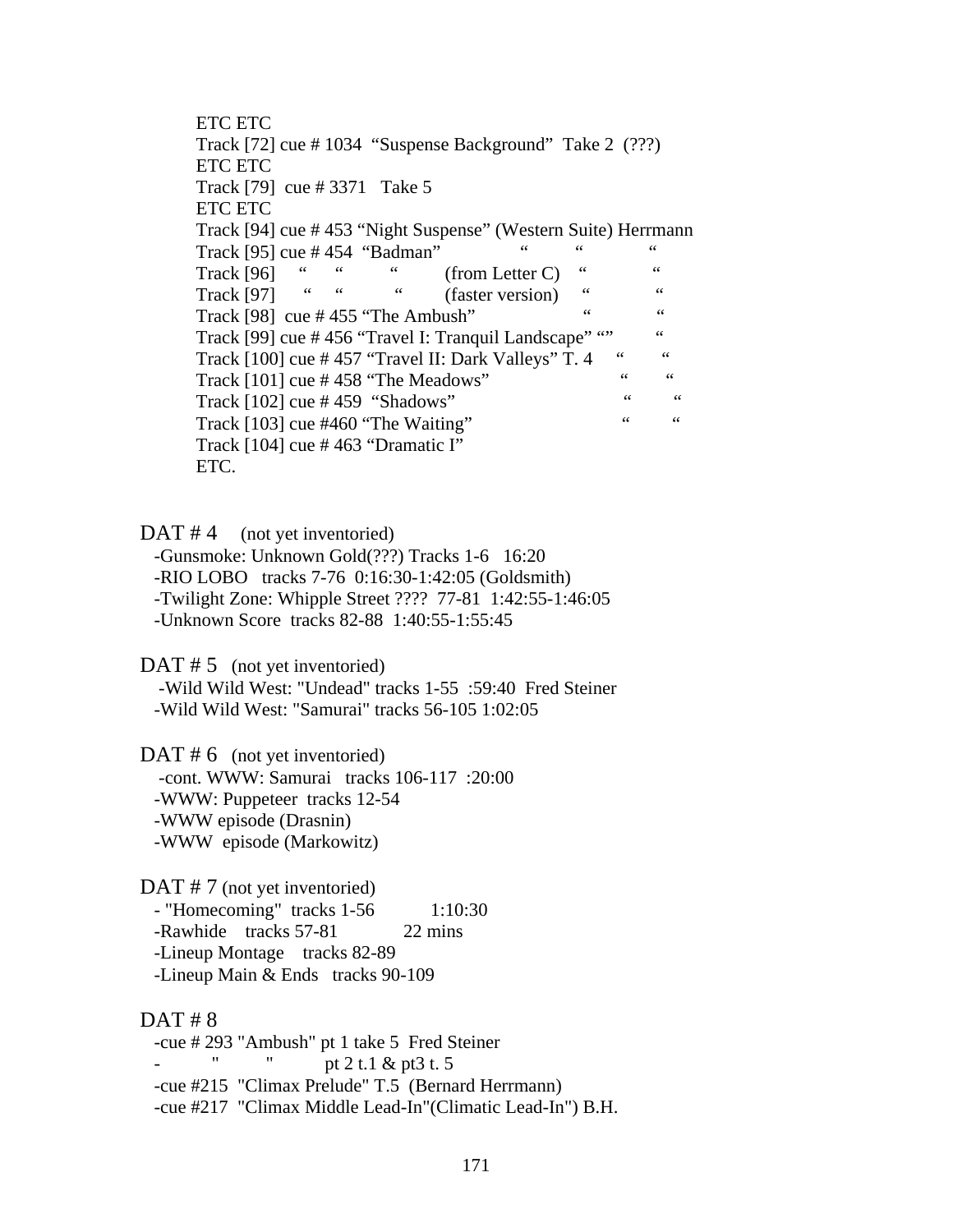-cue #219 "Echo I" T.4 (note: NOT in Cerberus LP's) B. Herrmann -cue #221 "Echo III" T. 1 & T. 2 " -cue #554-1 Prelude (The Desert) Pt I T.5 [Desert Suite] " " " " (faster version, Bars 1-21) " Pt II T. 2 (plus faster take) -554-2 "Mirages" T.1 (note: NOT in Cerberus)& T.1 faster B. Herrmann  $-554-3$  "North Horizon" 3 takes " -554-4 "South Horizon" 4 takes -554-5 "East Horizon" T.3 -554-7 "Ghost Town" T.7 -554-7 "Ghost Town" last 5 bars, T.1 -554-6 "West Horizon" T.2 (Bar 1-5) (Note: not in Cerberus). -554-6 "West Horizon" Pt II T.2 (Bars 6-10) -554-6 "West Horizon" Pt III T.1 (Bars 11-15) -554-6 "West Horizon" Pt IV T.2 (Bars 16-20) -554-9 "The Mountains" T.1 -554-11 "The Trail" T.3 and T.1(faster version) -M-11 "Arrest" T.3 [Ethan Allen] -M-11 "Arrest" T.1 (muted version) -M12 "E.A. Main Title" T. 3 -M-13 "Call To Duty" T.5 -M-14 "The Meeting" T.5 -M-15 "To The Rescue" Pt A T.3 -M-15B " " " (The Fight) T.3 -M-16A Ethan Allen tag T.2 -M-16B " " " T.1 -M-16 C " " T.1 -M-16D " " T.1 -M-22 "The Torries" .1 -M-22A "Rural Grotesque" T. 7 -M-22A " " T.1 (muted version) -M-23 "Albany" T.1 -M-26 "Rule Brittania" T.2 -M-31 "Jail" T.2 -M-32 "The Escape" -M-33 Ethan Allen tag T.1 -M-34 Ethan Allen End Title T.2 (rest un-inventoried) includes LINEUP and WALT WHITMAN SUITE DAT #9 -POLICE FORCE :

 -361A Lead-In T.4 (& faster version immediately after this track) -361B Lead-In T.4 -361B " " T.4 (faster) -361B " " T.1 (with soft mutes) -361B " " " " " faster version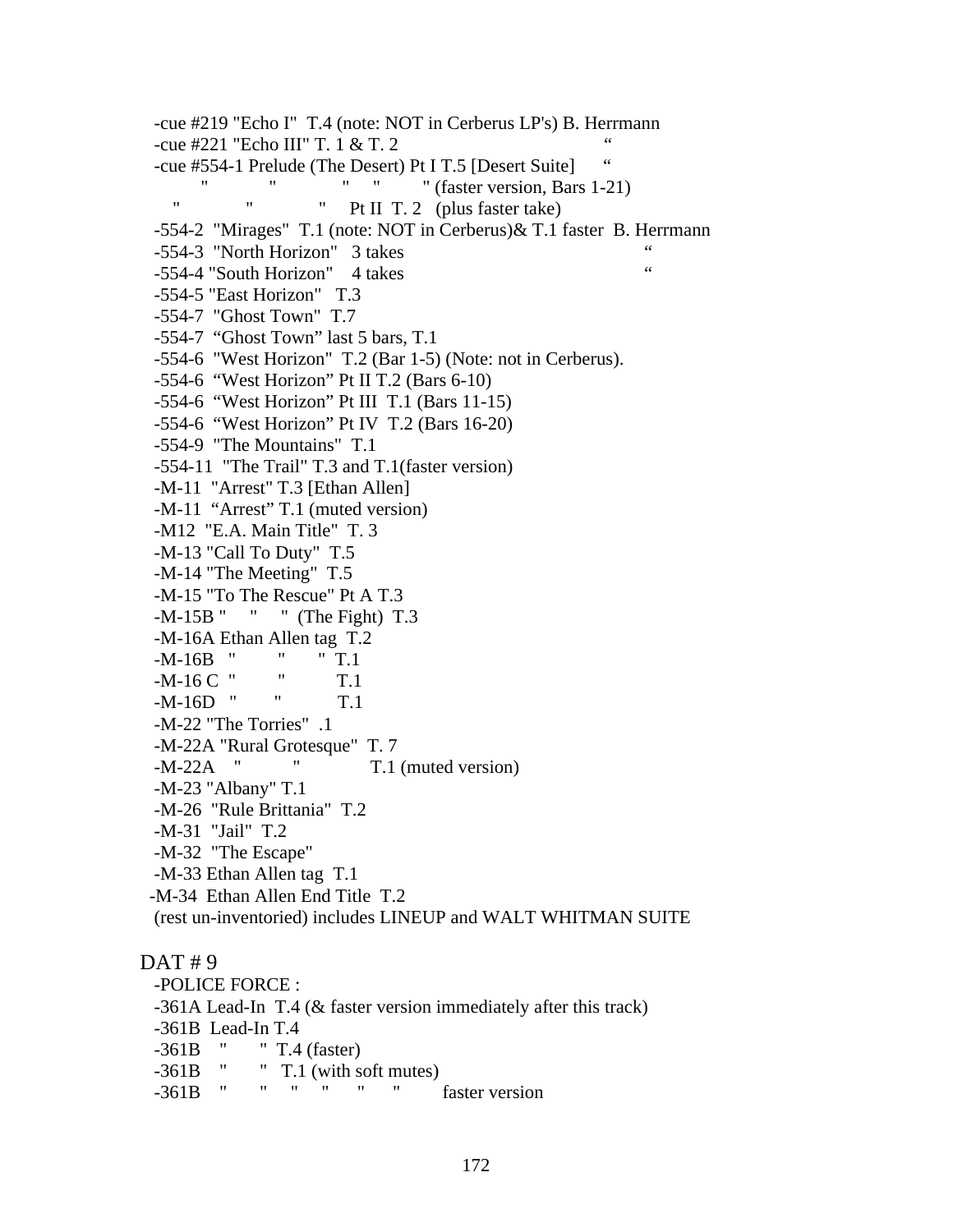-361C Lead-In -361D, E, F, G various takes -359A Openings t.7 -359A " pt II T.2 & Pt II T.3 -359B Openings -359C, D, E, F, G, H various takes -360A Middle Tags t.4 -360B, D -"Clues" [from *Police Force*] T.3 (complete long cue) -WESTERN SAGA: -373 Prelude -374 "Street Music" T.4 -375 "Open Spaces" -376 "The Hunt" -377 "The Watching" -382 "The Canyons" - Cue #292 "Calvary Ambush" T.2(Fred Steiner) -#289 "Western Calvary patrol" T. 3 " " -289A "Gary Owen Paraphrase" T.3 " " -220 "The Hunt"(Echo II) T. 2(B. Herrmann) not in Cerberus! -222 "The Chase"(Echo IV) T.3 -224 "Indian Ambush" T.2  $-225$  "Indian Fight" T. 2 -228 "Lowering Sky" T. 2(L. Rosenthal) -229 "On Maneuvers" T.1 -230 "To A Dead Soldier" T. 1 " -231 "Call To Horse" -232 "Four O'Clock Watch" -233 "Light Summer Trek" T. 1 " -234 "Encampment at Dawn" T.2 "  $-235$  "Sound of Danger" T. 2  $-236$  "Night Mood" T. 1 Track [85] cue # 384 "Gunsmoke"[Western Saga] T. 4 Herrmann Track  $[86]$  cue  $\# 385$  "Gunfight" Track  $[87]$  cue # 386 "Victory" -223 "Indian Suspense"[Indian Suite] B. Herrmann Track [90] cue # 226 "Indian Signals" T.4 Track [91] cue #227 "The Journey" T.4 -192 "Suspense Misterioso" T. 1(Rene Garriguenc) -190 "Trouble No. 1" T. 1 muted version " -178 "The Desert No. 1" T. 1 "<br>190 "The Desert No. 2" T. 2 " -189 "The Desert No. 2" T. 2 "

## DAT # 10

 -WALT WHITMAN Suite Tracks 1-3 0:06:00 (Herrmann) Track [01] cue # 298-2 Walt Whitman Part II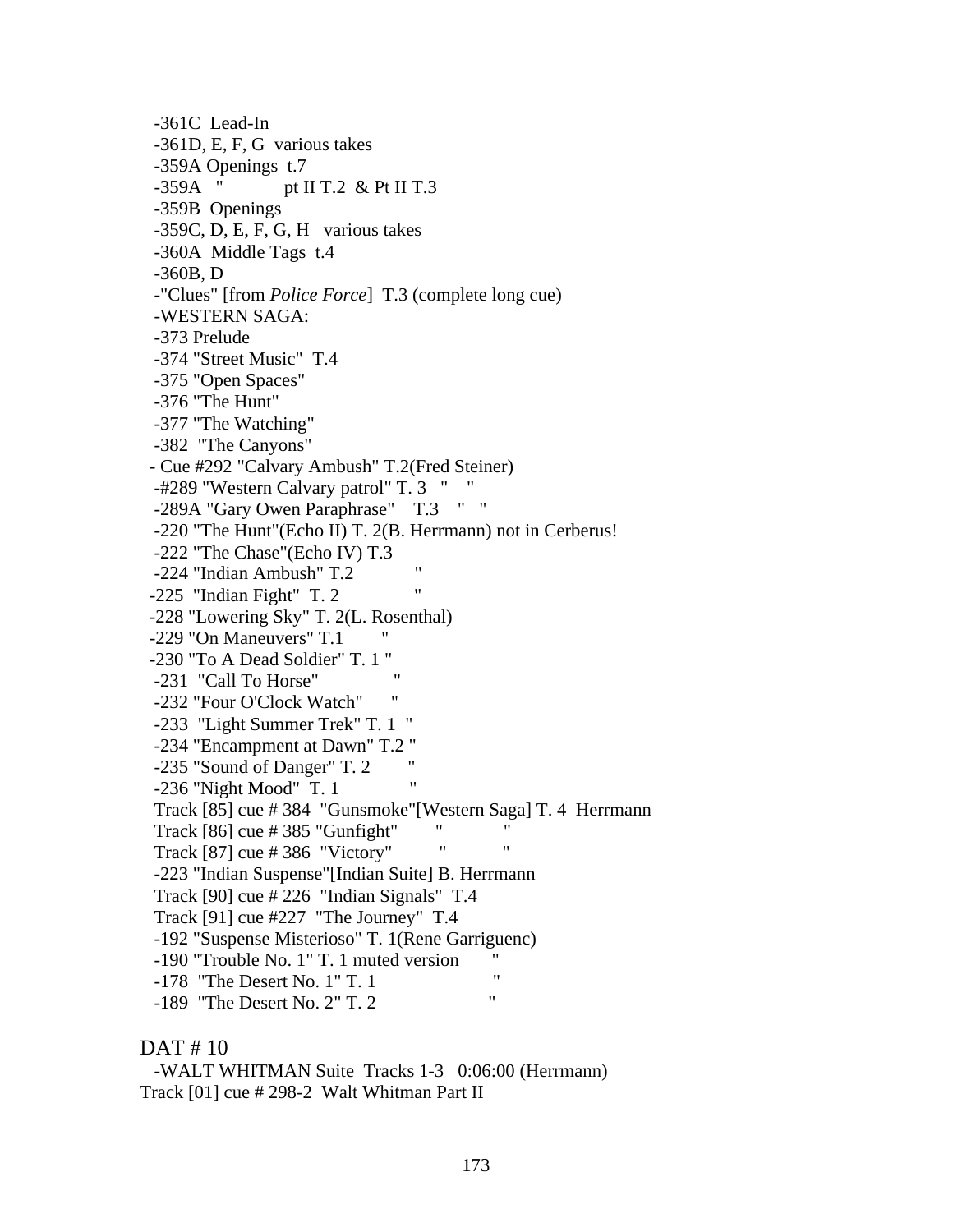Track  $[02]$  cue # 298-10 "  $\ldots$  Part Ten ("Indian Gathering") Track  $[03]$  cue  $\# 298-12$  " Part Twelve ("Funeral March") T.3 -Collector's Item #2 [aka "The Left Fist of David"] tracks 4-49 40:20 (Herrmann) Track [04] cue # 1283 "House of Prentiss" T.2 Track [05] cue # 1283 " T.3 Track [06] cue # 1284 "The Cane" T.4 Track  $[07]$  cue # 1285 " " T.5 (some distortion) Etc Etc Track [16] cue # 1287 "The Cellar" T.3 Track [17] cue # 1288 "The Shadow" Track  $[18]$  " " T.3 Track [19] cue # 1289 "The Cat" T.7 Track [20] cue # 1290 "The Glass" ETC ETC Track [35] cue # 1297 "Finale" T.5 (Collector's Item # 2) Herrmann Track [36] M-22 "The Scare" T.1 composer: ???) Track [37] " " " T.2 Track [38] M-25 "Neutral Suspense" T. 1 (Garriquenc?) Track [39] M-25 A "Neutral" T.4 Track [40] M-26 A "Collector's Item" T. 6 (*not* Herrmann). Paul Baron?? Track [41] M-26 A "Comedy Entry" T.1 Track  $[42]$  " " " T.2 Track [43] M-31 "Working on the Railroad (Paraphrase)" T.1 Track [44] M-32 "The Hoax" Track [45] M-33 "Collector's Item" T.3 (*not* Herrmann). Track [46] " " Opening, Part I, T.2 Track  $[47]$  " " " Part II, T.2 Track [48] " Closing T.1 Track [49] " " Closing (Longer version) T.2 Track [50] "On A Note of Triumph" (music rehearsal) 21:50 (Herrmann's voice) -Max Steiner: Portrait (narrated Tony Thomas) 27 mins DAT #11 (not yet thoroughly inventoried) -"Hunters Are for Killing" tracks 1-46 1:15:00 (J. Fielding) -CBS Fanfares tracks 47-72 10 mins -Tues Nite at Movies tracks 73-85 9 mins -NERO WOLFE(Alex North) tracks 86-91

-Perry mason tracks 92-103 13 mins

DAT #12 (not yet completely inventoried) -*Gunsmoke*: "Cotter's Girls"(Fred Steiner) 20 tracks :20:20

-*Gunsmoke*: "Call Me Dodie" " 28 minutes (GREAT!) Fred Steiner. Track [22] cue # 4864 [M0610] "Pleasant Valley" cue Track [23] cue # 4865 T.3 [M0611] "The Kite" cue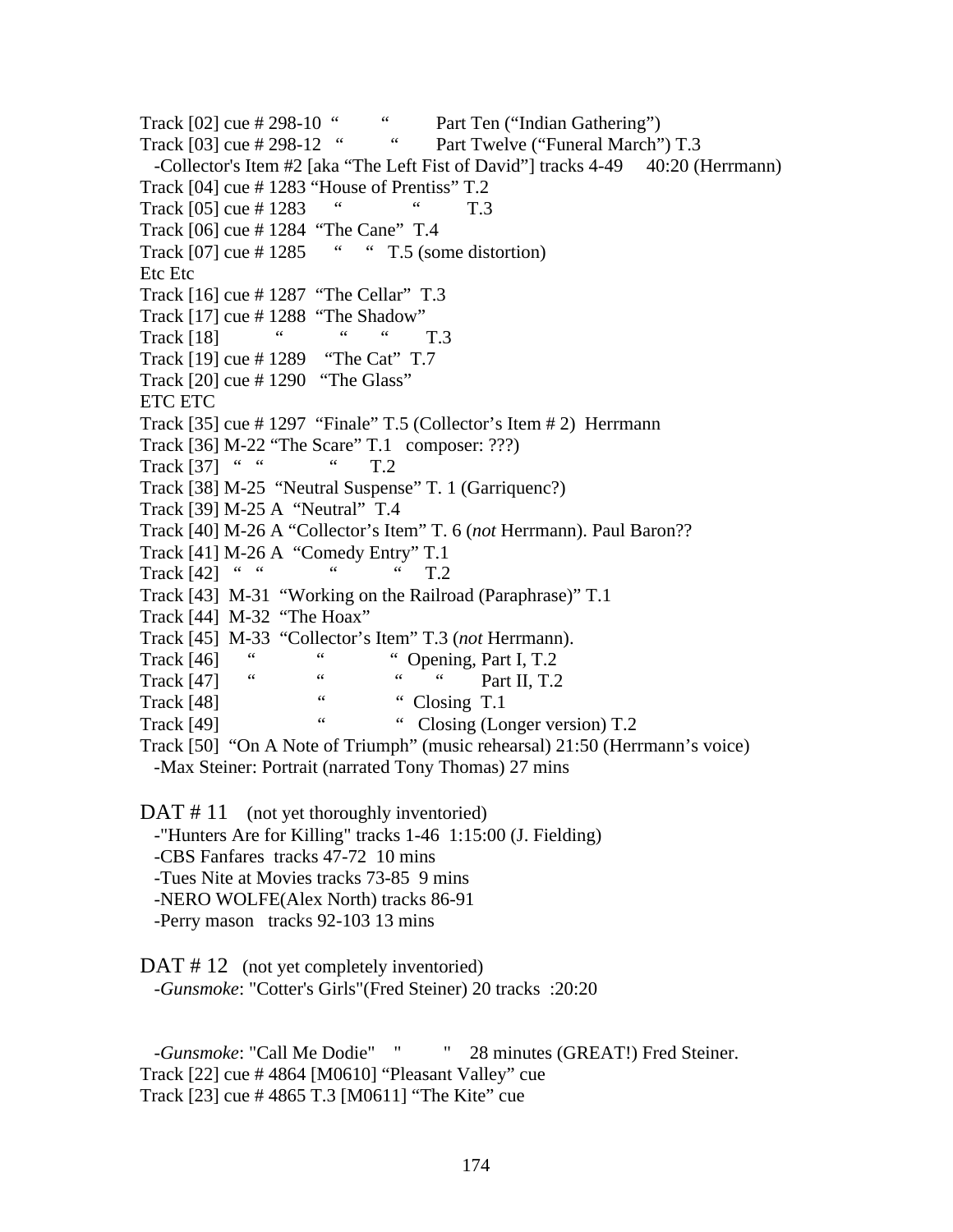-*Gunsmok*e: "Box o' Rocks" by Fred Steiner. 12 minutes. [Note: Dat tracks 45 thru 57 that were disseminated to collectors by persons in the old SPFM that I got from a private collector in early 1998. See my explanation above at the start of this paper]

-*Gunsmoke*: "Jeb" " 25 minutes

-Friedhofer Library tracks 84-110 33 minutes

DAT # 13

 -"Clues" [from *Police Force*] starting Bar 50. Cue # 363. -"The Lineup" [from *Police Force*] 4 tracks :6:40. Cue # 364. -"The City" (Parts I thru III) [*Police Force*] Cue # 368. -Twilight Zone: "Dust" (Jerry Goldsmith) 17 minutes. Sample tracks: -#3428 T.3 (instrumentation includes harmonica & guitar) -#3429 T.4 -#3430 T.2 -#3431 T.6 [etc. thru #3436 T.7] -HGWT: "The Fatalist" Goldsmith 10 minutes. Sample tracks: -#3124 T.2 -#3126 T.2 -#3127 T.4 [etc. thru #4134] -HERRMANN tracks 27-33 5 minutes -HGWT: "Bear Bait" (Jerome Moross) tracks 34-46 16 mins. Sample tracks: -#3327 T.4 -#3328 T.2 [etc. thru #3339] -HGWT: "Head of Hair"(J. Goldsmith) tracks 47-61 15 mins -HERRMANN (tracks 62-81) 32:30 -Goldsmith (GUNSMOKE: "The Blacksmith" episode) 12 mins Included in this dat. Herrmann cues #3777 (etc) "Harriet" (Gunsmoke). DAT #14 (not yet inventoried) -Goldsmith Library cues 1:31:30 -Luke Slaughter (Jerry Goldsmith) 7 mins -Frontier Gentleman " 24 mins DAT #15 (not yet inventoried) -Hawaii 5-0 "Hookman" (Morton Stevens) 1:17:05 -Lineup: "Wake Up to Terror" (Goldsmith) 20 mins -Playhouse-90: A Marriage to Strangers (Goldsmith) 22 mins DAT #16 (not yet inventoried) -Twilight Zone: "I Dream of Genie"(Fred Steiner) 22:55 -Twilight Zone: "Miniature" (Fred Steiner) 9 mins -Twilight Zone: "Mute"(Fred Steiner) 32 mins -Twilight Zone: "Passage of the Lady Anne"(R. Garriguenc)22

 -Young Man's Fancy -What You Need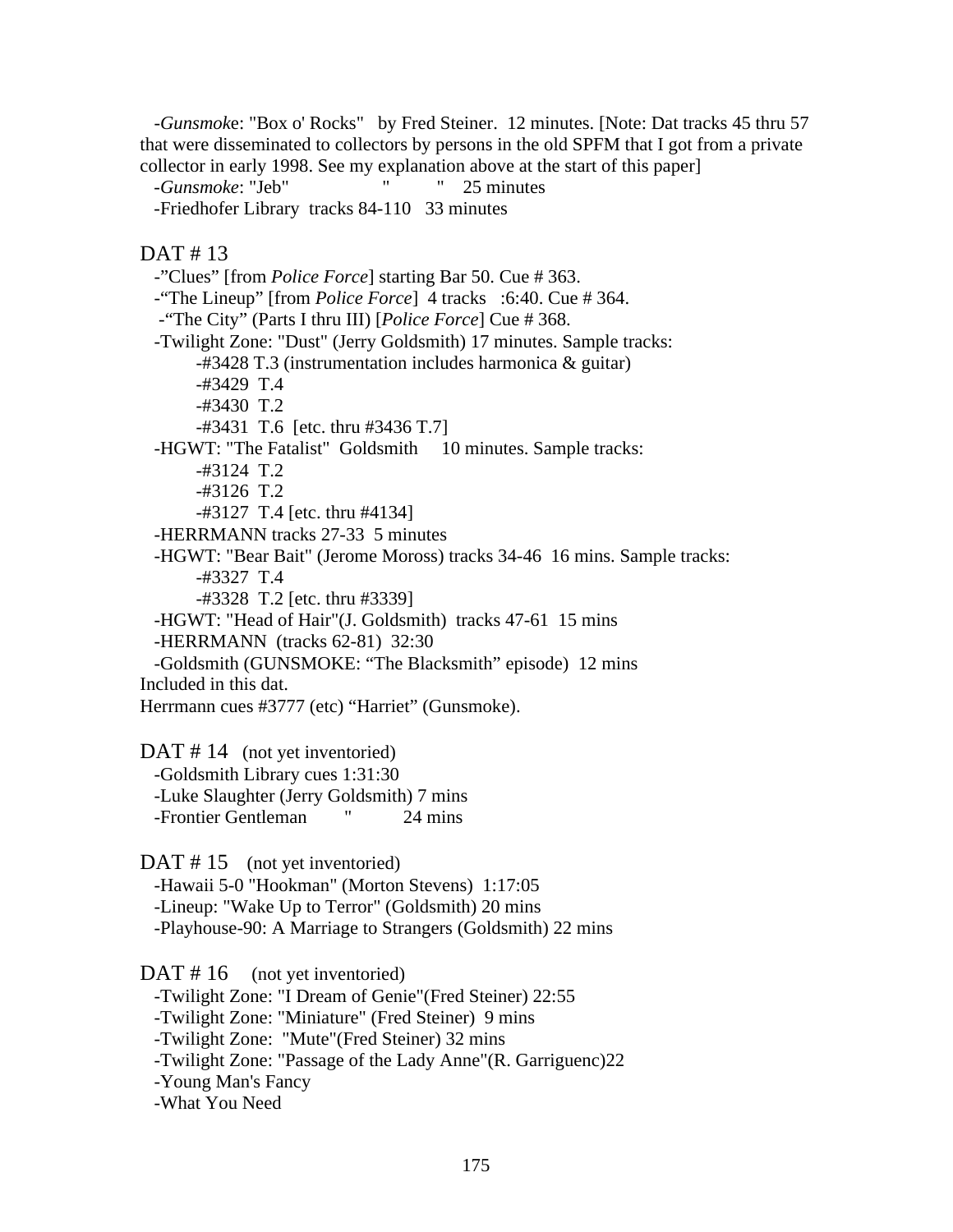DAT #17 (not yet inventoried) -FRATERNITY(Jerry Goldsmith) 59:35 -STEP OUT OF LINE  $\frac{1}{55}$  mins -Thomas Wolfe (B. Herrmann) 4 mins

DAT # 18

 -Friedhofer Library 32 mins -Brave New World (Herrmann) 21 mins -Space music tracks 57-81 1:06 mins INCLUDES: -cue # 1006 "Brouillard" (M. Constant) 1:20  $\frac{100}{100}$   $\frac{100}{100}$   $\frac{100}{100}$   $\frac{100}{100}$   $\frac{100}{100}$  (short version T 3)  $\frac{1}{2}$  (short version T.3) -" " " " T.4  $\ddot{ }$  "  $\dddot{ }$  (shortest version, T.5) -cue # 1005 "Light Rain" T. 1(M. Constant) 2:06 -cue # 1005 " " last chord :04  $-$ cue # 1005 " " (from Bars 22-24 & pick-up) ETC BRAVE NEW WORLD (Herrmann) OUTER SPACE SUITE (Herrmann) Includes: -cue # 1007 "Prelude (Outer Space)" -cue # 1007 " " (faster version)  $-$ cue # 1008 "Time Passage" -cue # 1008 " " (faster version) ETC -cue # 1001 "Spoutnik # 1" T.4 (Guy Luypaertz)  $-$ cue # 1001 " (faster version) T.5<br> $\frac{C}{2}$  (less three bars)  $-cue \# 1001$  " (last three bars) -cue #1002 "Spoutnik #  $2$ " -cue # 1002 " " (slower version)

DAT #19 (not yet completely inventoried) Perry Mason: "Blushing Pearls" 5:55 (Jerry Goldsmith) Track [01] cue # 1916 T.3 Track [02] cue # 1917 T.1 Track [03] cue # 1918 T.2 ETC. -Frontier Gentleman (Goldsmith) 11mins - Constant tracks 14-41 32 mins Track [44] cue 1815-3 Track [45] cue # 1816-1 "Dax # 1" ETC -TWILIGHT ZONE Bridges tracks 42-51 4 mins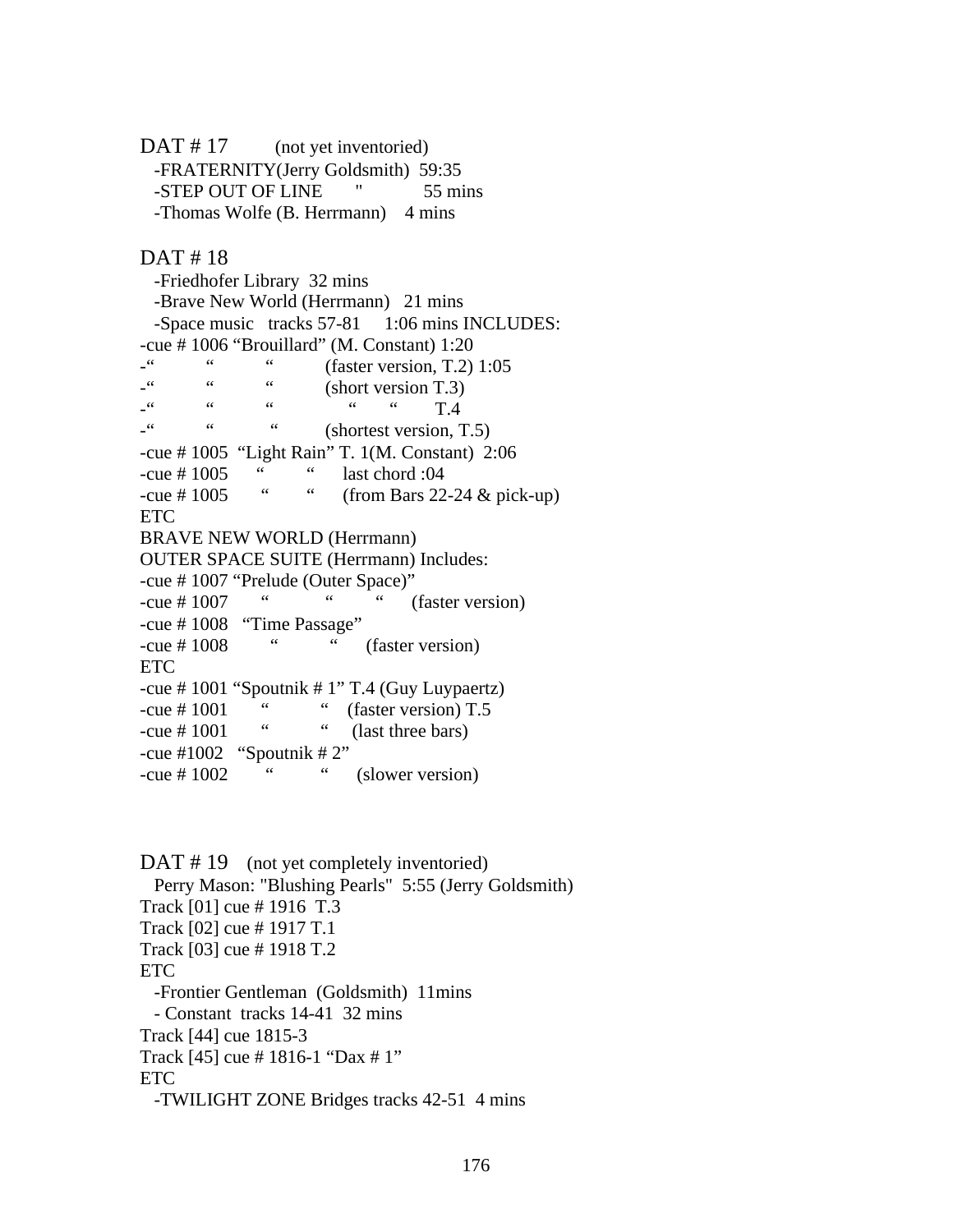-Sealing bridges 6 mins -Twilight Zone(Constant) 6 mins Track [75] Twilight Zone Theme (M. Constant) -Twilight Zone tracks 64-73 11:20 (not Herrmann) Track [87] cue # 3056 T.1 "New Twilight Zone Theme (Opening) Herrmann Track [91] cue # 3056-A "Twilight Zone Theme  $(2<sup>nd</sup> Revision)$  Herrmann Track [92] cue # 3056-B "Twilight Zone Closing Theme" Herrmann Track [95] 3056-B TZ Showcard (Herrmann) ETC -Twilight Zone Jazz score 4 mins -Twilight Zone New Bridges tracks 75-86 8 mins -Store Front Lawyers (Morton Stevens) 3 mins -Hotel De Paree tracks 89-121 33 mins DAT # 20 Goldsmith 33 mins

Track [01] cue # 1939 T.2 Gunsmoke ETC Gunsmoke: "Whispering Tree"(Goldsmith)1:06 Unidentified themes(Waxman) 21 mins Track [33] cue # 4494 T.5 Track [34] cue # 4497 Part II ETC

#### DAT # 21

 RAWHIDE: episode "Six Days To Bent Fork" Hugo Friedhofer Recording sessions Aug 24 '65 Approx 1:04 duration.

#### DAT # 22

Gunsmoke: episode "The Raid" Franz Waxman

## DAT # 23

CONT "The Raid"

DAT # 24 WILD WILD WEST cues. Track [01] Log 2133 Track [02] Log 2134 ETC ETC Track [59] cue # 1282 "Landmark Finale" T. 3 (Herrmann) Track  $[60]$  cue  $\#$  1282 " (coda only) Track  $[61]$  "  $"$  Take 5 Track  $[62]$  cue # 1281 "Landmark Opening" Part I "  $\text{Track } [63]$  " "  $\text{Part } II$ <br> $\text{Track } [64]$  " " " "  $\text{False } 1$  $\text{Track } [64]$  " " Take 1 Track [65] " " Take 2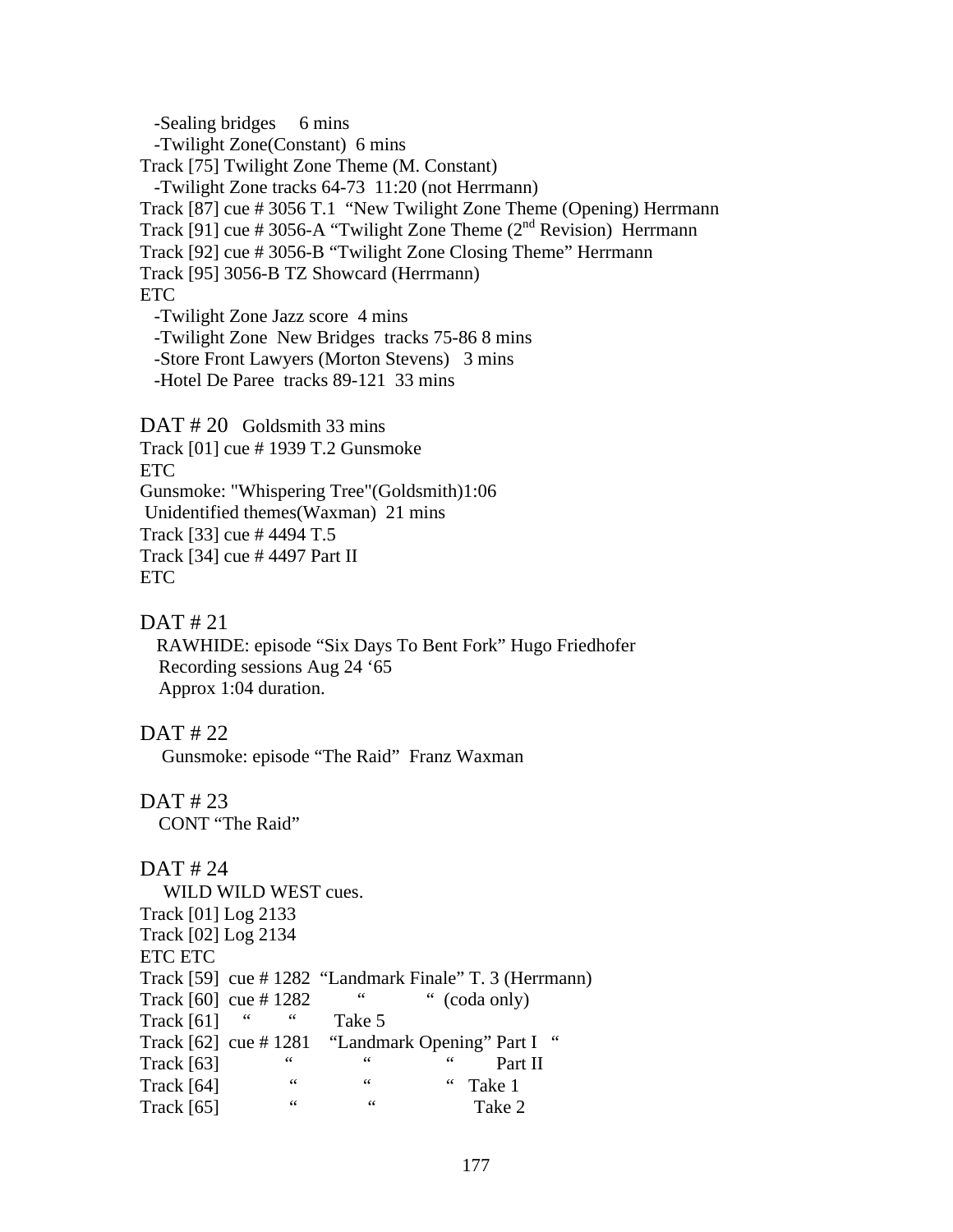MOAT FARM MURDER cues (Bernard Herrmann) #390 cue series Track [66] cue # 390-1 T.3 Track [67] cue # 390-1 T.4 Track [68] cue # 390-1 (faster version) Track [69] cue # 390-2 T.1 (about 1:09 into dat) Track [70] cue # 390-3 T.1 Track [71] cue # 390-4 T.2 Track [72] cue # 390-5 T.2 Track [73] cue # 390-6 T.1 Track [74] " " T.3 Track [75] cue # 390-7 T.2 Track [76] cue # 390-8 T.1 Track [77] " T.4 Track [78] cue # 390-9 T.2 Track [79] cue # 390-10 T.1 Track [81] cue # 390-11 T.2 Track [82] cue # 390-12 T.2 Track [84] cue # 390-13 T.3 Track [85] cue # 390-14 T.1 DAT # 25 Track [01] cue # 1839 T.2 (harmonica) [I believe these series of cues are from Goldsmith's "Tomorrow" score for *Playhouse 90*] Track [02] cue # 1840 T.1 Track [03] " " Version A T.1 ETC Track [12] cue # 1847 Track [13] cue # 1854 T.2 Track [14] cue # 1855 T.1 Track  $[15]$  cue # 1856 (chord only) Track [16] cue # 1857 T.2 Track [17] cue # 1857 T.2 Track [18] John Barry cues ETC Track [78] Gunsmoke July 1, '65 Studio City Track  $[79]$  " " " ETC

DAT # 26

CBS series HOTEL DE PAREE (composer: Dimitri Tiomkin) thru Track [25] Track  $[01]$  cue # 1745 "Hotel De Paree" Main Title" Track [02] " " " " Take 6 Track  $[03]$  cue # 1760 " " End Title Track [04] " " " " End Title T.3 Track [05] " " " End Title T.4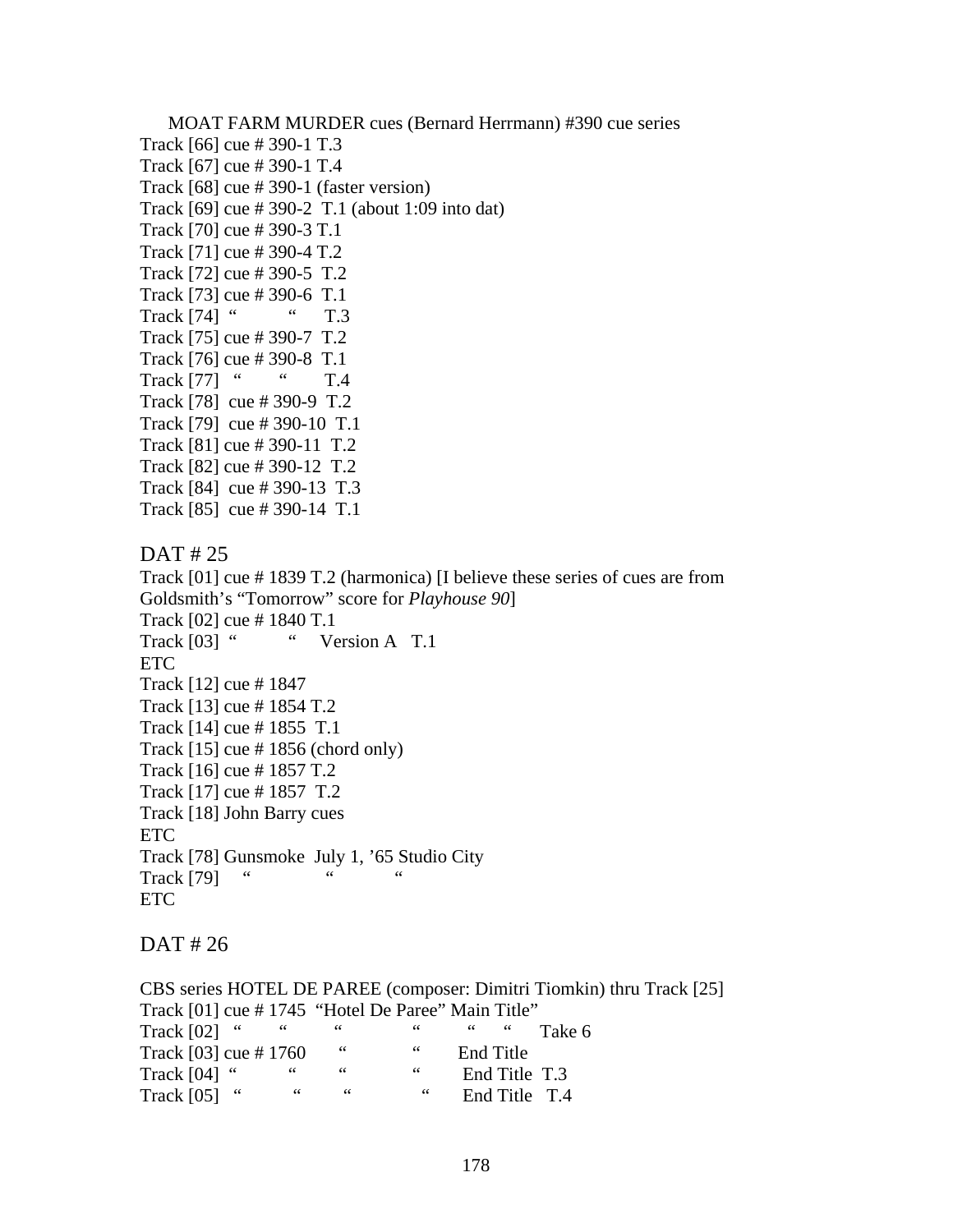Track  $[06]$  " " " End Title T.1 (from Bar 9) Track  $[07]$  " " " " " Take 2 Track [08] cue # 1746 "To Rent A Room" cue Track [09] cue # 1759 "Partnership"  $\text{Track } [10]$  " "  $\text{Take } 4$ Track [11] cue # 1751 "Monique Waits" Track  $[12]$  cue # 1754 "Stubborn Sundance"<br>Track  $[13]$  """"" Track  $[13]$  " " " Take 3 Track [14] cue # 1755 "Determination" Track [15] cue # 1748 "Annette Pleads" Track [16] cue # 1758 "Revenge"<br>Track [17] " " " " (from " " (from Bar 21) T.1 Track [18] cue # 1747 "Upstairs" Track  $[19]$  " " T.6 Track [20] cue # 1750 "Trouble Ahead" T.2 Track [21] cue # 1756 "Preparation" T.4 Track [23] cue # 1749 "Suspicion" T.1 Track [24] " " T.2 Track [25] cue # 1752 "Monique Runs" T.2 Track [26] cue # 2701 T.2 Track [27] cue # 2702 T.2 Track [28] cue # 2703 T.4 Track [29] cue # 2704 T.2 ETC I AM A LAWYER series (North and Moross??) Track  $[34]$  cue # 1397 Theme #1 "I Am A Lawyer" Track  $[35]$  " " " Take 5 Track [36] " Track [37] cue  $\#$  1401 Theme V ETC Track [47] cue # 1403 "Fight" (*I Am A Lawyer*) Track [48] "End Title" *PERRY MASON* cues Track [49] Perry Mason Main Title Part I, T.2 Etc Track [64] cue # 3970 (Perry Mason) Track [86] cue # 2959 (Perry Mason) Etc

DAT # 27

GUNSMOKE: "The Raid" (Waxman) BIG JAKE (Elmer Bernstein)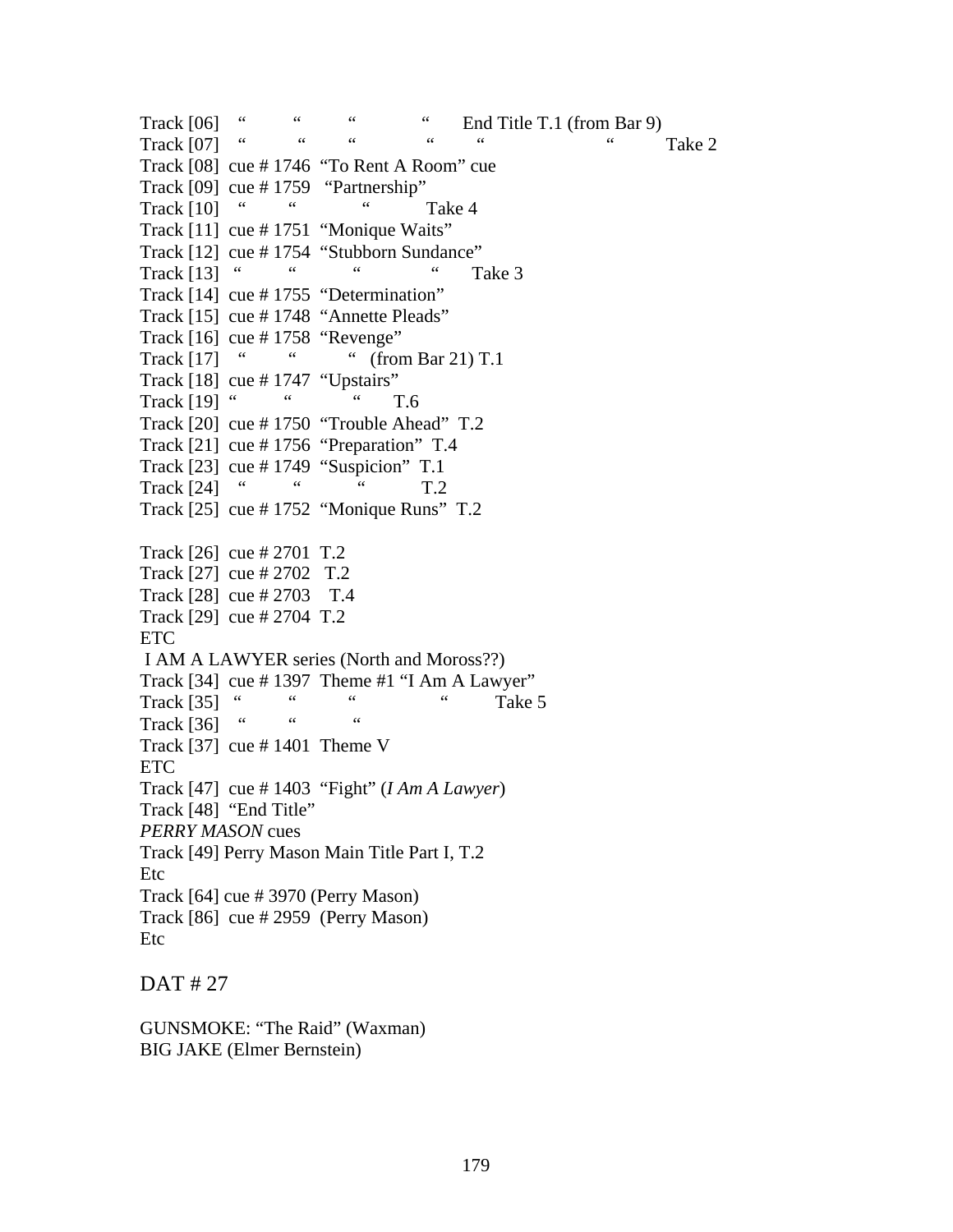DAT # 28

RAWHIDE score Aug 24 '65 recording sessions GUNSMOKE Track [14] Gunsmoke M.T. Track [15] Gunsmoke M.T. Track [16] cue # 2952 short version Track [18] cue # 1994 [??] Track [20] Gunsmoke cue # 1998 ETC Track [45] #2006 … [Track 52] #2010 TWILIGHT ZONE episode "Where Is Everybody?" (Bernard Herrmann) Track [60] cue # 1574 "The Film" 1:24<br>Track [61] " " " " TA Track  $[61]$  " " " T.4 Track [63] cue #1575 "The Bicycle" Track [64] cue # 1576 "The Breakdown" Track  $[66]$  cue # 1577 "The Button" ETC Track [74] cue #545 "Science Fiction Bridge" (*not* Herrmann). Etc Track [78] cue #1563 "The Man" (Where Is Everybody?) ETC ETC DAT # 29 TWILIGHT ZONE: "Walking Distance" (Bernard Herrmann) Track [01] cue # 2070 T.4 "Intro" ETC Track [12] Cue # 3851 (not Herrmann) Track [18] Cue # 3857 ETC Track [27] cue # 3763 (Gunsmoke) GUNSMOKE: "Tall Trapper" (B. Herrmann) Track [49] cue # 3806 (cue I) Track [50] cue # 3807 (cue II) Track [51] cue # 3808 (cue III) Track [52] cue # 3809 (cue IV) ETC Track [63] cue # 3819 (cue XV) Track [64] #3792 Start of Goldsmith's score for the *Gunsmoke* episode, "Love Thy Neighbor" ETC Track [95] cue # 4762 T.3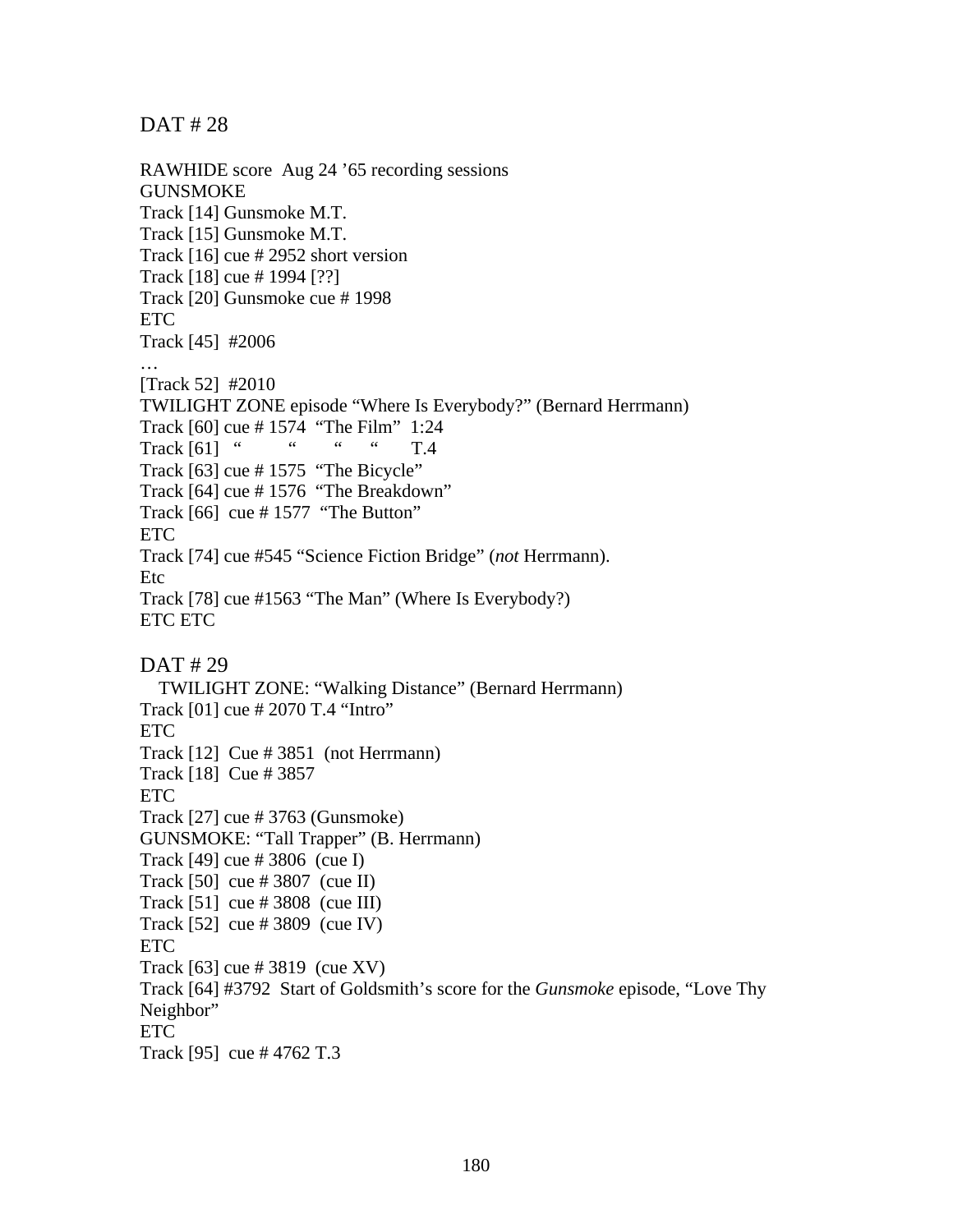DAT # 30

CIMARRON STRIP: "A Knife in the Darkness" prescore music (background source music). Not Herrmann. Small ensemble (solo violin, guitar, etc). \*\*\*\*\*\*\*\*

## Transcription Discs Examples

 Here are a few examples of what was contained in some of those many transcription discs (oversized records/lps) that were crucial for CBS at the period when they relied on the discs (and also master tapes) when they wanted to fill an episode of a CBS series with "stock" music (no original music commissioned for that episode).Normally the transcription disc labels did not indicate who the composers were for the cues presented. It simply first gave the track numbers, the CBS cue numbers, the cue titles, and the durations. I'll insert the composer's name in brackets at the far right.

# CBS VIII $-20$  A (48D: 51 C) REEl: 48 D

|    | 1. 244 | Short Tags No. 1 thru 7<br>7@ circa :02                                  |                   | [R. Garriguenc] |
|----|--------|--------------------------------------------------------------------------|-------------------|-----------------|
|    | 2. 244 | Short Tags No. 8 thru 14<br>7@ circa :02                                 |                   | 66              |
|    |        | 3. 312-A Perry Mason Tags, Major (take 1)                                | :10 $\frac{1}{2}$ | [Fred Steiner]  |
|    |        | 4. 312-A Perry Mason Tags, Major (take 2)                                | :13               |                 |
| 5. |        | 312-A Perry Mason Tags, Minor                                            | :14               | 66              |
|    | 6. 532 | Cautious Man-Buildup No. 1 (vers. 4)                                     | :02               |                 |
|    | 7. 532 | Cautious Man-Buildup No. 1                                               |                   |                 |
|    |        | (vers. 4, faster)                                                        | :01 $\frac{1}{2}$ |                 |
|    | 8. 532 | Cautious Man-Buildup No. 1 (last 3 bars) :12                             |                   |                 |
|    | 9. 532 | Cautious Man-Buildup No. 1 (ditto, faster) :10 $\frac{1}{2}$             |                   |                 |
|    |        | 10. 542 Footsteps in the Night                                           |                   |                 |
|    |        | $(1st$ bar and last note only)                                           | :05               | [L. Moraweck]   |
|    |        | 11. 542 Footsteps in the Night $(1st$ bar with pickup) :03 $\frac{1}{2}$ |                   |                 |
|    |        | 12. 554-3 North Horizon (Desert Suite)                                   |                   |                 |
|    |        | $last 4 bars)$                                                           | :13               | [Herrmann]      |
|    |        | 13. 554-3 North Horizon (Desert Suite) (ditto, muted) :14                |                   |                 |
|    |        | 14. 554-3 North Horizon (Desert Suite) (ditto, faster)                   | :08 $\frac{1}{2}$ | 66              |
|    |        | 15. 379-A Heavy Curtains                                                 | :18               | [Herrmann]      |
|    |        | 16. 379-A Heavy Curtains (muted, faster)                                 | :14 $\frac{1}{2}$ |                 |
|    |        |                                                                          |                   |                 |
|    |        | 17. 379-C Heavy Curtains (take 2)                                        | :06 $\frac{1}{2}$ | $\zeta$ $\zeta$ |
|    |        | 18. 379-C Heavy Curtains (take 1)                                        | :04 $\frac{1}{2}$ | $\zeta$ $\zeta$ |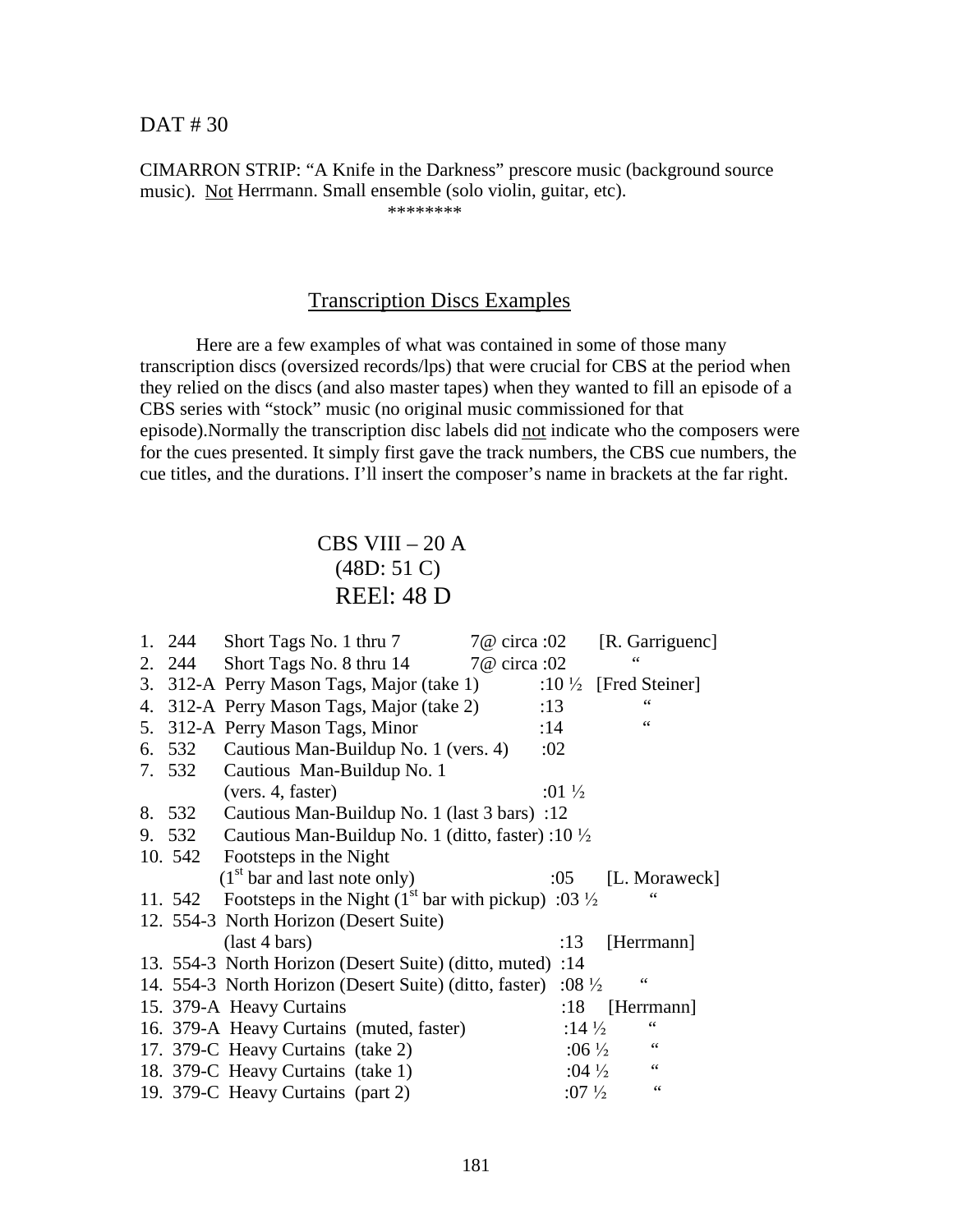|  | 20. 379-C Heavy Curtains (shorter)        | : 0.5             | 66 |
|--|-------------------------------------------|-------------------|----|
|  | 21. 379-F Heavy Curtains (last 2 bars)    | $\pm 0.5$         | 66 |
|  | 22. 379-F Heavy Curtains (ditto, shorter) | $: 02\frac{1}{2}$ |    |

 [Note: There may be more but that is all on the label, at least for one side of the disc]

#### \*\*\*\*\*\*\*\*\*\*\*\*\*\*\*\*\*\*\*\*\*\*\*\*\*\*\*\*\*\*\*\*\*\*

#### CBS VIII

# Reel 32 Miscellaneous Percussion

|    | 1. Chime notes C thru A                     | $10 \ @ \ 0.08$ |
|----|---------------------------------------------|-----------------|
| 2. | Chime notes Bb thru F                       | 8 @ :08         |
| 3. | Glockenspiel notes G thru A#                | 4 @ :15         |
| 4. | Glockenspiel notes B thru D                 | 4 $@:15$        |
| 5. | Glockenspiel notes D# thru G                | 5 @ :15         |
| 6. | Provencal drum [note: <i>provincial</i> ??] | :27             |
| 7  |                                             | :22             |
| 8. | Indochinese gong                            | 4 @:06          |
| 9. | Indochinese gong                            | 3 @:06          |
|    | 10. Vibe notes C thru D#                    | 4 $@:15$        |
|    | 11. Vibe notes E thru G                     | $4 \& 15$       |
|    | 12. Vive notes G# thru B                    | 4 $@:15$        |
|    | 13. Celeste notes G thru A#                 | 4 $@:15$        |
|    | 14. Celeste notes B thru D                  | 4 @ : 15        |
|    | 15. Celeste notes d# thru G                 | 5 @ :15         |
|    | [ETC.]                                      |                 |

\*\*\*\*\*\*\*\*\*\*\*\*\*\*\*\*\*\*\*\*\*\*\*\*\*\*\*

# CBS X REEL 48

# DRAMATIC TAGS

| 1.  | 392-10 Drink of Water No. 10 (take 1)     | $: 28$ [Herrmann]      |
|-----|-------------------------------------------|------------------------|
|     | 2. 392-10 Drink of Water No. 10 (take 3)  | $\zeta$ $\zeta$<br>:24 |
|     | 3. 387-16 Dauber No. 16 (Pt. 2) (vers. A) | :21                    |
| 4.  | Ouragan II                                | :24 [I believe M. Con  |
| 5.  | Tramontane II                             | 66<br>66<br>:11        |
| 6.  | Tramontane IV                             | :12                    |
| 7.  | Alise I                                   | :07                    |
| 8.  | Alise II                                  | :11                    |
| 9.  | Alise III                                 | :07                    |
| 10. | Alise IV                                  | :07                    |
| 11. | Alise V                                   | :06                    |
| 12. | Alise VI                                  | :06                    |
| 13. | Zephyr II                                 | :15                    |
| 14. | Zephyr III                                | :13                    |

182

- 8 [Herrmann]  $\frac{4}{10}$  :
- 
- 
- $4$  [I believe M. Constant]
-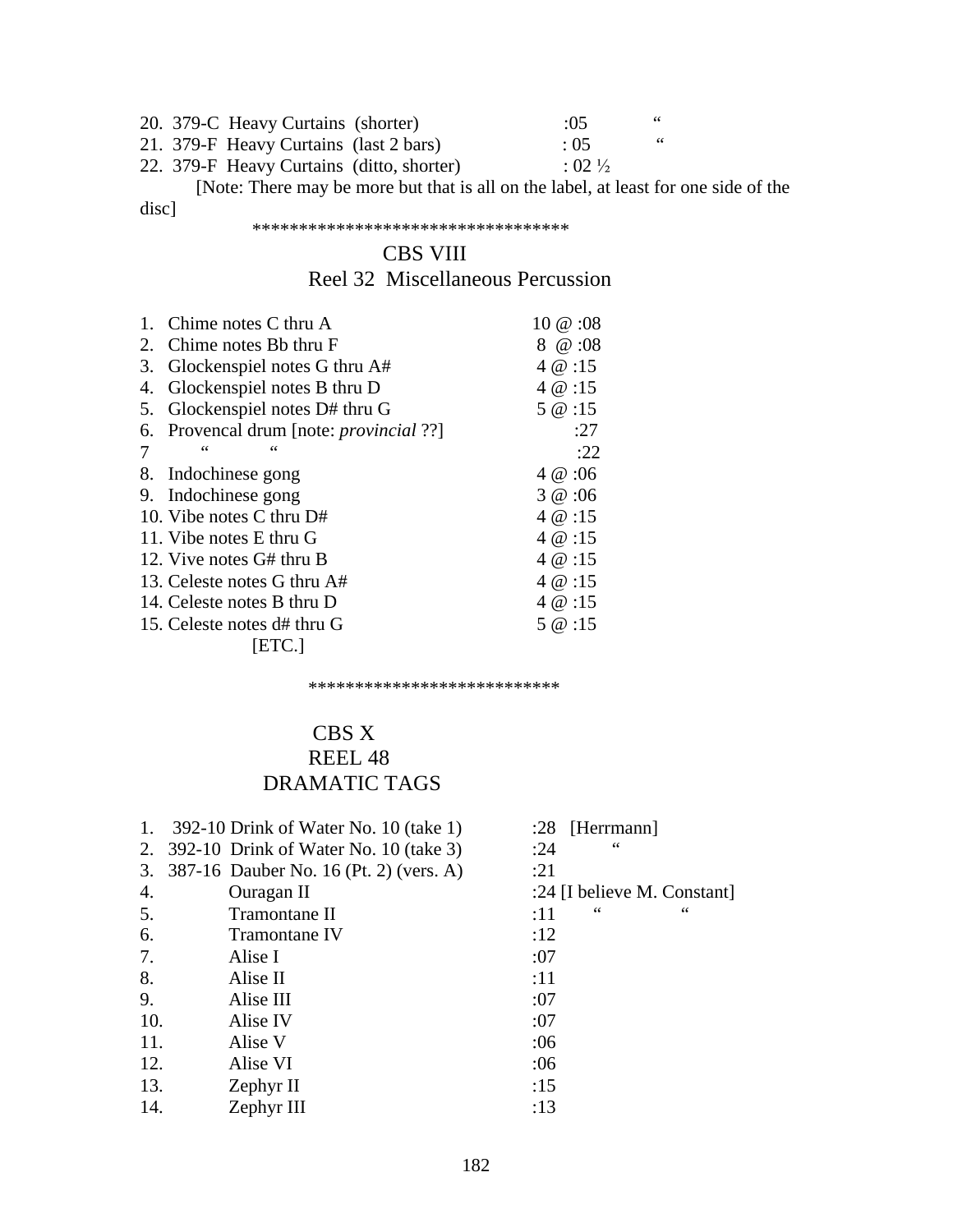| 15. | Mousson I   | :10  |
|-----|-------------|------|
| 16. | Mousson II  | :12  |
| 17. | Mousson III | : 23 |
| 18. | Mousson IV  | :11  |
| 19. | Mousson V   | :14  |
| 20. | Mousson VI  | :15  |
| 21. | Kant II     | :14  |
| 22. | Kant III    | :08  |

. \*\*\*\*\*\*\*\*\*\*\*\*\*\*\*\*\*\*\*\*

 The following are several examples of cue sheets from the CBS series, *The Twilight Zone* that used "stock" CBS Music Library music for many of its episodes not commissioned for an original score. I will delete the "BKG INST" designation since it will take too much room and prevent me from listing information on one line.

#### CUE SHEET 19,524

#### (PRODUCER CBS TELEVISION NETWORK}

#### "TWILIGHT ZONE" (Episode Title: "THIRD FROM THE SUN"

#### January 8, 1960

|     |                          |                   | TWILIGHT ZONE MAIN TITLE CBS 10-14 Bernard Herrmann April Music |                 |                               | :40  |
|-----|--------------------------|-------------------|-----------------------------------------------------------------|-----------------|-------------------------------|------|
| 2   | <b>SONGE</b>             | CBS 8-56-2        | R. Challan                                                      |                 | 66                            | :18  |
| 3.  | TIME PASSAGE #2          | CBS 8-66          | <b>Bernard Herrmann</b>                                         | 66              | 66                            | :09  |
|     | TIME PASSAGE #2          | CBS 8-66          | <b>Bernard Herrmann</b>                                         | 66              | 66                            | :18  |
| 5.  | <b>LIGHT RAIN</b>        | CBS 8-56-2        | M. Constant                                                     | 66              | 66                            | 1:58 |
| 6.  | <b>TEDDY BLUES</b>       | CBS 9-68-2        | Jacques Lasry                                                   | $\zeta$ $\zeta$ | $\leq$ $\leq$                 | :43  |
| 7.  | <b>SPUTNIK #1</b>        | CBS 8-66-2        | Guy Luypaertz                                                   | 66              | $\leq$ $\leq$                 | :36  |
| 8.  | TIME PASSAGE #2          | <b>CBS 8-66</b>   | <b>Bernard Herrmann</b>                                         | 66              | $\zeta\,\zeta$                | :45  |
|     | 9. LIGHT RAIN            | CBS 8-56-2        | M. Constant                                                     | 66              | $\mbox{\bf 6}$ $\mbox{\bf 6}$ | :15  |
|     | <b>10. TIME SUSPENSE</b> | CBS 8-66-1        | <b>Bernard Herrmann</b>                                         | 66              | 66                            | :43  |
|     | 11. TIME PASSAGE $# 2$   | <b>CBS 8-66</b>   | <b>Bernard Herrmann</b>                                         | 66              | $\,66$                        | 3:40 |
|     | 12. STARLIGHT            | CBS 8-66-1        | <b>Bernard Herrmann</b>                                         | 66              | $\,66$                        | :12  |
|     | 13. DANGER               | CBS 8-66-1        | <b>Bernard Herrmann</b>                                         | 66              | 66                            | :26  |
|     | 14. LIGHT RAIN           | CBS 8-56-2        | M. Constant                                                     |                 | 66                            | :56  |
|     | <b>15. THE AMBUSH</b>    | <b>CBS 8-56</b>   | <b>Bernard Herrmann</b>                                         | 66              | 66                            | :56  |
|     | <b>16. UTILITY CUES</b>  | <b>CBS 8-44-D</b> | <b>Bruce Campbell</b>                                           | $\leq$          | 66                            |      |
| :10 |                          |                   |                                                                 |                 |                               |      |
|     | 17. LIGHT RAIN           | CBS 8-56-2        | M. Constant                                                     |                 |                               | :18  |
|     |                          |                   | 18. TWILIGHT ZONE END TITLE CBD 10-14 Bernard Herrmann          | 66              | 66                            | :39  |

\*\*\*\*\*\*\*\*\*\*\*\*\*\*\*\*\*\*\*\*\*\*\*\*\*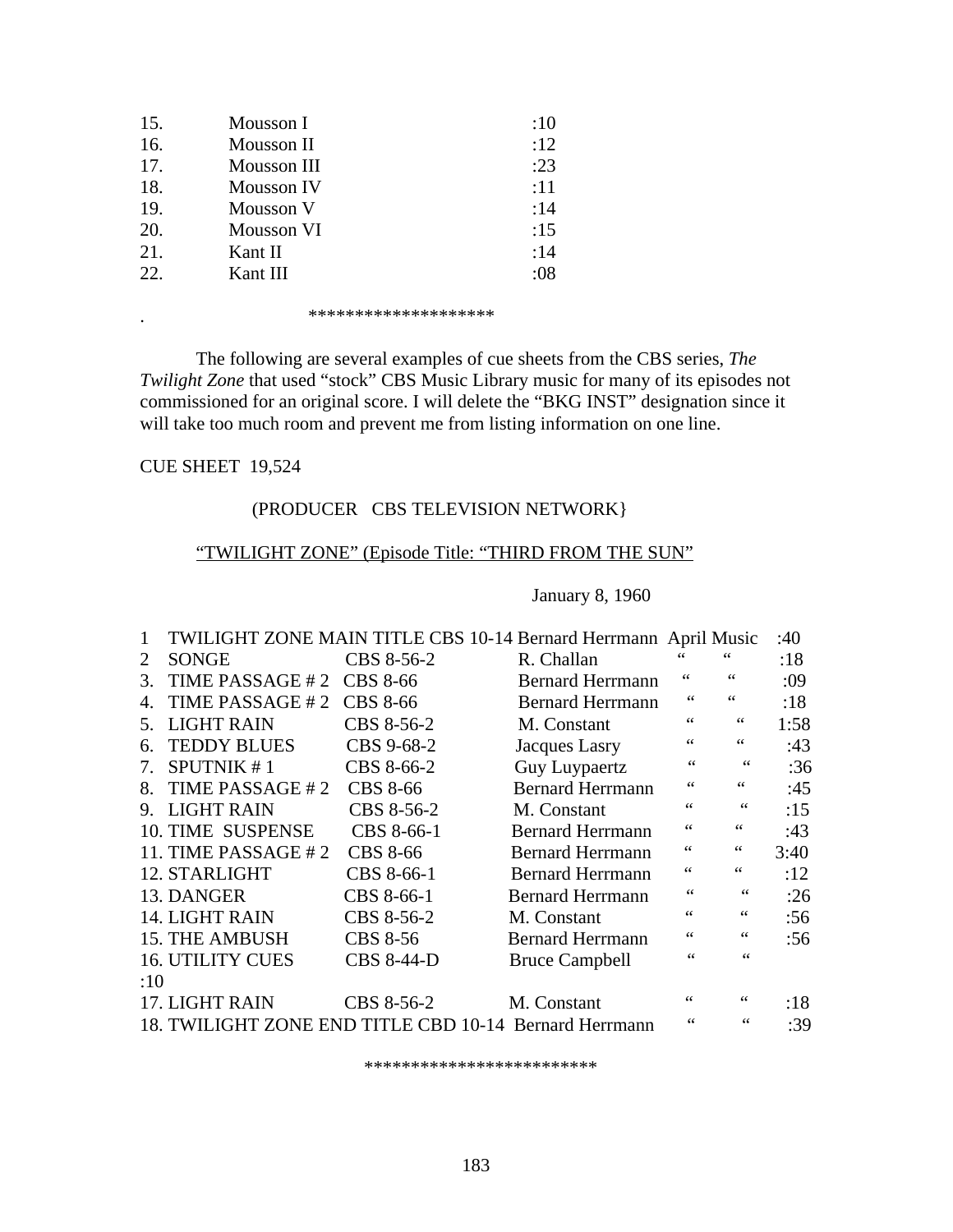# (PRODUCER) CBS TELEVISION NETWORK

#### "TWILIGHT ZONE" (EPISODE TITLE: "ONE FOR THE ANGELS") October 9, 1959

| 1. TWILIGHT ZONE MAIN TITLE CBS 10-14 Bernard Herrmann April Music |                   |                             |                      |                         |                                   | :39  |
|--------------------------------------------------------------------|-------------------|-----------------------------|----------------------|-------------------------|-----------------------------------|------|
| 2. MIDDLETOWN                                                      |                   | CBS 8-45-D-1                | Willie Schaefer      |                         |                                   | 1:06 |
| 3. HOUSE ON K STREET: FADE IN CBS 10-11 B.                         |                   |                             |                      | Herrmann                | $\leq \, \leq$                    | :12  |
| 4. MIDDLETOWN                                                      |                   | CBS 8-45-D-1                | Willie Scahefer      |                         | $\zeta$ $\zeta$                   | :22  |
| 5. HOUSE ON K STREET: FADE IN CBS 10-11                            |                   |                             | <b>B.</b>            | Herrmann                | 66                                | :12  |
| <b>6. RAIN CLOUDS</b>                                              |                   | CBS 8-56-1 Bernard Herrmann |                      |                         | $\zeta$ $\zeta$                   | 1:08 |
| 7. PIANO SWEETENER                                                 | <b>CBS 7-44-C</b> |                             | Anonymous            |                         | <b>CBS</b>                        | :08  |
| 8. NIGHT SUSPENSE CBS 8-56                                         |                   |                             |                      |                         | Bernard Herrmann April Music 1:29 |      |
| 9. HOUSE ON K STREET: FADE IN CBS 10-11                            |                   |                             |                      | $\leq$ $\leq$           |                                   | :12  |
| 10. PRELUDE (I OUTER SPACE) CBS 8-66                               |                   |                             |                      | <b>Bernard Herrmann</b> |                                   | :25  |
| $\zeta$ $\zeta$<br>66<br>11.                                       |                   | $\zeta$ $\zeta$             | 66                   | 66                      | $\zeta \zeta$                     | :10  |
| 12. Sputnik $#2$                                                   | CBS 8-66-2        |                             | <b>Guy Luypaertz</b> |                         | 66                                | :48  |
| 13. HOUSE ON K STREET : CBS 10-11                                  |                   |                             |                      | <b>Bernard Herrmann</b> | $\zeta \zeta$                     | :12  |
| 14. RAIN CLOUDS<br>CBS 8-56-1                                      |                   |                             |                      | <b>Bernard Herrmann</b> | $\zeta$ $\zeta$                   | :29  |
| 15. BAD MAN<br>CBS 8-56                                            |                   |                             |                      | <b>Bernard Herrmann</b> | $\zeta$ $\zeta$                   | :10  |
| 16. RAIN CLOUDS CBS 8-56-1                                         |                   |                             |                      | <b>Bernard Herrmann</b> | 66                                | :30  |
| 17. PRELUDE (I OUTER SPACE) CBS 8-66 Bernard Herrmann              |                   |                             |                      |                         | $\zeta$ $\zeta$                   | :20  |
| 18. HOUSE ON K STREET: FADE IN CBS 10-11 B.                        |                   |                             |                      | Herrmann                | $\zeta$ $\zeta$                   | :12  |
| 19. RAIN CLOUDS CBS 8-56-1                                         |                   |                             |                      | <b>Bernard Herrmann</b> | $\zeta$ $\zeta$                   | :22  |
| 20. TIME SUSPENSE                                                  |                   | CBS 8-66-1                  |                      | <b>Bernard Herrmann</b> | $\zeta$ $\zeta$                   | 3:32 |
| 21. STARLIGHT (7 OUTER SPACE) CBS 8-66-1 BernardHerrmann           |                   |                             |                      |                         | $\zeta$ $\zeta$                   | 1:08 |
| 22. POLICE FORCE OPENING CBS 8-46-B Bernard Herrmann               |                   |                             |                      |                         | $\zeta$ $\zeta$                   | :05  |
| 23. THE AMBUSH                                                     |                   | CBS 8-56                    |                      | <b>Bernard Herrmann</b> | $\zeta$ $\zeta$                   | :05  |
| 24. TWILIGHT ZONE END TITLE CBS 10-14 Bernard Herrmann             |                   |                             |                      |                         | $\zeta$ $\zeta$                   | 1:00 |

#### \*\*\*\*\*\*\*\*\*\*\*\*\*\*\*\*\*\*\*\*\*\*\*\*\*\*\*\*\*\*

#### CUE SHEET 19, 518

#### (PRODUCER) CBS TELEVISION NETWORK

#### "TWILIGHT ZONE" (EPISODE TITLE: "JUDGMENT NIGHT")

#### December 4, 1959

| 1. T.Z. MAIN TITLE $CBS 10-14$ |            | <b>Bernard Herrmann</b> April Music :45 |                   |      |
|--------------------------------|------------|-----------------------------------------|-------------------|------|
| 2. RAIN CLOUDS                 | CBS 8-56-1 | Bernard Herrmann                        | $\sim$ 6.6 $\sim$ | 1:08 |
| 3. RAIN CLOUDS                 | CBS 8-56-1 | Bernard Herrmann                        | - 66              | :32  |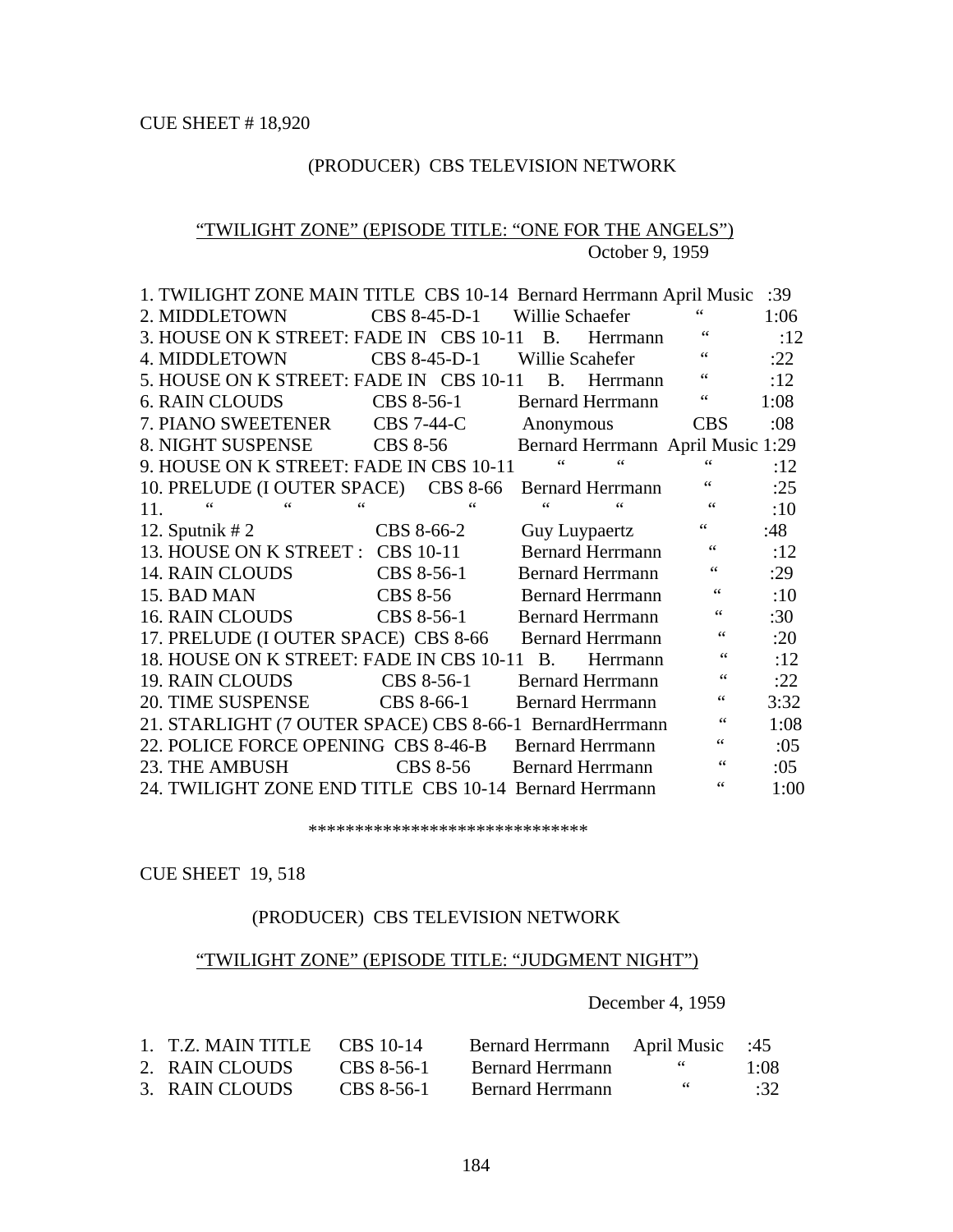|                                  | 4. MOONSCAPE 9 (Outer Space) CBS 8-66-1 |                  | 66                           | 66         | :30  |
|----------------------------------|-----------------------------------------|------------------|------------------------------|------------|------|
| 5.                               | 66                                      | 66               | 44                           | 66         | 1:55 |
| 6.                               | <b>RAIN CLOUDS</b>                      | CBS 8-56-1       | <b>Bernard Herrmann</b>      | 66         | 3:03 |
| $7_{\scriptscriptstyle{\ddots}}$ | SHOCK THERAPY #3 CBS 10-24              |                  | Rene Garriguenc              | 66         | :12  |
| 8.                               | THE BOOK RACK                           | CBS 10-56-D-1    | <b>Bernard Herrmann</b>      | 66         | :04  |
| 9.                               | <b>RAIN CLOUDS</b>                      | CBS 8-56-1       | <b>Bernard Herrmann</b>      | 66         | :12  |
|                                  | 10. MOONSCAPE                           | CBS 8-66-1       | <b>Bernard Herrmann</b>      | 66         | 1:25 |
|                                  | 11. SHOCK THERAPY #4 CBS 10-25          |                  | Rene Garriguenc              | 66         | :48  |
|                                  | 12. SHOCK THERAPY #3 CBS 10-24          |                  | Rene Garriguenc              | 66         | :35  |
| 13.                              |                                         |                  |                              | 66         | :28  |
|                                  | 14. SNARE SOLI                          | CBS 8-31         | Anonymous                    | <b>CBS</b> | 2:11 |
|                                  | 15. THE ROCKS                           | CBS 8-46-C       | Bernard Herrmann April Music |            | :32  |
|                                  | <b>16. RAIN CLOUDS</b>                  | CBS 8-56-1       | <b>Bernard Herrmann</b>      | 66         | 1:05 |
|                                  | 17. T.Z. END TITLE                      | <b>CBS</b> 10-14 | <b>Bernard Herrmann</b>      | 66         | :39  |
|                                  |                                         |                  |                              |            |      |

#### \*\*\*\*\*\*\*\*\*\*\*\*\*\*\*\*\*\*\*\*\*\*\*\*\*\*\*\*\*

CUE SHEET # 24,561

## (PRODUCER) CBS-TV RELEASED BY CBS TELEVISION NETWORK

## "TWILIGHT ZONE" (EPISODE TITLE: "THE OLD MAN IN THE CAVE") November 8, 1963

| <b>TWLIGHT ZONE THEME</b>                                                         |            |               |     |
|-----------------------------------------------------------------------------------|------------|---------------|-----|
| <b>MAIN TITLE</b>                                                                 |            |               |     |
| <b>INCLUDING</b>                                                                  |            |               |     |
| $(A)$ ETRANGE #3<br>CBS 11-58-813-A<br>Constant *April Music :09                  |            |               |     |
| $\zeta$ $\zeta$<br>$\mbox{\bf 6}$<br>$(B)$ MILIEU # 2<br>CBS 11-58-811-16B        | $\ast$     |               | :22 |
| 2. TO THE RESCUE<br>CBS 8-56-M-15<br>Bernard Herrmann *                           |            |               | :24 |
| 3. MOAT FARM MURDER<br>CBS 11-78E-390-2<br><b>Bernard Herrmann **Blackwood:42</b> |            |               |     |
| 4. WALT WHITMAN<br>CBS 8-340-298-1<br>Bernard Herrmann *April Music :31           |            |               |     |
| Bernard Herrmann * April Music :35<br>5. RAIN CLOUDS<br>CBS 8-56-1-462            |            |               |     |
| 6. HARP CHORDS<br>CBS 13-15-24<br><b>CBS</b>                                      |            | CBS           | :02 |
| 7. TO THE RESCUE<br>Bernard Herrmann *April Music :24<br>CBS 8-560-M-15           |            |               |     |
| 8. HORN STINGS ON C#<br>CBS 8-280-2<br><b>CBS</b>                                 | <b>CBS</b> |               | :05 |
| 9. BRIDGE & NEUTRAL SUSPICION CBS 8-56-3-238 R. Garriguenc *April Mus :30         |            |               |     |
| 10. THE SEARCH $#3$<br>CBS 8-430-346<br>Lucien Moraweck                           |            |               | :15 |
| 11. THIRD ACT OPENING CBS 11-78E-11-2390 Nathan Van Cleave                        |            |               | :23 |
| 12. MOAT FARM MURDER CBS 11-78E-390-2 Bernard Herrmann **Blackwood :24            |            |               |     |
| <b>13. WALT WHITMAN</b><br>CBS 8-340-298-1<br><b>Bernard Herrmann</b>             | *April     |               | :49 |
| 14. PASSAGE OF TIME #16 CBS 9-43E-1193<br>Rene Garriguenc                         |            |               | :05 |
| <b>Bernard Herrmann</b><br>15. TO THE RESCUE<br>CBS 8-560-M-15                    | $\ast$     | 66            | :26 |
| 16. NIGHT SUSPENSE<br>CBS 8-56-453<br><b>Bernard Herrmann</b>                     | $\ast$     | $\,$ 6 6 $\,$ | :27 |
| 17. SECOND NARRATION CBS 11-780-3-2107 Leonard Rosenman                           | $\ast$     | 66            | :12 |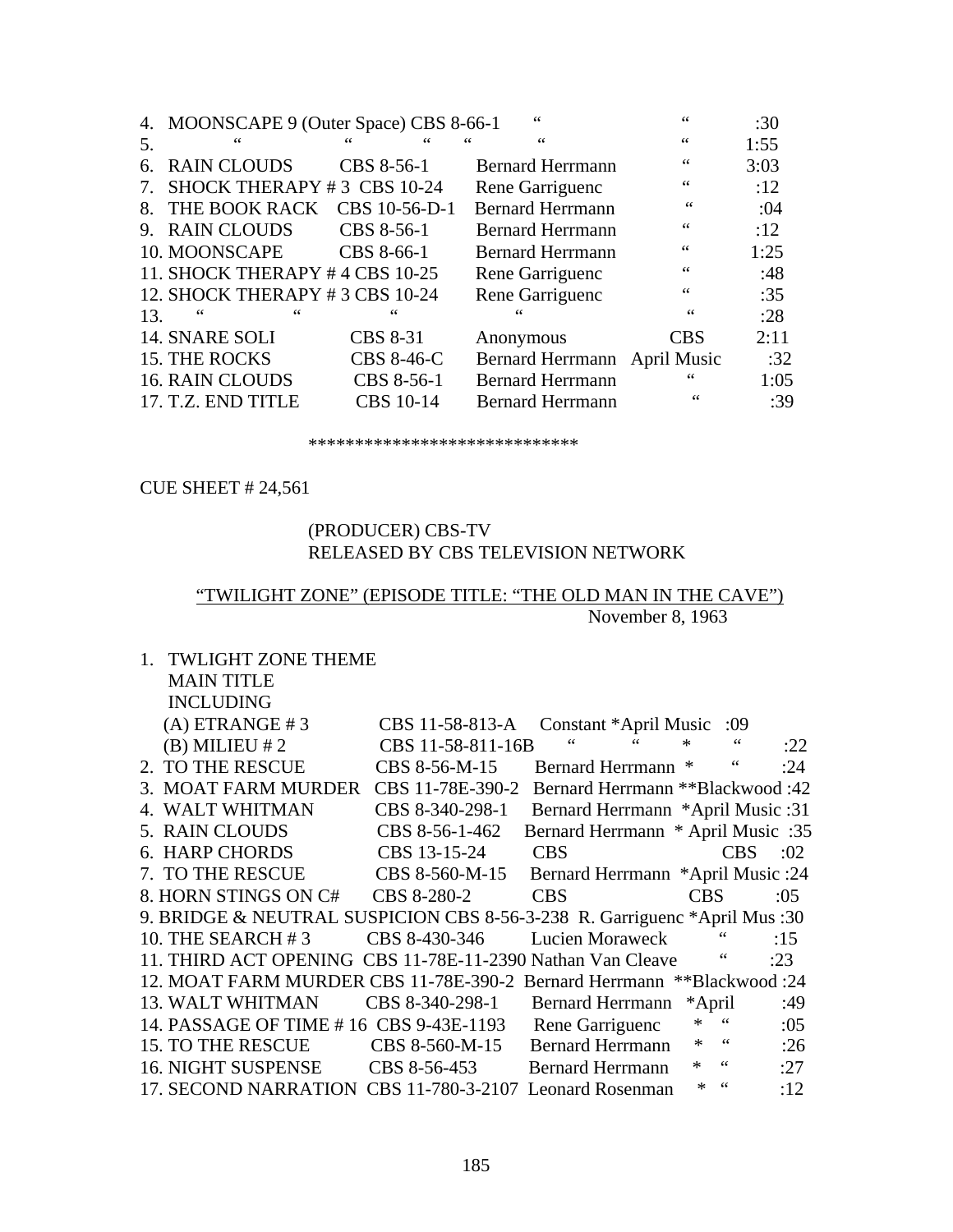18. FIRST HOSPITAL SCENE CBS 11-780-3-2108 " " \* " :13 19. BRIDGE & NEUTRAL SUSPENSE CBS 8-56 Rene Garriguenc \* " :36 20. TO THE RESCUE CBS 8-56-M-15 Bernard Herrmann  $*$  " :25 21. SECOND NARRATION CBS 11-780-3-2107 Leonard Rosenman \* " :09 22. FIRST HOSPITAL SCENE CBS 11-780-3-2108 " \* \* \* :15 23. MOAT FARM MURDER CBS 11-78E-390-2 Bernard Herrmann \*\*Blackwood :22 24. SECOND VISION CBS 12-34C-298-9-C Fred Steiner \* April Music :14 25. WALT WHITMAN CBS 8-340-298-1 Bernard Herrmann \* April :12 26. MOAT FARM MURDER CBS 11-78E-390-2 Bernard Herrmann\*\* Blackwood :26 27. CELESTIAL #4 CBS 11-780-3-2121 Leonard Rosenman \* April :19 28. MOAT FARM MURDER CBS 11-78E-390-2 Bernard Herrmann\*\* Blackwood:11 29. SAND CBS 12-36-3415 Fred Steiner \* April :10 30. WALT WHITMAN CBS 8-340-298-1 Bernard Herrmann\* April :29 31. LOW BASS NOTES CBS 12-23-46 CBS CBS :02 32. TWILIGHT ZONE THEME INCLUDING (A) ETRANGE # 3 CBS 11-58-813-A Constant \* April Music :09 (B) MILIEU  $\#2$  CBS 11-58-811-16B " " :22

 $*$  USA AND CANADA = APRIL MUSIC INC. (ASCAP)

\*\* USA AND CANADA = BLACKWOOD MUSIC, INC. (BMI)

 \* AND \*\* BRITISH EMPIRE AND COMMONWEALTH OF NATIONS (EXCEPT CANADA) AND THE REPUBLICS OF IRELAND AND SOUTH AFRICA. GERMANY, AUSTRIA AND SWITZERLAND = TELEVISION MUSIC LTD (PRS)

\* AND \*\* AUSTRALASIA = J. ALBERT AND SON PTY, LTD (APRA)

 \* AND \*\* ALL OTHER TERRITORIES OF THE WORLD = EDITIONS ESSEX, S.A.R/L. (SACEM)

\*\*\*\*\*\*\*\*\*\*\*\*\*\*\*\*\*\*\*\*\*\*\*\*\*\*\*\*\*\*\*\*\*\*\*\*\*\*\*\*\*\*

 The following is an example page (page 50) of the CBS Records EZ Cue Library that utilizes the old CBS Music Library tracks as shown in the black binders for seven seasons:

EZ CUE - EZT CATALOG

EZQ 124 - Side 2 EZT 524 B

#### MOTION - Metropolitan , Chase

| 1. Tall Trapper IV | Dramatic moderato motion bridge to | :25 |
|--------------------|------------------------------------|-----|
| #3809 t.3          | tail                               |     |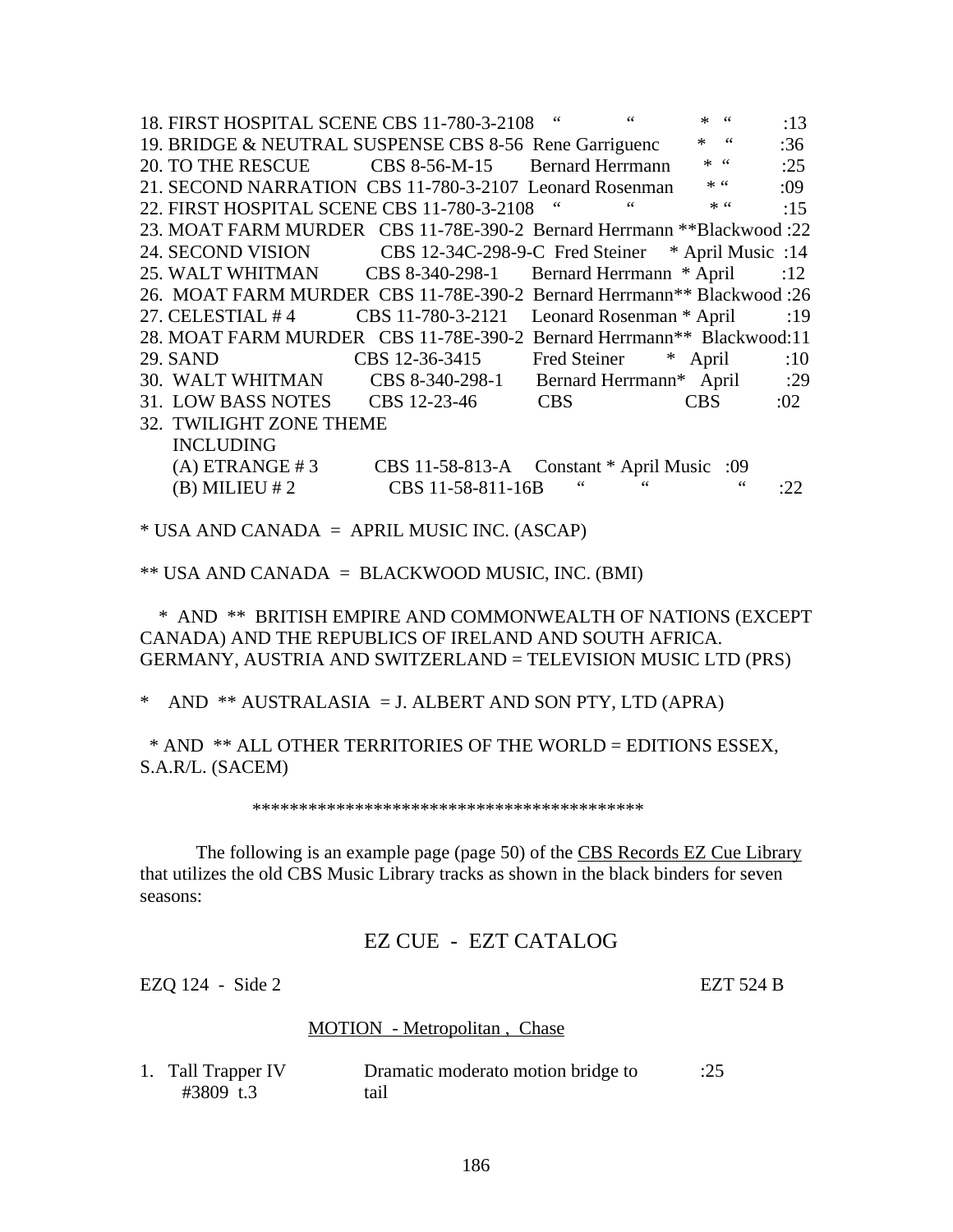| 2. | Tall Trapper V<br>#3810 t.2                                             | Subdued relentless motion                                                | 1:03 |
|----|-------------------------------------------------------------------------|--------------------------------------------------------------------------|------|
| 3. | Tall Trapper VII<br>#3812 t.4                                           | "Period" moderato chase-bridge                                           | :30  |
|    |                                                                         | ABOVE COMPOSED BY B. HERRMANN - BMI -                                    |      |
| 4. | Fightlet<br>#4298 t.2<br>F. Steiner - BMI                               | Intense fast but deliberate motion<br>builds to chase motion to flareout | :48  |
| 5. | <b>Star Gazers</b><br>#4335 t.2<br>Wm. Lava - ASCAP                     | Cheerful opening; metropolitan                                           | :17  |
| 6. | <b>Battling Jockeys</b><br>#4343 t. 2, bars 1 to 54<br>Wm. Lava - ASCAP | Violent chase to dark chord                                              | 1:35 |
| 7. | Bob's Triumph<br>#4452 t.2<br>Wm. Lava                                  | Fast chase                                                               | 1:39 |
| 8. | The Kite<br>#4865 t.3<br>F. Steiner - ASCAP                             | Cheerful relaxed motion; somewhat<br>dreamlike at times                  | 1:36 |
| 9. | Light Metropolitan<br>#5168 t.4<br>R. Garriguenc - BMI                  | Light relaxed metropolitan motion                                        | :49  |
|    | 10. CBS Theme $#2$<br>t.2<br>B. Guteska - CBS Owned                     | Cheerful metropolitan light-comedy<br>tag                                | :05  |
|    |                                                                         |                                                                          |      |

 Note: You may have noticed that the Herrmann cues above were take from the "Tall Trapper" episode of *Gunsmoke*. "The Kite" cue by Fred Steiner was taken from the "Call Me Dodie" episode of *Gunsmoke*, cue #4865 (M-0611), *Moderato* in C time, key signature of 5 flats. MM = 90.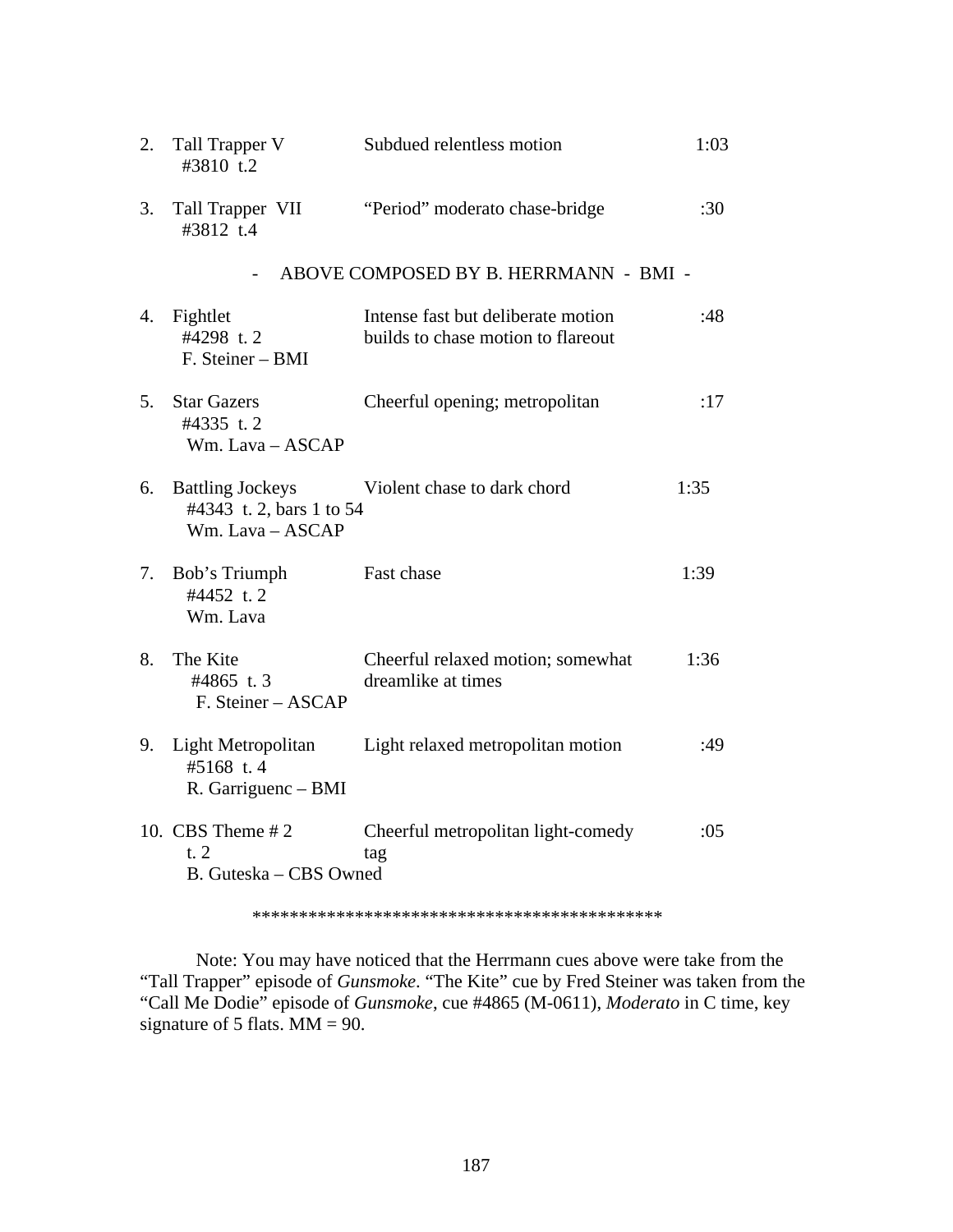Hank Moore's GEMM site offers many cds of music from the EZ Cue Library. This includes disc (converted to cd) # 124 that I just listed above (Side 2). The cd will include both sides.

## http://www1.gemm.com/item/CBS--E-d-Z--PRODUCTION--MUSIC--LIBRARY/CBS-- E-d-Z--PRODUCTION--MUSIC--LIBRARY/GML700236161/

Here is another available EZQ cd. I will provide Side 2:

# EZ CUE - EZT CATALOG

EZQ 148 - Side 2 EZT 548 B

#### WESTERN BACKGROUNDS

|                                  | 1. Lorene Suite Suspense<br>#5374-G t.3<br>H. Kay - ASCAP | Cheerful cantering motion                                                                              | 2:20 |
|----------------------------------|-----------------------------------------------------------|--------------------------------------------------------------------------------------------------------|------|
| 2.                               | Doc's Buggy<br>#4870 t.2<br>F. Steiner – ASCAP            | Rural laconic motion (featuring<br>solo violin)                                                        | :31  |
| 3.                               | <b>Strange Conflict</b><br>#4337 t.2<br>Wm. Lava - ASCAP  | Dark hit to intense chase bridge<br>to soft concerned underscore that<br>builds to chord of resolution | :50  |
| 4.                               | Camp Scene<br>#4357 t.3<br>F. Steiner – BMI               | Soft relaxed Western scene; very<br>lyric and pastoral                                                 | :53  |
| 5.                               | Mendel Fights<br>#4363 t.2<br>F. Steiner                  | Chase or fight                                                                                         | :38  |
| 6.                               | <b>Chase Cully</b><br>#4216 t.2<br>F. Steiner – ASCAP     | Chase or fight; resolves to tail<br>at end                                                             | : 51 |
| $7_{\scriptscriptstyle{\ddots}}$ | <b>Western Street</b><br>#4173 t.2<br>R. Garriguenc - BMI | Light cheerful Western-street<br>movement                                                              | :25  |
| 8.                               | $Chase - Gun fight$<br>#4176 t. 2, bars 7 to              | Chase; resolves into dark, slow per-<br>cussive mood                                                   | 1:51 |